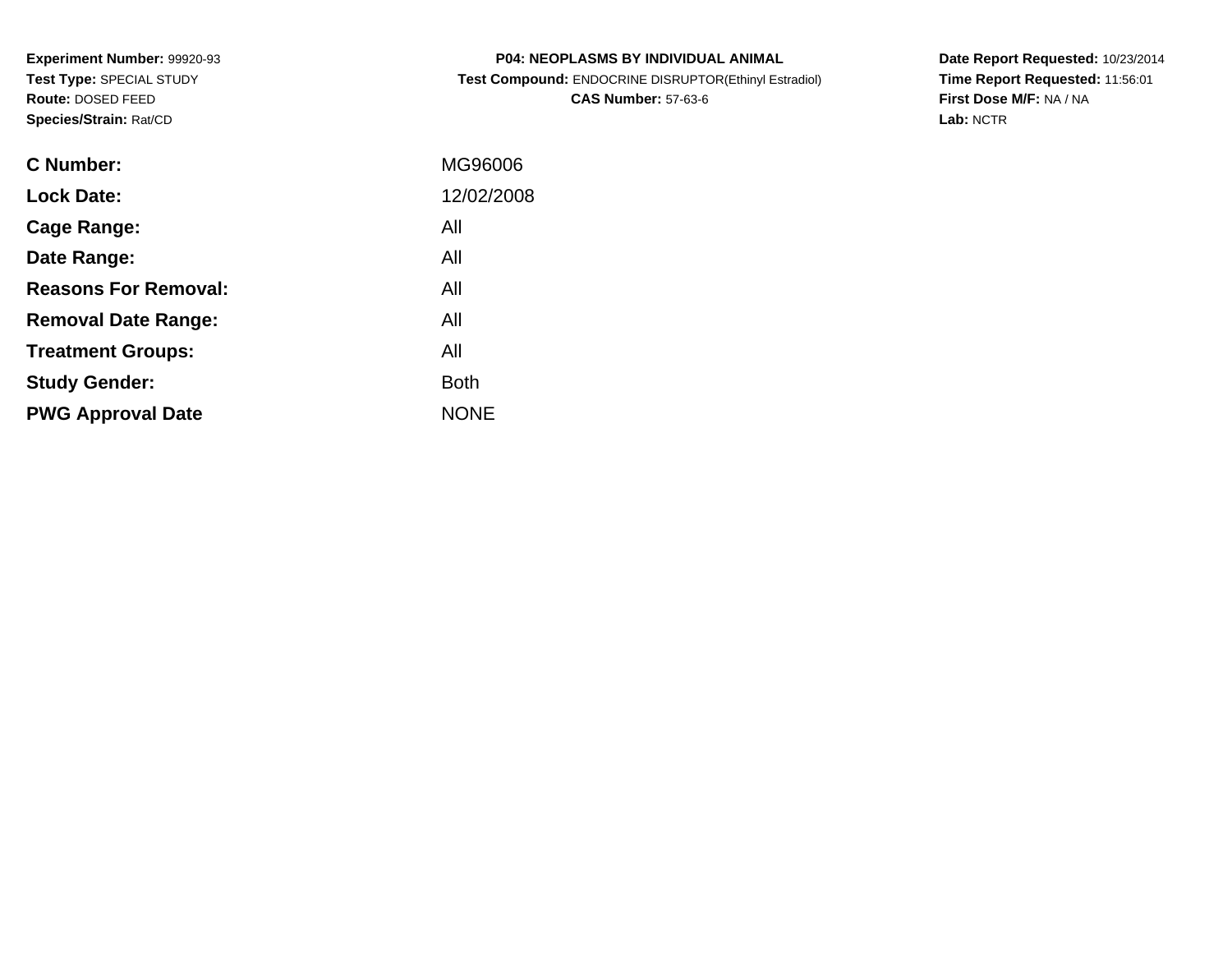**Route:** DOSED FEED

**Species/Strain:** Rat/CD

#### **P04: NEOPLASMS BY INDIVIDUAL ANIMAL**

**Test Compound:** ENDOCRINE DISRUPTOR(Ethinyl Estradiol)

# **CAS Number:** 57-63-6

**Date Report Requested:** 10/23/2014**Time Report Requested:** 11:56:01**First Dose M/F:** NA / NA**Lab:** NCTR

| <b>CD Rat Male</b><br><b>OPPB</b><br>F <sub>3</sub> | DAY ON TEST<br><b>ANIMAL ID</b> | 0<br>1<br>5<br>$\boldsymbol{4}$<br>0<br>$\pmb{0}$<br>$\pmb{0}$ | 0<br>$\boldsymbol{4}$<br>$\boldsymbol{2}$<br>$\overline{2}$<br>$\pmb{0}$<br>$\mathbf 0$<br>$\mathbf 1$ | $\boldsymbol{\theta}$<br>$\boldsymbol{4}$<br>$\boldsymbol{2}$<br>9<br>$\overline{0}$<br>$\overline{0}$<br>$\mathbf{1}$ | $\frac{\theta}{5}$<br>$\boldsymbol{2}$<br>0<br>$\mathbf 0$<br>$\overline{c}$ | $\frac{\theta}{5}$<br>$\frac{2}{7}$<br>0<br>$\boldsymbol{0}$<br>$\frac{2}{5}$ | $\frac{\theta}{5}$<br>6<br>$\overline{2}$<br>$\mathbf 0$<br>$\pmb{0}$<br>$\ensuremath{\mathsf{3}}$ | 0<br>$\sqrt{5}$<br>$\pmb{8}$<br>5<br>$\mathbf 0$<br>$\mathsf 0$<br>$\ensuremath{\mathsf{3}}$ | $\frac{\theta}{5}$<br>$\boldsymbol{g}$<br>$\pmb{\theta}$<br>$\pmb{0}$<br>$\pmb{0}$<br>$\sqrt{3}$ | $\frac{\theta}{5}$<br>$\boldsymbol{g}$<br>$\boldsymbol{g}$<br>$\pmb{0}$<br>$\mathbf 0$<br>$\overline{\mathbf{4}}$ | 0<br>6<br>$\pmb{\theta}$<br>$\boldsymbol{l}$<br>$\overline{0}$<br>$\mathbf 0$<br>4 | 0<br>$\boldsymbol{\delta}$<br>$\boldsymbol{\beta}$<br>$\boldsymbol{\theta}$<br>$\mathbf 0$<br>$\pmb{0}$<br>$\bf 8$ | 0<br>6<br>$\boldsymbol{4}$<br>6<br>$\mathbf 0$<br>$\mathbf 0$<br>$\bf 8$ | 0<br>6<br>4<br>9<br>$\Omega$<br>$\mathbf 0$<br>$\bf 8$ | $\boldsymbol{\theta}$<br>$\pmb{6}$<br>6<br>$\boldsymbol{\theta}$<br>0<br>$\mathsf{O}\xspace$<br>$\,8\,$ | 0<br>$\boldsymbol{6}$<br>$\overline{7}$<br>$\mathfrak{z}$<br>$\mathbf 0$<br>$\pmb{0}$<br>8 | $\boldsymbol{\theta}$<br>$\overline{7}$<br>$\boldsymbol{\theta}$<br>$\boldsymbol{\theta}$<br>$\overline{0}$<br>$\mathbf 0$<br>8 | 0<br>$\boldsymbol{7}$<br>0<br>$\mathfrak{z}$<br>0<br>$\mathbf 0$<br>8 | $\frac{\boldsymbol{\theta}}{\boldsymbol{7}}$<br>0<br>$\overline{2}$<br>$\mathbf 0$<br>$\mathbf 0$<br>8 | $\frac{\boldsymbol{\theta}}{\boldsymbol{7}}$<br>$\boldsymbol{4}$<br>$\mathbf{I}$<br>0<br>$\mathsf{O}\xspace$<br>9 | $\frac{\boldsymbol{\theta}}{\boldsymbol{7}}$<br>$\boldsymbol{4}$<br>$\mathfrak{z}$<br>$\pmb{0}$<br>$\pmb{0}$<br>$\boldsymbol{9}$ | $\frac{\boldsymbol{\theta}}{\boldsymbol{7}}$<br>$\boldsymbol{4}$<br>$\boldsymbol{g}$<br>$\mathbf 0$<br>$\mathsf{O}\xspace$<br>$\boldsymbol{9}$ | $\boldsymbol{\theta}$<br>$\overline{7}$<br>$\boldsymbol{4}$<br>$\boldsymbol{g}$<br>$\mathbf 0$<br>$\mathbf 0$<br>$\boldsymbol{9}$ | $\frac{\theta}{7}$<br>4<br>9<br>0<br>$\mathbf 0$<br>9 | $\frac{\boldsymbol{\theta}}{\boldsymbol{7}}$<br>$\boldsymbol{4}$<br>$\boldsymbol{g}$<br>$\mathbf 0$<br>$\pmb{0}$<br>$\boldsymbol{9}$ | $\frac{\boldsymbol{\theta}}{\boldsymbol{7}}$<br>5<br>$\boldsymbol{\theta}$<br>$\mathbf 0$<br>$\mathbf 0$<br>9 | 0<br>$\boldsymbol{7}$<br>$\mathfrak{s}$<br>0<br>0<br>$\mathbf 0$<br>9 | $\frac{\boldsymbol{0}}{7}$<br>$\mathfrak{s}$<br>$\pmb{\theta}$<br>0<br>$\mathsf{O}\xspace$<br>$\boldsymbol{9}$ | $\frac{\boldsymbol{\theta}}{\boldsymbol{7}}$<br>$\boldsymbol{4}$<br>$\boldsymbol{g}$<br>0<br>$\mathsf{O}$<br>9 | 0<br>$\overline{7}$<br>$\boldsymbol{4}$<br>$\boldsymbol{g}$<br>$\pmb{0}$<br>$\mathbf 0$<br>9 | 0<br>$\boldsymbol{7}$<br>4<br>9<br>0<br>$\mathbf 0$<br>9 | 0<br>$\overline{7}$<br>q<br>$\Omega$<br>$\mathbf 0$<br>9 |
|-----------------------------------------------------|---------------------------------|----------------------------------------------------------------|--------------------------------------------------------------------------------------------------------|------------------------------------------------------------------------------------------------------------------------|------------------------------------------------------------------------------|-------------------------------------------------------------------------------|----------------------------------------------------------------------------------------------------|----------------------------------------------------------------------------------------------|--------------------------------------------------------------------------------------------------|-------------------------------------------------------------------------------------------------------------------|------------------------------------------------------------------------------------|--------------------------------------------------------------------------------------------------------------------|--------------------------------------------------------------------------|--------------------------------------------------------|---------------------------------------------------------------------------------------------------------|--------------------------------------------------------------------------------------------|---------------------------------------------------------------------------------------------------------------------------------|-----------------------------------------------------------------------|--------------------------------------------------------------------------------------------------------|-------------------------------------------------------------------------------------------------------------------|----------------------------------------------------------------------------------------------------------------------------------|------------------------------------------------------------------------------------------------------------------------------------------------|-----------------------------------------------------------------------------------------------------------------------------------|-------------------------------------------------------|--------------------------------------------------------------------------------------------------------------------------------------|---------------------------------------------------------------------------------------------------------------|-----------------------------------------------------------------------|----------------------------------------------------------------------------------------------------------------|----------------------------------------------------------------------------------------------------------------|----------------------------------------------------------------------------------------------|----------------------------------------------------------|----------------------------------------------------------|
|                                                     |                                 | $\sqrt{2}$                                                     |                                                                                                        | $\mathbf 1$<br>$\mathsf{Q}$                                                                                            | $\overline{\mathbf{4}}$<br>6                                                 | 8                                                                             | $\frac{2}{5}$                                                                                      | $\overline{7}$<br>5                                                                          | $\frac{8}{5}$                                                                                    | $\pmb{0}$<br>3                                                                                                    | $\mathbf 5$<br>$\mathfrak{p}$                                                      | 4                                                                                                                  | $\sqrt{2}$<br>$\Omega$                                                   | $\sqrt{3}$<br>$\Omega$                                 | $\ensuremath{\mathsf{3}}$<br>$\overline{2}$                                                             | $\frac{4}{5}$                                                                              | $\,6\,$<br>6                                                                                                                    | $\,6$<br>$\overline{ }$                                               | $\overline{7}$<br>$\Omega$                                                                             | $_{9}^{\rm 0}$                                                                                                    | 1<br>$\Omega$                                                                                                                    | $\overline{\mathbf{1}}$                                                                                                                        | $\mathbf{1}$<br>$\mathcal{P}$                                                                                                     | 9                                                     | $\overline{a}$<br>$\Omega$                                                                                                           | $\overline{4}$<br>4                                                                                           | $\begin{array}{c} 4 \\ 9 \end{array}$                                 | $\,$ 5 $\,$<br>$\Omega$                                                                                        | $\mathbf 5$<br>$\mathfrak{p}$                                                                                  | 5<br>3                                                                                       | 5                                                        |                                                          |
| <b>Alimentary System</b>                            |                                 |                                                                |                                                                                                        |                                                                                                                        |                                                                              |                                                                               |                                                                                                    |                                                                                              |                                                                                                  |                                                                                                                   |                                                                                    |                                                                                                                    |                                                                          |                                                        |                                                                                                         |                                                                                            |                                                                                                                                 |                                                                       |                                                                                                        |                                                                                                                   |                                                                                                                                  |                                                                                                                                                |                                                                                                                                   |                                                       |                                                                                                                                      |                                                                                                               |                                                                       |                                                                                                                |                                                                                                                |                                                                                              |                                                          |                                                          |
| Esophagus                                           |                                 |                                                                |                                                                                                        |                                                                                                                        |                                                                              |                                                                               |                                                                                                    |                                                                                              |                                                                                                  |                                                                                                                   |                                                                                    |                                                                                                                    |                                                                          |                                                        |                                                                                                         |                                                                                            |                                                                                                                                 |                                                                       |                                                                                                        |                                                                                                                   |                                                                                                                                  |                                                                                                                                                |                                                                                                                                   |                                                       |                                                                                                                                      |                                                                                                               |                                                                       |                                                                                                                |                                                                                                                |                                                                                              |                                                          |                                                          |
| Intestine Large, Cecum                              |                                 |                                                                |                                                                                                        |                                                                                                                        |                                                                              |                                                                               |                                                                                                    |                                                                                              |                                                                                                  |                                                                                                                   |                                                                                    |                                                                                                                    |                                                                          |                                                        |                                                                                                         |                                                                                            |                                                                                                                                 |                                                                       |                                                                                                        |                                                                                                                   |                                                                                                                                  |                                                                                                                                                |                                                                                                                                   |                                                       |                                                                                                                                      |                                                                                                               |                                                                       |                                                                                                                |                                                                                                                |                                                                                              |                                                          |                                                          |
| Intestine Large, Colon                              |                                 | A                                                              |                                                                                                        |                                                                                                                        |                                                                              |                                                                               |                                                                                                    |                                                                                              |                                                                                                  |                                                                                                                   |                                                                                    |                                                                                                                    |                                                                          |                                                        |                                                                                                         |                                                                                            |                                                                                                                                 |                                                                       |                                                                                                        |                                                                                                                   |                                                                                                                                  |                                                                                                                                                |                                                                                                                                   |                                                       |                                                                                                                                      |                                                                                                               |                                                                       |                                                                                                                |                                                                                                                |                                                                                              |                                                          |                                                          |
| Adenoma                                             |                                 |                                                                |                                                                                                        | Х                                                                                                                      |                                                                              |                                                                               |                                                                                                    |                                                                                              |                                                                                                  |                                                                                                                   |                                                                                    |                                                                                                                    |                                                                          |                                                        |                                                                                                         |                                                                                            |                                                                                                                                 |                                                                       |                                                                                                        |                                                                                                                   |                                                                                                                                  |                                                                                                                                                | X                                                                                                                                 |                                                       |                                                                                                                                      |                                                                                                               |                                                                       |                                                                                                                |                                                                                                                |                                                                                              |                                                          |                                                          |
| Intestine Large, Rectum                             |                                 | A                                                              |                                                                                                        |                                                                                                                        |                                                                              |                                                                               |                                                                                                    |                                                                                              |                                                                                                  |                                                                                                                   |                                                                                    |                                                                                                                    |                                                                          |                                                        |                                                                                                         |                                                                                            |                                                                                                                                 |                                                                       |                                                                                                        |                                                                                                                   |                                                                                                                                  |                                                                                                                                                |                                                                                                                                   |                                                       |                                                                                                                                      |                                                                                                               |                                                                       |                                                                                                                |                                                                                                                |                                                                                              |                                                          |                                                          |
| Intestine Small, Duodenum                           |                                 | Α                                                              |                                                                                                        | А                                                                                                                      |                                                                              |                                                                               |                                                                                                    |                                                                                              |                                                                                                  |                                                                                                                   |                                                                                    |                                                                                                                    |                                                                          |                                                        |                                                                                                         |                                                                                            |                                                                                                                                 |                                                                       |                                                                                                        |                                                                                                                   |                                                                                                                                  |                                                                                                                                                |                                                                                                                                   |                                                       |                                                                                                                                      |                                                                                                               |                                                                       |                                                                                                                |                                                                                                                |                                                                                              |                                                          |                                                          |
| Adenocarcinoma                                      |                                 |                                                                |                                                                                                        |                                                                                                                        |                                                                              |                                                                               |                                                                                                    |                                                                                              | $\boldsymbol{\mathsf{X}}$                                                                        |                                                                                                                   |                                                                                    |                                                                                                                    |                                                                          |                                                        |                                                                                                         | X                                                                                          |                                                                                                                                 |                                                                       |                                                                                                        |                                                                                                                   |                                                                                                                                  |                                                                                                                                                |                                                                                                                                   |                                                       |                                                                                                                                      |                                                                                                               |                                                                       |                                                                                                                |                                                                                                                |                                                                                              |                                                          |                                                          |
| Lymphoma Malignant                                  |                                 |                                                                | X                                                                                                      |                                                                                                                        |                                                                              |                                                                               |                                                                                                    |                                                                                              |                                                                                                  |                                                                                                                   |                                                                                    |                                                                                                                    |                                                                          |                                                        |                                                                                                         |                                                                                            |                                                                                                                                 |                                                                       |                                                                                                        |                                                                                                                   |                                                                                                                                  |                                                                                                                                                |                                                                                                                                   |                                                       |                                                                                                                                      |                                                                                                               |                                                                       |                                                                                                                |                                                                                                                |                                                                                              |                                                          |                                                          |
| Intestine Small, Ileum                              |                                 | A                                                              |                                                                                                        |                                                                                                                        |                                                                              |                                                                               |                                                                                                    |                                                                                              |                                                                                                  |                                                                                                                   |                                                                                    |                                                                                                                    |                                                                          |                                                        |                                                                                                         |                                                                                            |                                                                                                                                 |                                                                       |                                                                                                        |                                                                                                                   |                                                                                                                                  |                                                                                                                                                |                                                                                                                                   |                                                       |                                                                                                                                      |                                                                                                               |                                                                       |                                                                                                                |                                                                                                                |                                                                                              |                                                          |                                                          |
| Intestine Small, Jejunum                            |                                 |                                                                |                                                                                                        |                                                                                                                        |                                                                              |                                                                               |                                                                                                    |                                                                                              |                                                                                                  |                                                                                                                   |                                                                                    |                                                                                                                    |                                                                          |                                                        |                                                                                                         |                                                                                            |                                                                                                                                 |                                                                       |                                                                                                        |                                                                                                                   |                                                                                                                                  |                                                                                                                                                |                                                                                                                                   |                                                       |                                                                                                                                      |                                                                                                               |                                                                       |                                                                                                                |                                                                                                                |                                                                                              |                                                          |                                                          |
| Liver                                               |                                 | A                                                              |                                                                                                        |                                                                                                                        |                                                                              |                                                                               |                                                                                                    |                                                                                              |                                                                                                  |                                                                                                                   |                                                                                    |                                                                                                                    |                                                                          |                                                        |                                                                                                         |                                                                                            |                                                                                                                                 |                                                                       |                                                                                                        |                                                                                                                   |                                                                                                                                  |                                                                                                                                                |                                                                                                                                   |                                                       |                                                                                                                                      |                                                                                                               |                                                                       |                                                                                                                |                                                                                                                |                                                                                              |                                                          |                                                          |
| Cholangiocarcinoma                                  |                                 |                                                                |                                                                                                        |                                                                                                                        | X                                                                            |                                                                               |                                                                                                    |                                                                                              |                                                                                                  |                                                                                                                   |                                                                                    |                                                                                                                    |                                                                          |                                                        |                                                                                                         |                                                                                            |                                                                                                                                 |                                                                       |                                                                                                        |                                                                                                                   |                                                                                                                                  |                                                                                                                                                |                                                                                                                                   | X                                                     |                                                                                                                                      |                                                                                                               |                                                                       |                                                                                                                |                                                                                                                |                                                                                              |                                                          |                                                          |
| Cholangioma                                         |                                 |                                                                |                                                                                                        |                                                                                                                        |                                                                              |                                                                               |                                                                                                    |                                                                                              |                                                                                                  |                                                                                                                   |                                                                                    |                                                                                                                    |                                                                          |                                                        |                                                                                                         |                                                                                            |                                                                                                                                 |                                                                       |                                                                                                        |                                                                                                                   |                                                                                                                                  |                                                                                                                                                |                                                                                                                                   |                                                       |                                                                                                                                      |                                                                                                               |                                                                       |                                                                                                                |                                                                                                                |                                                                                              |                                                          |                                                          |
| Hepatocellular Adenoma                              |                                 |                                                                |                                                                                                        |                                                                                                                        |                                                                              |                                                                               |                                                                                                    |                                                                                              |                                                                                                  |                                                                                                                   |                                                                                    |                                                                                                                    |                                                                          |                                                        |                                                                                                         |                                                                                            |                                                                                                                                 |                                                                       |                                                                                                        |                                                                                                                   |                                                                                                                                  |                                                                                                                                                | $\mathsf X$                                                                                                                       |                                                       |                                                                                                                                      |                                                                                                               |                                                                       |                                                                                                                |                                                                                                                |                                                                                              |                                                          |                                                          |
| Lymphoma Malignant                                  |                                 |                                                                | X                                                                                                      |                                                                                                                        |                                                                              |                                                                               |                                                                                                    |                                                                                              |                                                                                                  |                                                                                                                   |                                                                                    |                                                                                                                    |                                                                          |                                                        |                                                                                                         |                                                                                            |                                                                                                                                 |                                                                       |                                                                                                        |                                                                                                                   |                                                                                                                                  |                                                                                                                                                |                                                                                                                                   |                                                       |                                                                                                                                      |                                                                                                               |                                                                       |                                                                                                                |                                                                                                                |                                                                                              |                                                          |                                                          |
| Mesentery                                           |                                 |                                                                |                                                                                                        |                                                                                                                        |                                                                              |                                                                               |                                                                                                    | $\ddot{}$                                                                                    |                                                                                                  |                                                                                                                   |                                                                                    |                                                                                                                    | $\ddot{}$                                                                |                                                        |                                                                                                         |                                                                                            |                                                                                                                                 |                                                                       |                                                                                                        |                                                                                                                   |                                                                                                                                  |                                                                                                                                                |                                                                                                                                   |                                                       |                                                                                                                                      |                                                                                                               |                                                                       |                                                                                                                |                                                                                                                |                                                                                              |                                                          |                                                          |
| Oral Mucosa                                         |                                 |                                                                |                                                                                                        |                                                                                                                        |                                                                              |                                                                               |                                                                                                    |                                                                                              |                                                                                                  |                                                                                                                   |                                                                                    |                                                                                                                    |                                                                          |                                                        |                                                                                                         | $\ddot{}$                                                                                  |                                                                                                                                 |                                                                       | $\ddot{}$                                                                                              |                                                                                                                   |                                                                                                                                  |                                                                                                                                                |                                                                                                                                   |                                                       |                                                                                                                                      |                                                                                                               |                                                                       |                                                                                                                |                                                                                                                |                                                                                              |                                                          |                                                          |
| Squamous Cell Carcinoma                             |                                 |                                                                |                                                                                                        |                                                                                                                        |                                                                              |                                                                               |                                                                                                    |                                                                                              |                                                                                                  |                                                                                                                   |                                                                                    |                                                                                                                    |                                                                          |                                                        |                                                                                                         | X                                                                                          |                                                                                                                                 | X                                                                     | X                                                                                                      |                                                                                                                   |                                                                                                                                  |                                                                                                                                                |                                                                                                                                   |                                                       |                                                                                                                                      |                                                                                                               |                                                                       |                                                                                                                |                                                                                                                |                                                                                              |                                                          |                                                          |
| Pancreas                                            |                                 | A                                                              | $\ddot{}$                                                                                              |                                                                                                                        |                                                                              |                                                                               |                                                                                                    |                                                                                              |                                                                                                  |                                                                                                                   |                                                                                    |                                                                                                                    |                                                                          |                                                        |                                                                                                         |                                                                                            |                                                                                                                                 |                                                                       |                                                                                                        |                                                                                                                   |                                                                                                                                  |                                                                                                                                                |                                                                                                                                   |                                                       |                                                                                                                                      |                                                                                                               |                                                                       |                                                                                                                |                                                                                                                |                                                                                              |                                                          |                                                          |
| Lymphoma Malignant                                  |                                 |                                                                | X                                                                                                      |                                                                                                                        |                                                                              |                                                                               |                                                                                                    |                                                                                              |                                                                                                  |                                                                                                                   |                                                                                    |                                                                                                                    |                                                                          |                                                        |                                                                                                         |                                                                                            |                                                                                                                                 |                                                                       |                                                                                                        |                                                                                                                   |                                                                                                                                  |                                                                                                                                                |                                                                                                                                   |                                                       |                                                                                                                                      |                                                                                                               |                                                                       |                                                                                                                |                                                                                                                |                                                                                              |                                                          |                                                          |
| Salivary Glands                                     |                                 | Α                                                              |                                                                                                        |                                                                                                                        |                                                                              |                                                                               |                                                                                                    |                                                                                              |                                                                                                  |                                                                                                                   |                                                                                    |                                                                                                                    |                                                                          |                                                        |                                                                                                         |                                                                                            |                                                                                                                                 |                                                                       |                                                                                                        |                                                                                                                   |                                                                                                                                  |                                                                                                                                                |                                                                                                                                   |                                                       |                                                                                                                                      |                                                                                                               |                                                                       |                                                                                                                |                                                                                                                |                                                                                              |                                                          |                                                          |

\* ..Total animals with tissue examined microscopically; Total animals with tumor **M** . Missing tissue M ..Missing tissue + ..Tissue examined microscopically

I ..Insufficient tissue

A ..Autolysis precludes evaluation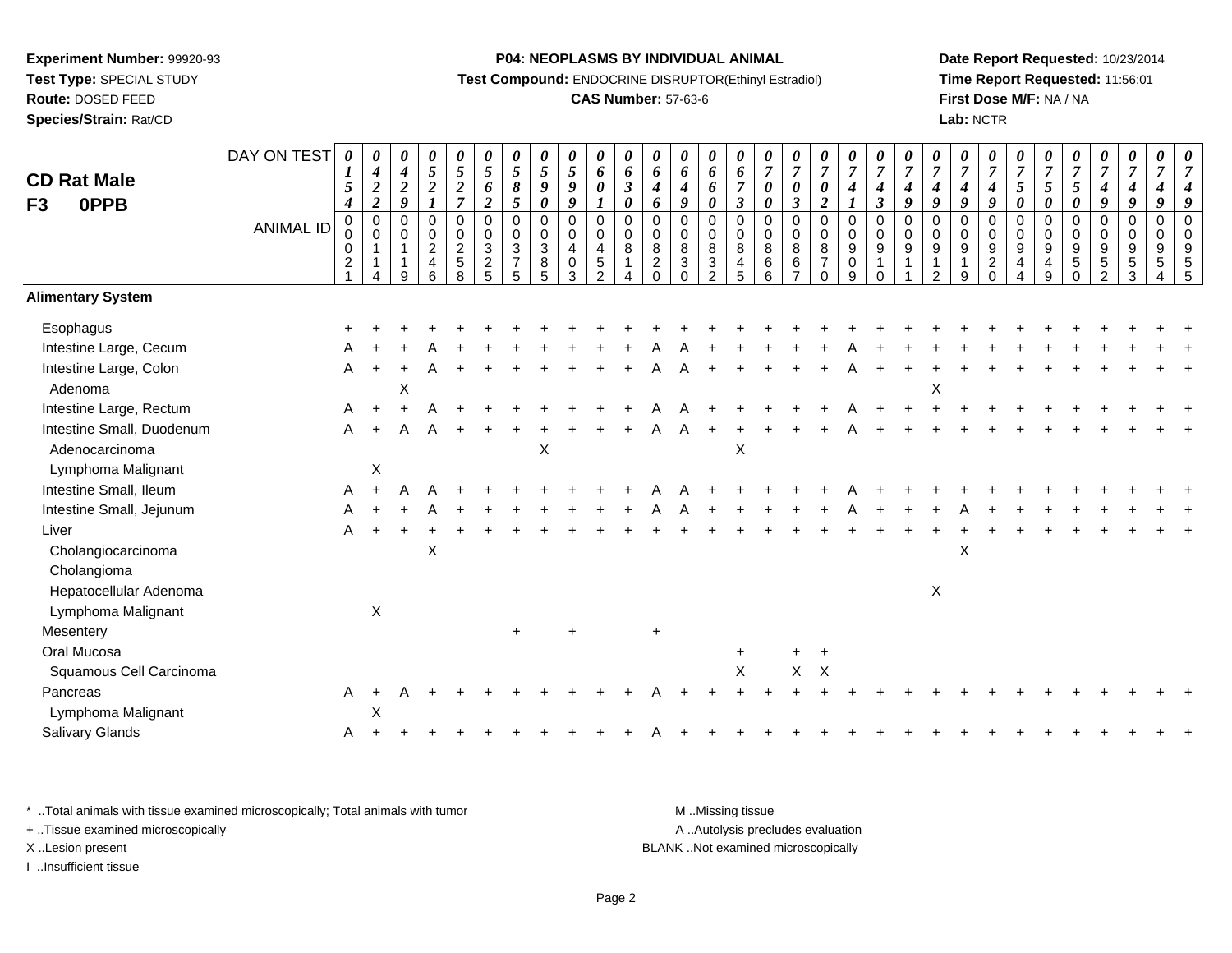**Test Type:** SPECIAL STUDY

**Route:** DOSED FEED

**Species/Strain:** Rat/CD

#### **P04: NEOPLASMS BY INDIVIDUAL ANIMAL**

**Test Compound:** ENDOCRINE DISRUPTOR(Ethinyl Estradiol)

# **CAS Number:** 57-63-6

**Date Report Requested:** 10/23/2014**Time Report Requested:** 11:56:01**First Dose M/F:** NA / NA**Lab:** NCTR

| <b>CD Rat Male</b>                                                       | DAY ON TEST      | 0<br>5                                                                              | $\boldsymbol{\theta}$<br>$\boldsymbol{4}$<br>$\boldsymbol{2}$ | 0<br>$\boldsymbol{4}$<br>$\boldsymbol{2}$ | $\boldsymbol{\theta}$<br>$\sqrt{5}$<br>$\boldsymbol{2}$          | $\frac{\theta}{5}$<br>$\frac{2}{7}$                               | 0<br>$\overline{5}$<br>6                                         | 0<br>$\overline{5}$<br>8                                | 0<br>5<br>9                                     | 0<br>$\mathfrak{s}$<br>9                       | $\boldsymbol{\theta}$<br>$\boldsymbol{6}$<br>$\boldsymbol{\theta}$                      | 0<br>6<br>$\mathfrak{z}$     | $\boldsymbol{\theta}$<br>6<br>$\boldsymbol{4}$                  | 0<br>6<br>$\boldsymbol{4}$                    | 0<br>6<br>6                                                   | $\boldsymbol{\theta}$<br>6<br>$\overline{7}$                                 | $\boldsymbol{\theta}$<br>$\overline{7}$<br>$\boldsymbol{\theta}$ | $\boldsymbol{\theta}$<br>$\overline{7}$<br>$\boldsymbol{\theta}$                         | $\boldsymbol{\theta}$<br>$\boldsymbol{7}$<br>$\boldsymbol{\theta}$ | $\boldsymbol{\theta}$<br>$\boldsymbol{7}$<br>$\boldsymbol{4}$                     | $\frac{\boldsymbol{\theta}}{\boldsymbol{7}}$<br>$\boldsymbol{4}$ | $\overline{7}$<br>$\boldsymbol{4}$                       | $\overline{7}$<br>4                                      | 0<br>$\overline{7}$<br>$\boldsymbol{4}$ | $\boldsymbol{\theta}$<br>$\overline{7}$<br>$\boldsymbol{4}$     | $\boldsymbol{\theta}$<br>$\overline{7}$<br>5                               | $\overline{7}$<br>5                                   | $\boldsymbol{\theta}$<br>$\overline{7}$<br>5            | 0<br>$\boldsymbol{7}$<br>$\boldsymbol{4}$                                            | 0<br>$\overline{7}$<br>$\boldsymbol{4}$                            | 0<br>$\overline{7}$<br>$\boldsymbol{4}$       | 0<br>$\overline{7}$                          |
|--------------------------------------------------------------------------|------------------|-------------------------------------------------------------------------------------|---------------------------------------------------------------|-------------------------------------------|------------------------------------------------------------------|-------------------------------------------------------------------|------------------------------------------------------------------|---------------------------------------------------------|-------------------------------------------------|------------------------------------------------|-----------------------------------------------------------------------------------------|------------------------------|-----------------------------------------------------------------|-----------------------------------------------|---------------------------------------------------------------|------------------------------------------------------------------------------|------------------------------------------------------------------|------------------------------------------------------------------------------------------|--------------------------------------------------------------------|-----------------------------------------------------------------------------------|------------------------------------------------------------------|----------------------------------------------------------|----------------------------------------------------------|-----------------------------------------|-----------------------------------------------------------------|----------------------------------------------------------------------------|-------------------------------------------------------|---------------------------------------------------------|--------------------------------------------------------------------------------------|--------------------------------------------------------------------|-----------------------------------------------|----------------------------------------------|
| 0PPB<br>F <sub>3</sub>                                                   | <b>ANIMAL ID</b> | $\boldsymbol{4}$<br>$\mathbf 0$<br>$\pmb{0}$<br>0<br>$\overline{c}$<br>$\mathbf{1}$ | $\boldsymbol{2}$<br>$\Omega$<br>0<br>$\overline{4}$           | 9<br>$\mathbf 0$<br>$\pmb{0}$<br>9        | $\boldsymbol{l}$<br>$\mathbf 0$<br>0<br>$\overline{c}$<br>4<br>6 | $\mathbf 0$<br>$\pmb{0}$<br>$\overline{c}$<br>$\overline{5}$<br>8 | $\boldsymbol{2}$<br>$\Omega$<br>0<br>$\mathbf{3}$<br>$rac{2}{5}$ | 5<br>$\mathbf 0$<br>$\pmb{0}$<br>$\mathbf{3}$<br>7<br>5 | 0<br>$\mathbf 0$<br>0<br>$\mathbf{3}$<br>8<br>5 | 9<br>$\Omega$<br>0<br>$\overline{4}$<br>0<br>3 | $\boldsymbol{\mathit{1}}$<br>$\Omega$<br>$\pmb{0}$<br>4<br>$\sqrt{5}$<br>$\overline{2}$ | 0<br>$\Omega$<br>0<br>8<br>4 | 6<br>$\Omega$<br>$\mathbf 0$<br>8<br>$\overline{c}$<br>$\Omega$ | 9<br>$\Omega$<br>0<br>$\bf8$<br>3<br>$\Omega$ | 0<br>$\Omega$<br>0<br>$\,8\,$<br>$\sqrt{3}$<br>$\mathfrak{p}$ | $\boldsymbol{\beta}$<br>$\mathbf 0$<br>$\pmb{0}$<br>8<br>$\overline{4}$<br>5 | 0<br>$\Omega$<br>0<br>8<br>$\,6\,$<br>6                          | $\boldsymbol{\beta}$<br>$\mathbf 0$<br>$\mathbf 0$<br>$\,8\,$<br>$\,6$<br>$\overline{ }$ | $\overline{a}$<br>0<br>0<br>$\bf8$<br>$\overline{7}$<br>$\Omega$   | $\boldsymbol{l}$<br>$\Omega$<br>$\pmb{0}$<br>$\boldsymbol{9}$<br>$\mathbf 0$<br>9 | $\mathbf{3}$<br>$\Omega$<br>0<br>$\boldsymbol{9}$<br>$\Omega$    | 9<br>$\Omega$<br>0<br>$\boldsymbol{9}$<br>$\overline{1}$ | 9<br>$\Omega$<br>0<br>$\boldsymbol{9}$<br>$\mathfrak{p}$ | 9<br>$\Omega$<br>0<br>9<br>9            | 9<br>$\Omega$<br>$\mathbf 0$<br>$9\,$<br>$\sqrt{2}$<br>$\Omega$ | $\boldsymbol{\theta}$<br>$\Omega$<br>0<br>9<br>4<br>$\boldsymbol{\Lambda}$ | $\boldsymbol{\theta}$<br>$\Omega$<br>0<br>9<br>4<br>9 | 0<br>$\Omega$<br>0<br>$\boldsymbol{9}$<br>5<br>$\Omega$ | 9<br>$\mathbf 0$<br>$\mathbf 0$<br>$\boldsymbol{9}$<br>$\,$ 5 $\,$<br>$\overline{2}$ | 9<br>$\Omega$<br>$\pmb{0}$<br>$\boldsymbol{9}$<br>$\,$ 5 $\,$<br>3 | 9<br>$\mathbf 0$<br>0<br>9<br>$\sqrt{5}$<br>4 | 9<br>$\Omega$<br>$\mathbf 0$<br>9<br>5<br>-5 |
| Lymphoma Malignant                                                       |                  |                                                                                     | $\sf X$                                                       |                                           |                                                                  |                                                                   |                                                                  |                                                         |                                                 |                                                |                                                                                         |                              |                                                                 |                                               |                                                               |                                                                              |                                                                  |                                                                                          |                                                                    |                                                                                   |                                                                  |                                                          |                                                          |                                         |                                                                 |                                                                            |                                                       |                                                         |                                                                                      |                                                                    |                                               |                                              |
| Stomach, Forestomach                                                     |                  | A                                                                                   |                                                               |                                           |                                                                  |                                                                   |                                                                  |                                                         |                                                 |                                                |                                                                                         |                              |                                                                 |                                               |                                                               |                                                                              |                                                                  |                                                                                          |                                                                    |                                                                                   |                                                                  |                                                          |                                                          |                                         |                                                                 |                                                                            |                                                       |                                                         |                                                                                      |                                                                    |                                               |                                              |
| Stomach, Glandular                                                       |                  | A                                                                                   | $+$                                                           | A                                         | A                                                                |                                                                   |                                                                  |                                                         |                                                 |                                                |                                                                                         |                              |                                                                 |                                               |                                                               |                                                                              |                                                                  |                                                                                          |                                                                    |                                                                                   |                                                                  |                                                          |                                                          |                                         |                                                                 |                                                                            |                                                       |                                                         |                                                                                      |                                                                    |                                               |                                              |
| <b>Cardiovascular System</b>                                             |                  |                                                                                     |                                                               |                                           |                                                                  |                                                                   |                                                                  |                                                         |                                                 |                                                |                                                                                         |                              |                                                                 |                                               |                                                               |                                                                              |                                                                  |                                                                                          |                                                                    |                                                                                   |                                                                  |                                                          |                                                          |                                         |                                                                 |                                                                            |                                                       |                                                         |                                                                                      |                                                                    |                                               |                                              |
| <b>Blood Vessel</b>                                                      |                  |                                                                                     |                                                               |                                           |                                                                  |                                                                   |                                                                  |                                                         |                                                 |                                                |                                                                                         |                              |                                                                 |                                               |                                                               |                                                                              |                                                                  |                                                                                          |                                                                    |                                                                                   |                                                                  |                                                          |                                                          |                                         |                                                                 |                                                                            |                                                       |                                                         |                                                                                      |                                                                    |                                               |                                              |
| Heart                                                                    |                  |                                                                                     |                                                               |                                           |                                                                  |                                                                   |                                                                  |                                                         |                                                 |                                                |                                                                                         |                              |                                                                 |                                               |                                                               |                                                                              |                                                                  |                                                                                          |                                                                    |                                                                                   |                                                                  |                                                          |                                                          |                                         |                                                                 |                                                                            |                                                       |                                                         |                                                                                      |                                                                    |                                               |                                              |
| <b>Endocrine System</b>                                                  |                  |                                                                                     |                                                               |                                           |                                                                  |                                                                   |                                                                  |                                                         |                                                 |                                                |                                                                                         |                              |                                                                 |                                               |                                                               |                                                                              |                                                                  |                                                                                          |                                                                    |                                                                                   |                                                                  |                                                          |                                                          |                                         |                                                                 |                                                                            |                                                       |                                                         |                                                                                      |                                                                    |                                               |                                              |
| <b>Adrenal Cortex</b><br>Adenoma                                         |                  | A                                                                                   |                                                               |                                           |                                                                  |                                                                   |                                                                  |                                                         |                                                 |                                                |                                                                                         |                              |                                                                 |                                               |                                                               |                                                                              |                                                                  |                                                                                          |                                                                    |                                                                                   |                                                                  |                                                          |                                                          |                                         |                                                                 |                                                                            |                                                       |                                                         |                                                                                      |                                                                    |                                               |                                              |
| Adrenal Medulla<br>Pheochromocytoma Benign<br>Pheochromocytoma Malignant |                  | Α                                                                                   |                                                               |                                           |                                                                  |                                                                   |                                                                  |                                                         |                                                 |                                                |                                                                                         |                              |                                                                 |                                               |                                                               |                                                                              |                                                                  |                                                                                          |                                                                    |                                                                                   |                                                                  |                                                          |                                                          | $\mathsf{X}$                            |                                                                 | X                                                                          |                                                       |                                                         |                                                                                      |                                                                    |                                               |                                              |
| Islets, Pancreatic                                                       |                  | A                                                                                   |                                                               |                                           |                                                                  |                                                                   |                                                                  |                                                         |                                                 |                                                |                                                                                         |                              |                                                                 |                                               |                                                               |                                                                              |                                                                  |                                                                                          |                                                                    |                                                                                   |                                                                  |                                                          |                                                          |                                         |                                                                 |                                                                            |                                                       |                                                         |                                                                                      |                                                                    |                                               |                                              |
| Adenoma                                                                  |                  |                                                                                     |                                                               |                                           |                                                                  |                                                                   |                                                                  |                                                         |                                                 |                                                |                                                                                         | $\mathsf X$                  |                                                                 |                                               |                                                               | $\pmb{\times}$                                                               |                                                                  |                                                                                          |                                                                    |                                                                                   |                                                                  |                                                          |                                                          |                                         |                                                                 |                                                                            |                                                       |                                                         |                                                                                      |                                                                    |                                               |                                              |
| Parathyroid Gland                                                        |                  |                                                                                     |                                                               |                                           |                                                                  |                                                                   |                                                                  |                                                         |                                                 |                                                |                                                                                         |                              |                                                                 |                                               |                                                               | м                                                                            |                                                                  |                                                                                          |                                                                    |                                                                                   |                                                                  |                                                          |                                                          |                                         |                                                                 |                                                                            |                                                       |                                                         |                                                                                      |                                                                    |                                               |                                              |
| Adenoma                                                                  |                  |                                                                                     |                                                               |                                           |                                                                  |                                                                   |                                                                  |                                                         |                                                 |                                                |                                                                                         |                              | X                                                               |                                               |                                                               |                                                                              |                                                                  |                                                                                          |                                                                    |                                                                                   |                                                                  |                                                          |                                                          |                                         |                                                                 |                                                                            |                                                       |                                                         |                                                                                      |                                                                    |                                               |                                              |
| <b>Pituitary Gland</b>                                                   |                  | A                                                                                   |                                                               |                                           |                                                                  |                                                                   |                                                                  |                                                         |                                                 |                                                |                                                                                         |                              |                                                                 |                                               |                                                               |                                                                              |                                                                  |                                                                                          |                                                                    |                                                                                   |                                                                  |                                                          |                                                          |                                         |                                                                 |                                                                            |                                                       |                                                         |                                                                                      |                                                                    |                                               |                                              |
| Lymphoma Malignant                                                       |                  |                                                                                     | $\pmb{\times}$                                                |                                           |                                                                  |                                                                   |                                                                  |                                                         |                                                 |                                                |                                                                                         |                              |                                                                 |                                               |                                                               |                                                                              |                                                                  |                                                                                          |                                                                    |                                                                                   |                                                                  |                                                          |                                                          |                                         |                                                                 |                                                                            |                                                       |                                                         |                                                                                      |                                                                    |                                               |                                              |
| Pars Distalis, Adenoma                                                   |                  |                                                                                     |                                                               |                                           |                                                                  |                                                                   |                                                                  | X                                                       |                                                 |                                                | $X$ $X$                                                                                 |                              |                                                                 | $\boldsymbol{X}$                              |                                                               | $\sf X$                                                                      |                                                                  | X                                                                                        |                                                                    |                                                                                   | $\mathsf X$                                                      |                                                          |                                                          |                                         | X                                                               |                                                                            |                                                       |                                                         |                                                                                      | $X$ $X$                                                            |                                               | X                                            |
| <b>Thyroid Gland</b>                                                     |                  | A                                                                                   |                                                               |                                           |                                                                  |                                                                   |                                                                  |                                                         |                                                 |                                                |                                                                                         |                              |                                                                 |                                               |                                                               |                                                                              |                                                                  |                                                                                          | $\overline{+}$                                                     |                                                                                   |                                                                  |                                                          |                                                          |                                         |                                                                 |                                                                            |                                                       |                                                         |                                                                                      |                                                                    |                                               |                                              |
| C Cell, Carcinoma                                                        |                  |                                                                                     |                                                               |                                           |                                                                  |                                                                   |                                                                  |                                                         |                                                 |                                                |                                                                                         |                              |                                                                 |                                               |                                                               |                                                                              |                                                                  |                                                                                          |                                                                    | X                                                                                 |                                                                  |                                                          |                                                          |                                         |                                                                 | X                                                                          |                                                       |                                                         |                                                                                      |                                                                    |                                               |                                              |
| Lymphoma Malignant                                                       |                  |                                                                                     | X                                                             |                                           |                                                                  |                                                                   |                                                                  |                                                         |                                                 |                                                |                                                                                         |                              |                                                                 |                                               |                                                               |                                                                              |                                                                  |                                                                                          |                                                                    |                                                                                   |                                                                  |                                                          |                                                          |                                         |                                                                 |                                                                            |                                                       |                                                         |                                                                                      |                                                                    |                                               |                                              |

\* ..Total animals with tissue examined microscopically; Total animals with tumor **M** . Missing tissue M ..Missing tissue

+ ..Tissue examined microscopically

I ..Insufficient tissue

A ..Autolysis precludes evaluation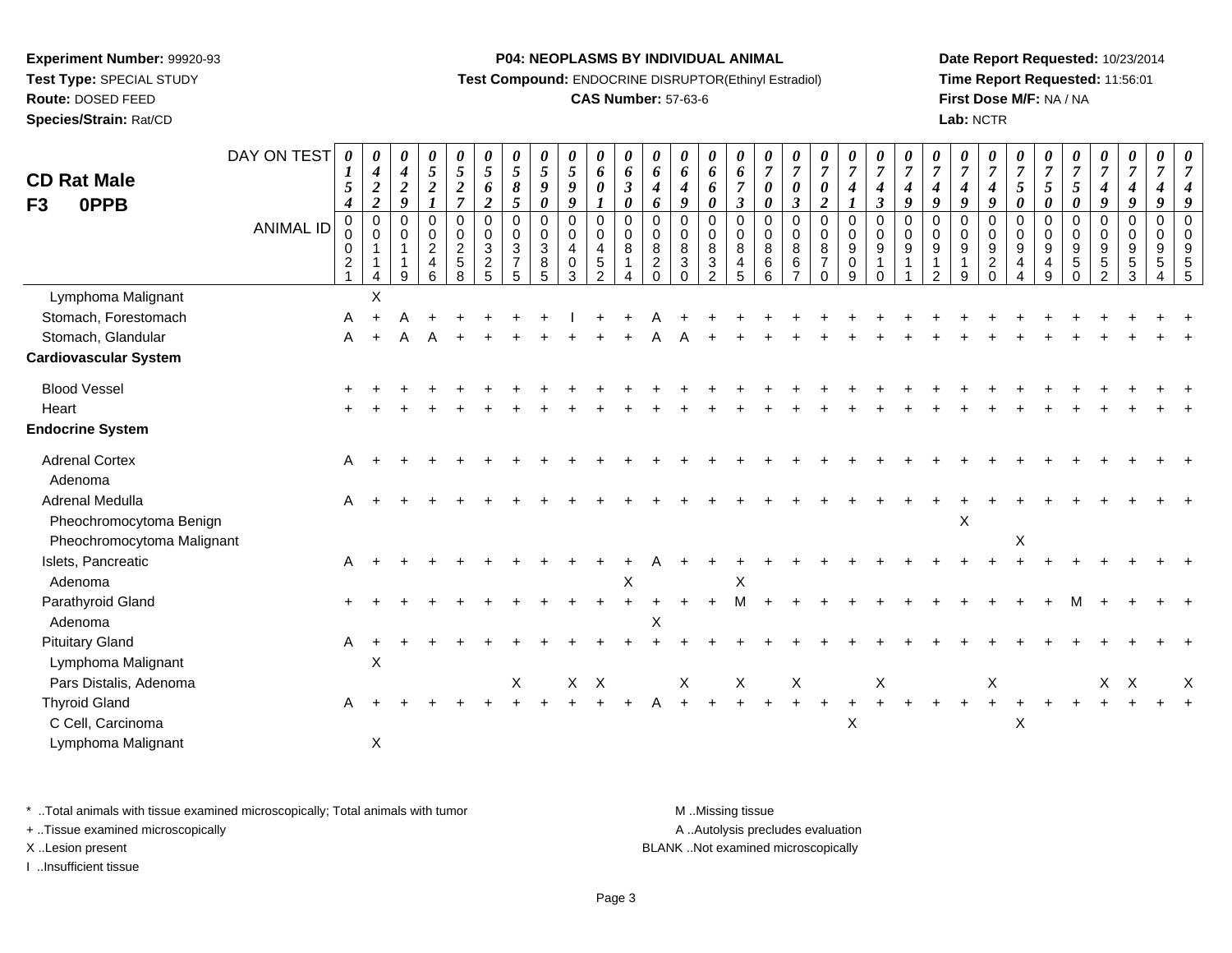**Route:** DOSED FEED

**Species/Strain:** Rat/CD

#### **P04: NEOPLASMS BY INDIVIDUAL ANIMAL**

**Test Compound:** ENDOCRINE DISRUPTOR(Ethinyl Estradiol)

# **CAS Number:** 57-63-6

**Date Report Requested:** 10/23/2014**Time Report Requested:** 11:56:01**First Dose M/F:** NA / NA**Lab:** NCTR

| <b>CD Rat Male</b><br>0PPB<br>F <sub>3</sub>                       | DAY ON TEST<br><b>ANIMAL ID</b> | $\boldsymbol{\theta}$<br>$\boldsymbol{l}$<br>5<br>$\boldsymbol{4}$<br>$\pmb{0}$ | 0<br>$\boldsymbol{4}$<br>$\overline{\mathbf{c}}$<br>$\boldsymbol{2}$<br>$\mathbf 0$ | 0<br>$\boldsymbol{4}$<br>$\boldsymbol{2}$<br>$\boldsymbol{g}$<br>$\mathbf 0$ | 0<br>5<br>$\boldsymbol{2}$<br>$\mathbf 0$ | 0<br>$\sqrt{5}$<br>$\boldsymbol{2}$<br>$\overline{7}$<br>$\pmb{0}$ | 0<br>5<br>6<br>$\boldsymbol{2}$<br>$\pmb{0}$ | 0<br>5<br>8<br>$\mathfrak{s}$<br>$\mathbf 0$            | $\boldsymbol{\theta}$<br>5<br>9<br>$\boldsymbol{\theta}$<br>$\mathbf 0$ | $\boldsymbol{\theta}$<br>5<br>9<br>9<br>$\pmb{0}$ | $\boldsymbol{\theta}$<br>6<br>$\boldsymbol{\theta}$<br>$\boldsymbol{l}$<br>$\mathbf 0$ | 0<br>6<br>$\mathfrak{z}$<br>$\pmb{\theta}$<br>$\mathbf 0$ | 0<br>6<br>$\boldsymbol{4}$<br>6<br>$\mathbf 0$ | $\boldsymbol{\theta}$<br>6<br>$\boldsymbol{4}$<br>$\boldsymbol{q}$<br>$\Omega$ | 0<br>6<br>6<br>0<br>$\Omega$                   | 0<br>6<br>$\overline{7}$<br>$\mathfrak{z}$<br>$\mathbf 0$ | 0<br>$\overline{7}$<br>0<br>0<br>$\Omega$ | $\boldsymbol{\theta}$<br>$\overline{7}$<br>$\boldsymbol{\theta}$<br>$\boldsymbol{\beta}$<br>$\mathbf 0$ | 0<br>$\overline{7}$<br>0<br>$\boldsymbol{2}$<br>$\mathbf 0$ | 0<br>$\overline{7}$<br>$\boldsymbol{4}$<br>$\boldsymbol{l}$<br>$\pmb{0}$ | 0<br>$\overline{7}$<br>$\boldsymbol{4}$<br>$\boldsymbol{\beta}$<br>$\mathbf 0$ | $\boldsymbol{\theta}$<br>$\boldsymbol{7}$<br>$\boldsymbol{4}$<br>9<br>$\mathbf 0$ | $\boldsymbol{\theta}$<br>$\overline{7}$<br>$\boldsymbol{4}$<br>9<br>$\mathbf 0$ | 0<br>$\overline{7}$<br>$\boldsymbol{4}$<br>9<br>$\Omega$ | 0<br>$\overline{7}$<br>$\boldsymbol{4}$<br>9<br>$\Omega$ | $\boldsymbol{\theta}$<br>$\overline{7}$<br>5<br>$\boldsymbol{\theta}$<br>$\mathbf 0$ | $\overline{7}$<br>5<br>0<br>$\mathbf 0$ | $\boldsymbol{\theta}$<br>$\overline{7}$<br>5<br>$\pmb{\theta}$<br>$\Omega$ | 0<br>$\overline{7}$<br>$\boldsymbol{4}$<br>9<br>$\mathbf 0$ | 0<br>$\overline{7}$<br>$\boldsymbol{4}$<br>9<br>$\mathbf 0$ | 0<br>$\overline{7}$<br>4<br>9<br>$\mathbf 0$ | 0<br>$\overline{7}$<br>q<br>$\Omega$             |
|--------------------------------------------------------------------|---------------------------------|---------------------------------------------------------------------------------|-------------------------------------------------------------------------------------|------------------------------------------------------------------------------|-------------------------------------------|--------------------------------------------------------------------|----------------------------------------------|---------------------------------------------------------|-------------------------------------------------------------------------|---------------------------------------------------|----------------------------------------------------------------------------------------|-----------------------------------------------------------|------------------------------------------------|--------------------------------------------------------------------------------|------------------------------------------------|-----------------------------------------------------------|-------------------------------------------|---------------------------------------------------------------------------------------------------------|-------------------------------------------------------------|--------------------------------------------------------------------------|--------------------------------------------------------------------------------|-----------------------------------------------------------------------------------|---------------------------------------------------------------------------------|----------------------------------------------------------|----------------------------------------------------------|--------------------------------------------------------------------------------------|-----------------------------------------|----------------------------------------------------------------------------|-------------------------------------------------------------|-------------------------------------------------------------|----------------------------------------------|--------------------------------------------------|
|                                                                    |                                 | $\pmb{0}$<br>$\pmb{0}$<br>$\overline{c}$<br>$\overline{1}$                      | 0<br>4                                                                              | 0<br>1<br>$\mathbf{1}$<br>9                                                  | 0<br>$\overline{c}$<br>4<br>6             | 0<br>$\overline{2}$<br>$\sqrt{5}$<br>8                             | $\pmb{0}$<br>$\overline{3}$<br>$\frac{2}{5}$ | 0<br>$\overline{3}$<br>$\overline{7}$<br>$\overline{5}$ | 0<br>$\overline{3}$<br>$\bf 8$<br>5                                     | 0<br>$\overline{4}$<br>$\pmb{0}$<br>3             | 0<br>4<br>$\sqrt{5}$<br>$\overline{2}$                                                 | 0<br>8<br>$\overline{\mathbf{4}}$                         | 0<br>$\,8\,$<br>$\overline{c}$<br>$\Omega$     | 0<br>$\overline{8}$<br>$\sqrt{3}$<br>$\Omega$                                  | 0<br>$\bf 8$<br>$\mathbf{3}$<br>$\overline{2}$ | $\mathbf 0$<br>$\bf 8$<br>$\overline{4}$<br>5             | 0<br>$\bf 8$<br>$\,6\,$<br>$6\phantom{a}$ | 0<br>8<br>$\,6\,$<br>$\overline{7}$                                                                     | 0<br>$\bf 8$<br>$\overline{7}$<br>$\Omega$                  | $\mathbf 0$<br>$\overline{9}$<br>$\mathbf 0$<br>9                        | 0<br>$\boldsymbol{9}$<br>$\mathbf{1}$<br>$\Omega$                              | 0<br>$\boldsymbol{9}$<br>$\mathbf{1}$                                             | 0<br>$\boldsymbol{9}$<br>$\mathbf{1}$<br>$\mathfrak{D}$                         | 0<br>$\boldsymbol{9}$<br>$\overline{1}$<br>9             | 0<br>$\boldsymbol{9}$<br>$\sqrt{2}$<br>$\Omega$          | 0<br>$\boldsymbol{9}$<br>$\overline{4}$<br>$\overline{4}$                            | 0<br>$\boldsymbol{9}$<br>4<br>9         | 0<br>$\boldsymbol{9}$<br>$\sqrt{5}$<br>$\Omega$                            | 0<br>$\boldsymbol{9}$<br>$5\,$<br>$\overline{2}$            | 0<br>$\boldsymbol{9}$<br>$\sqrt{5}$<br>$\mathfrak{S}$       | $\mathbf 0$<br>9<br>$5\phantom{.0}$<br>4     | $\mathbf 0$<br>$\boldsymbol{9}$<br>$\frac{5}{5}$ |
| <b>General Body System</b>                                         |                                 |                                                                                 |                                                                                     |                                                                              |                                           |                                                                    |                                              |                                                         |                                                                         |                                                   |                                                                                        |                                                           |                                                |                                                                                |                                                |                                                           |                                           |                                                                                                         |                                                             |                                                                          |                                                                                |                                                                                   |                                                                                 |                                                          |                                                          |                                                                                      |                                         |                                                                            |                                                             |                                                             |                                              |                                                  |
| <b>NONE</b><br><b>Genital System</b>                               |                                 |                                                                                 |                                                                                     |                                                                              |                                           |                                                                    |                                              |                                                         |                                                                         |                                                   |                                                                                        |                                                           |                                                |                                                                                |                                                |                                                           |                                           |                                                                                                         |                                                             |                                                                          |                                                                                |                                                                                   |                                                                                 |                                                          |                                                          |                                                                                      |                                         |                                                                            |                                                             |                                                             |                                              |                                                  |
| <b>Coagulating Gland</b>                                           |                                 | A                                                                               |                                                                                     |                                                                              |                                           |                                                                    |                                              |                                                         |                                                                         |                                                   |                                                                                        |                                                           |                                                |                                                                                |                                                |                                                           |                                           |                                                                                                         |                                                             |                                                                          |                                                                                |                                                                                   |                                                                                 |                                                          |                                                          |                                                                                      |                                         |                                                                            |                                                             |                                                             |                                              |                                                  |
| Epididymis<br>Lymphoma Malignant                                   |                                 | A                                                                               | X                                                                                   |                                                                              |                                           |                                                                    |                                              |                                                         |                                                                         |                                                   |                                                                                        |                                                           |                                                |                                                                                |                                                |                                                           |                                           |                                                                                                         |                                                             |                                                                          |                                                                                |                                                                                   |                                                                                 |                                                          |                                                          |                                                                                      |                                         |                                                                            |                                                             |                                                             |                                              |                                                  |
| <b>Preputial Gland</b><br>Lymphoma Malignant                       |                                 | M                                                                               | $\ddot{}$<br>X                                                                      |                                                                              |                                           |                                                                    |                                              |                                                         |                                                                         |                                                   |                                                                                        |                                                           |                                                |                                                                                |                                                |                                                           |                                           |                                                                                                         |                                                             |                                                                          |                                                                                |                                                                                   |                                                                                 |                                                          |                                                          |                                                                                      |                                         |                                                                            |                                                             |                                                             |                                              |                                                  |
| Squamous Cell Carcinoma                                            |                                 |                                                                                 |                                                                                     |                                                                              |                                           |                                                                    |                                              |                                                         |                                                                         |                                                   | $\boldsymbol{\mathsf{X}}$                                                              |                                                           |                                                |                                                                                |                                                |                                                           | $\sf X$                                   |                                                                                                         |                                                             |                                                                          |                                                                                |                                                                                   |                                                                                 |                                                          |                                                          |                                                                                      |                                         |                                                                            |                                                             |                                                             |                                              |                                                  |
| Prostate, Dorsal/Lateral Lobe<br>Lymphoma Malignant                |                                 | $+$                                                                             | X                                                                                   |                                                                              |                                           |                                                                    |                                              |                                                         |                                                                         |                                                   |                                                                                        | $\ddot{}$                                                 |                                                |                                                                                |                                                |                                                           |                                           |                                                                                                         |                                                             |                                                                          |                                                                                |                                                                                   |                                                                                 |                                                          |                                                          |                                                                                      | $\ddot{}$                               |                                                                            |                                                             |                                                             |                                              |                                                  |
| Prostate, Ventral Lobe<br>Lymphoma Malignant                       |                                 | A                                                                               | $\ddot{}$<br>X                                                                      |                                                                              |                                           |                                                                    |                                              |                                                         |                                                                         |                                                   |                                                                                        |                                                           |                                                |                                                                                |                                                |                                                           |                                           |                                                                                                         |                                                             |                                                                          |                                                                                |                                                                                   |                                                                                 |                                                          |                                                          |                                                                                      |                                         |                                                                            |                                                             |                                                             |                                              |                                                  |
| <b>Rete Testes</b>                                                 |                                 |                                                                                 |                                                                                     |                                                                              |                                           |                                                                    |                                              |                                                         |                                                                         |                                                   |                                                                                        |                                                           |                                                |                                                                                |                                                |                                                           |                                           |                                                                                                         |                                                             |                                                                          |                                                                                |                                                                                   |                                                                                 |                                                          |                                                          |                                                                                      |                                         |                                                                            |                                                             |                                                             |                                              |                                                  |
| Seminal Vesicle<br>Lymphoma Malignant                              |                                 | A                                                                               | $\ddot{}$<br>X                                                                      |                                                                              |                                           |                                                                    |                                              |                                                         |                                                                         |                                                   |                                                                                        |                                                           |                                                |                                                                                |                                                |                                                           |                                           |                                                                                                         |                                                             |                                                                          |                                                                                |                                                                                   |                                                                                 |                                                          |                                                          |                                                                                      |                                         |                                                                            |                                                             |                                                             |                                              |                                                  |
| <b>Testes</b><br>Lymphoma Malignant<br><b>Hematopoietic System</b> |                                 |                                                                                 | X                                                                                   |                                                                              |                                           |                                                                    |                                              |                                                         |                                                                         |                                                   |                                                                                        |                                                           |                                                |                                                                                |                                                |                                                           |                                           |                                                                                                         |                                                             |                                                                          |                                                                                |                                                                                   |                                                                                 |                                                          |                                                          |                                                                                      |                                         |                                                                            |                                                             |                                                             |                                              |                                                  |
| <b>Bone Marrow</b><br>Lymphoma Malignant                           |                                 | A                                                                               | X                                                                                   |                                                                              |                                           |                                                                    |                                              |                                                         |                                                                         |                                                   |                                                                                        |                                                           |                                                |                                                                                |                                                |                                                           |                                           |                                                                                                         |                                                             |                                                                          |                                                                                |                                                                                   |                                                                                 |                                                          |                                                          |                                                                                      |                                         |                                                                            |                                                             |                                                             |                                              |                                                  |

\* ..Total animals with tissue examined microscopically; Total animals with tumor **M** . Missing tissue M ..Missing tissue

+ ..Tissue examined microscopically

I ..Insufficient tissue

A ..Autolysis precludes evaluation X ..Lesion present BLANK ..Not examined microscopically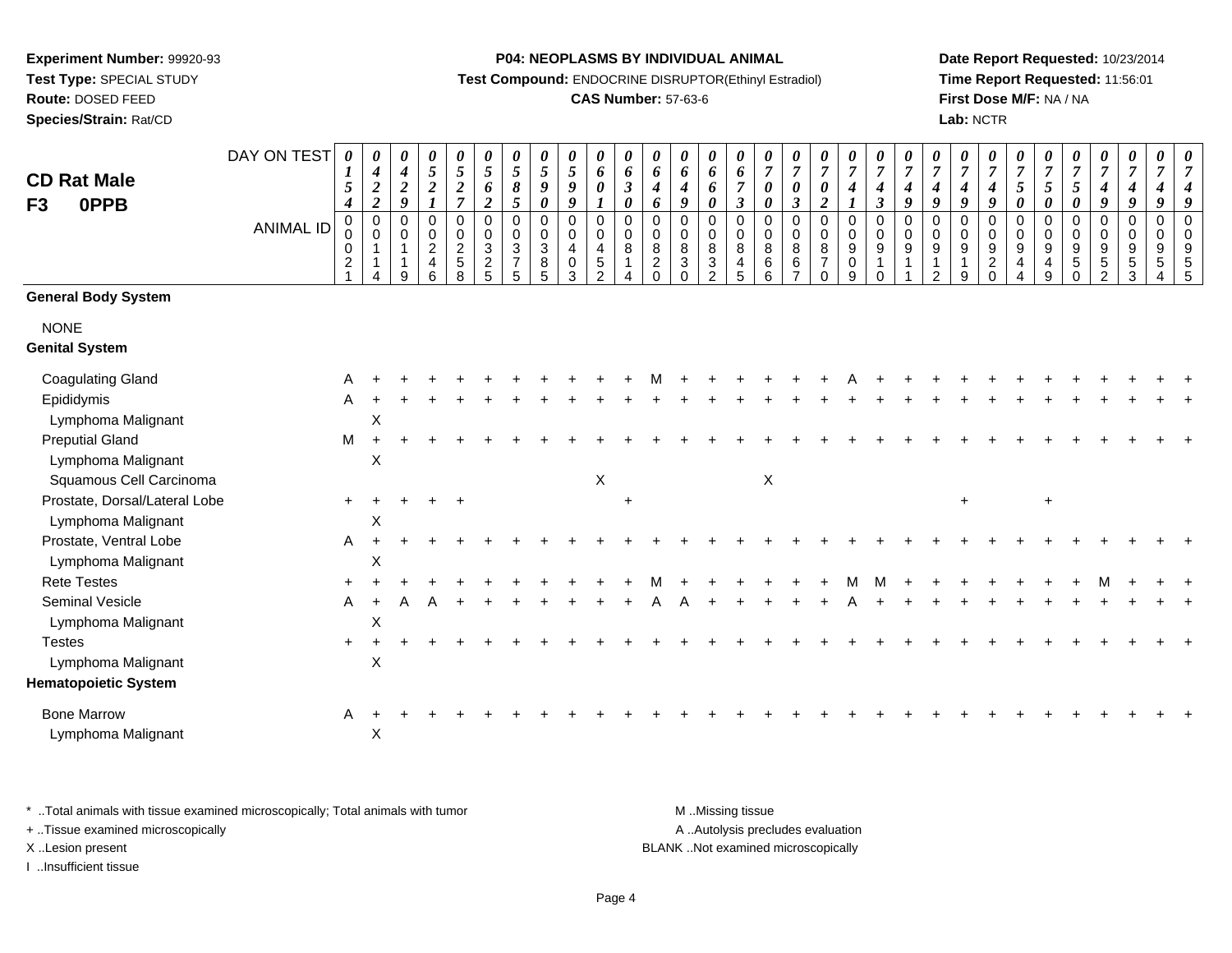**Route:** DOSED FEED

**Species/Strain:** Rat/CD

#### **P04: NEOPLASMS BY INDIVIDUAL ANIMAL**

**Test Compound:** ENDOCRINE DISRUPTOR(Ethinyl Estradiol)

# **CAS Number:** 57-63-6

**Date Report Requested:** 10/23/2014**Time Report Requested:** 11:56:02**First Dose M/F:** NA / NA**Lab:** NCTR

| <b>CD Rat Male</b><br>0PPB<br>F <sub>3</sub> | DAY ON TEST<br><b>ANIMAL ID</b> | $\boldsymbol{\theta}$<br>5<br>$\boldsymbol{4}$<br>0 | $\boldsymbol{\theta}$<br>$\boldsymbol{4}$<br>$\boldsymbol{2}$<br>$\boldsymbol{2}$<br>$\mathbf 0$<br>$\Omega$ | $\boldsymbol{\theta}$<br>$\boldsymbol{4}$<br>$\boldsymbol{2}$<br>$\boldsymbol{g}$<br>$\mathbf 0$ | 0<br>$\sqrt{5}$<br>$\boldsymbol{2}$<br>0  | $\boldsymbol{\theta}$<br>$\mathfrak{s}$<br>$\frac{2}{7}$<br>$\mathbf 0$ | 0<br>5<br>6<br>$\overline{c}$<br>$\mathbf 0$ | 0<br>$\sqrt{5}$<br>$\pmb{8}$<br>5<br>$\mathsf 0$ | 0<br>5<br>9<br>$\boldsymbol{\theta}$<br>$\mathsf 0$ | 0<br>$\sqrt{5}$<br>$\boldsymbol{9}$<br>$\boldsymbol{g}$<br>0 | 0<br>6<br>$\boldsymbol{\theta}$<br>$\pmb{0}$                           | $\boldsymbol{\theta}$<br>6<br>$\boldsymbol{\beta}$<br>$\boldsymbol{\theta}$<br>$\mathbf 0$ | $\boldsymbol{\theta}$<br>6<br>$\boldsymbol{4}$<br>6<br>$\mathbf 0$ | $\boldsymbol{\theta}$<br>6<br>4<br>9<br>0                          | 0<br>6<br>6<br>0<br>$\mathbf 0$                                       | 0<br>6<br>$\boldsymbol{7}$<br>$\boldsymbol{\beta}$<br>$\pmb{0}$ | 0<br>$\overline{7}$<br>0<br>0<br>$\mathbf 0$ | 0<br>$\overline{7}$<br>0<br>$\mathbf{3}$<br>$\mathbf 0$ | 0<br>$\overline{7}$<br>$\boldsymbol{\theta}$<br>$\boldsymbol{2}$<br>0 | $\boldsymbol{\theta}$<br>$\overline{7}$<br>$\boldsymbol{4}$<br>$\boldsymbol{l}$<br>$\pmb{0}$ | 0<br>$\overline{7}$<br>4<br>$\boldsymbol{\beta}$<br>$\mathbf 0$ | 0<br>$\overline{7}$<br>4<br>9<br>$\mathbf 0$ | 0<br>$\overline{7}$<br>4<br>9<br>$\mathbf 0$ | 0<br>$\boldsymbol{7}$<br>$\boldsymbol{4}$<br>9<br>0 | 0<br>$\boldsymbol{7}$<br>$\boldsymbol{4}$<br>9<br>$\pmb{0}$ | 0<br>7<br>$\mathfrak{s}$<br>0<br>$\mathbf 0$ | $\boldsymbol{\theta}$<br>$\overline{7}$<br>$\mathfrak{s}$<br>$\boldsymbol{\theta}$<br>$\pmb{0}$ | $\boldsymbol{\theta}$<br>$\boldsymbol{7}$<br>$\sqrt{5}$<br>$\boldsymbol{\theta}$<br>0 | 0<br>$\overline{7}$<br>$\boldsymbol{4}$<br>9<br>$\mathbf 0$      | $\boldsymbol{\theta}$<br>$\overline{7}$<br>4<br>9<br>$\mathbf 0$ | 0<br>$\overline{7}$<br>4<br>9<br>$\pmb{0}$ | 0<br>$\overline{7}$<br>4<br>9<br>$\mathbf 0$ |
|----------------------------------------------|---------------------------------|-----------------------------------------------------|--------------------------------------------------------------------------------------------------------------|--------------------------------------------------------------------------------------------------|-------------------------------------------|-------------------------------------------------------------------------|----------------------------------------------|--------------------------------------------------|-----------------------------------------------------|--------------------------------------------------------------|------------------------------------------------------------------------|--------------------------------------------------------------------------------------------|--------------------------------------------------------------------|--------------------------------------------------------------------|-----------------------------------------------------------------------|-----------------------------------------------------------------|----------------------------------------------|---------------------------------------------------------|-----------------------------------------------------------------------|----------------------------------------------------------------------------------------------|-----------------------------------------------------------------|----------------------------------------------|----------------------------------------------|-----------------------------------------------------|-------------------------------------------------------------|----------------------------------------------|-------------------------------------------------------------------------------------------------|---------------------------------------------------------------------------------------|------------------------------------------------------------------|------------------------------------------------------------------|--------------------------------------------|----------------------------------------------|
|                                              |                                 | $\mathbf 0$<br>0<br>$\overline{c}$                  | 4                                                                                                            | $\Omega$<br>-1<br>$\mathsf{Q}$                                                                   | $\mathbf 0$<br>$\boldsymbol{2}$<br>4<br>6 | $\mathbf 0$<br>$\overline{2}$<br>$\sqrt{5}$<br>8                        | $\mathbf 0$<br>3<br>$\overline{a}$<br>5      | $\mathbf 0$<br>$\sqrt{3}$<br>$\overline{7}$<br>5 | 0<br>$\mathbf{3}$<br>8<br>5                         | 0<br>$\overline{4}$<br>$\pmb{0}$<br>$\mathbf{3}$             | $\mathsf{O}\xspace$<br>$\overline{4}$<br>$\,$ 5 $\,$<br>$\overline{2}$ | $\mathbf 0$<br>8<br>-1                                                                     | $\mathbf 0$<br>$\bf 8$<br>$\sqrt{2}$<br>$\Omega$                   | $\mathbf 0$<br>$\bf 8$<br>$\ensuremath{\mathsf{3}}$<br>$\mathbf 0$ | $\mathbf 0$<br>$\bf 8$<br>$\ensuremath{\mathsf{3}}$<br>$\overline{2}$ | $\mathbf 0$<br>8<br>4<br>5                                      | $\mathbf 0$<br>8<br>6<br>6                   | $\mathbf 0$<br>$\bf 8$<br>$\,6\,$                       | $\mathbf 0$<br>8<br>$\overline{7}$<br>$\mathbf 0$                     | $\mathsf{O}\xspace$<br>$\boldsymbol{9}$<br>0<br>9                                            | $\Omega$<br>9<br>1<br>0                                         | $\Omega$<br>9                                | $\Omega$<br>9<br>$\overline{2}$              | 0<br>$\boldsymbol{9}$<br>9                          | 0<br>$\boldsymbol{9}$<br>$\overline{c}$<br>$\mathbf 0$      | $\mathbf 0$<br>9<br>4                        | $\mathbf 0$<br>$\boldsymbol{9}$<br>$\overline{4}$<br>9                                          | $\mathbf 0$<br>$\boldsymbol{9}$<br>$\sqrt{5}$<br>$\mathbf 0$                          | $\mathbf 0$<br>$\boldsymbol{9}$<br>$\,$ 5 $\,$<br>$\overline{2}$ | $\mathbf 0$<br>9<br>5<br>3                                       | $\mathbf 0$<br>$\boldsymbol{9}$<br>5<br>4  | $\mathbf 0$<br>9<br>5<br>5                   |
| Lymph Node                                   |                                 |                                                     | $+$                                                                                                          |                                                                                                  |                                           |                                                                         |                                              |                                                  |                                                     |                                                              |                                                                        |                                                                                            |                                                                    |                                                                    |                                                                       |                                                                 | $+$                                          |                                                         | ÷.                                                                    |                                                                                              | $+$                                                             |                                              | $\ddot{}$                                    |                                                     |                                                             |                                              |                                                                                                 |                                                                                       |                                                                  |                                                                  | $\ddot{}$                                  |                                              |
| Axillary, Lymphoma Malignant                 |                                 |                                                     | X                                                                                                            |                                                                                                  |                                           |                                                                         |                                              |                                                  |                                                     |                                                              |                                                                        |                                                                                            |                                                                    |                                                                    |                                                                       |                                                                 |                                              |                                                         |                                                                       |                                                                                              |                                                                 |                                              |                                              |                                                     |                                                             |                                              |                                                                                                 |                                                                                       |                                                                  |                                                                  |                                            |                                              |
| Inguinal, Lymphoma Malignant                 |                                 |                                                     | $\mathsf X$                                                                                                  |                                                                                                  |                                           |                                                                         |                                              |                                                  |                                                     |                                                              |                                                                        |                                                                                            |                                                                    |                                                                    |                                                                       |                                                                 |                                              |                                                         |                                                                       |                                                                                              |                                                                 |                                              |                                              |                                                     |                                                             |                                              |                                                                                                 |                                                                                       |                                                                  |                                                                  |                                            |                                              |
| Mediastinal, Lymphoma Malignant              |                                 |                                                     | $\mathsf X$                                                                                                  |                                                                                                  |                                           |                                                                         |                                              |                                                  |                                                     |                                                              |                                                                        |                                                                                            |                                                                    |                                                                    |                                                                       |                                                                 |                                              |                                                         |                                                                       |                                                                                              |                                                                 |                                              |                                              |                                                     |                                                             |                                              |                                                                                                 |                                                                                       |                                                                  |                                                                  |                                            |                                              |
| Lymph Node, Mandibular                       |                                 | A                                                   | $\ddot{}$                                                                                                    |                                                                                                  |                                           |                                                                         |                                              |                                                  |                                                     |                                                              |                                                                        |                                                                                            |                                                                    |                                                                    |                                                                       |                                                                 |                                              |                                                         |                                                                       |                                                                                              |                                                                 |                                              |                                              |                                                     |                                                             |                                              |                                                                                                 |                                                                                       |                                                                  |                                                                  |                                            |                                              |
| Lymphoma Malignant                           |                                 |                                                     | X                                                                                                            |                                                                                                  |                                           |                                                                         |                                              |                                                  |                                                     |                                                              |                                                                        |                                                                                            |                                                                    |                                                                    |                                                                       |                                                                 |                                              |                                                         |                                                                       |                                                                                              |                                                                 |                                              |                                              |                                                     |                                                             |                                              |                                                                                                 |                                                                                       |                                                                  |                                                                  |                                            |                                              |
| Lymph Node, Mesenteric                       |                                 | A                                                   | $+$                                                                                                          | $\ddot{}$                                                                                        | A                                         |                                                                         |                                              |                                                  |                                                     |                                                              |                                                                        |                                                                                            |                                                                    |                                                                    |                                                                       | м                                                               |                                              |                                                         |                                                                       | A                                                                                            |                                                                 |                                              |                                              |                                                     |                                                             |                                              |                                                                                                 |                                                                                       |                                                                  |                                                                  |                                            |                                              |
| Lymphoma Malignant                           |                                 |                                                     | X                                                                                                            |                                                                                                  |                                           |                                                                         |                                              |                                                  |                                                     |                                                              |                                                                        |                                                                                            |                                                                    |                                                                    |                                                                       |                                                                 |                                              |                                                         |                                                                       |                                                                                              |                                                                 |                                              |                                              |                                                     |                                                             |                                              |                                                                                                 |                                                                                       |                                                                  |                                                                  |                                            |                                              |
| Spleen                                       |                                 | A                                                   |                                                                                                              |                                                                                                  |                                           |                                                                         |                                              |                                                  |                                                     |                                                              |                                                                        |                                                                                            |                                                                    |                                                                    |                                                                       |                                                                 |                                              |                                                         |                                                                       |                                                                                              |                                                                 |                                              |                                              |                                                     |                                                             |                                              |                                                                                                 |                                                                                       |                                                                  |                                                                  |                                            |                                              |
| Lymphoma Malignant                           |                                 |                                                     | X                                                                                                            |                                                                                                  |                                           |                                                                         |                                              |                                                  |                                                     |                                                              |                                                                        |                                                                                            |                                                                    |                                                                    |                                                                       |                                                                 |                                              |                                                         |                                                                       |                                                                                              |                                                                 |                                              |                                              |                                                     |                                                             |                                              |                                                                                                 |                                                                                       |                                                                  |                                                                  |                                            |                                              |
| Thymus                                       |                                 | A                                                   |                                                                                                              |                                                                                                  |                                           |                                                                         |                                              |                                                  |                                                     |                                                              |                                                                        |                                                                                            |                                                                    |                                                                    |                                                                       |                                                                 |                                              |                                                         |                                                                       |                                                                                              |                                                                 |                                              |                                              |                                                     |                                                             |                                              |                                                                                                 |                                                                                       |                                                                  |                                                                  |                                            |                                              |
| Lymphoma Malignant                           |                                 |                                                     | X                                                                                                            |                                                                                                  |                                           |                                                                         |                                              |                                                  |                                                     | $\pmb{\times}$                                               |                                                                        |                                                                                            |                                                                    |                                                                    |                                                                       |                                                                 |                                              |                                                         |                                                                       |                                                                                              |                                                                 |                                              |                                              |                                                     |                                                             |                                              |                                                                                                 |                                                                                       |                                                                  |                                                                  |                                            |                                              |
| <b>Integumentary System</b>                  |                                 |                                                     |                                                                                                              |                                                                                                  |                                           |                                                                         |                                              |                                                  |                                                     |                                                              |                                                                        |                                                                                            |                                                                    |                                                                    |                                                                       |                                                                 |                                              |                                                         |                                                                       |                                                                                              |                                                                 |                                              |                                              |                                                     |                                                             |                                              |                                                                                                 |                                                                                       |                                                                  |                                                                  |                                            |                                              |
| Mammary Gland                                |                                 | A                                                   | M                                                                                                            | A                                                                                                | $\div$                                    |                                                                         | м                                            |                                                  | м                                                   |                                                              |                                                                        |                                                                                            |                                                                    |                                                                    |                                                                       |                                                                 |                                              |                                                         |                                                                       |                                                                                              |                                                                 |                                              |                                              |                                                     |                                                             |                                              |                                                                                                 |                                                                                       |                                                                  |                                                                  |                                            |                                              |
| Fibroma                                      |                                 |                                                     |                                                                                                              |                                                                                                  |                                           |                                                                         |                                              |                                                  |                                                     |                                                              |                                                                        |                                                                                            |                                                                    |                                                                    |                                                                       |                                                                 |                                              |                                                         |                                                                       |                                                                                              |                                                                 |                                              |                                              |                                                     |                                                             |                                              |                                                                                                 |                                                                                       |                                                                  |                                                                  |                                            |                                              |
| <b>Skin</b><br><b>Basal Cell Adenoma</b>     |                                 |                                                     |                                                                                                              |                                                                                                  |                                           |                                                                         |                                              |                                                  |                                                     |                                                              |                                                                        |                                                                                            |                                                                    |                                                                    |                                                                       |                                                                 |                                              |                                                         |                                                                       |                                                                                              |                                                                 |                                              |                                              |                                                     |                                                             |                                              |                                                                                                 |                                                                                       |                                                                  |                                                                  |                                            |                                              |
| Sarcoma                                      |                                 |                                                     |                                                                                                              |                                                                                                  |                                           |                                                                         |                                              |                                                  |                                                     |                                                              |                                                                        |                                                                                            |                                                                    |                                                                    | X                                                                     |                                                                 |                                              |                                                         |                                                                       |                                                                                              |                                                                 |                                              |                                              |                                                     |                                                             |                                              |                                                                                                 |                                                                                       |                                                                  |                                                                  |                                            |                                              |
| <b>Musculoskeletal System</b>                |                                 |                                                     |                                                                                                              |                                                                                                  |                                           |                                                                         |                                              |                                                  |                                                     |                                                              |                                                                        |                                                                                            |                                                                    |                                                                    |                                                                       |                                                                 |                                              |                                                         |                                                                       |                                                                                              |                                                                 |                                              |                                              |                                                     |                                                             |                                              |                                                                                                 |                                                                                       |                                                                  |                                                                  |                                            |                                              |
| Bone, Femur                                  |                                 |                                                     |                                                                                                              |                                                                                                  |                                           |                                                                         |                                              |                                                  |                                                     |                                                              |                                                                        |                                                                                            |                                                                    |                                                                    |                                                                       |                                                                 |                                              |                                                         |                                                                       |                                                                                              |                                                                 |                                              |                                              |                                                     |                                                             |                                              |                                                                                                 |                                                                                       |                                                                  |                                                                  |                                            |                                              |
| <b>Skeletal Muscle</b>                       |                                 |                                                     |                                                                                                              |                                                                                                  |                                           |                                                                         |                                              |                                                  |                                                     |                                                              |                                                                        |                                                                                            |                                                                    |                                                                    |                                                                       |                                                                 |                                              |                                                         |                                                                       |                                                                                              |                                                                 |                                              |                                              |                                                     |                                                             |                                              |                                                                                                 |                                                                                       |                                                                  |                                                                  |                                            |                                              |
| Lymphoma Malignant                           |                                 |                                                     | X                                                                                                            |                                                                                                  |                                           |                                                                         |                                              |                                                  |                                                     |                                                              |                                                                        |                                                                                            |                                                                    |                                                                    |                                                                       |                                                                 |                                              |                                                         |                                                                       |                                                                                              |                                                                 |                                              |                                              |                                                     |                                                             |                                              |                                                                                                 |                                                                                       |                                                                  |                                                                  |                                            |                                              |

\* ..Total animals with tissue examined microscopically; Total animals with tumor **M** . Missing tissue M ..Missing tissue

+ ..Tissue examined microscopically

I ..Insufficient tissue

A ..Autolysis precludes evaluation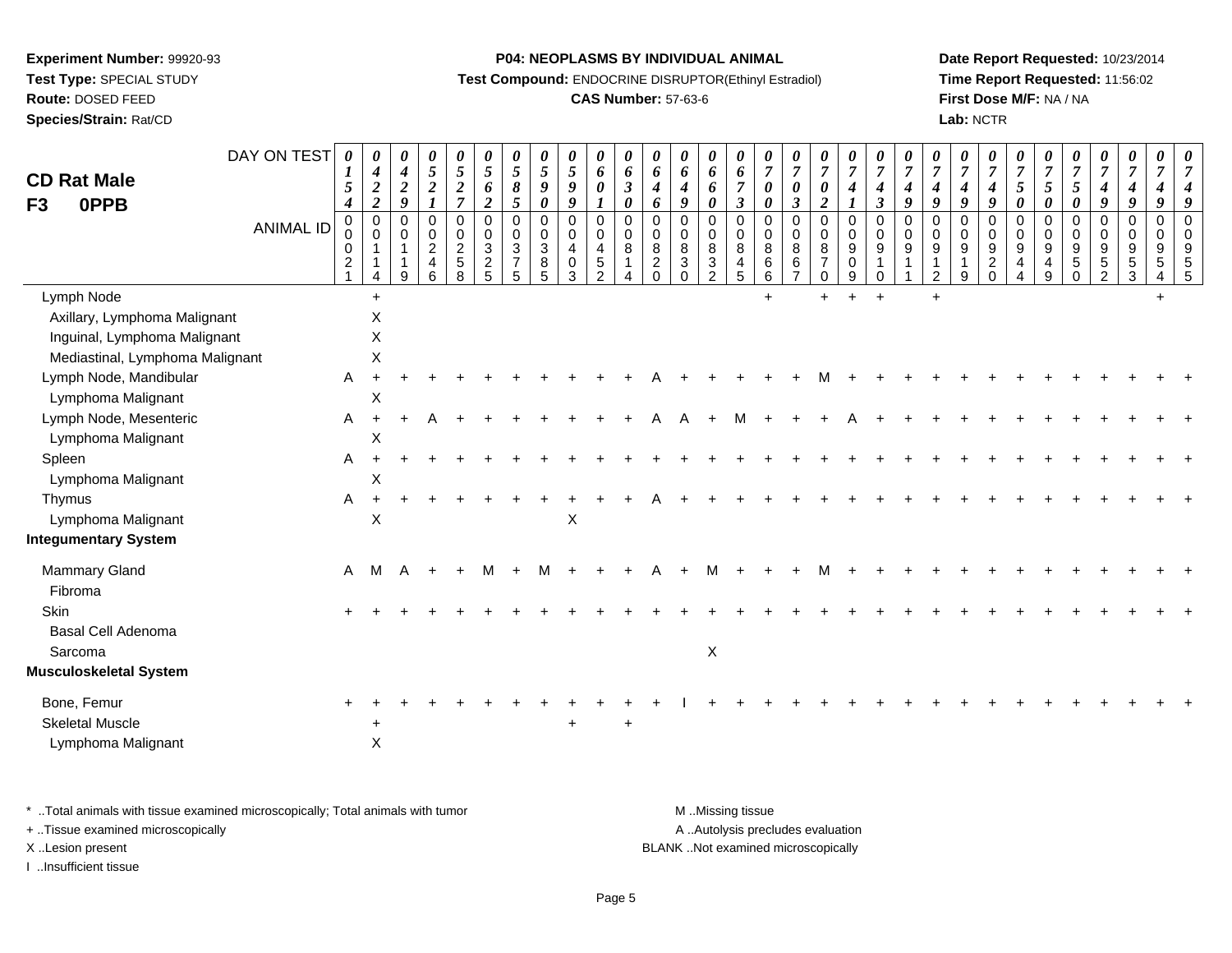**Route:** DOSED FEED

**Species/Strain:** Rat/CD

#### **P04: NEOPLASMS BY INDIVIDUAL ANIMAL**

**Test Compound:** ENDOCRINE DISRUPTOR(Ethinyl Estradiol)

# **CAS Number:** 57-63-6

**Date Report Requested:** 10/23/2014**Time Report Requested:** 11:56:02**First Dose M/F:** NA / NA**Lab:** NCTR

| <b>CD Rat Male</b>                                                                  | DAY ON TEST      | 0<br>$\boldsymbol{I}$<br>$\mathfrak{s}$ | 0<br>$\boldsymbol{4}$<br>$\boldsymbol{2}$                   | $\boldsymbol{\theta}$<br>$\boldsymbol{4}$<br>$\boldsymbol{2}$  | $\boldsymbol{\theta}$<br>$\mathfrak{s}$<br>$\overline{2}$                 | 0<br>$\mathfrak{I}$<br>$\boldsymbol{2}$                       | 0<br>$\mathfrak{H}$<br>6                                                            | $\frac{\theta}{5}$<br>8                 | $\boldsymbol{\theta}$<br>$\sqrt{5}$<br>9      | $\boldsymbol{\theta}$<br>5<br>9    | $\boldsymbol{\theta}$<br>6<br>$\boldsymbol{\theta}$   | $\boldsymbol{\theta}$<br>6<br>$\boldsymbol{\beta}$                         | 0<br>6<br>$\boldsymbol{4}$                             | $\boldsymbol{\mathit{U}}$<br>6<br>4                   | 0<br>6<br>6                          | 0<br>6<br>$\overline{7}$                                                 | $\frac{\theta}{7}$<br>$\pmb{\theta}$                          | U<br>$\boldsymbol{7}$<br>$\boldsymbol{\theta}$                           | $\boldsymbol{\theta}$<br>$\overline{7}$<br>$\boldsymbol{\theta}$                    | $\boldsymbol{\theta}$<br>$\overline{7}$<br>$\boldsymbol{4}$ | $\boldsymbol{\theta}$<br>$\overline{7}$<br>$\boldsymbol{4}$                                | U<br>$\overline{7}$<br>4                  | $\boldsymbol{\theta}$<br>$\overline{7}$<br>$\boldsymbol{4}$ | $\boldsymbol{\theta}$<br>$\overline{7}$<br>4              | $\frac{\boldsymbol{0}}{7}$<br>4                    | $\boldsymbol{\theta}$<br>$\boldsymbol{7}$<br>$\mathfrak{I}$                         | $\boldsymbol{\theta}$<br>$\overline{7}$<br>$\mathfrak{s}$ | $\overline{7}$<br>$\mathfrak{s}$                             | $\frac{\theta}{7}$<br>$\boldsymbol{4}$ | $\frac{\boldsymbol{0}}{7}$<br>$\boldsymbol{4}$                         | 0<br>$\overline{7}$<br>$\boldsymbol{4}$ | $\boldsymbol{\theta}$ |
|-------------------------------------------------------------------------------------|------------------|-----------------------------------------|-------------------------------------------------------------|----------------------------------------------------------------|---------------------------------------------------------------------------|---------------------------------------------------------------|-------------------------------------------------------------------------------------|-----------------------------------------|-----------------------------------------------|------------------------------------|-------------------------------------------------------|----------------------------------------------------------------------------|--------------------------------------------------------|-------------------------------------------------------|--------------------------------------|--------------------------------------------------------------------------|---------------------------------------------------------------|--------------------------------------------------------------------------|-------------------------------------------------------------------------------------|-------------------------------------------------------------|--------------------------------------------------------------------------------------------|-------------------------------------------|-------------------------------------------------------------|-----------------------------------------------------------|----------------------------------------------------|-------------------------------------------------------------------------------------|-----------------------------------------------------------|--------------------------------------------------------------|----------------------------------------|------------------------------------------------------------------------|-----------------------------------------|-----------------------|
| <b>OPPB</b><br>F <sub>3</sub>                                                       | <b>ANIMAL ID</b> | 4<br>0<br>0<br>0<br>$\overline{c}$      | $\boldsymbol{2}$<br>$\mathbf 0$<br>$\pmb{0}$<br>1<br>1<br>4 | 9<br>$\mathbf 0$<br>0<br>$\overline{1}$<br>$\overline{1}$<br>9 | $\mathbf{I}$<br>$\mathbf 0$<br>0<br>$\overline{2}$<br>$\overline{a}$<br>6 | $\overline{7}$<br>0<br>0<br>$\overline{c}$<br>$\sqrt{5}$<br>8 | $\overline{2}$<br>$\mathbf 0$<br>$\mathbf 0$<br>$\mathbf{3}$<br>$\overline{c}$<br>5 | 5<br>0<br>0<br>3<br>$\overline{7}$<br>5 | 0<br>$\mathbf 0$<br>0<br>$\sqrt{3}$<br>8<br>5 | 9<br>$\pmb{0}$<br>0<br>4<br>0<br>3 | 0<br>$\mathbf 0$<br>$\overline{4}$<br>$\sqrt{5}$<br>2 | $\pmb{\theta}$<br>$\pmb{0}$<br>$\mathbf 0$<br>$\,8\,$<br>$\mathbf{1}$<br>Δ | 6<br>$\pmb{0}$<br>0<br>8<br>$\overline{2}$<br>$\Omega$ | 9<br>$\mathbf 0$<br>$\mathbf 0$<br>8<br>3<br>$\Omega$ | 0<br>$\mathbf 0$<br>0<br>8<br>3<br>C | $\boldsymbol{\beta}$<br>$\pmb{0}$<br>0<br>$\bf 8$<br>$\overline{4}$<br>5 | $\pmb{\theta}$<br>$\mathbf 0$<br>$\,0\,$<br>$\bf 8$<br>6<br>6 | $\boldsymbol{\beta}$<br>$\mathbf 0$<br>0<br>8<br>$\,6$<br>$\overline{ }$ | $\overline{2}$<br>$\pmb{0}$<br>$\mathbf 0$<br>$\bf 8$<br>$\overline{7}$<br>$\Omega$ | 0<br>0<br>$\boldsymbol{9}$<br>0<br>9                        | $\mathfrak{z}$<br>$\pmb{0}$<br>$\mathbf 0$<br>$\boldsymbol{9}$<br>$\mathbf{1}$<br>$\Omega$ | 9<br>$\mathbf 0$<br>$\mathbf 0$<br>9<br>1 | 9<br>$\Omega$<br>0<br>9<br>1<br>$\mathcal{P}$               | 9<br>$\mathbf 0$<br>$\mathbf 0$<br>9<br>1<br><sub>9</sub> | 9<br>0<br>0<br>$9\,$<br>$\overline{a}$<br>$\Omega$ | $\boldsymbol{\theta}$<br>$\mathbf 0$<br>$\mathbf 0$<br>$9\,$<br>$\overline{4}$<br>4 | $\boldsymbol{\theta}$<br>$\mathbf 0$<br>0<br>9<br>4<br>9  | 0<br>$\pmb{0}$<br>$\mathbf 0$<br>9<br>$\sqrt{5}$<br>$\Omega$ | 9<br>0<br>0<br>9<br>5<br>2             | 9<br>$\pmb{0}$<br>$\pmb{0}$<br>$\boldsymbol{9}$<br>$\overline{5}$<br>3 | 9<br>0<br>0<br>9<br>5                   | 5<br>5                |
| <b>Nervous System</b>                                                               |                  |                                         |                                                             |                                                                |                                                                           |                                                               |                                                                                     |                                         |                                               |                                    |                                                       |                                                                            |                                                        |                                                       |                                      |                                                                          |                                                               |                                                                          |                                                                                     |                                                             |                                                                                            |                                           |                                                             |                                                           |                                                    |                                                                                     |                                                           |                                                              |                                        |                                                                        |                                         |                       |
| Brain, Brain Stem<br>Brain, Cerebellum<br>Brain, Cerebrum<br>Osteoma                |                  |                                         |                                                             |                                                                |                                                                           |                                                               | X                                                                                   |                                         |                                               |                                    |                                                       |                                                                            |                                                        |                                                       |                                      |                                                                          |                                                               |                                                                          |                                                                                     |                                                             |                                                                                            |                                           |                                                             |                                                           |                                                    |                                                                                     |                                                           |                                                              |                                        |                                                                        |                                         |                       |
| Peripheral Nerve<br>Spinal Cord<br><b>Respiratory System</b>                        |                  |                                         |                                                             |                                                                |                                                                           |                                                               |                                                                                     |                                         |                                               | $\ddot{}$<br>$\mathsf A$           |                                                       | $\ddot{}$<br>$\overline{A}$                                                |                                                        |                                                       |                                      |                                                                          |                                                               |                                                                          |                                                                                     |                                                             |                                                                                            |                                           |                                                             |                                                           |                                                    |                                                                                     |                                                           |                                                              |                                        |                                                                        |                                         |                       |
| Lung<br>Lymphoma Malignant                                                          |                  | A                                       | X                                                           |                                                                |                                                                           |                                                               |                                                                                     |                                         |                                               |                                    |                                                       |                                                                            |                                                        |                                                       |                                      |                                                                          |                                                               |                                                                          |                                                                                     |                                                             |                                                                                            |                                           |                                                             |                                                           |                                                    |                                                                                     |                                                           |                                                              |                                        |                                                                        |                                         |                       |
| Nose<br>Lymphoma Malignant                                                          |                  | A                                       | X                                                           |                                                                |                                                                           |                                                               |                                                                                     |                                         |                                               |                                    |                                                       |                                                                            |                                                        |                                                       |                                      |                                                                          |                                                               |                                                                          |                                                                                     |                                                             |                                                                                            |                                           |                                                             |                                                           |                                                    |                                                                                     |                                                           |                                                              |                                        |                                                                        |                                         |                       |
| Trachea<br>Lymphoma Malignant                                                       |                  | A                                       | $\ddot{}$<br>$\mathsf X$                                    |                                                                |                                                                           |                                                               |                                                                                     |                                         |                                               |                                    |                                                       |                                                                            |                                                        |                                                       |                                      |                                                                          |                                                               |                                                                          |                                                                                     |                                                             |                                                                                            |                                           |                                                             |                                                           |                                                    |                                                                                     |                                                           |                                                              |                                        |                                                                        |                                         |                       |
| <b>Special Senses System</b>                                                        |                  |                                         |                                                             |                                                                |                                                                           |                                                               |                                                                                     |                                         |                                               |                                    |                                                       |                                                                            |                                                        |                                                       |                                      |                                                                          |                                                               |                                                                          |                                                                                     |                                                             |                                                                                            |                                           |                                                             |                                                           |                                                    |                                                                                     |                                                           |                                                              |                                        |                                                                        |                                         |                       |
| Eye<br>Lymphoma Malignant<br>Retrobulbar, Squamous Cell Carcinoma,<br>Deep Invasion |                  | Α                                       | X                                                           |                                                                |                                                                           |                                                               |                                                                                     |                                         |                                               |                                    |                                                       |                                                                            |                                                        |                                                       |                                      |                                                                          |                                                               | $\mathsf X$                                                              |                                                                                     |                                                             |                                                                                            |                                           |                                                             |                                                           |                                                    |                                                                                     |                                                           |                                                              |                                        |                                                                        |                                         |                       |
| <b>Harderian Gland</b><br>Lymphoma Malignant                                        |                  | A                                       | X                                                           |                                                                |                                                                           |                                                               |                                                                                     |                                         |                                               |                                    |                                                       |                                                                            |                                                        |                                                       |                                      |                                                                          |                                                               |                                                                          |                                                                                     |                                                             |                                                                                            |                                           |                                                             |                                                           |                                                    |                                                                                     |                                                           |                                                              |                                        |                                                                        |                                         |                       |

\* ..Total animals with tissue examined microscopically; Total animals with tumor **M** . Missing tissue M ..Missing tissue

+ ..Tissue examined microscopically

I ..Insufficient tissue

A ..Autolysis precludes evaluation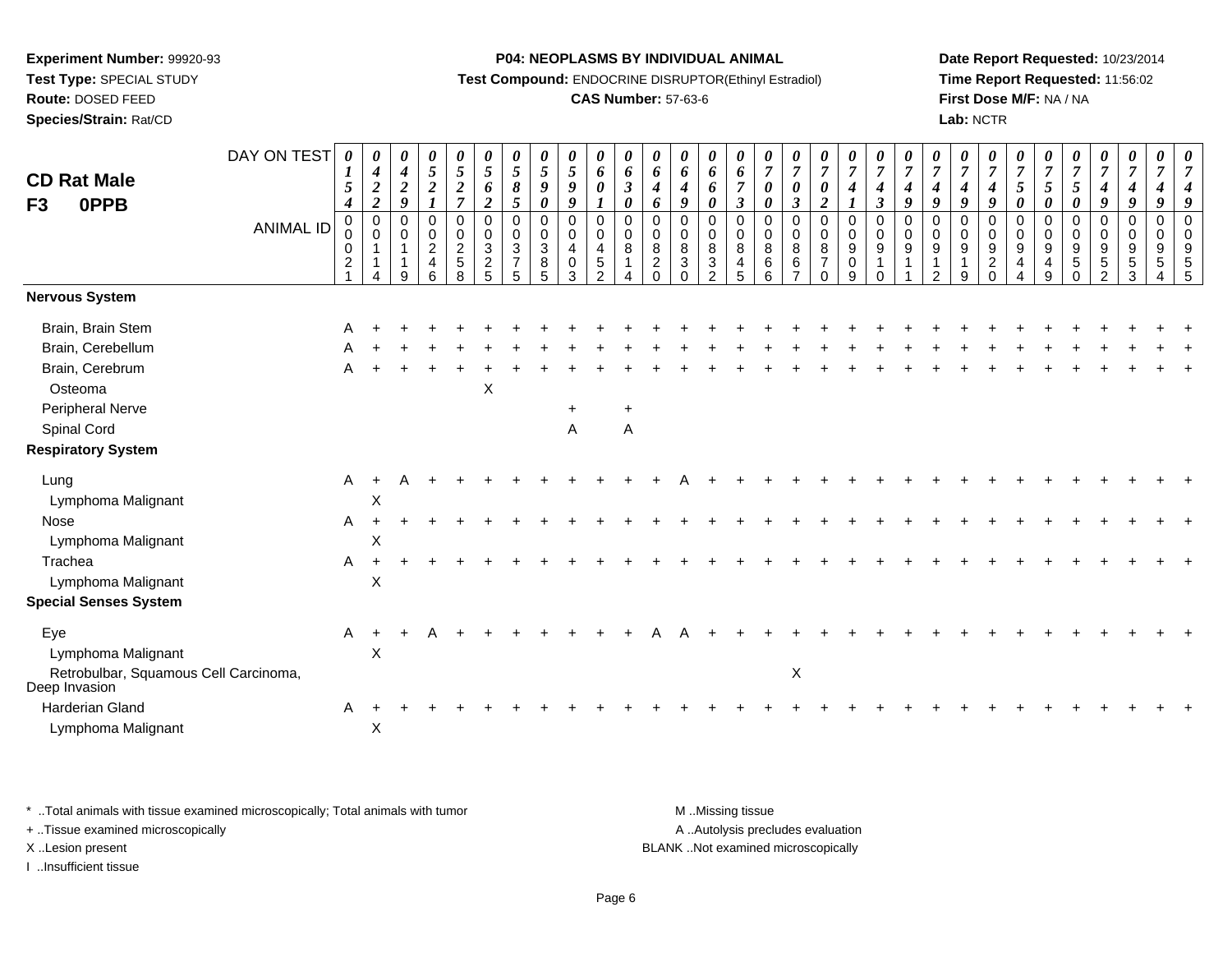**Test Type:** SPECIAL STUDY

**Route:** DOSED FEED

**Species/Strain:** Rat/CD

#### **P04: NEOPLASMS BY INDIVIDUAL ANIMAL**

**Test Compound:** ENDOCRINE DISRUPTOR(Ethinyl Estradiol)

# **CAS Number:** 57-63-6

**Date Report Requested:** 10/23/2014**Time Report Requested:** 11:56:02**First Dose M/F:** NA / NA**Lab:** NCTR

| <b>CD Rat Male</b><br>0PPB<br>F3                                                                    | DAY ON TEST<br>ANIMAL ID | 0<br>$\mathbf{I}$<br>$\overline{5}$<br>$\boldsymbol{4}$<br>0<br>0<br>0<br>$\overline{2}$ | 0<br>$\boldsymbol{4}$<br>$\boldsymbol{2}$<br>$\overline{2}$<br>$\boldsymbol{0}$<br>$\pmb{0}$<br>4 | $\boldsymbol{\theta}$<br>$\boldsymbol{4}$<br>$\overline{2}$<br>9<br>$\mathbf 0$<br>9 | 0<br>$5\overline{)}$<br>$\overline{c}$<br>0<br>$\overline{c}$<br>4<br>6 | 0<br>$\sqrt{5}$<br>$\boldsymbol{2}$<br>$\overline{ }$<br>0<br>0<br>$\frac{2}{5}$<br>8 | $\boldsymbol{\theta}$<br>$\mathfrak{H}$<br>6<br>$\boldsymbol{2}$<br>0<br>$\pmb{0}$<br>$\mathbf{3}$<br>$\boldsymbol{2}$<br>5 | $\mathfrak{s}$<br>8<br>5<br>0<br>$\sqrt{3}$<br>$\overline{ }$<br>5 | 0<br>$\sqrt{5}$<br>$\boldsymbol{g}$<br>$\boldsymbol{\theta}$<br>$\boldsymbol{0}$<br>$\pmb{0}$<br>$\sqrt{3}$<br>$\bf 8$<br>5 | $\boldsymbol{\theta}$<br>$\sqrt{5}$<br>$\boldsymbol{g}$<br>9<br>$\mathbf 0$<br>$\pmb{0}$<br>4<br>$\pmb{0}$<br>3 | 0<br>6<br>$\boldsymbol{\theta}$<br>$\pmb{0}$<br>$\pmb{0}$<br>$\overline{4}$<br>5<br>$\Omega$ | $\boldsymbol{\theta}$<br>$\boldsymbol{6}$<br>$\boldsymbol{\beta}$<br>$\boldsymbol{\theta}$<br>0<br>$\pmb{0}$<br>8 | U<br>6<br>$\boldsymbol{4}$<br>o<br>0<br>8<br>$\overline{c}$ | 0<br>6<br>9<br>0<br>8<br>3 | 0<br>6<br>$\pmb{0}$<br>$\bf8$<br>$\ensuremath{\mathsf{3}}$<br>$\Omega$ | $\theta$<br>6<br>$\overline{ }$<br>3<br>0<br>$\pmb{0}$<br>$\bf 8$<br>4<br>5 | 0<br>0<br>0<br>8<br>6<br>6 | 0<br>$\overline{7}$<br>$\boldsymbol{\theta}$<br>$\boldsymbol{\beta}$<br>0<br>$\pmb{0}$<br>$\,8\,$<br>$\,6\,$<br>$\overline{ }$ | $\boldsymbol{\theta}$<br>$\overline{7}$<br>$\boldsymbol{\theta}$<br>$\overline{2}$<br>0<br>$\pmb{0}$<br>$\bf 8$<br>$\overline{7}$<br>$\Omega$ | $\boldsymbol{\theta}$<br>$\overline{7}$<br>$\boldsymbol{4}$<br>$\pmb{0}$<br>$\pmb{0}$<br>$\boldsymbol{9}$<br>$\pmb{0}$<br>9 | $\boldsymbol{\theta}$<br>$\overline{7}$<br>4<br>$\boldsymbol{\beta}$<br>0<br>$\pmb{0}$<br>9<br>$\Omega$ | U<br>$\overline{7}$<br>4<br>9<br>$\mathbf 0$<br>9 | 0<br>$\overline{7}$<br>4<br>Q<br>0<br>9 | 0<br>$\overline{7}$<br>O<br>$\,0\,$<br>9 | $\boldsymbol{\theta}$<br>$\overline{7}$<br>$\boldsymbol{q}$<br>$\pmb{0}$<br>$\boldsymbol{9}$<br>$\overline{2}$<br>$\Omega$ | $\overline{7}$<br>5<br>0<br>0<br>9<br>4 | $\boldsymbol{\theta}$<br>$\overline{7}$<br>$\overline{5}$<br>$\boldsymbol{\theta}$<br>$\mathbf 0$<br>$\pmb{0}$<br>$\boldsymbol{9}$<br>4<br>9 | $\boldsymbol{\theta}$<br>$\overline{7}$<br>$\mathfrak{I}$<br>0<br>0<br>0<br>9<br>$\,$ 5 $\,$<br>$\Omega$ | $\frac{\theta}{7}$<br>$\boldsymbol{4}$<br>9<br>$\pmb{0}$<br>$\pmb{0}$<br>$\boldsymbol{9}$<br>$\sqrt{5}$<br>$\overline{2}$ | 0<br>$\overline{7}$<br>4<br>9<br>0<br>0<br>9<br>5<br>3 | 0<br>$\overline{7}$<br>4<br>$\boldsymbol{q}$<br>0<br>9<br>5 | 0<br>$\overline{7}$<br>4<br>9<br>0<br>9<br>5<br>5 |
|-----------------------------------------------------------------------------------------------------|--------------------------|------------------------------------------------------------------------------------------|---------------------------------------------------------------------------------------------------|--------------------------------------------------------------------------------------|-------------------------------------------------------------------------|---------------------------------------------------------------------------------------|-----------------------------------------------------------------------------------------------------------------------------|--------------------------------------------------------------------|-----------------------------------------------------------------------------------------------------------------------------|-----------------------------------------------------------------------------------------------------------------|----------------------------------------------------------------------------------------------|-------------------------------------------------------------------------------------------------------------------|-------------------------------------------------------------|----------------------------|------------------------------------------------------------------------|-----------------------------------------------------------------------------|----------------------------|--------------------------------------------------------------------------------------------------------------------------------|-----------------------------------------------------------------------------------------------------------------------------------------------|-----------------------------------------------------------------------------------------------------------------------------|---------------------------------------------------------------------------------------------------------|---------------------------------------------------|-----------------------------------------|------------------------------------------|----------------------------------------------------------------------------------------------------------------------------|-----------------------------------------|----------------------------------------------------------------------------------------------------------------------------------------------|----------------------------------------------------------------------------------------------------------|---------------------------------------------------------------------------------------------------------------------------|--------------------------------------------------------|-------------------------------------------------------------|---------------------------------------------------|
| <b>Lacrimal Gland</b><br>Lymphoma Malignant<br>Zymbal's Gland<br>Carcinoma<br><b>Urinary System</b> |                          |                                                                                          | $\ddot{}$<br>X                                                                                    |                                                                                      |                                                                         |                                                                                       |                                                                                                                             |                                                                    |                                                                                                                             |                                                                                                                 |                                                                                              |                                                                                                                   |                                                             |                            |                                                                        |                                                                             | $\ddot{}$<br>$\mathsf X$   |                                                                                                                                |                                                                                                                                               |                                                                                                                             |                                                                                                         |                                                   |                                         |                                          |                                                                                                                            |                                         |                                                                                                                                              |                                                                                                          |                                                                                                                           |                                                        |                                                             |                                                   |
| Kidney<br>Lymphoma Malignant<br>Urethra<br><b>Urinary Bladder</b><br><b>SYSTEMIC LESIONS</b>        |                          | $\mathsf{A}$<br>$\mathsf{A}$                                                             | $\times$                                                                                          |                                                                                      |                                                                         |                                                                                       |                                                                                                                             |                                                                    |                                                                                                                             |                                                                                                                 |                                                                                              |                                                                                                                   |                                                             |                            |                                                                        |                                                                             |                            |                                                                                                                                |                                                                                                                                               |                                                                                                                             |                                                                                                         |                                                   | $+$                                     | $+$                                      |                                                                                                                            |                                         |                                                                                                                                              |                                                                                                          |                                                                                                                           |                                                        |                                                             |                                                   |
| Multiple Organ<br>Lymphoma Malignant                                                                |                          |                                                                                          | $\boldsymbol{\mathsf{X}}$                                                                         |                                                                                      |                                                                         |                                                                                       |                                                                                                                             |                                                                    |                                                                                                                             | X                                                                                                               |                                                                                              |                                                                                                                   |                                                             |                            |                                                                        |                                                                             |                            |                                                                                                                                |                                                                                                                                               |                                                                                                                             |                                                                                                         |                                                   |                                         |                                          |                                                                                                                            |                                         |                                                                                                                                              |                                                                                                          |                                                                                                                           |                                                        |                                                             |                                                   |

\* ..Total animals with tissue examined microscopically; Total animals with tumor **M** . Missing tissue M ..Missing tissue

+ ..Tissue examined microscopically

I ..Insufficient tissue

A ..Autolysis precludes evaluation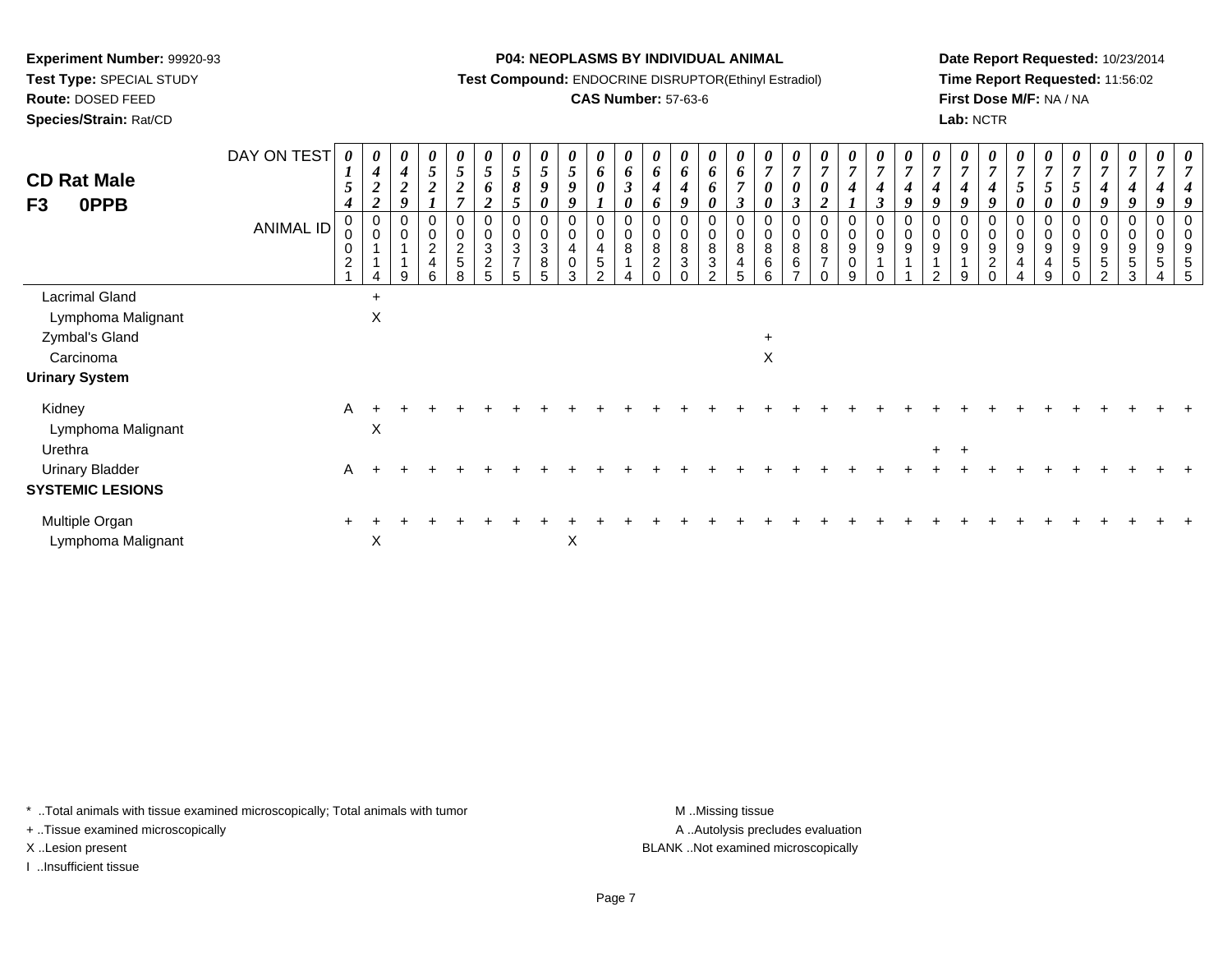**Route:** DOSED FEED

**Species/Strain:** Rat/CD

#### **P04: NEOPLASMS BY INDIVIDUAL ANIMAL**

**Test Compound:** ENDOCRINE DISRUPTOR(Ethinyl Estradiol)

# **CAS Number:** 57-63-6

**Date Report Requested:** 10/23/2014**Time Report Requested:** 11:56:02**First Dose M/F:** NA / NA**Lab:** NCTR

| <b>CD Rat Male</b><br>0PPB<br>F <sub>3</sub> | DAY ON TEST<br><b>ANIMAL ID</b> | $\boldsymbol{\theta}$<br>$\overline{7}$<br>5<br>$\boldsymbol{\theta}$<br>$\mathbf 0$<br>0<br>9<br>9<br>4 | 0<br>$\overline{7}$<br>5<br>$\pmb{\theta}$<br>$\mathbf 0$<br>0<br>$\boldsymbol{9}$<br>9<br>5 | 0<br>$\overline{7}$<br>4<br>9<br>0<br>1<br>0<br>$\boldsymbol{0}$<br>$\overline{2}$ | 0<br>$\boldsymbol{7}$<br>$\boldsymbol{4}$<br>$\boldsymbol{g}$<br>$\mathbf 0$<br>1<br>$\mathbf 0$<br>$\pmb{0}$<br>3 | 0<br>$\boldsymbol{7}$<br>$\boldsymbol{4}$<br>$\boldsymbol{g}$<br>$\mathbf 0$<br>1<br>$\mathbf 0$<br>0<br>9 | 0<br>$\boldsymbol{7}$<br>4<br>9<br>$\mathbf 0$<br>1<br>$\mathbf 0$<br>$\Omega$ | 0<br>$\overline{7}$<br>$\overline{5}$<br>$\mathbf{3}$<br>0<br>1<br>$\mathbf 0$<br>3<br>$\overline{7}$ | 0<br>$\overline{7}$<br>$\sqrt{5}$<br>$\boldsymbol{2}$<br>$\mathbf 0$<br>1<br>0<br>4<br>9 | 0<br>$\overline{7}$<br>5<br>$\boldsymbol{4}$<br>$\mathbf 0$<br>1<br>$\mathsf 0$<br>5<br>3 | 0<br>$\overline{7}$<br>5<br>$\mathfrak{s}$<br>$\mathbf 0$<br>$\mathbf{1}$<br>$\pmb{0}$<br>9<br>9 | 0<br>$\boldsymbol{7}$<br>5<br>5<br>$\mathbf 0$<br>1<br>1<br>0<br>$\overline{2}$ | 0<br>$\overline{7}$<br>$\mathfrak{s}$<br>$\sqrt{5}$<br>0<br>1<br>1<br>0<br>5 | 0<br>$\boldsymbol{7}$<br>$\mathfrak{s}$<br>5<br>$\mathbf 0$<br>1<br>1<br>$\,0\,$<br>6 | 0<br>$\overline{7}$<br>5<br>5<br>$\mathbf 0$<br>1<br>1<br>$\pmb{0}$<br>$\overline{7}$ | 0<br>$\overline{7}$<br>5<br>5<br>0<br>1<br>$\mathbf{1}$<br>$\pmb{0}$<br>8 | 0<br>$\boldsymbol{7}$<br>5<br>$\boldsymbol{4}$<br>$\mathbf 0$<br>1<br>$\mathbf{1}$<br>$\pmb{0}$<br>9 | 0<br>$\overline{7}$<br>5<br>$\mathfrak{z}$<br>0<br>1<br>9 | 0<br>$\overline{7}$<br>$\mathfrak{s}$<br>$\boldsymbol{2}$<br>$\mathbf 0$<br>$\mathbf{1}$<br>$\mathbf{1}$<br>$^2_0$ | 0<br>$\overline{7}$<br>$\boldsymbol{4}$<br>5<br>$\Omega$<br>1<br>$\mathbf{1}$<br>$\frac{2}{1}$ | <i><b>*TOTALS</b></i> |
|----------------------------------------------|---------------------------------|----------------------------------------------------------------------------------------------------------|----------------------------------------------------------------------------------------------|------------------------------------------------------------------------------------|--------------------------------------------------------------------------------------------------------------------|------------------------------------------------------------------------------------------------------------|--------------------------------------------------------------------------------|-------------------------------------------------------------------------------------------------------|------------------------------------------------------------------------------------------|-------------------------------------------------------------------------------------------|--------------------------------------------------------------------------------------------------|---------------------------------------------------------------------------------|------------------------------------------------------------------------------|---------------------------------------------------------------------------------------|---------------------------------------------------------------------------------------|---------------------------------------------------------------------------|------------------------------------------------------------------------------------------------------|-----------------------------------------------------------|--------------------------------------------------------------------------------------------------------------------|------------------------------------------------------------------------------------------------|-----------------------|
| <b>Alimentary System</b>                     |                                 |                                                                                                          |                                                                                              |                                                                                    |                                                                                                                    |                                                                                                            |                                                                                |                                                                                                       |                                                                                          |                                                                                           |                                                                                                  |                                                                                 |                                                                              |                                                                                       |                                                                                       |                                                                           |                                                                                                      |                                                           |                                                                                                                    |                                                                                                |                       |
| Esophagus                                    |                                 |                                                                                                          |                                                                                              |                                                                                    |                                                                                                                    |                                                                                                            |                                                                                |                                                                                                       |                                                                                          |                                                                                           |                                                                                                  |                                                                                 |                                                                              |                                                                                       |                                                                                       |                                                                           |                                                                                                      |                                                           |                                                                                                                    |                                                                                                | 50                    |
| Intestine Large, Cecum                       |                                 |                                                                                                          |                                                                                              |                                                                                    |                                                                                                                    |                                                                                                            |                                                                                |                                                                                                       |                                                                                          |                                                                                           |                                                                                                  |                                                                                 |                                                                              |                                                                                       |                                                                                       |                                                                           |                                                                                                      |                                                           |                                                                                                                    |                                                                                                | 45                    |
| Intestine Large, Colon                       |                                 | $\div$                                                                                                   |                                                                                              |                                                                                    |                                                                                                                    |                                                                                                            |                                                                                |                                                                                                       |                                                                                          |                                                                                           |                                                                                                  |                                                                                 |                                                                              |                                                                                       |                                                                                       |                                                                           |                                                                                                      |                                                           |                                                                                                                    |                                                                                                | 45                    |
| Adenoma                                      |                                 |                                                                                                          |                                                                                              |                                                                                    |                                                                                                                    |                                                                                                            |                                                                                |                                                                                                       |                                                                                          |                                                                                           |                                                                                                  |                                                                                 |                                                                              |                                                                                       |                                                                                       |                                                                           |                                                                                                      |                                                           |                                                                                                                    |                                                                                                | $\overline{2}$        |
| Intestine Large, Rectum                      |                                 |                                                                                                          |                                                                                              |                                                                                    |                                                                                                                    |                                                                                                            |                                                                                |                                                                                                       |                                                                                          |                                                                                           |                                                                                                  |                                                                                 |                                                                              |                                                                                       |                                                                                       |                                                                           |                                                                                                      |                                                           |                                                                                                                    |                                                                                                | 45                    |
| Intestine Small, Duodenum                    |                                 |                                                                                                          |                                                                                              |                                                                                    |                                                                                                                    |                                                                                                            |                                                                                |                                                                                                       |                                                                                          |                                                                                           |                                                                                                  |                                                                                 |                                                                              |                                                                                       |                                                                                       |                                                                           |                                                                                                      |                                                           |                                                                                                                    |                                                                                                | 44                    |
| Adenocarcinoma                               |                                 |                                                                                                          |                                                                                              |                                                                                    |                                                                                                                    |                                                                                                            |                                                                                |                                                                                                       |                                                                                          |                                                                                           |                                                                                                  |                                                                                 |                                                                              |                                                                                       |                                                                                       |                                                                           |                                                                                                      |                                                           |                                                                                                                    |                                                                                                | $\overline{c}$        |
| Lymphoma Malignant                           |                                 |                                                                                                          |                                                                                              |                                                                                    |                                                                                                                    |                                                                                                            |                                                                                |                                                                                                       |                                                                                          |                                                                                           |                                                                                                  |                                                                                 |                                                                              |                                                                                       |                                                                                       |                                                                           |                                                                                                      |                                                           |                                                                                                                    |                                                                                                | $\mathbf{1}$          |
| Intestine Small, Ileum                       |                                 |                                                                                                          |                                                                                              |                                                                                    |                                                                                                                    |                                                                                                            |                                                                                |                                                                                                       |                                                                                          |                                                                                           |                                                                                                  |                                                                                 |                                                                              |                                                                                       |                                                                                       |                                                                           |                                                                                                      |                                                           |                                                                                                                    |                                                                                                | 44                    |
| Intestine Small, Jejunum                     |                                 |                                                                                                          |                                                                                              |                                                                                    |                                                                                                                    |                                                                                                            |                                                                                |                                                                                                       |                                                                                          |                                                                                           |                                                                                                  |                                                                                 |                                                                              |                                                                                       |                                                                                       |                                                                           |                                                                                                      |                                                           |                                                                                                                    |                                                                                                | 44                    |
| Liver                                        |                                 |                                                                                                          |                                                                                              |                                                                                    |                                                                                                                    |                                                                                                            |                                                                                |                                                                                                       |                                                                                          |                                                                                           |                                                                                                  |                                                                                 |                                                                              |                                                                                       |                                                                                       |                                                                           |                                                                                                      |                                                           |                                                                                                                    |                                                                                                | 49                    |
| Cholangiocarcinoma                           |                                 |                                                                                                          |                                                                                              |                                                                                    |                                                                                                                    |                                                                                                            |                                                                                |                                                                                                       |                                                                                          |                                                                                           |                                                                                                  |                                                                                 |                                                                              |                                                                                       |                                                                                       |                                                                           |                                                                                                      |                                                           |                                                                                                                    |                                                                                                | $\overline{c}$        |
| Cholangioma                                  |                                 | $\mathsf{X}$                                                                                             |                                                                                              |                                                                                    |                                                                                                                    |                                                                                                            |                                                                                |                                                                                                       |                                                                                          |                                                                                           |                                                                                                  |                                                                                 |                                                                              |                                                                                       |                                                                                       |                                                                           |                                                                                                      |                                                           |                                                                                                                    |                                                                                                | 1                     |
| Hepatocellular Adenoma                       |                                 |                                                                                                          |                                                                                              |                                                                                    |                                                                                                                    |                                                                                                            |                                                                                |                                                                                                       |                                                                                          |                                                                                           |                                                                                                  |                                                                                 |                                                                              |                                                                                       |                                                                                       |                                                                           |                                                                                                      |                                                           |                                                                                                                    |                                                                                                | 1                     |
| Lymphoma Malignant                           |                                 |                                                                                                          |                                                                                              |                                                                                    |                                                                                                                    |                                                                                                            |                                                                                |                                                                                                       |                                                                                          |                                                                                           |                                                                                                  |                                                                                 |                                                                              |                                                                                       |                                                                                       |                                                                           |                                                                                                      |                                                           |                                                                                                                    |                                                                                                | 1                     |
| Mesentery                                    |                                 |                                                                                                          |                                                                                              |                                                                                    |                                                                                                                    |                                                                                                            |                                                                                |                                                                                                       |                                                                                          | $\ddot{}$                                                                                 |                                                                                                  |                                                                                 |                                                                              |                                                                                       |                                                                                       |                                                                           |                                                                                                      |                                                           |                                                                                                                    |                                                                                                | 4                     |
| Oral Mucosa                                  |                                 |                                                                                                          |                                                                                              |                                                                                    |                                                                                                                    |                                                                                                            |                                                                                |                                                                                                       |                                                                                          |                                                                                           |                                                                                                  |                                                                                 |                                                                              |                                                                                       |                                                                                       |                                                                           |                                                                                                      |                                                           |                                                                                                                    |                                                                                                | 3                     |
| Squamous Cell Carcinoma                      |                                 |                                                                                                          |                                                                                              |                                                                                    |                                                                                                                    |                                                                                                            |                                                                                |                                                                                                       |                                                                                          |                                                                                           |                                                                                                  |                                                                                 |                                                                              |                                                                                       |                                                                                       |                                                                           |                                                                                                      |                                                           |                                                                                                                    |                                                                                                | 3                     |
| Pancreas                                     |                                 |                                                                                                          |                                                                                              |                                                                                    |                                                                                                                    |                                                                                                            |                                                                                |                                                                                                       |                                                                                          |                                                                                           |                                                                                                  |                                                                                 |                                                                              |                                                                                       |                                                                                       |                                                                           |                                                                                                      |                                                           |                                                                                                                    |                                                                                                | 47                    |
| Lymphoma Malignant                           |                                 |                                                                                                          |                                                                                              |                                                                                    |                                                                                                                    |                                                                                                            |                                                                                |                                                                                                       |                                                                                          |                                                                                           |                                                                                                  |                                                                                 |                                                                              |                                                                                       |                                                                                       |                                                                           |                                                                                                      |                                                           |                                                                                                                    |                                                                                                | $\mathbf{1}$          |
| Salivary Glands                              |                                 |                                                                                                          |                                                                                              |                                                                                    |                                                                                                                    |                                                                                                            |                                                                                |                                                                                                       |                                                                                          |                                                                                           |                                                                                                  |                                                                                 |                                                                              |                                                                                       |                                                                                       |                                                                           |                                                                                                      |                                                           |                                                                                                                    |                                                                                                | 48                    |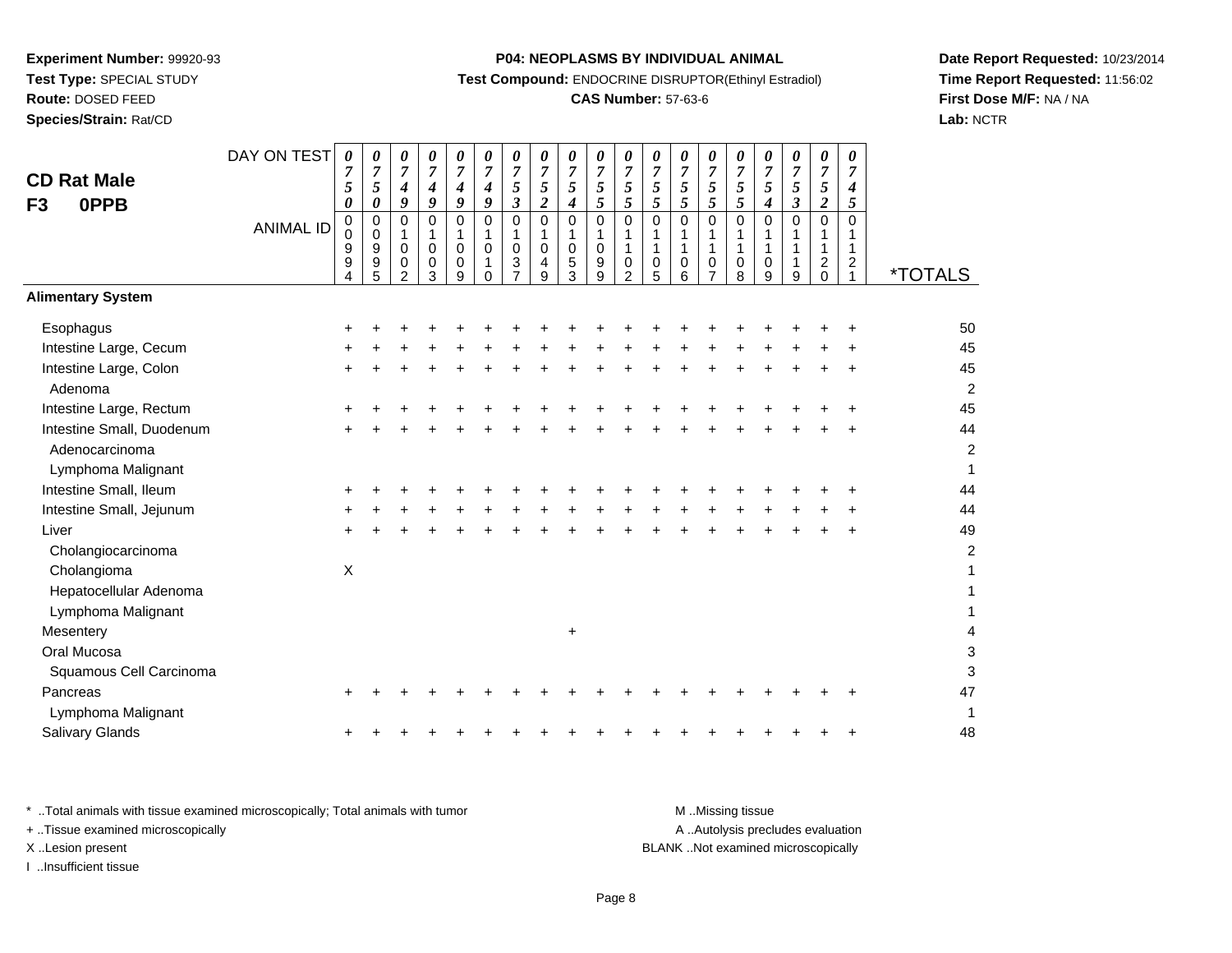**Route:** DOSED FEED

**Species/Strain:** Rat/CD

#### **P04: NEOPLASMS BY INDIVIDUAL ANIMAL**

**Test Compound:** ENDOCRINE DISRUPTOR(Ethinyl Estradiol)

# **CAS Number:** 57-63-6

**Date Report Requested:** 10/23/2014**Time Report Requested:** 11:56:03**First Dose M/F:** NA / NA**Lab:** NCTR

| <b>CD Rat Male</b><br>F3<br>0PPB                   | DAY ON TEST<br><b>ANIMAL ID</b> | $\boldsymbol{\theta}$<br>$\overline{7}$<br>5<br>0<br>0<br>$\mathbf 0$<br>9<br>9 | 0<br>$\overline{7}$<br>5<br>0<br>$\mathbf 0$<br>0<br>9<br>9 | $\boldsymbol{\theta}$<br>$\overline{7}$<br>$\boldsymbol{4}$<br>9<br>$\Omega$<br>$\mathbf 0$<br>0 | 0<br>$\overline{7}$<br>4<br>9<br>$\Omega$<br>$\mathbf 0$<br>0 | 0<br>$\overline{7}$<br>$\boldsymbol{4}$<br>9<br>$\Omega$<br>$\mathbf 0$<br>0 | 0<br>7<br>4<br>9<br>$\mathbf 0$<br>$\Omega$ | $\boldsymbol{\theta}$<br>$\overline{7}$<br>5<br>$\boldsymbol{\beta}$<br>$\Omega$<br>$\mathbf 0$<br>3 | 0<br>$\overline{7}$<br>5<br>2<br>$\Omega$<br>$\mathbf 0$<br>4 | 0<br>$\overline{7}$<br>5<br>4<br>0<br>$\mathbf 0$<br>5 | 0<br>$\overline{7}$<br>5<br>5<br>$\Omega$<br>0<br>9 | 0<br>7<br>5<br>5<br>$\Omega$<br>1<br>0 | 0<br>$\overline{7}$<br>5<br>5<br>$\mathbf 0$<br>1<br>$\mathbf{1}$<br>0 | 0<br>$\overline{7}$<br>5<br>5<br>$\Omega$<br>1<br>0 | 0<br>$\overline{7}$<br>5<br>5<br>$\mathbf 0$<br>1<br>$\mathbf 0$ | 0<br>$\overline{7}$<br>5<br>5<br>$\mathbf 0$<br>1<br>$\mathbf 0$ | 0<br>7<br>5<br>4<br>$\Omega$<br>1<br>0 | 0<br>$\overline{7}$<br>5<br>3<br>$\mathbf 0$<br>1<br>1 | 0<br>$\overline{7}$<br>5<br>$\boldsymbol{2}$<br>$\Omega$<br>$\mathbf{1}$<br>$\overline{c}$ | 0<br>$\overline{7}$<br>$\boldsymbol{4}$<br>5<br>$\Omega$<br>$\mathbf{1}$<br>$\overline{2}$ |                       |
|----------------------------------------------------|---------------------------------|---------------------------------------------------------------------------------|-------------------------------------------------------------|--------------------------------------------------------------------------------------------------|---------------------------------------------------------------|------------------------------------------------------------------------------|---------------------------------------------|------------------------------------------------------------------------------------------------------|---------------------------------------------------------------|--------------------------------------------------------|-----------------------------------------------------|----------------------------------------|------------------------------------------------------------------------|-----------------------------------------------------|------------------------------------------------------------------|------------------------------------------------------------------|----------------------------------------|--------------------------------------------------------|--------------------------------------------------------------------------------------------|--------------------------------------------------------------------------------------------|-----------------------|
|                                                    |                                 | 4                                                                               | 5                                                           | $\overline{2}$                                                                                   | 3                                                             | 9                                                                            | $\Omega$                                    |                                                                                                      | 9                                                             | 3                                                      | 9                                                   | $\mathcal{P}$                          | 5                                                                      | 6                                                   | 7                                                                | 8                                                                | 9                                      | 9                                                      | $\Omega$                                                                                   |                                                                                            | <i><b>*TOTALS</b></i> |
| Lymphoma Malignant                                 |                                 |                                                                                 |                                                             |                                                                                                  |                                                               |                                                                              |                                             |                                                                                                      |                                                               |                                                        |                                                     |                                        |                                                                        |                                                     |                                                                  |                                                                  |                                        |                                                        |                                                                                            |                                                                                            |                       |
| Stomach, Forestomach                               |                                 |                                                                                 |                                                             |                                                                                                  |                                                               |                                                                              |                                             |                                                                                                      |                                                               |                                                        |                                                     |                                        |                                                                        |                                                     |                                                                  |                                                                  |                                        |                                                        |                                                                                            |                                                                                            | 46                    |
| Stomach, Glandular<br><b>Cardiovascular System</b> |                                 |                                                                                 |                                                             |                                                                                                  |                                                               |                                                                              |                                             |                                                                                                      |                                                               |                                                        |                                                     |                                        |                                                                        |                                                     |                                                                  |                                                                  |                                        |                                                        |                                                                                            |                                                                                            | 45                    |
| <b>Blood Vessel</b>                                |                                 |                                                                                 |                                                             |                                                                                                  |                                                               |                                                                              |                                             |                                                                                                      |                                                               |                                                        |                                                     |                                        |                                                                        |                                                     |                                                                  |                                                                  |                                        |                                                        |                                                                                            |                                                                                            | 50                    |
| Heart                                              |                                 |                                                                                 |                                                             |                                                                                                  |                                                               |                                                                              |                                             |                                                                                                      |                                                               |                                                        |                                                     |                                        |                                                                        |                                                     |                                                                  |                                                                  |                                        |                                                        |                                                                                            |                                                                                            | 50                    |
| <b>Endocrine System</b>                            |                                 |                                                                                 |                                                             |                                                                                                  |                                                               |                                                                              |                                             |                                                                                                      |                                                               |                                                        |                                                     |                                        |                                                                        |                                                     |                                                                  |                                                                  |                                        |                                                        |                                                                                            |                                                                                            |                       |
| <b>Adrenal Cortex</b>                              |                                 |                                                                                 |                                                             |                                                                                                  |                                                               |                                                                              |                                             |                                                                                                      |                                                               |                                                        |                                                     |                                        |                                                                        |                                                     |                                                                  |                                                                  |                                        |                                                        |                                                                                            |                                                                                            | 49                    |
| Adenoma                                            |                                 |                                                                                 |                                                             |                                                                                                  |                                                               |                                                                              |                                             |                                                                                                      |                                                               |                                                        |                                                     |                                        |                                                                        |                                                     |                                                                  |                                                                  |                                        | X                                                      |                                                                                            |                                                                                            | 1                     |
| Adrenal Medulla                                    |                                 |                                                                                 |                                                             |                                                                                                  |                                                               |                                                                              |                                             |                                                                                                      |                                                               |                                                        |                                                     |                                        |                                                                        |                                                     |                                                                  |                                                                  |                                        |                                                        |                                                                                            | $\ddot{}$                                                                                  | 49                    |
| Pheochromocytoma Benign                            |                                 |                                                                                 |                                                             |                                                                                                  |                                                               |                                                                              | $\times$                                    |                                                                                                      | X                                                             |                                                        |                                                     |                                        |                                                                        |                                                     |                                                                  |                                                                  |                                        |                                                        |                                                                                            | X                                                                                          | 4                     |
| Pheochromocytoma Malignant                         |                                 |                                                                                 |                                                             |                                                                                                  |                                                               |                                                                              |                                             |                                                                                                      |                                                               |                                                        |                                                     |                                        |                                                                        |                                                     |                                                                  |                                                                  |                                        |                                                        |                                                                                            |                                                                                            | $\mathbf{1}$          |
| Islets, Pancreatic<br>Adenoma                      |                                 |                                                                                 |                                                             |                                                                                                  |                                                               |                                                                              |                                             |                                                                                                      |                                                               |                                                        |                                                     |                                        |                                                                        |                                                     |                                                                  |                                                                  |                                        |                                                        |                                                                                            |                                                                                            | 48<br>$\overline{c}$  |
| Parathyroid Gland                                  |                                 | $\ddot{}$                                                                       |                                                             |                                                                                                  |                                                               |                                                                              |                                             |                                                                                                      |                                                               |                                                        |                                                     |                                        |                                                                        |                                                     |                                                                  |                                                                  |                                        |                                                        |                                                                                            |                                                                                            | 47                    |
| Adenoma                                            |                                 |                                                                                 |                                                             |                                                                                                  |                                                               |                                                                              |                                             |                                                                                                      |                                                               |                                                        |                                                     |                                        |                                                                        |                                                     |                                                                  |                                                                  |                                        |                                                        |                                                                                            |                                                                                            | $\mathbf{1}$          |
| <b>Pituitary Gland</b>                             |                                 |                                                                                 |                                                             |                                                                                                  |                                                               |                                                                              |                                             |                                                                                                      |                                                               |                                                        |                                                     |                                        |                                                                        |                                                     |                                                                  |                                                                  |                                        |                                                        |                                                                                            |                                                                                            | 49                    |
| Lymphoma Malignant                                 |                                 |                                                                                 |                                                             |                                                                                                  |                                                               |                                                                              |                                             |                                                                                                      |                                                               |                                                        |                                                     |                                        |                                                                        |                                                     |                                                                  |                                                                  |                                        |                                                        |                                                                                            |                                                                                            | 1                     |
| Pars Distalis, Adenoma                             |                                 | X                                                                               | X                                                           | X                                                                                                | $\mathsf{X}$                                                  |                                                                              |                                             |                                                                                                      |                                                               | X                                                      | X                                                   | $\boldsymbol{\mathsf{X}}$              | X                                                                      | $\times$                                            | X                                                                | $\boldsymbol{\mathsf{X}}$                                        |                                        | X                                                      |                                                                                            | X                                                                                          | 24                    |
| <b>Thyroid Gland</b>                               |                                 |                                                                                 |                                                             |                                                                                                  |                                                               |                                                                              |                                             |                                                                                                      |                                                               |                                                        |                                                     |                                        |                                                                        |                                                     |                                                                  |                                                                  |                                        |                                                        |                                                                                            | $\ddot{}$                                                                                  | 48                    |
| C Cell, Carcinoma                                  |                                 | X                                                                               |                                                             |                                                                                                  |                                                               |                                                                              |                                             |                                                                                                      |                                                               |                                                        |                                                     |                                        |                                                                        |                                                     |                                                                  |                                                                  |                                        |                                                        |                                                                                            |                                                                                            | 3                     |
| Lymphoma Malignant                                 |                                 |                                                                                 |                                                             |                                                                                                  |                                                               |                                                                              |                                             |                                                                                                      |                                                               |                                                        |                                                     |                                        |                                                                        |                                                     |                                                                  |                                                                  |                                        |                                                        |                                                                                            |                                                                                            | $\mathbf{1}$          |

\* ..Total animals with tissue examined microscopically; Total animals with tumor **M** . Missing tissue M ..Missing tissue

+ ..Tissue examined microscopically

I ..Insufficient tissue

A ..Autolysis precludes evaluation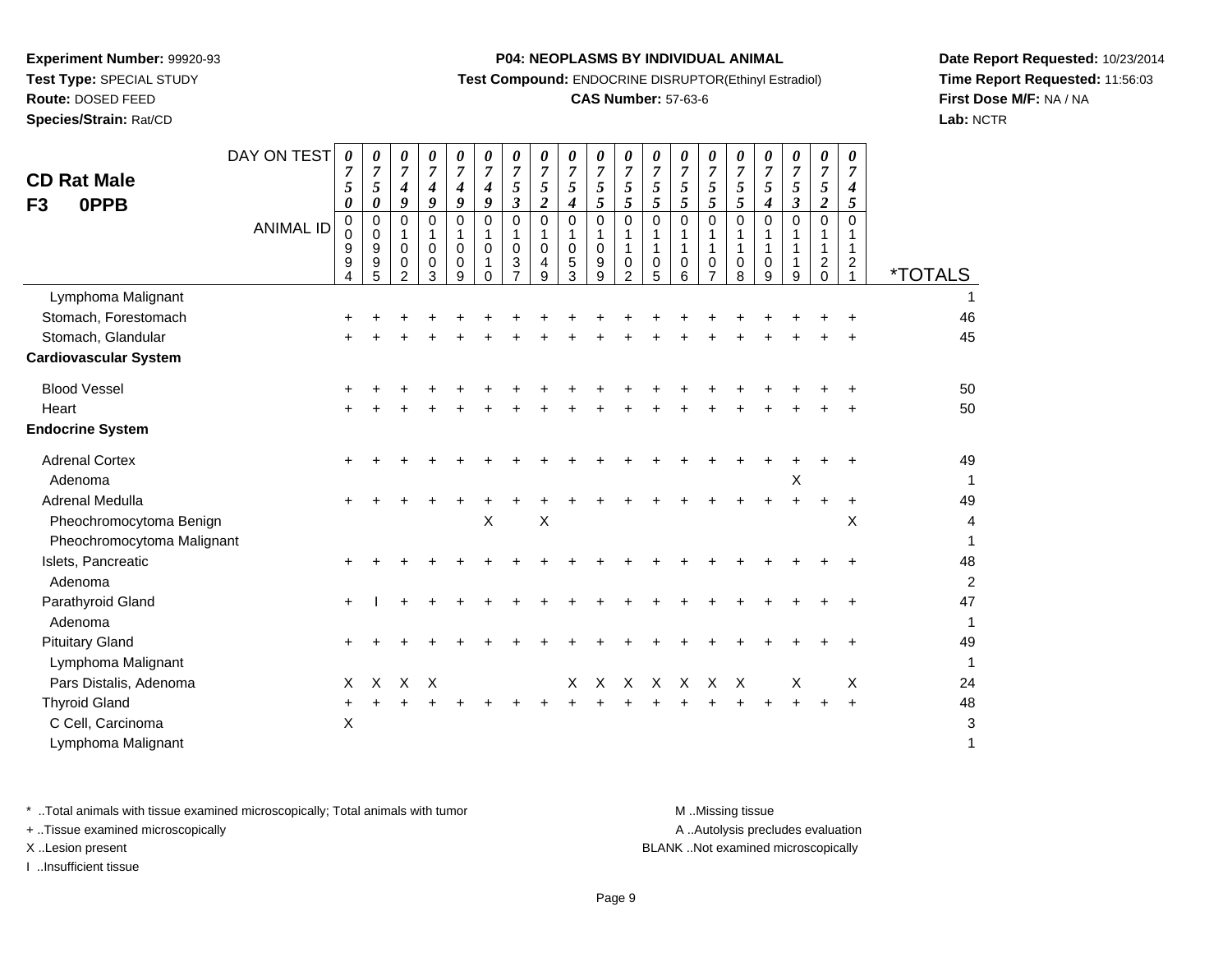**Route:** DOSED FEED

**Species/Strain:** Rat/CD

#### **P04: NEOPLASMS BY INDIVIDUAL ANIMAL**

**Test Compound:** ENDOCRINE DISRUPTOR(Ethinyl Estradiol)

# **CAS Number:** 57-63-6

**Date Report Requested:** 10/23/2014**Time Report Requested:** 11:56:03**First Dose M/F:** NA / NA**Lab:** NCTR

| <b>CD Rat Male</b><br>0PPB<br>F <sub>3</sub> | DAY ON TEST      | 0<br>$\overline{7}$<br>$\sqrt{5}$<br>0 | 0<br>$\overline{7}$<br>5<br>0   | 0<br>$\overline{7}$<br>4<br>9      | 0<br>$\boldsymbol{7}$<br>4<br>9            | 0<br>$\overline{7}$<br>4<br>$\boldsymbol{g}$ | 0<br>$\overline{7}$<br>4<br>9 | 0<br>$\boldsymbol{7}$<br>$\mathfrak{s}$<br>$\boldsymbol{\beta}$ | 0<br>$\overline{7}$<br>5<br>$\overline{c}$ | 0<br>$\boldsymbol{7}$<br>$\overline{5}$<br>$\boldsymbol{4}$ | 0<br>$\overline{7}$<br>5<br>5   | 0<br>$\overline{7}$<br>5<br>5 | 0<br>$\overline{7}$<br>5<br>5 | 0<br>$\boldsymbol{7}$<br>5<br>5 | 0<br>$\overline{7}$<br>5<br>5    | 0<br>$\overline{7}$<br>5<br>5         | 0<br>$\overline{7}$<br>5<br>$\boldsymbol{4}$ | 0<br>$\boldsymbol{7}$<br>5<br>$\boldsymbol{\beta}$ | 0<br>$\overline{7}$<br>5<br>$\overline{c}$                       | 0<br>$\overline{7}$<br>4<br>5                        |                       |
|----------------------------------------------|------------------|----------------------------------------|---------------------------------|------------------------------------|--------------------------------------------|----------------------------------------------|-------------------------------|-----------------------------------------------------------------|--------------------------------------------|-------------------------------------------------------------|---------------------------------|-------------------------------|-------------------------------|---------------------------------|----------------------------------|---------------------------------------|----------------------------------------------|----------------------------------------------------|------------------------------------------------------------------|------------------------------------------------------|-----------------------|
|                                              | <b>ANIMAL ID</b> | 0<br>0<br>9<br>9<br>4                  | 0<br>$\mathbf 0$<br>9<br>9<br>5 | 0<br>1<br>0<br>0<br>$\overline{2}$ | 0<br>$\mathbf{1}$<br>$\mathbf 0$<br>0<br>3 | $\mathbf 0$<br>1<br>$\mathbf 0$<br>0<br>9    | $\mathbf 0$<br>0<br>$\Omega$  | 0<br>$\mathbf 0$<br>3                                           | $\mathbf 0$<br>1<br>0<br>4<br>9            | 0<br>$\mathbf{1}$<br>$\pmb{0}$<br>$\sqrt{5}$<br>3           | $\mathbf 0$<br>1<br>0<br>9<br>9 | 0<br>$\mathbf{1}$<br>0<br>2   | 0<br>1<br>0<br>5              | 0<br>$\mathbf{1}$<br>0<br>6     | $\mathbf 0$<br>$\mathbf{1}$<br>0 | $\mathbf 0$<br>$\mathbf{1}$<br>0<br>8 | $\mathbf 0$<br>1<br>0<br>9                   | 0<br>1<br>1<br>9                                   | $\mathbf 0$<br>1<br>$\mathbf 1$<br>$\overline{a}$<br>$\mathbf 0$ | $\Omega$<br>1<br>$\mathbf{1}$<br>$\overline{2}$<br>1 | <i><b>*TOTALS</b></i> |
| <b>General Body System</b>                   |                  |                                        |                                 |                                    |                                            |                                              |                               |                                                                 |                                            |                                                             |                                 |                               |                               |                                 |                                  |                                       |                                              |                                                    |                                                                  |                                                      |                       |
| <b>NONE</b><br><b>Genital System</b>         |                  |                                        |                                 |                                    |                                            |                                              |                               |                                                                 |                                            |                                                             |                                 |                               |                               |                                 |                                  |                                       |                                              |                                                    |                                                                  |                                                      |                       |
| <b>Coagulating Gland</b>                     |                  |                                        |                                 |                                    |                                            |                                              |                               |                                                                 |                                            |                                                             |                                 |                               |                               |                                 |                                  |                                       |                                              |                                                    |                                                                  |                                                      | 47                    |
| Epididymis                                   |                  |                                        |                                 |                                    |                                            |                                              |                               |                                                                 |                                            |                                                             |                                 |                               |                               |                                 |                                  |                                       |                                              |                                                    |                                                                  |                                                      | 49                    |
| Lymphoma Malignant                           |                  |                                        |                                 |                                    |                                            |                                              |                               |                                                                 |                                            |                                                             |                                 |                               |                               |                                 |                                  |                                       |                                              |                                                    |                                                                  |                                                      | 1                     |
| <b>Preputial Gland</b>                       |                  |                                        |                                 |                                    |                                            |                                              |                               |                                                                 |                                            |                                                             |                                 |                               |                               |                                 |                                  |                                       |                                              |                                                    |                                                                  |                                                      | 49                    |
| Lymphoma Malignant                           |                  |                                        |                                 |                                    |                                            |                                              |                               |                                                                 |                                            |                                                             |                                 |                               |                               |                                 |                                  |                                       |                                              |                                                    |                                                                  |                                                      | 1                     |
| Squamous Cell Carcinoma                      |                  |                                        |                                 |                                    |                                            |                                              |                               |                                                                 |                                            |                                                             |                                 |                               |                               |                                 |                                  |                                       |                                              |                                                    |                                                                  |                                                      | $\overline{2}$        |
| Prostate, Dorsal/Lateral Lobe                |                  |                                        |                                 | $\ddot{}$                          | $\overline{+}$                             |                                              |                               |                                                                 |                                            |                                                             |                                 |                               |                               |                                 | $\ddot{}$                        |                                       |                                              |                                                    |                                                                  |                                                      | 50                    |
| Lymphoma Malignant                           |                  |                                        |                                 |                                    |                                            |                                              |                               |                                                                 |                                            |                                                             |                                 |                               |                               |                                 |                                  |                                       |                                              |                                                    |                                                                  |                                                      | 1                     |
| Prostate, Ventral Lobe                       |                  | ÷                                      |                                 |                                    |                                            |                                              |                               |                                                                 |                                            |                                                             |                                 |                               |                               |                                 |                                  |                                       |                                              |                                                    |                                                                  |                                                      | 49                    |
| Lymphoma Malignant                           |                  |                                        |                                 |                                    |                                            |                                              |                               |                                                                 |                                            |                                                             |                                 |                               |                               |                                 |                                  |                                       |                                              |                                                    |                                                                  |                                                      | 1                     |
| <b>Rete Testes</b>                           |                  |                                        |                                 |                                    |                                            |                                              |                               |                                                                 |                                            |                                                             |                                 |                               |                               |                                 |                                  |                                       |                                              |                                                    |                                                                  |                                                      | 46                    |
| <b>Seminal Vesicle</b>                       |                  | +                                      |                                 |                                    |                                            |                                              |                               |                                                                 |                                            |                                                             |                                 |                               |                               |                                 |                                  |                                       |                                              |                                                    |                                                                  |                                                      | 44                    |
| Lymphoma Malignant                           |                  |                                        |                                 |                                    |                                            |                                              |                               |                                                                 |                                            |                                                             |                                 |                               |                               |                                 |                                  |                                       |                                              |                                                    |                                                                  |                                                      | 1                     |
| <b>Testes</b>                                |                  |                                        |                                 |                                    |                                            |                                              |                               |                                                                 |                                            |                                                             |                                 |                               |                               |                                 |                                  |                                       |                                              |                                                    |                                                                  |                                                      | 50                    |
| Lymphoma Malignant                           |                  |                                        |                                 |                                    |                                            |                                              |                               |                                                                 |                                            |                                                             |                                 |                               |                               |                                 |                                  |                                       |                                              |                                                    |                                                                  |                                                      | 1                     |
| <b>Hematopoietic System</b>                  |                  |                                        |                                 |                                    |                                            |                                              |                               |                                                                 |                                            |                                                             |                                 |                               |                               |                                 |                                  |                                       |                                              |                                                    |                                                                  |                                                      |                       |
| <b>Bone Marrow</b>                           |                  |                                        |                                 |                                    |                                            |                                              |                               |                                                                 |                                            |                                                             |                                 |                               |                               |                                 |                                  |                                       |                                              |                                                    |                                                                  |                                                      | 49                    |
| Lymphoma Malignant                           |                  |                                        |                                 |                                    |                                            |                                              |                               |                                                                 |                                            |                                                             |                                 |                               |                               |                                 |                                  |                                       |                                              |                                                    |                                                                  |                                                      | 1                     |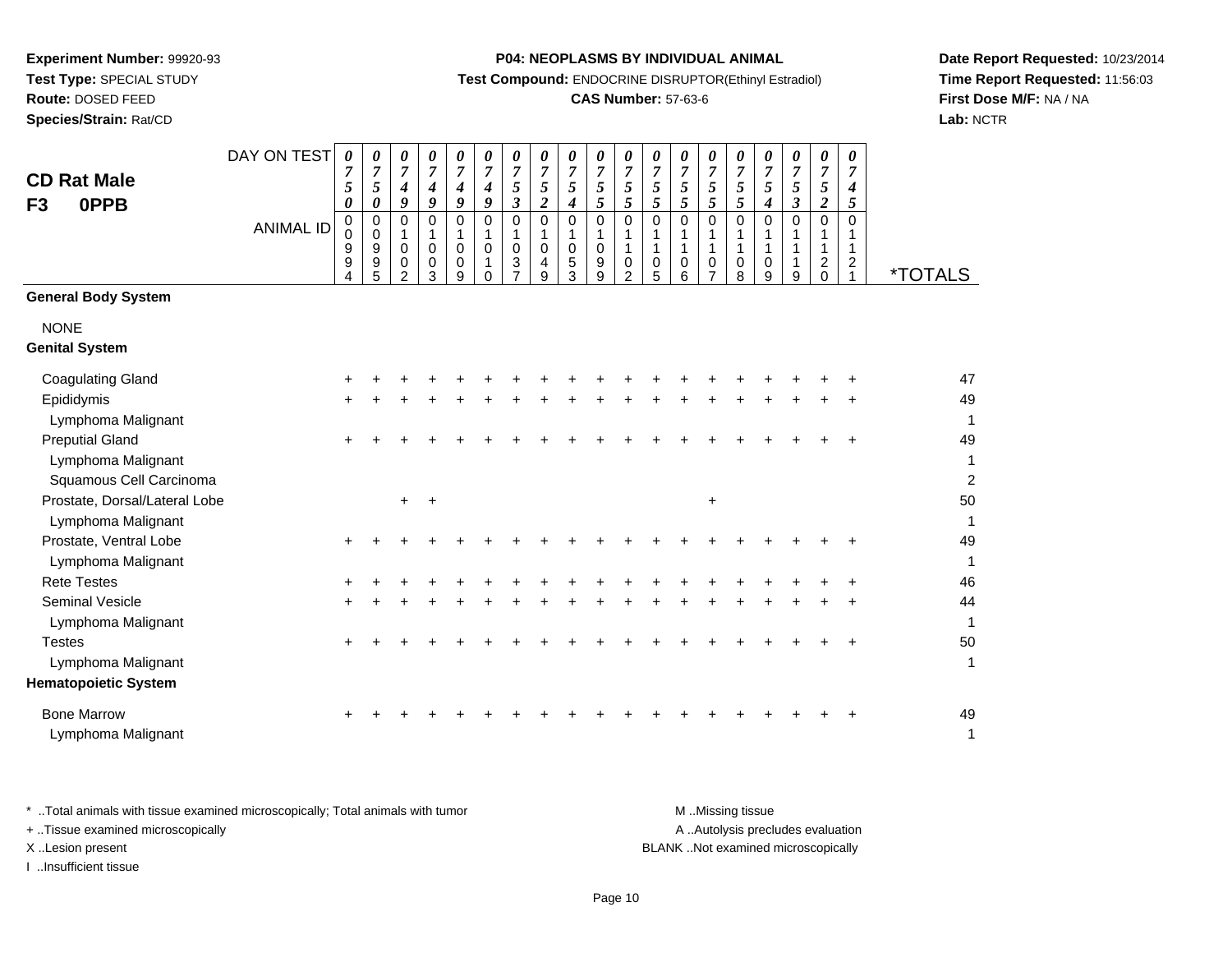**Route:** DOSED FEED

**Species/Strain:** Rat/CD

#### **P04: NEOPLASMS BY INDIVIDUAL ANIMAL**

**Test Compound:** ENDOCRINE DISRUPTOR(Ethinyl Estradiol)

# **CAS Number:** 57-63-6

**Date Report Requested:** 10/23/2014**Time Report Requested:** 11:56:03**First Dose M/F:** NA / NA**Lab:** NCTR

| DAY ON TEST<br><b>CD Rat Male</b><br>0PPB<br>F <sub>3</sub>                                                   |                  | 0<br>7<br>$\sqrt{5}$<br>0                         | 0<br>5<br>$\boldsymbol{\theta}$                | 0<br>$\overline{7}$<br>$\boldsymbol{4}$<br>9      | 0<br>$\overline{7}$<br>4<br>9   | 0<br>$\overline{7}$<br>4<br>9 | 0<br>$\overline{7}$<br>$\boldsymbol{4}$<br>9 | 0<br>$\overline{7}$<br>5<br>$\mathfrak{z}$          | 0<br>$\overline{7}$<br>$\sqrt{5}$<br>$\overline{2}$  | 0<br>$\boldsymbol{7}$<br>5<br>4 | 0<br>$\boldsymbol{7}$<br>$\mathfrak{s}$<br>5 | 0<br>$\overline{7}$<br>$\mathfrak{s}$<br>5                         | 0<br>$\overline{7}$<br>$rac{5}{5}$ | 0<br>$\overline{7}$<br>$\mathfrak{s}$<br>5 | 0<br>$\overline{7}$<br>$\mathfrak{s}$<br>5 | 0<br>$\overline{7}$<br>$\sqrt{5}$<br>$5\overline{)}$ | 0<br>$\boldsymbol{7}$<br>5<br>$\boldsymbol{4}$ | 0<br>$\overline{7}$<br>$\mathfrak{s}$<br>$\boldsymbol{\beta}$ | 0<br>$\overline{7}$<br>5<br>$\boldsymbol{2}$         | 0<br>7<br>$\boldsymbol{4}$<br>5                 |                           |
|---------------------------------------------------------------------------------------------------------------|------------------|---------------------------------------------------|------------------------------------------------|---------------------------------------------------|---------------------------------|-------------------------------|----------------------------------------------|-----------------------------------------------------|------------------------------------------------------|---------------------------------|----------------------------------------------|--------------------------------------------------------------------|------------------------------------|--------------------------------------------|--------------------------------------------|------------------------------------------------------|------------------------------------------------|---------------------------------------------------------------|------------------------------------------------------|-------------------------------------------------|---------------------------|
|                                                                                                               | <b>ANIMAL ID</b> | 0<br>0<br>$\boldsymbol{9}$<br>9<br>$\overline{4}$ | $\mathbf 0$<br>0<br>$\boldsymbol{9}$<br>9<br>5 | $\Omega$<br>$\mathbf{1}$<br>$\mathbf 0$<br>0<br>2 | 0<br>$\mathbf 1$<br>0<br>0<br>3 | 0<br>0<br>0<br>9              | 0<br>$\mathbf{1}$<br>$\mathbf 0$<br>$\Omega$ | $\Omega$<br>1<br>$\mathbf 0$<br>3<br>$\overline{7}$ | $\mathbf 0$<br>$\mathbf{1}$<br>$\mathbf 0$<br>4<br>9 | 0<br>1<br>0<br>5<br>3           | $\mathbf 0$<br>1<br>$\mathbf 0$<br>9<br>9    | 0<br>$\mathbf{1}$<br>$\mathbf{1}$<br>$\mathbf 0$<br>$\overline{2}$ | $\Omega$<br>1<br>1<br>0<br>5       | $\Omega$<br>1<br>0<br>6                    | $\mathbf 0$<br>1<br>1<br>0<br>7            | $\Omega$<br>1<br>0<br>8                              | $\Omega$<br>$\mathbf 1$<br>0<br>9              | $\Omega$<br>9                                                 | $\Omega$<br>1<br>$\overline{\mathbf{c}}$<br>$\Omega$ | $\Omega$<br>$\mathbf{1}$<br>$\overline{c}$<br>1 | <i><b>*TOTALS</b></i>     |
| Lymph Node<br>Axillary, Lymphoma Malignant<br>Inguinal, Lymphoma Malignant<br>Mediastinal, Lymphoma Malignant |                  | $+$                                               |                                                |                                                   |                                 | $+$                           |                                              |                                                     |                                                      | $+$                             |                                              | $+$                                                                |                                    | M                                          |                                            |                                                      | $\ddot{}$                                      | $\ddot{}$                                                     |                                                      | $+$                                             | 14                        |
| Lymph Node, Mandibular<br>Lymphoma Malignant                                                                  |                  |                                                   |                                                |                                                   |                                 | м                             |                                              |                                                     |                                                      |                                 |                                              |                                                                    |                                    |                                            |                                            |                                                      |                                                |                                                               |                                                      |                                                 | 46<br>1                   |
| Lymph Node, Mesenteric<br>Lymphoma Malignant<br>Spleen                                                        |                  |                                                   |                                                |                                                   |                                 |                               |                                              |                                                     |                                                      |                                 |                                              |                                                                    |                                    |                                            |                                            |                                                      |                                                |                                                               |                                                      |                                                 | 44<br>49                  |
| Lymphoma Malignant<br>Thymus                                                                                  |                  |                                                   |                                                |                                                   |                                 |                               |                                              |                                                     |                                                      |                                 |                                              |                                                                    |                                    |                                            |                                            |                                                      |                                                |                                                               |                                                      |                                                 | $\mathbf 1$<br>47         |
| Lymphoma Malignant<br><b>Integumentary System</b>                                                             |                  |                                                   |                                                |                                                   |                                 |                               |                                              |                                                     |                                                      |                                 |                                              |                                                                    |                                    |                                            |                                            |                                                      |                                                |                                                               |                                                      |                                                 | $\overline{2}$            |
| Mammary Gland<br>Fibroma                                                                                      |                  |                                                   |                                                |                                                   |                                 |                               |                                              |                                                     |                                                      |                                 |                                              |                                                                    |                                    | X                                          |                                            |                                                      |                                                |                                                               |                                                      |                                                 | 42<br>$\mathbf{1}$        |
| Skin<br>Basal Cell Adenoma<br>Sarcoma                                                                         |                  |                                                   | X                                              |                                                   |                                 |                               |                                              | Χ                                                   |                                                      |                                 |                                              |                                                                    |                                    |                                            |                                            |                                                      |                                                |                                                               |                                                      |                                                 | 50<br>$\overline{c}$<br>1 |
| <b>Musculoskeletal System</b><br>Bone, Femur                                                                  |                  |                                                   |                                                |                                                   |                                 |                               |                                              |                                                     |                                                      |                                 |                                              |                                                                    |                                    |                                            |                                            |                                                      |                                                |                                                               |                                                      |                                                 | 49                        |
| <b>Skeletal Muscle</b><br>Lymphoma Malignant                                                                  |                  |                                                   |                                                |                                                   |                                 |                               |                                              |                                                     |                                                      |                                 |                                              |                                                                    |                                    |                                            |                                            |                                                      |                                                |                                                               |                                                      |                                                 | 3<br>1                    |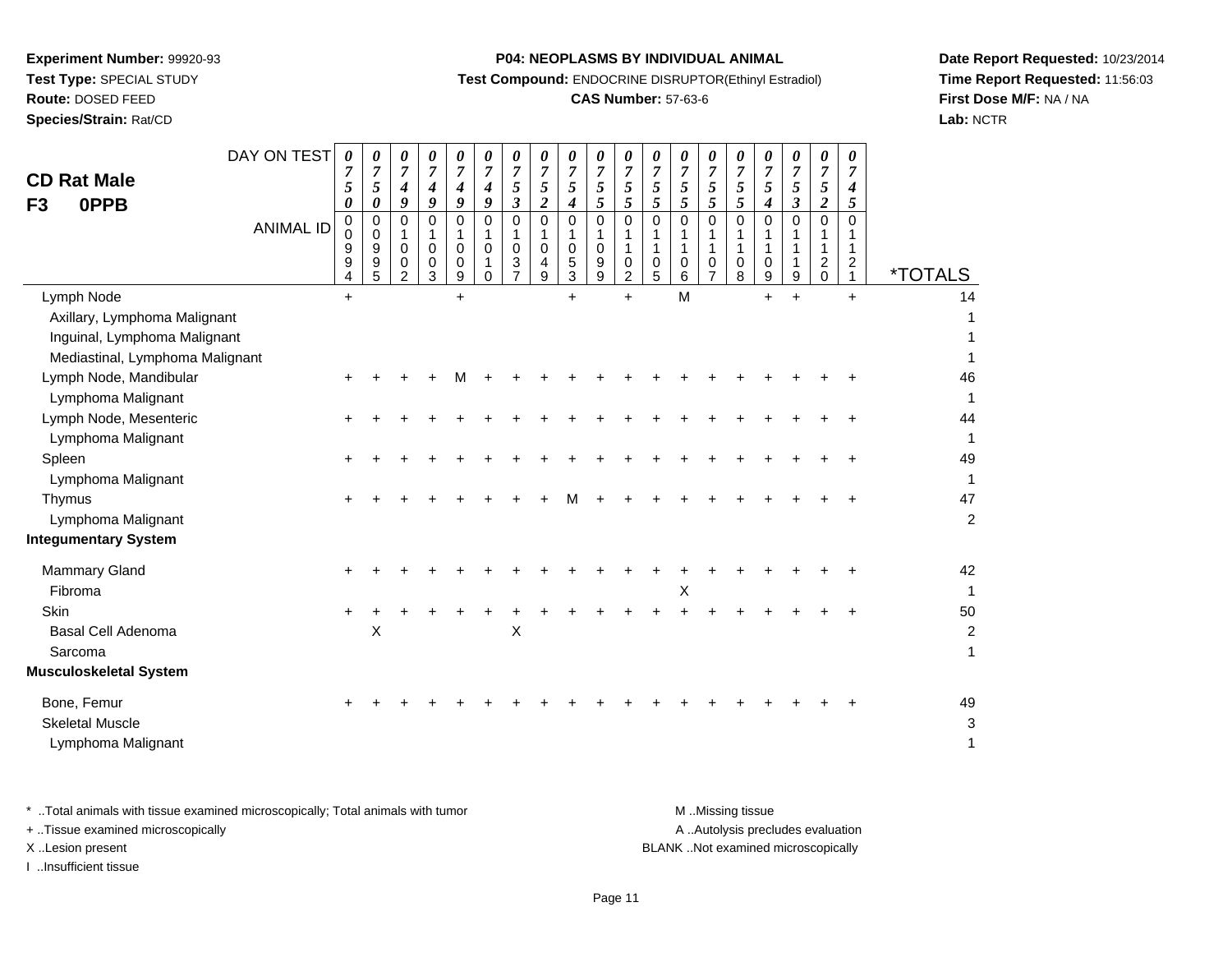**Route:** DOSED FEED

**Species/Strain:** Rat/CD

#### **P04: NEOPLASMS BY INDIVIDUAL ANIMAL**

**Test Compound:** ENDOCRINE DISRUPTOR(Ethinyl Estradiol)

# **CAS Number:** 57-63-6

**Date Report Requested:** 10/23/2014**Time Report Requested:** 11:56:03**First Dose M/F:** NA / NA**Lab:** NCTR

| <b>CD Rat Male</b><br><b>OPPB</b><br>F <sub>3</sub>    | DAY ON TEST      | 0<br>7<br>$5\overline{)}$<br>0 | 0<br>$\overline{7}$<br>5<br>0 | 0<br>$\overline{7}$<br>4<br>9                       | 0<br>$\boldsymbol{7}$<br>$\boldsymbol{4}$<br>9 | 0<br>$\overline{7}$<br>4<br>9     | 0<br>$\boldsymbol{7}$<br>4<br>9 | 0<br>$\overline{7}$<br>5<br>$\boldsymbol{\beta}$                  | 0<br>$\overline{7}$<br>5<br>$\boldsymbol{2}$ | 0<br>$\overline{7}$<br>$5\overline{)}$<br>$\boldsymbol{4}$ | $\boldsymbol{\theta}$<br>$\boldsymbol{7}$<br>$\mathfrak{s}$<br>5 | 0<br>$\overline{7}$<br>$\mathfrak{s}$<br>$\mathfrak{I}$ | 0<br>$\overline{7}$<br>5<br>5 | 0<br>$\overline{7}$<br>5<br>5 | 0<br>$\overline{7}$<br>5<br>5                   | 0<br>$\overline{7}$<br>5<br>5            | 0<br>$\overline{7}$<br>5<br>$\boldsymbol{4}$ | 0<br>$\overline{7}$<br>5<br>$\boldsymbol{\beta}$ | 0<br>$\overline{7}$<br>5<br>$\boldsymbol{2}$                    | 0<br>$\overline{7}$<br>4<br>5                                  |                       |
|--------------------------------------------------------|------------------|--------------------------------|-------------------------------|-----------------------------------------------------|------------------------------------------------|-----------------------------------|---------------------------------|-------------------------------------------------------------------|----------------------------------------------|------------------------------------------------------------|------------------------------------------------------------------|---------------------------------------------------------|-------------------------------|-------------------------------|-------------------------------------------------|------------------------------------------|----------------------------------------------|--------------------------------------------------|-----------------------------------------------------------------|----------------------------------------------------------------|-----------------------|
|                                                        | <b>ANIMAL ID</b> | $\pmb{0}$<br>0<br>9<br>9<br>4  | 0<br>0<br>9<br>9<br>5         | $\Omega$<br>1<br>$\mathbf 0$<br>0<br>$\overline{2}$ | $\Omega$<br>1<br>0<br>0<br>3                   | $\Omega$<br>$\mathbf 0$<br>0<br>9 | $\Omega$<br>0<br>$\Omega$       | $\mathbf 0$<br>$\mathbf{1}$<br>$\mathbf 0$<br>3<br>$\overline{7}$ | $\mathbf 0$<br>1<br>$\mathbf 0$<br>4<br>9    | $\mathbf 0$<br>1<br>$\mathbf 0$<br>5<br>3                  | $\mathbf 0$<br>1<br>$\pmb{0}$<br>$\boldsymbol{9}$<br>9           | $\mathbf 0$<br>1<br>$\mathbf{1}$<br>0<br>$\overline{2}$ | $\mathbf 0$<br>1<br>0<br>5    | 0<br>1<br>1<br>0<br>6         | $\Omega$<br>$\mathbf{1}$<br>0<br>$\overline{7}$ | 0<br>1<br>$\mathbf{1}$<br>$\pmb{0}$<br>8 | $\Omega$<br>1<br>0<br>9                      | $\Omega$<br>1<br>9                               | $\mathbf 0$<br>1<br>1<br>$\overline{\mathbf{c}}$<br>$\mathbf 0$ | $\Omega$<br>1<br>$\mathbf{1}$<br>$\overline{c}$<br>$\mathbf 1$ | <i><b>*TOTALS</b></i> |
| <b>Nervous System</b>                                  |                  |                                |                               |                                                     |                                                |                                   |                                 |                                                                   |                                              |                                                            |                                                                  |                                                         |                               |                               |                                                 |                                          |                                              |                                                  |                                                                 |                                                                |                       |
| Brain, Brain Stem                                      |                  | ٠                              |                               |                                                     |                                                |                                   |                                 |                                                                   |                                              |                                                            |                                                                  |                                                         |                               |                               |                                                 |                                          |                                              |                                                  |                                                                 |                                                                | 49                    |
| Brain, Cerebellum                                      |                  |                                |                               |                                                     |                                                |                                   |                                 |                                                                   |                                              |                                                            |                                                                  |                                                         |                               |                               |                                                 |                                          |                                              |                                                  |                                                                 |                                                                | 49                    |
| Brain, Cerebrum                                        |                  |                                |                               |                                                     |                                                |                                   |                                 |                                                                   |                                              |                                                            |                                                                  |                                                         |                               |                               |                                                 |                                          |                                              |                                                  |                                                                 |                                                                | 49                    |
| Osteoma                                                |                  |                                |                               |                                                     |                                                |                                   |                                 |                                                                   |                                              |                                                            |                                                                  |                                                         |                               |                               |                                                 |                                          |                                              |                                                  |                                                                 |                                                                | 1                     |
| Peripheral Nerve                                       |                  |                                |                               |                                                     |                                                |                                   |                                 |                                                                   |                                              |                                                            |                                                                  |                                                         |                               |                               |                                                 |                                          |                                              |                                                  |                                                                 |                                                                | $\overline{c}$        |
| Spinal Cord                                            |                  |                                |                               |                                                     |                                                |                                   |                                 |                                                                   |                                              |                                                            |                                                                  |                                                         |                               |                               |                                                 |                                          |                                              |                                                  |                                                                 |                                                                | $\mathsf 0$           |
| <b>Respiratory System</b>                              |                  |                                |                               |                                                     |                                                |                                   |                                 |                                                                   |                                              |                                                            |                                                                  |                                                         |                               |                               |                                                 |                                          |                                              |                                                  |                                                                 |                                                                |                       |
| Lung                                                   |                  | ÷                              |                               |                                                     |                                                |                                   |                                 |                                                                   |                                              |                                                            |                                                                  |                                                         |                               |                               |                                                 |                                          |                                              |                                                  |                                                                 |                                                                | 47                    |
| Lymphoma Malignant                                     |                  |                                |                               |                                                     |                                                |                                   |                                 |                                                                   |                                              |                                                            |                                                                  |                                                         |                               |                               |                                                 |                                          |                                              |                                                  |                                                                 |                                                                | 1                     |
| Nose                                                   |                  | $\ddot{}$                      |                               |                                                     |                                                |                                   |                                 |                                                                   |                                              |                                                            |                                                                  |                                                         |                               |                               |                                                 |                                          |                                              |                                                  |                                                                 |                                                                | 49                    |
| Lymphoma Malignant                                     |                  |                                |                               |                                                     |                                                |                                   |                                 |                                                                   |                                              |                                                            |                                                                  |                                                         |                               |                               |                                                 |                                          |                                              |                                                  |                                                                 |                                                                | $\mathbf{1}$          |
| Trachea                                                |                  |                                |                               |                                                     |                                                |                                   |                                 |                                                                   |                                              |                                                            |                                                                  |                                                         |                               |                               |                                                 |                                          |                                              |                                                  |                                                                 |                                                                | 49                    |
| Lymphoma Malignant                                     |                  |                                |                               |                                                     |                                                |                                   |                                 |                                                                   |                                              |                                                            |                                                                  |                                                         |                               |                               |                                                 |                                          |                                              |                                                  |                                                                 |                                                                | $\mathbf{1}$          |
| <b>Special Senses System</b>                           |                  |                                |                               |                                                     |                                                |                                   |                                 |                                                                   |                                              |                                                            |                                                                  |                                                         |                               |                               |                                                 |                                          |                                              |                                                  |                                                                 |                                                                |                       |
| Eye                                                    |                  |                                |                               |                                                     |                                                |                                   |                                 |                                                                   |                                              |                                                            |                                                                  |                                                         |                               |                               |                                                 |                                          |                                              |                                                  |                                                                 |                                                                | 46                    |
| Lymphoma Malignant                                     |                  |                                |                               |                                                     |                                                |                                   |                                 |                                                                   |                                              |                                                            |                                                                  |                                                         |                               |                               |                                                 |                                          |                                              |                                                  |                                                                 |                                                                | 1                     |
| Retrobulbar, Squamous Cell Carcinoma,<br>Deep Invasion |                  |                                |                               |                                                     |                                                |                                   |                                 |                                                                   |                                              |                                                            |                                                                  |                                                         |                               |                               |                                                 |                                          |                                              |                                                  |                                                                 |                                                                | 1                     |
| Harderian Gland                                        |                  |                                |                               |                                                     |                                                |                                   |                                 |                                                                   |                                              |                                                            |                                                                  |                                                         |                               |                               |                                                 |                                          |                                              |                                                  |                                                                 |                                                                | 49                    |
| Lymphoma Malignant                                     |                  |                                |                               |                                                     |                                                |                                   |                                 |                                                                   |                                              |                                                            |                                                                  |                                                         |                               |                               |                                                 |                                          |                                              |                                                  |                                                                 |                                                                | $\mathbf{1}$          |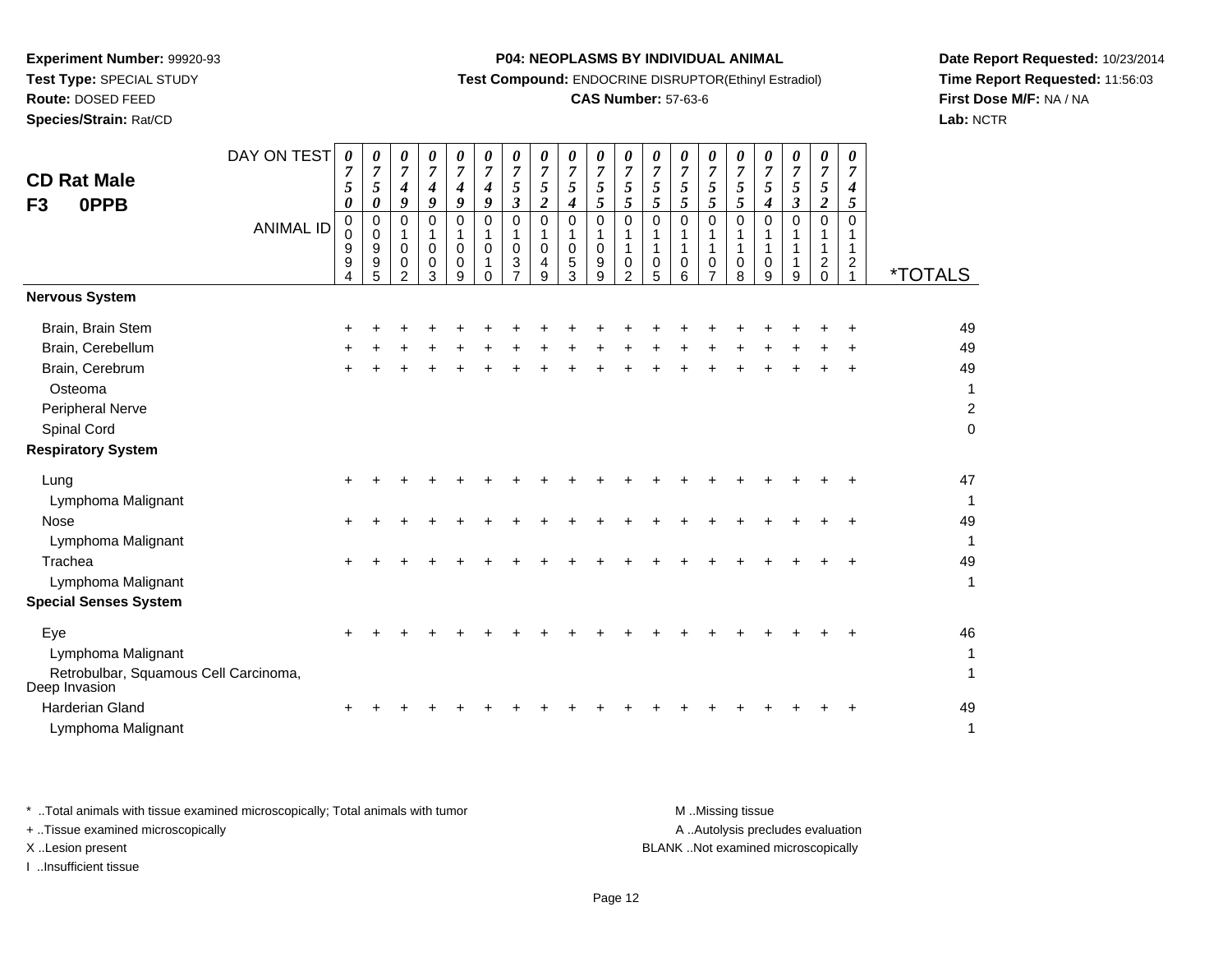**Route:** DOSED FEED

**Species/Strain:** Rat/CD

#### **P04: NEOPLASMS BY INDIVIDUAL ANIMAL**

**Test Compound:** ENDOCRINE DISRUPTOR(Ethinyl Estradiol)

# **CAS Number:** 57-63-6

**Date Report Requested:** 10/23/2014**Time Report Requested:** 11:56:03**First Dose M/F:** NA / NA**Lab:** NCTR

| <b>CD Rat Male</b><br>0PPB<br>F <sub>3</sub> | DAY ON TEST<br><b>ANIMAL ID</b> | 0<br>$\overline{7}$<br>5<br>0<br>$\mathbf 0$<br>0<br>9<br>9 | 0<br>$\overline{7}$<br>5<br>0<br>0<br>0<br>$\boldsymbol{9}$<br>$\boldsymbol{9}$ | 0<br>$\overline{7}$<br>4<br>9<br>0<br>0<br>$\pmb{0}$ | 0<br>$\overline{7}$<br>4<br>9<br>0 | 0<br>$\boldsymbol{7}$<br>$\boldsymbol{4}$<br>9<br>$\Omega$<br>$\mathsf 0$<br>$\pmb{0}$ | 0<br>$\overline{7}$<br>$\boldsymbol{4}$<br>9<br>$\Omega$<br>$\mathbf 0$ | 0<br>$\boldsymbol{7}$<br>5<br>$\boldsymbol{\beta}$<br>$\Omega$<br>$\mathbf 0$<br>$\ensuremath{\mathsf{3}}$ | 0<br>$\overline{7}$<br>5<br>2<br>$\Omega$<br>0<br>4 | $\boldsymbol{\theta}$<br>$\overline{7}$<br>5<br>4<br>0<br>5 | 0<br>$\boldsymbol{7}$<br>5<br>$5\overline{)}$<br>0<br>$\mathbf 0$<br>$\boldsymbol{9}$ | 0<br>$\overline{7}$<br>5<br>5<br>$\mathbf{0}$<br>1<br>$\mathbf 0$ | U<br>$\boldsymbol{7}$<br>5<br>5<br>0 | $\boldsymbol{\theta}$<br>$\overline{7}$<br>5<br>5<br>0<br>0 | 0<br>$\overline{7}$<br>5<br>5<br>0 | 0<br>$\boldsymbol{7}$<br>$\sqrt{5}$<br>5<br>0<br>1<br>$\pmb{0}$ | 0<br>$\overline{7}$<br>5<br>4<br>0 | 0<br>$\overline{7}$<br>5<br>$\boldsymbol{\beta}$ | 0<br>$\overline{7}$<br>5<br>2<br>$\Omega$<br>$\overline{c}$ | 0<br>$\overline{7}$<br>4<br>5<br>$\overline{c}$ |                       |
|----------------------------------------------|---------------------------------|-------------------------------------------------------------|---------------------------------------------------------------------------------|------------------------------------------------------|------------------------------------|----------------------------------------------------------------------------------------|-------------------------------------------------------------------------|------------------------------------------------------------------------------------------------------------|-----------------------------------------------------|-------------------------------------------------------------|---------------------------------------------------------------------------------------|-------------------------------------------------------------------|--------------------------------------|-------------------------------------------------------------|------------------------------------|-----------------------------------------------------------------|------------------------------------|--------------------------------------------------|-------------------------------------------------------------|-------------------------------------------------|-----------------------|
|                                              |                                 | 4                                                           | 5                                                                               | 2                                                    | 3                                  | 9                                                                                      | $\Omega$                                                                | $\rightarrow$                                                                                              | 9                                                   | 3                                                           | 9                                                                                     | $\overline{2}$                                                    | 5                                    | 6                                                           | $\overline{ }$                     | 8                                                               | 9                                  | 9                                                | $\Omega$                                                    |                                                 | <i><b>*TOTALS</b></i> |
| <b>Lacrimal Gland</b>                        |                                 |                                                             |                                                                                 |                                                      |                                    |                                                                                        |                                                                         |                                                                                                            |                                                     |                                                             |                                                                                       |                                                                   |                                      |                                                             |                                    |                                                                 |                                    |                                                  |                                                             |                                                 |                       |
| Lymphoma Malignant                           |                                 |                                                             |                                                                                 |                                                      |                                    |                                                                                        |                                                                         |                                                                                                            |                                                     |                                                             |                                                                                       |                                                                   |                                      |                                                             |                                    |                                                                 |                                    |                                                  |                                                             |                                                 |                       |
| Zymbal's Gland                               |                                 |                                                             |                                                                                 |                                                      |                                    |                                                                                        |                                                                         |                                                                                                            |                                                     |                                                             |                                                                                       |                                                                   |                                      |                                                             |                                    |                                                                 |                                    |                                                  |                                                             |                                                 |                       |
| Carcinoma                                    |                                 |                                                             |                                                                                 |                                                      |                                    |                                                                                        |                                                                         |                                                                                                            |                                                     |                                                             |                                                                                       |                                                                   |                                      |                                                             |                                    |                                                                 |                                    |                                                  |                                                             |                                                 | 1                     |
| <b>Urinary System</b>                        |                                 |                                                             |                                                                                 |                                                      |                                    |                                                                                        |                                                                         |                                                                                                            |                                                     |                                                             |                                                                                       |                                                                   |                                      |                                                             |                                    |                                                                 |                                    |                                                  |                                                             |                                                 |                       |
| Kidney                                       |                                 |                                                             |                                                                                 |                                                      |                                    |                                                                                        |                                                                         |                                                                                                            |                                                     |                                                             |                                                                                       |                                                                   |                                      |                                                             |                                    |                                                                 |                                    |                                                  |                                                             |                                                 | 49                    |
| Lymphoma Malignant                           |                                 |                                                             |                                                                                 |                                                      |                                    |                                                                                        |                                                                         |                                                                                                            |                                                     |                                                             |                                                                                       |                                                                   |                                      |                                                             |                                    |                                                                 |                                    |                                                  |                                                             |                                                 | $\mathbf{1}$          |
| Urethra                                      |                                 | $\ddot{}$                                                   |                                                                                 |                                                      |                                    |                                                                                        |                                                                         |                                                                                                            |                                                     |                                                             |                                                                                       |                                                                   |                                      |                                                             |                                    |                                                                 |                                    |                                                  |                                                             |                                                 | 3                     |
| <b>Urinary Bladder</b>                       |                                 | +                                                           |                                                                                 |                                                      |                                    |                                                                                        |                                                                         |                                                                                                            |                                                     |                                                             |                                                                                       |                                                                   |                                      |                                                             |                                    |                                                                 |                                    |                                                  |                                                             |                                                 | 49                    |
| <b>SYSTEMIC LESIONS</b>                      |                                 |                                                             |                                                                                 |                                                      |                                    |                                                                                        |                                                                         |                                                                                                            |                                                     |                                                             |                                                                                       |                                                                   |                                      |                                                             |                                    |                                                                 |                                    |                                                  |                                                             |                                                 |                       |
| Multiple Organ<br>Lymphoma Malignant         |                                 |                                                             |                                                                                 |                                                      |                                    |                                                                                        |                                                                         |                                                                                                            |                                                     |                                                             |                                                                                       |                                                                   |                                      |                                                             |                                    |                                                                 |                                    |                                                  |                                                             |                                                 | 50<br>$\overline{2}$  |

\* ..Total animals with tissue examined microscopically; Total animals with tumor **M** . Missing tissue M ..Missing tissue

+ ..Tissue examined microscopically

I ..Insufficient tissue

A ..Autolysis precludes evaluation X ..Lesion present BLANK ..Not examined microscopically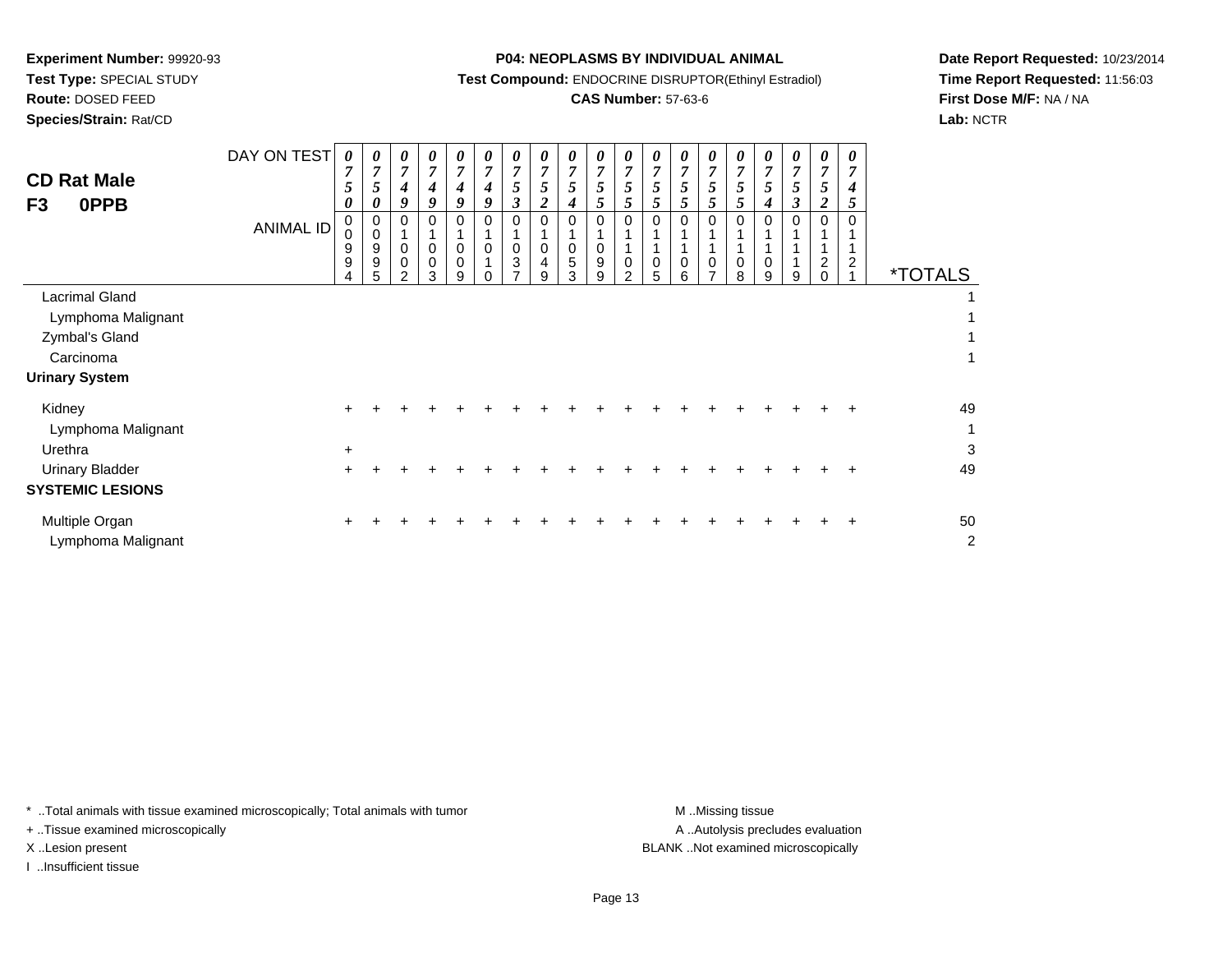**Route:** DOSED FEED

**Species/Strain:** Rat/CD

#### **P04: NEOPLASMS BY INDIVIDUAL ANIMAL**

**Test Compound:** ENDOCRINE DISRUPTOR(Ethinyl Estradiol)

# **CAS Number:** 57-63-6

**Date Report Requested:** 10/23/2014**Time Report Requested:** 11:56:03**First Dose M/F:** NA / NA**Lab:** NCTR

| <b>CD Rat Male</b>                                           | DAY ON TEST      | 0<br>$\boldsymbol{\beta}$<br>$\mathfrak{z}$              | 0<br>$\boldsymbol{\beta}$<br>4<br>$\overline{7}$                 | 0<br>$\boldsymbol{4}$<br>$\boldsymbol{\beta}$                                   | 0<br>$\sqrt{5}$<br>$\boldsymbol{2}$<br>$\overline{7}$                         | 0<br>$\mathfrak{z}$<br>$\pmb{8}$                                      | 0<br>5<br>9                                       | 0<br>6<br>$\boldsymbol{l}$           | 0<br>6<br>$\boldsymbol{2}$                                     | 0<br>6<br>$\mathfrak{z}$                            | 0<br>6<br>$\boldsymbol{\beta}$                 | 0<br>6<br>$\boldsymbol{4}$                                     | $\boldsymbol{\theta}$<br>$\pmb{6}$<br>$\sqrt{5}$                           | 0<br>6<br>6                                          | 0<br>6<br>6                               | 0<br>6<br>6                                                      | 0<br>6<br>$\overline{7}$                                | 0<br>6<br>$\overline{7}$                         | $\boldsymbol{\theta}$<br>6<br>8                                          | 0<br>$\boldsymbol{7}$<br>$\boldsymbol{2}$ | $\boldsymbol{\theta}$<br>$\overline{7}$<br>$\boldsymbol{2}$                                  | 0<br>$\overline{7}$<br>$\overline{\mathbf{3}}$           | 0<br>$\boldsymbol{7}$<br>$\boldsymbol{\mathfrak{z}}$ | 0<br>$\overline{7}$<br>4<br>$\boldsymbol{q}$ | 0<br>$\boldsymbol{7}$<br>4                  | 0<br>$\boldsymbol{7}$<br>$\boldsymbol{4}$<br>$\boldsymbol{q}$ | $\boldsymbol{\theta}$<br>$\overline{7}$<br>$\sqrt{5}$                   | $\boldsymbol{\theta}$<br>$\overline{7}$<br>$\sqrt{5}$                                        | 0<br>$\boldsymbol{7}$<br>$\boldsymbol{4}$ | $\pmb{\theta}$<br>$\boldsymbol{7}$<br>5                                     | 0<br>$\overline{7}$<br>$\boldsymbol{4}$ | 0<br>$\overline{7}$                              |
|--------------------------------------------------------------|------------------|----------------------------------------------------------|------------------------------------------------------------------|---------------------------------------------------------------------------------|-------------------------------------------------------------------------------|-----------------------------------------------------------------------|---------------------------------------------------|--------------------------------------|----------------------------------------------------------------|-----------------------------------------------------|------------------------------------------------|----------------------------------------------------------------|----------------------------------------------------------------------------|------------------------------------------------------|-------------------------------------------|------------------------------------------------------------------|---------------------------------------------------------|--------------------------------------------------|--------------------------------------------------------------------------|-------------------------------------------|----------------------------------------------------------------------------------------------|----------------------------------------------------------|------------------------------------------------------|----------------------------------------------|---------------------------------------------|---------------------------------------------------------------|-------------------------------------------------------------------------|----------------------------------------------------------------------------------------------|-------------------------------------------|-----------------------------------------------------------------------------|-----------------------------------------|--------------------------------------------------|
| <b>F3/2PPB TO CTL</b>                                        | <b>ANIMAL ID</b> | 1<br>$\Omega$<br>0<br>0<br>$\mathbf 5$<br>$6\phantom{1}$ | $\mathbf 0$<br>$\pmb{0}$<br>$\pmb{0}$<br>$\,6\,$<br>$\mathbf{3}$ | $\boldsymbol{4}$<br>$\mathbf 0$<br>$\mathbf 0$<br>$\mathbf{1}$<br>$\frac{2}{8}$ | $\mathbf 0$<br>$\mathbf 0$<br>$\overline{c}$<br>$\,$ 5 $\,$<br>$\overline{z}$ | 6<br>$\Omega$<br>0<br>3<br>$\boldsymbol{7}$<br>$\boldsymbol{\Lambda}$ | 6<br>0<br>$\mathbf 0$<br>$\overline{4}$<br>0<br>1 | 8<br>$\mathbf 0$<br>0<br>8<br>0<br>6 | $\pmb{8}$<br>$\mathbf 0$<br>$\pmb{0}$<br>8<br>$\mathbf 1$<br>2 | $\boldsymbol{\theta}$<br>$\mathbf 0$<br>0<br>8<br>3 | 8<br>$\mathbf 0$<br>$\mathbf 0$<br>$\bf8$<br>6 | 6<br>$\mathbf 0$<br>$\mathbf 0$<br>$\bf 8$<br>$\boldsymbol{2}$ | $\mathfrak{z}$<br>$\mathbf 0$<br>$\mathbf 0$<br>8<br>$\boldsymbol{2}$<br>6 | 0<br>$\Omega$<br>$\mathbf 0$<br>8<br>$\sqrt{3}$<br>3 | 6<br>$\Omega$<br>0<br>8<br>3<br>$\Lambda$ | 6<br>$\mathbf 0$<br>$\boldsymbol{0}$<br>$\bf 8$<br>$\frac{3}{5}$ | $\mathfrak{z}$<br>$\mathbf 0$<br>$\,0\,$<br>$\bf8$<br>4 | $\boldsymbol{4}$<br>$\Omega$<br>0<br>8<br>4<br>3 | $\boldsymbol{\theta}$<br>$\mathbf 0$<br>$\mathbf 0$<br>$\bf 8$<br>4<br>9 | $\pmb{\theta}$<br>0<br>0<br>8<br>8<br>6   | $\boldsymbol{4}$<br>$\mathbf 0$<br>$\mathbf 0$<br>$\, 8$<br>$\boldsymbol{9}$<br>$\mathbf{3}$ | 0<br>$\Omega$<br>$\mathbf 0$<br>9<br>0<br>$\overline{2}$ | $\boldsymbol{4}$<br>$\Omega$<br>0<br>9<br>0          | $\Omega$<br>0<br>$\boldsymbol{9}$            | 9<br>$\Omega$<br>0<br>$\boldsymbol{9}$<br>8 | $\Omega$<br>$\pmb{0}$<br>$\boldsymbol{9}$<br>$\overline{c}$   | $\boldsymbol{\theta}$<br>$\mathbf 0$<br>0<br>$\boldsymbol{9}$<br>4<br>6 | $\boldsymbol{\theta}$<br>$\mathbf 0$<br>$\mathbf 0$<br>9<br>$\overline{4}$<br>$\overline{7}$ | 9<br>$\mathbf 0$<br>0<br>9<br>5<br>6      | $\boldsymbol{\theta}$<br>0<br>$\pmb{0}$<br>$\boldsymbol{9}$<br>$\bf 8$<br>8 | 9<br>$\mathbf 0$<br>0<br>9<br>9<br>6    | 9<br>$\Omega$<br>$\Omega$<br>9<br>$\overline{z}$ |
| <b>Alimentary System</b>                                     |                  |                                                          |                                                                  |                                                                                 |                                                                               |                                                                       |                                                   |                                      |                                                                |                                                     |                                                |                                                                |                                                                            |                                                      |                                           |                                                                  |                                                         |                                                  |                                                                          |                                           |                                                                                              |                                                          |                                                      |                                              |                                             |                                                               |                                                                         |                                                                                              |                                           |                                                                             |                                         |                                                  |
| Esophagus                                                    |                  |                                                          |                                                                  |                                                                                 |                                                                               |                                                                       |                                                   |                                      |                                                                |                                                     |                                                |                                                                |                                                                            |                                                      |                                           |                                                                  |                                                         |                                                  |                                                                          |                                           |                                                                                              |                                                          |                                                      |                                              |                                             |                                                               |                                                                         |                                                                                              |                                           |                                                                             |                                         |                                                  |
| Intestine Large, Cecum                                       |                  |                                                          |                                                                  |                                                                                 |                                                                               |                                                                       |                                                   |                                      |                                                                |                                                     |                                                |                                                                |                                                                            |                                                      |                                           |                                                                  |                                                         |                                                  |                                                                          |                                           |                                                                                              |                                                          |                                                      |                                              |                                             |                                                               |                                                                         |                                                                                              |                                           |                                                                             |                                         |                                                  |
| Intestine Large, Colon                                       |                  |                                                          |                                                                  |                                                                                 |                                                                               |                                                                       |                                                   |                                      |                                                                |                                                     |                                                |                                                                |                                                                            |                                                      |                                           |                                                                  |                                                         |                                                  |                                                                          |                                           |                                                                                              |                                                          |                                                      |                                              |                                             |                                                               |                                                                         |                                                                                              |                                           |                                                                             |                                         |                                                  |
| Intestine Large, Rectum                                      |                  |                                                          |                                                                  |                                                                                 |                                                                               |                                                                       |                                                   |                                      |                                                                |                                                     |                                                |                                                                |                                                                            |                                                      |                                           |                                                                  |                                                         |                                                  |                                                                          |                                           |                                                                                              |                                                          |                                                      |                                              |                                             |                                                               |                                                                         |                                                                                              |                                           |                                                                             |                                         |                                                  |
| Intestine Small, Duodenum                                    |                  |                                                          |                                                                  |                                                                                 |                                                                               |                                                                       |                                                   |                                      |                                                                |                                                     |                                                |                                                                |                                                                            |                                                      |                                           |                                                                  |                                                         |                                                  |                                                                          |                                           |                                                                                              |                                                          |                                                      |                                              |                                             |                                                               |                                                                         |                                                                                              |                                           |                                                                             |                                         |                                                  |
| Intestine Small, Ileum                                       |                  |                                                          |                                                                  |                                                                                 |                                                                               |                                                                       |                                                   |                                      |                                                                |                                                     |                                                |                                                                |                                                                            |                                                      |                                           |                                                                  |                                                         |                                                  |                                                                          |                                           |                                                                                              |                                                          |                                                      |                                              |                                             |                                                               |                                                                         |                                                                                              |                                           |                                                                             |                                         |                                                  |
| Intestine Small, Jejunum                                     |                  |                                                          |                                                                  |                                                                                 |                                                                               |                                                                       |                                                   |                                      |                                                                |                                                     |                                                |                                                                |                                                                            |                                                      |                                           |                                                                  |                                                         |                                                  |                                                                          |                                           |                                                                                              |                                                          |                                                      |                                              |                                             |                                                               |                                                                         |                                                                                              |                                           |                                                                             |                                         |                                                  |
| Liver                                                        |                  |                                                          |                                                                  |                                                                                 |                                                                               |                                                                       |                                                   |                                      |                                                                |                                                     |                                                |                                                                |                                                                            |                                                      |                                           |                                                                  |                                                         |                                                  |                                                                          |                                           |                                                                                              |                                                          |                                                      |                                              |                                             |                                                               |                                                                         |                                                                                              |                                           |                                                                             |                                         |                                                  |
| Leukemia Mononuclear                                         |                  |                                                          |                                                                  |                                                                                 |                                                                               |                                                                       |                                                   |                                      |                                                                |                                                     |                                                |                                                                |                                                                            |                                                      |                                           |                                                                  |                                                         |                                                  |                                                                          |                                           |                                                                                              |                                                          | X                                                    |                                              |                                             |                                                               |                                                                         |                                                                                              |                                           |                                                                             |                                         |                                                  |
| Lymphoma Malignant                                           |                  |                                                          | X                                                                |                                                                                 |                                                                               |                                                                       |                                                   |                                      |                                                                |                                                     |                                                |                                                                |                                                                            |                                                      |                                           |                                                                  |                                                         |                                                  |                                                                          |                                           |                                                                                              |                                                          |                                                      |                                              |                                             |                                                               |                                                                         |                                                                                              |                                           |                                                                             |                                         |                                                  |
| Squamous Cell Carcinoma, Metastatic,<br>Stomach, Forestomach |                  |                                                          |                                                                  |                                                                                 |                                                                               |                                                                       |                                                   |                                      |                                                                |                                                     |                                                | X                                                              |                                                                            |                                                      |                                           |                                                                  |                                                         |                                                  |                                                                          |                                           |                                                                                              |                                                          |                                                      |                                              |                                             |                                                               |                                                                         |                                                                                              |                                           |                                                                             |                                         |                                                  |
| Oral Mucosa                                                  |                  |                                                          |                                                                  |                                                                                 |                                                                               |                                                                       |                                                   |                                      |                                                                |                                                     |                                                |                                                                | $\ddot{}$                                                                  |                                                      |                                           |                                                                  |                                                         |                                                  |                                                                          |                                           |                                                                                              |                                                          |                                                      |                                              |                                             |                                                               |                                                                         |                                                                                              |                                           |                                                                             | $\ddot{}$                               |                                                  |
| Squamous Cell Carcinoma                                      |                  |                                                          |                                                                  |                                                                                 |                                                                               |                                                                       |                                                   |                                      |                                                                |                                                     |                                                |                                                                |                                                                            |                                                      | Χ                                         |                                                                  | X                                                       |                                                  | X                                                                        |                                           |                                                                                              |                                                          |                                                      |                                              |                                             |                                                               |                                                                         |                                                                                              |                                           |                                                                             | X                                       |                                                  |
| Pancreas                                                     |                  |                                                          |                                                                  |                                                                                 |                                                                               |                                                                       |                                                   |                                      |                                                                |                                                     |                                                |                                                                |                                                                            |                                                      |                                           |                                                                  |                                                         |                                                  |                                                                          |                                           |                                                                                              |                                                          |                                                      |                                              |                                             |                                                               |                                                                         |                                                                                              |                                           |                                                                             |                                         |                                                  |
| Leukemia Mononuclear                                         |                  |                                                          |                                                                  |                                                                                 |                                                                               |                                                                       |                                                   |                                      |                                                                |                                                     |                                                |                                                                |                                                                            |                                                      |                                           |                                                                  |                                                         |                                                  |                                                                          |                                           |                                                                                              |                                                          | Х                                                    |                                              |                                             |                                                               |                                                                         |                                                                                              |                                           |                                                                             |                                         |                                                  |
| Squamous Cell Carcinoma, Metastatic,<br>Stomach, Forestomach |                  |                                                          |                                                                  |                                                                                 |                                                                               |                                                                       |                                                   |                                      |                                                                |                                                     |                                                | X                                                              |                                                                            |                                                      |                                           |                                                                  |                                                         |                                                  |                                                                          |                                           |                                                                                              |                                                          |                                                      |                                              |                                             |                                                               |                                                                         |                                                                                              |                                           |                                                                             |                                         |                                                  |
| Salivary Glands                                              |                  |                                                          |                                                                  |                                                                                 |                                                                               |                                                                       |                                                   |                                      |                                                                |                                                     |                                                |                                                                |                                                                            |                                                      |                                           |                                                                  |                                                         |                                                  |                                                                          |                                           |                                                                                              |                                                          |                                                      |                                              |                                             |                                                               |                                                                         |                                                                                              |                                           |                                                                             |                                         |                                                  |
| Stomach, Forestomach                                         |                  |                                                          |                                                                  |                                                                                 |                                                                               |                                                                       |                                                   |                                      |                                                                |                                                     |                                                |                                                                |                                                                            |                                                      |                                           |                                                                  |                                                         |                                                  |                                                                          |                                           |                                                                                              |                                                          |                                                      |                                              |                                             |                                                               |                                                                         |                                                                                              |                                           |                                                                             |                                         |                                                  |
| Squamous Cell Carcinoma                                      |                  |                                                          |                                                                  |                                                                                 |                                                                               |                                                                       |                                                   |                                      |                                                                |                                                     |                                                | X                                                              |                                                                            |                                                      |                                           |                                                                  |                                                         |                                                  |                                                                          |                                           |                                                                                              |                                                          |                                                      |                                              |                                             |                                                               |                                                                         |                                                                                              |                                           |                                                                             |                                         |                                                  |
| Stomach, Glandular                                           |                  | A                                                        |                                                                  |                                                                                 |                                                                               |                                                                       |                                                   |                                      |                                                                |                                                     |                                                |                                                                |                                                                            |                                                      |                                           |                                                                  |                                                         |                                                  |                                                                          |                                           |                                                                                              |                                                          |                                                      |                                              |                                             |                                                               |                                                                         |                                                                                              |                                           |                                                                             |                                         |                                                  |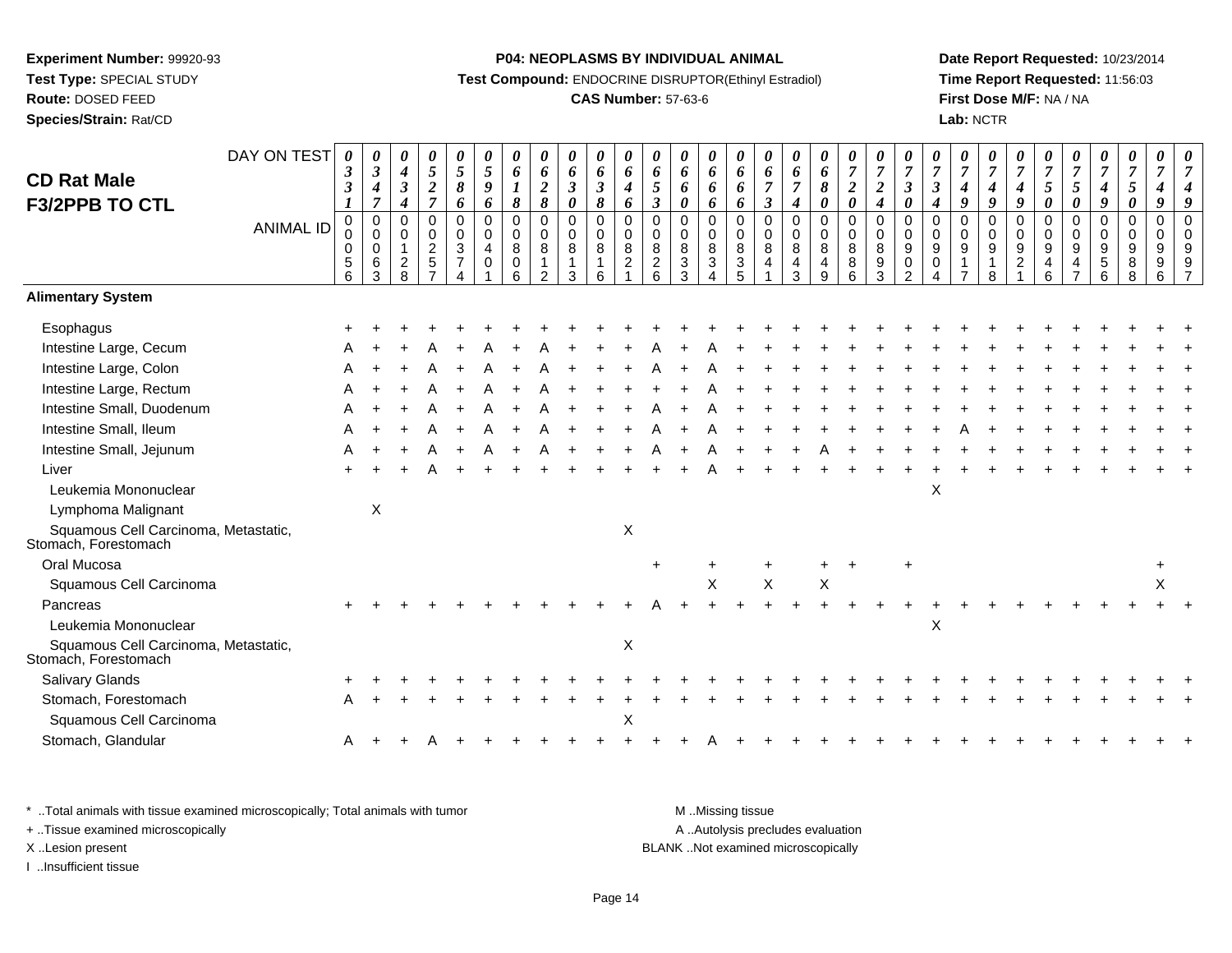**Test Type:** SPECIAL STUDY

**Route:** DOSED FEED

**Species/Strain:** Rat/CD

#### **P04: NEOPLASMS BY INDIVIDUAL ANIMAL**

**Test Compound:** ENDOCRINE DISRUPTOR(Ethinyl Estradiol)

# **CAS Number:** 57-63-6

**Date Report Requested:** 10/23/2014**Time Report Requested:** 11:56:04**First Dose M/F:** NA / NA**Lab:** NCTR

| <b>CD Rat Male</b><br><b>F3/2PPB TO CTL</b>                                                                               | DAY ON TEST<br><b>ANIMAL ID</b> | 0<br>$\boldsymbol{\beta}$<br>3<br>0<br>$\Omega$<br>$\mathbf 0$<br>5<br>6 | $\boldsymbol{\theta}$<br>$\boldsymbol{\beta}$<br>$\boldsymbol{4}$<br>$\overline{7}$<br>$\pmb{0}$<br>$\boldsymbol{0}$<br>$\mathbf 0$<br>6<br>3 | 0<br>$\boldsymbol{4}$<br>$\boldsymbol{\beta}$<br>$\boldsymbol{4}$<br>$\mathbf 0$<br>0<br>$\mathbf 1$<br>$\overline{c}$<br>8 | $\boldsymbol{\theta}$<br>5<br>$\boldsymbol{2}$<br>$\overline{7}$<br>$\mathbf 0$<br>0<br>$\overline{c}$<br>$\sqrt{5}$<br>$\overline{7}$ | 0<br>5<br>8<br>6<br>$\mathbf 0$<br>0<br>$\mathfrak{S}$<br>$\overline{7}$ | 0<br>5<br>9<br>6<br>$\mathbf 0$<br>0<br>4<br>$\Omega$ | 0<br>6<br>1<br>8<br>$\mathbf 0$<br>0<br>8<br>0<br>6 | 0<br>6<br>$\boldsymbol{2}$<br>8<br>$\mathbf 0$<br>0<br>8<br>$\mathfrak{p}$ | 0<br>6<br>$\mathbf{3}$<br>$\boldsymbol{\theta}$<br>0<br>0<br>8<br>3 | $\boldsymbol{\theta}$<br>6<br>$\boldsymbol{\beta}$<br>8<br>$\pmb{0}$<br>0<br>8<br>$\mathbf{1}$<br>6 | 0<br>6<br>$\boldsymbol{4}$<br>6<br>$\mathbf 0$<br>$\mathbf 0$<br>8<br>$\overline{2}$ | 0<br>6<br>5<br>$\boldsymbol{\beta}$<br>$\Omega$<br>$\mathbf 0$<br>8<br>$\overline{c}$<br>6 | 0<br>6<br>6<br>0<br>$\mathbf 0$<br>$\Omega$<br>8<br>3<br>3 | 0<br>6<br>6<br>6<br>$\mathbf 0$<br>0<br>$\,8\,$<br>$\sqrt{3}$ | 0<br>6<br>6<br>6<br>$\pmb{0}$<br>0<br>8<br>$\sqrt{3}$<br>5 | 0<br>6<br>$\boldsymbol{\beta}$<br>$\mathbf 0$<br>0<br>8<br>4 | $\boldsymbol{\theta}$<br>6<br>$\overline{7}$<br>4<br>$\pmb{0}$<br>0<br>8<br>$\overline{4}$<br>3 | 0<br>6<br>8<br>0<br>0<br>0<br>$\,8\,$<br>$\overline{4}$<br>9 | $\boldsymbol{\theta}$<br>$\overline{7}$<br>$\boldsymbol{2}$<br>$\boldsymbol{\theta}$<br>$\pmb{0}$<br>$\mathbf 0$<br>8<br>$\bf 8$<br>6 | 0<br>$\overline{7}$<br>$\boldsymbol{2}$<br>4<br>$\mathbf 0$<br>0<br>8<br>9<br>3 | 0<br>$\overline{7}$<br>$\boldsymbol{\beta}$<br>0<br>$\mathbf 0$<br>$\Omega$<br>$\boldsymbol{9}$<br>0<br>2 | 0<br>$\overline{7}$<br>$\boldsymbol{\beta}$<br>$\mathbf 0$<br>$\Omega$<br>9<br>$\Omega$ | 0<br>$\overline{7}$<br>$\boldsymbol{4}$<br>9<br>$\mathbf 0$<br>0<br>$\boldsymbol{9}$ | 0<br>$\overline{7}$<br>4<br>9<br>$\mathbf 0$<br>$\Omega$<br>9<br>8 | 0<br>$\overline{7}$<br>$\boldsymbol{4}$<br>9<br>$\pmb{0}$<br>0<br>$\boldsymbol{9}$<br>$\overline{2}$ | 0<br>$\overline{7}$<br>5<br>$\boldsymbol{\theta}$<br>$\mathbf 0$<br>0<br>$9\,$<br>4<br>6 | 0<br>$\boldsymbol{7}$<br>$\mathfrak{s}$<br>0<br>$\mathbf 0$<br>0<br>$9\,$<br>4 | 0<br>$\boldsymbol{7}$<br>$\boldsymbol{4}$<br>9<br>$\mathbf 0$<br>0<br>$\boldsymbol{9}$<br>5<br>6 | 0<br>$\overline{7}$<br>5<br>0<br>$\mathbf 0$<br>0<br>9<br>8<br>8 | 0<br>$\overline{7}$<br>4<br>9<br>$\mathbf 0$<br>0<br>9<br>9<br>6 | 0<br>7<br>$\Omega$<br>$\Omega$<br>9<br>9 |
|---------------------------------------------------------------------------------------------------------------------------|---------------------------------|--------------------------------------------------------------------------|-----------------------------------------------------------------------------------------------------------------------------------------------|-----------------------------------------------------------------------------------------------------------------------------|----------------------------------------------------------------------------------------------------------------------------------------|--------------------------------------------------------------------------|-------------------------------------------------------|-----------------------------------------------------|----------------------------------------------------------------------------|---------------------------------------------------------------------|-----------------------------------------------------------------------------------------------------|--------------------------------------------------------------------------------------|--------------------------------------------------------------------------------------------|------------------------------------------------------------|---------------------------------------------------------------|------------------------------------------------------------|--------------------------------------------------------------|-------------------------------------------------------------------------------------------------|--------------------------------------------------------------|---------------------------------------------------------------------------------------------------------------------------------------|---------------------------------------------------------------------------------|-----------------------------------------------------------------------------------------------------------|-----------------------------------------------------------------------------------------|--------------------------------------------------------------------------------------|--------------------------------------------------------------------|------------------------------------------------------------------------------------------------------|------------------------------------------------------------------------------------------|--------------------------------------------------------------------------------|--------------------------------------------------------------------------------------------------|------------------------------------------------------------------|------------------------------------------------------------------|------------------------------------------|
| <b>Cardiovascular System</b>                                                                                              |                                 |                                                                          |                                                                                                                                               |                                                                                                                             |                                                                                                                                        |                                                                          |                                                       |                                                     |                                                                            |                                                                     |                                                                                                     |                                                                                      |                                                                                            |                                                            |                                                               |                                                            |                                                              |                                                                                                 |                                                              |                                                                                                                                       |                                                                                 |                                                                                                           |                                                                                         |                                                                                      |                                                                    |                                                                                                      |                                                                                          |                                                                                |                                                                                                  |                                                                  |                                                                  |                                          |
| <b>Blood Vessel</b>                                                                                                       |                                 |                                                                          |                                                                                                                                               |                                                                                                                             |                                                                                                                                        |                                                                          |                                                       |                                                     |                                                                            |                                                                     |                                                                                                     |                                                                                      |                                                                                            |                                                            |                                                               |                                                            |                                                              |                                                                                                 |                                                              |                                                                                                                                       |                                                                                 |                                                                                                           |                                                                                         |                                                                                      |                                                                    |                                                                                                      |                                                                                          |                                                                                |                                                                                                  |                                                                  |                                                                  |                                          |
| Heart                                                                                                                     |                                 |                                                                          |                                                                                                                                               |                                                                                                                             |                                                                                                                                        |                                                                          |                                                       |                                                     |                                                                            |                                                                     |                                                                                                     |                                                                                      |                                                                                            |                                                            |                                                               |                                                            |                                                              |                                                                                                 |                                                              |                                                                                                                                       |                                                                                 |                                                                                                           |                                                                                         |                                                                                      |                                                                    |                                                                                                      |                                                                                          |                                                                                |                                                                                                  |                                                                  |                                                                  |                                          |
| Endocardium, Schwannoma Malignant<br>Leukemia Mononuclear<br>Squamous Cell Carcinoma, Metastatic,<br>Stomach, Forestomach |                                 |                                                                          |                                                                                                                                               |                                                                                                                             | Χ                                                                                                                                      |                                                                          |                                                       |                                                     |                                                                            |                                                                     |                                                                                                     | X                                                                                    |                                                                                            |                                                            |                                                               |                                                            |                                                              |                                                                                                 |                                                              |                                                                                                                                       |                                                                                 |                                                                                                           | X                                                                                       |                                                                                      |                                                                    |                                                                                                      |                                                                                          |                                                                                |                                                                                                  |                                                                  |                                                                  |                                          |
|                                                                                                                           |                                 |                                                                          |                                                                                                                                               |                                                                                                                             |                                                                                                                                        |                                                                          |                                                       |                                                     |                                                                            |                                                                     |                                                                                                     |                                                                                      |                                                                                            |                                                            |                                                               |                                                            |                                                              |                                                                                                 |                                                              |                                                                                                                                       |                                                                                 |                                                                                                           |                                                                                         |                                                                                      |                                                                    |                                                                                                      |                                                                                          |                                                                                |                                                                                                  |                                                                  |                                                                  |                                          |
| <b>Endocrine System</b>                                                                                                   |                                 |                                                                          |                                                                                                                                               |                                                                                                                             |                                                                                                                                        |                                                                          |                                                       |                                                     |                                                                            |                                                                     |                                                                                                     |                                                                                      |                                                                                            |                                                            |                                                               |                                                            |                                                              |                                                                                                 |                                                              |                                                                                                                                       |                                                                                 |                                                                                                           |                                                                                         |                                                                                      |                                                                    |                                                                                                      |                                                                                          |                                                                                |                                                                                                  |                                                                  |                                                                  |                                          |
| <b>Adrenal Cortex</b>                                                                                                     |                                 |                                                                          |                                                                                                                                               |                                                                                                                             |                                                                                                                                        |                                                                          |                                                       |                                                     |                                                                            |                                                                     |                                                                                                     |                                                                                      |                                                                                            |                                                            |                                                               |                                                            |                                                              |                                                                                                 |                                                              |                                                                                                                                       |                                                                                 |                                                                                                           |                                                                                         |                                                                                      |                                                                    |                                                                                                      |                                                                                          |                                                                                |                                                                                                  |                                                                  |                                                                  |                                          |
| Adenoma                                                                                                                   |                                 |                                                                          |                                                                                                                                               |                                                                                                                             |                                                                                                                                        |                                                                          |                                                       |                                                     |                                                                            |                                                                     |                                                                                                     | X                                                                                    |                                                                                            |                                                            |                                                               |                                                            |                                                              |                                                                                                 |                                                              |                                                                                                                                       |                                                                                 |                                                                                                           |                                                                                         |                                                                                      |                                                                    |                                                                                                      |                                                                                          |                                                                                |                                                                                                  |                                                                  |                                                                  |                                          |
| Leukemia Mononuclear                                                                                                      |                                 |                                                                          |                                                                                                                                               |                                                                                                                             |                                                                                                                                        |                                                                          |                                                       |                                                     |                                                                            |                                                                     |                                                                                                     |                                                                                      |                                                                                            |                                                            |                                                               |                                                            |                                                              |                                                                                                 |                                                              |                                                                                                                                       |                                                                                 |                                                                                                           | $\mathsf X$                                                                             |                                                                                      |                                                                    |                                                                                                      |                                                                                          |                                                                                |                                                                                                  |                                                                  |                                                                  |                                          |
| Adrenal Medulla                                                                                                           |                                 |                                                                          |                                                                                                                                               |                                                                                                                             |                                                                                                                                        |                                                                          |                                                       |                                                     |                                                                            |                                                                     |                                                                                                     |                                                                                      |                                                                                            |                                                            |                                                               |                                                            |                                                              |                                                                                                 |                                                              |                                                                                                                                       |                                                                                 |                                                                                                           |                                                                                         |                                                                                      |                                                                    |                                                                                                      |                                                                                          |                                                                                |                                                                                                  |                                                                  |                                                                  |                                          |
| Pheochromocytoma Benign                                                                                                   |                                 |                                                                          |                                                                                                                                               |                                                                                                                             |                                                                                                                                        |                                                                          |                                                       |                                                     |                                                                            |                                                                     |                                                                                                     |                                                                                      |                                                                                            |                                                            |                                                               |                                                            |                                                              |                                                                                                 |                                                              |                                                                                                                                       |                                                                                 |                                                                                                           | X                                                                                       |                                                                                      |                                                                    |                                                                                                      |                                                                                          |                                                                                |                                                                                                  | X                                                                | X                                                                |                                          |
| Islets, Pancreatic                                                                                                        |                                 |                                                                          |                                                                                                                                               |                                                                                                                             |                                                                                                                                        |                                                                          |                                                       |                                                     |                                                                            |                                                                     |                                                                                                     |                                                                                      |                                                                                            |                                                            |                                                               |                                                            |                                                              |                                                                                                 |                                                              |                                                                                                                                       |                                                                                 |                                                                                                           |                                                                                         |                                                                                      |                                                                    |                                                                                                      |                                                                                          |                                                                                |                                                                                                  |                                                                  |                                                                  |                                          |
| Adenoma                                                                                                                   |                                 |                                                                          |                                                                                                                                               |                                                                                                                             |                                                                                                                                        | X                                                                        |                                                       |                                                     |                                                                            |                                                                     |                                                                                                     |                                                                                      |                                                                                            |                                                            |                                                               |                                                            |                                                              |                                                                                                 |                                                              |                                                                                                                                       |                                                                                 |                                                                                                           |                                                                                         |                                                                                      |                                                                    |                                                                                                      |                                                                                          |                                                                                |                                                                                                  |                                                                  |                                                                  |                                          |
| Parathyroid Gland                                                                                                         |                                 |                                                                          |                                                                                                                                               |                                                                                                                             |                                                                                                                                        |                                                                          |                                                       |                                                     |                                                                            |                                                                     |                                                                                                     |                                                                                      |                                                                                            |                                                            |                                                               |                                                            |                                                              |                                                                                                 |                                                              |                                                                                                                                       |                                                                                 |                                                                                                           |                                                                                         |                                                                                      |                                                                    |                                                                                                      |                                                                                          |                                                                                |                                                                                                  |                                                                  |                                                                  |                                          |
| Adenoma                                                                                                                   |                                 |                                                                          |                                                                                                                                               |                                                                                                                             |                                                                                                                                        |                                                                          |                                                       |                                                     |                                                                            |                                                                     |                                                                                                     |                                                                                      |                                                                                            |                                                            |                                                               |                                                            |                                                              |                                                                                                 |                                                              |                                                                                                                                       | X                                                                               |                                                                                                           |                                                                                         |                                                                                      |                                                                    |                                                                                                      |                                                                                          |                                                                                |                                                                                                  |                                                                  |                                                                  |                                          |
| <b>Pituitary Gland</b>                                                                                                    |                                 |                                                                          |                                                                                                                                               |                                                                                                                             |                                                                                                                                        |                                                                          |                                                       |                                                     |                                                                            |                                                                     |                                                                                                     |                                                                                      |                                                                                            |                                                            |                                                               |                                                            |                                                              |                                                                                                 |                                                              |                                                                                                                                       |                                                                                 |                                                                                                           |                                                                                         |                                                                                      |                                                                    |                                                                                                      |                                                                                          |                                                                                |                                                                                                  |                                                                  |                                                                  |                                          |
| Leukemia Mononuclear                                                                                                      |                                 |                                                                          |                                                                                                                                               |                                                                                                                             |                                                                                                                                        |                                                                          |                                                       |                                                     |                                                                            |                                                                     |                                                                                                     |                                                                                      |                                                                                            |                                                            |                                                               |                                                            |                                                              |                                                                                                 |                                                              |                                                                                                                                       |                                                                                 |                                                                                                           | X                                                                                       |                                                                                      |                                                                    |                                                                                                      |                                                                                          |                                                                                |                                                                                                  |                                                                  |                                                                  |                                          |
| Lymphoma Malignant                                                                                                        |                                 |                                                                          | $\mathsf X$                                                                                                                                   |                                                                                                                             |                                                                                                                                        |                                                                          |                                                       |                                                     |                                                                            |                                                                     |                                                                                                     |                                                                                      |                                                                                            |                                                            |                                                               |                                                            |                                                              |                                                                                                 |                                                              |                                                                                                                                       |                                                                                 |                                                                                                           |                                                                                         |                                                                                      |                                                                    |                                                                                                      |                                                                                          |                                                                                |                                                                                                  |                                                                  |                                                                  |                                          |
| Pars Distalis, Adenoma                                                                                                    |                                 |                                                                          |                                                                                                                                               | X                                                                                                                           |                                                                                                                                        |                                                                          |                                                       |                                                     |                                                                            |                                                                     |                                                                                                     |                                                                                      |                                                                                            | X                                                          | $X$ $X$                                                       |                                                            |                                                              |                                                                                                 | X X X                                                        |                                                                                                                                       |                                                                                 |                                                                                                           |                                                                                         | $X$ $X$                                                                              |                                                                    |                                                                                                      |                                                                                          | X                                                                              |                                                                                                  |                                                                  |                                                                  |                                          |
| Pars Intermed, Adenoma                                                                                                    |                                 |                                                                          |                                                                                                                                               |                                                                                                                             |                                                                                                                                        |                                                                          |                                                       |                                                     |                                                                            |                                                                     |                                                                                                     |                                                                                      |                                                                                            |                                                            |                                                               |                                                            |                                                              |                                                                                                 |                                                              |                                                                                                                                       | X                                                                               |                                                                                                           |                                                                                         |                                                                                      |                                                                    |                                                                                                      |                                                                                          |                                                                                |                                                                                                  |                                                                  |                                                                  |                                          |

\* ..Total animals with tissue examined microscopically; Total animals with tumor **M** . Missing tissue M ..Missing tissue

+ ..Tissue examined microscopically

I ..Insufficient tissue

A ..Autolysis precludes evaluation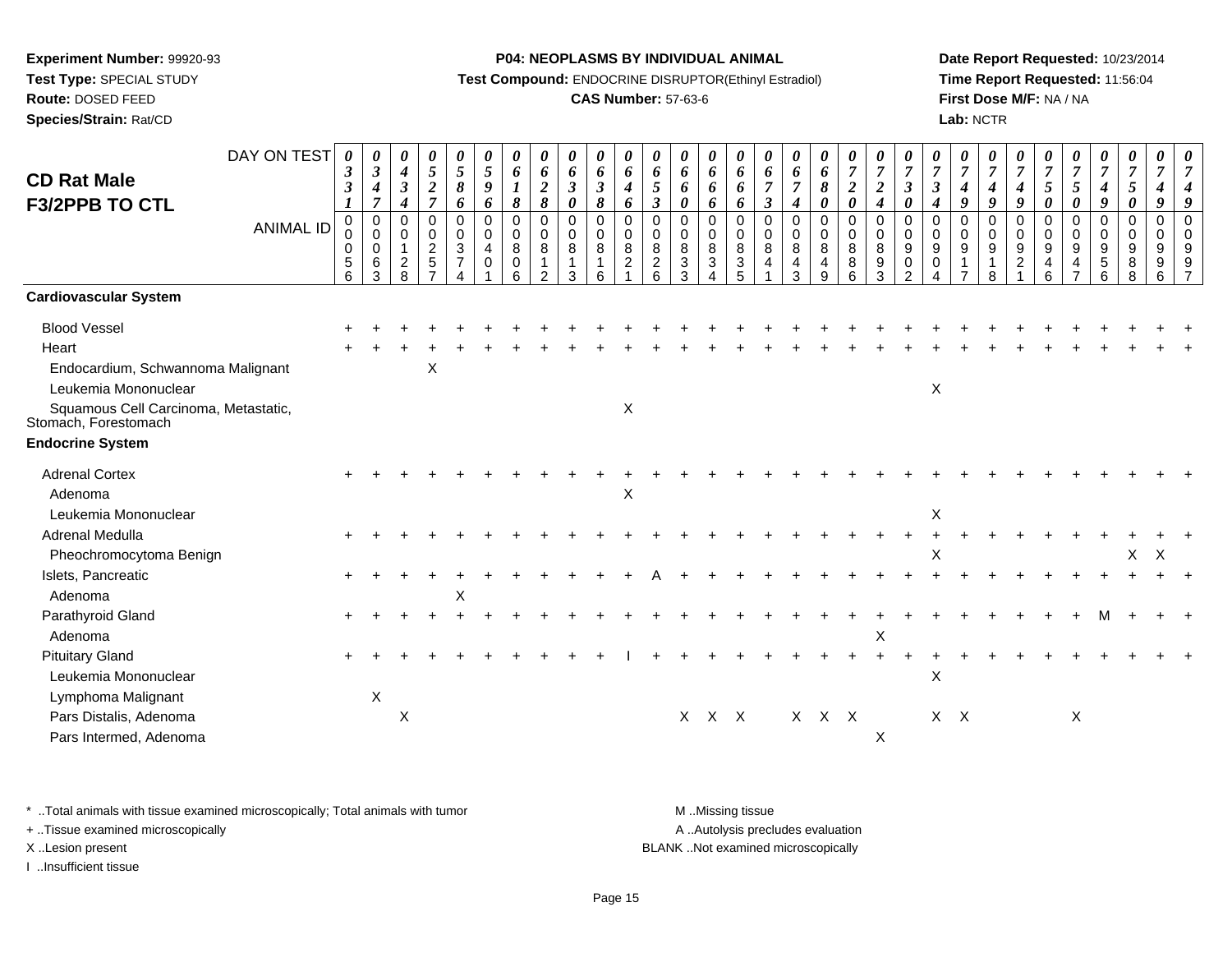**Test Type:** SPECIAL STUDY

**Route:** DOSED FEED**Species/Strain:** Rat/CD **P04: NEOPLASMS BY INDIVIDUAL ANIMAL**

**Test Compound:** ENDOCRINE DISRUPTOR(Ethinyl Estradiol)

# **CAS Number:** 57-63-6

**Date Report Requested:** 10/23/2014**Time Report Requested:** 11:56:04**First Dose M/F:** NA / NA**Lab:** NCTR

|                                                              | DAY ON TEST      | 0<br>$\boldsymbol{\beta}$                                                  | 0<br>$\boldsymbol{\beta}$                                        | 0<br>$\boldsymbol{4}$                                                            | 0<br>5                                                                                          | 0<br>$\mathfrak{s}$                                           | 0<br>5                                                      | 0<br>6                                                 | 0<br>6                                                                    | 0<br>6                                        | 0<br>6                                        | $\boldsymbol{\theta}$<br>6                                                 | 0<br>6                                                                    | 0<br>6                                              | 0<br>6                                   | $\pmb{\theta}$<br>6                                 | 0<br>6                                                       | 0<br>6                                         | 0<br>6                                          | $\boldsymbol{\theta}$<br>$\overline{7}$                                                        | $\pmb{\theta}$<br>$\boldsymbol{7}$                                            | 0<br>$\overline{7}$                                              | 0<br>$\overline{7}$                                                                     | 0<br>$\overline{7}$             | 0<br>$\overline{7}$                       | 0<br>$\overline{7}$                                         | 0<br>$\overline{7}$                       | $\overline{7}$                                                                  | 0<br>$\overline{7}$             | 0<br>$\boldsymbol{7}$                                                           | 0<br>$\overline{7}$                                                |          |
|--------------------------------------------------------------|------------------|----------------------------------------------------------------------------|------------------------------------------------------------------|----------------------------------------------------------------------------------|-------------------------------------------------------------------------------------------------|---------------------------------------------------------------|-------------------------------------------------------------|--------------------------------------------------------|---------------------------------------------------------------------------|-----------------------------------------------|-----------------------------------------------|----------------------------------------------------------------------------|---------------------------------------------------------------------------|-----------------------------------------------------|------------------------------------------|-----------------------------------------------------|--------------------------------------------------------------|------------------------------------------------|-------------------------------------------------|------------------------------------------------------------------------------------------------|-------------------------------------------------------------------------------|------------------------------------------------------------------|-----------------------------------------------------------------------------------------|---------------------------------|-------------------------------------------|-------------------------------------------------------------|-------------------------------------------|---------------------------------------------------------------------------------|---------------------------------|---------------------------------------------------------------------------------|--------------------------------------------------------------------|----------|
| <b>CD Rat Male</b><br><b>F3/2PPB TO CTL</b>                  | <b>ANIMAL ID</b> | $\boldsymbol{\beta}$<br>$\boldsymbol{l}$<br>0<br>0<br>0<br>$\sqrt{5}$<br>6 | 4<br>$\overline{7}$<br>$\mathbf 0$<br>0<br>$\mathbf 0$<br>6<br>3 | $\boldsymbol{\beta}$<br>$\boldsymbol{4}$<br>0<br>$\Omega$<br>$\overline{c}$<br>8 | $\boldsymbol{2}$<br>$\overline{7}$<br>0<br>$\mathbf 0$<br>$\overline{c}$<br>5<br>$\overline{ }$ | $\pmb{8}$<br>6<br>0<br>0<br>$\sqrt{3}$<br>$\overline{7}$<br>Δ | 9<br>6<br>$\mathbf 0$<br>$\mathbf 0$<br>$\overline{4}$<br>0 | $\boldsymbol{l}$<br>$\pmb{8}$<br>0<br>0<br>8<br>0<br>6 | $\boldsymbol{2}$<br>8<br>$\mathbf 0$<br>$\mathbf 0$<br>8<br>$\mathcal{P}$ | $\boldsymbol{\beta}$<br>0<br>0<br>0<br>8<br>3 | $\boldsymbol{\beta}$<br>8<br>0<br>0<br>8<br>6 | $\boldsymbol{4}$<br>6<br>$\mathbf 0$<br>$\mathbf 0$<br>8<br>$\overline{c}$ | 5<br>$\mathfrak{z}$<br>$\mathbf 0$<br>0<br>$\,8\,$<br>$\overline{c}$<br>6 | 6<br>0<br>$\mathbf 0$<br>$\mathbf 0$<br>8<br>3<br>3 | 6<br>6<br>0<br>0<br>8<br>$\sqrt{3}$<br>4 | 6<br>6<br>$\mathbf 0$<br>$\mathbf 0$<br>8<br>3<br>5 | $\overline{7}$<br>$\mathbf{3}$<br>$\mathbf 0$<br>0<br>8<br>4 | 7<br>$\boldsymbol{4}$<br>0<br>0<br>8<br>4<br>3 | 8<br>0<br>$\mathbf 0$<br>0<br>$\,8\,$<br>4<br>9 | $\overline{\mathbf{c}}$<br>$\boldsymbol{\theta}$<br>0<br>$\mathbf 0$<br>$\bf8$<br>$\bf 8$<br>6 | $\boldsymbol{2}$<br>$\boldsymbol{4}$<br>0<br>$\mathbf 0$<br>$\,8\,$<br>9<br>3 | $\mathfrak{z}$<br>0<br>$\mathbf 0$<br>0<br>9<br>$\mathbf 0$<br>2 | $\boldsymbol{\beta}$<br>$\boldsymbol{4}$<br>$\mathbf 0$<br>$\Omega$<br>9<br>$\mathbf 0$ | 4<br>9<br>0<br>$\mathbf 0$<br>9 | 4<br>9<br>0<br>0<br>$\boldsymbol{9}$<br>8 | 4<br>9<br>$\mathbf 0$<br>$\mathbf 0$<br>$9\,$<br>$\sqrt{2}$ | 5<br>0<br>0<br>$\mathbf 0$<br>9<br>4<br>6 | $\mathfrak{s}$<br>$\boldsymbol{\theta}$<br>$\mathbf 0$<br>$\mathbf 0$<br>9<br>4 | 4<br>9<br>0<br>0<br>9<br>5<br>6 | $\mathfrak{H}$<br>$\boldsymbol{\theta}$<br>0<br>0<br>$\boldsymbol{9}$<br>8<br>8 | 4<br>9<br>$\mathbf 0$<br>$\mathbf 0$<br>$\boldsymbol{9}$<br>9<br>6 | $\Omega$ |
| <b>Thyroid Gland</b>                                         |                  | $+$                                                                        |                                                                  |                                                                                  |                                                                                                 |                                                               |                                                             |                                                        |                                                                           |                                               |                                               |                                                                            |                                                                           |                                                     |                                          |                                                     |                                                              |                                                |                                                 |                                                                                                |                                                                               |                                                                  |                                                                                         |                                 |                                           |                                                             |                                           |                                                                                 |                                 |                                                                                 |                                                                    |          |
| Follicular Cel, Adenoma                                      |                  |                                                                            |                                                                  |                                                                                  |                                                                                                 |                                                               |                                                             |                                                        |                                                                           |                                               |                                               |                                                                            |                                                                           |                                                     |                                          |                                                     |                                                              |                                                |                                                 |                                                                                                |                                                                               |                                                                  |                                                                                         |                                 |                                           |                                                             |                                           |                                                                                 |                                 |                                                                                 |                                                                    |          |
| <b>General Body System</b>                                   |                  |                                                                            |                                                                  |                                                                                  |                                                                                                 |                                                               |                                                             |                                                        |                                                                           |                                               |                                               |                                                                            |                                                                           |                                                     |                                          |                                                     |                                                              |                                                |                                                 |                                                                                                |                                                                               |                                                                  |                                                                                         |                                 |                                           |                                                             |                                           |                                                                                 |                                 |                                                                                 |                                                                    |          |
| <b>NONE</b>                                                  |                  |                                                                            |                                                                  |                                                                                  |                                                                                                 |                                                               |                                                             |                                                        |                                                                           |                                               |                                               |                                                                            |                                                                           |                                                     |                                          |                                                     |                                                              |                                                |                                                 |                                                                                                |                                                                               |                                                                  |                                                                                         |                                 |                                           |                                                             |                                           |                                                                                 |                                 |                                                                                 |                                                                    |          |
| <b>Genital System</b>                                        |                  |                                                                            |                                                                  |                                                                                  |                                                                                                 |                                                               |                                                             |                                                        |                                                                           |                                               |                                               |                                                                            |                                                                           |                                                     |                                          |                                                     |                                                              |                                                |                                                 |                                                                                                |                                                                               |                                                                  |                                                                                         |                                 |                                           |                                                             |                                           |                                                                                 |                                 |                                                                                 |                                                                    |          |
| <b>Coagulating Gland</b>                                     |                  |                                                                            |                                                                  |                                                                                  |                                                                                                 |                                                               |                                                             |                                                        |                                                                           |                                               |                                               |                                                                            |                                                                           |                                                     |                                          |                                                     |                                                              |                                                |                                                 |                                                                                                |                                                                               |                                                                  |                                                                                         |                                 |                                           |                                                             |                                           |                                                                                 |                                 |                                                                                 |                                                                    |          |
| Epididymis                                                   |                  |                                                                            |                                                                  |                                                                                  |                                                                                                 |                                                               |                                                             |                                                        |                                                                           |                                               |                                               |                                                                            |                                                                           |                                                     |                                          |                                                     |                                                              |                                                |                                                 |                                                                                                |                                                                               |                                                                  |                                                                                         |                                 |                                           |                                                             |                                           |                                                                                 |                                 |                                                                                 |                                                                    |          |
| Squamous Cell Carcinoma, Metastatic,<br>Stomach, Forestomach |                  |                                                                            |                                                                  |                                                                                  |                                                                                                 |                                                               |                                                             |                                                        |                                                                           |                                               |                                               | $\mathsf X$                                                                |                                                                           |                                                     |                                          |                                                     |                                                              |                                                |                                                 |                                                                                                |                                                                               |                                                                  |                                                                                         |                                 |                                           |                                                             |                                           |                                                                                 |                                 |                                                                                 |                                                                    |          |
| <b>Preputial Gland</b>                                       |                  |                                                                            |                                                                  |                                                                                  |                                                                                                 |                                                               |                                                             |                                                        |                                                                           |                                               |                                               |                                                                            |                                                                           |                                                     |                                          |                                                     |                                                              |                                                |                                                 |                                                                                                |                                                                               |                                                                  |                                                                                         |                                 |                                           |                                                             |                                           |                                                                                 |                                 |                                                                                 |                                                                    |          |
| Carcinoma                                                    |                  |                                                                            |                                                                  |                                                                                  |                                                                                                 |                                                               |                                                             |                                                        |                                                                           |                                               |                                               |                                                                            |                                                                           |                                                     |                                          |                                                     |                                                              |                                                |                                                 |                                                                                                | X                                                                             |                                                                  |                                                                                         |                                 |                                           |                                                             |                                           |                                                                                 |                                 |                                                                                 |                                                                    |          |
| Squamous Cell Carcinoma                                      |                  |                                                                            |                                                                  |                                                                                  |                                                                                                 |                                                               |                                                             |                                                        |                                                                           |                                               | X                                             |                                                                            |                                                                           |                                                     |                                          |                                                     |                                                              |                                                |                                                 |                                                                                                |                                                                               | X                                                                |                                                                                         |                                 |                                           |                                                             |                                           |                                                                                 |                                 |                                                                                 |                                                                    |          |
| Prostate, Dorsal/Lateral Lobe                                |                  |                                                                            |                                                                  |                                                                                  |                                                                                                 |                                                               |                                                             |                                                        |                                                                           |                                               |                                               |                                                                            |                                                                           |                                                     |                                          |                                                     |                                                              |                                                |                                                 |                                                                                                |                                                                               |                                                                  |                                                                                         |                                 |                                           |                                                             |                                           |                                                                                 |                                 |                                                                                 |                                                                    |          |
| Squamous Cell Carcinoma, Metastatic,<br>Stomach, Forestomach |                  |                                                                            |                                                                  |                                                                                  |                                                                                                 |                                                               |                                                             |                                                        |                                                                           |                                               |                                               | X                                                                          |                                                                           |                                                     |                                          |                                                     |                                                              |                                                |                                                 |                                                                                                |                                                                               |                                                                  |                                                                                         |                                 |                                           |                                                             |                                           |                                                                                 |                                 |                                                                                 |                                                                    |          |
| Prostate, Ventral Lobe                                       |                  |                                                                            |                                                                  |                                                                                  |                                                                                                 |                                                               |                                                             |                                                        |                                                                           |                                               |                                               |                                                                            |                                                                           |                                                     |                                          |                                                     |                                                              |                                                |                                                 |                                                                                                |                                                                               |                                                                  |                                                                                         |                                 |                                           |                                                             |                                           |                                                                                 |                                 |                                                                                 |                                                                    |          |
| <b>Rete Testes</b>                                           |                  |                                                                            |                                                                  |                                                                                  |                                                                                                 |                                                               |                                                             |                                                        |                                                                           |                                               |                                               |                                                                            |                                                                           |                                                     |                                          |                                                     |                                                              |                                                |                                                 |                                                                                                |                                                                               |                                                                  |                                                                                         |                                 |                                           |                                                             |                                           |                                                                                 |                                 |                                                                                 |                                                                    |          |
| Seminal Vesicle                                              |                  |                                                                            |                                                                  |                                                                                  |                                                                                                 |                                                               |                                                             |                                                        |                                                                           |                                               |                                               |                                                                            |                                                                           |                                                     |                                          |                                                     |                                                              |                                                |                                                 |                                                                                                |                                                                               |                                                                  |                                                                                         |                                 |                                           |                                                             |                                           |                                                                                 |                                 |                                                                                 |                                                                    |          |
| <b>Testes</b>                                                |                  |                                                                            |                                                                  |                                                                                  |                                                                                                 |                                                               |                                                             |                                                        |                                                                           |                                               |                                               |                                                                            |                                                                           |                                                     |                                          |                                                     |                                                              |                                                |                                                 |                                                                                                |                                                                               |                                                                  |                                                                                         |                                 |                                           |                                                             |                                           |                                                                                 |                                 |                                                                                 |                                                                    |          |
| Interstit Cell, Adenoma                                      |                  |                                                                            |                                                                  |                                                                                  |                                                                                                 |                                                               |                                                             |                                                        | X                                                                         |                                               |                                               |                                                                            |                                                                           |                                                     |                                          |                                                     |                                                              |                                                |                                                 |                                                                                                |                                                                               |                                                                  |                                                                                         |                                 |                                           |                                                             |                                           |                                                                                 |                                 |                                                                                 |                                                                    |          |
| Squamous Cell Carcinoma, Metastatic,<br>Stomach, Forestomach |                  |                                                                            |                                                                  |                                                                                  |                                                                                                 |                                                               |                                                             |                                                        |                                                                           |                                               |                                               | $\pmb{\times}$                                                             |                                                                           |                                                     |                                          |                                                     |                                                              |                                                |                                                 |                                                                                                |                                                                               |                                                                  |                                                                                         |                                 |                                           |                                                             |                                           |                                                                                 |                                 |                                                                                 |                                                                    |          |

\* ..Total animals with tissue examined microscopically; Total animals with tumor **M** . Missing tissue M ..Missing tissue

+ ..Tissue examined microscopically

I ..Insufficient tissue

A ..Autolysis precludes evaluation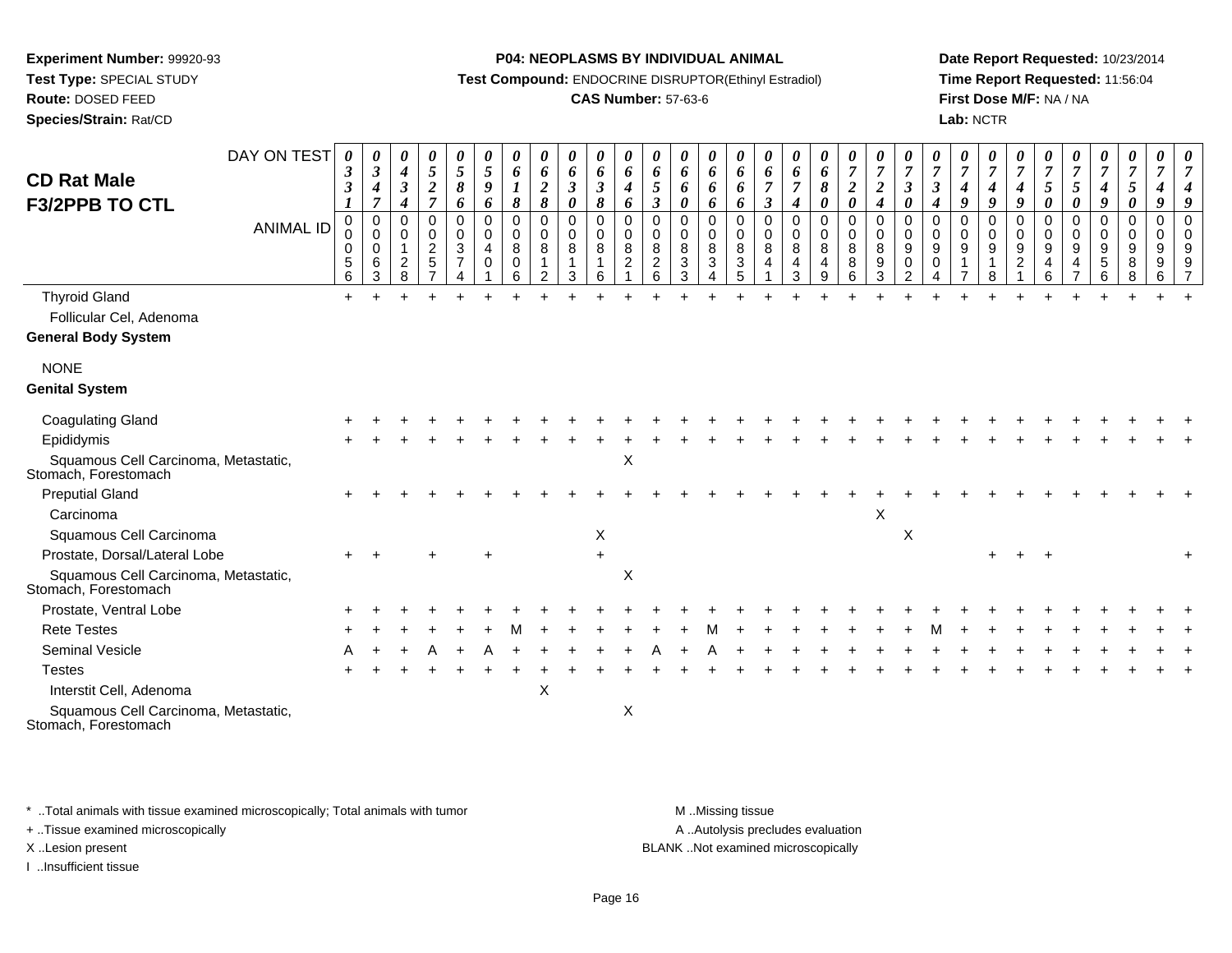**Route:** DOSED FEED

**Species/Strain:** Rat/CD

#### **P04: NEOPLASMS BY INDIVIDUAL ANIMAL**

**Test Compound:** ENDOCRINE DISRUPTOR(Ethinyl Estradiol)

# **CAS Number:** 57-63-6

**Date Report Requested:** 10/23/2014**Time Report Requested:** 11:56:05**First Dose M/F:** NA / NA**Lab:** NCTR

| <b>CD Rat Male</b>                                               | DAY ON TEST      | 0<br>$\boldsymbol{\beta}$<br>$\mathbf{3}$ | 0<br>$\boldsymbol{\beta}$                 | $\boldsymbol{\theta}$<br>$\boldsymbol{4}$            | 0<br>5                                         | 0<br>$\sqrt{5}$<br>8                                 | 0<br>5<br>9                                       | 0<br>6                          | $\boldsymbol{\theta}$<br>6             | 0<br>6                          | 0<br>6                        | 0<br>6                                  | 0<br>6                                                 | $\boldsymbol{\theta}$<br>6<br>6           | 0<br>6                                 | 0<br>6                                             | $\boldsymbol{\theta}$<br>6<br>$\overline{7}$ | $\boldsymbol{\theta}$<br>6      | 0<br>6                                     | 0<br>$\boldsymbol{7}$ | $\boldsymbol{\theta}$<br>$\boldsymbol{7}$<br>$\boldsymbol{2}$ | 0<br>$\overline{7}$                                        | $\overline{7}$                           | 0<br>$\boldsymbol{7}$      | 0<br>$\overline{7}$             | 0<br>$\overline{7}$                     | $\boldsymbol{\theta}$<br>$\overline{7}$ | $\boldsymbol{\theta}$<br>$\overline{7}$ | 0<br>$\overline{7}$                      | 0<br>$\boldsymbol{7}$<br>$\overline{5}$   | $\boldsymbol{\theta}$<br>$\overline{7}$   |                                      |
|------------------------------------------------------------------|------------------|-------------------------------------------|-------------------------------------------|------------------------------------------------------|------------------------------------------------|------------------------------------------------------|---------------------------------------------------|---------------------------------|----------------------------------------|---------------------------------|-------------------------------|-----------------------------------------|--------------------------------------------------------|-------------------------------------------|----------------------------------------|----------------------------------------------------|----------------------------------------------|---------------------------------|--------------------------------------------|-----------------------|---------------------------------------------------------------|------------------------------------------------------------|------------------------------------------|----------------------------|---------------------------------|-----------------------------------------|-----------------------------------------|-----------------------------------------|------------------------------------------|-------------------------------------------|-------------------------------------------|--------------------------------------|
| <b>F3/2PPB TO CTL</b>                                            |                  |                                           | 4<br>7                                    | $\boldsymbol{\beta}$<br>$\boldsymbol{4}$             | $\boldsymbol{2}$<br>$\overline{7}$             | 6                                                    | 6                                                 | $\boldsymbol{l}$<br>8           | $\boldsymbol{2}$<br>$\pmb{8}$          | $\boldsymbol{\beta}$<br>0       | $\boldsymbol{\beta}$<br>8     | $\boldsymbol{4}$<br>6                   | 5<br>$\mathbf{3}$                                      | 0                                         | 6<br>6                                 | 6<br>6                                             | $\boldsymbol{\beta}$                         | 7<br>4                          | 8<br>0                                     | $\boldsymbol{2}$<br>0 | $\boldsymbol{4}$                                              | $\mathfrak{z}$<br>$\boldsymbol{\theta}$                    | $\boldsymbol{\beta}$<br>$\boldsymbol{4}$ | $\boldsymbol{4}$<br>9      | 4<br>9                          | $\boldsymbol{4}$<br>9                   | 5<br>0                                  | 5<br>0                                  | $\boldsymbol{4}$<br>9                    | $\boldsymbol{\theta}$                     | 9                                         |                                      |
|                                                                  | <b>ANIMAL ID</b> | 0<br>0<br>0<br>5<br>6                     | $\mathbf 0$<br>$\mathbf 0$<br>0<br>6<br>3 | 0<br>$\Omega$<br>$\mathbf{1}$<br>$\overline{c}$<br>8 | $\mathbf 0$<br>$\Omega$<br>$\overline{a}$<br>5 | 0<br>0<br>$\mathbf{3}$<br>$\overline{7}$<br>$\Delta$ | $\mathbf 0$<br>$\mathbf 0$<br>$\overline{4}$<br>0 | $\mathbf 0$<br>0<br>8<br>0<br>6 | $\mathbf 0$<br>0<br>8<br>1<br>$\Omega$ | 0<br>$\mathbf 0$<br>8<br>1<br>3 | $\pmb{0}$<br>0<br>8<br>1<br>6 | 0<br>$\mathbf 0$<br>8<br>$\overline{c}$ | $\mathbf 0$<br>$\mathbf 0$<br>8<br>$\overline{c}$<br>6 | $\mathbf 0$<br>$\mathbf 0$<br>8<br>3<br>3 | $\pmb{0}$<br>0<br>8<br>$\sqrt{3}$<br>Δ | $\mathbf 0$<br>$\mathbf 0$<br>8<br>$\sqrt{3}$<br>5 | $\mathbf 0$<br>$\mathbf 0$<br>8<br>4         | $\mathbf 0$<br>0<br>8<br>4<br>3 | $\mathbf 0$<br>$\mathbf{0}$<br>8<br>4<br>9 | 0<br>0<br>8<br>8<br>6 | $\mathbf 0$<br>$\pmb{0}$<br>$\,8\,$<br>9<br>3                 | $\mathbf 0$<br>$\mathbf 0$<br>$9\,$<br>0<br>$\overline{2}$ | $\Omega$<br>$\Omega$<br>9<br>0           | 0<br>$\mathbf 0$<br>9<br>1 | 0<br>$\mathbf 0$<br>9<br>1<br>8 | $\mathbf 0$<br>0<br>9<br>$\overline{c}$ | 0<br>$\mathbf 0$<br>9<br>4<br>6         | $\mathbf 0$<br>$\mathbf 0$<br>9<br>4    | 0<br>$\mathbf 0$<br>9<br>$\sqrt{5}$<br>6 | $\mathbf 0$<br>$\mathbf 0$<br>9<br>8<br>8 | $\mathbf 0$<br>$\mathbf 0$<br>9<br>9<br>6 | $\Omega$<br>$\Omega$<br>$\mathbf{Q}$ |
| <b>Hematopoietic System</b>                                      |                  |                                           |                                           |                                                      |                                                |                                                      |                                                   |                                 |                                        |                                 |                               |                                         |                                                        |                                           |                                        |                                                    |                                              |                                 |                                            |                       |                                                               |                                                            |                                          |                            |                                 |                                         |                                         |                                         |                                          |                                           |                                           |                                      |
| <b>Bone Marrow</b><br>Leukemia Mononuclear<br>Lymphoma Malignant |                  |                                           | $\times$                                  |                                                      |                                                |                                                      |                                                   |                                 |                                        |                                 |                               |                                         |                                                        |                                           |                                        |                                                    |                                              |                                 |                                            |                       |                                                               |                                                            | X                                        |                            |                                 |                                         |                                         |                                         |                                          |                                           |                                           |                                      |
| Lymph Node                                                       |                  |                                           | $\ddot{}$                                 |                                                      |                                                |                                                      |                                                   |                                 |                                        |                                 |                               |                                         |                                                        |                                           |                                        |                                                    | ÷                                            |                                 |                                            | $\ddot{}$             |                                                               |                                                            |                                          |                            |                                 |                                         |                                         |                                         |                                          |                                           |                                           |                                      |
| Mediastinal, Lymphoma Malignant                                  |                  |                                           | Χ                                         |                                                      |                                                |                                                      |                                                   |                                 |                                        |                                 |                               |                                         |                                                        |                                           |                                        |                                                    |                                              |                                 |                                            |                       |                                                               |                                                            |                                          |                            |                                 |                                         |                                         |                                         |                                          |                                           |                                           |                                      |
| Lymph Node, Mandibular                                           |                  | A                                         |                                           |                                                      |                                                |                                                      |                                                   |                                 |                                        |                                 |                               |                                         |                                                        |                                           |                                        |                                                    |                                              |                                 |                                            |                       |                                                               |                                                            |                                          |                            |                                 |                                         |                                         |                                         |                                          |                                           |                                           |                                      |
| Leukemia Mononuclear                                             |                  |                                           |                                           |                                                      |                                                |                                                      |                                                   |                                 |                                        |                                 |                               |                                         |                                                        |                                           |                                        |                                                    |                                              |                                 |                                            |                       |                                                               |                                                            | X                                        |                            |                                 |                                         |                                         |                                         |                                          |                                           |                                           |                                      |
| Lymphoma Malignant                                               |                  |                                           | $\pmb{\times}$                            |                                                      |                                                |                                                      |                                                   |                                 |                                        |                                 |                               |                                         |                                                        |                                           |                                        |                                                    |                                              |                                 |                                            |                       |                                                               |                                                            |                                          |                            |                                 |                                         |                                         |                                         |                                          |                                           |                                           |                                      |
| Lymph Node, Mesenteric                                           |                  | A                                         |                                           |                                                      |                                                |                                                      |                                                   |                                 |                                        |                                 |                               |                                         |                                                        |                                           |                                        |                                                    |                                              |                                 |                                            |                       |                                                               |                                                            |                                          |                            |                                 |                                         |                                         |                                         |                                          |                                           |                                           |                                      |
| Leukemia Mononuclear                                             |                  |                                           |                                           |                                                      |                                                |                                                      |                                                   |                                 |                                        |                                 |                               |                                         |                                                        |                                           |                                        |                                                    |                                              |                                 |                                            |                       |                                                               |                                                            | X                                        |                            |                                 |                                         |                                         |                                         |                                          |                                           |                                           |                                      |
| Squamous Cell Carcinoma, Metastatic,<br>Stomach, Forestomach     |                  |                                           |                                           |                                                      |                                                |                                                      |                                                   |                                 |                                        |                                 |                               | X                                       |                                                        |                                           |                                        |                                                    |                                              |                                 |                                            |                       |                                                               |                                                            |                                          |                            |                                 |                                         |                                         |                                         |                                          |                                           |                                           |                                      |
| Spleen                                                           |                  |                                           |                                           |                                                      |                                                |                                                      |                                                   |                                 |                                        |                                 |                               |                                         |                                                        |                                           |                                        |                                                    |                                              |                                 |                                            |                       |                                                               |                                                            |                                          |                            |                                 |                                         |                                         |                                         |                                          |                                           |                                           |                                      |
| Leukemia Mononuclear                                             |                  |                                           |                                           |                                                      |                                                |                                                      |                                                   |                                 |                                        |                                 |                               |                                         |                                                        |                                           |                                        |                                                    |                                              |                                 |                                            |                       |                                                               |                                                            | X                                        |                            |                                 |                                         |                                         |                                         |                                          |                                           |                                           |                                      |
| Lymphoma Malignant                                               |                  |                                           | $\times$                                  |                                                      |                                                |                                                      |                                                   |                                 |                                        |                                 |                               |                                         |                                                        |                                           |                                        |                                                    |                                              |                                 |                                            |                       |                                                               |                                                            |                                          |                            |                                 |                                         |                                         |                                         |                                          |                                           |                                           |                                      |
| Squamous Cell Carcinoma, Metastatic,<br>Stomach, Forestomach     |                  |                                           |                                           |                                                      |                                                |                                                      |                                                   |                                 |                                        |                                 |                               | X                                       |                                                        |                                           |                                        |                                                    |                                              |                                 |                                            |                       |                                                               |                                                            |                                          |                            |                                 |                                         |                                         |                                         |                                          |                                           |                                           |                                      |
| Thymus                                                           |                  | A                                         |                                           |                                                      |                                                |                                                      |                                                   |                                 |                                        |                                 |                               |                                         |                                                        |                                           |                                        |                                                    |                                              |                                 |                                            |                       |                                                               |                                                            |                                          |                            |                                 |                                         |                                         |                                         |                                          |                                           |                                           |                                      |
| Leukemia Mononuclear                                             |                  |                                           |                                           |                                                      |                                                |                                                      |                                                   |                                 |                                        |                                 |                               |                                         |                                                        |                                           |                                        |                                                    |                                              |                                 |                                            |                       |                                                               |                                                            | X                                        |                            |                                 |                                         |                                         |                                         |                                          |                                           |                                           |                                      |
| Squamous Cell Carcinoma, Metastatic,<br>Stomach, Forestomach     |                  |                                           |                                           |                                                      |                                                |                                                      |                                                   |                                 |                                        |                                 |                               | X                                       |                                                        |                                           |                                        |                                                    |                                              |                                 |                                            |                       |                                                               |                                                            |                                          |                            |                                 |                                         |                                         |                                         |                                          |                                           |                                           |                                      |
| <b>Integumentary System</b>                                      |                  |                                           |                                           |                                                      |                                                |                                                      |                                                   |                                 |                                        |                                 |                               |                                         |                                                        |                                           |                                        |                                                    |                                              |                                 |                                            |                       |                                                               |                                                            |                                          |                            |                                 |                                         |                                         |                                         |                                          |                                           |                                           |                                      |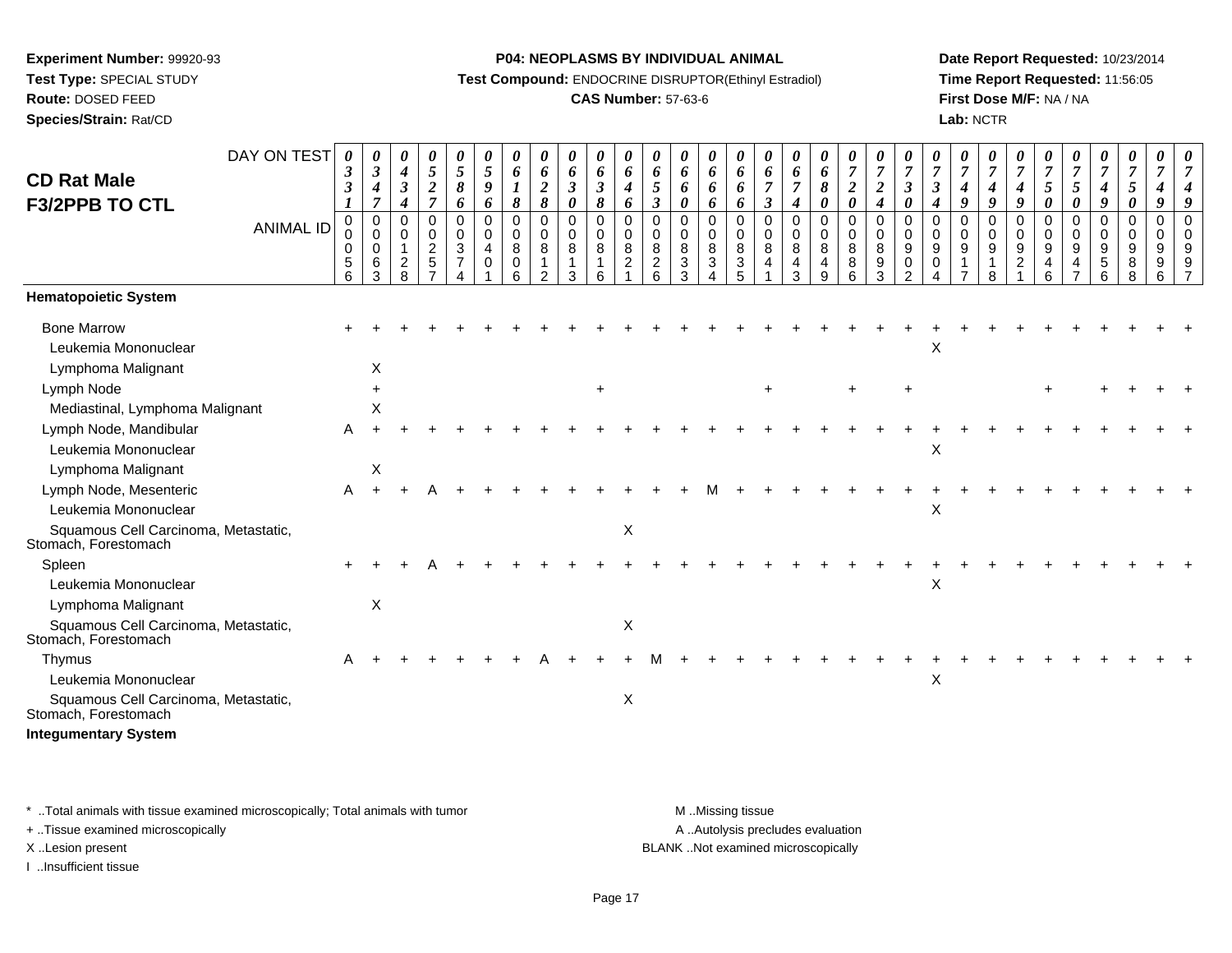**Test Type:** SPECIAL STUDY**Route:** DOSED FEED

**Species/Strain:** Rat/CD

#### **P04: NEOPLASMS BY INDIVIDUAL ANIMAL**

**Test Compound:** ENDOCRINE DISRUPTOR(Ethinyl Estradiol)

# **CAS Number:** 57-63-6

**Date Report Requested:** 10/23/2014**Time Report Requested:** 11:56:05**First Dose M/F:** NA / NA**Lab:** NCTR

| DAY ON TEST<br><b>CD Rat Male</b><br><b>F3/2PPB TO CTL</b><br><b>ANIMAL ID</b> | $\boldsymbol{\theta}$<br>$\boldsymbol{\beta}$<br>$\boldsymbol{\beta}$<br>$\boldsymbol{I}$<br>0<br>$\pmb{0}$<br>$\mathbf 0$<br>$\overline{5}$<br>6 | 0<br>$\boldsymbol{\beta}$<br>4<br>7<br>0<br>0<br>$\Omega$<br>6<br>3 | 0<br>$\boldsymbol{4}$<br>$\mathfrak{z}$<br>$\boldsymbol{4}$<br>$\mathbf 0$<br>$\mathbf 0$<br>$\overline{c}$<br>8 | 0<br>5<br>$\overline{2}$<br>$\overline{7}$<br>$\pmb{0}$<br>0<br>$rac{2}{5}$ | 0<br>$\mathfrak{s}$<br>$\pmb{8}$<br>6<br>0<br>$\mathbf 0$<br>3<br>$\overline{7}$ | $\boldsymbol{\theta}$<br>$\mathfrak{s}$<br>9<br>6<br>$\pmb{0}$<br>$\mathbf 0$<br>$\overline{4}$<br>$\mathbf 0$ | 0<br>6<br>$\boldsymbol{l}$<br>$\pmb{8}$<br>$\mathbf 0$<br>0<br>8<br>0<br>6 | 0<br>6<br>$\boldsymbol{2}$<br>8<br>$\mathbf 0$<br>$\mathbf 0$<br>8<br>ົ | 0<br>6<br>$\boldsymbol{\beta}$<br>0<br>0<br>$\mathbf 0$<br>8<br>3 | 0<br>6<br>$\mathfrak{z}$<br>8<br>0<br>0<br>8<br>1<br>6 | $\pmb{\theta}$<br>$\pmb{6}$<br>$\boldsymbol{4}$<br>6<br>$\pmb{0}$<br>$\pmb{0}$<br>8<br>$\overline{c}$ | 0<br>6<br>$\sqrt{5}$<br>$\boldsymbol{\beta}$<br>$\mathbf 0$<br>$\mathbf 0$<br>8<br>$\overline{c}$<br>6 | 0<br>6<br>6<br>$\boldsymbol{\theta}$<br>$\mathbf 0$<br>$\mathbf 0$<br>$\, 8$<br>$\ensuremath{\mathsf{3}}$<br>3 | 0<br>6<br>6<br>6<br>0<br>0<br>8<br>$\mathbf{3}$ | $\boldsymbol{\theta}$<br>6<br>6<br>6<br>$\mathbf 0$<br>$\mathbf 0$<br>8<br>$\mathbf{3}$<br>5 | 0<br>6<br>$\overline{7}$<br>$\boldsymbol{\beta}$<br>$\mathbf 0$<br>0<br>8<br>4 | 0<br>6<br>$\overline{7}$<br>$\boldsymbol{4}$<br>$\mathbf 0$<br>0<br>$\,8\,$<br>$\overline{4}$<br>З | 0<br>6<br>$\pmb{8}$<br>$\boldsymbol{\theta}$<br>$\mathbf 0$<br>$\pmb{0}$<br>$\bf 8$<br>4<br>9 | 0<br>$\overline{7}$<br>$\boldsymbol{2}$<br>0<br>0<br>$\overline{0}$<br>8<br>8<br>6 | $\pmb{\theta}$<br>$\boldsymbol{7}$<br>$\boldsymbol{2}$<br>$\boldsymbol{4}$<br>$\pmb{0}$<br>$\mathbf 0$<br>8<br>$\boldsymbol{9}$<br>3 | 0<br>$\overline{7}$<br>$\boldsymbol{\beta}$<br>$\boldsymbol{\theta}$<br>$\mathbf 0$<br>$\mathbf 0$<br>$9\,$<br>$\mathbf 0$<br>$\mathfrak{p}$ | $\boldsymbol{\theta}$<br>$\overline{7}$<br>$\boldsymbol{\beta}$<br>4<br>$\mathbf 0$<br>$\mathbf 0$<br>9<br>$\mathbf 0$ | 0<br>$\overline{7}$<br>4<br>9<br>0<br>0<br>9 | 0<br>$\overline{7}$<br>$\boldsymbol{4}$<br>9<br>$\mathbf 0$<br>$\pmb{0}$<br>9<br>$\mathbf{1}$<br>8 | 0<br>$\overline{7}$<br>4<br>9<br>$\mathbf 0$<br>$\pmb{0}$<br>$\boldsymbol{9}$<br>$\overline{c}$ | $\boldsymbol{\theta}$<br>$\overline{7}$<br>$\mathfrak{s}$<br>$\boldsymbol{\theta}$<br>$\mathbf 0$<br>$\mathbf 0$<br>$9\,$<br>4<br>6 | $\boldsymbol{\theta}$<br>$\overline{7}$<br>$\overline{5}$<br>0<br>$\mathbf 0$<br>0<br>9<br>$\overline{4}$ | $\boldsymbol{\theta}$<br>$\boldsymbol{7}$<br>$\boldsymbol{4}$<br>9<br>$\mathbf 0$<br>$\mathbf 0$<br>$\boldsymbol{9}$<br>$\sqrt{5}$<br>6 | 0<br>$\boldsymbol{7}$<br>5 <sup>5</sup><br>0<br>0<br>$\mathbf 0$<br>9<br>8<br>8 | 0<br>$\overline{7}$<br>4<br>9<br>0<br>$\mathbf 0$<br>9<br>9<br>6 | $\overline{7}$<br>9<br>$\Omega$<br>0<br>9<br>9 |
|--------------------------------------------------------------------------------|---------------------------------------------------------------------------------------------------------------------------------------------------|---------------------------------------------------------------------|------------------------------------------------------------------------------------------------------------------|-----------------------------------------------------------------------------|----------------------------------------------------------------------------------|----------------------------------------------------------------------------------------------------------------|----------------------------------------------------------------------------|-------------------------------------------------------------------------|-------------------------------------------------------------------|--------------------------------------------------------|-------------------------------------------------------------------------------------------------------|--------------------------------------------------------------------------------------------------------|----------------------------------------------------------------------------------------------------------------|-------------------------------------------------|----------------------------------------------------------------------------------------------|--------------------------------------------------------------------------------|----------------------------------------------------------------------------------------------------|-----------------------------------------------------------------------------------------------|------------------------------------------------------------------------------------|--------------------------------------------------------------------------------------------------------------------------------------|----------------------------------------------------------------------------------------------------------------------------------------------|------------------------------------------------------------------------------------------------------------------------|----------------------------------------------|----------------------------------------------------------------------------------------------------|-------------------------------------------------------------------------------------------------|-------------------------------------------------------------------------------------------------------------------------------------|-----------------------------------------------------------------------------------------------------------|-----------------------------------------------------------------------------------------------------------------------------------------|---------------------------------------------------------------------------------|------------------------------------------------------------------|------------------------------------------------|
| <b>Integumentary System</b>                                                    |                                                                                                                                                   |                                                                     |                                                                                                                  |                                                                             |                                                                                  |                                                                                                                |                                                                            |                                                                         |                                                                   |                                                        |                                                                                                       |                                                                                                        |                                                                                                                |                                                 |                                                                                              |                                                                                |                                                                                                    |                                                                                               |                                                                                    |                                                                                                                                      |                                                                                                                                              |                                                                                                                        |                                              |                                                                                                    |                                                                                                 |                                                                                                                                     |                                                                                                           |                                                                                                                                         |                                                                                 |                                                                  |                                                |
| <b>Mammary Gland</b><br>Fibroadenoma<br>Fibroma                                | A                                                                                                                                                 |                                                                     |                                                                                                                  |                                                                             |                                                                                  | м                                                                                                              |                                                                            | X                                                                       |                                                                   | м                                                      | м                                                                                                     | М                                                                                                      |                                                                                                                |                                                 |                                                                                              |                                                                                |                                                                                                    |                                                                                               |                                                                                    |                                                                                                                                      |                                                                                                                                              |                                                                                                                        |                                              |                                                                                                    |                                                                                                 |                                                                                                                                     |                                                                                                           |                                                                                                                                         |                                                                                 |                                                                  |                                                |
| Skin<br>Keratoacanthoma                                                        |                                                                                                                                                   |                                                                     |                                                                                                                  |                                                                             |                                                                                  |                                                                                                                |                                                                            |                                                                         |                                                                   |                                                        |                                                                                                       |                                                                                                        |                                                                                                                |                                                 |                                                                                              |                                                                                |                                                                                                    |                                                                                               |                                                                                    |                                                                                                                                      | X                                                                                                                                            |                                                                                                                        |                                              |                                                                                                    |                                                                                                 |                                                                                                                                     |                                                                                                           |                                                                                                                                         |                                                                                 |                                                                  |                                                |
| Lipoma                                                                         |                                                                                                                                                   |                                                                     |                                                                                                                  |                                                                             |                                                                                  |                                                                                                                |                                                                            |                                                                         |                                                                   |                                                        |                                                                                                       |                                                                                                        |                                                                                                                |                                                 |                                                                                              |                                                                                |                                                                                                    | X                                                                                             |                                                                                    |                                                                                                                                      |                                                                                                                                              |                                                                                                                        |                                              |                                                                                                    |                                                                                                 |                                                                                                                                     |                                                                                                           |                                                                                                                                         |                                                                                 |                                                                  | Χ                                              |
| <b>Musculoskeletal System</b>                                                  |                                                                                                                                                   |                                                                     |                                                                                                                  |                                                                             |                                                                                  |                                                                                                                |                                                                            |                                                                         |                                                                   |                                                        |                                                                                                       |                                                                                                        |                                                                                                                |                                                 |                                                                                              |                                                                                |                                                                                                    |                                                                                               |                                                                                    |                                                                                                                                      |                                                                                                                                              |                                                                                                                        |                                              |                                                                                                    |                                                                                                 |                                                                                                                                     |                                                                                                           |                                                                                                                                         |                                                                                 |                                                                  |                                                |
| <b>Bone</b><br>Cranium, Squamous Cell Carcinoma, Deep<br>Invasion              |                                                                                                                                                   |                                                                     |                                                                                                                  |                                                                             |                                                                                  |                                                                                                                |                                                                            |                                                                         |                                                                   |                                                        |                                                                                                       |                                                                                                        |                                                                                                                |                                                 |                                                                                              | $\ddot{}$<br>$\sf X$                                                           |                                                                                                    |                                                                                               |                                                                                    |                                                                                                                                      |                                                                                                                                              |                                                                                                                        |                                              |                                                                                                    |                                                                                                 |                                                                                                                                     |                                                                                                           |                                                                                                                                         |                                                                                 |                                                                  |                                                |
| Bone, Femur                                                                    |                                                                                                                                                   |                                                                     |                                                                                                                  |                                                                             |                                                                                  |                                                                                                                |                                                                            |                                                                         |                                                                   |                                                        |                                                                                                       |                                                                                                        |                                                                                                                |                                                 |                                                                                              |                                                                                |                                                                                                    |                                                                                               |                                                                                    |                                                                                                                                      |                                                                                                                                              |                                                                                                                        |                                              |                                                                                                    |                                                                                                 |                                                                                                                                     |                                                                                                           |                                                                                                                                         |                                                                                 |                                                                  |                                                |
| <b>Skeletal Muscle</b>                                                         |                                                                                                                                                   |                                                                     |                                                                                                                  |                                                                             |                                                                                  |                                                                                                                |                                                                            |                                                                         |                                                                   |                                                        | $\ddot{}$                                                                                             |                                                                                                        |                                                                                                                |                                                 |                                                                                              |                                                                                | $\ddot{}$                                                                                          |                                                                                               |                                                                                    |                                                                                                                                      |                                                                                                                                              |                                                                                                                        |                                              |                                                                                                    |                                                                                                 |                                                                                                                                     |                                                                                                           |                                                                                                                                         |                                                                                 |                                                                  |                                                |
| Diaphragm, Squamous Cell Carcinoma,<br>Metastatic, Stomach, Forestomach        |                                                                                                                                                   |                                                                     |                                                                                                                  |                                                                             |                                                                                  |                                                                                                                |                                                                            |                                                                         |                                                                   |                                                        | X                                                                                                     |                                                                                                        |                                                                                                                |                                                 |                                                                                              |                                                                                |                                                                                                    |                                                                                               |                                                                                    |                                                                                                                                      |                                                                                                                                              |                                                                                                                        |                                              |                                                                                                    |                                                                                                 |                                                                                                                                     |                                                                                                           |                                                                                                                                         |                                                                                 |                                                                  |                                                |
| <b>Nervous System</b>                                                          |                                                                                                                                                   |                                                                     |                                                                                                                  |                                                                             |                                                                                  |                                                                                                                |                                                                            |                                                                         |                                                                   |                                                        |                                                                                                       |                                                                                                        |                                                                                                                |                                                 |                                                                                              |                                                                                |                                                                                                    |                                                                                               |                                                                                    |                                                                                                                                      |                                                                                                                                              |                                                                                                                        |                                              |                                                                                                    |                                                                                                 |                                                                                                                                     |                                                                                                           |                                                                                                                                         |                                                                                 |                                                                  |                                                |
| Brain, Brain Stem                                                              |                                                                                                                                                   |                                                                     |                                                                                                                  |                                                                             |                                                                                  |                                                                                                                |                                                                            |                                                                         |                                                                   |                                                        |                                                                                                       |                                                                                                        |                                                                                                                |                                                 |                                                                                              |                                                                                |                                                                                                    |                                                                                               |                                                                                    |                                                                                                                                      |                                                                                                                                              |                                                                                                                        |                                              |                                                                                                    |                                                                                                 |                                                                                                                                     |                                                                                                           |                                                                                                                                         |                                                                                 |                                                                  |                                                |
| Brain, Cerebellum                                                              |                                                                                                                                                   |                                                                     |                                                                                                                  |                                                                             |                                                                                  |                                                                                                                |                                                                            |                                                                         |                                                                   |                                                        |                                                                                                       |                                                                                                        |                                                                                                                |                                                 |                                                                                              |                                                                                |                                                                                                    |                                                                                               |                                                                                    |                                                                                                                                      |                                                                                                                                              |                                                                                                                        |                                              |                                                                                                    |                                                                                                 |                                                                                                                                     |                                                                                                           |                                                                                                                                         |                                                                                 |                                                                  |                                                |
| Brain, Cerebrum                                                                |                                                                                                                                                   |                                                                     |                                                                                                                  |                                                                             |                                                                                  |                                                                                                                |                                                                            |                                                                         |                                                                   |                                                        |                                                                                                       |                                                                                                        |                                                                                                                |                                                 |                                                                                              |                                                                                |                                                                                                    |                                                                                               |                                                                                    |                                                                                                                                      |                                                                                                                                              |                                                                                                                        |                                              |                                                                                                    |                                                                                                 |                                                                                                                                     |                                                                                                           |                                                                                                                                         |                                                                                 |                                                                  |                                                |
| Peripheral Nerve                                                               |                                                                                                                                                   |                                                                     |                                                                                                                  |                                                                             | +                                                                                |                                                                                                                |                                                                            |                                                                         |                                                                   |                                                        | $\div$                                                                                                |                                                                                                        |                                                                                                                |                                                 |                                                                                              |                                                                                |                                                                                                    |                                                                                               |                                                                                    |                                                                                                                                      |                                                                                                                                              |                                                                                                                        |                                              |                                                                                                    |                                                                                                 |                                                                                                                                     |                                                                                                           |                                                                                                                                         |                                                                                 |                                                                  |                                                |
| Spinal Cord                                                                    |                                                                                                                                                   | Α                                                                   |                                                                                                                  |                                                                             | Α                                                                                |                                                                                                                |                                                                            |                                                                         |                                                                   |                                                        | A                                                                                                     |                                                                                                        |                                                                                                                |                                                 |                                                                                              |                                                                                | Α                                                                                                  |                                                                                               |                                                                                    |                                                                                                                                      |                                                                                                                                              |                                                                                                                        |                                              |                                                                                                    |                                                                                                 |                                                                                                                                     |                                                                                                           |                                                                                                                                         |                                                                                 |                                                                  |                                                |

\* ..Total animals with tissue examined microscopically; Total animals with tumor **M** . Missing tissue M ..Missing tissue

+ ..Tissue examined microscopically

I ..Insufficient tissue

A ..Autolysis precludes evaluation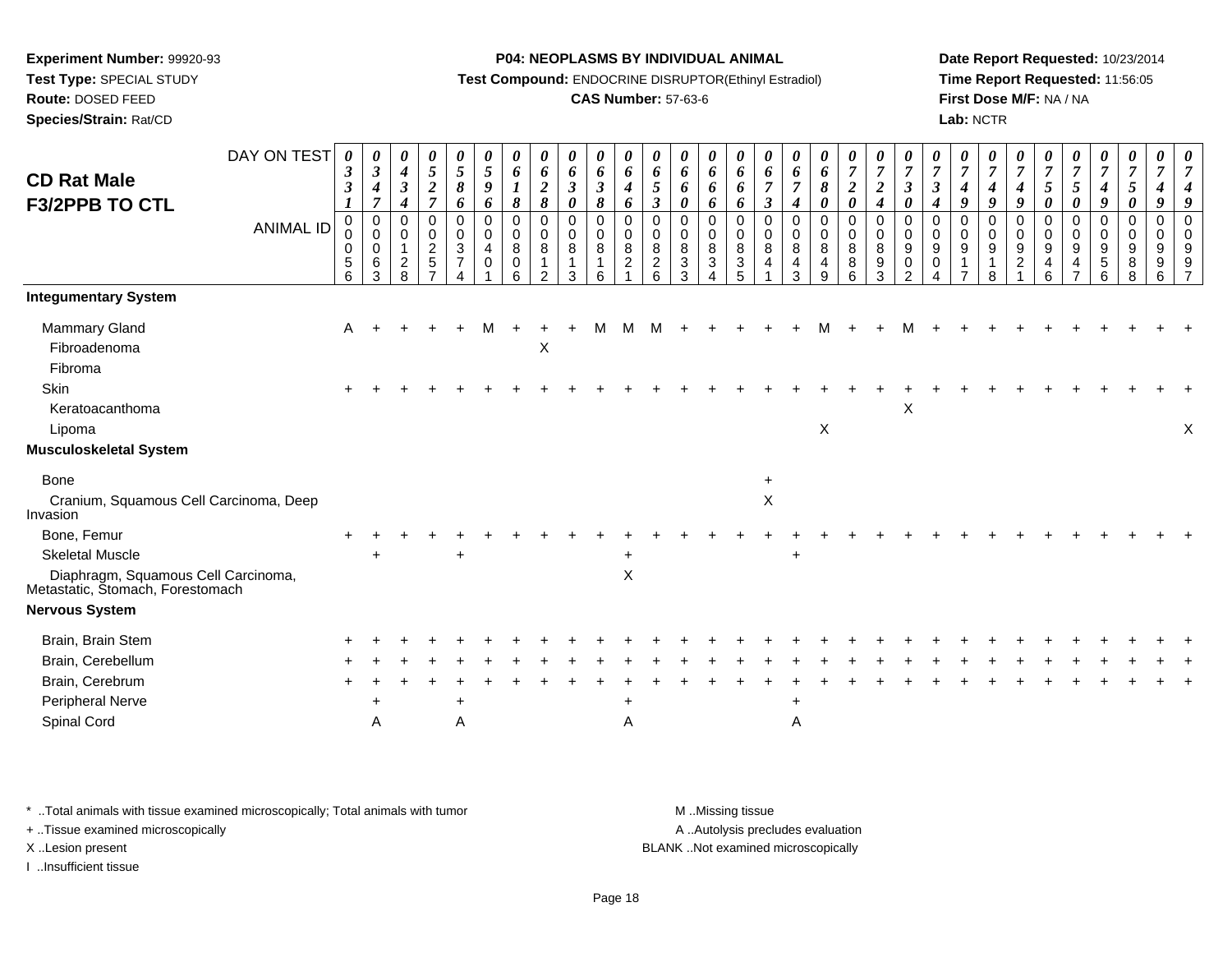**Test Type:** SPECIAL STUDY

**Route:** DOSED FEED

**Species/Strain:** Rat/CD

#### **P04: NEOPLASMS BY INDIVIDUAL ANIMAL**

**Test Compound:** ENDOCRINE DISRUPTOR(Ethinyl Estradiol)

# **CAS Number:** 57-63-6

**Date Report Requested:** 10/23/2014**Time Report Requested:** 11:56:05**First Dose M/F:** NA / NA**Lab:** NCTR

| <b>CD Rat Male</b><br>F3/2PPB TO CTL<br><b>Respiratory System</b>                                                    | DAY ON TEST<br><b>ANIMAL ID</b> | 0<br>$\boldsymbol{\beta}$<br>$\boldsymbol{\beta}$<br>0<br>0<br>0<br>5<br>6 | 0<br>$\boldsymbol{\beta}$<br>$\boldsymbol{4}$<br>$\overline{7}$<br>$\pmb{0}$<br>$\mathbf 0$<br>$\mathbf 0$<br>6<br>3 | $\boldsymbol{\theta}$<br>4<br>$\boldsymbol{\beta}$<br>4<br>$\mathbf 0$<br>$\Omega$<br>$\mathbf{1}$<br>$\overline{a}$<br>8 | $\boldsymbol{\theta}$<br>$\mathfrak{s}$<br>$\boldsymbol{2}$<br>$\overline{7}$<br>$\mathbf 0$<br>$\mathbf 0$<br>$\overline{c}$<br>$\overline{5}$ | 0<br>$\overline{5}$<br>$\pmb{8}$<br>6<br>0<br>0<br>3<br>$\overline{7}$ | 0<br>$\sqrt{5}$<br>$\boldsymbol{9}$<br>6<br>$\pmb{0}$<br>$\mathbf 0$<br>4<br>$\mathbf 0$ | 0<br>6<br>8<br>$\pmb{0}$<br>0<br>8<br>0<br>6 | 0<br>6<br>$\boldsymbol{2}$<br>$\pmb{8}$<br>$\mathbf 0$<br>0<br>8<br>-1<br>$\mathcal{D}$ | 0<br>6<br>$\boldsymbol{\beta}$<br>$\boldsymbol{\theta}$<br>$\pmb{0}$<br>0<br>8<br>3 | 0<br>6<br>$\boldsymbol{\beta}$<br>8<br>0<br>0<br>8<br>6 | 0<br>6<br>4<br>6<br>$\pmb{0}$<br>$\mathbf 0$<br>8<br>$\overline{c}$ | $\boldsymbol{\theta}$<br>6<br>5<br>$\boldsymbol{\beta}$<br>$\pmb{0}$<br>0<br>8<br>$\overline{c}$<br>6 | 0<br>6<br>6<br>$\boldsymbol{\theta}$<br>$\mathbf 0$<br>$\Omega$<br>8<br>$\ensuremath{\mathsf{3}}$<br>3 | 0<br>6<br>6<br>6<br>0<br>0<br>8<br>3 | 0<br>6<br>6<br>6<br>$\mathbf 0$<br>0<br>$\,8\,$<br>$\overline{3}$<br>5 | 0<br>6<br>$\overline{7}$<br>$\mathfrak{z}$<br>$\pmb{0}$<br>$\mathbf 0$<br>8<br>$\overline{4}$ | $\boldsymbol{\theta}$<br>6<br>$\overline{7}$<br>$\boldsymbol{4}$<br>$\mathbf 0$<br>0<br>8<br>$\overline{4}$<br>3 | 0<br>6<br>8<br>$\boldsymbol{\theta}$<br>$\mathbf 0$<br>$\mathbf 0$<br>8<br>4<br>$\mathsf{Q}$ | 0<br>$\boldsymbol{7}$<br>$\boldsymbol{2}$<br>0<br>0<br>$\mathbf 0$<br>8<br>8<br>6 | 0<br>$\boldsymbol{7}$<br>$\boldsymbol{2}$<br>$\boldsymbol{4}$<br>$\pmb{0}$<br>0<br>$\overline{8}$<br>9<br>3 | 0<br>$\overline{7}$<br>$\boldsymbol{\beta}$<br>0<br>$\pmb{0}$<br>0<br>9<br>0<br>2 | $\boldsymbol{\theta}$<br>$\overline{7}$<br>$\mathfrak{z}$<br>$\boldsymbol{4}$<br>$\mathbf 0$<br>$\Omega$<br>9<br>0 | $\boldsymbol{\theta}$<br>$\overline{7}$<br>$\boldsymbol{4}$<br>9<br>$\mathbf 0$<br>$\mathbf 0$<br>9 | 0<br>$\overline{7}$<br>$\boldsymbol{4}$<br>9<br>0<br>0<br>9<br>8 | 0<br>$\overline{7}$<br>$\boldsymbol{4}$<br>9<br>$\mathbf 0$<br>$\mathbf 0$<br>9<br>$\overline{c}$ | 0<br>$\overline{7}$<br>$5\overline{)}$<br>$\boldsymbol{\theta}$<br>$\mathbf 0$<br>$\Omega$<br>9<br>4<br>6 | 0<br>$\overline{7}$<br>5<br>0<br>$\mathbf 0$<br>$\Omega$<br>9<br>4 | 0<br>$\overline{7}$<br>4<br>9<br>0<br>0<br>9<br>5<br>6 | 0<br>$\overline{7}$<br>5<br>0<br>0<br>0<br>9<br>8<br>8 | 0<br>$\overline{7}$<br>$\boldsymbol{4}$<br>9<br>$\pmb{0}$<br>$\mathbf 0$<br>9<br>$\boldsymbol{9}$<br>6 | 9 |
|----------------------------------------------------------------------------------------------------------------------|---------------------------------|----------------------------------------------------------------------------|----------------------------------------------------------------------------------------------------------------------|---------------------------------------------------------------------------------------------------------------------------|-------------------------------------------------------------------------------------------------------------------------------------------------|------------------------------------------------------------------------|------------------------------------------------------------------------------------------|----------------------------------------------|-----------------------------------------------------------------------------------------|-------------------------------------------------------------------------------------|---------------------------------------------------------|---------------------------------------------------------------------|-------------------------------------------------------------------------------------------------------|--------------------------------------------------------------------------------------------------------|--------------------------------------|------------------------------------------------------------------------|-----------------------------------------------------------------------------------------------|------------------------------------------------------------------------------------------------------------------|----------------------------------------------------------------------------------------------|-----------------------------------------------------------------------------------|-------------------------------------------------------------------------------------------------------------|-----------------------------------------------------------------------------------|--------------------------------------------------------------------------------------------------------------------|-----------------------------------------------------------------------------------------------------|------------------------------------------------------------------|---------------------------------------------------------------------------------------------------|-----------------------------------------------------------------------------------------------------------|--------------------------------------------------------------------|--------------------------------------------------------|--------------------------------------------------------|--------------------------------------------------------------------------------------------------------|---|
| Lung<br>Leukemia Mononuclear<br>Squamous Cell Carcinoma, Metastatic,<br>Stomach, Forestomach                         |                                 |                                                                            |                                                                                                                      |                                                                                                                           |                                                                                                                                                 |                                                                        |                                                                                          |                                              |                                                                                         |                                                                                     |                                                         | X                                                                   |                                                                                                       |                                                                                                        |                                      |                                                                        |                                                                                               |                                                                                                                  |                                                                                              |                                                                                   |                                                                                                             |                                                                                   | X                                                                                                                  |                                                                                                     |                                                                  |                                                                                                   |                                                                                                           |                                                                    |                                                        |                                                        |                                                                                                        |   |
| Nose<br>Trachea<br><b>Special Senses System</b>                                                                      |                                 |                                                                            |                                                                                                                      |                                                                                                                           |                                                                                                                                                 |                                                                        |                                                                                          |                                              |                                                                                         |                                                                                     |                                                         |                                                                     |                                                                                                       |                                                                                                        |                                      |                                                                        |                                                                                               |                                                                                                                  |                                                                                              |                                                                                   |                                                                                                             |                                                                                   |                                                                                                                    |                                                                                                     |                                                                  |                                                                                                   |                                                                                                           |                                                                    |                                                        |                                                        |                                                                                                        |   |
| Eye<br>Harderian Gland<br><b>Lacrimal Gland</b><br><b>Urinary System</b>                                             |                                 |                                                                            |                                                                                                                      |                                                                                                                           |                                                                                                                                                 |                                                                        |                                                                                          |                                              |                                                                                         |                                                                                     |                                                         |                                                                     |                                                                                                       |                                                                                                        |                                      |                                                                        |                                                                                               |                                                                                                                  |                                                                                              |                                                                                   |                                                                                                             | $+$                                                                               |                                                                                                                    |                                                                                                     |                                                                  |                                                                                                   |                                                                                                           |                                                                    |                                                        |                                                        |                                                                                                        |   |
| Kidney<br>Leukemia Mononuclear<br>Sarcoma<br>Squamous Cell Carcinoma, Metastatic,<br>Stomach, Forestomach<br>Urethra |                                 |                                                                            |                                                                                                                      |                                                                                                                           |                                                                                                                                                 | $\mathsf X$                                                            |                                                                                          |                                              |                                                                                         |                                                                                     |                                                         | X                                                                   |                                                                                                       |                                                                                                        |                                      |                                                                        |                                                                                               | +                                                                                                                |                                                                                              |                                                                                   |                                                                                                             |                                                                                   | X                                                                                                                  |                                                                                                     |                                                                  |                                                                                                   |                                                                                                           |                                                                    |                                                        |                                                        |                                                                                                        |   |
| <b>Urinary Bladder</b><br><b>SYSTEMIC LESIONS</b>                                                                    |                                 |                                                                            |                                                                                                                      |                                                                                                                           |                                                                                                                                                 |                                                                        |                                                                                          |                                              |                                                                                         |                                                                                     |                                                         |                                                                     |                                                                                                       |                                                                                                        |                                      |                                                                        |                                                                                               |                                                                                                                  |                                                                                              |                                                                                   |                                                                                                             |                                                                                   |                                                                                                                    |                                                                                                     |                                                                  |                                                                                                   |                                                                                                           |                                                                    |                                                        |                                                        |                                                                                                        |   |
| Multiple Organ                                                                                                       |                                 |                                                                            |                                                                                                                      |                                                                                                                           |                                                                                                                                                 |                                                                        |                                                                                          |                                              |                                                                                         |                                                                                     |                                                         |                                                                     |                                                                                                       |                                                                                                        |                                      |                                                                        |                                                                                               |                                                                                                                  |                                                                                              |                                                                                   |                                                                                                             |                                                                                   |                                                                                                                    |                                                                                                     |                                                                  |                                                                                                   |                                                                                                           |                                                                    |                                                        |                                                        |                                                                                                        |   |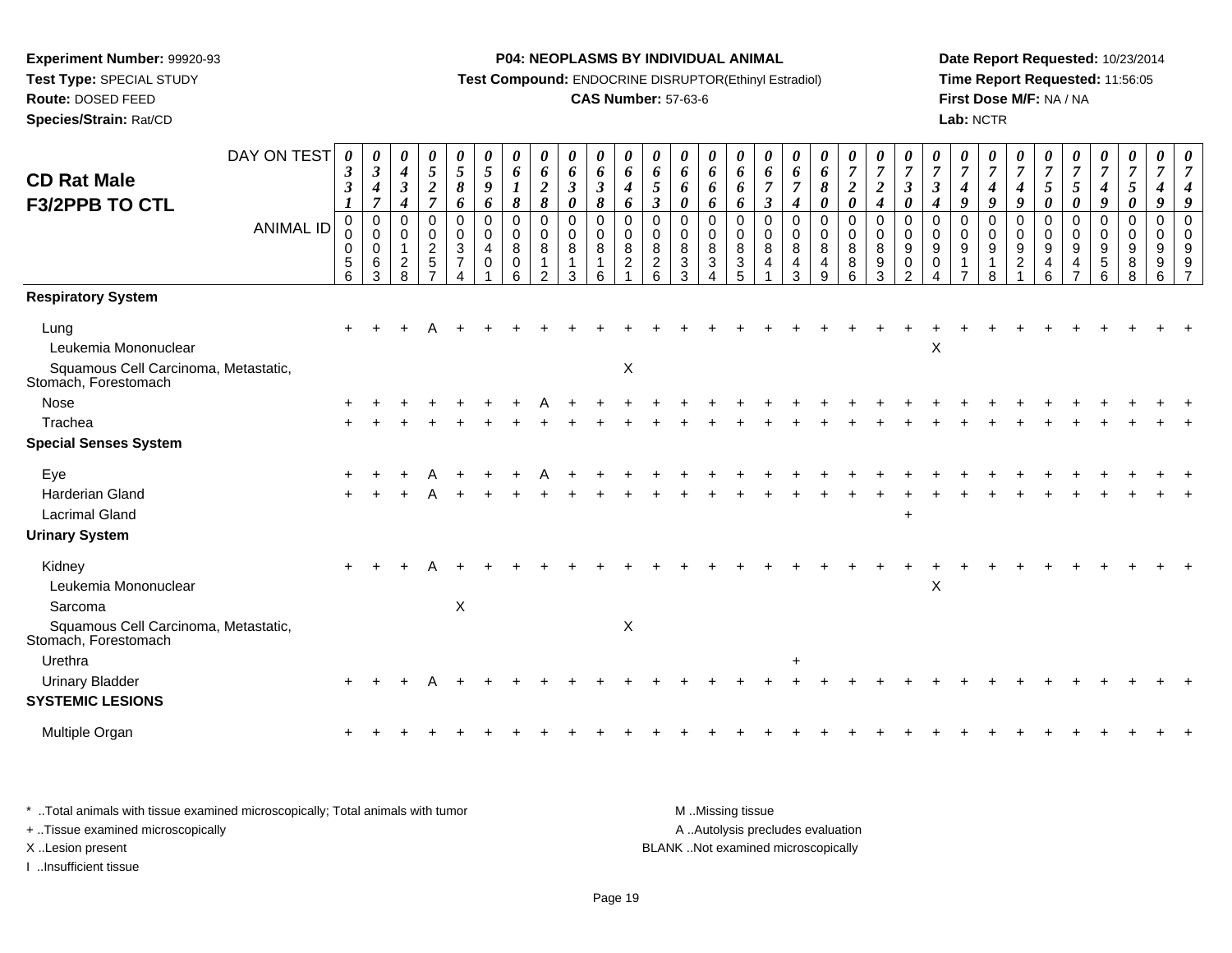**Route:** DOSED FEED

**Species/Strain:** Rat/CD

#### **P04: NEOPLASMS BY INDIVIDUAL ANIMAL**

**Test Compound:** ENDOCRINE DISRUPTOR(Ethinyl Estradiol)

# **CAS Number:** 57-63-6

**Date Report Requested:** 10/23/2014**Time Report Requested:** 11:56:05**First Dose M/F:** NA / NA**Lab:** NCTR

 $\mathsf{X}$ 

| <b>CD Rat Male</b><br><b>F3/2PPB TO CTL</b> | DAY ON TEST | $\theta$<br>◡<br>◡     | $\boldsymbol{\theta}$<br>◡ | 0                  | 0                       | 0      | $\theta$<br>n | $\theta$<br>о | $\theta$<br>O<br>$\mathbf o$ | $\theta$<br>o<br>$\boldsymbol{\theta}$ | $\boldsymbol{\theta}$<br>0<br>◡<br>$\sigma$ | $\boldsymbol{\theta}$<br>$\bm{o}$<br>$\bm{o}$ | $\boldsymbol{\theta}$<br>◡<br>I | 0<br>$\boldsymbol{\theta}$ | $\boldsymbol{\theta}$  | 0<br>$\bm{o}$<br>$\bm{o}$<br>$\bm{o}$ | $\boldsymbol{\theta}$<br>$\bm{o}$ | $\boldsymbol{\theta}$<br>$\bm{o}$ | $\boldsymbol{\theta}$<br>υ<br>v<br>U | $\boldsymbol{\theta}$<br>$\boldsymbol{U}$ | $\boldsymbol{\mathit{U}}$ | U | 0 | $\prime$ | $\mathbf{v}$<br>0       | $\boldsymbol{\theta}$ | 0<br>$\boldsymbol{\eta}$ | $\theta$<br>$\boldsymbol{a}$ | $\theta$<br>$\boldsymbol{U}$ | $\theta$ | $\theta$    |
|---------------------------------------------|-------------|------------------------|----------------------------|--------------------|-------------------------|--------|---------------|---------------|------------------------------|----------------------------------------|---------------------------------------------|-----------------------------------------------|---------------------------------|----------------------------|------------------------|---------------------------------------|-----------------------------------|-----------------------------------|--------------------------------------|-------------------------------------------|---------------------------|---|---|----------|-------------------------|-----------------------|--------------------------|------------------------------|------------------------------|----------|-------------|
|                                             | ANIMAL ID   | U<br>◡<br>ັບ<br>$\sim$ | ◡<br>ν<br>0<br>6<br>$\sim$ | ν<br><u>_</u><br>u | ັ<br>ັ<br><u>.</u><br>ັ | U<br>ັ | U             | Ω             | $\circ$<br>$\sqrt{2}$        | 0<br>o                                 | 0<br>0<br>8<br>$\epsilon$                   | $\circ$<br>$\Omega$<br><u>_</u>               | ັ<br><u>_</u><br>$\mathbf{C}$   | ັ<br>ັ<br>ັ                | ◡<br>◡<br>R<br>ັ<br>ັບ | 0<br>0<br>8<br>$\sim$<br>ັ<br>v       | ◡<br>◡<br>U<br>8                  | ν<br>υ<br>8<br>ົ<br>◡             | 8<br>$\Omega$                        | റ                                         |                           |   |   |          | ν<br>a<br>ັ<br><u>_</u> | Ω<br>$\sim$           | ັ<br>a                   | 9<br>5<br>ົ                  | 9<br>o<br>റ                  |          | 0<br>9<br>9 |

Leukemia Mononuclearr and the contract of the contract of the contract of the contract of the contract of the contract of the contract of the contract of the contract of the contract of the contract of the contract of the contract of the cont

Lymphoma MalignantX

\* ..Total animals with tissue examined microscopically; Total animals with tumor **M** ...Missing tissue M ...Missing tissue

+ ..Tissue examined microscopically

I ..Insufficient tissue

A ..Autolysis precludes evaluation X ..Lesion present BLANK ..Not examined microscopically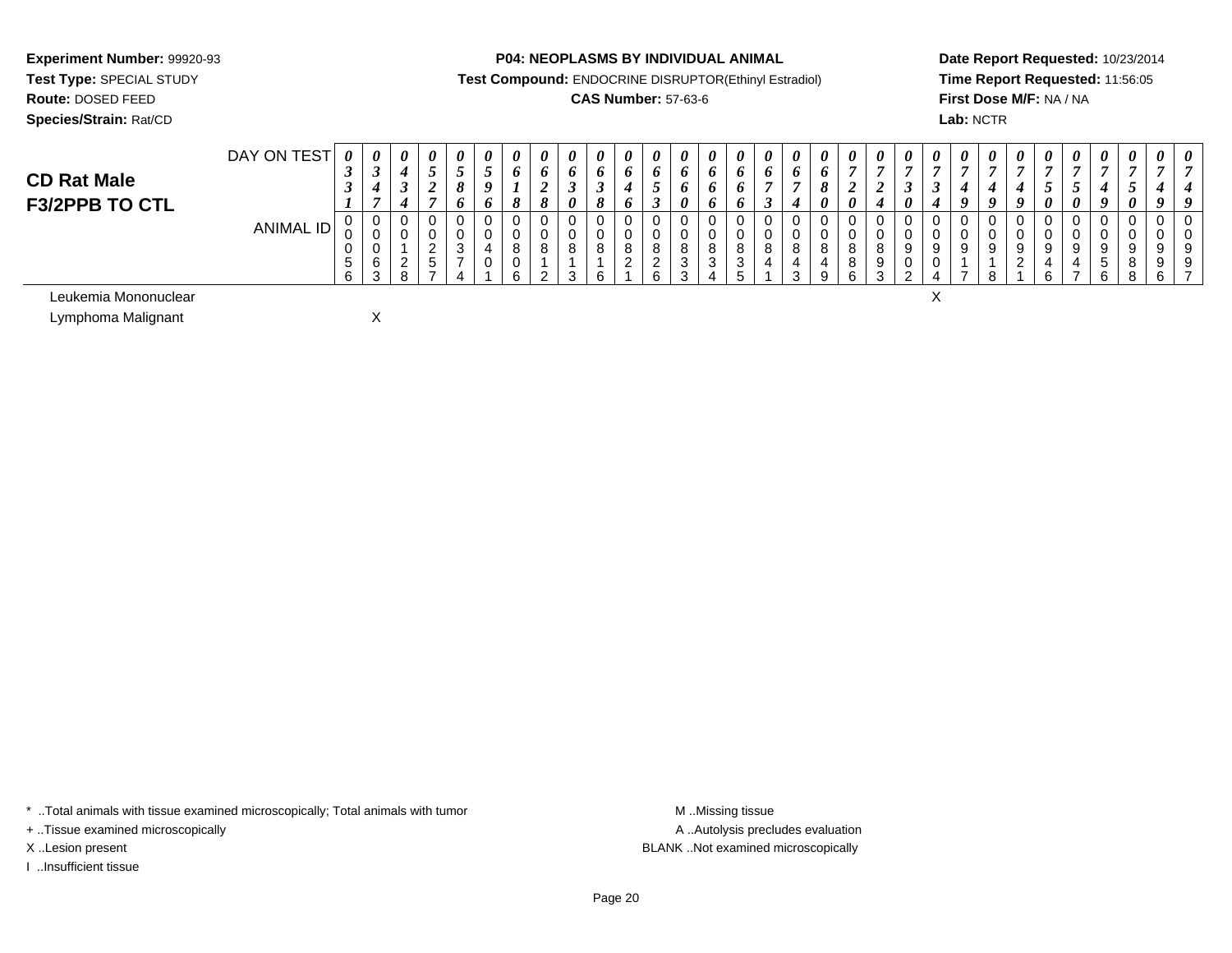# **Route:** DOSED FEED

**Species/Strain:** Rat/CD

#### **P04: NEOPLASMS BY INDIVIDUAL ANIMAL**

**Test Compound:** ENDOCRINE DISRUPTOR(Ethinyl Estradiol)

# **CAS Number:** 57-63-6

**Date Report Requested:** 10/23/2014**Time Report Requested:** 11:56:05**First Dose M/F:** NA / NA**Lab:** NCTR

| DAY ON TEST                          | 0<br>7           | 0                                       | 0                                                      | 0<br>$\overline{7}$                                                       | 0<br>$\overline{7}$                              | 0                                        | 0                                                                  | 0                                            | 0                                                                  | 0                                                | 0                                                                   | 0                                              | 0                                                      | 0                                              | 0<br>$\overline{7}$                                      | 0<br>$\overline{7}$     | 0                | 0<br>$\overline{7}$           |                                    |
|--------------------------------------|------------------|-----------------------------------------|--------------------------------------------------------|---------------------------------------------------------------------------|--------------------------------------------------|------------------------------------------|--------------------------------------------------------------------|----------------------------------------------|--------------------------------------------------------------------|--------------------------------------------------|---------------------------------------------------------------------|------------------------------------------------|--------------------------------------------------------|------------------------------------------------|----------------------------------------------------------|-------------------------|------------------|-------------------------------|------------------------------------|
|                                      | 4                | $\boldsymbol{4}$                        | 5                                                      | 5                                                                         | 5                                                | 5                                        | 5                                                                  | 5                                            | 5                                                                  | 5                                                | 5                                                                   | 5                                              | $\mathfrak{s}$                                         | 5                                              | 5                                                        | 5                       | 4                | 4                             |                                    |
|                                      |                  |                                         |                                                        |                                                                           |                                                  |                                          |                                                                    |                                              |                                                                    |                                                  |                                                                     |                                                |                                                        |                                                |                                                          |                         |                  |                               |                                    |
|                                      | 1                | -1                                      | 1                                                      | 1                                                                         | 1                                                | 1                                        | 1                                                                  | 1                                            | 1                                                                  | 1                                                | 1                                                                   | 1                                              | $\mathbf{1}$                                           | 1                                              | 1                                                        | 1                       | 1                | 1                             |                                    |
|                                      | 0                | 0                                       | 4                                                      | 4                                                                         | 4                                                | 4                                        | 5                                                                  | 5                                            | 5                                                                  | 5                                                | 5                                                                   | 6                                              | 6                                                      | 6                                              | 0                                                        | 0                       | 1                | 1                             | <i><b>*TOTALS</b></i>              |
|                                      |                  |                                         |                                                        |                                                                           |                                                  |                                          |                                                                    |                                              |                                                                    |                                                  |                                                                     |                                                |                                                        |                                                |                                                          |                         |                  |                               |                                    |
|                                      |                  |                                         |                                                        |                                                                           |                                                  |                                          |                                                                    |                                              |                                                                    |                                                  |                                                                     |                                                |                                                        |                                                |                                                          |                         |                  |                               | 48                                 |
|                                      |                  |                                         |                                                        |                                                                           |                                                  |                                          |                                                                    |                                              |                                                                    |                                                  |                                                                     |                                                |                                                        |                                                |                                                          |                         |                  |                               | 43                                 |
|                                      |                  |                                         |                                                        |                                                                           |                                                  |                                          |                                                                    |                                              |                                                                    |                                                  |                                                                     |                                                |                                                        |                                                |                                                          |                         |                  |                               | 43                                 |
|                                      |                  |                                         |                                                        |                                                                           |                                                  |                                          |                                                                    |                                              |                                                                    |                                                  |                                                                     |                                                |                                                        |                                                |                                                          |                         |                  |                               | 44                                 |
|                                      |                  |                                         |                                                        |                                                                           |                                                  |                                          |                                                                    |                                              |                                                                    |                                                  |                                                                     |                                                |                                                        |                                                |                                                          |                         |                  |                               | 43                                 |
|                                      |                  |                                         |                                                        | А                                                                         |                                                  |                                          |                                                                    |                                              |                                                                    |                                                  |                                                                     |                                                |                                                        |                                                |                                                          |                         |                  |                               | 38                                 |
|                                      |                  |                                         |                                                        |                                                                           |                                                  |                                          |                                                                    |                                              |                                                                    | Α                                                |                                                                     |                                                |                                                        |                                                |                                                          |                         |                  |                               | 41                                 |
|                                      |                  |                                         |                                                        |                                                                           |                                                  |                                          |                                                                    |                                              |                                                                    |                                                  |                                                                     |                                                |                                                        |                                                |                                                          |                         |                  |                               | 47                                 |
|                                      |                  |                                         |                                                        |                                                                           |                                                  |                                          |                                                                    |                                              |                                                                    |                                                  |                                                                     |                                                |                                                        |                                                |                                                          |                         |                  |                               | 1                                  |
|                                      |                  |                                         |                                                        |                                                                           |                                                  |                                          |                                                                    |                                              |                                                                    |                                                  |                                                                     |                                                |                                                        |                                                |                                                          |                         |                  |                               |                                    |
| Squamous Cell Carcinoma, Metastatic, |                  |                                         |                                                        |                                                                           |                                                  |                                          |                                                                    |                                              |                                                                    |                                                  |                                                                     |                                                |                                                        |                                                |                                                          |                         |                  |                               | 1                                  |
|                                      |                  |                                         |                                                        |                                                                           |                                                  |                                          |                                                                    |                                              |                                                                    |                                                  |                                                                     |                                                | $\ddot{}$                                              |                                                |                                                          |                         |                  |                               | 8                                  |
|                                      |                  |                                         |                                                        |                                                                           |                                                  |                                          |                                                                    |                                              |                                                                    |                                                  |                                                                     |                                                |                                                        |                                                |                                                          |                         |                  |                               | 4                                  |
|                                      |                  |                                         |                                                        |                                                                           |                                                  |                                          |                                                                    |                                              |                                                                    |                                                  |                                                                     |                                                |                                                        |                                                |                                                          |                         |                  |                               | 48                                 |
|                                      |                  |                                         |                                                        |                                                                           |                                                  |                                          |                                                                    |                                              |                                                                    |                                                  |                                                                     |                                                |                                                        |                                                |                                                          |                         |                  |                               | 1                                  |
| Squamous Cell Carcinoma, Metastatic, |                  |                                         |                                                        |                                                                           |                                                  |                                          |                                                                    |                                              |                                                                    |                                                  |                                                                     |                                                |                                                        |                                                |                                                          |                         |                  |                               | 1                                  |
|                                      |                  |                                         |                                                        |                                                                           |                                                  |                                          |                                                                    |                                              |                                                                    |                                                  |                                                                     |                                                |                                                        |                                                |                                                          |                         |                  |                               | 49                                 |
|                                      |                  |                                         |                                                        |                                                                           |                                                  |                                          |                                                                    |                                              |                                                                    |                                                  |                                                                     |                                                |                                                        |                                                |                                                          |                         |                  |                               | 48                                 |
|                                      |                  |                                         |                                                        |                                                                           |                                                  |                                          |                                                                    |                                              |                                                                    |                                                  |                                                                     |                                                |                                                        |                                                |                                                          |                         |                  |                               | 1                                  |
|                                      |                  |                                         |                                                        |                                                                           |                                                  |                                          |                                                                    |                                              |                                                                    |                                                  |                                                                     |                                                |                                                        |                                                |                                                          |                         |                  |                               | 46                                 |
|                                      | <b>ANIMAL ID</b> | 9<br>0<br>$\mathbf 0$<br>$\overline{7}$ | $\overline{7}$<br>9<br>$\mathbf 0$<br>$\mathbf 0$<br>8 | $\overline{7}$<br>$\boldsymbol{\beta}$<br>$\mathbf 0$<br>$\mathbf 0$<br>3 | $\boldsymbol{2}$<br>$\Omega$<br>$\mathbf 0$<br>4 | $\boldsymbol{2}$<br>$\Omega$<br>$\Omega$ | $\boldsymbol{7}$<br>$\overline{2}$<br>$\mathbf 0$<br>$\Omega$<br>8 | $\overline{7}$<br>4<br>0<br>$\mathbf 0$<br>4 | $\overline{7}$<br>$\boldsymbol{4}$<br>$\Omega$<br>$\mathbf 0$<br>5 | $\overline{7}$<br>4<br>$\Omega$<br>$\Omega$<br>6 | $\overline{7}$<br>$\boldsymbol{4}$<br>$\pmb{0}$<br>$\mathbf 0$<br>7 | $\boldsymbol{7}$<br>4<br>0<br>$\mathbf 0$<br>8 | $\overline{7}$<br>5<br>$\mathbf 0$<br>$\mathbf 0$<br>6 | $\overline{7}$<br>5<br>$\mathbf 0$<br>$\Omega$ | $\boldsymbol{7}$<br>5<br>$\mathbf 0$<br>$\mathbf 0$<br>9 | 5<br>$\Omega$<br>1<br>3 | 5<br>0<br>1<br>4 | $\overline{7}$<br>9<br>0<br>5 | $\overline{7}$<br>$\mathbf 0$<br>6 |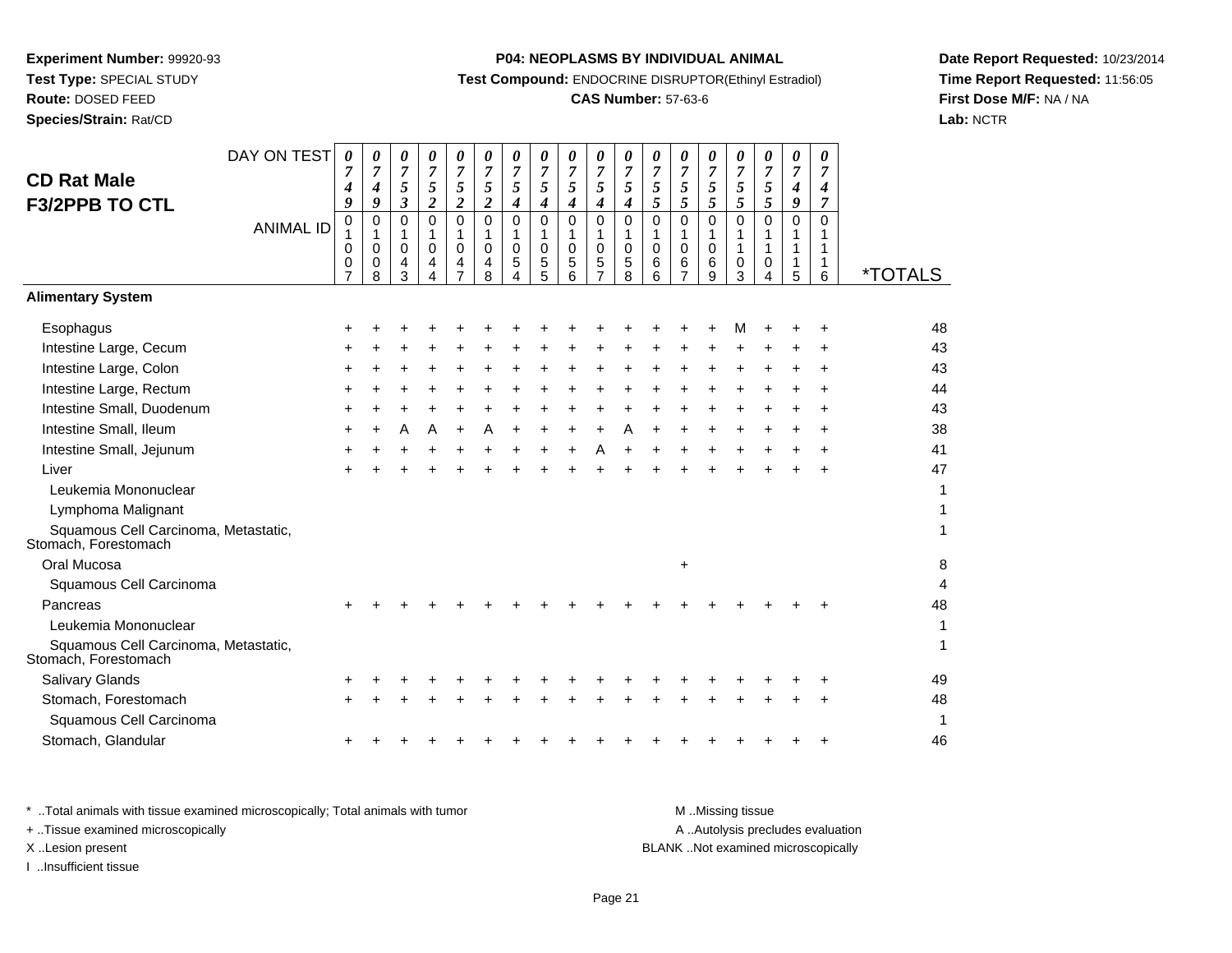**Route:** DOSED FEED

**Species/Strain:** Rat/CD

#### **P04: NEOPLASMS BY INDIVIDUAL ANIMAL**

**Test Compound:** ENDOCRINE DISRUPTOR(Ethinyl Estradiol)

# **CAS Number:** 57-63-6

**Date Report Requested:** 10/23/2014**Time Report Requested:** 11:56:06**First Dose M/F:** NA / NA**Lab:** NCTR

|                                                              | DAY ON TEST      | 0              | 0                     | 0                   | 0                   | 0                   | 0             | 0                   | 0                   | 0                   | 0                   | 0                   | 0                   | 0                | 0                | 0                   | 0        | 0                                  | 0        |                       |
|--------------------------------------------------------------|------------------|----------------|-----------------------|---------------------|---------------------|---------------------|---------------|---------------------|---------------------|---------------------|---------------------|---------------------|---------------------|------------------|------------------|---------------------|----------|------------------------------------|----------|-----------------------|
| <b>CD Rat Male</b>                                           |                  | 7<br>4         | 7<br>$\boldsymbol{4}$ | $\overline{7}$<br>5 | $\overline{7}$<br>5 | $\overline{7}$<br>5 | 7<br>5        | $\overline{7}$<br>5 | $\overline{7}$<br>5 | $\overline{7}$<br>5 | $\overline{7}$<br>5 | $\overline{7}$<br>5 | $\overline{7}$<br>5 | 7<br>5           | 7<br>5           | 7<br>5              | 7<br>5   | $\overline{7}$<br>$\boldsymbol{4}$ | 7<br>4   |                       |
| <b>F3/2PPB TO CTL</b>                                        |                  | 9              | 9                     | 3                   | $\overline{2}$      | $\overline{c}$      | 2             | 4                   | $\boldsymbol{4}$    | 4                   | 4                   | 4                   | 5                   | 5                | 5                | 5                   | 5        | 9                                  | 7        |                       |
|                                                              | <b>ANIMAL ID</b> | 0              | 0                     | $\mathbf 0$         | $\mathbf 0$<br>1    | $\mathbf 0$<br>1    | $\Omega$      | 0                   | 0                   | 0                   | $\mathbf 0$         | 0                   | 0                   | $\mathbf 0$      | $\mathbf 0$      | $\Omega$            | $\Omega$ | $\mathbf 0$                        | $\Omega$ |                       |
|                                                              |                  | 0<br>0         | $\mathbf 0$<br>0      | $\mathbf 0$<br>4    | $\mathbf 0$<br>4    | $\mathbf 0$<br>4    | $\Omega$<br>4 | $\mathbf 0$<br>5    | $\mathbf 0$<br>5    | $\mathbf 0$<br>5    | $\mathbf 0$<br>5    | $\mathbf 0$<br>5    | $\mathbf 0$<br>6    | $\mathbf 0$<br>6 | $\mathbf 0$<br>6 | $\overline{1}$<br>0 | 1<br>0   | 1<br>1                             | 1<br>1   |                       |
|                                                              |                  | $\overline{7}$ | 8                     | 3                   | 4                   |                     | 8             |                     | 5                   | 6                   |                     | 8                   | 6                   |                  | 9                | 3                   |          | 5                                  | 6        | <i><b>*TOTALS</b></i> |
| <b>Cardiovascular System</b>                                 |                  |                |                       |                     |                     |                     |               |                     |                     |                     |                     |                     |                     |                  |                  |                     |          |                                    |          |                       |
| <b>Blood Vessel</b>                                          |                  |                |                       |                     |                     |                     |               |                     |                     |                     |                     |                     |                     |                  |                  |                     |          |                                    |          | 49                    |
| Heart                                                        |                  |                |                       |                     |                     |                     |               |                     |                     |                     |                     |                     |                     |                  |                  |                     |          |                                    |          | 49                    |
| Endocardium, Schwannoma Malignant                            |                  |                |                       |                     |                     |                     |               |                     |                     |                     |                     |                     |                     |                  |                  |                     |          |                                    |          | 1                     |
| Leukemia Mononuclear                                         |                  |                |                       |                     |                     |                     |               |                     |                     |                     |                     |                     |                     |                  |                  |                     |          |                                    |          |                       |
| Squamous Cell Carcinoma, Metastatic,<br>Stomach, Forestomach |                  |                |                       |                     |                     |                     |               |                     |                     |                     |                     |                     |                     |                  |                  |                     |          |                                    |          | 1                     |
| <b>Endocrine System</b>                                      |                  |                |                       |                     |                     |                     |               |                     |                     |                     |                     |                     |                     |                  |                  |                     |          |                                    |          |                       |
| <b>Adrenal Cortex</b>                                        |                  |                |                       |                     |                     |                     |               |                     |                     |                     |                     |                     |                     |                  |                  |                     |          |                                    |          | 49                    |
| Adenoma                                                      |                  |                |                       |                     |                     |                     |               |                     |                     |                     |                     |                     |                     |                  |                  |                     |          |                                    |          | 1                     |
| Leukemia Mononuclear                                         |                  |                |                       |                     |                     |                     |               |                     |                     |                     |                     |                     |                     |                  |                  |                     |          |                                    |          | 1                     |
| Adrenal Medulla                                              |                  | ÷              |                       |                     |                     |                     |               |                     |                     |                     |                     |                     | M                   | $\pm$            |                  |                     |          |                                    |          | 48                    |
| Pheochromocytoma Benign                                      |                  |                |                       |                     |                     |                     |               |                     |                     |                     |                     |                     |                     | X                |                  |                     |          |                                    |          | $\overline{4}$        |
| Islets, Pancreatic                                           |                  | ÷              |                       |                     |                     |                     |               |                     |                     |                     |                     |                     |                     |                  |                  |                     |          |                                    |          | 48                    |
| Adenoma                                                      |                  |                |                       |                     |                     |                     |               |                     |                     |                     |                     |                     |                     |                  |                  |                     |          |                                    |          | 1                     |
| Parathyroid Gland                                            |                  | м              |                       |                     |                     |                     | м             | м                   | +                   | M                   | $\ddot{}$           |                     |                     |                  |                  |                     |          |                                    |          | 44                    |
| Adenoma                                                      |                  |                |                       |                     |                     |                     |               |                     |                     |                     |                     |                     |                     |                  |                  |                     |          |                                    |          | $\mathbf{1}$          |
| <b>Pituitary Gland</b>                                       |                  |                |                       |                     |                     |                     |               |                     |                     |                     |                     |                     |                     |                  |                  |                     |          |                                    |          | 48                    |
| Leukemia Mononuclear                                         |                  |                |                       |                     |                     |                     |               |                     |                     |                     |                     |                     |                     |                  |                  |                     |          |                                    |          | 1                     |
| Lymphoma Malignant                                           |                  |                |                       |                     |                     |                     |               |                     |                     |                     |                     |                     |                     |                  |                  |                     |          |                                    |          |                       |
| Pars Distalis, Adenoma                                       |                  |                | X                     | $\times$            |                     | $\times$            | $\mathsf{X}$  | $\mathsf{X}$        |                     |                     | X                   |                     |                     |                  | X                | X X X               |          |                                    |          | 20                    |
| Pars Intermed, Adenoma                                       |                  |                |                       |                     |                     |                     |               |                     |                     |                     |                     |                     |                     |                  |                  |                     |          |                                    |          | $\mathbf 1$           |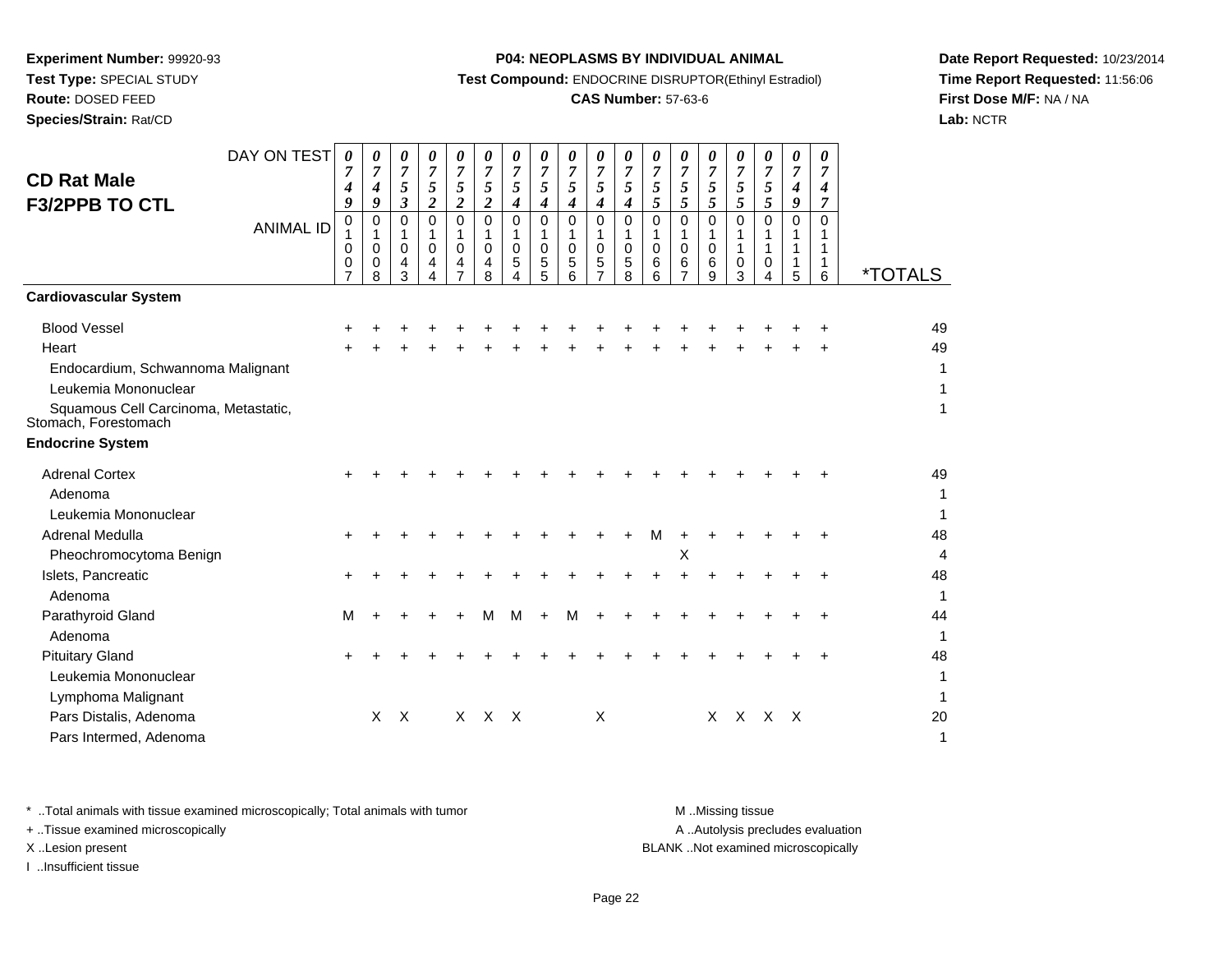**Route:** DOSED FEED

**Species/Strain:** Rat/CD

#### **P04: NEOPLASMS BY INDIVIDUAL ANIMAL**

**Test Compound:** ENDOCRINE DISRUPTOR(Ethinyl Estradiol)

# **CAS Number:** 57-63-6

**Date Report Requested:** 10/23/2014**Time Report Requested:** 11:56:06**First Dose M/F:** NA / NA**Lab:** NCTR

| <b>CD Rat Male</b>                                                                               | DAY ON TEST      | 0<br>$\overline{7}$<br>$\boldsymbol{4}$ | 0<br>$\overline{7}$<br>$\boldsymbol{4}$         | 0<br>$\overline{7}$<br>5                                | 0<br>$\overline{7}$<br>5                                      | 0<br>$\overline{7}$<br>5                            | 0<br>$\overline{7}$<br>5                                      | 0<br>$\overline{7}$<br>5 | 0<br>$\overline{7}$<br>5                            | 0<br>$\overline{7}$<br>5                  | 0<br>$\overline{7}$<br>5   | 0<br>$\overline{7}$<br>5   | 0<br>$\overline{7}$<br>5             | 0<br>$\overline{7}$<br>5   | 0<br>$\overline{7}$<br>5   | 0<br>$\overline{7}$<br>5   | 0<br>$\overline{7}$<br>5     | 0<br>$\overline{7}$<br>4          | 0<br>7<br>4           |                       |
|--------------------------------------------------------------------------------------------------|------------------|-----------------------------------------|-------------------------------------------------|---------------------------------------------------------|---------------------------------------------------------------|-----------------------------------------------------|---------------------------------------------------------------|--------------------------|-----------------------------------------------------|-------------------------------------------|----------------------------|----------------------------|--------------------------------------|----------------------------|----------------------------|----------------------------|------------------------------|-----------------------------------|-----------------------|-----------------------|
| <b>F3/2PPB TO CTL</b>                                                                            | <b>ANIMAL ID</b> | 9<br>0<br>1<br>0<br>0<br>$\overline{7}$ | 9<br>0<br>$\mathbf{1}$<br>$\mathbf 0$<br>0<br>8 | $\boldsymbol{\beta}$<br>0<br>1<br>$\mathbf 0$<br>4<br>3 | $\boldsymbol{2}$<br>$\mathbf 0$<br>1<br>$\mathbf 0$<br>4<br>4 | $\boldsymbol{2}$<br>$\mathbf 0$<br>1<br>0<br>4<br>7 | $\boldsymbol{2}$<br>$\mathbf 0$<br>$\mathbf 1$<br>0<br>4<br>8 | 4<br>0<br>1<br>0<br>5    | $\boldsymbol{4}$<br>0<br>1<br>$\mathbf 0$<br>5<br>5 | $\boldsymbol{4}$<br>0<br>1<br>0<br>5<br>6 | 4<br>0<br>1<br>0<br>5<br>7 | 4<br>0<br>1<br>0<br>5<br>8 | 5<br>$\mathbf 0$<br>1<br>0<br>6<br>6 | 5<br>0<br>1<br>0<br>6<br>7 | 5<br>0<br>1<br>0<br>6<br>9 | 5<br>0<br>1<br>1<br>0<br>3 | 5<br>$\Omega$<br>1<br>0<br>4 | 9<br>$\Omega$<br>1<br>1<br>1<br>5 | 7<br>0<br>1<br>1<br>6 | <i><b>*TOTALS</b></i> |
| <b>Thyroid Gland</b><br>Follicular Cel, Adenoma<br><b>General Body System</b>                    |                  | $\ddot{}$                               |                                                 |                                                         |                                                               | X                                                   |                                                               |                          |                                                     |                                           |                            |                            |                                      |                            |                            |                            |                              |                                   | $\ddot{}$             | 49<br>1               |
| <b>NONE</b><br><b>Genital System</b>                                                             |                  |                                         |                                                 |                                                         |                                                               |                                                     |                                                               |                          |                                                     |                                           |                            |                            |                                      |                            |                            |                            |                              |                                   |                       |                       |
| <b>Coagulating Gland</b><br>Epididymis                                                           |                  |                                         |                                                 |                                                         |                                                               |                                                     |                                                               |                          |                                                     |                                           |                            |                            |                                      |                            |                            |                            |                              |                                   |                       | 49<br>49              |
| Squamous Cell Carcinoma, Metastatic,<br>Stomach, Forestomach                                     |                  |                                         |                                                 |                                                         |                                                               |                                                     |                                                               |                          |                                                     |                                           |                            |                            |                                      |                            |                            |                            |                              |                                   |                       | 1                     |
| <b>Preputial Gland</b><br>Carcinoma                                                              |                  |                                         |                                                 |                                                         |                                                               |                                                     |                                                               |                          |                                                     |                                           |                            |                            |                                      |                            |                            |                            |                              |                                   |                       | 49<br>1               |
| Squamous Cell Carcinoma<br>Prostate, Dorsal/Lateral Lobe<br>Squamous Cell Carcinoma, Metastatic, |                  |                                         |                                                 | $+$                                                     | M                                                             |                                                     |                                                               |                          |                                                     |                                           |                            |                            |                                      | $\times$                   |                            |                            | $\ddot{}$                    |                                   |                       | 3<br>48<br>1          |
| Stomach, Forestomach<br>Prostate, Ventral Lobe                                                   |                  |                                         |                                                 |                                                         |                                                               |                                                     |                                                               |                          |                                                     |                                           |                            |                            |                                      |                            |                            |                            |                              |                                   |                       | 48                    |
| <b>Rete Testes</b>                                                                               |                  |                                         |                                                 |                                                         |                                                               |                                                     |                                                               |                          |                                                     |                                           |                            |                            |                                      |                            |                            |                            | м                            |                                   |                       | 45                    |
| <b>Seminal Vesicle</b>                                                                           |                  |                                         |                                                 |                                                         |                                                               |                                                     |                                                               |                          |                                                     |                                           |                            |                            |                                      |                            |                            |                            |                              |                                   |                       | 44                    |
| <b>Testes</b><br>Interstit Cell, Adenoma                                                         |                  |                                         |                                                 |                                                         |                                                               |                                                     |                                                               |                          |                                                     |                                           |                            |                            |                                      |                            |                            |                            |                              |                                   |                       | 49<br>1               |
| Squamous Cell Carcinoma, Metastatic,<br>Stomach, Forestomach                                     |                  |                                         |                                                 |                                                         |                                                               |                                                     |                                                               |                          |                                                     |                                           |                            |                            |                                      |                            |                            |                            |                              |                                   |                       | 1                     |

\* ..Total animals with tissue examined microscopically; Total animals with tumor **M** . Missing tissue M ..Missing tissue

+ ..Tissue examined microscopically

I ..Insufficient tissue

A ..Autolysis precludes evaluation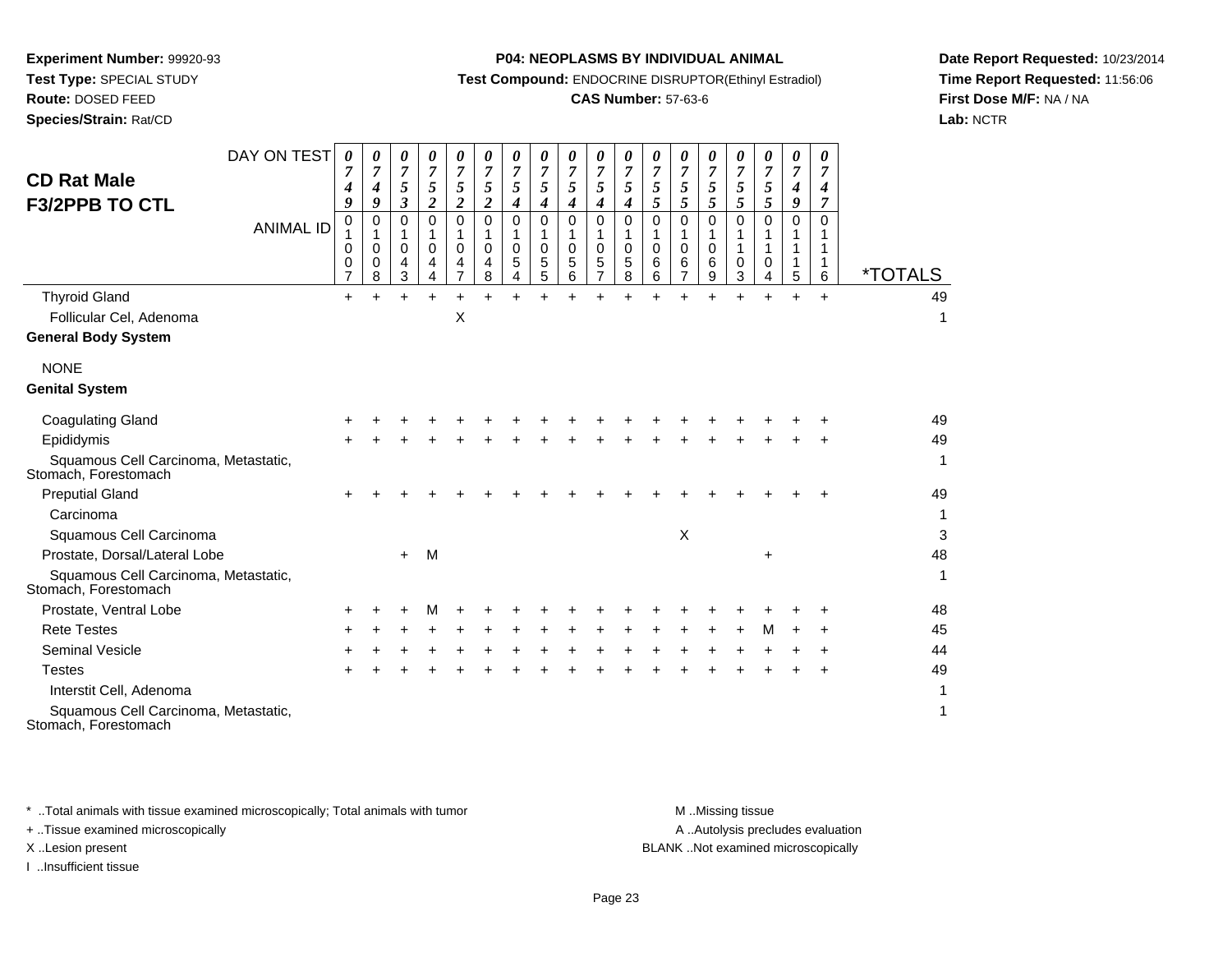**Route:** DOSED FEED

**Species/Strain:** Rat/CD

#### **P04: NEOPLASMS BY INDIVIDUAL ANIMAL**

**Test Compound:** ENDOCRINE DISRUPTOR(Ethinyl Estradiol)

# **CAS Number:** 57-63-6

**Date Report Requested:** 10/23/2014**Time Report Requested:** 11:56:06**First Dose M/F:** NA / NA**Lab:** NCTR

|                                                              | DAY ON TEST      | 0                  | 0                  | 0                  | 0                                   | 0                               | 0                     | 0                     | 0             | 0           | 0      | 0                   | 0                     | 0      | 0           | 0                | 0             | 0             | 0             |                       |
|--------------------------------------------------------------|------------------|--------------------|--------------------|--------------------|-------------------------------------|---------------------------------|-----------------------|-----------------------|---------------|-------------|--------|---------------------|-----------------------|--------|-------------|------------------|---------------|---------------|---------------|-----------------------|
| <b>CD Rat Male</b>                                           |                  | 7<br>4             | 7<br>4             | 7<br>5             | 7<br>5                              | 7<br>5                          | $\overline{7}$<br>5   | 7<br>5                | 7<br>5        | 7<br>5      | 7<br>5 | $\overline{7}$<br>5 | $\overline{7}$<br>5   | 7<br>5 | 7<br>5      | 7<br>5           | 7<br>5        | 7<br>4        | 7<br>4        |                       |
| <b>F3/2PPB TO CTL</b>                                        |                  | 9<br>0             | 9<br>0             | 3<br>0             | $\overline{\mathbf{c}}$<br>$\Omega$ | $\boldsymbol{2}$<br>$\mathbf 0$ | $\boldsymbol{2}$<br>0 | 4<br>0                | 4<br>$\Omega$ | 4<br>0      | 4<br>0 | 4<br>0              | 5<br>0                | 5<br>0 | 5<br>0      | 5<br>$\Omega$    | 5<br>$\Omega$ | 9<br>$\Omega$ | 7<br>$\Omega$ |                       |
|                                                              | <b>ANIMAL ID</b> | 1                  | 1                  | 1                  | 1                                   | 1                               | 1                     | 1                     | 1             | 1           | 1      | 1                   | 1                     | 1      | 1           |                  |               |               |               |                       |
|                                                              |                  | $\Omega$<br>0<br>7 | $\Omega$<br>0<br>8 | $\Omega$<br>4<br>3 | $\Omega$<br>4<br>4                  | $\Omega$<br>4                   | 0<br>4<br>8           | $\mathbf 0$<br>5<br>4 | 0<br>5<br>5   | 0<br>5<br>6 | 0<br>5 | 0<br>5<br>8         | $\mathbf 0$<br>6<br>6 | 0<br>6 | 0<br>6<br>9 | $\mathbf 0$<br>3 | 0<br>4        | 1<br>5        | -1<br>6       | <i><b>*TOTALS</b></i> |
| <b>Hematopoietic System</b>                                  |                  |                    |                    |                    |                                     |                                 |                       |                       |               |             |        |                     |                       |        |             |                  |               |               |               |                       |
| <b>Bone Marrow</b>                                           |                  |                    |                    |                    |                                     |                                 |                       |                       |               |             |        |                     |                       |        |             |                  |               |               |               | 49                    |
| Leukemia Mononuclear                                         |                  |                    |                    |                    |                                     |                                 |                       |                       |               |             |        |                     |                       |        |             |                  |               |               |               |                       |
| Lymphoma Malignant                                           |                  |                    |                    |                    |                                     |                                 |                       |                       |               |             |        |                     |                       |        |             |                  |               |               |               |                       |
| Lymph Node                                                   |                  |                    | $\ddot{}$          |                    |                                     | $\ddot{}$                       |                       |                       |               |             |        |                     |                       |        | $\ddot{}$   |                  | $\ddot{}$     |               |               | 16                    |
| Mediastinal, Lymphoma Malignant                              |                  |                    |                    |                    |                                     |                                 |                       |                       |               |             |        |                     |                       |        |             |                  |               |               |               |                       |
| Lymph Node, Mandibular                                       |                  |                    |                    |                    |                                     |                                 |                       |                       |               |             |        |                     |                       |        |             |                  |               |               |               | 48                    |
| Leukemia Mononuclear                                         |                  |                    |                    |                    |                                     |                                 |                       |                       |               |             |        |                     |                       |        |             |                  |               |               |               |                       |
| Lymphoma Malignant                                           |                  |                    |                    |                    |                                     |                                 |                       |                       |               |             |        |                     |                       |        |             |                  |               |               |               |                       |
| Lymph Node, Mesenteric                                       |                  |                    |                    |                    |                                     |                                 |                       |                       |               |             |        |                     |                       |        |             |                  |               |               |               | 46                    |
| Leukemia Mononuclear                                         |                  |                    |                    |                    |                                     |                                 |                       |                       |               |             |        |                     |                       |        |             |                  |               |               |               |                       |
| Squamous Cell Carcinoma, Metastatic,<br>Stomach, Forestomach |                  |                    |                    |                    |                                     |                                 |                       |                       |               |             |        |                     |                       |        |             |                  |               |               |               | 1                     |
| Spleen                                                       |                  |                    |                    |                    |                                     |                                 |                       |                       |               |             |        |                     |                       |        |             |                  |               |               |               | 48                    |
| Leukemia Mononuclear                                         |                  |                    |                    |                    |                                     |                                 |                       |                       |               |             |        |                     |                       |        |             |                  |               |               |               |                       |
| Lymphoma Malignant                                           |                  |                    |                    |                    |                                     |                                 |                       |                       |               |             |        |                     |                       |        |             |                  |               |               |               |                       |
| Squamous Cell Carcinoma, Metastatic,<br>Stomach, Forestomach |                  |                    |                    |                    |                                     |                                 |                       |                       |               |             |        |                     |                       |        |             |                  |               |               |               | 1                     |
| Thymus                                                       |                  |                    |                    |                    |                                     | м                               |                       |                       |               |             |        |                     |                       |        |             |                  |               |               |               | 45                    |
| Leukemia Mononuclear                                         |                  |                    |                    |                    |                                     |                                 |                       |                       |               |             |        |                     |                       |        |             |                  |               |               |               |                       |
| Squamous Cell Carcinoma, Metastatic,<br>Stomach, Forestomach |                  |                    |                    |                    |                                     |                                 |                       |                       |               |             |        |                     |                       |        |             |                  |               |               |               | 1                     |
| <b>Integumentary System</b>                                  |                  |                    |                    |                    |                                     |                                 |                       |                       |               |             |        |                     |                       |        |             |                  |               |               |               |                       |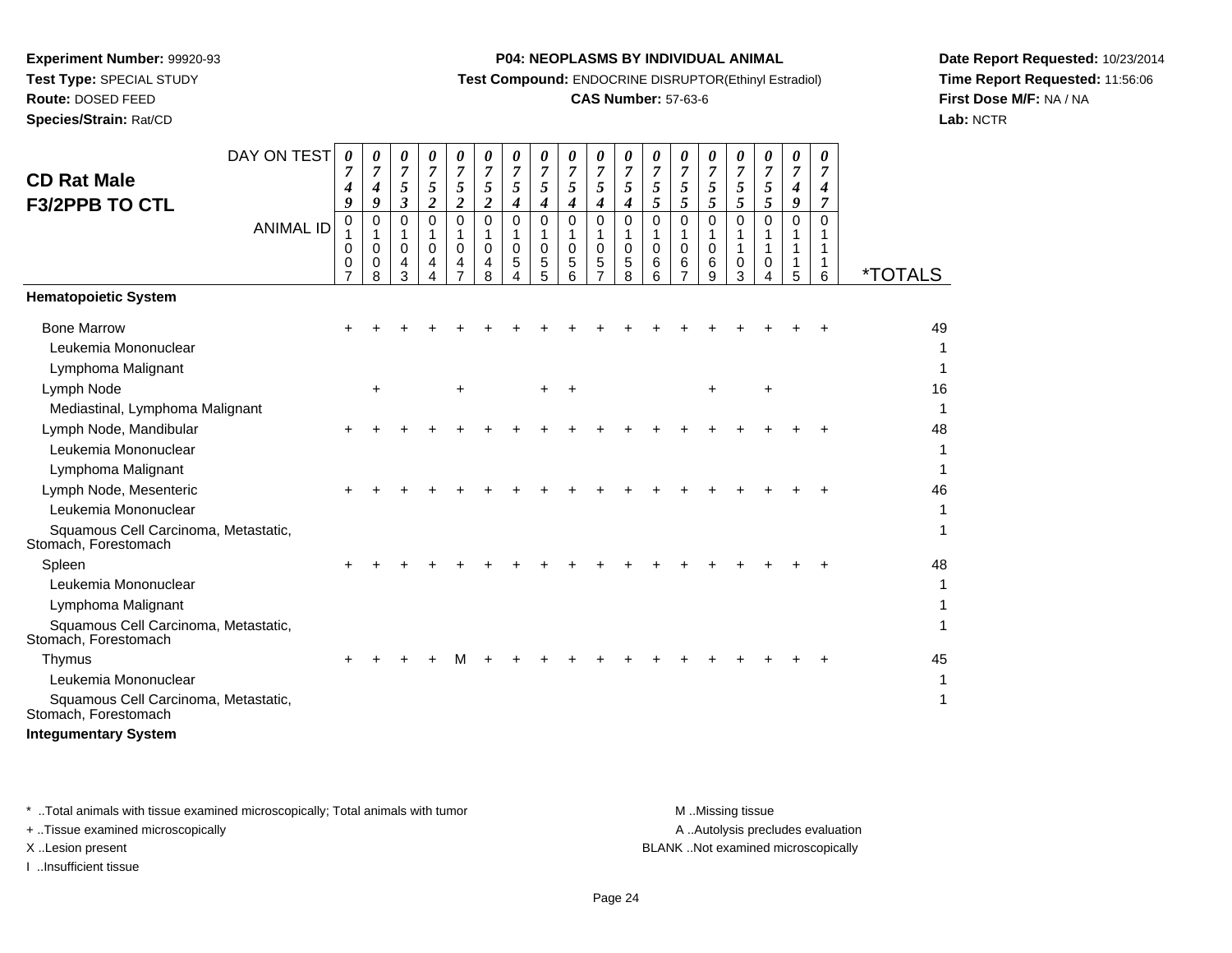**Route:** DOSED FEED

**Species/Strain:** Rat/CD

#### **P04: NEOPLASMS BY INDIVIDUAL ANIMAL**

**Test Compound:** ENDOCRINE DISRUPTOR(Ethinyl Estradiol)

# **CAS Number:** 57-63-6

**Date Report Requested:** 10/23/2014**Time Report Requested:** 11:56:06**First Dose M/F:** NA / NA**Lab:** NCTR

| <b>CD Rat Male</b><br>F3/2PPB TO CTL                                                                                                              | DAY ON TEST<br><b>ANIMAL ID</b> | 0<br>7<br>4<br>9<br>0<br>1<br>0<br>0<br>$\overline{7}$ | 0<br>7<br>4<br>9<br>0<br>1<br>$\mathbf 0$<br>0<br>8 | 0<br>$\overline{7}$<br>$\mathfrak{s}$<br>$\boldsymbol{\beta}$<br>0<br>1<br>0<br>4<br>3 | 0<br>$\overline{7}$<br>$\sqrt{5}$<br>$\overline{c}$<br>$\mathbf 0$<br>1<br>0<br>4<br>$\Delta$ | 0<br>$\overline{7}$<br>$\sqrt{5}$<br>$\overline{c}$<br>0<br>1<br>0<br>4<br>$\overline{7}$ | 0<br>$\boldsymbol{7}$<br>5<br>2<br>$\mathbf 0$<br>0<br>4<br>8 | 0<br>$\overline{7}$<br>5<br>4<br>0<br>0<br>5<br>4 | 0<br>7<br>5<br>4<br>$\Omega$<br>0<br>5<br>5 | 0<br>$\overline{7}$<br>5<br>4<br>$\Omega$<br>$\mathbf 0$<br>5<br>6 | 0<br>7<br>$\mathfrak{s}$<br>$\boldsymbol{4}$<br>$\mathbf 0$<br>0<br>5<br>$\overline{7}$ | 0<br>7<br>5<br>$\boldsymbol{4}$<br>$\mathbf 0$<br>1<br>0<br>5<br>8 | 0<br>$\overline{7}$<br>$\sqrt{5}$<br>5<br>0<br>1<br>$\mathbf 0$<br>6<br>6 | 0<br>$\overline{7}$<br>$\mathfrak{H}$<br>5<br>0<br>1<br>$\mathbf 0$<br>6<br>$\overline{7}$ | 0<br>7<br>$\mathfrak{s}$<br>5<br>0<br>0<br>6<br>9 | 0<br>7<br>5<br>5<br>$\Omega$<br>0<br>3 | 0<br>$\overline{7}$<br>5<br>5<br>0<br>0<br>Δ | 0<br>$\overline{7}$<br>$\boldsymbol{4}$<br>9<br>0<br>5 | 0<br>$\overline{7}$<br>4<br>7<br>0<br>1<br>1<br>6 | <i><b>*TOTALS</b></i>                  |
|---------------------------------------------------------------------------------------------------------------------------------------------------|---------------------------------|--------------------------------------------------------|-----------------------------------------------------|----------------------------------------------------------------------------------------|-----------------------------------------------------------------------------------------------|-------------------------------------------------------------------------------------------|---------------------------------------------------------------|---------------------------------------------------|---------------------------------------------|--------------------------------------------------------------------|-----------------------------------------------------------------------------------------|--------------------------------------------------------------------|---------------------------------------------------------------------------|--------------------------------------------------------------------------------------------|---------------------------------------------------|----------------------------------------|----------------------------------------------|--------------------------------------------------------|---------------------------------------------------|----------------------------------------|
| <b>Integumentary System</b>                                                                                                                       |                                 |                                                        |                                                     |                                                                                        |                                                                                               |                                                                                           |                                                               |                                                   |                                             |                                                                    |                                                                                         |                                                                    |                                                                           |                                                                                            |                                                   |                                        |                                              |                                                        |                                                   |                                        |
| Mammary Gland<br>Fibroadenoma<br>Fibroma                                                                                                          |                                 |                                                        |                                                     |                                                                                        | X                                                                                             |                                                                                           |                                                               |                                                   |                                             |                                                                    |                                                                                         |                                                                    |                                                                           |                                                                                            |                                                   |                                        | $\mathsf X$                                  |                                                        |                                                   | 42<br>$\overline{c}$<br>1              |
| <b>Skin</b><br>Keratoacanthoma<br>Lipoma                                                                                                          |                                 |                                                        |                                                     |                                                                                        | $\boldsymbol{\mathsf{X}}$                                                                     |                                                                                           |                                                               |                                                   |                                             |                                                                    |                                                                                         |                                                                    |                                                                           |                                                                                            |                                                   |                                        |                                              |                                                        |                                                   | 49<br>$\overline{2}$<br>$\overline{c}$ |
| <b>Musculoskeletal System</b>                                                                                                                     |                                 |                                                        |                                                     |                                                                                        |                                                                                               |                                                                                           |                                                               |                                                   |                                             |                                                                    |                                                                                         |                                                                    |                                                                           |                                                                                            |                                                   |                                        |                                              |                                                        |                                                   |                                        |
| <b>Bone</b><br>Cranium, Squamous Cell Carcinoma, Deep<br>Invasion<br>Bone, Femur<br><b>Skeletal Muscle</b><br>Diaphragm, Squamous Cell Carcinoma, |                                 |                                                        |                                                     |                                                                                        |                                                                                               |                                                                                           |                                                               |                                                   |                                             |                                                                    |                                                                                         |                                                                    |                                                                           |                                                                                            |                                                   |                                        |                                              |                                                        |                                                   | 1<br>1<br>49<br>$\overline{4}$<br>1    |
| Metastatic, Stomach, Forestomach                                                                                                                  |                                 |                                                        |                                                     |                                                                                        |                                                                                               |                                                                                           |                                                               |                                                   |                                             |                                                                    |                                                                                         |                                                                    |                                                                           |                                                                                            |                                                   |                                        |                                              |                                                        |                                                   |                                        |
| <b>Nervous System</b>                                                                                                                             |                                 |                                                        |                                                     |                                                                                        |                                                                                               |                                                                                           |                                                               |                                                   |                                             |                                                                    |                                                                                         |                                                                    |                                                                           |                                                                                            |                                                   |                                        |                                              |                                                        |                                                   |                                        |
| Brain, Brain Stem<br>Brain, Cerebellum<br>Brain, Cerebrum<br>Peripheral Nerve<br>Spinal Cord                                                      |                                 |                                                        |                                                     |                                                                                        |                                                                                               |                                                                                           |                                                               |                                                   |                                             |                                                                    |                                                                                         |                                                                    |                                                                           |                                                                                            |                                                   |                                        |                                              |                                                        |                                                   | 49<br>49<br>49<br>4<br>0               |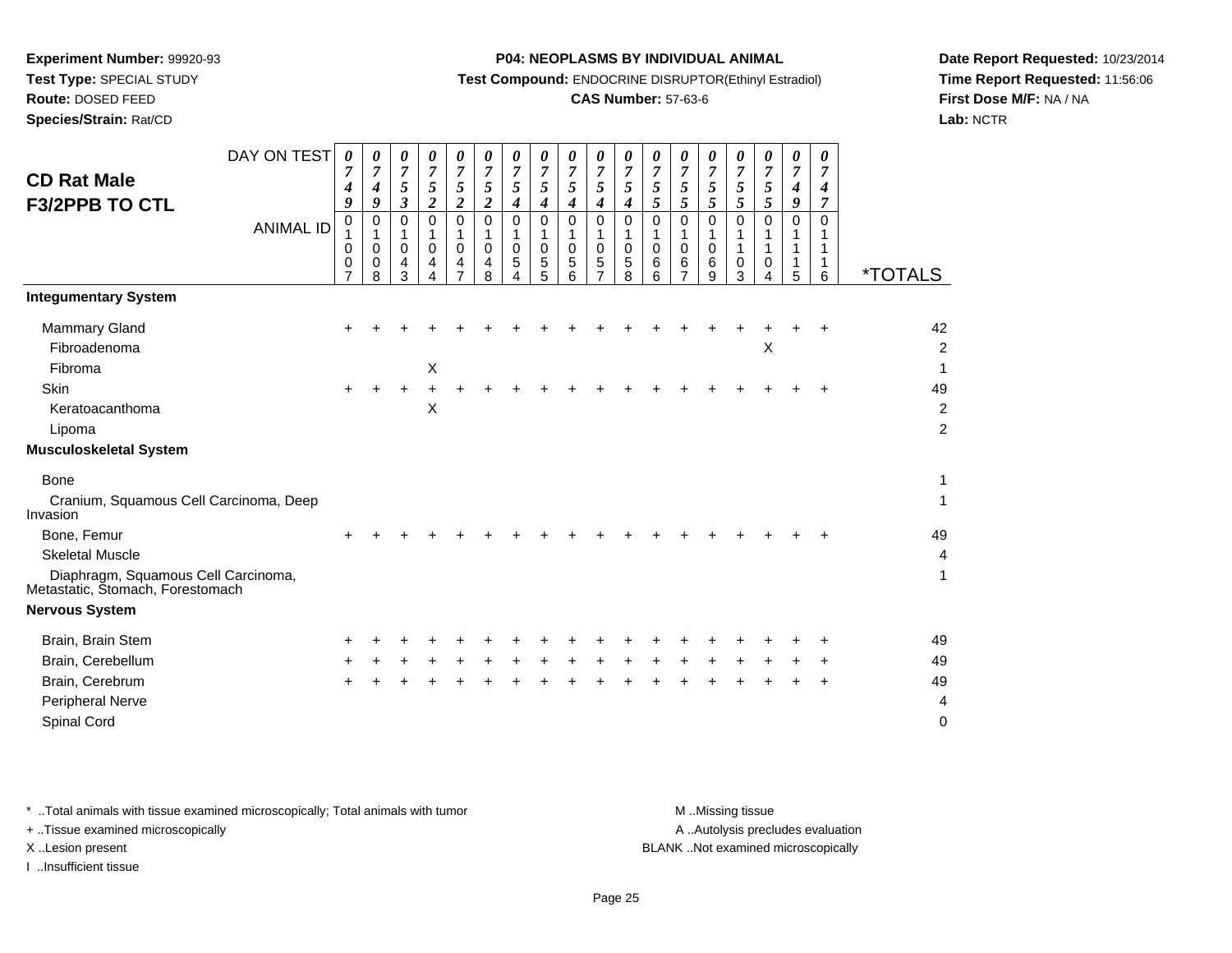**Test Type:** SPECIAL STUDY

# **Route:** DOSED FEED

**Species/Strain:** Rat/CD

# **P04: NEOPLASMS BY INDIVIDUAL ANIMAL**

**Test Compound:** ENDOCRINE DISRUPTOR(Ethinyl Estradiol)

# **CAS Number:** 57-63-6

**Date Report Requested:** 10/23/2014**Time Report Requested:** 11:56:06**First Dose M/F:** NA / NA**Lab:** NCTR

| <b>CD Rat Male</b><br><b>F3/2PPB TO CTL</b>                                                  | DAY ON TEST<br><b>ANIMAL ID</b> | $\boldsymbol{\theta}$<br>7<br>4<br>9<br>0<br>1<br>0<br>0<br>7 | 0<br>7<br>4<br>9<br>$\pmb{0}$<br>1<br>$\mathbf 0$<br>0<br>8 | 0<br>$\overline{7}$<br>$\mathfrak{s}$<br>$\mathfrak{z}$<br>$\mathbf 0$<br>$\mathbf 1$<br>$\mathbf 0$<br>4<br>3 | 0<br>$\overline{7}$<br>5<br>$\overline{c}$<br>0<br>1<br>$\mathbf 0$<br>4 | $\boldsymbol{\theta}$<br>$\overline{7}$<br>$\mathfrak{s}$<br>$\boldsymbol{2}$<br>0<br>$\mathbf{1}$<br>$\mathbf 0$<br>4<br>$\overline{7}$ | 0<br>$\overline{7}$<br>$\mathfrak{s}$<br>$\boldsymbol{2}$<br>$\mathbf 0$<br>1<br>$\mathbf 0$<br>4<br>8 | 0<br>$\overline{7}$<br>5<br>4<br>$\mathbf 0$<br>1<br>$\pmb{0}$<br>$\mathbf 5$<br>Δ | $\boldsymbol{\theta}$<br>$\overline{7}$<br>5<br>4<br>0<br>1<br>0<br>5<br>5 | $\boldsymbol{\theta}$<br>$\overline{7}$<br>5<br>4<br>0<br>1<br>$\pmb{0}$<br>5<br>6 | 0<br>7<br>5<br>4<br>$\mathbf 0$<br>1<br>0<br>5 | 0<br>$\overline{7}$<br>$\mathfrak{s}$<br>4<br>$\pmb{0}$<br>1<br>0<br>5<br>8 | $\boldsymbol{\theta}$<br>$\boldsymbol{7}$<br>$\sqrt{5}$<br>5<br>0<br>1<br>0<br>6<br>6 | 0<br>$\boldsymbol{7}$<br>$\mathfrak{s}$<br>5<br>0<br>1<br>$\pmb{0}$<br>6<br>7 | 0<br>$\overline{7}$<br>$\mathfrak{s}$<br>5<br>0<br>1<br>$\mathbf 0$<br>6<br>9 | 0<br>$\boldsymbol{7}$<br>$5\overline{)}$<br>5<br>0<br>1<br>1<br>0<br>3 | $\boldsymbol{\theta}$<br>$\boldsymbol{7}$<br>$\mathfrak{s}$<br>5<br>0<br>1<br>0<br>4 | 0<br>7<br>4<br>9<br>0<br>1<br>5 | 0<br>7<br>4<br>$\overline{7}$<br>0<br>1<br>$\mathbf{1}$<br>$\mathbf{1}$<br>6 | <i><b>*TOTALS</b></i> |
|----------------------------------------------------------------------------------------------|---------------------------------|---------------------------------------------------------------|-------------------------------------------------------------|----------------------------------------------------------------------------------------------------------------|--------------------------------------------------------------------------|------------------------------------------------------------------------------------------------------------------------------------------|--------------------------------------------------------------------------------------------------------|------------------------------------------------------------------------------------|----------------------------------------------------------------------------|------------------------------------------------------------------------------------|------------------------------------------------|-----------------------------------------------------------------------------|---------------------------------------------------------------------------------------|-------------------------------------------------------------------------------|-------------------------------------------------------------------------------|------------------------------------------------------------------------|--------------------------------------------------------------------------------------|---------------------------------|------------------------------------------------------------------------------|-----------------------|
| <b>Respiratory System</b>                                                                    |                                 |                                                               |                                                             |                                                                                                                |                                                                          |                                                                                                                                          |                                                                                                        |                                                                                    |                                                                            |                                                                                    |                                                |                                                                             |                                                                                       |                                                                               |                                                                               |                                                                        |                                                                                      |                                 |                                                                              |                       |
| Lung<br>Leukemia Mononuclear<br>Squamous Cell Carcinoma, Metastatic,<br>Stomach, Forestomach |                                 |                                                               |                                                             |                                                                                                                |                                                                          |                                                                                                                                          |                                                                                                        |                                                                                    |                                                                            |                                                                                    |                                                |                                                                             |                                                                                       |                                                                               |                                                                               |                                                                        |                                                                                      |                                 |                                                                              | 48<br>1<br>1          |
| <b>Nose</b>                                                                                  |                                 |                                                               |                                                             |                                                                                                                |                                                                          |                                                                                                                                          |                                                                                                        |                                                                                    |                                                                            |                                                                                    |                                                |                                                                             |                                                                                       |                                                                               |                                                                               |                                                                        |                                                                                      |                                 |                                                                              | 48                    |
| Trachea                                                                                      |                                 |                                                               |                                                             |                                                                                                                |                                                                          |                                                                                                                                          |                                                                                                        |                                                                                    |                                                                            |                                                                                    |                                                |                                                                             |                                                                                       |                                                                               |                                                                               |                                                                        |                                                                                      |                                 |                                                                              | 49                    |
| <b>Special Senses System</b>                                                                 |                                 |                                                               |                                                             |                                                                                                                |                                                                          |                                                                                                                                          |                                                                                                        |                                                                                    |                                                                            |                                                                                    |                                                |                                                                             |                                                                                       |                                                                               |                                                                               |                                                                        |                                                                                      |                                 |                                                                              |                       |
| Eye<br><b>Harderian Gland</b><br><b>Lacrimal Gland</b>                                       |                                 |                                                               |                                                             |                                                                                                                |                                                                          |                                                                                                                                          |                                                                                                        |                                                                                    |                                                                            |                                                                                    |                                                |                                                                             |                                                                                       |                                                                               |                                                                               |                                                                        |                                                                                      |                                 |                                                                              | 47<br>48<br>1         |
| <b>Urinary System</b>                                                                        |                                 |                                                               |                                                             |                                                                                                                |                                                                          |                                                                                                                                          |                                                                                                        |                                                                                    |                                                                            |                                                                                    |                                                |                                                                             |                                                                                       |                                                                               |                                                                               |                                                                        |                                                                                      |                                 |                                                                              |                       |
| Kidney<br>Leukemia Mononuclear<br>Sarcoma                                                    |                                 |                                                               |                                                             |                                                                                                                |                                                                          |                                                                                                                                          |                                                                                                        |                                                                                    |                                                                            |                                                                                    |                                                |                                                                             |                                                                                       |                                                                               |                                                                               |                                                                        |                                                                                      |                                 |                                                                              | 48<br>1<br>1          |
| Squamous Cell Carcinoma, Metastatic,<br>Stomach, Forestomach                                 |                                 |                                                               |                                                             |                                                                                                                |                                                                          |                                                                                                                                          |                                                                                                        |                                                                                    |                                                                            |                                                                                    |                                                |                                                                             |                                                                                       |                                                                               |                                                                               |                                                                        |                                                                                      |                                 |                                                                              |                       |
| Urethra                                                                                      |                                 |                                                               |                                                             |                                                                                                                |                                                                          |                                                                                                                                          |                                                                                                        |                                                                                    |                                                                            |                                                                                    |                                                |                                                                             |                                                                                       |                                                                               |                                                                               |                                                                        |                                                                                      |                                 |                                                                              | 1                     |
| <b>Urinary Bladder</b>                                                                       |                                 |                                                               |                                                             |                                                                                                                |                                                                          |                                                                                                                                          |                                                                                                        |                                                                                    |                                                                            |                                                                                    |                                                |                                                                             |                                                                                       |                                                                               |                                                                               |                                                                        |                                                                                      |                                 |                                                                              | 48                    |
| <b>SYSTEMIC LESIONS</b>                                                                      |                                 |                                                               |                                                             |                                                                                                                |                                                                          |                                                                                                                                          |                                                                                                        |                                                                                    |                                                                            |                                                                                    |                                                |                                                                             |                                                                                       |                                                                               |                                                                               |                                                                        |                                                                                      |                                 |                                                                              |                       |
| Multiple Organ                                                                               |                                 |                                                               |                                                             |                                                                                                                |                                                                          |                                                                                                                                          |                                                                                                        |                                                                                    |                                                                            |                                                                                    |                                                |                                                                             |                                                                                       |                                                                               |                                                                               |                                                                        |                                                                                      |                                 |                                                                              | 49                    |

| Total animals with tissue examined microscopically; Total animals with tumor | M Missing tissue                   |
|------------------------------------------------------------------------------|------------------------------------|
| + Tissue examined microscopically                                            | A Autolysis precludes evaluation   |
| X Lesion present                                                             | BLANK Not examined microscopically |
| Insufficient tissue                                                          |                                    |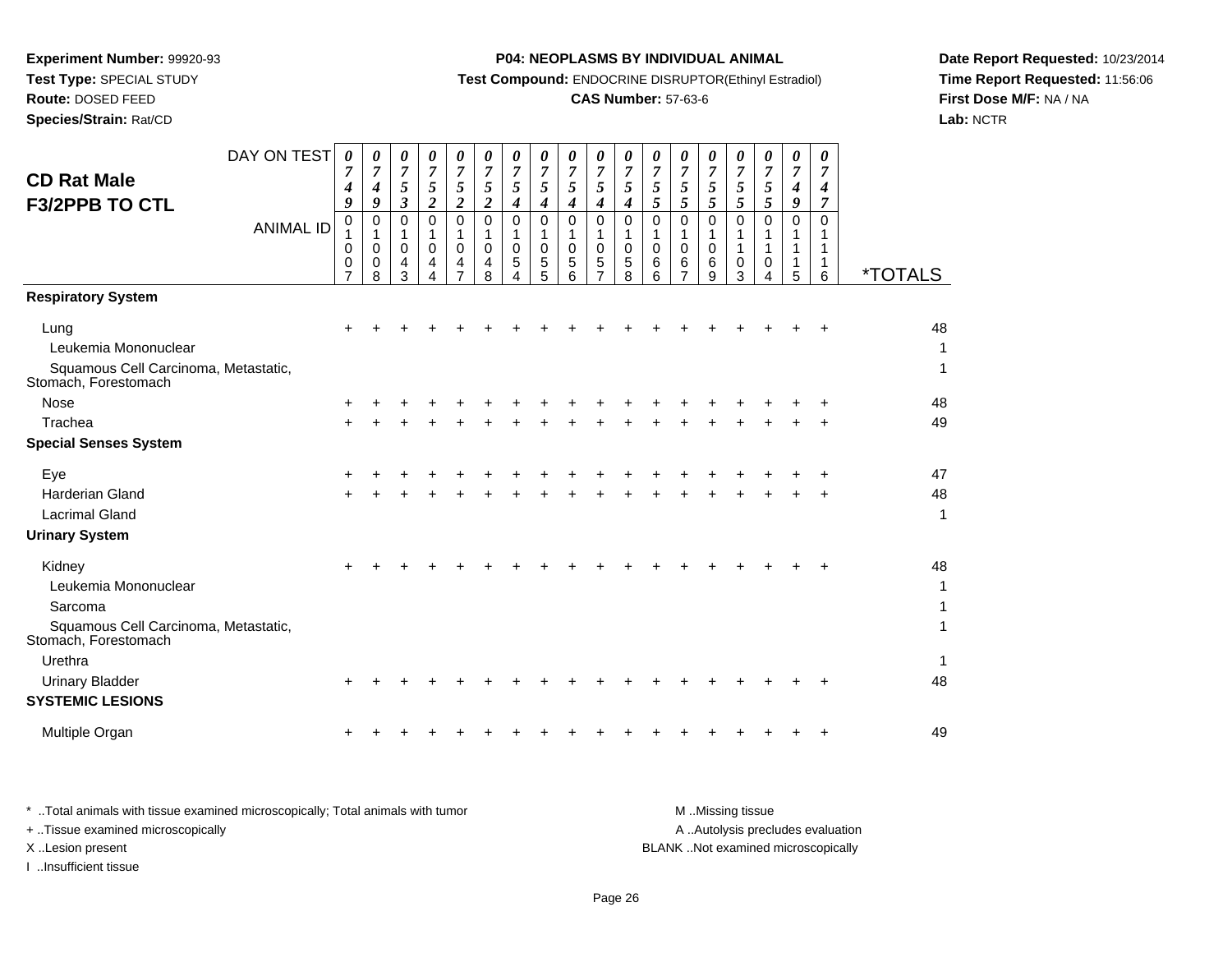**Experiment Number:** 99920-93**Test Type:** SPECIAL STUDY**Route:** DOSED FEED

**Species/Strain:** Rat/CD

#### **P04: NEOPLASMS BY INDIVIDUAL ANIMAL**

**Test Compound:** ENDOCRINE DISRUPTOR(Ethinyl Estradiol)

# **CAS Number:** 57-63-6

**Date Report Requested:** 10/23/2014**Time Report Requested:** 11:56:06**First Dose M/F:** NA / NA**Lab:** NCTR

# **CD Rat MaleF3/2PPB TO CTL**

| DAY ON TEST      | $\boldsymbol{\theta}$ | $\boldsymbol{\theta}$ | U |   | $\boldsymbol{\theta}$ | U  | $\boldsymbol{\theta}$ | U | $\boldsymbol{\theta}$ | U | U  | $\boldsymbol{\theta}$ |    | U   | U | $\boldsymbol{U}$ | $\boldsymbol{\theta}$ |   |                       |
|------------------|-----------------------|-----------------------|---|---|-----------------------|----|-----------------------|---|-----------------------|---|----|-----------------------|----|-----|---|------------------|-----------------------|---|-----------------------|
|                  | −                     | 7                     | - |   | r.                    |    | 7                     | , |                       | − |    | $\overline{ }$        |    |     | , | ∽                | -                     |   |                       |
|                  |                       | 4                     |   |   | J                     | C. | $\mathcal{L}$         |   | C                     | C | ., | $\mathcal{L}$         | J. | ر ـ |   | C                | 4                     | 4 |                       |
|                  | a                     | 9                     | σ |   |                       |    | 4                     |   | 4                     | 4 |    | C.                    |    | لم  |   |                  | u                     |   |                       |
| <b>ANIMAL ID</b> |                       | 0                     | 0 |   |                       |    | 0                     |   |                       |   |    | 0                     |    |     |   | $\Omega$         | 0                     | 0 |                       |
|                  |                       | ٠                     |   |   |                       |    |                       |   |                       |   |    |                       |    |     |   |                  |                       |   |                       |
|                  |                       | 0                     | 0 |   |                       |    | 0                     | O |                       | 0 |    | 0                     |    |     |   |                  |                       |   |                       |
|                  | O                     | 0                     | 4 | 4 | 4                     | 4  | 5                     | 5 | 5                     | 5 | 5  | 6                     | 6  | 6   | 0 | 0                |                       |   |                       |
|                  |                       | 8                     | ົ |   |                       | o  | 4                     | 5 | 6                     |   | Ω  | 6                     |    | 9   | ົ | $\Delta$         | b                     |   | <i><b>*TOTALS</b></i> |
|                  |                       |                       |   |   |                       |    |                       |   |                       |   |    |                       |    |     |   |                  |                       |   |                       |
|                  |                       |                       |   |   |                       |    |                       |   |                       |   |    |                       |    |     |   |                  |                       |   |                       |

Leukemia Mononuclear

Lymphoma Malignantt de la construction de la construction de la construction de la construction de la construction de la construction<br>La construction de la construction de la construction de la construction de la construction de la construc

\* ..Total animals with tissue examined microscopically; Total animals with tumor **M** . Missing tissue M ..Missing tissue

+ ..Tissue examined microscopically

I ..Insufficient tissue

A ..Autolysis precludes evaluation X ..Lesion present BLANK ..Not examined microscopically

 $\mathbf{1}$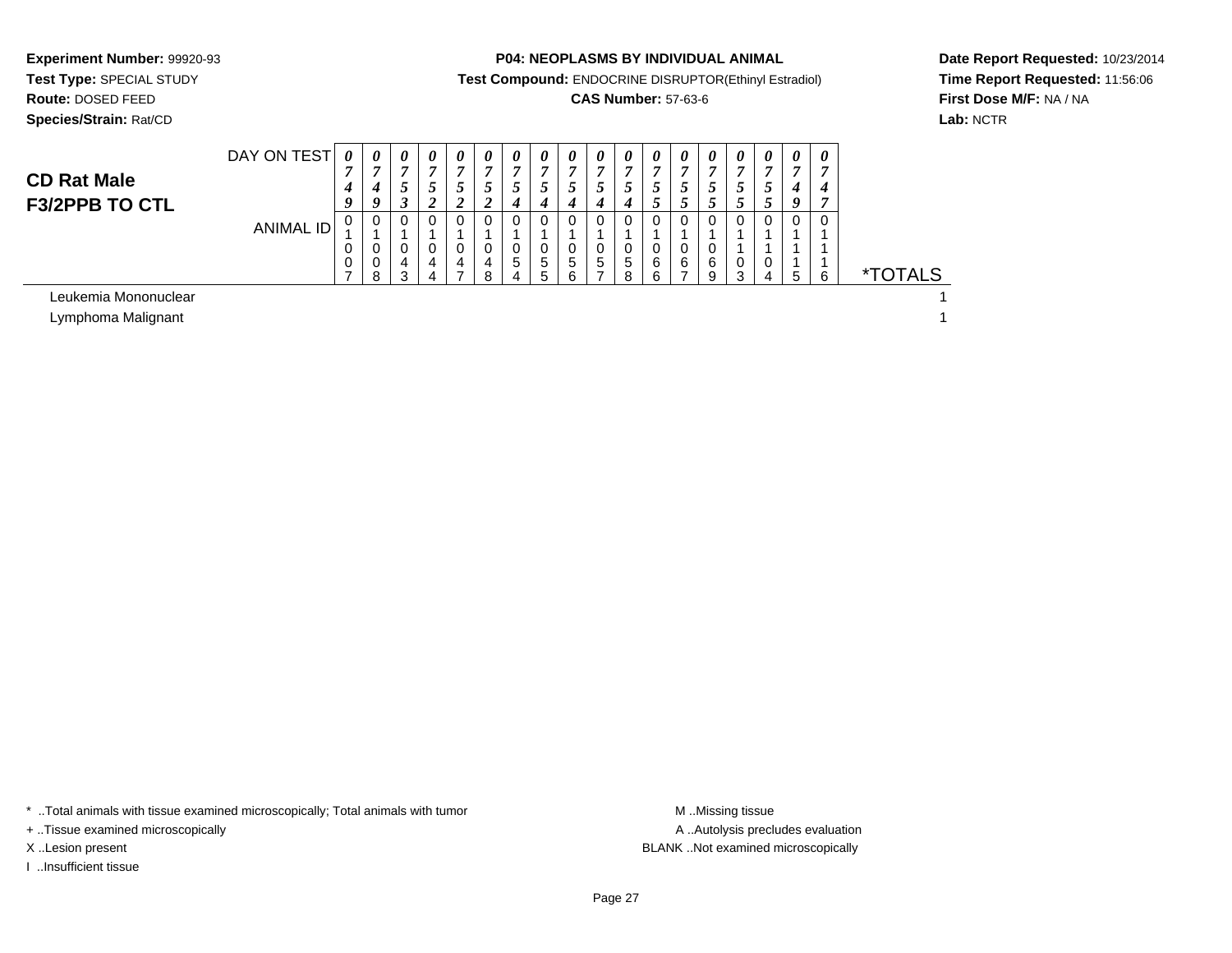**Route:** DOSED FEED

**Species/Strain:** Rat/CD

#### **P04: NEOPLASMS BY INDIVIDUAL ANIMAL**

**Test Compound:** ENDOCRINE DISRUPTOR(Ethinyl Estradiol)

# **CAS Number:** 57-63-6

**Date Report Requested:** 10/23/2014**Time Report Requested:** 11:56:06**First Dose M/F:** NA / NA**Lab:** NCTR

| <b>CD Rat Male</b><br>F3/10PPBTO CTL                                        | DAY ON TEST<br><b>ANIMAL ID</b> | $\boldsymbol{\theta}$<br>$\boldsymbol{l}$<br>$\boldsymbol{g}$<br>$\boldsymbol{\delta}$<br>$\mathbf 0$<br>$\mathbf 0$<br>$\mathbf 0$<br>$\overline{c}$<br>$\overline{A}$ | 0<br>$\boldsymbol{\beta}$<br>0<br>$\overline{c}$<br>$\pmb{0}$<br>$\mathbf 0$<br>$\mathbf 0$<br>4 | 0<br>$\mathbf{3}$<br>$\pmb{8}$<br>9<br>$\mathbf 0$<br>0<br>0<br>8<br>5 | 0<br>$\boldsymbol{4}$<br>$\boldsymbol{2}$<br>$\boldsymbol{4}$<br>$\Omega$<br>$\mathbf 0$<br>6 | $\boldsymbol{\theta}$<br>$\sqrt{5}$<br>$\boldsymbol{\beta}$<br>9<br>$\mathbf 0$<br>$\mathbf 0$<br>$\overline{2}$<br>8 | $\boldsymbol{\theta}$<br>$\overline{5}$<br>6<br>$\sqrt{5}$<br>$\mathbf 0$<br>$\mathsf 0$<br>$\mathbf{3}$<br>3 | $\boldsymbol{\theta}$<br>$\overline{5}$<br>6<br>$\pmb{8}$<br>$\mathbf 0$<br>$\mathbf 0$<br>3<br>3<br>4 | 0<br>5<br>$\pmb{8}$<br>$\boldsymbol{2}$<br>$\mathbf 0$<br>$\Omega$<br>3<br>6<br>8 | 0<br>6<br>5<br>6<br>0<br>0<br>8<br>3 | 0<br>6<br>$\overline{7}$<br>$\boldsymbol{4}$<br>0<br>$_{\rm 8}^{\rm 0}$<br>$\overline{4}$<br>2 | 0<br>6<br>$\overline{7}$<br>$\boldsymbol{4}$<br>$\pmb{0}$<br>$\pmb{0}$<br>$\,8\,$<br>4<br>6 | 0<br>$\pmb{6}$<br>$\pmb{8}$<br>6<br>$\mathbf 0$<br>$\mathbf 0$<br>8<br>6<br>$\Omega$ | 0<br>$\overline{7}$<br>$\pmb{\theta}$<br>9<br>$\mathbf 0$<br>$\Omega$<br>8<br>$\overline{7}$<br>$\overline{ }$ | 0<br>6<br>9<br>9<br>$\mathbf 0$<br>$\mathbf 0$<br>8<br>$\overline{7}$<br>9 | 0<br>$\boldsymbol{7}$<br>$\frac{2}{1}$<br>0<br>$\pmb{0}$<br>$\overline{8}$<br>8<br>$\overline{7}$ | 0<br>$\overline{7}$<br>$\boldsymbol{2}$<br>$\pmb{\theta}$<br>$\mathsf 0$<br>$\mathsf 0$<br>8<br>8<br>8 | $\boldsymbol{\theta}$<br>$\overline{7}$<br>$\boldsymbol{2}$<br>$\boldsymbol{4}$<br>$\mathbf 0$<br>$\mathbf 0$<br>8<br>9<br>6 | $\boldsymbol{\theta}$<br>$\overline{7}$<br>$\frac{2}{3}$<br>$\pmb{0}$<br>$\mathsf{O}\xspace$<br>$\bf 8$<br>$9\,$<br>$\overline{\phantom{a}}$ | 0<br>$\boldsymbol{7}$<br>$\boldsymbol{\beta}$<br>$\overline{7}$<br>0<br>0<br>$\boldsymbol{9}$<br>0<br>$\overline{z}$ | $\boldsymbol{\theta}$<br>$\overline{7}$<br>$\boldsymbol{4}$<br>9<br>$\pmb{0}$<br>$\mathbf 0$<br>$9\,$<br>$\mathbf{1}$<br>3 | 0<br>$\overline{7}$<br>4<br>9<br>$\mathbf 0$<br>$\mathbf 0$<br>9<br>$\mathbf{1}$ | 0<br>$\overline{7}$<br>$\boldsymbol{4}$<br>9<br>$\mathbf 0$<br>0<br>9<br>1<br>5 | $\boldsymbol{\theta}$<br>$\overline{7}$<br>$\mathfrak{s}$<br>0<br>$\Omega$<br>$\mathbf 0$<br>9<br>4<br>$\overline{5}$ | 0<br>$\boldsymbol{7}$<br>$\boldsymbol{4}$<br>9<br>0<br>$\mathbf 0$<br>9<br>$\overline{4}$<br>8 | 0<br>$\overline{7}$<br>$\boldsymbol{4}$<br>$\pmb{8}$<br>$\mathbf 0$<br>$\mathbf 0$<br>9<br>$\sqrt{5}$<br>$\overline{7}$ | $\boldsymbol{\theta}$<br>$\overline{7}$<br>$\boldsymbol{4}$<br>$\pmb{8}$<br>$\mathbf 0$<br>$\mathbf 0$<br>9<br>$\sqrt{5}$<br>8 | $\boldsymbol{\theta}$<br>$\overline{7}$<br>$\sqrt{5}$<br>$\boldsymbol{\theta}$<br>$\Omega$<br>$\Omega$<br>9<br>8<br>5 | 0<br>$\overline{7}$<br>$\boldsymbol{4}$<br>9<br>0<br>0<br>9<br>8<br>6 | 0<br>$\boldsymbol{7}$<br>$\boldsymbol{4}$<br>9<br>$\pmb{0}$<br>$_{9}^{\rm 0}$<br>8<br>$\overline{7}$ | 0<br>$\overline{7}$<br>$\boldsymbol{4}$<br>9<br>$\pmb{0}$<br>$\pmb{0}$<br>$\boldsymbol{9}$<br>9<br>$\Omega$ | 0<br>$\Omega$<br>$\Omega$<br>9<br>3 |
|-----------------------------------------------------------------------------|---------------------------------|-------------------------------------------------------------------------------------------------------------------------------------------------------------------------|--------------------------------------------------------------------------------------------------|------------------------------------------------------------------------|-----------------------------------------------------------------------------------------------|-----------------------------------------------------------------------------------------------------------------------|---------------------------------------------------------------------------------------------------------------|--------------------------------------------------------------------------------------------------------|-----------------------------------------------------------------------------------|--------------------------------------|------------------------------------------------------------------------------------------------|---------------------------------------------------------------------------------------------|--------------------------------------------------------------------------------------|----------------------------------------------------------------------------------------------------------------|----------------------------------------------------------------------------|---------------------------------------------------------------------------------------------------|--------------------------------------------------------------------------------------------------------|------------------------------------------------------------------------------------------------------------------------------|----------------------------------------------------------------------------------------------------------------------------------------------|----------------------------------------------------------------------------------------------------------------------|----------------------------------------------------------------------------------------------------------------------------|----------------------------------------------------------------------------------|---------------------------------------------------------------------------------|-----------------------------------------------------------------------------------------------------------------------|------------------------------------------------------------------------------------------------|-------------------------------------------------------------------------------------------------------------------------|--------------------------------------------------------------------------------------------------------------------------------|-----------------------------------------------------------------------------------------------------------------------|-----------------------------------------------------------------------|------------------------------------------------------------------------------------------------------|-------------------------------------------------------------------------------------------------------------|-------------------------------------|
| <b>Alimentary System</b>                                                    |                                 |                                                                                                                                                                         |                                                                                                  |                                                                        |                                                                                               |                                                                                                                       |                                                                                                               |                                                                                                        |                                                                                   |                                      |                                                                                                |                                                                                             |                                                                                      |                                                                                                                |                                                                            |                                                                                                   |                                                                                                        |                                                                                                                              |                                                                                                                                              |                                                                                                                      |                                                                                                                            |                                                                                  |                                                                                 |                                                                                                                       |                                                                                                |                                                                                                                         |                                                                                                                                |                                                                                                                       |                                                                       |                                                                                                      |                                                                                                             |                                     |
| Esophagus                                                                   |                                 |                                                                                                                                                                         |                                                                                                  |                                                                        |                                                                                               |                                                                                                                       |                                                                                                               |                                                                                                        |                                                                                   |                                      |                                                                                                |                                                                                             |                                                                                      |                                                                                                                |                                                                            |                                                                                                   |                                                                                                        |                                                                                                                              |                                                                                                                                              |                                                                                                                      |                                                                                                                            |                                                                                  |                                                                                 |                                                                                                                       |                                                                                                |                                                                                                                         |                                                                                                                                |                                                                                                                       |                                                                       |                                                                                                      |                                                                                                             |                                     |
| Intestine Large, Cecum<br>Lymphoma Malignant                                |                                 |                                                                                                                                                                         |                                                                                                  | А                                                                      | A                                                                                             |                                                                                                                       |                                                                                                               |                                                                                                        |                                                                                   |                                      | $\boldsymbol{\mathsf{X}}$                                                                      |                                                                                             |                                                                                      |                                                                                                                |                                                                            |                                                                                                   |                                                                                                        |                                                                                                                              |                                                                                                                                              |                                                                                                                      |                                                                                                                            |                                                                                  |                                                                                 |                                                                                                                       |                                                                                                |                                                                                                                         |                                                                                                                                |                                                                                                                       |                                                                       |                                                                                                      |                                                                                                             |                                     |
| Intestine Large, Colon<br>Adenoma                                           |                                 |                                                                                                                                                                         |                                                                                                  |                                                                        |                                                                                               |                                                                                                                       |                                                                                                               |                                                                                                        |                                                                                   |                                      |                                                                                                |                                                                                             |                                                                                      |                                                                                                                |                                                                            | Х                                                                                                 |                                                                                                        |                                                                                                                              |                                                                                                                                              |                                                                                                                      |                                                                                                                            |                                                                                  |                                                                                 |                                                                                                                       |                                                                                                |                                                                                                                         |                                                                                                                                |                                                                                                                       |                                                                       |                                                                                                      |                                                                                                             |                                     |
| Lymphoma Malignant<br>Intestine Large, Rectum<br>Anus, Sarcoma              |                                 |                                                                                                                                                                         |                                                                                                  |                                                                        | Α                                                                                             | A                                                                                                                     | X                                                                                                             |                                                                                                        |                                                                                   |                                      | Χ                                                                                              |                                                                                             |                                                                                      |                                                                                                                |                                                                            |                                                                                                   |                                                                                                        |                                                                                                                              |                                                                                                                                              |                                                                                                                      |                                                                                                                            |                                                                                  |                                                                                 |                                                                                                                       |                                                                                                |                                                                                                                         |                                                                                                                                |                                                                                                                       |                                                                       |                                                                                                      |                                                                                                             |                                     |
| Intestine Small, Duodenum                                                   |                                 |                                                                                                                                                                         |                                                                                                  |                                                                        |                                                                                               |                                                                                                                       |                                                                                                               |                                                                                                        |                                                                                   |                                      |                                                                                                |                                                                                             |                                                                                      |                                                                                                                |                                                                            |                                                                                                   |                                                                                                        |                                                                                                                              |                                                                                                                                              |                                                                                                                      |                                                                                                                            |                                                                                  |                                                                                 |                                                                                                                       |                                                                                                |                                                                                                                         |                                                                                                                                |                                                                                                                       |                                                                       |                                                                                                      |                                                                                                             |                                     |
| Intestine Small, Ileum                                                      |                                 |                                                                                                                                                                         |                                                                                                  |                                                                        |                                                                                               |                                                                                                                       |                                                                                                               |                                                                                                        |                                                                                   |                                      |                                                                                                |                                                                                             |                                                                                      |                                                                                                                |                                                                            |                                                                                                   |                                                                                                        |                                                                                                                              |                                                                                                                                              |                                                                                                                      |                                                                                                                            |                                                                                  |                                                                                 |                                                                                                                       |                                                                                                |                                                                                                                         |                                                                                                                                |                                                                                                                       |                                                                       |                                                                                                      |                                                                                                             |                                     |
| Intestine Small, Jejunum                                                    |                                 |                                                                                                                                                                         |                                                                                                  |                                                                        |                                                                                               |                                                                                                                       |                                                                                                               |                                                                                                        |                                                                                   |                                      |                                                                                                |                                                                                             |                                                                                      |                                                                                                                |                                                                            |                                                                                                   |                                                                                                        |                                                                                                                              |                                                                                                                                              |                                                                                                                      |                                                                                                                            |                                                                                  |                                                                                 |                                                                                                                       |                                                                                                |                                                                                                                         |                                                                                                                                |                                                                                                                       |                                                                       |                                                                                                      |                                                                                                             |                                     |
| Liver<br>Cholangioma<br>Leukemia Mononuclear                                |                                 |                                                                                                                                                                         |                                                                                                  |                                                                        |                                                                                               |                                                                                                                       |                                                                                                               |                                                                                                        |                                                                                   |                                      |                                                                                                |                                                                                             |                                                                                      |                                                                                                                |                                                                            |                                                                                                   |                                                                                                        |                                                                                                                              |                                                                                                                                              |                                                                                                                      |                                                                                                                            |                                                                                  |                                                                                 |                                                                                                                       |                                                                                                |                                                                                                                         |                                                                                                                                |                                                                                                                       |                                                                       |                                                                                                      |                                                                                                             |                                     |
| Lymphoma Malignant                                                          |                                 |                                                                                                                                                                         |                                                                                                  |                                                                        |                                                                                               |                                                                                                                       |                                                                                                               |                                                                                                        |                                                                                   |                                      | X                                                                                              |                                                                                             |                                                                                      |                                                                                                                |                                                                            |                                                                                                   |                                                                                                        |                                                                                                                              |                                                                                                                                              |                                                                                                                      |                                                                                                                            |                                                                                  |                                                                                 |                                                                                                                       |                                                                                                |                                                                                                                         |                                                                                                                                |                                                                                                                       |                                                                       |                                                                                                      |                                                                                                             |                                     |
| Mesentery<br>Squamous Cell Carcinoma, Metastatic,<br>Uncertain Primary Site |                                 |                                                                                                                                                                         |                                                                                                  |                                                                        |                                                                                               |                                                                                                                       |                                                                                                               | $\ddot{}$                                                                                              |                                                                                   |                                      |                                                                                                |                                                                                             |                                                                                      |                                                                                                                |                                                                            |                                                                                                   |                                                                                                        |                                                                                                                              |                                                                                                                                              |                                                                                                                      |                                                                                                                            |                                                                                  |                                                                                 |                                                                                                                       |                                                                                                |                                                                                                                         |                                                                                                                                |                                                                                                                       |                                                                       |                                                                                                      |                                                                                                             |                                     |
| Oral Mucosa                                                                 |                                 |                                                                                                                                                                         |                                                                                                  |                                                                        |                                                                                               |                                                                                                                       |                                                                                                               |                                                                                                        |                                                                                   |                                      |                                                                                                |                                                                                             |                                                                                      |                                                                                                                |                                                                            |                                                                                                   | $\ddot{}$                                                                                              |                                                                                                                              |                                                                                                                                              | $\ddot{}$                                                                                                            |                                                                                                                            |                                                                                  |                                                                                 |                                                                                                                       |                                                                                                |                                                                                                                         |                                                                                                                                |                                                                                                                       |                                                                       |                                                                                                      |                                                                                                             |                                     |
| Squamous Cell Carcinoma                                                     |                                 |                                                                                                                                                                         |                                                                                                  |                                                                        |                                                                                               |                                                                                                                       |                                                                                                               |                                                                                                        |                                                                                   |                                      |                                                                                                |                                                                                             |                                                                                      |                                                                                                                |                                                                            |                                                                                                   | X                                                                                                      |                                                                                                                              |                                                                                                                                              |                                                                                                                      |                                                                                                                            |                                                                                  |                                                                                 |                                                                                                                       |                                                                                                |                                                                                                                         |                                                                                                                                |                                                                                                                       |                                                                       |                                                                                                      |                                                                                                             |                                     |
| Pancreas                                                                    |                                 |                                                                                                                                                                         |                                                                                                  |                                                                        |                                                                                               |                                                                                                                       |                                                                                                               |                                                                                                        |                                                                                   |                                      |                                                                                                |                                                                                             |                                                                                      |                                                                                                                |                                                                            |                                                                                                   |                                                                                                        |                                                                                                                              |                                                                                                                                              |                                                                                                                      |                                                                                                                            |                                                                                  |                                                                                 |                                                                                                                       |                                                                                                |                                                                                                                         |                                                                                                                                |                                                                                                                       |                                                                       |                                                                                                      |                                                                                                             |                                     |

\* ..Total animals with tissue examined microscopically; Total animals with tumor **M** . Missing tissue M ..Missing tissue + ..Tissue examined microscopically

I ..Insufficient tissue

A ..Autolysis precludes evaluation X ..Lesion present BLANK ..Not examined microscopically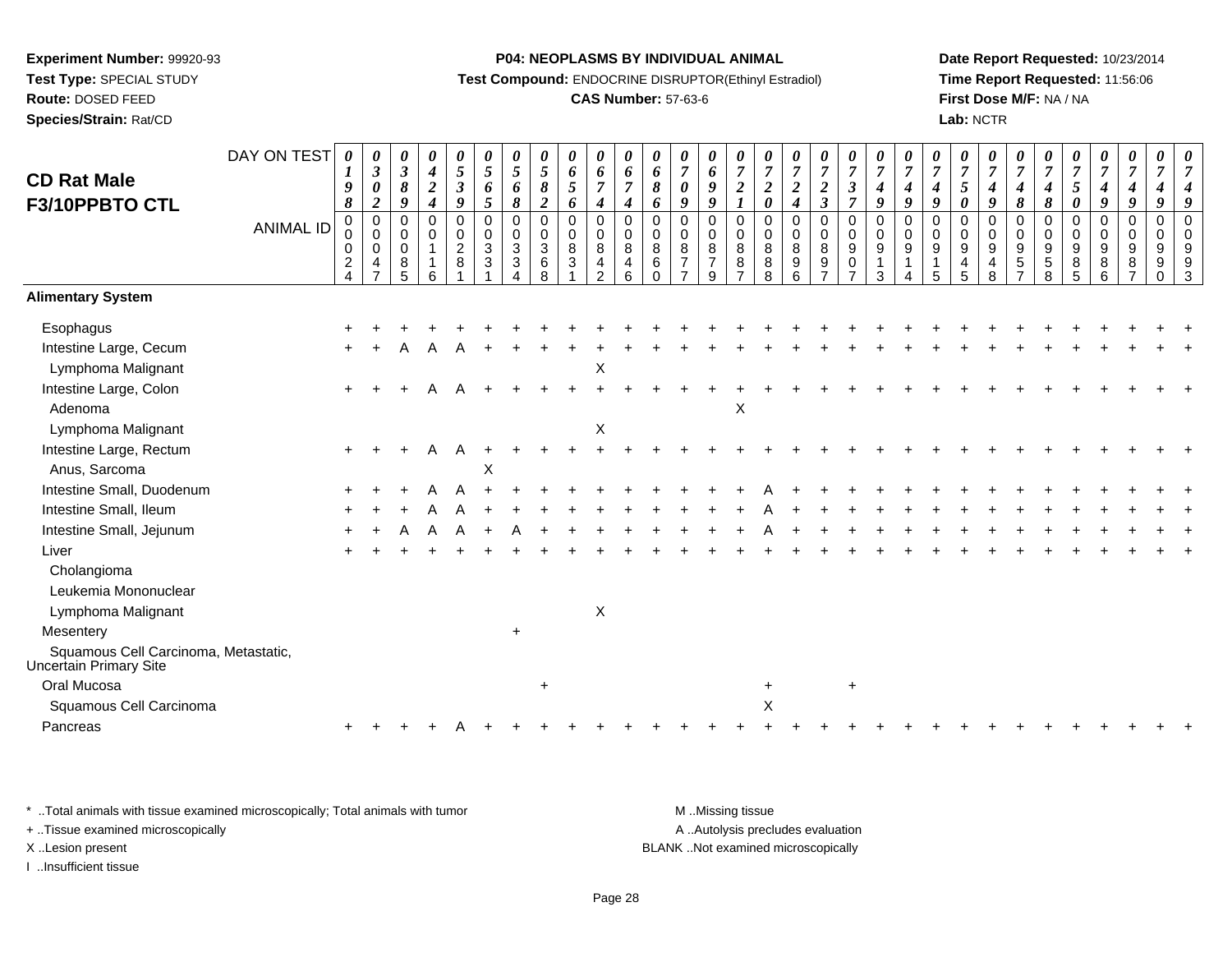# **Route:** DOSED FEED

**Species/Strain:** Rat/CD

#### **P04: NEOPLASMS BY INDIVIDUAL ANIMAL**

**Test Compound:** ENDOCRINE DISRUPTOR(Ethinyl Estradiol)

# **CAS Number:** 57-63-6

**Date Report Requested:** 10/23/2014**Time Report Requested:** 11:56:07**First Dose M/F:** NA / NA**Lab:** NCTR

| <b>CD Rat Male</b>                 | DAY ON TEST      | 0<br>1<br>9                                                              | 0<br>$\boldsymbol{\beta}$<br>$\pmb{\theta}$                   | 0<br>$\boldsymbol{\beta}$<br>$\pmb{8}$                | 0<br>$\boldsymbol{4}$<br>$\overline{2}$ | 0<br>$\mathfrak{z}$<br>$\boldsymbol{\beta}$                             | 0<br>$\overline{5}$<br>6                | 0<br>$\sqrt{5}$<br>6                                                                       | 0<br>$\mathfrak{s}$<br>$\pmb{8}$                                                 | 0<br>$\pmb{6}$<br>$\sqrt{5}$                                                                    | 0<br>$\boldsymbol{6}$<br>$\overline{7}$                            | 0<br>6<br>$\overline{7}$          | 0<br>6<br>8                                                 | 0<br>$\overline{7}$<br>$\boldsymbol{\theta}$                               | 0<br>6<br>9                                                                | $\boldsymbol{\theta}$<br>$\overline{7}$<br>$\boldsymbol{2}$           | $\boldsymbol{\theta}$<br>$\overline{7}$<br>$\boldsymbol{2}$    | $\boldsymbol{\theta}$<br>$\overline{7}$<br>$\boldsymbol{2}$ | $\frac{\boldsymbol{0}}{7}$<br>$\boldsymbol{2}$                | 0<br>$\boldsymbol{7}$<br>$\boldsymbol{\beta}$                                             | $\frac{\boldsymbol{0}}{7}$<br>$\boldsymbol{4}$                        | $\boldsymbol{\theta}$<br>$\overline{7}$<br>$\boldsymbol{4}$                            | $\boldsymbol{\theta}$<br>$\overline{7}$<br>$\boldsymbol{4}$               | 0<br>$\overline{7}$<br>5                              | 0<br>$\boldsymbol{7}$<br>$\boldsymbol{4}$                               | 0<br>$\boldsymbol{7}$<br>$\boldsymbol{4}$                                                  | $\boldsymbol{\theta}$<br>$\boldsymbol{7}$<br>4      | $\boldsymbol{\theta}$<br>$\overline{7}$<br>$\mathfrak{s}$               | $\boldsymbol{\theta}$<br>$\overline{7}$<br>$\boldsymbol{4}$                      | 0<br>$\overline{7}$<br>4                                                   | 0<br>$\overline{7}$<br>4                                   |   |
|------------------------------------|------------------|--------------------------------------------------------------------------|---------------------------------------------------------------|-------------------------------------------------------|-----------------------------------------|-------------------------------------------------------------------------|-----------------------------------------|--------------------------------------------------------------------------------------------|----------------------------------------------------------------------------------|-------------------------------------------------------------------------------------------------|--------------------------------------------------------------------|-----------------------------------|-------------------------------------------------------------|----------------------------------------------------------------------------|----------------------------------------------------------------------------|-----------------------------------------------------------------------|----------------------------------------------------------------|-------------------------------------------------------------|---------------------------------------------------------------|-------------------------------------------------------------------------------------------|-----------------------------------------------------------------------|----------------------------------------------------------------------------------------|---------------------------------------------------------------------------|-------------------------------------------------------|-------------------------------------------------------------------------|--------------------------------------------------------------------------------------------|-----------------------------------------------------|-------------------------------------------------------------------------|----------------------------------------------------------------------------------|----------------------------------------------------------------------------|------------------------------------------------------------|---|
| F3/10PPBTO CTL                     | <b>ANIMAL ID</b> | 8<br>$\mathbf 0$<br>0<br>$\mathbf 0$<br>$\overline{c}$<br>$\overline{4}$ | $\boldsymbol{2}$<br>$\Omega$<br>0<br>0<br>4<br>$\overline{7}$ | 9<br>$\Omega$<br>$\mathbf 0$<br>$\mathbf 0$<br>8<br>5 | 4<br>$\Omega$<br>0<br>$\mathbf{1}$<br>6 | $\boldsymbol{g}$<br>$\Omega$<br>$\pmb{0}$<br>$\boldsymbol{2}$<br>8<br>1 | 5<br>$\mathbf 0$<br>$\pmb{0}$<br>3<br>3 | $\pmb{8}$<br>$\mathbf 0$<br>0<br>$\sqrt{3}$<br>$\ensuremath{\mathsf{3}}$<br>$\overline{4}$ | $\overline{2}$<br>$\mathsf 0$<br>$\mathsf{O}\xspace$<br>$\sqrt{3}$<br>$\,6$<br>8 | 6<br>$\pmb{0}$<br>$\mathbf 0$<br>$\, 8$<br>$\ensuremath{\mathsf{3}}$<br>$\overline{\mathbf{1}}$ | $\boldsymbol{4}$<br>$\pmb{0}$<br>$\mathbf 0$<br>8<br>$\frac{4}{2}$ | 4<br>$\Omega$<br>0<br>8<br>4<br>6 | 6<br>$\Omega$<br>$\mathbf 0$<br>8<br>$\,6\,$<br>$\mathbf 0$ | $\boldsymbol{q}$<br>$\Omega$<br>0<br>8<br>$\overline{7}$<br>$\overline{ }$ | $\boldsymbol{g}$<br>$\Omega$<br>$\overline{0}$<br>8<br>$\overline{7}$<br>9 | $\boldsymbol{l}$<br>$\Omega$<br>$\pmb{0}$<br>8<br>8<br>$\overline{7}$ | $\pmb{\theta}$<br>$\Omega$<br>$\mathbf 0$<br>8<br>$\,8\,$<br>8 | $\boldsymbol{4}$<br>$\Omega$<br>$\mathbf 0$<br>8<br>9<br>6  | $\overline{\mathbf{3}}$<br>0<br>0<br>8<br>9<br>$\overline{7}$ | $\overline{7}$<br>$\pmb{0}$<br>$\pmb{0}$<br>$\overline{9}$<br>$\pmb{0}$<br>$\overline{7}$ | 9<br>$\Omega$<br>$\mathsf 0$<br>$\boldsymbol{9}$<br>$\mathbf{1}$<br>3 | $\boldsymbol{g}$<br>$\Omega$<br>$\mathbf 0$<br>$\boldsymbol{9}$<br>$\overline{1}$<br>4 | $\boldsymbol{g}$<br>$\Omega$<br>$\mathbf 0$<br>$9\,$<br>$\mathbf{1}$<br>5 | $\boldsymbol{\theta}$<br>$\Omega$<br>0<br>9<br>4<br>5 | $\boldsymbol{g}$<br>$\Omega$<br>$\mathsf 0$<br>$\overline{9}$<br>4<br>8 | $\pmb{8}$<br>$\mathbf 0$<br>$\pmb{0}$<br>$\boldsymbol{9}$<br>$\mathbf 5$<br>$\overline{7}$ | $\pmb{8}$<br>$\Omega$<br>0<br>9<br>$\,$ 5 $\,$<br>8 | $\pmb{\theta}$<br>$\Omega$<br>$\mathbf 0$<br>$\boldsymbol{9}$<br>8<br>5 | 9<br>$\mathbf 0$<br>$\mathbf 0$<br>$\boldsymbol{9}$<br>$\,8\,$<br>$6\phantom{a}$ | $\boldsymbol{g}$<br>$\mathbf 0$<br>$\mathbf 0$<br>9<br>8<br>$\overline{7}$ | $\boldsymbol{g}$<br>$\mathbf 0$<br>0<br>9<br>9<br>$\Omega$ | 9 |
| <b>Salivary Glands</b>             |                  | $+$                                                                      |                                                               |                                                       | $+$                                     | A                                                                       |                                         |                                                                                            |                                                                                  |                                                                                                 |                                                                    |                                   |                                                             |                                                                            |                                                                            |                                                                       |                                                                |                                                             |                                                               |                                                                                           |                                                                       |                                                                                        |                                                                           |                                                       |                                                                         |                                                                                            |                                                     |                                                                         |                                                                                  |                                                                            |                                                            |   |
| Lymphoma Malignant                 |                  |                                                                          |                                                               |                                                       |                                         |                                                                         |                                         |                                                                                            |                                                                                  |                                                                                                 | X                                                                  |                                   |                                                             |                                                                            |                                                                            |                                                                       |                                                                |                                                             |                                                               |                                                                                           |                                                                       |                                                                                        |                                                                           |                                                       |                                                                         |                                                                                            |                                                     |                                                                         |                                                                                  |                                                                            |                                                            |   |
| Stomach, Forestomach               |                  |                                                                          |                                                               |                                                       |                                         |                                                                         |                                         |                                                                                            |                                                                                  |                                                                                                 |                                                                    |                                   |                                                             |                                                                            |                                                                            |                                                                       |                                                                |                                                             |                                                               |                                                                                           |                                                                       |                                                                                        |                                                                           |                                                       |                                                                         |                                                                                            |                                                     |                                                                         |                                                                                  |                                                                            |                                                            |   |
| Stomach, Glandular                 |                  |                                                                          |                                                               |                                                       |                                         |                                                                         |                                         |                                                                                            |                                                                                  |                                                                                                 |                                                                    |                                   |                                                             |                                                                            |                                                                            |                                                                       |                                                                |                                                             |                                                               |                                                                                           |                                                                       |                                                                                        |                                                                           |                                                       |                                                                         |                                                                                            |                                                     |                                                                         |                                                                                  |                                                                            |                                                            |   |
| <b>Cardiovascular System</b>       |                  |                                                                          |                                                               |                                                       |                                         |                                                                         |                                         |                                                                                            |                                                                                  |                                                                                                 |                                                                    |                                   |                                                             |                                                                            |                                                                            |                                                                       |                                                                |                                                             |                                                               |                                                                                           |                                                                       |                                                                                        |                                                                           |                                                       |                                                                         |                                                                                            |                                                     |                                                                         |                                                                                  |                                                                            |                                                            |   |
| <b>Blood Vessel</b>                |                  |                                                                          |                                                               |                                                       |                                         |                                                                         |                                         |                                                                                            |                                                                                  |                                                                                                 |                                                                    |                                   |                                                             |                                                                            |                                                                            |                                                                       |                                                                |                                                             |                                                               |                                                                                           |                                                                       |                                                                                        |                                                                           |                                                       |                                                                         |                                                                                            |                                                     |                                                                         |                                                                                  |                                                                            |                                                            |   |
| Heart                              |                  |                                                                          |                                                               |                                                       |                                         |                                                                         |                                         |                                                                                            |                                                                                  |                                                                                                 |                                                                    |                                   |                                                             |                                                                            |                                                                            |                                                                       |                                                                |                                                             |                                                               |                                                                                           |                                                                       |                                                                                        |                                                                           |                                                       |                                                                         |                                                                                            |                                                     |                                                                         |                                                                                  |                                                                            |                                                            |   |
| <b>Endocrine System</b>            |                  |                                                                          |                                                               |                                                       |                                         |                                                                         |                                         |                                                                                            |                                                                                  |                                                                                                 |                                                                    |                                   |                                                             |                                                                            |                                                                            |                                                                       |                                                                |                                                             |                                                               |                                                                                           |                                                                       |                                                                                        |                                                                           |                                                       |                                                                         |                                                                                            |                                                     |                                                                         |                                                                                  |                                                                            |                                                            |   |
| <b>Adrenal Cortex</b><br>Adenoma   |                  |                                                                          |                                                               |                                                       |                                         |                                                                         |                                         |                                                                                            |                                                                                  |                                                                                                 | м                                                                  |                                   |                                                             |                                                                            |                                                                            |                                                                       |                                                                |                                                             |                                                               |                                                                                           |                                                                       |                                                                                        |                                                                           |                                                       |                                                                         |                                                                                            |                                                     |                                                                         |                                                                                  |                                                                            |                                                            |   |
| <b>Adrenal Medulla</b>             |                  |                                                                          |                                                               |                                                       |                                         |                                                                         |                                         |                                                                                            |                                                                                  |                                                                                                 | м                                                                  |                                   |                                                             |                                                                            |                                                                            |                                                                       |                                                                |                                                             |                                                               |                                                                                           |                                                                       |                                                                                        |                                                                           |                                                       |                                                                         |                                                                                            |                                                     |                                                                         |                                                                                  |                                                                            |                                                            |   |
| Bilateral, Pheochromocytoma Benign |                  |                                                                          |                                                               |                                                       |                                         |                                                                         |                                         |                                                                                            |                                                                                  |                                                                                                 |                                                                    |                                   |                                                             |                                                                            |                                                                            |                                                                       |                                                                |                                                             |                                                               |                                                                                           |                                                                       |                                                                                        |                                                                           |                                                       |                                                                         |                                                                                            |                                                     |                                                                         | X                                                                                |                                                                            |                                                            |   |
| Pheochromocytoma Benign            |                  |                                                                          |                                                               |                                                       |                                         |                                                                         |                                         |                                                                                            |                                                                                  |                                                                                                 |                                                                    |                                   | X                                                           |                                                                            |                                                                            |                                                                       |                                                                |                                                             |                                                               | X                                                                                         |                                                                       |                                                                                        |                                                                           |                                                       | X                                                                       |                                                                                            | X                                                   |                                                                         |                                                                                  | X                                                                          |                                                            |   |
| Pheochromocytoma Malignant         |                  |                                                                          |                                                               |                                                       |                                         |                                                                         |                                         |                                                                                            |                                                                                  |                                                                                                 |                                                                    |                                   | X                                                           |                                                                            |                                                                            |                                                                       |                                                                |                                                             |                                                               |                                                                                           |                                                                       |                                                                                        |                                                                           |                                                       |                                                                         |                                                                                            |                                                     |                                                                         |                                                                                  |                                                                            |                                                            |   |
| Islets, Pancreatic                 |                  |                                                                          |                                                               |                                                       |                                         |                                                                         |                                         |                                                                                            |                                                                                  |                                                                                                 |                                                                    |                                   |                                                             |                                                                            |                                                                            |                                                                       |                                                                |                                                             |                                                               |                                                                                           |                                                                       |                                                                                        |                                                                           |                                                       |                                                                         |                                                                                            |                                                     |                                                                         |                                                                                  |                                                                            |                                                            |   |
| Adenoma                            |                  |                                                                          |                                                               |                                                       |                                         |                                                                         |                                         |                                                                                            |                                                                                  |                                                                                                 |                                                                    |                                   |                                                             |                                                                            |                                                                            |                                                                       |                                                                |                                                             |                                                               |                                                                                           |                                                                       |                                                                                        |                                                                           |                                                       |                                                                         |                                                                                            | X                                                   |                                                                         |                                                                                  |                                                                            |                                                            |   |
| Parathyroid Gland                  |                  |                                                                          |                                                               |                                                       |                                         |                                                                         |                                         |                                                                                            |                                                                                  |                                                                                                 |                                                                    |                                   |                                                             |                                                                            |                                                                            |                                                                       |                                                                |                                                             |                                                               |                                                                                           |                                                                       |                                                                                        |                                                                           |                                                       |                                                                         |                                                                                            |                                                     |                                                                         |                                                                                  |                                                                            |                                                            |   |
| <b>Pituitary Gland</b>             |                  |                                                                          |                                                               |                                                       |                                         |                                                                         |                                         |                                                                                            |                                                                                  |                                                                                                 |                                                                    |                                   |                                                             |                                                                            |                                                                            |                                                                       |                                                                |                                                             |                                                               |                                                                                           |                                                                       |                                                                                        |                                                                           |                                                       |                                                                         |                                                                                            |                                                     |                                                                         |                                                                                  |                                                                            |                                                            |   |
| Lymphoma Malignant                 |                  |                                                                          |                                                               |                                                       |                                         |                                                                         |                                         |                                                                                            |                                                                                  |                                                                                                 | $\boldsymbol{\mathsf{X}}$                                          |                                   |                                                             |                                                                            |                                                                            |                                                                       |                                                                |                                                             |                                                               |                                                                                           |                                                                       |                                                                                        |                                                                           |                                                       |                                                                         |                                                                                            |                                                     |                                                                         |                                                                                  |                                                                            |                                                            |   |
| Pars Distalis, Adenoma             |                  |                                                                          |                                                               | $\mathsf X$                                           |                                         |                                                                         | $\mathsf X$                             |                                                                                            |                                                                                  |                                                                                                 |                                                                    |                                   |                                                             |                                                                            |                                                                            |                                                                       |                                                                | X X X X X                                                   |                                                               |                                                                                           |                                                                       |                                                                                        |                                                                           |                                                       |                                                                         | $X$ $X$                                                                                    |                                                     |                                                                         | $X$ $X$                                                                          |                                                                            |                                                            |   |
| Pars Intermed, Adenoma             |                  |                                                                          |                                                               |                                                       |                                         |                                                                         |                                         |                                                                                            |                                                                                  |                                                                                                 |                                                                    |                                   |                                                             |                                                                            |                                                                            |                                                                       |                                                                |                                                             |                                                               |                                                                                           |                                                                       |                                                                                        |                                                                           |                                                       |                                                                         |                                                                                            |                                                     |                                                                         |                                                                                  |                                                                            |                                                            |   |
| <b>Thyroid Gland</b>               |                  |                                                                          |                                                               |                                                       |                                         |                                                                         |                                         |                                                                                            |                                                                                  |                                                                                                 |                                                                    |                                   |                                                             |                                                                            |                                                                            |                                                                       |                                                                |                                                             |                                                               |                                                                                           |                                                                       |                                                                                        |                                                                           |                                                       |                                                                         |                                                                                            |                                                     |                                                                         |                                                                                  |                                                                            |                                                            |   |
|                                    |                  |                                                                          |                                                               |                                                       |                                         |                                                                         |                                         |                                                                                            |                                                                                  |                                                                                                 |                                                                    |                                   |                                                             |                                                                            |                                                                            |                                                                       |                                                                |                                                             |                                                               |                                                                                           |                                                                       |                                                                                        |                                                                           |                                                       |                                                                         |                                                                                            |                                                     |                                                                         |                                                                                  |                                                                            |                                                            |   |

\* ..Total animals with tissue examined microscopically; Total animals with tumor **M** . Missing tissue M ..Missing tissue

+ ..Tissue examined microscopically

I ..Insufficient tissue

A ..Autolysis precludes evaluation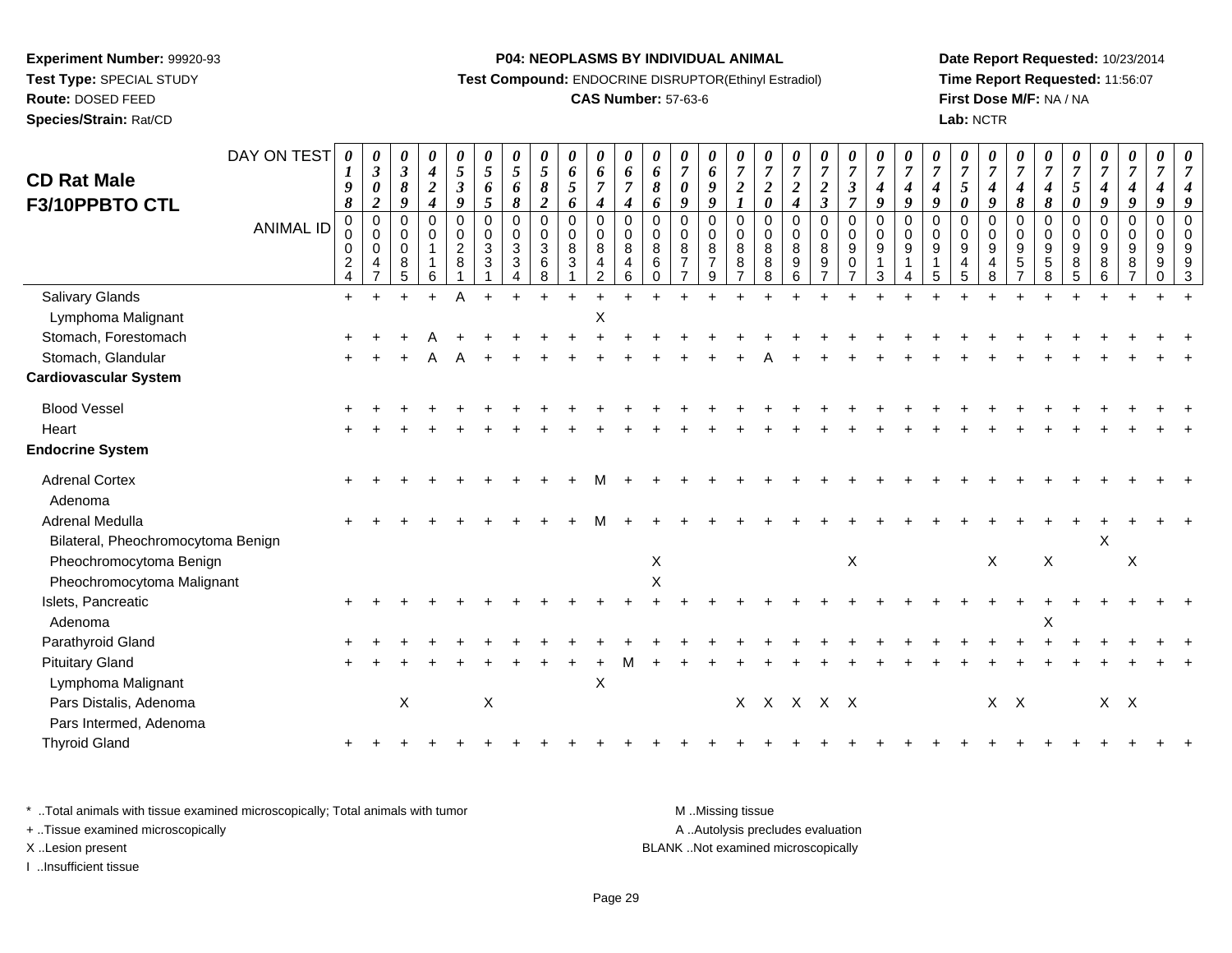**Route:** DOSED FEED

**Species/Strain:** Rat/CD

#### **P04: NEOPLASMS BY INDIVIDUAL ANIMAL**

**Test Compound:** ENDOCRINE DISRUPTOR(Ethinyl Estradiol)

# **CAS Number:** 57-63-6

**Date Report Requested:** 10/23/2014**Time Report Requested:** 11:56:07**First Dose M/F:** NA / NA**Lab:** NCTR

| <b>CD Rat Male</b><br>F3/10PPBTO CTL                                                     | DAY ON TEST<br><b>ANIMAL ID</b> | $\boldsymbol{\theta}$<br>$\boldsymbol{l}$<br>$\pmb{9}$<br>8<br>$\mathbf 0$<br>$\mathsf{O}\xspace$<br>$\pmb{0}$<br>$\overline{c}$<br>$\overline{4}$ | 0<br>$\mathfrak{z}$<br>0<br>$\boldsymbol{2}$<br>$\mathbf 0$<br>$\mathbf 0$<br>$\mathbf 0$<br>4 | $\boldsymbol{\theta}$<br>$\mathfrak{z}$<br>$\pmb{8}$<br>9<br>$\Omega$<br>$\mathbf 0$<br>$\mathbf 0$<br>$\bf 8$<br>5 | 0<br>$\boldsymbol{4}$<br>$\boldsymbol{2}$<br>$\boldsymbol{4}$<br>$\Omega$<br>$\mathbf 0$<br>1<br>1<br>6 | 0<br>$\sqrt{5}$<br>$\boldsymbol{\mathfrak{z}}$<br>9<br>$\Omega$<br>$\mathbf 0$<br>$\overline{c}$<br>8 | $\boldsymbol{\theta}$<br>$\sqrt{5}$<br>6<br>5<br>$\mathbf 0$<br>$\mathsf{O}\xspace$<br>$\sqrt{3}$<br>$\sqrt{3}$ | 0<br>$\sqrt{5}$<br>6<br>$\boldsymbol{\delta}$<br>0<br>0<br>$\ensuremath{\mathsf{3}}$<br>$\ensuremath{\mathsf{3}}$ | $\boldsymbol{\theta}$<br>$\overline{5}$<br>$\pmb{8}$<br>$\overline{2}$<br>$\overline{0}$<br>$\mathbf 0$<br>$\sqrt{3}$<br>$\,6\,$<br>$\mathsf{R}$ | 0<br>6<br>5<br>6<br>$\pmb{0}$<br>$\mathbf 0$<br>8<br>$\mathbf{3}$ | 0<br>$\boldsymbol{6}$<br>$\boldsymbol{7}$<br>$\overline{\boldsymbol{4}}$<br>$\pmb{0}$<br>$\mathsf{O}\xspace$<br>8<br>$\frac{4}{2}$ | 0<br>6<br>$\overline{7}$<br>$\boldsymbol{4}$<br>$\pmb{0}$<br>$\mathbf 0$<br>8<br>$\overline{4}$<br>6 | 0<br>6<br>8<br>6<br>$\Omega$<br>$\mathbf 0$<br>$\bf 8$<br>$\,6\,$<br>$\Omega$ | 0<br>$\overline{7}$<br>0<br>9<br>$\mathbf 0$<br>$\mathbf 0$<br>$\bf 8$<br>$\overline{7}$ | $\boldsymbol{\theta}$<br>$\pmb{6}$<br>$\pmb{9}$<br>$\boldsymbol{g}$<br>0<br>$\mathbf 0$<br>$\bf 8$<br>$\overline{7}$<br>9 | $\boldsymbol{\theta}$<br>$\boldsymbol{7}$<br>$\frac{2}{1}$<br>$\pmb{0}$<br>$\mathbf 0$<br>$\,8\,$<br>$\,8\,$<br>$\overline{7}$ | 0<br>$\boldsymbol{7}$<br>$\boldsymbol{2}$<br>$\boldsymbol{\theta}$<br>$\mathbf 0$<br>$\mathbf 0$<br>$\bf 8$<br>8<br>8 | 0<br>$\boldsymbol{7}$<br>$\frac{2}{4}$<br>$\mathbf 0$<br>$\pmb{0}$<br>$\bf8$<br>$\mathsf g$<br>6 | $\frac{\boldsymbol{\theta}}{\boldsymbol{7}}$<br>$\boldsymbol{2}$<br>$\overline{\mathbf{3}}$<br>$\mathbf 0$<br>$\overline{0}$<br>8<br>9<br>$\overline{ }$ | $\frac{\theta}{7}$<br>$\boldsymbol{\beta}$<br>$\overline{7}$<br>$\mathbf 0$<br>$\mathsf{O}\xspace$<br>$\boldsymbol{9}$<br>$\pmb{0}$<br>$\overline{7}$ | $\frac{\boldsymbol{\theta}}{\boldsymbol{7}}$<br>$\boldsymbol{4}$<br>9<br>$\mathbf 0$<br>$\mathsf{O}\xspace$<br>$\boldsymbol{9}$<br>$\mathbf{1}$<br>3 | $\boldsymbol{\theta}$<br>$\overline{7}$<br>$\boldsymbol{4}$<br>9<br>$\mathbf 0$<br>$\mathbf 0$<br>$\boldsymbol{9}$<br>$\overline{1}$ | 0<br>$\overline{7}$<br>$\boldsymbol{4}$<br>$\boldsymbol{g}$<br>$\mathbf 0$<br>$\mathbf 0$<br>$\boldsymbol{9}$<br>1<br>5 | $\pmb{\theta}$<br>$\boldsymbol{7}$<br>5<br>$\boldsymbol{\theta}$<br>$\mathbf 0$<br>$\mathbf 0$<br>$\boldsymbol{9}$<br>4<br>5 | 0<br>$\boldsymbol{7}$<br>$\boldsymbol{4}$<br>9<br>$\mathbf 0$<br>$\pmb{0}$<br>$\boldsymbol{9}$<br>4<br>8 | $\frac{\boldsymbol{0}}{7}$<br>$\boldsymbol{4}$<br>$\boldsymbol{\delta}$<br>0<br>$\mathbf 0$<br>9<br>5<br>$\overline{ }$ | 0<br>$\overline{7}$<br>$\boldsymbol{4}$<br>8<br>$\pmb{0}$<br>$\mathbf 0$<br>9<br>$\,$ 5 $\,$<br>8 | $\boldsymbol{\theta}$<br>$\overline{7}$<br>$\sqrt{5}$<br>$\pmb{\theta}$<br>$\mathsf 0$<br>$\mathsf{O}\xspace$<br>$\boldsymbol{9}$<br>$\bf 8$<br>5 | $\boldsymbol{\theta}$<br>$\boldsymbol{7}$<br>$\boldsymbol{4}$<br>$\boldsymbol{g}$<br>$\pmb{0}$<br>$\pmb{0}$<br>$\boldsymbol{9}$<br>$\bf 8$<br>6 | $\pmb{\theta}$<br>$\overline{7}$<br>$\boldsymbol{4}$<br>$\boldsymbol{g}$<br>$\mathbf 0$<br>$\mathbf 0$<br>$9\,$<br>8<br>$\overline{7}$ | 0<br>$\overline{7}$<br>4<br>9<br>$\mathbf 0$<br>$\mathbf 0$<br>9<br>9<br>$\Omega$ | 7<br>$\Omega$<br>$\Omega$<br>9<br>9<br>3 |
|------------------------------------------------------------------------------------------|---------------------------------|----------------------------------------------------------------------------------------------------------------------------------------------------|------------------------------------------------------------------------------------------------|---------------------------------------------------------------------------------------------------------------------|---------------------------------------------------------------------------------------------------------|-------------------------------------------------------------------------------------------------------|-----------------------------------------------------------------------------------------------------------------|-------------------------------------------------------------------------------------------------------------------|--------------------------------------------------------------------------------------------------------------------------------------------------|-------------------------------------------------------------------|------------------------------------------------------------------------------------------------------------------------------------|------------------------------------------------------------------------------------------------------|-------------------------------------------------------------------------------|------------------------------------------------------------------------------------------|---------------------------------------------------------------------------------------------------------------------------|--------------------------------------------------------------------------------------------------------------------------------|-----------------------------------------------------------------------------------------------------------------------|--------------------------------------------------------------------------------------------------|----------------------------------------------------------------------------------------------------------------------------------------------------------|-------------------------------------------------------------------------------------------------------------------------------------------------------|------------------------------------------------------------------------------------------------------------------------------------------------------|--------------------------------------------------------------------------------------------------------------------------------------|-------------------------------------------------------------------------------------------------------------------------|------------------------------------------------------------------------------------------------------------------------------|----------------------------------------------------------------------------------------------------------|-------------------------------------------------------------------------------------------------------------------------|---------------------------------------------------------------------------------------------------|---------------------------------------------------------------------------------------------------------------------------------------------------|-------------------------------------------------------------------------------------------------------------------------------------------------|----------------------------------------------------------------------------------------------------------------------------------------|-----------------------------------------------------------------------------------|------------------------------------------|
| C Cell, Adenoma<br>C Cell, Carcinoma<br>Lymphoma Malignant<br><b>General Body System</b> |                                 |                                                                                                                                                    |                                                                                                |                                                                                                                     |                                                                                                         |                                                                                                       |                                                                                                                 |                                                                                                                   |                                                                                                                                                  |                                                                   | X                                                                                                                                  |                                                                                                      |                                                                               |                                                                                          |                                                                                                                           |                                                                                                                                | $\boldsymbol{\mathsf{X}}$                                                                                             |                                                                                                  |                                                                                                                                                          |                                                                                                                                                       |                                                                                                                                                      |                                                                                                                                      |                                                                                                                         |                                                                                                                              |                                                                                                          |                                                                                                                         |                                                                                                   |                                                                                                                                                   | $\sf X$                                                                                                                                         |                                                                                                                                        |                                                                                   |                                          |
| <b>NONE</b><br><b>Genital System</b>                                                     |                                 |                                                                                                                                                    |                                                                                                |                                                                                                                     |                                                                                                         |                                                                                                       |                                                                                                                 |                                                                                                                   |                                                                                                                                                  |                                                                   |                                                                                                                                    |                                                                                                      |                                                                               |                                                                                          |                                                                                                                           |                                                                                                                                |                                                                                                                       |                                                                                                  |                                                                                                                                                          |                                                                                                                                                       |                                                                                                                                                      |                                                                                                                                      |                                                                                                                         |                                                                                                                              |                                                                                                          |                                                                                                                         |                                                                                                   |                                                                                                                                                   |                                                                                                                                                 |                                                                                                                                        |                                                                                   |                                          |
| <b>Coagulating Gland</b>                                                                 |                                 |                                                                                                                                                    |                                                                                                |                                                                                                                     |                                                                                                         |                                                                                                       |                                                                                                                 |                                                                                                                   |                                                                                                                                                  |                                                                   |                                                                                                                                    |                                                                                                      |                                                                               |                                                                                          |                                                                                                                           |                                                                                                                                |                                                                                                                       |                                                                                                  |                                                                                                                                                          |                                                                                                                                                       |                                                                                                                                                      |                                                                                                                                      |                                                                                                                         |                                                                                                                              |                                                                                                          |                                                                                                                         |                                                                                                   |                                                                                                                                                   |                                                                                                                                                 |                                                                                                                                        |                                                                                   |                                          |
| Epididymis                                                                               |                                 |                                                                                                                                                    |                                                                                                |                                                                                                                     |                                                                                                         |                                                                                                       |                                                                                                                 |                                                                                                                   |                                                                                                                                                  |                                                                   |                                                                                                                                    |                                                                                                      |                                                                               |                                                                                          |                                                                                                                           |                                                                                                                                |                                                                                                                       |                                                                                                  |                                                                                                                                                          |                                                                                                                                                       |                                                                                                                                                      |                                                                                                                                      |                                                                                                                         |                                                                                                                              |                                                                                                          |                                                                                                                         |                                                                                                   |                                                                                                                                                   |                                                                                                                                                 |                                                                                                                                        |                                                                                   |                                          |
| <b>Preputial Gland</b>                                                                   |                                 |                                                                                                                                                    |                                                                                                |                                                                                                                     |                                                                                                         |                                                                                                       |                                                                                                                 |                                                                                                                   |                                                                                                                                                  |                                                                   |                                                                                                                                    |                                                                                                      |                                                                               |                                                                                          |                                                                                                                           |                                                                                                                                |                                                                                                                       |                                                                                                  |                                                                                                                                                          |                                                                                                                                                       |                                                                                                                                                      |                                                                                                                                      |                                                                                                                         |                                                                                                                              |                                                                                                          |                                                                                                                         |                                                                                                   |                                                                                                                                                   |                                                                                                                                                 |                                                                                                                                        |                                                                                   |                                          |
| Squamous Cell Carcinoma                                                                  |                                 |                                                                                                                                                    |                                                                                                |                                                                                                                     |                                                                                                         | $\boldsymbol{\mathsf{X}}$                                                                             |                                                                                                                 |                                                                                                                   |                                                                                                                                                  |                                                                   |                                                                                                                                    |                                                                                                      |                                                                               | $\mathsf{X}$                                                                             | $\mathsf{X}$                                                                                                              |                                                                                                                                |                                                                                                                       |                                                                                                  |                                                                                                                                                          |                                                                                                                                                       |                                                                                                                                                      |                                                                                                                                      |                                                                                                                         |                                                                                                                              |                                                                                                          |                                                                                                                         |                                                                                                   |                                                                                                                                                   |                                                                                                                                                 | X                                                                                                                                      |                                                                                   |                                          |
| Prostate, Dorsal/Lateral Lobe                                                            |                                 |                                                                                                                                                    |                                                                                                |                                                                                                                     |                                                                                                         |                                                                                                       |                                                                                                                 |                                                                                                                   |                                                                                                                                                  |                                                                   |                                                                                                                                    |                                                                                                      |                                                                               |                                                                                          |                                                                                                                           |                                                                                                                                |                                                                                                                       |                                                                                                  |                                                                                                                                                          |                                                                                                                                                       |                                                                                                                                                      |                                                                                                                                      |                                                                                                                         |                                                                                                                              |                                                                                                          |                                                                                                                         |                                                                                                   |                                                                                                                                                   |                                                                                                                                                 |                                                                                                                                        |                                                                                   |                                          |
| Prostate, Ventral Lobe                                                                   |                                 |                                                                                                                                                    |                                                                                                |                                                                                                                     |                                                                                                         |                                                                                                       |                                                                                                                 |                                                                                                                   |                                                                                                                                                  |                                                                   |                                                                                                                                    |                                                                                                      |                                                                               |                                                                                          |                                                                                                                           |                                                                                                                                |                                                                                                                       |                                                                                                  |                                                                                                                                                          |                                                                                                                                                       |                                                                                                                                                      |                                                                                                                                      |                                                                                                                         |                                                                                                                              |                                                                                                          |                                                                                                                         |                                                                                                   |                                                                                                                                                   |                                                                                                                                                 |                                                                                                                                        |                                                                                   |                                          |
| <b>Rete Testes</b>                                                                       |                                 |                                                                                                                                                    |                                                                                                |                                                                                                                     |                                                                                                         |                                                                                                       |                                                                                                                 |                                                                                                                   |                                                                                                                                                  |                                                                   |                                                                                                                                    |                                                                                                      |                                                                               |                                                                                          |                                                                                                                           |                                                                                                                                |                                                                                                                       |                                                                                                  |                                                                                                                                                          |                                                                                                                                                       |                                                                                                                                                      |                                                                                                                                      |                                                                                                                         |                                                                                                                              |                                                                                                          |                                                                                                                         |                                                                                                   |                                                                                                                                                   |                                                                                                                                                 |                                                                                                                                        |                                                                                   |                                          |
| Seminal Vesicle<br>Lymphoma Malignant                                                    |                                 |                                                                                                                                                    |                                                                                                | А                                                                                                                   |                                                                                                         |                                                                                                       |                                                                                                                 |                                                                                                                   |                                                                                                                                                  |                                                                   | X                                                                                                                                  |                                                                                                      |                                                                               |                                                                                          |                                                                                                                           |                                                                                                                                |                                                                                                                       |                                                                                                  |                                                                                                                                                          |                                                                                                                                                       |                                                                                                                                                      |                                                                                                                                      |                                                                                                                         |                                                                                                                              |                                                                                                          |                                                                                                                         |                                                                                                   |                                                                                                                                                   |                                                                                                                                                 |                                                                                                                                        |                                                                                   |                                          |
| <b>Testes</b>                                                                            |                                 |                                                                                                                                                    |                                                                                                |                                                                                                                     |                                                                                                         |                                                                                                       |                                                                                                                 |                                                                                                                   |                                                                                                                                                  |                                                                   |                                                                                                                                    |                                                                                                      |                                                                               |                                                                                          |                                                                                                                           |                                                                                                                                |                                                                                                                       |                                                                                                  |                                                                                                                                                          |                                                                                                                                                       |                                                                                                                                                      |                                                                                                                                      |                                                                                                                         |                                                                                                                              |                                                                                                          |                                                                                                                         |                                                                                                   |                                                                                                                                                   |                                                                                                                                                 |                                                                                                                                        |                                                                                   |                                          |
| <b>Hematopoietic System</b>                                                              |                                 |                                                                                                                                                    |                                                                                                |                                                                                                                     |                                                                                                         |                                                                                                       |                                                                                                                 |                                                                                                                   |                                                                                                                                                  |                                                                   |                                                                                                                                    |                                                                                                      |                                                                               |                                                                                          |                                                                                                                           |                                                                                                                                |                                                                                                                       |                                                                                                  |                                                                                                                                                          |                                                                                                                                                       |                                                                                                                                                      |                                                                                                                                      |                                                                                                                         |                                                                                                                              |                                                                                                          |                                                                                                                         |                                                                                                   |                                                                                                                                                   |                                                                                                                                                 |                                                                                                                                        |                                                                                   |                                          |
| <b>Bone Marrow</b><br>Lymphoma Malignant                                                 |                                 |                                                                                                                                                    |                                                                                                |                                                                                                                     |                                                                                                         |                                                                                                       |                                                                                                                 |                                                                                                                   |                                                                                                                                                  |                                                                   | X                                                                                                                                  |                                                                                                      |                                                                               |                                                                                          |                                                                                                                           |                                                                                                                                |                                                                                                                       |                                                                                                  |                                                                                                                                                          |                                                                                                                                                       |                                                                                                                                                      |                                                                                                                                      |                                                                                                                         |                                                                                                                              |                                                                                                          |                                                                                                                         |                                                                                                   |                                                                                                                                                   |                                                                                                                                                 |                                                                                                                                        |                                                                                   |                                          |
| Lymph Node<br>Axillary, Lymphoma Malignant                                               |                                 |                                                                                                                                                    |                                                                                                |                                                                                                                     |                                                                                                         | Α                                                                                                     |                                                                                                                 |                                                                                                                   |                                                                                                                                                  |                                                                   | X                                                                                                                                  |                                                                                                      |                                                                               |                                                                                          |                                                                                                                           |                                                                                                                                |                                                                                                                       |                                                                                                  |                                                                                                                                                          |                                                                                                                                                       |                                                                                                                                                      |                                                                                                                                      |                                                                                                                         |                                                                                                                              |                                                                                                          |                                                                                                                         |                                                                                                   |                                                                                                                                                   |                                                                                                                                                 |                                                                                                                                        |                                                                                   |                                          |

\* ..Total animals with tissue examined microscopically; Total animals with tumor **M** . Missing tissue M ..Missing tissue

+ ..Tissue examined microscopically

I ..Insufficient tissue

A ..Autolysis precludes evaluation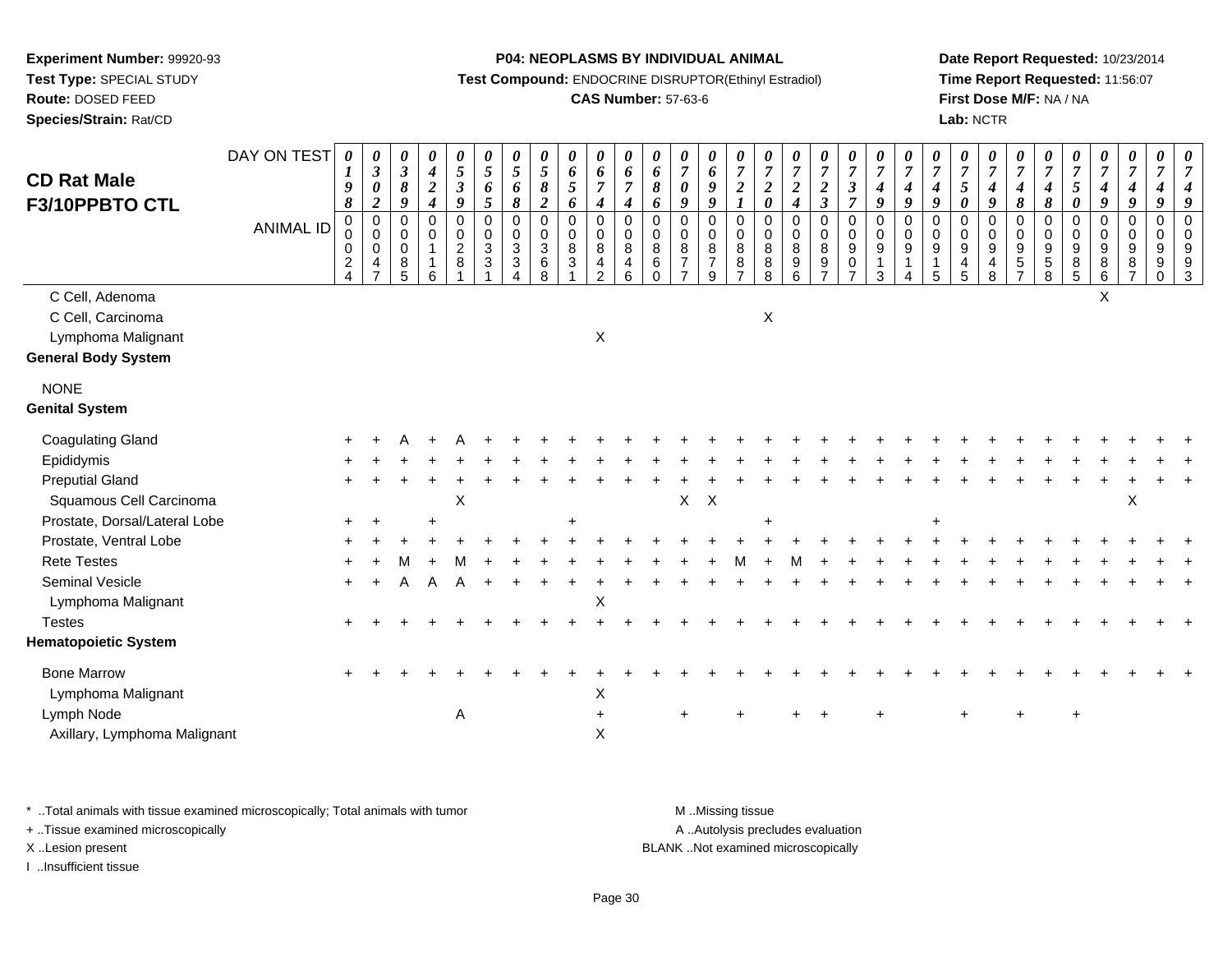# **Route:** DOSED FEED

**Species/Strain:** Rat/CD

# **P04: NEOPLASMS BY INDIVIDUAL ANIMAL**

**Test Compound:** ENDOCRINE DISRUPTOR(Ethinyl Estradiol)

# **CAS Number:** 57-63-6

**Date Report Requested:** 10/23/2014**Time Report Requested:** 11:56:08**First Dose M/F:** NA / NA**Lab:** NCTR

| <b>CD Rat Male</b><br>F3/10PPBTO CTL | DAY ON TEST<br><b>ANIMAL ID</b> | 0<br>9<br>8<br>$\mathbf 0$<br>$\mathbf 0$ | 0<br>$\mathfrak{z}$<br>$\pmb{\theta}$<br>$\boldsymbol{2}$<br>$\pmb{0}$<br>$\mathbf 0$ | $\boldsymbol{\theta}$<br>$\boldsymbol{\beta}$<br>$\pmb{8}$<br>$\boldsymbol{9}$<br>$\mathbf 0$<br>$\mathbf 0$ | 0<br>$\boldsymbol{4}$<br>$\boldsymbol{2}$<br>$\boldsymbol{4}$<br>$\mathbf 0$<br>$\mathbf 0$ | 0<br>5<br>$\boldsymbol{\mathfrak{z}}$<br>9<br>$\mathbf 0$<br>$\mathbf 0$ | 0<br>$\mathfrak{s}$<br>6<br>5<br>0<br>0 | $\boldsymbol{\theta}$<br>$\mathfrak{H}$<br>6<br>8<br>$\pmb{0}$<br>0 | 0<br>$\sqrt{5}$<br>$\pmb{8}$<br>$\boldsymbol{2}$<br>$\mathbf 0$<br>$\pmb{0}$ | $\boldsymbol{\theta}$<br>$\pmb{6}$<br>$\mathfrak{s}$<br>6<br>0<br>$\mathbf 0$ | 0<br>6<br>$\overline{7}$<br>$\boldsymbol{4}$<br>$\pmb{0}$<br>$\mathbf 0$ | 0<br>6<br>$\overline{7}$<br>4<br>$\mathbf 0$<br>$\Omega$ | $\boldsymbol{\theta}$<br>6<br>8<br>6<br>$\mathbf 0$<br>$\mathbf 0$ | 0<br>$\overline{7}$<br>$\boldsymbol{\theta}$<br>9<br>$\mathbf 0$<br>$\mathbf 0$ | 0<br>6<br>9<br>9<br>0<br>$\mathbf 0$ | 0<br>$\overline{7}$<br>$\boldsymbol{2}$<br>$\mathbf 0$<br>$\mathbf 0$ | $\boldsymbol{\theta}$<br>$\overline{7}$<br>$\overline{2}$<br>$\boldsymbol{\theta}$<br>0<br>$\Omega$ | $\overline{7}$<br>$\boldsymbol{2}$<br>$\boldsymbol{4}$<br>$\mathbf 0$<br>$\mathbf 0$ | 0<br>$\overline{7}$<br>$\boldsymbol{2}$<br>$\mathfrak{z}$<br>$\mathbf 0$<br>$\mathbf 0$ | 0<br>$\boldsymbol{7}$<br>$\mathfrak{z}$<br>$\overline{7}$<br>$\pmb{0}$<br>0 | $\boldsymbol{\theta}$<br>$\overline{7}$<br>$\boldsymbol{4}$<br>9<br>$\pmb{0}$<br>$\pmb{0}$ | $\boldsymbol{\theta}$<br>$\overline{7}$<br>4<br>9<br>$\Omega$<br>$\mathbf 0$ | $\boldsymbol{\theta}$<br>$\overline{7}$<br>$\boldsymbol{4}$<br>9<br>$\Omega$<br>$\mathbf 0$ | 0<br>$\boldsymbol{7}$<br>$\sqrt{5}$<br>0<br>0<br>0 | 0<br>$\boldsymbol{7}$<br>$\boldsymbol{4}$<br>9<br>$\mathbf 0$<br>$\mathbf 0$ | $\boldsymbol{\theta}$<br>$\overline{7}$<br>$\boldsymbol{4}$<br>8<br>$\Omega$<br>$\mathbf 0$ | $\overline{7}$<br>$\boldsymbol{4}$<br>$\pmb{8}$<br>$\mathbf 0$<br>0 | $\boldsymbol{\theta}$<br>$\overline{7}$<br>$\mathfrak{s}$<br>$\boldsymbol{\theta}$<br>$\mathbf 0$<br>$\mathbf 0$ | 0<br>$\overline{7}$<br>$\boldsymbol{4}$<br>$\boldsymbol{g}$<br>$\pmb{0}$<br>$\mathbf 0$ | 0<br>$\overline{7}$<br>$\boldsymbol{4}$<br>$\boldsymbol{9}$<br>$\pmb{0}$<br>$\mathbf 0$ | $\boldsymbol{\theta}$<br>$\overline{7}$<br>$\boldsymbol{4}$<br>9<br>$\mathbf 0$<br>$\mathbf 0$ | 7<br>$\Omega$ |
|--------------------------------------|---------------------------------|-------------------------------------------|---------------------------------------------------------------------------------------|--------------------------------------------------------------------------------------------------------------|---------------------------------------------------------------------------------------------|--------------------------------------------------------------------------|-----------------------------------------|---------------------------------------------------------------------|------------------------------------------------------------------------------|-------------------------------------------------------------------------------|--------------------------------------------------------------------------|----------------------------------------------------------|--------------------------------------------------------------------|---------------------------------------------------------------------------------|--------------------------------------|-----------------------------------------------------------------------|-----------------------------------------------------------------------------------------------------|--------------------------------------------------------------------------------------|-----------------------------------------------------------------------------------------|-----------------------------------------------------------------------------|--------------------------------------------------------------------------------------------|------------------------------------------------------------------------------|---------------------------------------------------------------------------------------------|----------------------------------------------------|------------------------------------------------------------------------------|---------------------------------------------------------------------------------------------|---------------------------------------------------------------------|------------------------------------------------------------------------------------------------------------------|-----------------------------------------------------------------------------------------|-----------------------------------------------------------------------------------------|------------------------------------------------------------------------------------------------|---------------|
|                                      |                                 | 0<br>$\overline{c}$<br>4                  | 0<br>4<br>$\overline{7}$                                                              | 0<br>8<br>5                                                                                                  | $\mathbf{1}$<br>1<br>6                                                                      | $\overline{2}$<br>8                                                      | 3<br>3                                  | 3<br>$\ensuremath{\mathsf{3}}$<br>$\overline{4}$                    | $\overline{3}$<br>$6\phantom{a}$<br>8                                        | $\bf8$<br>$\ensuremath{\mathsf{3}}$                                           | 8<br>$\overline{4}$<br>$\overline{2}$                                    | 8<br>4<br>6                                              | 8<br>$\,6\,$<br>$\Omega$                                           | 8<br>$\overline{7}$                                                             | 8<br>$\overline{7}$<br>9             | 8<br>8<br>$\overline{7}$                                              | 8<br>8<br>8                                                                                         | 8<br>$9\,$<br>6                                                                      | 8<br>9                                                                                  | $\boldsymbol{9}$<br>0<br>$\overline{7}$                                     | $\boldsymbol{9}$<br>$\mathbf{1}$<br>3                                                      | 9<br>$\mathbf 1$                                                             | 9<br>1<br>5                                                                                 | 9<br>4<br>5                                        | 9<br>4<br>8                                                                  | 9<br>$\sqrt{5}$<br>$\overline{ }$                                                           | 9<br>$\mathbf 5$<br>8                                               | 9<br>8<br>5                                                                                                      | $\boldsymbol{9}$<br>8<br>6                                                              | 9<br>8<br>$\overline{7}$                                                                | 9<br>9<br>$\Omega$                                                                             | 9<br>9<br>3   |
| Lumbar, Lymphoma Malignant           |                                 |                                           |                                                                                       |                                                                                                              |                                                                                             |                                                                          |                                         |                                                                     |                                                                              |                                                                               | $\sf X$                                                                  |                                                          |                                                                    |                                                                                 |                                      |                                                                       |                                                                                                     |                                                                                      |                                                                                         |                                                                             |                                                                                            |                                                                              |                                                                                             |                                                    |                                                                              |                                                                                             |                                                                     |                                                                                                                  |                                                                                         |                                                                                         |                                                                                                |               |
| Mediastinal, Lymphoma Malignant      |                                 |                                           |                                                                                       |                                                                                                              |                                                                                             |                                                                          |                                         |                                                                     |                                                                              |                                                                               | $\times$                                                                 |                                                          |                                                                    |                                                                                 |                                      |                                                                       |                                                                                                     |                                                                                      |                                                                                         |                                                                             |                                                                                            |                                                                              |                                                                                             |                                                    |                                                                              |                                                                                             |                                                                     |                                                                                                                  |                                                                                         |                                                                                         |                                                                                                |               |
| Renal, Lymphoma Malignant            |                                 |                                           |                                                                                       |                                                                                                              |                                                                                             |                                                                          |                                         |                                                                     |                                                                              |                                                                               | X                                                                        |                                                          |                                                                    |                                                                                 |                                      |                                                                       |                                                                                                     |                                                                                      |                                                                                         |                                                                             |                                                                                            |                                                                              |                                                                                             |                                                    |                                                                              |                                                                                             |                                                                     |                                                                                                                  |                                                                                         |                                                                                         |                                                                                                |               |
| Lymph Node, Mandibular               |                                 |                                           |                                                                                       |                                                                                                              |                                                                                             |                                                                          |                                         |                                                                     |                                                                              |                                                                               |                                                                          |                                                          |                                                                    |                                                                                 |                                      |                                                                       |                                                                                                     |                                                                                      |                                                                                         |                                                                             |                                                                                            |                                                                              |                                                                                             |                                                    |                                                                              |                                                                                             |                                                                     |                                                                                                                  |                                                                                         |                                                                                         |                                                                                                |               |
| Lymphoma Malignant                   |                                 |                                           |                                                                                       |                                                                                                              |                                                                                             |                                                                          |                                         |                                                                     |                                                                              |                                                                               | X                                                                        |                                                          |                                                                    |                                                                                 |                                      |                                                                       |                                                                                                     |                                                                                      |                                                                                         |                                                                             |                                                                                            |                                                                              |                                                                                             |                                                    |                                                                              |                                                                                             |                                                                     |                                                                                                                  |                                                                                         |                                                                                         |                                                                                                |               |
| Lymph Node, Mesenteric               |                                 |                                           |                                                                                       |                                                                                                              |                                                                                             |                                                                          |                                         |                                                                     |                                                                              |                                                                               |                                                                          |                                                          |                                                                    |                                                                                 |                                      |                                                                       |                                                                                                     |                                                                                      |                                                                                         |                                                                             |                                                                                            |                                                                              |                                                                                             |                                                    |                                                                              |                                                                                             |                                                                     |                                                                                                                  |                                                                                         |                                                                                         |                                                                                                |               |
| Lymphoma Malignant                   |                                 |                                           |                                                                                       |                                                                                                              |                                                                                             |                                                                          |                                         |                                                                     |                                                                              |                                                                               | $\times$                                                                 |                                                          |                                                                    |                                                                                 |                                      |                                                                       |                                                                                                     |                                                                                      |                                                                                         |                                                                             |                                                                                            |                                                                              |                                                                                             |                                                    |                                                                              |                                                                                             |                                                                     |                                                                                                                  |                                                                                         |                                                                                         |                                                                                                |               |
| Spleen                               |                                 |                                           |                                                                                       |                                                                                                              |                                                                                             |                                                                          |                                         |                                                                     |                                                                              |                                                                               |                                                                          |                                                          |                                                                    |                                                                                 |                                      |                                                                       |                                                                                                     |                                                                                      |                                                                                         |                                                                             |                                                                                            |                                                                              |                                                                                             |                                                    |                                                                              |                                                                                             |                                                                     |                                                                                                                  |                                                                                         |                                                                                         |                                                                                                |               |
| Leukemia Mononuclear                 |                                 |                                           |                                                                                       |                                                                                                              |                                                                                             |                                                                          |                                         |                                                                     |                                                                              |                                                                               |                                                                          |                                                          |                                                                    |                                                                                 |                                      |                                                                       |                                                                                                     |                                                                                      |                                                                                         |                                                                             |                                                                                            |                                                                              |                                                                                             |                                                    |                                                                              |                                                                                             |                                                                     |                                                                                                                  |                                                                                         |                                                                                         |                                                                                                |               |
| Lymphoma Malignant                   |                                 |                                           |                                                                                       |                                                                                                              |                                                                                             |                                                                          |                                         |                                                                     |                                                                              |                                                                               | X                                                                        |                                                          |                                                                    |                                                                                 |                                      |                                                                       |                                                                                                     |                                                                                      |                                                                                         |                                                                             |                                                                                            |                                                                              |                                                                                             |                                                    |                                                                              |                                                                                             |                                                                     |                                                                                                                  |                                                                                         |                                                                                         |                                                                                                |               |
| Thymus                               |                                 |                                           |                                                                                       |                                                                                                              | м                                                                                           |                                                                          |                                         |                                                                     |                                                                              |                                                                               |                                                                          |                                                          |                                                                    |                                                                                 |                                      |                                                                       |                                                                                                     |                                                                                      |                                                                                         |                                                                             |                                                                                            |                                                                              |                                                                                             |                                                    |                                                                              |                                                                                             |                                                                     |                                                                                                                  |                                                                                         |                                                                                         |                                                                                                |               |
| Lymphoma Malignant                   |                                 |                                           |                                                                                       |                                                                                                              |                                                                                             |                                                                          |                                         |                                                                     |                                                                              |                                                                               | X                                                                        |                                                          |                                                                    |                                                                                 |                                      |                                                                       |                                                                                                     |                                                                                      |                                                                                         |                                                                             |                                                                                            |                                                                              |                                                                                             |                                                    |                                                                              |                                                                                             |                                                                     |                                                                                                                  |                                                                                         |                                                                                         |                                                                                                |               |
| <b>Integumentary System</b>          |                                 |                                           |                                                                                       |                                                                                                              |                                                                                             |                                                                          |                                         |                                                                     |                                                                              |                                                                               |                                                                          |                                                          |                                                                    |                                                                                 |                                      |                                                                       |                                                                                                     |                                                                                      |                                                                                         |                                                                             |                                                                                            |                                                                              |                                                                                             |                                                    |                                                                              |                                                                                             |                                                                     |                                                                                                                  |                                                                                         |                                                                                         |                                                                                                |               |
| Mammary Gland                        |                                 | м                                         |                                                                                       |                                                                                                              |                                                                                             |                                                                          |                                         |                                                                     |                                                                              |                                                                               | M                                                                        |                                                          |                                                                    |                                                                                 |                                      |                                                                       |                                                                                                     |                                                                                      |                                                                                         |                                                                             |                                                                                            |                                                                              |                                                                                             |                                                    |                                                                              |                                                                                             |                                                                     |                                                                                                                  |                                                                                         |                                                                                         |                                                                                                |               |
| Skin                                 |                                 |                                           |                                                                                       |                                                                                                              |                                                                                             |                                                                          |                                         |                                                                     |                                                                              |                                                                               |                                                                          |                                                          |                                                                    |                                                                                 |                                      |                                                                       |                                                                                                     |                                                                                      |                                                                                         |                                                                             |                                                                                            |                                                                              |                                                                                             |                                                    |                                                                              |                                                                                             |                                                                     |                                                                                                                  |                                                                                         |                                                                                         |                                                                                                |               |
| Basal Cell Adenoma                   |                                 |                                           |                                                                                       |                                                                                                              |                                                                                             |                                                                          |                                         |                                                                     |                                                                              |                                                                               |                                                                          |                                                          |                                                                    |                                                                                 |                                      |                                                                       |                                                                                                     |                                                                                      |                                                                                         | X                                                                           |                                                                                            |                                                                              |                                                                                             |                                                    |                                                                              |                                                                                             |                                                                     |                                                                                                                  |                                                                                         |                                                                                         |                                                                                                |               |
| Fibroma                              |                                 |                                           |                                                                                       |                                                                                                              |                                                                                             |                                                                          |                                         |                                                                     |                                                                              |                                                                               |                                                                          |                                                          | $\mathsf X$                                                        |                                                                                 |                                      |                                                                       |                                                                                                     |                                                                                      |                                                                                         |                                                                             |                                                                                            |                                                                              |                                                                                             |                                                    |                                                                              |                                                                                             |                                                                     |                                                                                                                  |                                                                                         |                                                                                         |                                                                                                |               |
| Keratoacanthoma                      |                                 |                                           |                                                                                       |                                                                                                              |                                                                                             |                                                                          |                                         |                                                                     |                                                                              |                                                                               |                                                                          |                                                          |                                                                    |                                                                                 |                                      |                                                                       |                                                                                                     |                                                                                      |                                                                                         |                                                                             |                                                                                            |                                                                              |                                                                                             |                                                    |                                                                              |                                                                                             | $\mathsf X$                                                         |                                                                                                                  |                                                                                         |                                                                                         |                                                                                                |               |
| Schwannoma Malignant                 |                                 |                                           |                                                                                       |                                                                                                              |                                                                                             |                                                                          |                                         |                                                                     |                                                                              |                                                                               |                                                                          |                                                          |                                                                    | X                                                                               |                                      |                                                                       |                                                                                                     |                                                                                      |                                                                                         |                                                                             |                                                                                            |                                                                              |                                                                                             |                                                    |                                                                              |                                                                                             |                                                                     |                                                                                                                  |                                                                                         |                                                                                         |                                                                                                |               |
| <b>Musculoskeletal System</b>        |                                 |                                           |                                                                                       |                                                                                                              |                                                                                             |                                                                          |                                         |                                                                     |                                                                              |                                                                               |                                                                          |                                                          |                                                                    |                                                                                 |                                      |                                                                       |                                                                                                     |                                                                                      |                                                                                         |                                                                             |                                                                                            |                                                                              |                                                                                             |                                                    |                                                                              |                                                                                             |                                                                     |                                                                                                                  |                                                                                         |                                                                                         |                                                                                                |               |
| Bone                                 |                                 |                                           |                                                                                       |                                                                                                              |                                                                                             |                                                                          |                                         |                                                                     |                                                                              |                                                                               |                                                                          |                                                          |                                                                    |                                                                                 |                                      |                                                                       |                                                                                                     |                                                                                      |                                                                                         |                                                                             |                                                                                            |                                                                              |                                                                                             |                                                    |                                                                              |                                                                                             |                                                                     |                                                                                                                  |                                                                                         |                                                                                         |                                                                                                |               |
| Bone, Femur                          |                                 |                                           |                                                                                       |                                                                                                              |                                                                                             |                                                                          |                                         |                                                                     |                                                                              |                                                                               |                                                                          |                                                          |                                                                    |                                                                                 |                                      |                                                                       |                                                                                                     |                                                                                      |                                                                                         |                                                                             |                                                                                            |                                                                              |                                                                                             |                                                    |                                                                              |                                                                                             |                                                                     |                                                                                                                  |                                                                                         |                                                                                         |                                                                                                |               |
|                                      |                                 |                                           |                                                                                       |                                                                                                              |                                                                                             |                                                                          |                                         |                                                                     |                                                                              |                                                                               |                                                                          |                                                          |                                                                    |                                                                                 |                                      |                                                                       |                                                                                                     |                                                                                      |                                                                                         |                                                                             |                                                                                            |                                                                              |                                                                                             |                                                    |                                                                              |                                                                                             |                                                                     |                                                                                                                  |                                                                                         |                                                                                         |                                                                                                |               |

| * Total animals with tissue examined microscopically; Total animals with tumor | M Missing tissue                   |
|--------------------------------------------------------------------------------|------------------------------------|
| + Tissue examined microscopically                                              | A Autolysis precludes evaluation   |
| X Lesion present                                                               | BLANK Not examined microscopically |
| Insufficient tissue                                                            |                                    |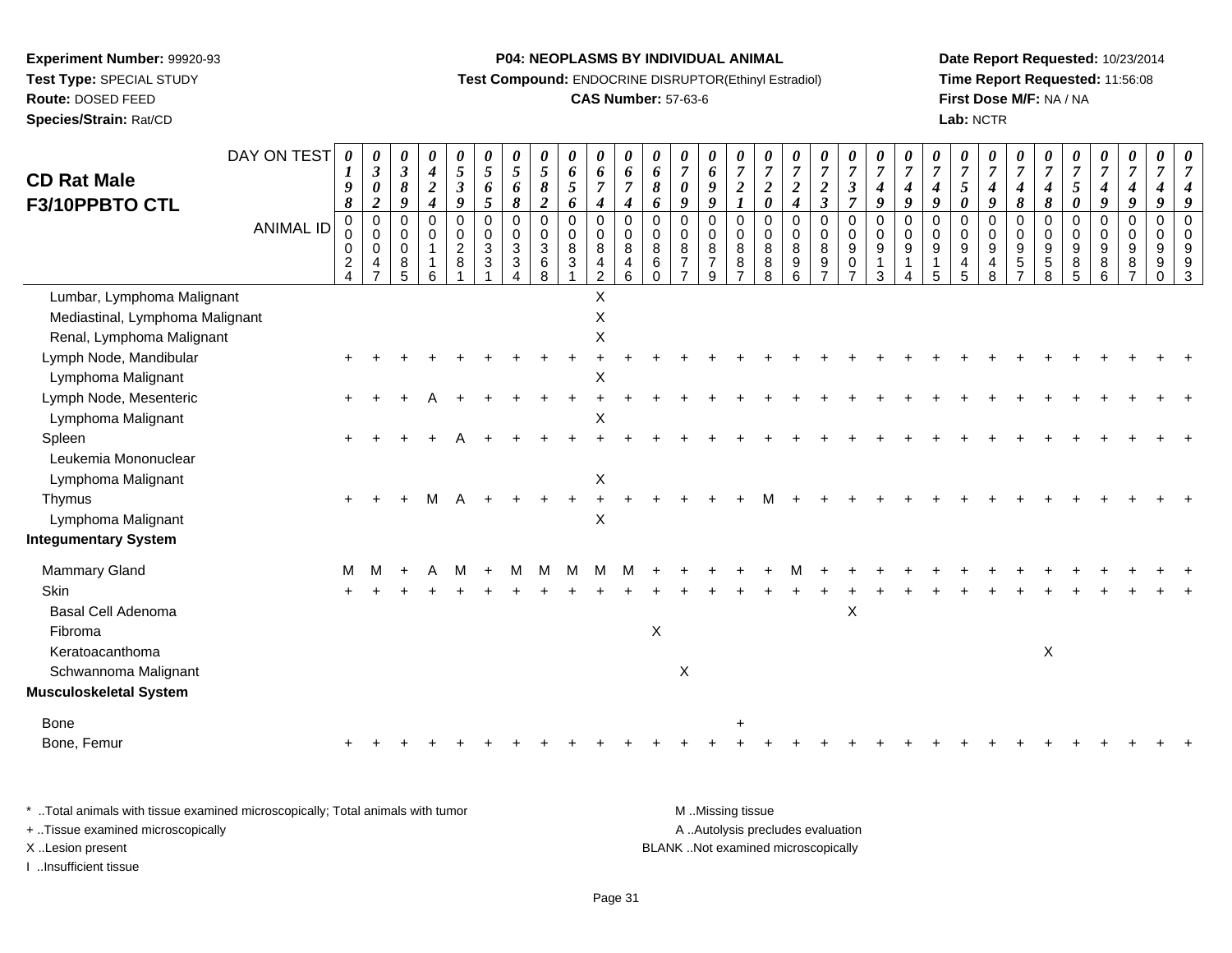**Test Type:** SPECIAL STUDY

**Route:** DOSED FEED**Species/Strain:** Rat/CD **P04: NEOPLASMS BY INDIVIDUAL ANIMAL**

**Test Compound:** ENDOCRINE DISRUPTOR(Ethinyl Estradiol)

# **CAS Number:** 57-63-6

**Date Report Requested:** 10/23/2014**Time Report Requested:** 11:56:08**First Dose M/F:** NA / NA**Lab:** NCTR

|                                                                       | DAY ON TEST | 0                                         |                                                                |                                                  |                                                 |                                                   |                     |                                                                          |                                              |                                                            |                                                                         |                                                      |                                   |                              |                                            |                                            |                                         |                                       |                                                           |                                                |                                              |                                         |                                         |                                         |                                                                    |                                 |                                        |                                 |                               |                                                     |                                                  |                                     |
|-----------------------------------------------------------------------|-------------|-------------------------------------------|----------------------------------------------------------------|--------------------------------------------------|-------------------------------------------------|---------------------------------------------------|---------------------|--------------------------------------------------------------------------|----------------------------------------------|------------------------------------------------------------|-------------------------------------------------------------------------|------------------------------------------------------|-----------------------------------|------------------------------|--------------------------------------------|--------------------------------------------|-----------------------------------------|---------------------------------------|-----------------------------------------------------------|------------------------------------------------|----------------------------------------------|-----------------------------------------|-----------------------------------------|-----------------------------------------|--------------------------------------------------------------------|---------------------------------|----------------------------------------|---------------------------------|-------------------------------|-----------------------------------------------------|--------------------------------------------------|-------------------------------------|
| <b>CD Rat Male</b>                                                    |             |                                           | 0<br>$\mathfrak{z}$                                            | $\boldsymbol{\theta}$<br>$\mathfrak{z}$          | 0<br>$\boldsymbol{4}$                           | 0<br>5                                            | 0<br>$\mathfrak{S}$ | $\boldsymbol{\theta}$<br>$\sqrt{5}$                                      | 0<br>$\mathfrak{s}$                          | 0<br>$\boldsymbol{6}$                                      | 0<br>$\boldsymbol{6}$                                                   | 0<br>6                                               | 0<br>6                            | 0<br>$\overline{7}$          | 0<br>6                                     | 0<br>$\overline{7}$                        | $\boldsymbol{\theta}$<br>$\overline{7}$ | U<br>$\overline{7}$                   | $\frac{\theta}{7}$                                        | 0<br>$\overline{7}$                            | $\frac{\boldsymbol{\theta}}{\boldsymbol{7}}$ | $\boldsymbol{\theta}$<br>$\overline{7}$ | $\boldsymbol{\theta}$<br>$\overline{7}$ | $\boldsymbol{\theta}$<br>$\overline{7}$ | 0<br>$\overline{7}$                                                | 0<br>$\overline{7}$             | $\boldsymbol{7}$                       | 0<br>$\overline{7}$             | 0<br>$\overline{7}$           | 0<br>$\overline{7}$                                 | 0<br>$\overline{7}$                              | $\overline{7}$                      |
|                                                                       |             | 9<br>8                                    | $\boldsymbol{\theta}$<br>$\boldsymbol{2}$                      | $\pmb{8}$<br>9                                   | $\boldsymbol{2}$<br>$\boldsymbol{4}$            | $\mathfrak{z}$<br>9                               | 6<br>5              | 6<br>8                                                                   | $\pmb{8}$<br>$\boldsymbol{2}$                | $\mathfrak{s}$<br>6                                        | $\overline{7}$<br>$\boldsymbol{4}$                                      | $\overline{7}$<br>4                                  | 8<br>6                            | $\boldsymbol{\theta}$<br>9   | $\boldsymbol{g}$<br>9                      | $\overline{c}$                             | $\frac{2}{\theta}$                      | $\boldsymbol{2}$<br>$\boldsymbol{4}$  | $\frac{2}{3}$                                             | $\boldsymbol{\mathfrak{z}}$<br>$\overline{7}$  | $\boldsymbol{4}$<br>$\boldsymbol{g}$         | $\boldsymbol{4}$<br>9                   | $\boldsymbol{4}$<br>9                   | 5<br>0                                  | $\boldsymbol{4}$<br>9                                              | $\boldsymbol{4}$<br>8           | 4<br>8                                 | 5<br>$\pmb{\theta}$             | $\boldsymbol{4}$<br>9         | $\boldsymbol{4}$<br>9                               | $\boldsymbol{4}$<br>9                            | 9                                   |
| F3/10PPBTO CTL                                                        | ANIMAL ID   | 0<br>$\Omega$<br>0<br>$\overline{c}$<br>4 | $\pmb{0}$<br>$\mathbf 0$<br>$\mathbf 0$<br>4<br>$\overline{7}$ | $\mathbf 0$<br>$\Omega$<br>$\mathbf 0$<br>8<br>5 | $\mathbf 0$<br>$\mathbf 0$<br>$\mathbf{1}$<br>6 | $\mathbf 0$<br>$\mathbf 0$<br>$\overline{c}$<br>8 | 0<br>0<br>3<br>3    | $\pmb{0}$<br>0<br>$\ensuremath{\mathsf{3}}$<br>$\ensuremath{\mathsf{3}}$ | $\pmb{0}$<br>0<br>$\sqrt{3}$<br>$\,6\,$<br>8 | $\pmb{0}$<br>$\mathsf{O}\xspace$<br>$\bf8$<br>$\mathbf{3}$ | $\pmb{0}$<br>$\mathbf 0$<br>$\,8\,$<br>$\overline{4}$<br>$\overline{2}$ | $\pmb{0}$<br>$\mathbf 0$<br>8<br>$\overline{4}$<br>6 | $\mathbf 0$<br>$\Omega$<br>8<br>6 | $\mathbf 0$<br>$\Omega$<br>8 | $\pmb{0}$<br>0<br>8<br>$\overline{7}$<br>9 | $\mathbf 0$<br>$\mathbf 0$<br>$\,8\,$<br>8 | $\pmb{0}$<br>$\mathbf 0$<br>8<br>8<br>8 | $\pmb{0}$<br>$\Omega$<br>$\,8\,$<br>9 | $\mathbf 0$<br>$\mathbf 0$<br>$\bf 8$<br>$\boldsymbol{9}$ | $\mathbf 0$<br>$\mathbf 0$<br>9<br>$\mathbf 0$ | $\mathbf 0$<br>0<br>9<br>3                   | $\mathbf 0$<br>$\mathbf 0$<br>9         | $\mathbf 0$<br>$\Omega$<br>9<br>5       | $\pmb{0}$<br>$\mathbf 0$<br>9<br>4<br>5 | $\mathbf 0$<br>$\Omega$<br>$\boldsymbol{9}$<br>$\overline{4}$<br>8 | $\pmb{0}$<br>$\Omega$<br>9<br>5 | $\mathbf 0$<br>$\Omega$<br>9<br>5<br>8 | 0<br>$\mathbf 0$<br>9<br>8<br>5 | $\pmb{0}$<br>0<br>9<br>8<br>6 | $\mathbf 0$<br>$\mathbf 0$<br>$\boldsymbol{9}$<br>8 | $\mathbf 0$<br>$\mathbf 0$<br>9<br>9<br>$\Omega$ | $\Omega$<br>$\Omega$<br>9<br>9<br>3 |
| <b>Skeletal Muscle</b>                                                |             | $+$                                       |                                                                |                                                  |                                                 |                                                   |                     |                                                                          |                                              |                                                            | $\ddot{+}$                                                              |                                                      |                                   |                              |                                            |                                            |                                         |                                       | $\ddot{}$                                                 |                                                |                                              |                                         |                                         |                                         |                                                                    |                                 |                                        |                                 |                               |                                                     |                                                  |                                     |
| <b>Nervous System</b>                                                 |             |                                           |                                                                |                                                  |                                                 |                                                   |                     |                                                                          |                                              |                                                            |                                                                         |                                                      |                                   |                              |                                            |                                            |                                         |                                       |                                                           |                                                |                                              |                                         |                                         |                                         |                                                                    |                                 |                                        |                                 |                               |                                                     |                                                  |                                     |
| Brain, Brain Stem                                                     |             |                                           |                                                                |                                                  |                                                 |                                                   |                     |                                                                          |                                              |                                                            |                                                                         |                                                      |                                   |                              |                                            |                                            |                                         |                                       |                                                           |                                                |                                              |                                         |                                         |                                         |                                                                    |                                 |                                        |                                 |                               |                                                     |                                                  |                                     |
| Brain, Cerebellum                                                     |             |                                           |                                                                |                                                  |                                                 |                                                   |                     |                                                                          |                                              |                                                            |                                                                         |                                                      |                                   |                              |                                            |                                            |                                         |                                       |                                                           |                                                |                                              |                                         |                                         |                                         |                                                                    |                                 |                                        |                                 |                               |                                                     |                                                  |                                     |
| <b>Granular Cell Tumor Malignant</b>                                  |             |                                           |                                                                |                                                  |                                                 |                                                   |                     |                                                                          |                                              |                                                            |                                                                         |                                                      |                                   |                              |                                            |                                            |                                         |                                       |                                                           |                                                |                                              |                                         |                                         |                                         |                                                                    |                                 |                                        |                                 |                               |                                                     |                                                  |                                     |
| Brain, Cerebrum                                                       |             |                                           |                                                                |                                                  |                                                 |                                                   |                     |                                                                          |                                              |                                                            |                                                                         |                                                      |                                   |                              |                                            |                                            |                                         |                                       |                                                           |                                                |                                              |                                         |                                         |                                         |                                                                    |                                 |                                        |                                 |                               |                                                     |                                                  |                                     |
| <b>Granular Cell Tumor Malignant</b>                                  |             |                                           |                                                                |                                                  |                                                 |                                                   |                     |                                                                          |                                              |                                                            |                                                                         |                                                      |                                   |                              |                                            | X                                          |                                         |                                       |                                                           |                                                |                                              |                                         |                                         |                                         |                                                                    |                                 |                                        |                                 |                               |                                                     |                                                  |                                     |
| <b>Peripheral Nerve</b>                                               |             | A                                         |                                                                |                                                  |                                                 |                                                   |                     |                                                                          |                                              |                                                            |                                                                         |                                                      |                                   |                              |                                            |                                            |                                         |                                       |                                                           |                                                |                                              |                                         |                                         |                                         |                                                                    |                                 |                                        |                                 |                               |                                                     |                                                  |                                     |
| Spinal Cord                                                           |             | A                                         |                                                                |                                                  |                                                 |                                                   |                     |                                                                          |                                              |                                                            | Α                                                                       |                                                      |                                   |                              |                                            |                                            |                                         |                                       | Α                                                         |                                                |                                              |                                         |                                         |                                         |                                                                    |                                 |                                        |                                 |                               |                                                     |                                                  |                                     |
| <b>Respiratory System</b>                                             |             |                                           |                                                                |                                                  |                                                 |                                                   |                     |                                                                          |                                              |                                                            |                                                                         |                                                      |                                   |                              |                                            |                                            |                                         |                                       |                                                           |                                                |                                              |                                         |                                         |                                         |                                                                    |                                 |                                        |                                 |                               |                                                     |                                                  |                                     |
| Lung                                                                  |             |                                           |                                                                |                                                  |                                                 |                                                   |                     |                                                                          |                                              |                                                            |                                                                         |                                                      |                                   |                              |                                            |                                            |                                         |                                       |                                                           |                                                |                                              |                                         |                                         |                                         |                                                                    |                                 |                                        |                                 |                               |                                                     |                                                  |                                     |
| Alveolar/Bronchiolar Adenoma                                          |             |                                           |                                                                |                                                  |                                                 |                                                   |                     |                                                                          |                                              |                                                            |                                                                         |                                                      |                                   | X                            |                                            |                                            |                                         |                                       |                                                           |                                                |                                              |                                         |                                         |                                         |                                                                    |                                 |                                        |                                 |                               |                                                     |                                                  |                                     |
| Leukemia Mononuclear                                                  |             |                                           |                                                                |                                                  |                                                 |                                                   |                     |                                                                          |                                              |                                                            |                                                                         |                                                      |                                   |                              |                                            |                                            |                                         |                                       |                                                           |                                                |                                              |                                         |                                         |                                         |                                                                    |                                 |                                        |                                 |                               |                                                     |                                                  |                                     |
| Lymphoma Malignant                                                    |             |                                           |                                                                |                                                  |                                                 |                                                   |                     |                                                                          |                                              |                                                            | X                                                                       |                                                      |                                   |                              |                                            |                                            |                                         |                                       |                                                           |                                                |                                              |                                         |                                         |                                         |                                                                    |                                 |                                        |                                 |                               |                                                     |                                                  |                                     |
| Schwannoma Malignant, Metastatic, Skin                                |             |                                           |                                                                |                                                  |                                                 |                                                   |                     |                                                                          |                                              |                                                            |                                                                         |                                                      |                                   | X                            |                                            |                                            |                                         |                                       |                                                           |                                                |                                              |                                         |                                         |                                         |                                                                    |                                 |                                        |                                 |                               |                                                     |                                                  |                                     |
| Squamous Cell Carcinoma, Metastatic,<br><b>Uncertain Primary Site</b> |             |                                           |                                                                |                                                  |                                                 |                                                   |                     |                                                                          |                                              |                                                            |                                                                         |                                                      |                                   |                              |                                            |                                            |                                         |                                       |                                                           |                                                |                                              |                                         |                                         |                                         |                                                                    |                                 |                                        |                                 |                               |                                                     |                                                  |                                     |
| Nose                                                                  |             |                                           |                                                                |                                                  |                                                 |                                                   |                     |                                                                          |                                              |                                                            |                                                                         |                                                      |                                   |                              |                                            |                                            |                                         |                                       |                                                           |                                                |                                              |                                         |                                         |                                         |                                                                    |                                 |                                        |                                 |                               |                                                     |                                                  |                                     |
| Trachea                                                               |             |                                           |                                                                |                                                  |                                                 |                                                   |                     |                                                                          |                                              |                                                            |                                                                         |                                                      |                                   |                              |                                            |                                            |                                         |                                       |                                                           |                                                |                                              |                                         |                                         |                                         |                                                                    |                                 |                                        |                                 |                               |                                                     |                                                  |                                     |
| <b>Special Senses System</b>                                          |             |                                           |                                                                |                                                  |                                                 |                                                   |                     |                                                                          |                                              |                                                            |                                                                         |                                                      |                                   |                              |                                            |                                            |                                         |                                       |                                                           |                                                |                                              |                                         |                                         |                                         |                                                                    |                                 |                                        |                                 |                               |                                                     |                                                  |                                     |

Ear

\* ..Total animals with tissue examined microscopically; Total animals with tumor **M** . Missing tissue M ..Missing tissue

+ ..Tissue examined microscopically

I ..Insufficient tissue

A ..Autolysis precludes evaluation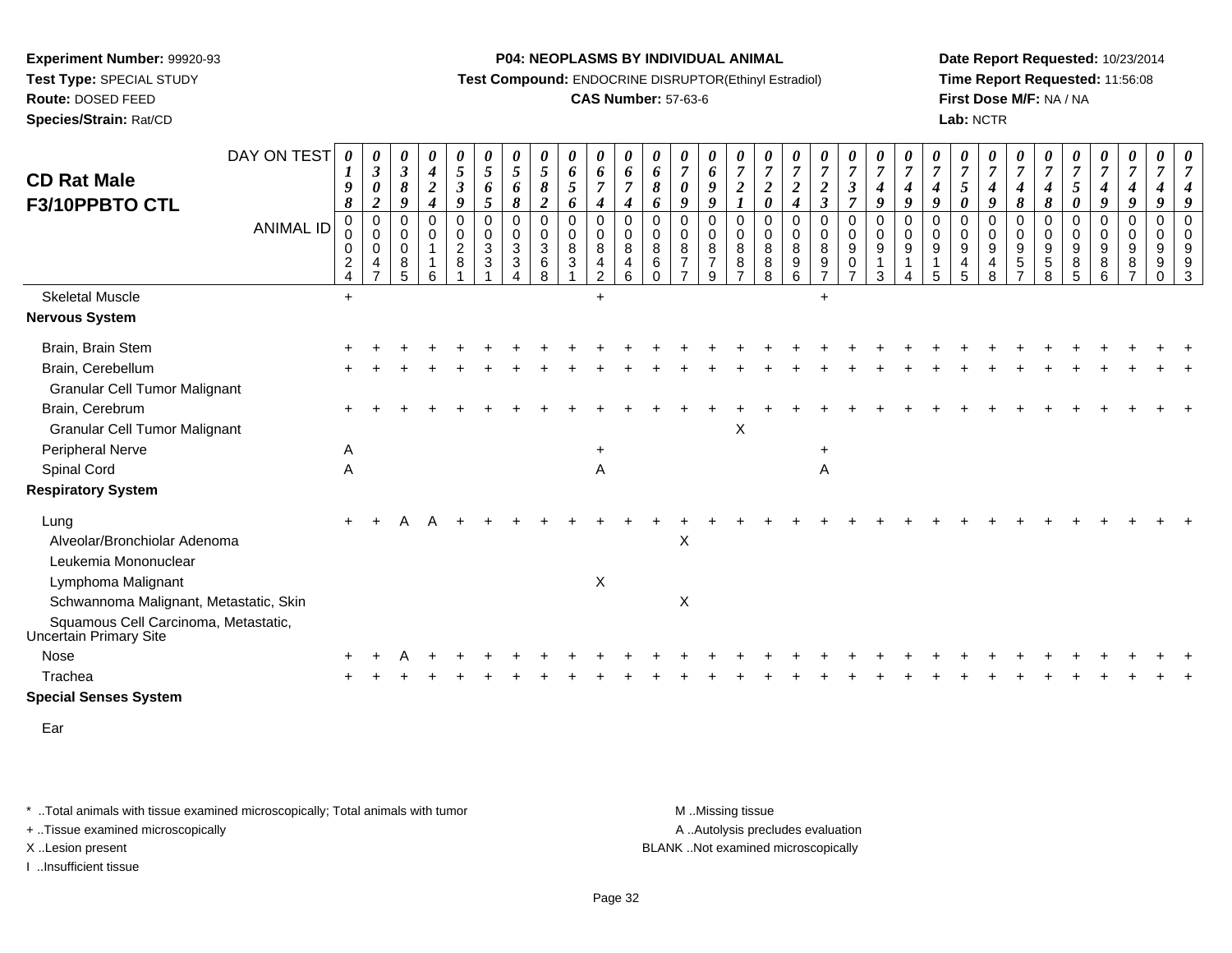**Test Type:** SPECIAL STUDY**Route:** DOSED FEED

**Species/Strain:** Rat/CD

#### **P04: NEOPLASMS BY INDIVIDUAL ANIMAL**

**Test Compound:** ENDOCRINE DISRUPTOR(Ethinyl Estradiol)

# **CAS Number:** 57-63-6

**Date Report Requested:** 10/23/2014**Time Report Requested:** 11:56:08**First Dose M/F:** NA / NA**Lab:** NCTR

| <b>CD Rat Male</b>                     | DAY ON TEST      | 0<br>9                                                 | $\boldsymbol{\theta}$<br>$\mathfrak{z}$<br>$\pmb{\theta}$ | U<br>$\boldsymbol{\beta}$<br>$\pmb{8}$            | 0<br>$\boldsymbol{4}$<br>$\overline{c}$ | 0<br>$\mathfrak{S}$<br>$\mathfrak{z}$ | $\boldsymbol{\theta}$<br>5<br>6                         | $\boldsymbol{\theta}$<br>$\sqrt{5}$<br>6            | $\boldsymbol{\theta}$<br>$\overline{5}$<br>$\pmb{8}$                          | 0<br>$\pmb{6}$<br>$\mathfrak{s}$                 | 0<br>6<br>$\overline{7}$                                                | 0<br>$\boldsymbol{6}$<br>$\overline{7}$   | U<br>6<br>8                              | 0<br>$\overline{7}$<br>$\boldsymbol{\theta}$       | 0<br>6<br>$\boldsymbol{9}$                    | 0<br>$\overline{7}$<br>$\boldsymbol{2}$                                    | U<br>$\overline{7}$<br>$\overline{c}$ | $\overline{7}$<br>$\boldsymbol{2}$               | $\boldsymbol{\theta}$<br>$\overline{7}$<br>$\boldsymbol{2}$          | 0<br>$\overline{7}$<br>$\boldsymbol{\mathfrak{z}}$               | $\boldsymbol{\theta}$<br>$\overline{7}$<br>$\boldsymbol{4}$                          | $\boldsymbol{\theta}$<br>$\overline{7}$<br>$\boldsymbol{4}$ | $\overline{7}$<br>4                         | 0<br>$\overline{7}$<br>5          | $\frac{\boldsymbol{0}}{7}$<br>$\boldsymbol{4}$   | 0<br>$\overline{7}$<br>4                                                          | 0<br>$\overline{7}$<br>$\boldsymbol{4}$    | $\overline{7}$<br>$\sqrt{5}$                             | 0<br>$\overline{7}$<br>4   | 0<br>$\boldsymbol{7}$<br>$\boldsymbol{4}$                        | 0<br>$\overline{7}$<br>$\boldsymbol{4}$                          |               |
|----------------------------------------|------------------|--------------------------------------------------------|-----------------------------------------------------------|---------------------------------------------------|-----------------------------------------|---------------------------------------|---------------------------------------------------------|-----------------------------------------------------|-------------------------------------------------------------------------------|--------------------------------------------------|-------------------------------------------------------------------------|-------------------------------------------|------------------------------------------|----------------------------------------------------|-----------------------------------------------|----------------------------------------------------------------------------|---------------------------------------|--------------------------------------------------|----------------------------------------------------------------------|------------------------------------------------------------------|--------------------------------------------------------------------------------------|-------------------------------------------------------------|---------------------------------------------|-----------------------------------|--------------------------------------------------|-----------------------------------------------------------------------------------|--------------------------------------------|----------------------------------------------------------|----------------------------|------------------------------------------------------------------|------------------------------------------------------------------|---------------|
| F3/10PPBTO CTL                         | <b>ANIMAL ID</b> | 8<br>$\boldsymbol{0}$<br>0<br>0<br>$\overline{2}$<br>4 | $\boldsymbol{2}$<br>0<br>0<br>0<br>4<br>$\overline{ }$    | 9<br>$\mathbf 0$<br>0<br>0<br>8<br>$\overline{5}$ | 4<br>$\Omega$<br>$\mathbf 0$<br>6       | 9<br>0<br>0<br>$\boldsymbol{2}$<br>8  | 5<br>$\mathbf 0$<br>0<br>$\ensuremath{\mathsf{3}}$<br>3 | 8<br>$\mathbf 0$<br>0<br>$\sqrt{3}$<br>$\mathbf{3}$ | $\boldsymbol{2}$<br>$\mathbf 0$<br>0<br>$\mathbf{3}$<br>$\,6$<br>$\mathsf{R}$ | 6<br>$\mathbf 0$<br>0<br>$\,8\,$<br>$\mathbf{3}$ | 4<br>$\mathbf 0$<br>0<br>8<br>$\overline{\mathbf{4}}$<br>$\mathfrak{p}$ | $\boldsymbol{4}$<br>0<br>0<br>8<br>4<br>6 | 6<br>$\Omega$<br>0<br>8<br>6<br>$\Omega$ | 9<br>$\mathbf 0$<br>0<br>$\,8\,$<br>$\overline{7}$ | 9<br>0<br>0<br>$\,8\,$<br>$\overline{7}$<br>9 | $\boldsymbol{l}$<br>$\mathbf 0$<br>$\mathbf 0$<br>8<br>8<br>$\overline{7}$ | 0<br>$\mathbf 0$<br>0<br>8<br>8<br>8  | $\boldsymbol{4}$<br>$\Omega$<br>0<br>8<br>9<br>6 | $\boldsymbol{\beta}$<br>$\mathbf 0$<br>0<br>8<br>9<br>$\overline{ }$ | $\overline{7}$<br>0<br>0<br>$9\,$<br>$\pmb{0}$<br>$\overline{ }$ | $\boldsymbol{g}$<br>$\mathbf 0$<br>$\pmb{0}$<br>$\boldsymbol{9}$<br>$\mathbf 1$<br>3 | 9<br>$\mathbf 0$<br>$\mathbf 0$<br>9<br>$\mathbf 1$         | 9<br>$\Omega$<br>$\mathbf 0$<br>9<br>1<br>5 | 0<br>$\Omega$<br>0<br>9<br>4<br>5 | 9<br>0<br>0<br>9<br>$\overline{\mathbf{4}}$<br>8 | $\pmb{8}$<br>$\mathbf 0$<br>0<br>$\boldsymbol{9}$<br>$\sqrt{5}$<br>$\overline{7}$ | 8<br>$\Omega$<br>0<br>9<br>$\sqrt{5}$<br>8 | $\boldsymbol{\theta}$<br>$\mathbf 0$<br>0<br>9<br>8<br>5 | 9<br>0<br>0<br>9<br>8<br>6 | 9<br>0<br>$\mathbf 0$<br>$\boldsymbol{9}$<br>8<br>$\overline{7}$ | 9<br>$\pmb{0}$<br>$\pmb{0}$<br>$\boldsymbol{9}$<br>9<br>$\Omega$ | $\Omega$<br>3 |
| Squamous Cell Papilloma                |                  |                                                        |                                                           |                                                   |                                         |                                       |                                                         |                                                     |                                                                               |                                                  |                                                                         |                                           |                                          |                                                    |                                               |                                                                            |                                       |                                                  |                                                                      |                                                                  |                                                                                      |                                                             |                                             |                                   |                                                  |                                                                                   |                                            |                                                          |                            |                                                                  |                                                                  |               |
| Eye                                    |                  | $+$                                                    |                                                           |                                                   |                                         |                                       |                                                         |                                                     |                                                                               |                                                  |                                                                         |                                           |                                          |                                                    |                                               |                                                                            |                                       |                                                  |                                                                      |                                                                  |                                                                                      |                                                             |                                             |                                   |                                                  |                                                                                   |                                            |                                                          |                            |                                                                  |                                                                  |               |
| Lymphoma Malignant                     |                  |                                                        |                                                           |                                                   |                                         |                                       |                                                         |                                                     |                                                                               |                                                  | X                                                                       |                                           |                                          |                                                    |                                               |                                                                            |                                       |                                                  |                                                                      |                                                                  |                                                                                      |                                                             |                                             |                                   |                                                  |                                                                                   |                                            |                                                          |                            |                                                                  |                                                                  |               |
| <b>Harderian Gland</b>                 |                  |                                                        |                                                           |                                                   |                                         |                                       |                                                         |                                                     |                                                                               |                                                  |                                                                         |                                           |                                          |                                                    |                                               |                                                                            |                                       |                                                  |                                                                      |                                                                  |                                                                                      |                                                             |                                             |                                   |                                                  |                                                                                   |                                            |                                                          |                            |                                                                  |                                                                  |               |
| Lymphoma Malignant                     |                  |                                                        |                                                           |                                                   |                                         |                                       |                                                         |                                                     |                                                                               |                                                  | X                                                                       |                                           |                                          |                                                    |                                               |                                                                            |                                       |                                                  |                                                                      |                                                                  |                                                                                      |                                                             |                                             |                                   |                                                  |                                                                                   |                                            |                                                          |                            |                                                                  |                                                                  |               |
| <b>Lacrimal Gland</b>                  |                  |                                                        |                                                           |                                                   |                                         |                                       |                                                         |                                                     |                                                                               |                                                  | $\ddot{}$                                                               |                                           |                                          | $\ddot{}$                                          |                                               |                                                                            |                                       |                                                  |                                                                      |                                                                  |                                                                                      |                                                             |                                             |                                   |                                                  |                                                                                   |                                            |                                                          |                            |                                                                  |                                                                  |               |
| Lymphoma Malignant                     |                  |                                                        |                                                           |                                                   |                                         |                                       |                                                         |                                                     |                                                                               |                                                  | $\pmb{\times}$                                                          |                                           |                                          |                                                    |                                               |                                                                            |                                       |                                                  |                                                                      |                                                                  |                                                                                      |                                                             |                                             |                                   |                                                  |                                                                                   |                                            |                                                          |                            |                                                                  |                                                                  |               |
| Zymbal's Gland                         |                  |                                                        |                                                           |                                                   |                                         |                                       |                                                         | $\ddot{}$                                           |                                                                               |                                                  |                                                                         |                                           | $\ddot{}$                                |                                                    |                                               |                                                                            |                                       |                                                  |                                                                      |                                                                  |                                                                                      |                                                             |                                             |                                   |                                                  |                                                                                   |                                            |                                                          |                            |                                                                  |                                                                  |               |
| Carcinoma                              |                  |                                                        |                                                           |                                                   |                                         |                                       |                                                         | $\pmb{\times}$                                      |                                                                               |                                                  |                                                                         |                                           |                                          |                                                    |                                               |                                                                            |                                       |                                                  |                                                                      |                                                                  |                                                                                      |                                                             |                                             |                                   |                                                  |                                                                                   |                                            |                                                          |                            |                                                                  |                                                                  |               |
| Squamous Cell Carcinoma                |                  |                                                        |                                                           |                                                   |                                         |                                       |                                                         |                                                     |                                                                               |                                                  |                                                                         |                                           | $\boldsymbol{\mathsf{X}}$                |                                                    |                                               |                                                                            |                                       |                                                  |                                                                      |                                                                  |                                                                                      |                                                             |                                             |                                   |                                                  |                                                                                   |                                            |                                                          |                            |                                                                  |                                                                  |               |
| <b>Urinary System</b>                  |                  |                                                        |                                                           |                                                   |                                         |                                       |                                                         |                                                     |                                                                               |                                                  |                                                                         |                                           |                                          |                                                    |                                               |                                                                            |                                       |                                                  |                                                                      |                                                                  |                                                                                      |                                                             |                                             |                                   |                                                  |                                                                                   |                                            |                                                          |                            |                                                                  |                                                                  |               |
| Kidney<br>Lymphoma Malignant           |                  |                                                        |                                                           |                                                   |                                         |                                       |                                                         |                                                     |                                                                               |                                                  | $\boldsymbol{\mathsf{X}}$                                               |                                           |                                          |                                                    |                                               |                                                                            |                                       |                                                  |                                                                      |                                                                  |                                                                                      |                                                             |                                             |                                   |                                                  |                                                                                   |                                            |                                                          |                            |                                                                  |                                                                  |               |
| Urethra                                |                  |                                                        |                                                           |                                                   |                                         |                                       |                                                         |                                                     |                                                                               |                                                  |                                                                         |                                           |                                          |                                                    |                                               | $\ddot{}$                                                                  |                                       |                                                  |                                                                      |                                                                  |                                                                                      |                                                             |                                             |                                   |                                                  |                                                                                   |                                            |                                                          |                            |                                                                  |                                                                  |               |
| <b>Urinary Bladder</b>                 |                  |                                                        |                                                           |                                                   |                                         |                                       |                                                         |                                                     |                                                                               |                                                  |                                                                         |                                           |                                          |                                                    |                                               |                                                                            |                                       |                                                  |                                                                      |                                                                  |                                                                                      |                                                             |                                             |                                   |                                                  |                                                                                   |                                            |                                                          |                            |                                                                  |                                                                  |               |
| <b>SYSTEMIC LESIONS</b>                |                  |                                                        |                                                           |                                                   |                                         |                                       |                                                         |                                                     |                                                                               |                                                  |                                                                         |                                           |                                          |                                                    |                                               |                                                                            |                                       |                                                  |                                                                      |                                                                  |                                                                                      |                                                             |                                             |                                   |                                                  |                                                                                   |                                            |                                                          |                            |                                                                  |                                                                  |               |
| Multiple Organ<br>Leukemia Mononuclear |                  |                                                        |                                                           |                                                   |                                         |                                       |                                                         |                                                     |                                                                               |                                                  |                                                                         |                                           |                                          |                                                    |                                               |                                                                            |                                       |                                                  |                                                                      |                                                                  |                                                                                      |                                                             |                                             |                                   |                                                  |                                                                                   |                                            |                                                          |                            |                                                                  |                                                                  |               |
| Lymphoma Malignant                     |                  |                                                        |                                                           |                                                   |                                         |                                       |                                                         |                                                     |                                                                               |                                                  | X                                                                       |                                           |                                          |                                                    |                                               |                                                                            |                                       |                                                  |                                                                      |                                                                  |                                                                                      |                                                             |                                             |                                   |                                                  |                                                                                   |                                            |                                                          |                            |                                                                  |                                                                  |               |

\* ..Total animals with tissue examined microscopically; Total animals with tumor **M** . Missing tissue M ..Missing tissue

+ ..Tissue examined microscopically

I ..Insufficient tissue

A ..Autolysis precludes evaluation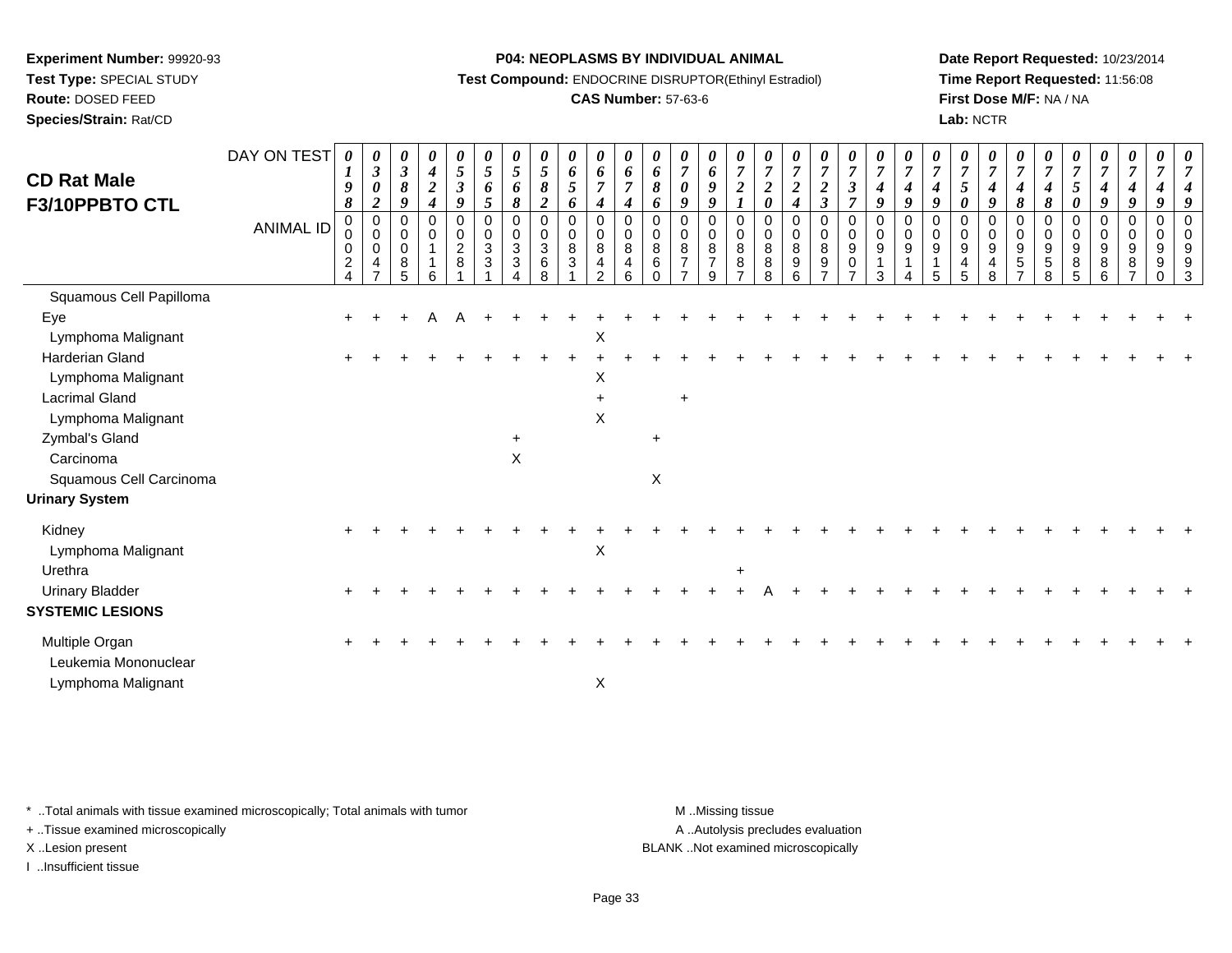**Route:** DOSED FEED

**Species/Strain:** Rat/CD

#### **P04: NEOPLASMS BY INDIVIDUAL ANIMAL**

**Test Compound:** ENDOCRINE DISRUPTOR(Ethinyl Estradiol)

# **CAS Number:** 57-63-6

**Date Report Requested:** 10/23/2014**Time Report Requested:** 11:56:08**First Dose M/F:** NA / NA**Lab:** NCTR

| <b>CD Rat Male</b><br>F3/10PPBTO CTL                           | DAY ON TEST<br><b>ANIMAL ID</b> | 0<br>7<br>5<br>$\boldsymbol{\beta}$<br>$\mathbf 0$<br>0<br>3<br>$\Omega$ | 0<br>$\overline{7}$<br>5<br>3<br>0<br>1<br>0<br>3<br>5 | 0<br>$\overline{7}$<br>5<br>$\boldsymbol{\beta}$<br>0<br>1<br>$\mathbf 0$<br>3<br>6 | 0<br>$\overline{7}$<br>5<br>$\mathfrak{z}$<br>$\mathbf 0$<br>1<br>$\mathbf 0$<br>3<br>9 | 0<br>$\boldsymbol{7}$<br>5<br>$\boldsymbol{4}$<br>$\mathbf 0$<br>$\mathbf 0$<br>6 | 0<br>$\boldsymbol{7}$<br>5<br>4<br>$\mathbf 0$<br>0<br>6<br>$\overline{2}$ | 0<br>$\overline{7}$<br>$\sqrt{5}$<br>$\boldsymbol{4}$<br>$\mathbf 0$<br>$\mathbf{1}$<br>$\mathbf 0$<br>$\,6$<br>3 | 0<br>$\overline{7}$<br>5<br>$\boldsymbol{4}$<br>$\mathbf 0$<br>1<br>$\mathbf 0$<br>6<br>4 | 0<br>$\overline{7}$<br>5<br>$\boldsymbol{4}$<br>$\mathbf 0$<br>1<br>$\mathbf 0$<br>$6\over 5$ | 0<br>$\boldsymbol{7}$<br>$\sqrt{5}$<br>$\boldsymbol{4}$<br>0<br>1<br>0<br>6<br>8 | 0<br>$\overline{7}$<br>$\sqrt{5}$<br>$\boldsymbol{4}$<br>$\pmb{0}$<br>1<br>$\mathbf 0$<br>$\overline{7}$<br>$\Omega$ | 0<br>$\overline{7}$<br>5<br>5<br>$\mathbf 0$<br>$\mathbf 0$<br>9<br>$\overline{7}$ | 0<br>$\overline{7}$<br>5<br>5<br>$\mathbf 0$<br>1<br>$\mathbf 0$<br>9<br>8 | 0<br>$\overline{7}$<br>5<br>5<br>0<br>$\mathbf{1}$<br>0<br>$\Omega$ | 0<br>$\overline{7}$<br>5<br>5<br>$\mathbf 0$<br>1<br>$\mathbf{1}$<br>$\pmb{0}$ | 0<br>$\overline{7}$<br>$\mathfrak{s}$<br>$\boldsymbol{4}$<br>$\Omega$<br>1<br>1<br>$\Omega$ | 0<br>$\overline{7}$<br>5<br>4<br>$\mathbf 0$ | 0<br>$\overline{7}$<br>5<br>4<br>0<br>1<br>1<br>$\overline{7}$ | 0<br>$\overline{7}$<br>5<br>$\boldsymbol{4}$<br>$\mathbf 0$<br>1<br>1<br>1<br>8 | <i><b>*TOTALS</b></i> |
|----------------------------------------------------------------|---------------------------------|--------------------------------------------------------------------------|--------------------------------------------------------|-------------------------------------------------------------------------------------|-----------------------------------------------------------------------------------------|-----------------------------------------------------------------------------------|----------------------------------------------------------------------------|-------------------------------------------------------------------------------------------------------------------|-------------------------------------------------------------------------------------------|-----------------------------------------------------------------------------------------------|----------------------------------------------------------------------------------|----------------------------------------------------------------------------------------------------------------------|------------------------------------------------------------------------------------|----------------------------------------------------------------------------|---------------------------------------------------------------------|--------------------------------------------------------------------------------|---------------------------------------------------------------------------------------------|----------------------------------------------|----------------------------------------------------------------|---------------------------------------------------------------------------------|-----------------------|
| <b>Alimentary System</b>                                       |                                 |                                                                          |                                                        |                                                                                     |                                                                                         |                                                                                   |                                                                            |                                                                                                                   |                                                                                           |                                                                                               |                                                                                  |                                                                                                                      |                                                                                    |                                                                            |                                                                     |                                                                                |                                                                                             |                                              |                                                                |                                                                                 |                       |
| Esophagus                                                      |                                 |                                                                          |                                                        |                                                                                     |                                                                                         |                                                                                   |                                                                            |                                                                                                                   |                                                                                           |                                                                                               |                                                                                  |                                                                                                                      |                                                                                    |                                                                            |                                                                     |                                                                                |                                                                                             |                                              |                                                                |                                                                                 | 50                    |
| Intestine Large, Cecum                                         |                                 |                                                                          |                                                        |                                                                                     |                                                                                         |                                                                                   |                                                                            |                                                                                                                   |                                                                                           |                                                                                               |                                                                                  |                                                                                                                      |                                                                                    |                                                                            |                                                                     |                                                                                |                                                                                             |                                              |                                                                |                                                                                 | 47                    |
| Lymphoma Malignant                                             |                                 |                                                                          |                                                        |                                                                                     |                                                                                         |                                                                                   |                                                                            |                                                                                                                   |                                                                                           |                                                                                               |                                                                                  |                                                                                                                      |                                                                                    |                                                                            |                                                                     |                                                                                |                                                                                             |                                              |                                                                |                                                                                 | $\mathbf{1}$          |
| Intestine Large, Colon                                         |                                 |                                                                          |                                                        |                                                                                     |                                                                                         |                                                                                   |                                                                            |                                                                                                                   |                                                                                           |                                                                                               |                                                                                  |                                                                                                                      |                                                                                    |                                                                            |                                                                     |                                                                                |                                                                                             |                                              |                                                                |                                                                                 | 48                    |
| Adenoma                                                        |                                 |                                                                          |                                                        |                                                                                     |                                                                                         |                                                                                   |                                                                            |                                                                                                                   |                                                                                           |                                                                                               |                                                                                  |                                                                                                                      |                                                                                    |                                                                            |                                                                     |                                                                                |                                                                                             |                                              |                                                                |                                                                                 | 1                     |
| Lymphoma Malignant                                             |                                 |                                                                          |                                                        |                                                                                     |                                                                                         |                                                                                   |                                                                            |                                                                                                                   |                                                                                           |                                                                                               |                                                                                  |                                                                                                                      |                                                                                    |                                                                            |                                                                     |                                                                                |                                                                                             |                                              |                                                                |                                                                                 | 1                     |
| Intestine Large, Rectum                                        |                                 |                                                                          |                                                        |                                                                                     |                                                                                         |                                                                                   |                                                                            |                                                                                                                   |                                                                                           |                                                                                               |                                                                                  |                                                                                                                      |                                                                                    |                                                                            |                                                                     |                                                                                |                                                                                             |                                              |                                                                |                                                                                 | 48                    |
| Anus, Sarcoma                                                  |                                 |                                                                          |                                                        |                                                                                     |                                                                                         |                                                                                   |                                                                            |                                                                                                                   |                                                                                           |                                                                                               |                                                                                  |                                                                                                                      |                                                                                    |                                                                            |                                                                     |                                                                                |                                                                                             |                                              |                                                                |                                                                                 | 1                     |
| Intestine Small, Duodenum                                      |                                 |                                                                          |                                                        |                                                                                     |                                                                                         |                                                                                   |                                                                            |                                                                                                                   |                                                                                           |                                                                                               |                                                                                  |                                                                                                                      |                                                                                    |                                                                            |                                                                     |                                                                                |                                                                                             |                                              |                                                                |                                                                                 | 47                    |
| Intestine Small, Ileum                                         |                                 |                                                                          |                                                        |                                                                                     |                                                                                         |                                                                                   |                                                                            |                                                                                                                   |                                                                                           |                                                                                               |                                                                                  |                                                                                                                      |                                                                                    |                                                                            |                                                                     |                                                                                |                                                                                             |                                              |                                                                |                                                                                 | 47                    |
| Intestine Small, Jejunum                                       |                                 |                                                                          |                                                        |                                                                                     |                                                                                         |                                                                                   |                                                                            |                                                                                                                   |                                                                                           |                                                                                               |                                                                                  |                                                                                                                      |                                                                                    |                                                                            |                                                                     |                                                                                |                                                                                             |                                              |                                                                |                                                                                 | 45                    |
| Liver                                                          |                                 |                                                                          |                                                        |                                                                                     |                                                                                         |                                                                                   |                                                                            |                                                                                                                   |                                                                                           |                                                                                               |                                                                                  |                                                                                                                      |                                                                                    |                                                                            |                                                                     |                                                                                |                                                                                             |                                              |                                                                |                                                                                 | 50                    |
| Cholangioma                                                    |                                 |                                                                          |                                                        |                                                                                     |                                                                                         |                                                                                   |                                                                            |                                                                                                                   | X                                                                                         |                                                                                               |                                                                                  |                                                                                                                      |                                                                                    |                                                                            |                                                                     |                                                                                |                                                                                             |                                              |                                                                |                                                                                 | 1                     |
| Leukemia Mononuclear                                           |                                 |                                                                          |                                                        |                                                                                     |                                                                                         |                                                                                   |                                                                            |                                                                                                                   |                                                                                           |                                                                                               |                                                                                  |                                                                                                                      |                                                                                    |                                                                            | $\boldsymbol{\mathsf{X}}$                                           |                                                                                |                                                                                             |                                              |                                                                |                                                                                 |                       |
| Lymphoma Malignant                                             |                                 |                                                                          |                                                        |                                                                                     |                                                                                         |                                                                                   |                                                                            |                                                                                                                   |                                                                                           |                                                                                               |                                                                                  |                                                                                                                      |                                                                                    |                                                                            |                                                                     |                                                                                |                                                                                             |                                              |                                                                |                                                                                 |                       |
| Mesentery                                                      |                                 |                                                                          | $\ddot{}$                                              |                                                                                     |                                                                                         | $\ddot{}$                                                                         |                                                                            |                                                                                                                   |                                                                                           | $\ddot{}$                                                                                     | $\div$                                                                           |                                                                                                                      |                                                                                    |                                                                            |                                                                     |                                                                                |                                                                                             |                                              | $\ddot{}$                                                      |                                                                                 | 6                     |
| Squamous Cell Carcinoma, Metastatic,<br>Uncertain Primary Site |                                 |                                                                          |                                                        |                                                                                     |                                                                                         |                                                                                   |                                                                            |                                                                                                                   |                                                                                           |                                                                                               |                                                                                  |                                                                                                                      |                                                                                    |                                                                            |                                                                     |                                                                                |                                                                                             |                                              | X                                                              |                                                                                 | 1                     |
| Oral Mucosa                                                    |                                 |                                                                          |                                                        |                                                                                     | ÷                                                                                       |                                                                                   |                                                                            |                                                                                                                   |                                                                                           |                                                                                               |                                                                                  |                                                                                                                      |                                                                                    |                                                                            |                                                                     |                                                                                |                                                                                             |                                              |                                                                |                                                                                 | 4                     |
| Squamous Cell Carcinoma                                        |                                 |                                                                          |                                                        |                                                                                     |                                                                                         |                                                                                   |                                                                            |                                                                                                                   |                                                                                           |                                                                                               |                                                                                  |                                                                                                                      |                                                                                    |                                                                            |                                                                     |                                                                                |                                                                                             |                                              |                                                                |                                                                                 | 1                     |
| Pancreas                                                       |                                 |                                                                          |                                                        |                                                                                     |                                                                                         |                                                                                   |                                                                            |                                                                                                                   |                                                                                           |                                                                                               |                                                                                  |                                                                                                                      |                                                                                    |                                                                            |                                                                     |                                                                                |                                                                                             |                                              |                                                                |                                                                                 | 49                    |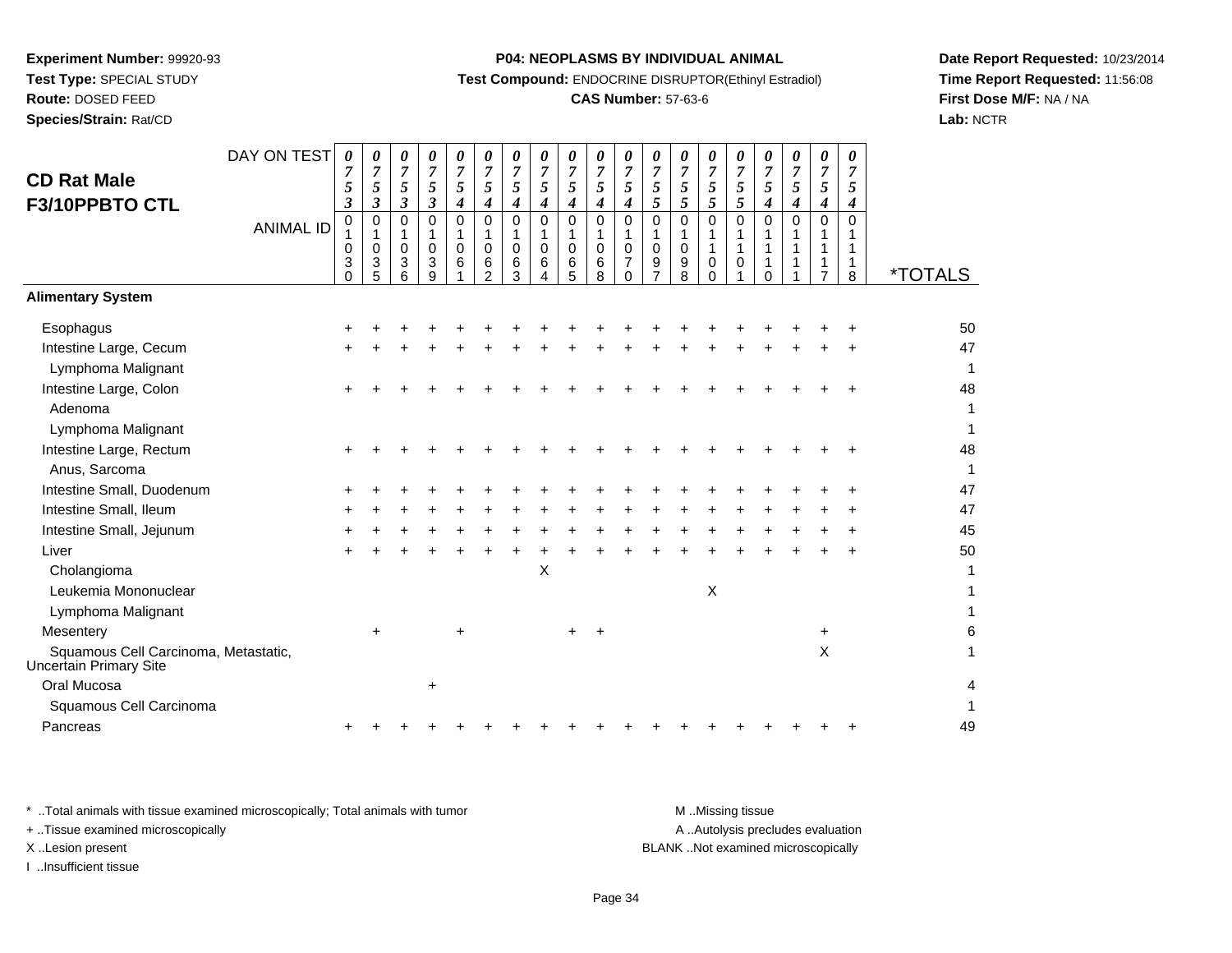# **Route:** DOSED FEED

**Species/Strain:** Rat/CD

#### **P04: NEOPLASMS BY INDIVIDUAL ANIMAL**

**Test Compound:** ENDOCRINE DISRUPTOR(Ethinyl Estradiol)

# **CAS Number:** 57-63-6

**Date Report Requested:** 10/23/2014**Time Report Requested:** 11:56:08**First Dose M/F:** NA / NA**Lab:** NCTR

| <b>CD Rat Male</b><br>F3/10PPBTO CTL | DAY ON TEST<br><b>ANIMAL ID</b> | $\boldsymbol{\theta}$<br>7<br>5<br>$\boldsymbol{\beta}$<br>0<br>1<br>0<br>3<br>$\mathbf 0$ | 0<br>7<br>5<br>3<br>0<br>1<br>0<br>3<br>5 | 0<br>$\boldsymbol{7}$<br>$\sqrt{5}$<br>3<br>0<br>1<br>$\pmb{0}$<br>3<br>6 | 0<br>$\boldsymbol{7}$<br>5<br>$\boldsymbol{\beta}$<br>0<br>1<br>$\mathbf 0$<br>3<br>9 | 0<br>$\overline{7}$<br>$\sqrt{5}$<br>$\boldsymbol{4}$<br>$\pmb{0}$<br>1<br>$\pmb{0}$<br>6 | 0<br>$\overline{7}$<br>5<br>4<br>$\mathbf 0$<br>1<br>$\Omega$<br>6<br>$\overline{2}$ | 0<br>$\overline{7}$<br>5<br>4<br>0<br>$\mathbf 0$<br>6<br>3 | 0<br>$\overline{7}$<br>5<br>4<br>0<br>1<br>0<br>6<br>4 | 0<br>$\overline{7}$<br>$\sqrt{5}$<br>$\boldsymbol{4}$<br>$\pmb{0}$<br>1<br>$\pmb{0}$<br>6<br>5 | 0<br>$\overline{7}$<br>$\sqrt{5}$<br>$\boldsymbol{4}$<br>$\pmb{0}$<br>$\mathbf{1}$<br>$\pmb{0}$<br>6<br>8 | 0<br>$\overline{7}$<br>$\sqrt{5}$<br>$\boldsymbol{4}$<br>$\mathbf 0$<br>1<br>$\mathbf 0$<br>$\overline{7}$<br>$\Omega$ | 0<br>$\overline{7}$<br>5<br>5<br>$\mathbf 0$<br>$\mathbf 0$<br>9 | 0<br>$\overline{7}$<br>5<br>5<br>0<br>1<br>$\pmb{0}$<br>9<br>8 | 0<br>$\overline{7}$<br>5<br>5<br>$\pmb{0}$<br>1<br>$\mathbf{1}$<br>0<br>$\Omega$ | 0<br>$\overline{7}$<br>5<br>5<br>$\mathbf 0$<br>1<br>$\mathbf{1}$<br>$\mathbf 0$ | 0<br>7<br>5<br>4<br>$\mathbf 0$<br>$\mathbf{1}$<br>1<br>$\Omega$ | 0<br>7<br>5<br>4<br>0 | 0<br>$\overline{7}$<br>$\mathfrak{s}$<br>$\boldsymbol{4}$<br>$\mathbf 0$<br>1<br>1<br>1<br>7 | 0<br>7<br>5<br>4<br>$\Omega$<br>1<br>1<br>8 | <i><b>*TOTALS</b></i> |
|--------------------------------------|---------------------------------|--------------------------------------------------------------------------------------------|-------------------------------------------|---------------------------------------------------------------------------|---------------------------------------------------------------------------------------|-------------------------------------------------------------------------------------------|--------------------------------------------------------------------------------------|-------------------------------------------------------------|--------------------------------------------------------|------------------------------------------------------------------------------------------------|-----------------------------------------------------------------------------------------------------------|------------------------------------------------------------------------------------------------------------------------|------------------------------------------------------------------|----------------------------------------------------------------|----------------------------------------------------------------------------------|----------------------------------------------------------------------------------|------------------------------------------------------------------|-----------------------|----------------------------------------------------------------------------------------------|---------------------------------------------|-----------------------|
| Salivary Glands                      |                                 | $+$                                                                                        |                                           |                                                                           |                                                                                       | $\ddot{}$                                                                                 |                                                                                      |                                                             |                                                        |                                                                                                |                                                                                                           |                                                                                                                        |                                                                  |                                                                |                                                                                  |                                                                                  |                                                                  |                       | $\ddot{}$                                                                                    | $+$                                         | 49                    |
| Lymphoma Malignant                   |                                 |                                                                                            |                                           |                                                                           |                                                                                       |                                                                                           |                                                                                      |                                                             |                                                        |                                                                                                |                                                                                                           |                                                                                                                        |                                                                  |                                                                |                                                                                  |                                                                                  |                                                                  |                       |                                                                                              |                                             | 1                     |
| Stomach, Forestomach                 |                                 |                                                                                            |                                           |                                                                           |                                                                                       |                                                                                           |                                                                                      |                                                             |                                                        |                                                                                                |                                                                                                           |                                                                                                                        |                                                                  |                                                                |                                                                                  |                                                                                  |                                                                  |                       |                                                                                              |                                             | 49                    |
| Stomach, Glandular                   |                                 |                                                                                            |                                           |                                                                           |                                                                                       |                                                                                           |                                                                                      |                                                             |                                                        |                                                                                                |                                                                                                           |                                                                                                                        |                                                                  |                                                                |                                                                                  |                                                                                  |                                                                  |                       |                                                                                              |                                             | 47                    |
| <b>Cardiovascular System</b>         |                                 |                                                                                            |                                           |                                                                           |                                                                                       |                                                                                           |                                                                                      |                                                             |                                                        |                                                                                                |                                                                                                           |                                                                                                                        |                                                                  |                                                                |                                                                                  |                                                                                  |                                                                  |                       |                                                                                              |                                             |                       |
| <b>Blood Vessel</b>                  |                                 |                                                                                            |                                           |                                                                           |                                                                                       |                                                                                           |                                                                                      |                                                             |                                                        |                                                                                                |                                                                                                           |                                                                                                                        |                                                                  |                                                                |                                                                                  |                                                                                  |                                                                  |                       |                                                                                              |                                             | 50                    |
| Heart                                |                                 |                                                                                            |                                           |                                                                           |                                                                                       |                                                                                           |                                                                                      |                                                             |                                                        |                                                                                                |                                                                                                           |                                                                                                                        |                                                                  |                                                                |                                                                                  |                                                                                  |                                                                  |                       |                                                                                              |                                             | 50                    |
| <b>Endocrine System</b>              |                                 |                                                                                            |                                           |                                                                           |                                                                                       |                                                                                           |                                                                                      |                                                             |                                                        |                                                                                                |                                                                                                           |                                                                                                                        |                                                                  |                                                                |                                                                                  |                                                                                  |                                                                  |                       |                                                                                              |                                             |                       |
| <b>Adrenal Cortex</b>                |                                 | $\ddot{}$                                                                                  |                                           |                                                                           |                                                                                       |                                                                                           |                                                                                      |                                                             |                                                        |                                                                                                |                                                                                                           |                                                                                                                        |                                                                  |                                                                |                                                                                  |                                                                                  |                                                                  |                       |                                                                                              |                                             | 49                    |
| Adenoma                              |                                 |                                                                                            | Χ                                         |                                                                           |                                                                                       |                                                                                           |                                                                                      |                                                             |                                                        |                                                                                                |                                                                                                           |                                                                                                                        |                                                                  |                                                                |                                                                                  |                                                                                  |                                                                  |                       |                                                                                              |                                             | 1                     |
| Adrenal Medulla                      |                                 |                                                                                            |                                           |                                                                           |                                                                                       |                                                                                           |                                                                                      |                                                             |                                                        |                                                                                                |                                                                                                           |                                                                                                                        |                                                                  |                                                                |                                                                                  |                                                                                  |                                                                  |                       |                                                                                              |                                             | 49                    |
| Bilateral, Pheochromocytoma Benign   |                                 |                                                                                            |                                           |                                                                           |                                                                                       |                                                                                           |                                                                                      |                                                             |                                                        |                                                                                                |                                                                                                           |                                                                                                                        |                                                                  |                                                                |                                                                                  |                                                                                  |                                                                  |                       |                                                                                              |                                             | 1                     |
| Pheochromocytoma Benign              |                                 |                                                                                            |                                           |                                                                           |                                                                                       |                                                                                           |                                                                                      |                                                             |                                                        |                                                                                                |                                                                                                           |                                                                                                                        |                                                                  |                                                                |                                                                                  |                                                                                  |                                                                  |                       |                                                                                              |                                             | 5                     |
| Pheochromocytoma Malignant           |                                 |                                                                                            |                                           |                                                                           |                                                                                       |                                                                                           |                                                                                      |                                                             |                                                        |                                                                                                |                                                                                                           |                                                                                                                        |                                                                  |                                                                | х                                                                                |                                                                                  |                                                                  |                       |                                                                                              |                                             | $\overline{2}$        |
| Islets, Pancreatic                   |                                 |                                                                                            |                                           |                                                                           |                                                                                       |                                                                                           |                                                                                      |                                                             |                                                        |                                                                                                |                                                                                                           |                                                                                                                        |                                                                  |                                                                |                                                                                  |                                                                                  |                                                                  |                       |                                                                                              |                                             | 50                    |
| Adenoma                              |                                 |                                                                                            |                                           |                                                                           | X                                                                                     |                                                                                           |                                                                                      | Χ                                                           |                                                        |                                                                                                |                                                                                                           |                                                                                                                        |                                                                  |                                                                |                                                                                  |                                                                                  |                                                                  |                       |                                                                                              |                                             | 3                     |
| Parathyroid Gland                    |                                 |                                                                                            |                                           |                                                                           |                                                                                       |                                                                                           |                                                                                      |                                                             |                                                        |                                                                                                |                                                                                                           |                                                                                                                        |                                                                  |                                                                |                                                                                  |                                                                                  |                                                                  |                       |                                                                                              |                                             | 50                    |
| <b>Pituitary Gland</b>               |                                 |                                                                                            |                                           |                                                                           |                                                                                       |                                                                                           |                                                                                      |                                                             |                                                        |                                                                                                |                                                                                                           |                                                                                                                        |                                                                  |                                                                |                                                                                  |                                                                                  |                                                                  |                       |                                                                                              |                                             | 49                    |
| Lymphoma Malignant                   |                                 |                                                                                            |                                           |                                                                           |                                                                                       |                                                                                           |                                                                                      |                                                             |                                                        |                                                                                                |                                                                                                           |                                                                                                                        |                                                                  |                                                                |                                                                                  |                                                                                  |                                                                  |                       |                                                                                              |                                             | 1                     |
| Pars Distalis, Adenoma               |                                 |                                                                                            | $\pmb{\times}$                            |                                                                           | $\times$                                                                              |                                                                                           |                                                                                      | $X$ $X$                                                     |                                                        |                                                                                                |                                                                                                           |                                                                                                                        | $\times$                                                         |                                                                | $\boldsymbol{\mathsf{X}}$                                                        |                                                                                  | $\mathsf X$                                                      |                       |                                                                                              |                                             | 18                    |
| Pars Intermed, Adenoma               |                                 |                                                                                            |                                           |                                                                           |                                                                                       |                                                                                           |                                                                                      |                                                             |                                                        | X                                                                                              |                                                                                                           |                                                                                                                        |                                                                  |                                                                |                                                                                  |                                                                                  |                                                                  |                       |                                                                                              |                                             | 1                     |
| <b>Thyroid Gland</b>                 |                                 |                                                                                            |                                           |                                                                           |                                                                                       |                                                                                           |                                                                                      |                                                             |                                                        |                                                                                                |                                                                                                           |                                                                                                                        |                                                                  |                                                                |                                                                                  |                                                                                  |                                                                  |                       |                                                                                              |                                             | 50                    |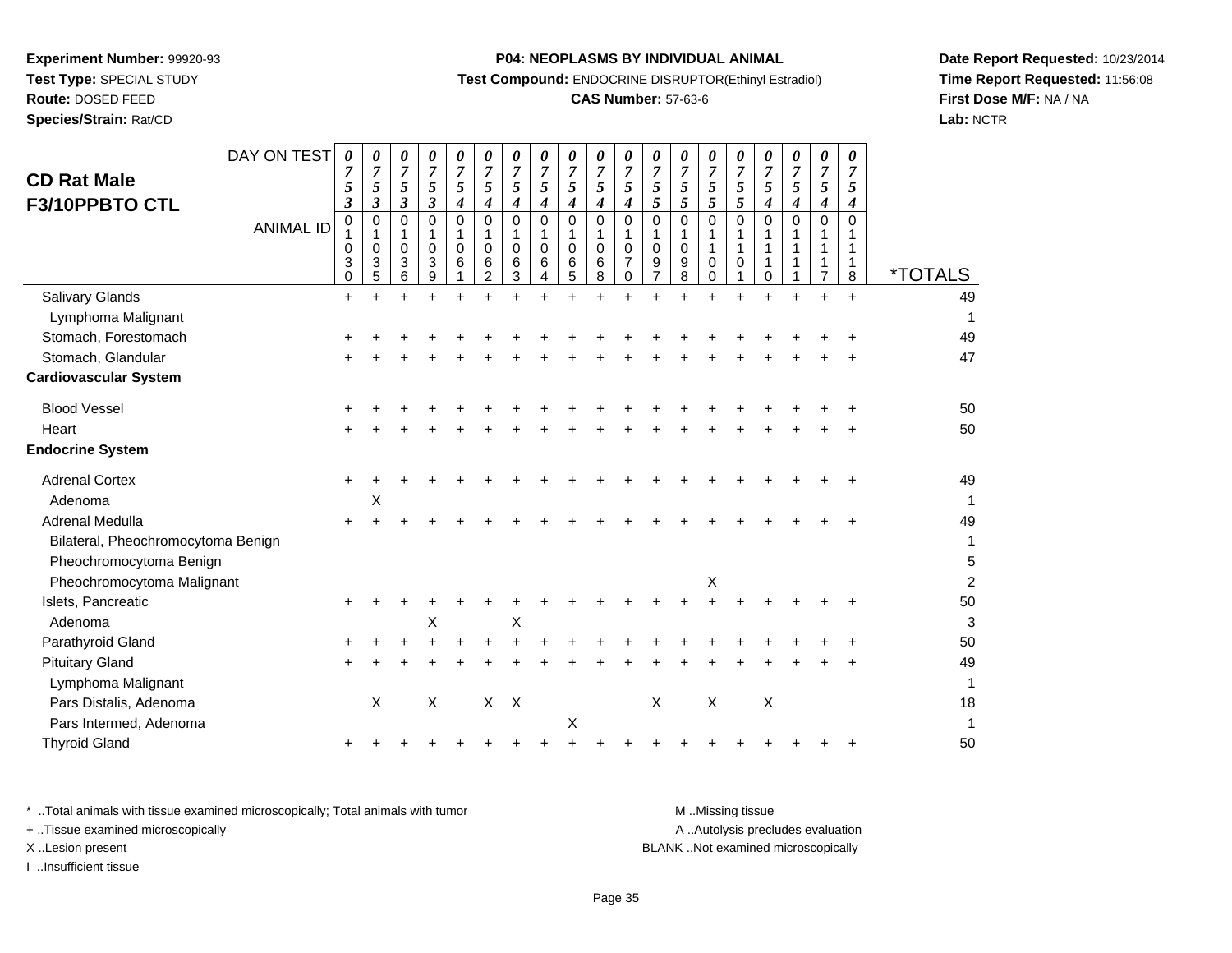**Route:** DOSED FEED

**Species/Strain:** Rat/CD

#### **P04: NEOPLASMS BY INDIVIDUAL ANIMAL**

**Test Compound:** ENDOCRINE DISRUPTOR(Ethinyl Estradiol)

# **CAS Number:** 57-63-6

**Date Report Requested:** 10/23/2014**Time Report Requested:** 11:56:09**First Dose M/F:** NA / NA**Lab:** NCTR

| <b>CD Rat Male</b><br>F3/10PPBTO CTL                                                     | DAY ON TEST<br><b>ANIMAL ID</b> | 0<br>7<br>5<br>$\boldsymbol{\beta}$<br>0<br>0<br>3 | 0<br>$\overline{7}$<br>$\sqrt{5}$<br>3<br>0<br>$\mathbf 0$<br>3 | 0<br>$\overline{7}$<br>5<br>3<br>0<br>1<br>0<br>3 | 0<br>$\overline{7}$<br>5<br>$\boldsymbol{\beta}$<br>$\mathbf 0$<br>1<br>$\mathbf 0$<br>3 | 0<br>7<br>5<br>4<br>$\Omega$<br>$\Omega$<br>6 | 0<br>$\overline{7}$<br>5<br>4<br>$\Omega$<br>1<br>$\mathbf 0$<br>6 | 0<br>$\overline{7}$<br>5<br>4<br>0<br>$\mathbf{1}$<br>$\mathbf 0$<br>6 | 0<br>$\overline{7}$<br>5<br>4<br>$\Omega$<br>1<br>0<br>6 | 0<br>$\overline{7}$<br>5<br>4<br>$\mathbf 0$<br>$\mathbf{1}$<br>$\mathbf 0$<br>6 | 0<br>$\overline{7}$<br>5<br>4<br>$\mathbf 0$<br>$\mathbf{1}$<br>$\mathbf 0$<br>6 | 0<br>7<br>5<br>4<br>$\Omega$<br>1<br>$\mathbf 0$<br>7 | 0<br>7<br>5<br>5<br>$\Omega$<br>$\mathbf 0$<br>9 | 0<br>$\overline{7}$<br>5<br>5<br>$\Omega$<br>$\mathbf 0$<br>9 | 0<br>7<br>5<br>5<br>0<br>1<br>$\mathbf{1}$<br>0 | $\pmb{\theta}$<br>$\overline{7}$<br>5<br>5<br>$\Omega$<br>$\mathbf{1}$<br>0 | 0<br>$\overline{7}$<br>5<br>$\boldsymbol{4}$<br>$\Omega$<br>1<br>1 | 0<br>$\overline{7}$<br>5<br>4<br>$\Omega$<br>1<br>1<br>1 | 0<br>$\overline{7}$<br>5<br>4<br>$\Omega$<br>7 | 0<br>7<br>5<br>4<br>$\Omega$<br>1 | <i><b>*TOTALS</b></i> |
|------------------------------------------------------------------------------------------|---------------------------------|----------------------------------------------------|-----------------------------------------------------------------|---------------------------------------------------|------------------------------------------------------------------------------------------|-----------------------------------------------|--------------------------------------------------------------------|------------------------------------------------------------------------|----------------------------------------------------------|----------------------------------------------------------------------------------|----------------------------------------------------------------------------------|-------------------------------------------------------|--------------------------------------------------|---------------------------------------------------------------|-------------------------------------------------|-----------------------------------------------------------------------------|--------------------------------------------------------------------|----------------------------------------------------------|------------------------------------------------|-----------------------------------|-----------------------|
| C Cell, Adenoma<br>C Cell, Carcinoma<br>Lymphoma Malignant<br><b>General Body System</b> |                                 | 0                                                  | 5                                                               | 6                                                 | 9                                                                                        | $\mathsf X$                                   | 2                                                                  | 3                                                                      | 4                                                        | 5                                                                                | 8<br>X                                                                           | 0                                                     |                                                  | 8                                                             | $\Omega$                                        |                                                                             | $\Omega$                                                           |                                                          |                                                | 8                                 |                       |
| <b>NONE</b><br><b>Genital System</b>                                                     |                                 |                                                    |                                                                 |                                                   |                                                                                          |                                               |                                                                    |                                                                        |                                                          |                                                                                  |                                                                                  |                                                       |                                                  |                                                               |                                                 |                                                                             |                                                                    |                                                          |                                                |                                   |                       |
| <b>Coagulating Gland</b>                                                                 |                                 | +                                                  |                                                                 |                                                   |                                                                                          |                                               |                                                                    |                                                                        |                                                          |                                                                                  |                                                                                  |                                                       |                                                  |                                                               |                                                 |                                                                             |                                                                    |                                                          |                                                |                                   | 48                    |
| Epididymis                                                                               |                                 |                                                    |                                                                 |                                                   |                                                                                          |                                               |                                                                    |                                                                        |                                                          |                                                                                  |                                                                                  |                                                       |                                                  |                                                               |                                                 |                                                                             |                                                                    |                                                          |                                                |                                   | 50                    |
| <b>Preputial Gland</b><br>Squamous Cell Carcinoma                                        |                                 |                                                    |                                                                 |                                                   |                                                                                          |                                               |                                                                    |                                                                        |                                                          |                                                                                  |                                                                                  |                                                       |                                                  |                                                               |                                                 |                                                                             |                                                                    |                                                          |                                                |                                   | 50<br>4               |
| Prostate, Dorsal/Lateral Lobe                                                            |                                 |                                                    |                                                                 |                                                   |                                                                                          |                                               |                                                                    |                                                                        |                                                          |                                                                                  |                                                                                  |                                                       |                                                  | +                                                             |                                                 |                                                                             |                                                                    |                                                          |                                                |                                   | 50                    |
| Prostate, Ventral Lobe                                                                   |                                 |                                                    |                                                                 |                                                   |                                                                                          |                                               |                                                                    |                                                                        |                                                          |                                                                                  |                                                                                  |                                                       |                                                  |                                                               |                                                 |                                                                             |                                                                    |                                                          |                                                |                                   | 50                    |
| <b>Rete Testes</b>                                                                       |                                 | ÷                                                  |                                                                 |                                                   | м                                                                                        |                                               |                                                                    |                                                                        |                                                          |                                                                                  |                                                                                  |                                                       |                                                  |                                                               |                                                 |                                                                             |                                                                    |                                                          | м                                              |                                   | 43                    |
| Seminal Vesicle<br>Lymphoma Malignant                                                    |                                 | $\ddot{}$                                          |                                                                 |                                                   |                                                                                          |                                               |                                                                    |                                                                        |                                                          |                                                                                  |                                                                                  |                                                       |                                                  |                                                               |                                                 |                                                                             |                                                                    |                                                          |                                                | $\ddot{}$                         | 47<br>1               |
| <b>Testes</b>                                                                            |                                 | $\ddot{}$                                          |                                                                 |                                                   |                                                                                          |                                               |                                                                    |                                                                        |                                                          |                                                                                  |                                                                                  |                                                       |                                                  |                                                               |                                                 |                                                                             |                                                                    |                                                          |                                                |                                   | 50                    |
| <b>Hematopoietic System</b>                                                              |                                 |                                                    |                                                                 |                                                   |                                                                                          |                                               |                                                                    |                                                                        |                                                          |                                                                                  |                                                                                  |                                                       |                                                  |                                                               |                                                 |                                                                             |                                                                    |                                                          |                                                |                                   |                       |
| <b>Bone Marrow</b>                                                                       |                                 | +                                                  |                                                                 |                                                   |                                                                                          |                                               |                                                                    |                                                                        |                                                          |                                                                                  |                                                                                  |                                                       |                                                  |                                                               |                                                 |                                                                             |                                                                    |                                                          |                                                |                                   | 50                    |
| Lymphoma Malignant                                                                       |                                 |                                                    |                                                                 |                                                   |                                                                                          |                                               |                                                                    |                                                                        |                                                          |                                                                                  |                                                                                  |                                                       |                                                  |                                                               |                                                 |                                                                             |                                                                    |                                                          |                                                |                                   | 1                     |
| Lymph Node                                                                               |                                 |                                                    |                                                                 |                                                   | +                                                                                        |                                               |                                                                    |                                                                        |                                                          |                                                                                  |                                                                                  | +                                                     |                                                  |                                                               |                                                 |                                                                             |                                                                    |                                                          |                                                |                                   | 13                    |
| Axillary, Lymphoma Malignant                                                             |                                 |                                                    |                                                                 |                                                   |                                                                                          |                                               |                                                                    |                                                                        |                                                          |                                                                                  |                                                                                  |                                                       |                                                  |                                                               |                                                 |                                                                             |                                                                    |                                                          |                                                |                                   | 1                     |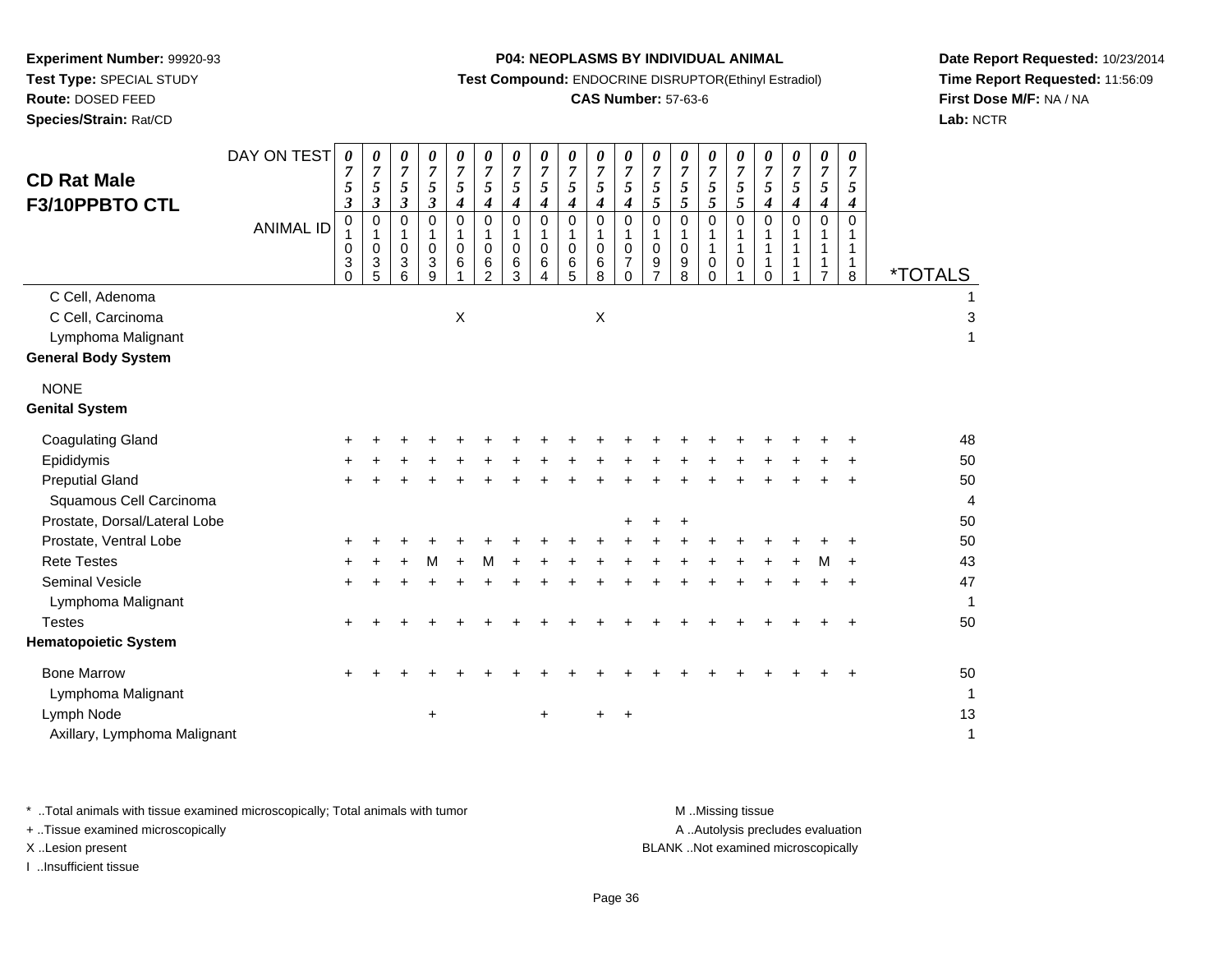**Experiment Number:** 99920-93**Test Type:** SPECIAL STUDY**Route:** DOSED FEED

# **Species/Strain:** Rat/CD

## **P04: NEOPLASMS BY INDIVIDUAL ANIMAL**

**Test Compound:** ENDOCRINE DISRUPTOR(Ethinyl Estradiol)

## **CAS Number:** 57-63-6

**Date Report Requested:** 10/23/2014**Time Report Requested:** 11:56:09**First Dose M/F:** NA / NA**Lab:** NCTR

| <b>CD Rat Male</b><br>F3/10PPBTO CTL                                                       | DAY ON TEST      | 0<br>7<br>5<br>3             | 0<br>7<br>5<br>3      | 0<br>$\boldsymbol{7}$<br>5<br>3 | 0<br>$\overline{7}$<br>5<br>$\mathfrak{z}$ | 0<br>$\overline{7}$<br>5<br>$\boldsymbol{4}$ | 0<br>$\overline{7}$<br>$\sqrt{5}$<br>4     | 0<br>$\boldsymbol{7}$<br>5<br>4 | 0<br>$\boldsymbol{7}$<br>5<br>4 | 0<br>$\boldsymbol{7}$<br>5<br>$\boldsymbol{4}$      | 0<br>$\overline{7}$<br>5<br>$\boldsymbol{4}$         | 0<br>$\overline{7}$<br>5<br>4             | 0<br>$\overline{7}$<br>$\sqrt{5}$<br>5 | 0<br>$\overline{7}$<br>5<br>5 <sup>1</sup> | 0<br>$\overline{7}$<br>$\overline{5}$<br>$\overline{5}$ | 0<br>$\overline{7}$<br>$\sqrt{5}$<br>$5\overline{)}$ | 0<br>$\overline{7}$<br>5<br>$\boldsymbol{4}$ | 0<br>$\overline{7}$<br>5<br>4 | 0<br>7<br>5<br>4 | 0<br>$\overline{7}$<br>5<br>4              |                         |
|--------------------------------------------------------------------------------------------|------------------|------------------------------|-----------------------|---------------------------------|--------------------------------------------|----------------------------------------------|--------------------------------------------|---------------------------------|---------------------------------|-----------------------------------------------------|------------------------------------------------------|-------------------------------------------|----------------------------------------|--------------------------------------------|---------------------------------------------------------|------------------------------------------------------|----------------------------------------------|-------------------------------|------------------|--------------------------------------------|-------------------------|
|                                                                                            | <b>ANIMAL ID</b> | 0<br>1<br>0<br>3<br>$\Omega$ | 0<br>1<br>0<br>3<br>5 | 0<br>1<br>$\mathbf 0$<br>3<br>6 | $\mathbf 0$<br>1<br>$\mathbf 0$<br>3<br>9  | $\mathbf 0$<br>1<br>$\Omega$<br>6            | $\mathbf 0$<br>$\mathbf{1}$<br>0<br>6<br>2 | 0<br>1<br>0<br>6<br>3           | 0<br>1<br>$\mathbf 0$<br>6<br>4 | $\mathbf 0$<br>$\mathbf 1$<br>$\mathbf 0$<br>6<br>5 | $\mathbf 0$<br>$\mathbf{1}$<br>$\mathbf 0$<br>6<br>8 | 0<br>1<br>0<br>$\overline{7}$<br>$\Omega$ | 0<br>1<br>$\mathbf 0$<br>9<br>7        | 0<br>1<br>$\mathbf 0$<br>9<br>8            | $\mathbf 0$<br>1<br>$\mathbf{1}$<br>0<br>$\Omega$       | $\Omega$<br>1<br>$\mathbf{1}$<br>0                   | $\Omega$<br>$\Omega$                         | 0<br>1                        | 0<br>1<br>1<br>7 | $\mathbf 0$<br>1<br>$\mathbf{1}$<br>1<br>8 | <i><b>*TOTALS</b></i>   |
| Lumbar, Lymphoma Malignant<br>Mediastinal, Lymphoma Malignant<br>Renal, Lymphoma Malignant |                  |                              |                       |                                 |                                            |                                              |                                            |                                 |                                 |                                                     |                                                      |                                           |                                        |                                            |                                                         |                                                      |                                              |                               |                  |                                            |                         |
| Lymph Node, Mandibular<br>Lymphoma Malignant                                               |                  |                              |                       |                                 |                                            |                                              |                                            |                                 |                                 |                                                     |                                                      |                                           |                                        |                                            |                                                         |                                                      |                                              |                               |                  |                                            | 50<br>1                 |
| Lymph Node, Mesenteric<br>Lymphoma Malignant                                               |                  |                              |                       |                                 |                                            |                                              |                                            |                                 |                                 |                                                     |                                                      |                                           |                                        |                                            |                                                         |                                                      |                                              |                               |                  |                                            | 49                      |
| Spleen<br>Leukemia Mononuclear<br>Lymphoma Malignant                                       |                  |                              |                       |                                 |                                            |                                              |                                            |                                 |                                 |                                                     |                                                      |                                           |                                        |                                            | X                                                       |                                                      |                                              |                               |                  |                                            | 49<br>1<br>$\mathbf{1}$ |
| Thymus<br>Lymphoma Malignant                                                               |                  |                              |                       |                                 |                                            |                                              |                                            |                                 |                                 |                                                     |                                                      |                                           |                                        |                                            |                                                         |                                                      |                                              |                               |                  |                                            | 47<br>$\mathbf{1}$      |
| <b>Integumentary System</b>                                                                |                  |                              |                       |                                 |                                            |                                              |                                            |                                 |                                 |                                                     |                                                      |                                           |                                        |                                            |                                                         |                                                      |                                              |                               |                  |                                            |                         |
| <b>Mammary Gland</b><br>Skin<br><b>Basal Cell Adenoma</b><br>Fibroma                       |                  | +                            |                       |                                 |                                            |                                              |                                            |                                 |                                 |                                                     |                                                      |                                           |                                        |                                            |                                                         |                                                      |                                              |                               |                  |                                            | 40<br>50<br>1<br>1      |
| Keratoacanthoma<br>Schwannoma Malignant<br><b>Musculoskeletal System</b>                   |                  |                              |                       |                                 |                                            |                                              | Χ                                          |                                 |                                 |                                                     | $\boldsymbol{\mathsf{X}}$                            |                                           |                                        |                                            |                                                         |                                                      |                                              |                               |                  |                                            | 3                       |
| <b>Bone</b><br>Bone, Femur                                                                 |                  |                              |                       |                                 |                                            |                                              |                                            |                                 |                                 |                                                     |                                                      |                                           |                                        |                                            |                                                         |                                                      |                                              |                               |                  |                                            | $\mathbf{1}$<br>50      |

| Total animals with tissue examined microscopically; Total animals with tumor | M Missing tissue                   |
|------------------------------------------------------------------------------|------------------------------------|
| + . Tissue examined microscopically                                          | A Autolysis precludes evaluation   |
| XLesion present                                                              | BLANK Not examined microscopically |
| …Insufficient tissue                                                         |                                    |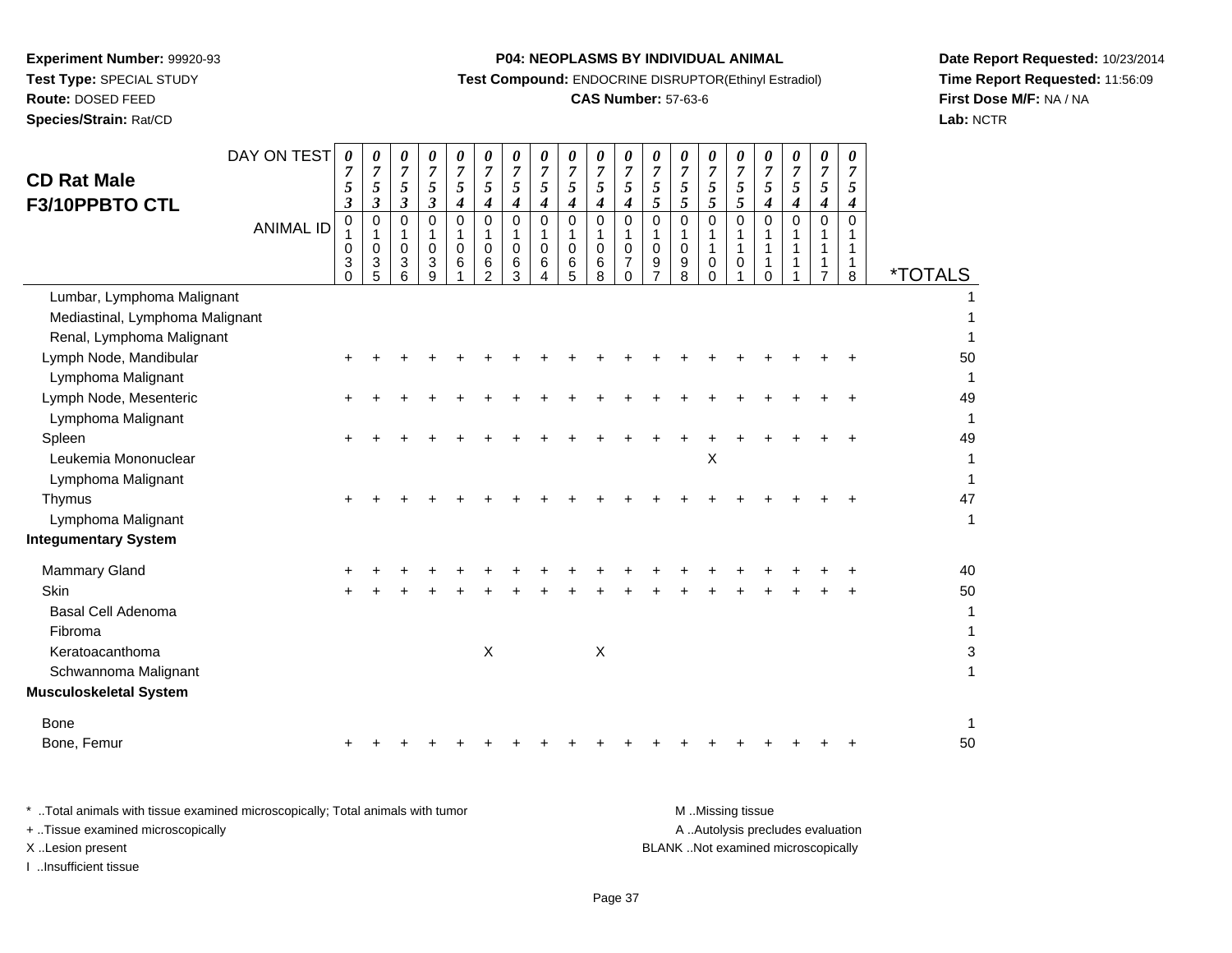**Route:** DOSED FEED

**Species/Strain:** Rat/CD

#### **P04: NEOPLASMS BY INDIVIDUAL ANIMAL**

**Test Compound:** ENDOCRINE DISRUPTOR(Ethinyl Estradiol)

## **CAS Number:** 57-63-6

**Date Report Requested:** 10/23/2014**Time Report Requested:** 11:56:09**First Dose M/F:** NA / NA**Lab:** NCTR

| <b>CD Rat Male</b><br>F3/10PPBTO CTL<br><b>Skeletal Muscle</b><br><b>Nervous System</b> | DAY ON TEST<br><b>ANIMAL ID</b> | 0<br>$\overline{7}$<br>5<br>3<br>$\,0\,$<br>1<br>0<br>3<br>$\Omega$ | 0<br>$\overline{7}$<br>$\mathfrak{s}$<br>$\boldsymbol{\beta}$<br>$\mathbf 0$<br>1<br>$\mathbf 0$<br>3<br>5 | 0<br>$\overline{7}$<br>5<br>3<br>$\mathbf 0$<br>1<br>0<br>3<br>6 | 0<br>$\overline{7}$<br>5<br>$\boldsymbol{\beta}$<br>$\Omega$<br>1<br>0<br>3<br>9 | 0<br>$\overline{7}$<br>5<br>4<br>$\Omega$<br>1<br>$\mathbf 0$<br>6 | 0<br>$\boldsymbol{7}$<br>5<br>$\boldsymbol{4}$<br>$\Omega$<br>1<br>$\mathbf 0$<br>6<br>$\mathfrak{p}$ | 0<br>$\overline{7}$<br>5<br>4<br>$\mathbf 0$<br>-1<br>$\mathbf 0$<br>6<br>3 | 0<br>$\overline{7}$<br>5<br>4<br>$\mathbf 0$<br>1<br>$\pmb{0}$<br>$6\phantom{1}6$<br>4 | 0<br>$\overline{7}$<br>5<br>4<br>0<br>$\mathbf{1}$<br>0<br>6<br>5 | 0<br>$\boldsymbol{7}$<br>5<br>$\boldsymbol{4}$<br>$\pmb{0}$<br>$\mathbf{1}$<br>$\pmb{0}$<br>$\,6$<br>8 | 0<br>$\overline{7}$<br>5<br>4<br>$\Omega$<br>1<br>$\mathbf 0$<br>$\overline{7}$<br>$\Omega$ | 0<br>$\overline{7}$<br>5<br>5<br>$\mathbf 0$<br>$\mathbf{1}$<br>$\mathbf 0$<br>$\boldsymbol{9}$<br>$\overline{7}$ | 0<br>$\overline{7}$<br>5<br>5<br>0<br>1<br>0<br>9<br>8 | 0<br>$\overline{7}$<br>5<br>5<br>$\Omega$<br>1<br>$\mathbf{1}$<br>$\mathbf 0$<br>$\Omega$ | 0<br>$\boldsymbol{7}$<br>5<br>5<br>$\Omega$<br>1<br>1<br>$\mathbf 0$ | 0<br>$\overline{7}$<br>5<br>4<br>$\Omega$<br>1<br>$\Omega$ | 0<br>$\overline{7}$<br>5<br>$\boldsymbol{4}$<br>$\Omega$ | 0<br>$\overline{7}$<br>5<br>4<br>$\mathbf 0$<br>1<br>1<br>1<br>$\overline{7}$ | 0<br>$\overline{7}$<br>5<br>4<br>$\Omega$<br>1<br>$\mathbf 1$<br>$\mathbf{1}$<br>8 | <i><b>*TOTALS</b></i><br>3 |
|-----------------------------------------------------------------------------------------|---------------------------------|---------------------------------------------------------------------|------------------------------------------------------------------------------------------------------------|------------------------------------------------------------------|----------------------------------------------------------------------------------|--------------------------------------------------------------------|-------------------------------------------------------------------------------------------------------|-----------------------------------------------------------------------------|----------------------------------------------------------------------------------------|-------------------------------------------------------------------|--------------------------------------------------------------------------------------------------------|---------------------------------------------------------------------------------------------|-------------------------------------------------------------------------------------------------------------------|--------------------------------------------------------|-------------------------------------------------------------------------------------------|----------------------------------------------------------------------|------------------------------------------------------------|----------------------------------------------------------|-------------------------------------------------------------------------------|------------------------------------------------------------------------------------|----------------------------|
|                                                                                         |                                 |                                                                     |                                                                                                            |                                                                  |                                                                                  |                                                                    |                                                                                                       |                                                                             |                                                                                        |                                                                   |                                                                                                        |                                                                                             |                                                                                                                   |                                                        |                                                                                           |                                                                      |                                                            |                                                          |                                                                               |                                                                                    |                            |
| Brain, Brain Stem                                                                       |                                 |                                                                     |                                                                                                            |                                                                  |                                                                                  |                                                                    |                                                                                                       |                                                                             |                                                                                        |                                                                   |                                                                                                        |                                                                                             |                                                                                                                   |                                                        |                                                                                           |                                                                      |                                                            |                                                          |                                                                               |                                                                                    | 50                         |
| Brain, Cerebellum                                                                       |                                 |                                                                     |                                                                                                            |                                                                  |                                                                                  |                                                                    |                                                                                                       |                                                                             |                                                                                        |                                                                   |                                                                                                        |                                                                                             |                                                                                                                   |                                                        |                                                                                           |                                                                      |                                                            |                                                          |                                                                               |                                                                                    | 50                         |
| <b>Granular Cell Tumor Malignant</b>                                                    |                                 |                                                                     |                                                                                                            |                                                                  |                                                                                  |                                                                    |                                                                                                       |                                                                             |                                                                                        |                                                                   |                                                                                                        |                                                                                             |                                                                                                                   |                                                        |                                                                                           |                                                                      |                                                            |                                                          |                                                                               | X                                                                                  | 1                          |
| Brain, Cerebrum                                                                         |                                 |                                                                     |                                                                                                            |                                                                  |                                                                                  |                                                                    |                                                                                                       |                                                                             |                                                                                        |                                                                   |                                                                                                        |                                                                                             |                                                                                                                   |                                                        |                                                                                           |                                                                      |                                                            |                                                          |                                                                               |                                                                                    | 50                         |
| <b>Granular Cell Tumor Malignant</b>                                                    |                                 |                                                                     |                                                                                                            |                                                                  |                                                                                  |                                                                    |                                                                                                       |                                                                             |                                                                                        |                                                                   |                                                                                                        |                                                                                             |                                                                                                                   |                                                        |                                                                                           |                                                                      |                                                            |                                                          |                                                                               |                                                                                    | 1                          |
| Peripheral Nerve                                                                        |                                 |                                                                     |                                                                                                            |                                                                  |                                                                                  |                                                                    |                                                                                                       |                                                                             |                                                                                        |                                                                   |                                                                                                        |                                                                                             |                                                                                                                   |                                                        |                                                                                           |                                                                      |                                                            |                                                          |                                                                               |                                                                                    | $\overline{c}$             |
| Spinal Cord                                                                             |                                 |                                                                     |                                                                                                            |                                                                  |                                                                                  |                                                                    |                                                                                                       |                                                                             |                                                                                        |                                                                   |                                                                                                        |                                                                                             |                                                                                                                   |                                                        |                                                                                           |                                                                      |                                                            |                                                          |                                                                               |                                                                                    | $\mathbf 0$                |
| <b>Respiratory System</b>                                                               |                                 |                                                                     |                                                                                                            |                                                                  |                                                                                  |                                                                    |                                                                                                       |                                                                             |                                                                                        |                                                                   |                                                                                                        |                                                                                             |                                                                                                                   |                                                        |                                                                                           |                                                                      |                                                            |                                                          |                                                                               |                                                                                    |                            |
| Lung                                                                                    |                                 |                                                                     |                                                                                                            |                                                                  |                                                                                  |                                                                    |                                                                                                       |                                                                             |                                                                                        |                                                                   |                                                                                                        |                                                                                             |                                                                                                                   |                                                        |                                                                                           |                                                                      |                                                            |                                                          |                                                                               |                                                                                    | 48                         |
| Alveolar/Bronchiolar Adenoma                                                            |                                 |                                                                     |                                                                                                            |                                                                  |                                                                                  |                                                                    |                                                                                                       |                                                                             |                                                                                        |                                                                   |                                                                                                        |                                                                                             |                                                                                                                   |                                                        |                                                                                           |                                                                      |                                                            |                                                          |                                                                               |                                                                                    | 1                          |
| Leukemia Mononuclear                                                                    |                                 |                                                                     |                                                                                                            |                                                                  |                                                                                  |                                                                    |                                                                                                       |                                                                             |                                                                                        |                                                                   |                                                                                                        |                                                                                             |                                                                                                                   |                                                        | $\times$                                                                                  |                                                                      |                                                            |                                                          |                                                                               |                                                                                    |                            |
| Lymphoma Malignant                                                                      |                                 |                                                                     |                                                                                                            |                                                                  |                                                                                  |                                                                    |                                                                                                       |                                                                             |                                                                                        |                                                                   |                                                                                                        |                                                                                             |                                                                                                                   |                                                        |                                                                                           |                                                                      |                                                            |                                                          |                                                                               |                                                                                    |                            |
| Schwannoma Malignant, Metastatic, Skin                                                  |                                 |                                                                     |                                                                                                            |                                                                  |                                                                                  |                                                                    |                                                                                                       |                                                                             |                                                                                        |                                                                   |                                                                                                        |                                                                                             |                                                                                                                   |                                                        |                                                                                           |                                                                      |                                                            |                                                          |                                                                               |                                                                                    | 1                          |
| Squamous Cell Carcinoma, Metastatic,<br><b>Uncertain Primary Site</b>                   |                                 |                                                                     |                                                                                                            |                                                                  |                                                                                  |                                                                    |                                                                                                       |                                                                             |                                                                                        |                                                                   |                                                                                                        |                                                                                             |                                                                                                                   |                                                        |                                                                                           |                                                                      |                                                            |                                                          | X                                                                             |                                                                                    | 1                          |
| <b>Nose</b>                                                                             |                                 |                                                                     |                                                                                                            |                                                                  |                                                                                  |                                                                    |                                                                                                       |                                                                             |                                                                                        |                                                                   |                                                                                                        |                                                                                             |                                                                                                                   |                                                        |                                                                                           |                                                                      |                                                            |                                                          |                                                                               |                                                                                    | 49                         |
| Trachea                                                                                 |                                 |                                                                     |                                                                                                            |                                                                  |                                                                                  |                                                                    |                                                                                                       |                                                                             |                                                                                        |                                                                   |                                                                                                        |                                                                                             |                                                                                                                   |                                                        |                                                                                           |                                                                      |                                                            |                                                          |                                                                               |                                                                                    | 50                         |
| <b>Special Senses System</b>                                                            |                                 |                                                                     |                                                                                                            |                                                                  |                                                                                  |                                                                    |                                                                                                       |                                                                             |                                                                                        |                                                                   |                                                                                                        |                                                                                             |                                                                                                                   |                                                        |                                                                                           |                                                                      |                                                            |                                                          |                                                                               |                                                                                    |                            |
| Ear                                                                                     |                                 | +                                                                   |                                                                                                            |                                                                  |                                                                                  |                                                                    |                                                                                                       |                                                                             |                                                                                        |                                                                   |                                                                                                        |                                                                                             |                                                                                                                   |                                                        |                                                                                           |                                                                      |                                                            |                                                          |                                                                               |                                                                                    | 1                          |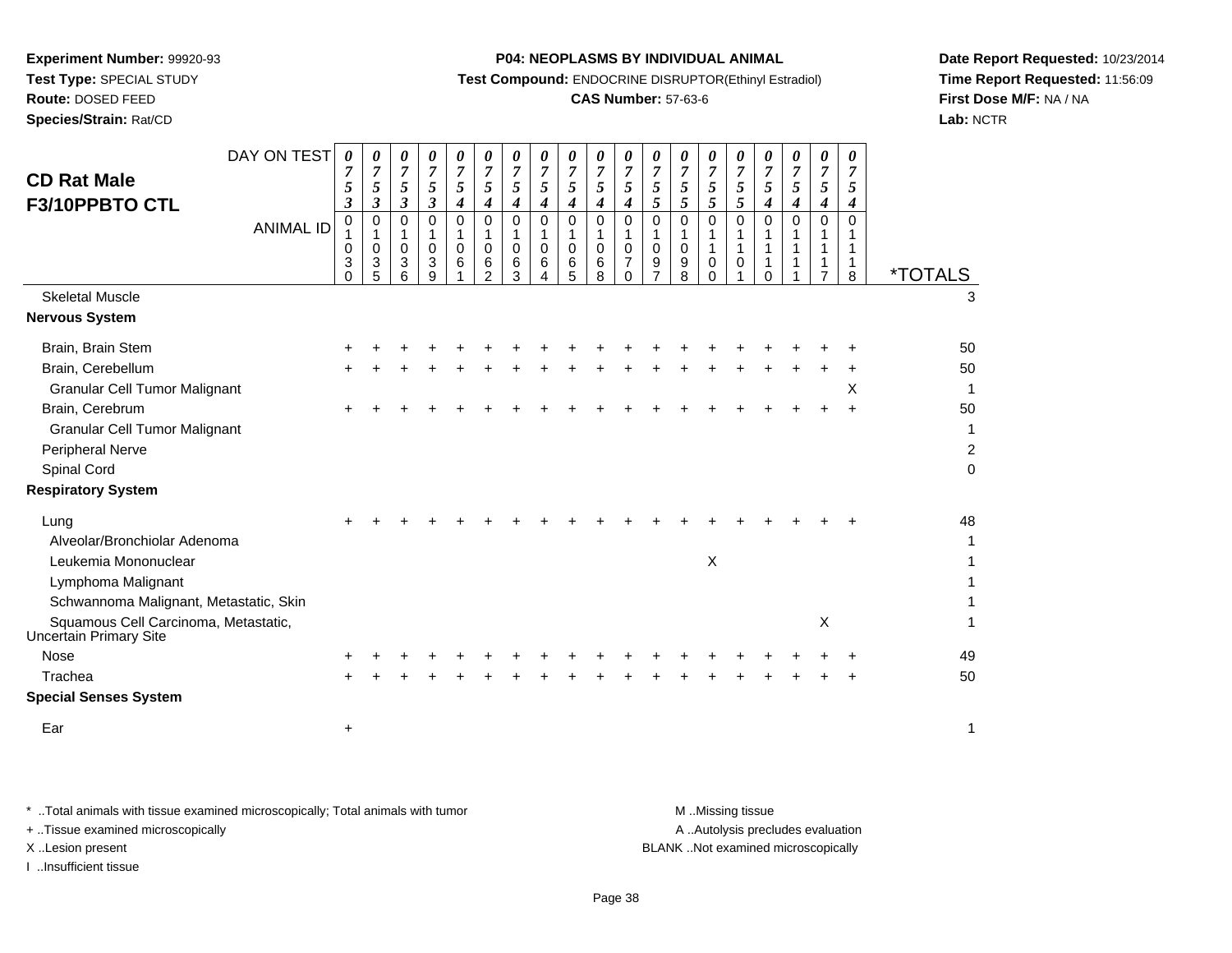**Test Type:** SPECIAL STUDY

**Route:** DOSED FEED

**Species/Strain:** Rat/CD

#### **P04: NEOPLASMS BY INDIVIDUAL ANIMAL**

**Test Compound:** ENDOCRINE DISRUPTOR(Ethinyl Estradiol)

## **CAS Number:** 57-63-6

**Date Report Requested:** 10/23/2014**Time Report Requested:** 11:56:09**First Dose M/F:** NA / NA**Lab:** NCTR

| <b>CD Rat Male</b><br>F3/10PPBTO CTL | DAY ON TEST<br><b>ANIMAL ID</b> | $\boldsymbol{\theta}$<br>7<br>5<br>3<br>0<br>0<br>3<br>0 | 0<br>$\overline{7}$<br>5<br>$\boldsymbol{\beta}$<br>0<br>0<br>3<br>5 | 0<br>$\overline{7}$<br>5<br>3<br>$\Omega$<br>1<br>0<br>3<br>6 | 0<br>$\overline{7}$<br>5<br>3<br>0<br>0<br>3<br>9 | 0<br>$\boldsymbol{7}$<br>5<br>4<br>0<br>1<br>0<br>6 | $\pmb{\theta}$<br>$\overline{7}$<br>5<br>4<br>$\Omega$<br>1<br>$\mathbf 0$<br>6<br>$\mathcal{D}$ | $\boldsymbol{\theta}$<br>$\overline{7}$<br>5<br>4<br>$\Omega$<br>1<br>0<br>6<br>3 | 0<br>$\overline{7}$<br>5<br>4<br>$\Omega$<br>1<br>0<br>6 | 0<br>$\overline{7}$<br>5<br>4<br>$\Omega$<br>$\mathbf 0$<br>6<br>5 | 0<br>$\overline{7}$<br>5<br>4<br>0<br>1<br>$\mathbf 0$<br>6<br>8 | 0<br>$\overline{7}$<br>5<br>4<br>$\mathbf 0$<br>1<br>$\mathbf 0$<br>$\overline{7}$<br>$\Omega$ | $\boldsymbol{\theta}$<br>$\overline{7}$<br>5<br>5<br>$\Omega$<br>1<br>0<br>9 | 0<br>$\overline{7}$<br>5<br>5<br>0<br>1<br>0<br>9<br>8 | 0<br>$\overline{7}$<br>5<br>5<br>0<br>0<br>$\Omega$ | $\pmb{\theta}$<br>$\boldsymbol{7}$<br>5<br>5<br>0<br>1<br>0 | 0<br>$\overline{7}$<br>5<br>4<br>$\Omega$<br>$\Omega$ | $\pmb{\theta}$<br>$\overline{7}$<br>5<br>4<br>$\Omega$ | $\boldsymbol{\theta}$<br>$\overline{7}$<br>5<br>4<br>0<br>1<br>1<br>1<br>$\overline{7}$ | 0<br>$\overline{7}$<br>5<br>4<br>$\Omega$<br>8 | <i><b>*TOTALS</b></i> |
|--------------------------------------|---------------------------------|----------------------------------------------------------|----------------------------------------------------------------------|---------------------------------------------------------------|---------------------------------------------------|-----------------------------------------------------|--------------------------------------------------------------------------------------------------|-----------------------------------------------------------------------------------|----------------------------------------------------------|--------------------------------------------------------------------|------------------------------------------------------------------|------------------------------------------------------------------------------------------------|------------------------------------------------------------------------------|--------------------------------------------------------|-----------------------------------------------------|-------------------------------------------------------------|-------------------------------------------------------|--------------------------------------------------------|-----------------------------------------------------------------------------------------|------------------------------------------------|-----------------------|
| Squamous Cell Papilloma              |                                 | Χ                                                        |                                                                      |                                                               |                                                   |                                                     |                                                                                                  |                                                                                   |                                                          |                                                                    |                                                                  |                                                                                                |                                                                              |                                                        |                                                     |                                                             |                                                       |                                                        |                                                                                         |                                                |                       |
| Eye                                  |                                 |                                                          |                                                                      |                                                               |                                                   |                                                     |                                                                                                  |                                                                                   |                                                          |                                                                    |                                                                  |                                                                                                |                                                                              |                                                        |                                                     |                                                             |                                                       |                                                        |                                                                                         |                                                | 48                    |
| Lymphoma Malignant                   |                                 |                                                          |                                                                      |                                                               |                                                   |                                                     |                                                                                                  |                                                                                   |                                                          |                                                                    |                                                                  |                                                                                                |                                                                              |                                                        |                                                     |                                                             |                                                       |                                                        |                                                                                         |                                                | 1                     |
| Harderian Gland                      |                                 |                                                          |                                                                      |                                                               |                                                   |                                                     |                                                                                                  |                                                                                   |                                                          |                                                                    |                                                                  |                                                                                                |                                                                              |                                                        |                                                     |                                                             |                                                       |                                                        |                                                                                         |                                                | 50                    |
| Lymphoma Malignant                   |                                 |                                                          |                                                                      |                                                               |                                                   |                                                     |                                                                                                  |                                                                                   |                                                          |                                                                    |                                                                  |                                                                                                |                                                                              |                                                        |                                                     |                                                             |                                                       |                                                        |                                                                                         |                                                | 1                     |
| <b>Lacrimal Gland</b>                |                                 |                                                          |                                                                      |                                                               |                                                   |                                                     |                                                                                                  |                                                                                   |                                                          |                                                                    |                                                                  |                                                                                                |                                                                              |                                                        |                                                     |                                                             |                                                       |                                                        |                                                                                         |                                                | $\overline{2}$        |
| Lymphoma Malignant                   |                                 |                                                          |                                                                      |                                                               |                                                   |                                                     |                                                                                                  |                                                                                   |                                                          |                                                                    |                                                                  |                                                                                                |                                                                              |                                                        |                                                     |                                                             |                                                       |                                                        |                                                                                         |                                                | 1                     |
| Zymbal's Gland                       |                                 |                                                          |                                                                      |                                                               |                                                   |                                                     |                                                                                                  |                                                                                   |                                                          |                                                                    |                                                                  |                                                                                                |                                                                              |                                                        |                                                     |                                                             |                                                       |                                                        |                                                                                         |                                                | $\boldsymbol{2}$      |
| Carcinoma                            |                                 |                                                          |                                                                      |                                                               |                                                   |                                                     |                                                                                                  |                                                                                   |                                                          |                                                                    |                                                                  |                                                                                                |                                                                              |                                                        |                                                     |                                                             |                                                       |                                                        |                                                                                         |                                                | $\mathbf{1}$          |
| Squamous Cell Carcinoma              |                                 |                                                          |                                                                      |                                                               |                                                   |                                                     |                                                                                                  |                                                                                   |                                                          |                                                                    |                                                                  |                                                                                                |                                                                              |                                                        |                                                     |                                                             |                                                       |                                                        |                                                                                         |                                                | $\mathbf{1}$          |
| <b>Urinary System</b>                |                                 |                                                          |                                                                      |                                                               |                                                   |                                                     |                                                                                                  |                                                                                   |                                                          |                                                                    |                                                                  |                                                                                                |                                                                              |                                                        |                                                     |                                                             |                                                       |                                                        |                                                                                         |                                                |                       |
| Kidney                               |                                 |                                                          |                                                                      |                                                               |                                                   |                                                     |                                                                                                  |                                                                                   |                                                          |                                                                    |                                                                  |                                                                                                |                                                                              |                                                        |                                                     |                                                             |                                                       |                                                        |                                                                                         |                                                | 50                    |
| Lymphoma Malignant                   |                                 |                                                          |                                                                      |                                                               |                                                   |                                                     |                                                                                                  |                                                                                   |                                                          |                                                                    |                                                                  |                                                                                                |                                                                              |                                                        |                                                     |                                                             |                                                       |                                                        |                                                                                         |                                                | $\mathbf{1}$          |
| Urethra                              |                                 |                                                          |                                                                      |                                                               |                                                   |                                                     |                                                                                                  |                                                                                   |                                                          |                                                                    |                                                                  |                                                                                                |                                                                              |                                                        |                                                     |                                                             |                                                       |                                                        |                                                                                         |                                                | 1                     |
| <b>Urinary Bladder</b>               |                                 |                                                          |                                                                      |                                                               |                                                   |                                                     |                                                                                                  |                                                                                   |                                                          |                                                                    |                                                                  |                                                                                                |                                                                              |                                                        |                                                     |                                                             |                                                       |                                                        |                                                                                         |                                                | 49                    |
| <b>SYSTEMIC LESIONS</b>              |                                 |                                                          |                                                                      |                                                               |                                                   |                                                     |                                                                                                  |                                                                                   |                                                          |                                                                    |                                                                  |                                                                                                |                                                                              |                                                        |                                                     |                                                             |                                                       |                                                        |                                                                                         |                                                |                       |
| Multiple Organ                       |                                 |                                                          |                                                                      |                                                               |                                                   |                                                     |                                                                                                  |                                                                                   |                                                          |                                                                    |                                                                  |                                                                                                |                                                                              |                                                        |                                                     |                                                             |                                                       |                                                        |                                                                                         |                                                | 50                    |
| Leukemia Mononuclear                 |                                 |                                                          |                                                                      |                                                               |                                                   |                                                     |                                                                                                  |                                                                                   |                                                          |                                                                    |                                                                  |                                                                                                |                                                                              |                                                        | Χ                                                   |                                                             |                                                       |                                                        |                                                                                         |                                                | 1                     |
| Lymphoma Malignant                   |                                 |                                                          |                                                                      |                                                               |                                                   |                                                     |                                                                                                  |                                                                                   |                                                          |                                                                    |                                                                  |                                                                                                |                                                                              |                                                        |                                                     |                                                             |                                                       |                                                        |                                                                                         |                                                | 1                     |

\* ..Total animals with tissue examined microscopically; Total animals with tumor **M** . Missing tissue M ..Missing tissue

+ ..Tissue examined microscopically

I ..Insufficient tissue

A ..Autolysis precludes evaluation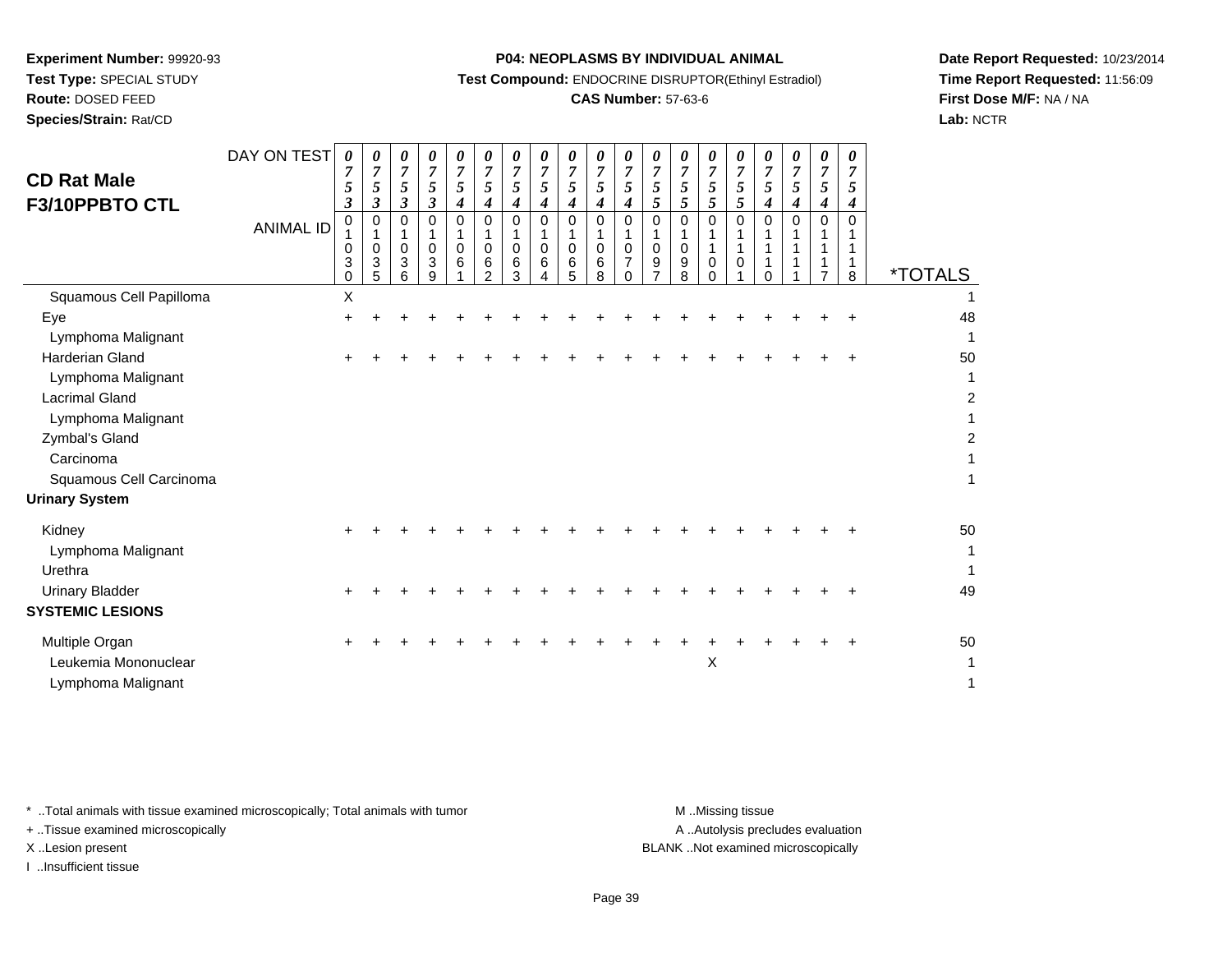**Route:** DOSED FEED

**Species/Strain:** Rat/CD

#### **P04: NEOPLASMS BY INDIVIDUAL ANIMAL**

**Test Compound:** ENDOCRINE DISRUPTOR(Ethinyl Estradiol)

## **CAS Number:** 57-63-6

**Date Report Requested:** 10/23/2014**Time Report Requested:** 11:56:09**First Dose M/F:** NA / NA**Lab:** NCTR

| <b>CD Rat Male</b>           | DAY ON TEST      | 0<br>$\boldsymbol{\theta}$<br>$\boldsymbol{g}$ | 0<br>$\boldsymbol{l}$<br>$\mathfrak{z}$ | $\boldsymbol{\theta}$<br>$\overline{5}$<br>$\boldsymbol{\theta}$ | 0<br>5<br>5                                | 0<br>$\mathfrak{s}$  | 0<br>6<br>$\boldsymbol{\theta}$          | 0<br>6                        | $\boldsymbol{\theta}$<br>6<br>$\sqrt{5}$ | 0<br>6<br>5           | 0<br>6<br>$\boldsymbol{7}$ | 0<br>$\overline{7}$<br>$\boldsymbol{\theta}$ | $\boldsymbol{\theta}$<br>$\overline{7}$<br>$\boldsymbol{\theta}$ | $\overline{7}$<br>$\boldsymbol{\theta}$ | 0<br>$\overline{7}$         | $\frac{\boldsymbol{0}}{7}$<br>$\overline{\mathbf{3}}$ | 0<br>$\overline{7}$<br>$\boldsymbol{4}$ | $\overline{7}$                  | $\boldsymbol{\theta}$<br>$\overline{7}$                | 0<br>$\overline{7}$<br>4   | $\boldsymbol{\theta}$<br>$\overline{7}$<br>$\boldsymbol{4}$ | 0<br>$\overline{7}$          | $\overline{7}$            | $\overline{7}$<br>5       | 0<br>$\overline{7}$<br>5                       | 0<br>$\boldsymbol{7}$<br>5          | $\boldsymbol{\theta}$<br>$\overline{7}$ | $\overline{7}$                       | 0<br>$\overline{7}$                  | 0<br>$\boldsymbol{7}$ | 0<br>$\overline{7}$                        | $\boldsymbol{\theta}$ |
|------------------------------|------------------|------------------------------------------------|-----------------------------------------|------------------------------------------------------------------|--------------------------------------------|----------------------|------------------------------------------|-------------------------------|------------------------------------------|-----------------------|----------------------------|----------------------------------------------|------------------------------------------------------------------|-----------------------------------------|-----------------------------|-------------------------------------------------------|-----------------------------------------|---------------------------------|--------------------------------------------------------|----------------------------|-------------------------------------------------------------|------------------------------|---------------------------|---------------------------|------------------------------------------------|-------------------------------------|-----------------------------------------|--------------------------------------|--------------------------------------|-----------------------|--------------------------------------------|-----------------------|
| F3/50PPBTO CTL               |                  | 1                                              | 9                                       | $\boldsymbol{4}$                                                 | $\boldsymbol{\beta}$                       | 6<br>9               | 8                                        | $\boldsymbol{2}$<br>5         | $\mathfrak{s}$                           | 5                     | $\boldsymbol{4}$           | $\boldsymbol{\beta}$                         | 9                                                                | 9                                       | 6                           | $\pmb{8}$                                             | 9                                       | 4<br>9                          | $\boldsymbol{4}$<br>9                                  | $\boldsymbol{g}$           | 9                                                           | $\boldsymbol{4}$<br>9        | $\boldsymbol{4}$<br>9     | 0                         | $\boldsymbol{\theta}$                          | $\boldsymbol{\theta}$               | 4<br>9                                  | $\boldsymbol{4}$<br>$\boldsymbol{g}$ | $\boldsymbol{4}$<br>$\boldsymbol{q}$ | $\boldsymbol{4}$<br>9 | $\boldsymbol{4}$<br>9                      |                       |
|                              | <b>ANIMAL ID</b> | $\pmb{0}$<br>0<br>0                            | $\mathbf 0$<br>$\mathbf 0$<br>0         | $\mathbf 0$<br>$\mathbf 0$<br>$\overline{2}$                     | $\mathsf 0$<br>$\mathbf 0$<br>$\mathbf{3}$ | 0<br>0<br>$\sqrt{3}$ | $\pmb{0}$<br>$\pmb{0}$<br>$\overline{7}$ | $\pmb{0}$<br>$\mathbf 0$<br>8 | $\overline{0}$<br>$\mathbf 0$<br>8       | 0<br>$\mathbf 0$<br>8 | $\pmb{0}$<br>0<br>$\bf 8$  | $\pmb{0}$<br>$\pmb{0}$<br>$\bf 8$            | $\mathbf 0$<br>$\mathbf 0$<br>$\bf8$                             | $\mathbf 0$<br>$\Omega$<br>$\,8\,$      | 0<br>$\mathbf 0$<br>$\bf 8$ | $\mathbf 0$<br>$\pmb{0}$<br>$\overline{9}$            | $\pmb{0}$<br>$\mathbf 0$<br>9           | $\mathbf 0$<br>$\mathbf 0$<br>9 | $\mathbf 0$<br>$\mathsf{O}\xspace$<br>$\boldsymbol{9}$ | 0<br>0<br>$\boldsymbol{9}$ | $\mathbf 0$<br>$\mathbf 0$<br>$\boldsymbol{9}$              | $\Omega$<br>$\mathbf 0$<br>9 | $\Omega$<br>$\Omega$<br>9 | $\Omega$<br>$\Omega$<br>9 | $\mathbf 0$<br>$\mathbf 0$<br>$\boldsymbol{9}$ | $\mathbf 0$<br>$\mathbf 0$<br>$9\,$ | $\mathbf 0$<br>$\Omega$<br>9            | $\mathbf 0$<br>$\Omega$<br>9         | $\mathbf 0$<br>0                     | $\mathbf 0$<br>0      | $\pmb{0}$<br>$\overline{1}$<br>$\mathbf 0$ |                       |
|                              |                  | $\mathbf{1}$<br>4                              | 9                                       | $\mathbf{1}$<br>9                                                | 1                                          | $\mathbf{3}$<br>2    | 0<br>5                                   |                               | $\overline{c}$                           | $\overline{c}$<br>5   | $\overline{4}$             | 6<br>9                                       | $\overline{7}$<br>6                                              | $\overline{7}$<br>8                     | 8                           | 0<br>6                                                | $\mathbf{1}$<br>6                       | $\overline{c}$<br>2             | $\overline{5}$                                         | $\sqrt{5}$<br>9            | 6<br>$\Omega$                                               | 6                            | $\,6\,$<br>$\mathcal{P}$  | 8<br>$\mathsf{Q}$         | 9                                              | 9<br>$\mathfrak{p}$                 | 9<br>8                                  | 9<br>q                               | $\mathbf 0$                          | $\Omega$              | $\mathbf 0$                                | 0                     |
| <b>Alimentary System</b>     |                  |                                                |                                         |                                                                  |                                            |                      |                                          |                               |                                          |                       |                            |                                              |                                                                  |                                         |                             |                                                       |                                         |                                 |                                                        |                            |                                                             |                              |                           |                           |                                                |                                     |                                         |                                      |                                      |                       |                                            |                       |
| Esophagus                    |                  |                                                |                                         |                                                                  |                                            |                      |                                          |                               |                                          |                       |                            |                                              |                                                                  |                                         |                             |                                                       |                                         |                                 |                                                        |                            |                                                             |                              |                           |                           |                                                |                                     |                                         |                                      |                                      |                       |                                            |                       |
| Intestine Large, Cecum       |                  |                                                |                                         |                                                                  |                                            |                      |                                          |                               |                                          |                       |                            |                                              |                                                                  |                                         |                             |                                                       |                                         |                                 |                                                        |                            |                                                             |                              |                           |                           |                                                |                                     |                                         |                                      |                                      |                       |                                            |                       |
| Intestine Large, Colon       |                  |                                                |                                         |                                                                  |                                            |                      |                                          |                               |                                          |                       |                            |                                              |                                                                  |                                         |                             |                                                       |                                         |                                 |                                                        |                            |                                                             |                              |                           |                           |                                                |                                     |                                         |                                      |                                      |                       |                                            |                       |
| Intestine Large, Rectum      |                  | $\ddot{}$                                      |                                         |                                                                  |                                            |                      |                                          |                               |                                          |                       |                            |                                              |                                                                  |                                         |                             |                                                       |                                         |                                 |                                                        |                            |                                                             |                              |                           |                           |                                                |                                     |                                         |                                      |                                      |                       |                                            |                       |
| Intestine Small, Duodenum    |                  |                                                |                                         |                                                                  |                                            |                      |                                          |                               |                                          |                       |                            |                                              |                                                                  |                                         |                             |                                                       |                                         |                                 |                                                        |                            |                                                             |                              |                           |                           |                                                |                                     |                                         |                                      |                                      |                       |                                            |                       |
| Intestine Small, Ileum       |                  |                                                |                                         |                                                                  |                                            |                      |                                          |                               |                                          |                       |                            |                                              |                                                                  |                                         |                             |                                                       |                                         |                                 |                                                        |                            |                                                             |                              |                           |                           |                                                |                                     |                                         |                                      |                                      |                       |                                            |                       |
| Intestine Small, Jejunum     |                  |                                                |                                         |                                                                  |                                            |                      |                                          |                               |                                          |                       |                            |                                              |                                                                  |                                         |                             |                                                       |                                         |                                 |                                                        |                            |                                                             |                              |                           |                           |                                                |                                     |                                         |                                      |                                      |                       |                                            |                       |
| Liver                        |                  |                                                |                                         |                                                                  |                                            |                      |                                          |                               |                                          |                       |                            |                                              |                                                                  |                                         |                             |                                                       |                                         |                                 |                                                        |                            |                                                             |                              |                           |                           |                                                |                                     |                                         |                                      |                                      |                       |                                            |                       |
| Hepatocellular Adenoma       |                  |                                                |                                         |                                                                  |                                            |                      |                                          |                               |                                          |                       |                            |                                              |                                                                  |                                         |                             |                                                       |                                         |                                 |                                                        |                            |                                                             |                              |                           |                           |                                                |                                     |                                         |                                      |                                      |                       | $\boldsymbol{\mathsf{X}}$                  |                       |
| Mesentery                    |                  |                                                |                                         |                                                                  |                                            |                      |                                          |                               | $\ddot{}$                                |                       |                            |                                              |                                                                  |                                         |                             |                                                       |                                         |                                 | $\ddot{}$                                              |                            |                                                             |                              |                           |                           |                                                |                                     |                                         |                                      |                                      |                       |                                            |                       |
| Oral Mucosa                  |                  |                                                |                                         | $\ddot{}$                                                        |                                            | $+$                  |                                          |                               |                                          |                       |                            |                                              |                                                                  |                                         |                             |                                                       |                                         |                                 |                                                        |                            |                                                             |                              |                           |                           |                                                |                                     |                                         |                                      |                                      |                       |                                            |                       |
| Squamous Cell Carcinoma      |                  |                                                |                                         | X                                                                |                                            | X                    |                                          |                               | X                                        |                       |                            |                                              |                                                                  |                                         |                             |                                                       |                                         |                                 |                                                        |                            |                                                             |                              |                           |                           |                                                |                                     |                                         |                                      |                                      | X                     |                                            |                       |
| Pancreas                     |                  |                                                |                                         |                                                                  |                                            |                      |                                          |                               |                                          |                       |                            |                                              |                                                                  |                                         |                             |                                                       |                                         |                                 |                                                        |                            |                                                             |                              |                           |                           |                                                |                                     |                                         |                                      |                                      |                       |                                            |                       |
| <b>Salivary Glands</b>       |                  |                                                |                                         |                                                                  |                                            |                      |                                          |                               |                                          |                       |                            |                                              |                                                                  |                                         |                             |                                                       |                                         |                                 |                                                        |                            |                                                             |                              |                           |                           |                                                |                                     |                                         |                                      |                                      |                       |                                            |                       |
| Stomach, Forestomach         |                  |                                                |                                         |                                                                  |                                            |                      |                                          |                               |                                          |                       |                            |                                              |                                                                  |                                         |                             |                                                       |                                         |                                 |                                                        |                            |                                                             |                              |                           |                           |                                                |                                     |                                         |                                      |                                      |                       |                                            |                       |
| Stomach, Glandular           |                  |                                                |                                         |                                                                  |                                            |                      |                                          |                               |                                          |                       |                            |                                              |                                                                  |                                         |                             |                                                       |                                         |                                 |                                                        |                            |                                                             |                              |                           |                           |                                                |                                     |                                         |                                      |                                      |                       |                                            |                       |
| <b>Cardiovascular System</b> |                  |                                                |                                         |                                                                  |                                            |                      |                                          |                               |                                          |                       |                            |                                              |                                                                  |                                         |                             |                                                       |                                         |                                 |                                                        |                            |                                                             |                              |                           |                           |                                                |                                     |                                         |                                      |                                      |                       |                                            |                       |
| <b>Blood Vessel</b>          |                  |                                                |                                         |                                                                  |                                            |                      |                                          |                               |                                          |                       |                            |                                              |                                                                  |                                         |                             |                                                       |                                         |                                 |                                                        |                            |                                                             |                              |                           |                           |                                                |                                     |                                         |                                      |                                      |                       |                                            |                       |
| Heart                        |                  |                                                |                                         |                                                                  |                                            |                      |                                          |                               |                                          |                       |                            |                                              |                                                                  |                                         |                             |                                                       |                                         |                                 |                                                        |                            |                                                             |                              |                           |                           |                                                |                                     |                                         |                                      |                                      |                       |                                            |                       |
| <b>Endocrine System</b>      |                  |                                                |                                         |                                                                  |                                            |                      |                                          |                               |                                          |                       |                            |                                              |                                                                  |                                         |                             |                                                       |                                         |                                 |                                                        |                            |                                                             |                              |                           |                           |                                                |                                     |                                         |                                      |                                      |                       |                                            |                       |

\* ..Total animals with tissue examined microscopically; Total animals with tumor **M** . Missing tissue M ..Missing tissue

+ ..Tissue examined microscopically

I ..Insufficient tissue

A ..Autolysis precludes evaluation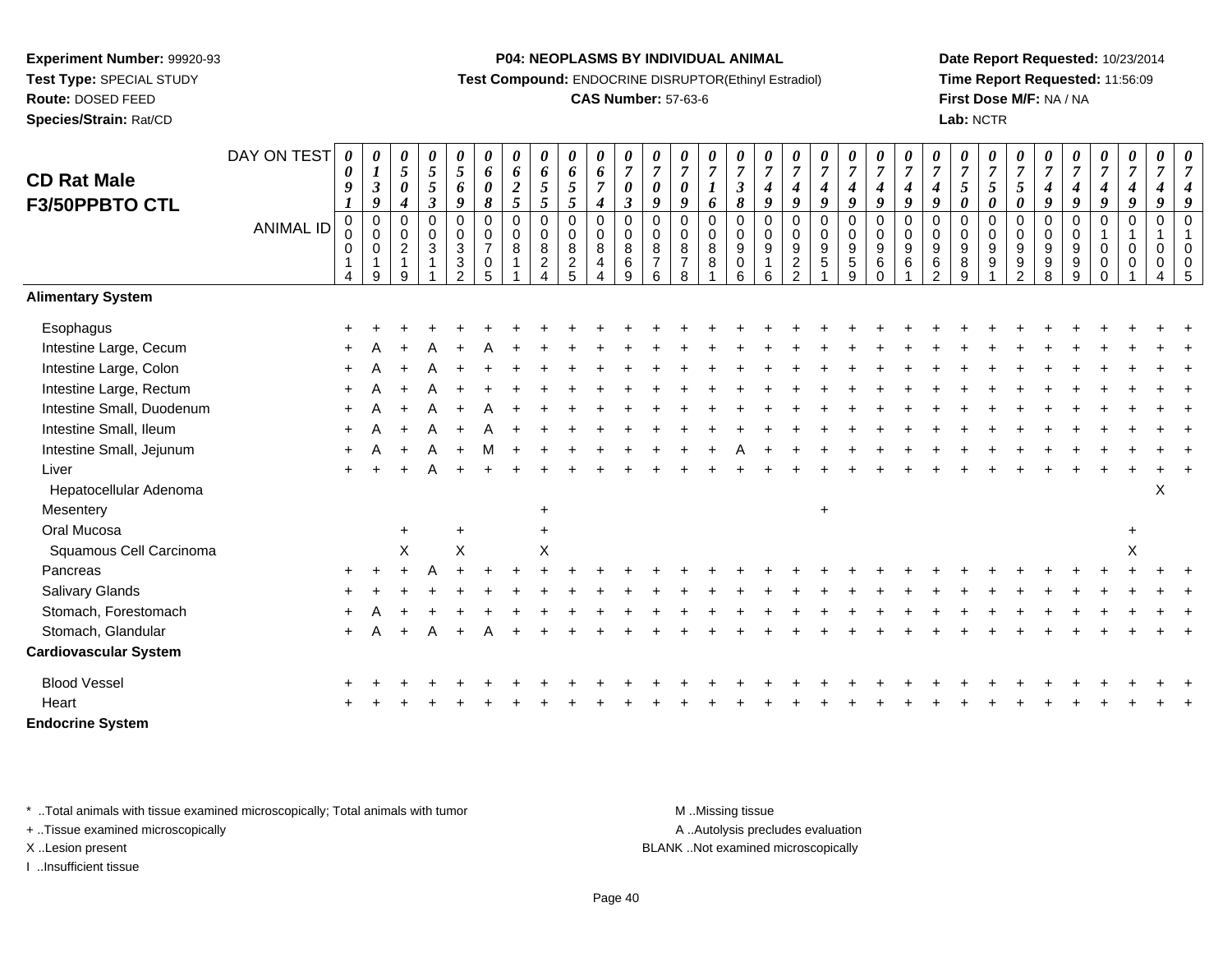# **Route:** DOSED FEED

**Species/Strain:** Rat/CD

#### **P04: NEOPLASMS BY INDIVIDUAL ANIMAL**

**Test Compound:** ENDOCRINE DISRUPTOR(Ethinyl Estradiol)

## **CAS Number:** 57-63-6

**Date Report Requested:** 10/23/2014**Time Report Requested:** 11:56:10**First Dose M/F:** NA / NA**Lab:** NCTR

| <b>CD Rat Male</b>                                                           | DAY ON TEST      | $\boldsymbol{\theta}$<br>0<br>$\boldsymbol{q}$ | 0<br>$\boldsymbol{l}$<br>$\boldsymbol{\beta}$                   | $\boldsymbol{\theta}$<br>$\overline{5}$<br>$\boldsymbol{\theta}$                      | 0<br>5<br>5                                             | 0<br>$\mathfrak{s}$<br>6                                                                                      | 0<br>6<br>$\boldsymbol{\theta}$                                     | 0<br>6<br>$\boldsymbol{2}$ | $\boldsymbol{\theta}$<br>$\boldsymbol{6}$<br>$\mathfrak{H}$              | 0<br>6<br>$\sqrt{5}$                                 | 0<br>$\boldsymbol{6}$<br>$\overline{7}$                                            | 0<br>$\overline{7}$<br>$\boldsymbol{\theta}$                   | $\boldsymbol{\theta}$<br>$\boldsymbol{7}$<br>$\boldsymbol{\theta}$ | $\overline{7}$<br>0                                   | 0<br>$\overline{7}$                    | 0<br>$\overline{7}$<br>$\mathfrak{z}$                         | $\boldsymbol{\theta}$<br>$\overline{7}$<br>$\boldsymbol{4}$ | $\overline{7}$<br>$\boldsymbol{4}$                                   | $\boldsymbol{\theta}$<br>$\overline{7}$<br>4 | 0<br>$\overline{7}$<br>$\boldsymbol{4}$                                     | $\boldsymbol{\theta}$<br>$\overline{7}$<br>$\boldsymbol{4}$<br>$\boldsymbol{q}$ | $\boldsymbol{\theta}$<br>$\overline{7}$<br>$\boldsymbol{4}$ | $\boldsymbol{\theta}$<br>$\overline{7}$<br>$\boldsymbol{4}$            | $\boldsymbol{\theta}$<br>$\overline{7}$<br>5                    | $\boldsymbol{\theta}$<br>$\boldsymbol{7}$<br>5 | 0<br>$\overline{7}$<br>5                       | $\boldsymbol{\theta}$<br>$\overline{7}$<br>$\boldsymbol{4}$ | $\boldsymbol{\theta}$<br>$\overline{7}$<br>4                  | 0<br>$\overline{7}$<br>$\boldsymbol{4}$                               | 0<br>$\boldsymbol{7}$<br>$\boldsymbol{4}$            | 0<br>$\overline{7}$                 |     |
|------------------------------------------------------------------------------|------------------|------------------------------------------------|-----------------------------------------------------------------|---------------------------------------------------------------------------------------|---------------------------------------------------------|---------------------------------------------------------------------------------------------------------------|---------------------------------------------------------------------|----------------------------|--------------------------------------------------------------------------|------------------------------------------------------|------------------------------------------------------------------------------------|----------------------------------------------------------------|--------------------------------------------------------------------|-------------------------------------------------------|----------------------------------------|---------------------------------------------------------------|-------------------------------------------------------------|----------------------------------------------------------------------|----------------------------------------------|-----------------------------------------------------------------------------|---------------------------------------------------------------------------------|-------------------------------------------------------------|------------------------------------------------------------------------|-----------------------------------------------------------------|------------------------------------------------|------------------------------------------------|-------------------------------------------------------------|---------------------------------------------------------------|-----------------------------------------------------------------------|------------------------------------------------------|-------------------------------------|-----|
| F3/50PPBTO CTL                                                               | <b>ANIMAL ID</b> | 0<br>$\mathbf 0$<br>0<br>4                     | $\boldsymbol{9}$<br>$\mathbf 0$<br>$\Omega$<br>$\mathbf 0$<br>9 | $\boldsymbol{4}$<br>$\mathbf 0$<br>$\mathbf 0$<br>$\overline{2}$<br>$\mathbf{1}$<br>9 | $\overline{\mathbf{3}}$<br>$\Omega$<br>$\mathbf 0$<br>3 | $\boldsymbol{g}$<br>$\mathbf 0$<br>$\mathsf 0$<br>$\mathbf{3}$<br>$\ensuremath{\mathsf{3}}$<br>$\overline{2}$ | 8<br>$\pmb{0}$<br>$\mathbf 0$<br>$\overline{7}$<br>$\mathbf 0$<br>5 | 5<br>$\Omega$<br>0<br>8    | 5<br>$\pmb{0}$<br>$\mathsf{O}\xspace$<br>8<br>$\overline{c}$<br>$\Delta$ | 5<br>0<br>$\overline{0}$<br>8<br>$\overline{c}$<br>5 | $\boldsymbol{4}$<br>$\mathbf 0$<br>$\mathbf 0$<br>8<br>4<br>$\boldsymbol{\Lambda}$ | $\boldsymbol{\beta}$<br>$\Omega$<br>$\mathbf 0$<br>8<br>6<br>9 | 9<br>$\Omega$<br>$\mathbf 0$<br>8<br>$\overline{7}$<br>6           | $\boldsymbol{q}$<br>$\Omega$<br>$\mathbf 0$<br>8<br>8 | 6<br>$\Omega$<br>$\mathbf 0$<br>8<br>8 | 8<br>$\Omega$<br>$\mathsf{O}\xspace$<br>9<br>$\mathbf 0$<br>6 | 9<br>$\mathbf 0$<br>$\mathbf 0$<br>9<br>1<br>6              | 9<br>$\Omega$<br>$\mathbf 0$<br>9<br>$\overline{c}$<br>$\mathcal{P}$ | $\boldsymbol{q}$<br>$\Omega$<br>0<br>9<br>5  | $\boldsymbol{q}$<br>$\mathbf 0$<br>$\mathbf 0$<br>9<br>$5\phantom{.0}$<br>9 | $\Omega$<br>$\mathbf 0$<br>9<br>6<br>$\Omega$                                   | 9<br>$\Omega$<br>$\mathbf 0$<br>9<br>6                      | $\boldsymbol{q}$<br>$\Omega$<br>$\mathbf 0$<br>9<br>6<br>$\mathcal{P}$ | $\boldsymbol{\theta}$<br>$\Omega$<br>$\mathbf 0$<br>9<br>8<br>9 | 0<br>$\Omega$<br>$\mathbf 0$<br>9<br>9         | 0<br>$\Omega$<br>0<br>9<br>9<br>$\overline{2}$ | 9<br>$\mathbf 0$<br>$\mathbf 0$<br>9<br>9<br>8              | $\boldsymbol{q}$<br>$\mathbf 0$<br>$\mathbf 0$<br>9<br>9<br>9 | $\boldsymbol{g}$<br>$\mathbf 0$<br>-1<br>$\mathbf 0$<br>0<br>$\Omega$ | 9<br>$\mathbf 0$<br>$\mathbf{1}$<br>$\mathbf 0$<br>0 | 9<br>$\Omega$<br>$\Omega$<br>0<br>4 |     |
| <b>Adrenal Cortex</b>                                                        |                  | $\ddot{}$                                      |                                                                 |                                                                                       |                                                         |                                                                                                               |                                                                     |                            |                                                                          |                                                      |                                                                                    |                                                                |                                                                    |                                                       |                                        |                                                               |                                                             |                                                                      |                                              |                                                                             |                                                                                 |                                                             |                                                                        |                                                                 |                                                |                                                |                                                             |                                                               |                                                                       |                                                      |                                     |     |
| <b>Adrenal Medulla</b><br>Pheochromocytoma Benign                            |                  |                                                |                                                                 |                                                                                       |                                                         |                                                                                                               |                                                                     | X                          |                                                                          |                                                      |                                                                                    |                                                                |                                                                    |                                                       |                                        |                                                               |                                                             |                                                                      |                                              |                                                                             |                                                                                 |                                                             |                                                                        |                                                                 |                                                |                                                |                                                             |                                                               |                                                                       |                                                      |                                     |     |
| Pheochromocytoma Malignant<br>Islets, Pancreatic<br>Adenoma                  |                  |                                                |                                                                 |                                                                                       |                                                         |                                                                                                               |                                                                     |                            |                                                                          |                                                      |                                                                                    |                                                                |                                                                    |                                                       |                                        |                                                               |                                                             |                                                                      |                                              |                                                                             | X                                                                               |                                                             |                                                                        |                                                                 |                                                |                                                |                                                             |                                                               |                                                                       |                                                      |                                     |     |
| Parathyroid Gland                                                            |                  |                                                |                                                                 |                                                                                       |                                                         |                                                                                                               |                                                                     |                            |                                                                          |                                                      |                                                                                    |                                                                |                                                                    |                                                       |                                        |                                                               |                                                             |                                                                      |                                              |                                                                             |                                                                                 |                                                             |                                                                        |                                                                 |                                                |                                                |                                                             |                                                               |                                                                       |                                                      |                                     |     |
| <b>Pituitary Gland</b>                                                       |                  |                                                |                                                                 |                                                                                       |                                                         |                                                                                                               |                                                                     |                            |                                                                          |                                                      |                                                                                    |                                                                |                                                                    |                                                       |                                        |                                                               |                                                             |                                                                      |                                              |                                                                             |                                                                                 |                                                             |                                                                        |                                                                 |                                                |                                                |                                                             |                                                               |                                                                       |                                                      |                                     |     |
| Pars Distalis, Adenoma                                                       |                  |                                                |                                                                 | х                                                                                     |                                                         |                                                                                                               | Χ                                                                   | X                          | $\mathsf{X}$                                                             | $\boldsymbol{\mathsf{X}}$                            |                                                                                    | Χ                                                              |                                                                    | Χ                                                     |                                        |                                                               | Χ                                                           |                                                                      | X                                            | X                                                                           | X                                                                               | X                                                           | $\mathsf{X}$                                                           | X                                                               | $\boldsymbol{\mathsf{X}}$                      |                                                |                                                             |                                                               |                                                                       | х                                                    |                                     | X X |
| <b>Thyroid Gland</b><br>C Cell, Carcinoma                                    |                  |                                                |                                                                 |                                                                                       |                                                         |                                                                                                               |                                                                     |                            |                                                                          |                                                      |                                                                                    |                                                                |                                                                    |                                                       |                                        |                                                               |                                                             |                                                                      |                                              |                                                                             |                                                                                 |                                                             |                                                                        |                                                                 |                                                |                                                |                                                             | X                                                             |                                                                       |                                                      |                                     |     |
| <b>General Body System</b>                                                   |                  |                                                |                                                                 |                                                                                       |                                                         |                                                                                                               |                                                                     |                            |                                                                          |                                                      |                                                                                    |                                                                |                                                                    |                                                       |                                        |                                                               |                                                             |                                                                      |                                              |                                                                             |                                                                                 |                                                             |                                                                        |                                                                 |                                                |                                                |                                                             |                                                               |                                                                       |                                                      |                                     |     |
| <b>Tissue NOS</b><br>Sarcoma                                                 |                  |                                                |                                                                 |                                                                                       | +<br>X                                                  |                                                                                                               |                                                                     |                            |                                                                          |                                                      |                                                                                    |                                                                |                                                                    |                                                       |                                        |                                                               |                                                             |                                                                      |                                              |                                                                             |                                                                                 |                                                             |                                                                        |                                                                 |                                                |                                                |                                                             |                                                               |                                                                       |                                                      |                                     |     |
| <b>Genital System</b>                                                        |                  |                                                |                                                                 |                                                                                       |                                                         |                                                                                                               |                                                                     |                            |                                                                          |                                                      |                                                                                    |                                                                |                                                                    |                                                       |                                        |                                                               |                                                             |                                                                      |                                              |                                                                             |                                                                                 |                                                             |                                                                        |                                                                 |                                                |                                                |                                                             |                                                               |                                                                       |                                                      |                                     |     |
| <b>Coagulating Gland</b><br>Carcinoma, Metastatic, Uncertain Primary<br>Site |                  |                                                |                                                                 |                                                                                       |                                                         |                                                                                                               |                                                                     |                            |                                                                          | Χ                                                    |                                                                                    |                                                                |                                                                    |                                                       |                                        |                                                               |                                                             |                                                                      |                                              |                                                                             |                                                                                 |                                                             |                                                                        |                                                                 |                                                |                                                |                                                             |                                                               |                                                                       |                                                      |                                     |     |
| Schwannoma Malignant                                                         |                  |                                                |                                                                 |                                                                                       |                                                         |                                                                                                               |                                                                     |                            |                                                                          |                                                      |                                                                                    |                                                                |                                                                    |                                                       | X                                      |                                                               |                                                             |                                                                      |                                              |                                                                             |                                                                                 |                                                             |                                                                        |                                                                 |                                                |                                                |                                                             |                                                               |                                                                       |                                                      |                                     |     |
| <b>Ductus Deferens</b><br>Epididymis<br>Penis                                |                  |                                                |                                                                 |                                                                                       |                                                         |                                                                                                               |                                                                     |                            |                                                                          |                                                      |                                                                                    |                                                                |                                                                    |                                                       |                                        |                                                               |                                                             |                                                                      |                                              |                                                                             |                                                                                 |                                                             |                                                                        |                                                                 |                                                |                                                |                                                             |                                                               |                                                                       |                                                      |                                     |     |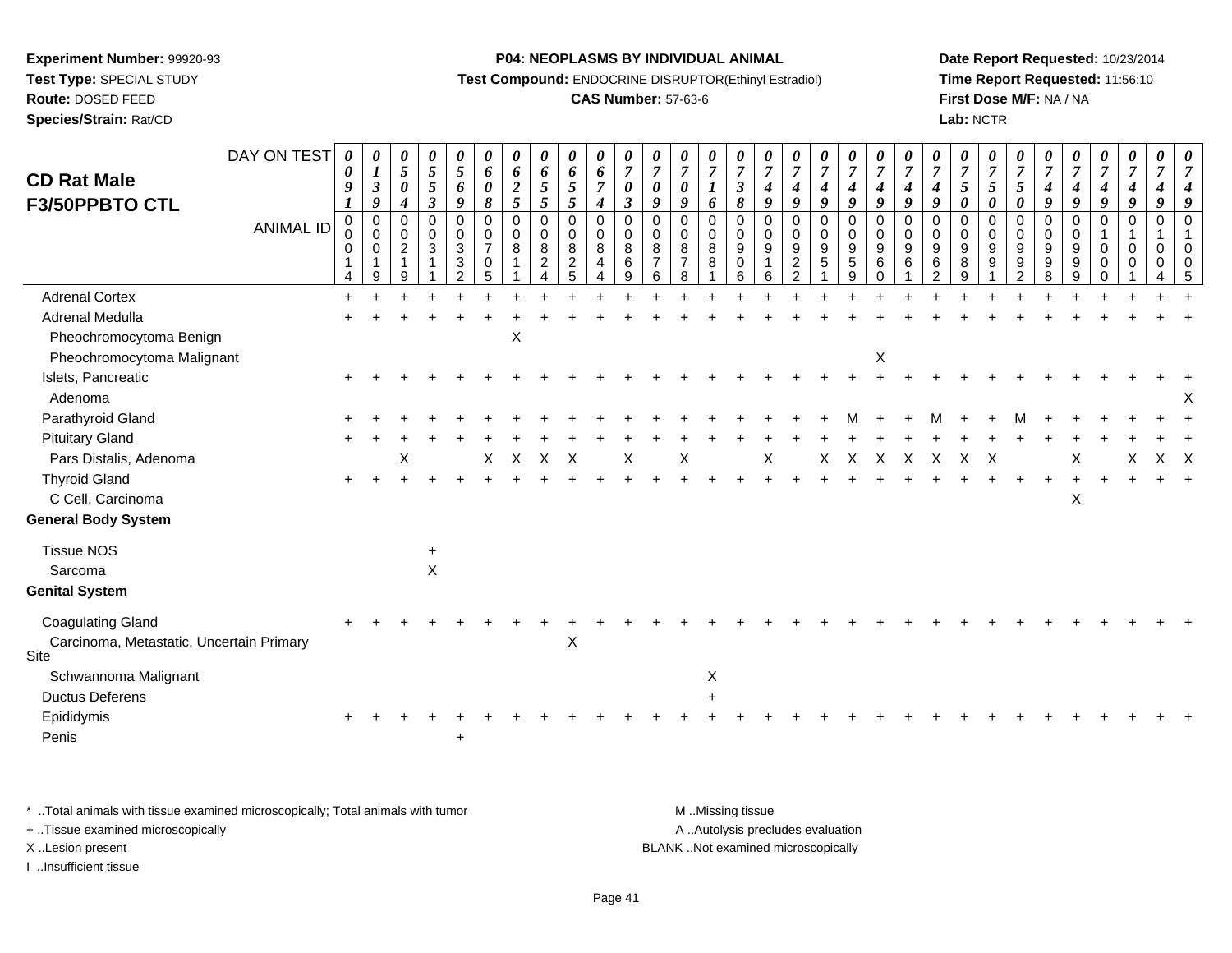**Route:** DOSED FEED

**Species/Strain:** Rat/CD

#### **P04: NEOPLASMS BY INDIVIDUAL ANIMAL**

**Test Compound:** ENDOCRINE DISRUPTOR(Ethinyl Estradiol)

## **CAS Number:** 57-63-6

**Date Report Requested:** 10/23/2014**Time Report Requested:** 11:56:10**First Dose M/F:** NA / NA**Lab:** NCTR

| <b>CD Rat Male</b>              | DAY ON TEST | 0<br>0<br>$\boldsymbol{q}$        | 0<br>$\boldsymbol{l}$<br>$\boldsymbol{\beta}$                        | 0<br>$\overline{5}$<br>$\boldsymbol{\theta}$                            | 0<br>$\overline{5}$<br>$\mathfrak{s}$                        | 0<br>$\mathfrak{H}$<br>6                                                            | 0<br>6<br>0                                                           | 0<br>6<br>$\frac{2}{5}$              | 0<br>6<br>$\sqrt{5}$                                                 | $\boldsymbol{\theta}$<br>6<br>$\mathfrak{s}$                      | $\pmb{\theta}$<br>$\boldsymbol{6}$<br>$\overline{7}$        | 0<br>$\overline{7}$<br>$\boldsymbol{\theta}$                    | 0<br>$\overline{7}$<br>0                              | 0<br>$\overline{7}$<br>0                                  | 0<br>$\boldsymbol{7}$<br>$\boldsymbol{l}$                  | 0<br>$\boldsymbol{7}$<br>$\boldsymbol{\mathfrak{z}}$ | 0<br>$\overline{7}$<br>$\boldsymbol{4}$      | 0<br>$\overline{7}$<br>$\boldsymbol{4}$                                  | $\boldsymbol{\theta}$<br>$\boldsymbol{7}$<br>$\boldsymbol{4}$                   | 0<br>$\boldsymbol{7}$<br>4                     | 0<br>$\overline{7}$<br>$\boldsymbol{4}$             | 0<br>$\overline{7}$<br>$\boldsymbol{4}$        | 0<br>$\overline{7}$<br>4                                                    | 0<br>$\overline{7}$<br>$\mathfrak{s}$                                                | 0<br>$\overline{7}$<br>5                                 | 0<br>$\overline{7}$<br>$\mathfrak{s}$                                           | 0<br>$\overline{7}$<br>4                    | 0<br>$\overline{7}$<br>$\boldsymbol{4}$                            | 0<br>$\boldsymbol{7}$<br>$\boldsymbol{4}$                 | 0<br>$\overline{7}$<br>$\boldsymbol{4}$ | 0<br>$\overline{7}$<br>$\boldsymbol{4}$ | 0<br>$\overline{7}$                                |
|---------------------------------|-------------|-----------------------------------|----------------------------------------------------------------------|-------------------------------------------------------------------------|--------------------------------------------------------------|-------------------------------------------------------------------------------------|-----------------------------------------------------------------------|--------------------------------------|----------------------------------------------------------------------|-------------------------------------------------------------------|-------------------------------------------------------------|-----------------------------------------------------------------|-------------------------------------------------------|-----------------------------------------------------------|------------------------------------------------------------|------------------------------------------------------|----------------------------------------------|--------------------------------------------------------------------------|---------------------------------------------------------------------------------|------------------------------------------------|-----------------------------------------------------|------------------------------------------------|-----------------------------------------------------------------------------|--------------------------------------------------------------------------------------|----------------------------------------------------------|---------------------------------------------------------------------------------|---------------------------------------------|--------------------------------------------------------------------|-----------------------------------------------------------|-----------------------------------------|-----------------------------------------|----------------------------------------------------|
| <b>F3/50PPBTO CTL</b>           | ANIMAL ID   | $\Omega$<br>$\mathbf 0$<br>0<br>4 | 9<br>$\mathbf 0$<br>$\mathbf 0$<br>0<br>$\overline{\mathbf{1}}$<br>9 | $\boldsymbol{4}$<br>$\Omega$<br>$\mathbf 0$<br>$\overline{c}$<br>1<br>9 | $\mathfrak{z}$<br>$\mathbf 0$<br>$\mathbf 0$<br>$\mathbf{3}$ | 9<br>$\mathbf 0$<br>$\mathbf 0$<br>3<br>$\ensuremath{\mathsf{3}}$<br>$\overline{2}$ | $\boldsymbol{\delta}$<br>$\mathbf 0$<br>0<br>$\overline{7}$<br>0<br>5 | $\mathbf 0$<br>0<br>8<br>$\mathbf 1$ | 5<br>$\mathbf 0$<br>0<br>$\bf 8$<br>$\overline{c}$<br>$\overline{4}$ | $\sqrt{5}$<br>$\pmb{0}$<br>$\mathbf 0$<br>$\bf8$<br>$\frac{2}{5}$ | $\boldsymbol{4}$<br>$\mathbf 0$<br>$\pmb{0}$<br>8<br>4<br>4 | $\mathfrak{z}$<br>$\Omega$<br>$\overline{0}$<br>8<br>6<br>$9\,$ | 9<br>$\Omega$<br>$\Omega$<br>8<br>$\overline{7}$<br>6 | 9<br>$\Omega$<br>$\mathbf{0}$<br>8<br>$\overline{7}$<br>8 | 6<br>0<br>$\pmb{0}$<br>$\bf8$<br>$\bf 8$<br>$\overline{1}$ | $\pmb{8}$<br>$\Omega$<br>$\mathbf 0$<br>9<br>0<br>6  | 9<br>$\Omega$<br>$\mathbf 0$<br>9<br>$\,6\,$ | 9<br>$\mathbf 0$<br>$\mathbf 0$<br>9<br>$\overline{c}$<br>$\overline{2}$ | $\boldsymbol{g}$<br>$\pmb{0}$<br>$\mathbf 0$<br>9<br>$\sqrt{5}$<br>$\mathbf{1}$ | 9<br>$\mathbf 0$<br>$\mathbf 0$<br>9<br>5<br>9 | $\boldsymbol{g}$<br>$\mathbf 0$<br>0<br>9<br>6<br>0 | 9<br>$\Omega$<br>0<br>9<br>6<br>$\overline{1}$ | $\boldsymbol{q}$<br>$\Omega$<br>$\mathbf 0$<br>9<br>$\,6$<br>$\overline{2}$ | $\boldsymbol{\theta}$<br>$\Omega$<br>$\mathbf 0$<br>$\boldsymbol{9}$<br>$\,8\,$<br>9 | $\pmb{\theta}$<br>$\Omega$<br>$\mathbf 0$<br>9<br>9<br>1 | $\boldsymbol{\theta}$<br>$\Omega$<br>$\overline{0}$<br>9<br>9<br>$\overline{c}$ | 9<br>$\Omega$<br>$\mathbf 0$<br>9<br>9<br>8 | $\boldsymbol{g}$<br>$\mathbf 0$<br>0<br>9<br>9<br>$\boldsymbol{9}$ | 9<br>$\mathbf 0$<br>$\mathbf{1}$<br>0<br>0<br>$\mathbf 0$ | 9<br>$\Omega$<br>$\mathbf 0$<br>0       | 9<br>$\Omega$<br>$\Omega$<br>0<br>4     | $\boldsymbol{Q}$<br>$\Omega$<br>$\Omega$<br>0<br>5 |
| <b>Preputial Gland</b>          |             | М                                 | $+$                                                                  |                                                                         | $\ddot{}$                                                    |                                                                                     |                                                                       |                                      |                                                                      |                                                                   |                                                             |                                                                 |                                                       |                                                           |                                                            |                                                      |                                              |                                                                          |                                                                                 |                                                |                                                     |                                                |                                                                             |                                                                                      |                                                          |                                                                                 |                                             |                                                                    |                                                           |                                         |                                         |                                                    |
| Carcinoma                       |             |                                   |                                                                      |                                                                         |                                                              |                                                                                     |                                                                       |                                      |                                                                      |                                                                   |                                                             |                                                                 |                                                       |                                                           |                                                            |                                                      |                                              |                                                                          |                                                                                 |                                                |                                                     |                                                |                                                                             |                                                                                      |                                                          |                                                                                 |                                             |                                                                    |                                                           |                                         |                                         |                                                    |
| Squamous Cell Carcinoma         |             |                                   |                                                                      |                                                                         |                                                              |                                                                                     |                                                                       | X                                    |                                                                      | X                                                                 |                                                             |                                                                 | $X$ $X$                                               |                                                           |                                                            | $X$ $X$                                              |                                              |                                                                          |                                                                                 |                                                |                                                     |                                                |                                                                             |                                                                                      |                                                          |                                                                                 |                                             |                                                                    |                                                           | X                                       |                                         |                                                    |
| Prostate, Dorsal/Lateral Lobe   |             | $\ddot{}$                         |                                                                      |                                                                         | ÷.                                                           | $\overline{+}$                                                                      |                                                                       |                                      |                                                                      |                                                                   |                                                             |                                                                 |                                                       | $\ddot{}$                                                 |                                                            |                                                      |                                              |                                                                          | $\ddot{}$                                                                       |                                                |                                                     |                                                |                                                                             |                                                                                      |                                                          |                                                                                 | $\ddot{}$                                   |                                                                    |                                                           |                                         |                                         |                                                    |
| Schwannoma Malignant            |             |                                   |                                                                      |                                                                         |                                                              |                                                                                     |                                                                       |                                      |                                                                      |                                                                   |                                                             |                                                                 |                                                       |                                                           | X                                                          |                                                      |                                              |                                                                          |                                                                                 |                                                |                                                     |                                                |                                                                             |                                                                                      |                                                          |                                                                                 |                                             |                                                                    |                                                           |                                         |                                         |                                                    |
| Prostate, Ventral Lobe          |             |                                   |                                                                      |                                                                         |                                                              |                                                                                     |                                                                       |                                      |                                                                      |                                                                   |                                                             |                                                                 |                                                       |                                                           |                                                            |                                                      |                                              |                                                                          |                                                                                 |                                                |                                                     |                                                |                                                                             |                                                                                      |                                                          |                                                                                 |                                             |                                                                    |                                                           |                                         |                                         |                                                    |
| Schwannoma Malignant            |             |                                   |                                                                      |                                                                         |                                                              |                                                                                     |                                                                       |                                      |                                                                      |                                                                   |                                                             |                                                                 |                                                       |                                                           | X                                                          |                                                      |                                              |                                                                          |                                                                                 |                                                |                                                     |                                                |                                                                             |                                                                                      |                                                          |                                                                                 |                                             |                                                                    |                                                           |                                         |                                         |                                                    |
| <b>Rete Testes</b>              |             |                                   |                                                                      |                                                                         |                                                              |                                                                                     |                                                                       |                                      |                                                                      |                                                                   |                                                             |                                                                 |                                                       |                                                           |                                                            |                                                      |                                              |                                                                          |                                                                                 |                                                |                                                     |                                                |                                                                             |                                                                                      |                                                          |                                                                                 |                                             |                                                                    |                                                           |                                         |                                         |                                                    |
| <b>Seminal Vesicle</b>          |             |                                   |                                                                      |                                                                         |                                                              |                                                                                     |                                                                       |                                      |                                                                      |                                                                   |                                                             |                                                                 |                                                       |                                                           |                                                            |                                                      |                                              |                                                                          |                                                                                 |                                                |                                                     |                                                |                                                                             |                                                                                      |                                                          |                                                                                 |                                             |                                                                    |                                                           |                                         |                                         |                                                    |
| <b>Testes</b>                   |             |                                   |                                                                      |                                                                         |                                                              |                                                                                     |                                                                       |                                      |                                                                      |                                                                   |                                                             |                                                                 |                                                       |                                                           |                                                            |                                                      |                                              |                                                                          |                                                                                 |                                                |                                                     |                                                |                                                                             |                                                                                      |                                                          |                                                                                 |                                             |                                                                    |                                                           |                                         |                                         |                                                    |
| Interstit Cell, Adenoma         |             |                                   |                                                                      |                                                                         |                                                              |                                                                                     |                                                                       |                                      |                                                                      |                                                                   |                                                             |                                                                 |                                                       |                                                           |                                                            |                                                      |                                              |                                                                          |                                                                                 |                                                |                                                     |                                                |                                                                             |                                                                                      |                                                          |                                                                                 |                                             |                                                                    |                                                           |                                         |                                         |                                                    |
| <b>Hematopoietic System</b>     |             |                                   |                                                                      |                                                                         |                                                              |                                                                                     |                                                                       |                                      |                                                                      |                                                                   |                                                             |                                                                 |                                                       |                                                           |                                                            |                                                      |                                              |                                                                          |                                                                                 |                                                |                                                     |                                                |                                                                             |                                                                                      |                                                          |                                                                                 |                                             |                                                                    |                                                           |                                         |                                         |                                                    |
| <b>Bone Marrow</b>              |             |                                   |                                                                      |                                                                         |                                                              |                                                                                     |                                                                       |                                      |                                                                      |                                                                   |                                                             |                                                                 |                                                       |                                                           |                                                            |                                                      |                                              |                                                                          |                                                                                 |                                                |                                                     |                                                |                                                                             |                                                                                      |                                                          |                                                                                 |                                             |                                                                    |                                                           |                                         |                                         |                                                    |
| Lymph Node                      |             |                                   |                                                                      |                                                                         | А                                                            |                                                                                     |                                                                       |                                      |                                                                      |                                                                   |                                                             |                                                                 |                                                       |                                                           |                                                            |                                                      |                                              |                                                                          |                                                                                 |                                                |                                                     |                                                |                                                                             |                                                                                      |                                                          |                                                                                 |                                             |                                                                    |                                                           |                                         |                                         |                                                    |
| Lymph Node, Mandibular          |             |                                   |                                                                      |                                                                         |                                                              |                                                                                     |                                                                       |                                      |                                                                      |                                                                   |                                                             |                                                                 |                                                       |                                                           |                                                            |                                                      |                                              |                                                                          |                                                                                 |                                                |                                                     |                                                |                                                                             |                                                                                      |                                                          |                                                                                 |                                             |                                                                    |                                                           |                                         |                                         |                                                    |
| Lymph Node, Mesenteric          |             |                                   |                                                                      |                                                                         |                                                              |                                                                                     |                                                                       |                                      |                                                                      |                                                                   |                                                             |                                                                 |                                                       |                                                           |                                                            |                                                      |                                              |                                                                          |                                                                                 |                                                |                                                     |                                                |                                                                             |                                                                                      |                                                          |                                                                                 |                                             |                                                                    |                                                           |                                         |                                         |                                                    |
| Spleen                          |             |                                   |                                                                      |                                                                         |                                                              |                                                                                     |                                                                       |                                      |                                                                      |                                                                   |                                                             |                                                                 |                                                       |                                                           |                                                            |                                                      |                                              |                                                                          |                                                                                 |                                                |                                                     |                                                |                                                                             |                                                                                      |                                                          |                                                                                 |                                             |                                                                    |                                                           |                                         |                                         |                                                    |
| Sarcoma                         |             |                                   |                                                                      |                                                                         |                                                              |                                                                                     |                                                                       |                                      |                                                                      |                                                                   |                                                             |                                                                 |                                                       |                                                           |                                                            |                                                      |                                              |                                                                          |                                                                                 |                                                |                                                     |                                                |                                                                             |                                                                                      |                                                          |                                                                                 |                                             |                                                                    |                                                           |                                         |                                         |                                                    |
| Thymus                          |             |                                   |                                                                      |                                                                         | M                                                            |                                                                                     |                                                                       |                                      |                                                                      |                                                                   |                                                             |                                                                 |                                                       |                                                           |                                                            |                                                      |                                              |                                                                          |                                                                                 |                                                |                                                     |                                                |                                                                             |                                                                                      |                                                          |                                                                                 |                                             |                                                                    |                                                           |                                         |                                         |                                                    |
| <b>Integumentary System</b>     |             |                                   |                                                                      |                                                                         |                                                              |                                                                                     |                                                                       |                                      |                                                                      |                                                                   |                                                             |                                                                 |                                                       |                                                           |                                                            |                                                      |                                              |                                                                          |                                                                                 |                                                |                                                     |                                                |                                                                             |                                                                                      |                                                          |                                                                                 |                                             |                                                                    |                                                           |                                         |                                         |                                                    |
| Mammary Gland<br>Adenocarcinoma |             | $+$                               | A                                                                    |                                                                         | X                                                            |                                                                                     | м                                                                     | $+$                                  | м                                                                    | M                                                                 | M                                                           | Χ                                                               |                                                       |                                                           |                                                            |                                                      |                                              |                                                                          |                                                                                 |                                                |                                                     |                                                |                                                                             |                                                                                      |                                                          |                                                                                 |                                             |                                                                    |                                                           |                                         |                                         |                                                    |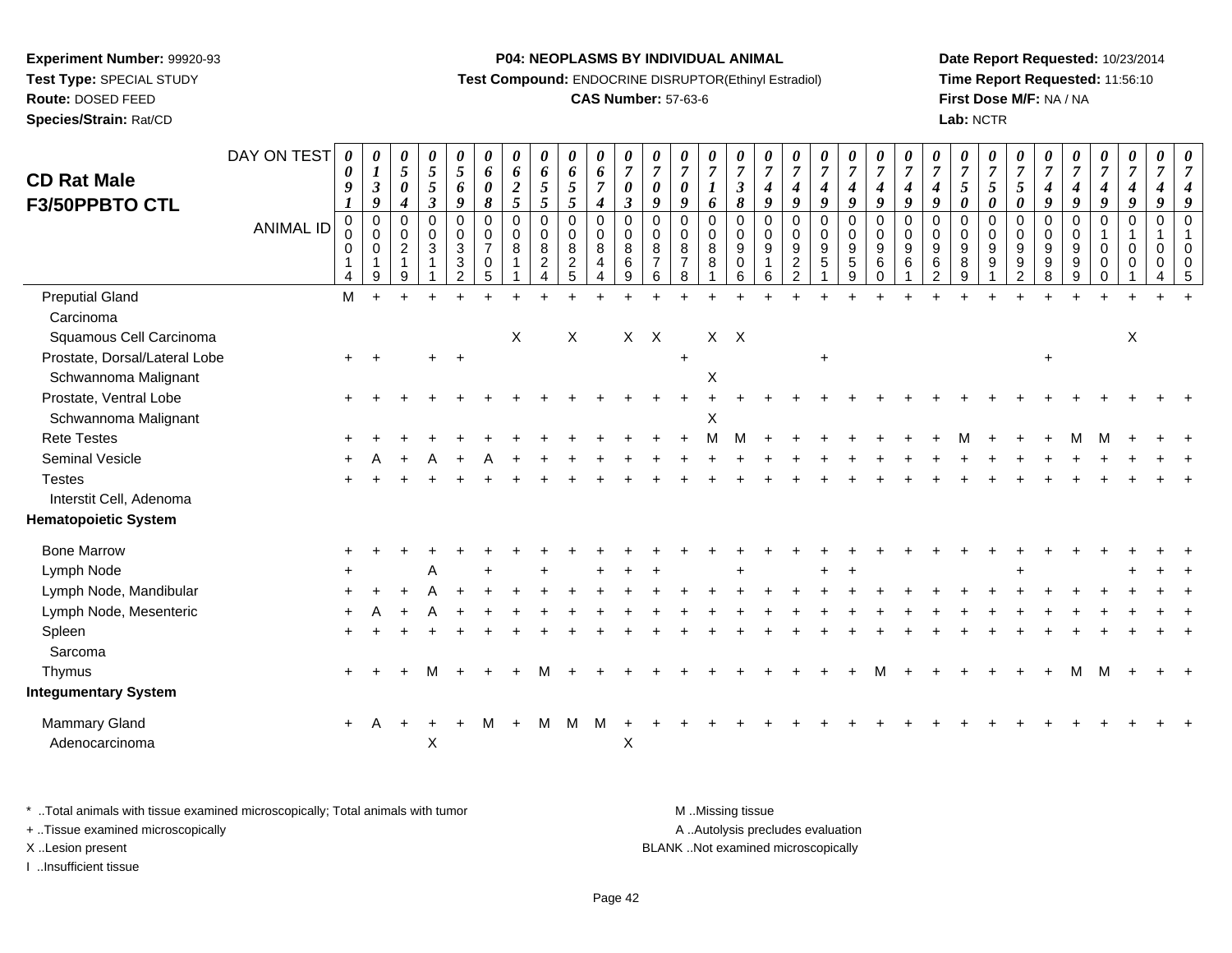**Test Type:** SPECIAL STUDY

**Route:** DOSED FEED

**Species/Strain:** Rat/CD

#### **P04: NEOPLASMS BY INDIVIDUAL ANIMAL**

**Test Compound:** ENDOCRINE DISRUPTOR(Ethinyl Estradiol)

## **CAS Number:** 57-63-6

**Date Report Requested:** 10/23/2014**Time Report Requested:** 11:56:10**First Dose M/F:** NA / NA**Lab:** NCTR

|                                      | DAY ON TEST      | 0                                          | $\boldsymbol{\theta}$                    |                                                                | 0                     | 0                                                                          | 0                                                      | $\boldsymbol{\theta}$ | U                                                    | $\boldsymbol{\theta}$                                  | 0                                               | $\boldsymbol{\theta}$                   | $\boldsymbol{\theta}$                               |                                                           | 0                                    | 0                                                                | 0                                         |                                         |                                                                  | $\boldsymbol{\theta}$                     | $\boldsymbol{\theta}$                                               | $\boldsymbol{\theta}$              |                                              |                                                       | 0                                                | 0                                                   | $\boldsymbol{\theta}$                                    |                                             |                                    | U                                  |                         |  |
|--------------------------------------|------------------|--------------------------------------------|------------------------------------------|----------------------------------------------------------------|-----------------------|----------------------------------------------------------------------------|--------------------------------------------------------|-----------------------|------------------------------------------------------|--------------------------------------------------------|-------------------------------------------------|-----------------------------------------|-----------------------------------------------------|-----------------------------------------------------------|--------------------------------------|------------------------------------------------------------------|-------------------------------------------|-----------------------------------------|------------------------------------------------------------------|-------------------------------------------|---------------------------------------------------------------------|------------------------------------|----------------------------------------------|-------------------------------------------------------|--------------------------------------------------|-----------------------------------------------------|----------------------------------------------------------|---------------------------------------------|------------------------------------|------------------------------------|-------------------------|--|
| <b>CD Rat Male</b>                   |                  | $\boldsymbol{\theta}$<br>9                 | $\boldsymbol{l}$<br>$\boldsymbol{\beta}$ | $\overline{5}$<br>$\boldsymbol{\theta}$                        | 5<br>5                | $\mathfrak{s}$<br>6                                                        | 6<br>$\boldsymbol{\theta}$                             | 6                     | 6<br>$\mathfrak{I}$                                  | 6<br>5                                                 | 6<br>$\overline{7}$                             | $\overline{7}$<br>$\boldsymbol{\theta}$ | $\overline{7}$<br>$\boldsymbol{\theta}$             | $\overline{7}$<br>$\boldsymbol{\theta}$                   | $\overline{7}$                       | $\boldsymbol{7}$<br>$\mathbf{3}$                                 | $\overline{7}$<br>$\boldsymbol{4}$        | $\overline{7}$<br>$\boldsymbol{4}$      | $\overline{7}$<br>$\boldsymbol{4}$                               | $\boldsymbol{7}$<br>$\boldsymbol{4}$      | $\overline{7}$<br>$\boldsymbol{4}$                                  | $\overline{7}$<br>$\boldsymbol{4}$ | $\overline{7}$<br>4                          | $\overline{7}$<br>$\mathfrak{s}$                      | $\overline{7}$<br>5                              | $\overline{7}$<br>$5\overline{)}$                   | $\overline{7}$<br>$\boldsymbol{4}$                       | $\overline{7}$<br>4                         | $\overline{7}$<br>$\boldsymbol{4}$ | $\overline{7}$<br>$\boldsymbol{4}$ | $\overline{7}$          |  |
| F3/50PPBTO CTL                       |                  |                                            | 9                                        | $\boldsymbol{4}$                                               | $\boldsymbol{\beta}$  | 9                                                                          | 8                                                      | $\frac{2}{5}$         | $\mathfrak{s}$                                       | 5                                                      | $\boldsymbol{4}$                                | $\boldsymbol{\beta}$                    | 9                                                   | 9                                                         | 6                                    | 8                                                                | 9                                         | 9                                       | 9                                                                | 9                                         | 9                                                                   | 9                                  | 9                                            | $\boldsymbol{\theta}$                                 | $\boldsymbol{\theta}$                            | $\boldsymbol{\theta}$                               | 9                                                        | 9                                           | 9                                  | 9                                  |                         |  |
|                                      | <b>ANIMAL ID</b> | $\pmb{0}$<br>0<br>0<br>1<br>$\overline{4}$ | $\overline{0}$<br>$\mathbf 0$<br>0<br>9  | $\Omega$<br>$\mathbf 0$<br>$\overline{2}$<br>$\mathbf{1}$<br>q | $\mathbf 0$<br>0<br>3 | $\Omega$<br>$\mathbf 0$<br>3<br>$\ensuremath{\mathsf{3}}$<br>$\mathcal{P}$ | $\mathbf 0$<br>$\mathbf 0$<br>$\overline{7}$<br>0<br>5 | 0<br>$\mathbf 0$<br>8 | $\mathbf 0$<br>$\overline{0}$<br>8<br>$\overline{c}$ | $\mathbf 0$<br>$\mathbf 0$<br>8<br>$\overline{c}$<br>5 | $\pmb{0}$<br>$\mathbf 0$<br>8<br>$\overline{4}$ | $\mathbf 0$<br>$\pmb{0}$<br>8<br>6<br>9 | $\Omega$<br>$\mathbf 0$<br>8<br>$\overline{7}$<br>6 | $\Omega$<br>$\mathbf 0$<br>8<br>$\overline{7}$<br>$\circ$ | $\mathbf 0$<br>$\mathbf 0$<br>8<br>8 | $\mathbf 0$<br>$\mathbf 0$<br>$\boldsymbol{9}$<br>$\pmb{0}$<br>6 | $\mathbf 0$<br>$\mathbf 0$<br>9<br>1<br>6 | $\Omega$<br>0<br>$9\,$<br>$\frac{2}{2}$ | $\mathbf 0$<br>$\mathbf 0$<br>$\boldsymbol{9}$<br>$\overline{5}$ | 0<br>$\mathbf 0$<br>9<br>$\mathbf 5$<br>9 | $\mathbf 0$<br>$\mathbf 0$<br>$\boldsymbol{9}$<br>$\,6$<br>$\Omega$ | $\Omega$<br>0<br>9<br>6            | $\Omega$<br>0<br>9<br>$\,6$<br>$\mathcal{L}$ | $\Omega$<br>$\mathbf 0$<br>$\boldsymbol{9}$<br>8<br>9 | $\Omega$<br>$\mathbf 0$<br>$\boldsymbol{9}$<br>9 | $\Omega$<br>$\mathbf 0$<br>9<br>9<br>$\overline{2}$ | $\mathbf 0$<br>$\mathbf 0$<br>$\boldsymbol{9}$<br>9<br>8 | $\Omega$<br>0<br>$\boldsymbol{9}$<br>9<br>9 | $\mathbf 0$<br>0<br>0              | $\Omega$<br>0                      | $\Omega$<br>1<br>0<br>0 |  |
| Adenoma                              |                  |                                            |                                          |                                                                |                       |                                                                            |                                                        |                       |                                                      |                                                        |                                                 |                                         |                                                     |                                                           |                                      |                                                                  |                                           |                                         |                                                                  |                                           |                                                                     | X                                  |                                              |                                                       |                                                  |                                                     |                                                          |                                             |                                    |                                    |                         |  |
| Fibroadenoma                         |                  |                                            |                                          |                                                                |                       |                                                                            |                                                        |                       |                                                      |                                                        |                                                 |                                         |                                                     |                                                           |                                      |                                                                  |                                           |                                         |                                                                  | $\boldsymbol{\mathsf{X}}$                 |                                                                     |                                    |                                              |                                                       |                                                  |                                                     |                                                          |                                             |                                    |                                    |                         |  |
| Skin                                 |                  |                                            |                                          |                                                                |                       |                                                                            |                                                        |                       |                                                      |                                                        |                                                 |                                         |                                                     |                                                           |                                      |                                                                  |                                           |                                         |                                                                  |                                           |                                                                     |                                    |                                              |                                                       |                                                  |                                                     |                                                          |                                             |                                    |                                    |                         |  |
| Carcinoma                            |                  |                                            |                                          |                                                                |                       |                                                                            |                                                        |                       |                                                      | X                                                      |                                                 |                                         |                                                     |                                                           |                                      |                                                                  |                                           |                                         |                                                                  |                                           |                                                                     |                                    |                                              |                                                       |                                                  |                                                     |                                                          |                                             |                                    |                                    |                         |  |
| Fibroma                              |                  |                                            |                                          |                                                                |                       |                                                                            |                                                        |                       |                                                      |                                                        |                                                 |                                         |                                                     |                                                           |                                      |                                                                  |                                           |                                         |                                                                  |                                           |                                                                     |                                    |                                              |                                                       |                                                  |                                                     |                                                          |                                             |                                    |                                    |                         |  |
| Keratoacanthoma                      |                  |                                            |                                          |                                                                |                       |                                                                            |                                                        |                       |                                                      |                                                        |                                                 |                                         |                                                     |                                                           |                                      |                                                                  |                                           |                                         |                                                                  |                                           |                                                                     |                                    |                                              |                                                       |                                                  |                                                     |                                                          |                                             |                                    |                                    |                         |  |
| Lipoma                               |                  |                                            |                                          |                                                                |                       |                                                                            |                                                        |                       | $\mathsf{X}$                                         |                                                        |                                                 |                                         |                                                     |                                                           |                                      |                                                                  |                                           |                                         |                                                                  |                                           |                                                                     |                                    |                                              |                                                       |                                                  |                                                     |                                                          |                                             |                                    |                                    |                         |  |
| Sarcoma                              |                  |                                            |                                          |                                                                |                       |                                                                            |                                                        |                       |                                                      |                                                        |                                                 |                                         |                                                     |                                                           |                                      |                                                                  |                                           |                                         |                                                                  |                                           |                                                                     |                                    |                                              |                                                       |                                                  |                                                     |                                                          |                                             |                                    |                                    |                         |  |
| <b>Musculoskeletal System</b>        |                  |                                            |                                          |                                                                |                       |                                                                            |                                                        |                       |                                                      |                                                        |                                                 |                                         |                                                     |                                                           |                                      |                                                                  |                                           |                                         |                                                                  |                                           |                                                                     |                                    |                                              |                                                       |                                                  |                                                     |                                                          |                                             |                                    |                                    |                         |  |
| Bone, Femur                          |                  |                                            |                                          |                                                                |                       |                                                                            |                                                        |                       |                                                      |                                                        |                                                 |                                         |                                                     |                                                           |                                      |                                                                  |                                           |                                         |                                                                  |                                           |                                                                     |                                    |                                              |                                                       |                                                  |                                                     |                                                          |                                             |                                    |                                    |                         |  |
| <b>Nervous System</b>                |                  |                                            |                                          |                                                                |                       |                                                                            |                                                        |                       |                                                      |                                                        |                                                 |                                         |                                                     |                                                           |                                      |                                                                  |                                           |                                         |                                                                  |                                           |                                                                     |                                    |                                              |                                                       |                                                  |                                                     |                                                          |                                             |                                    |                                    |                         |  |
| <b>Brain</b>                         |                  |                                            |                                          |                                                                |                       |                                                                            | $\ddot{}$                                              |                       |                                                      |                                                        |                                                 |                                         |                                                     |                                                           |                                      |                                                                  |                                           |                                         |                                                                  |                                           |                                                                     |                                    |                                              |                                                       |                                                  |                                                     |                                                          |                                             |                                    |                                    |                         |  |
| Cranial Nerve, Schwannoma Malignant  |                  |                                            |                                          |                                                                |                       |                                                                            | $\boldsymbol{\mathsf{X}}$                              |                       |                                                      |                                                        |                                                 |                                         |                                                     |                                                           |                                      |                                                                  |                                           |                                         |                                                                  |                                           |                                                                     |                                    |                                              |                                                       |                                                  |                                                     |                                                          |                                             |                                    |                                    |                         |  |
| Brain, Brain Stem                    |                  |                                            |                                          |                                                                |                       |                                                                            |                                                        |                       |                                                      |                                                        |                                                 |                                         |                                                     |                                                           |                                      |                                                                  |                                           |                                         |                                                                  |                                           |                                                                     |                                    |                                              |                                                       |                                                  |                                                     |                                                          |                                             |                                    |                                    |                         |  |
| <b>Reticulosis Malignant</b>         |                  |                                            |                                          |                                                                |                       |                                                                            |                                                        |                       |                                                      |                                                        |                                                 |                                         |                                                     |                                                           |                                      |                                                                  |                                           |                                         |                                                                  |                                           |                                                                     |                                    | X                                            |                                                       |                                                  |                                                     |                                                          |                                             |                                    |                                    |                         |  |
| Brain, Cerebellum                    |                  |                                            |                                          |                                                                |                       |                                                                            |                                                        |                       |                                                      |                                                        |                                                 |                                         |                                                     |                                                           |                                      |                                                                  |                                           |                                         |                                                                  |                                           |                                                                     |                                    |                                              |                                                       |                                                  |                                                     |                                                          |                                             |                                    |                                    |                         |  |
| Brain, Cerebrum                      |                  |                                            |                                          |                                                                |                       |                                                                            |                                                        |                       |                                                      |                                                        |                                                 |                                         |                                                     |                                                           |                                      |                                                                  |                                           |                                         |                                                                  |                                           |                                                                     |                                    |                                              |                                                       |                                                  |                                                     |                                                          |                                             |                                    |                                    |                         |  |
| Meninges, Granular Cell Tumor Benign |                  |                                            |                                          |                                                                |                       |                                                                            |                                                        |                       |                                                      |                                                        |                                                 |                                         |                                                     |                                                           |                                      | $\boldsymbol{\mathsf{X}}$                                        |                                           |                                         |                                                                  |                                           |                                                                     |                                    |                                              |                                                       |                                                  |                                                     |                                                          |                                             |                                    |                                    |                         |  |
| <b>Respiratory System</b>            |                  |                                            |                                          |                                                                |                       |                                                                            |                                                        |                       |                                                      |                                                        |                                                 |                                         |                                                     |                                                           |                                      |                                                                  |                                           |                                         |                                                                  |                                           |                                                                     |                                    |                                              |                                                       |                                                  |                                                     |                                                          |                                             |                                    |                                    |                         |  |
| Lung                                 |                  |                                            |                                          |                                                                |                       |                                                                            |                                                        |                       |                                                      |                                                        |                                                 |                                         |                                                     |                                                           |                                      |                                                                  |                                           |                                         |                                                                  |                                           |                                                                     |                                    |                                              |                                                       |                                                  |                                                     |                                                          |                                             |                                    |                                    |                         |  |
|                                      |                  |                                            |                                          |                                                                |                       |                                                                            |                                                        |                       |                                                      |                                                        |                                                 |                                         |                                                     |                                                           |                                      |                                                                  |                                           |                                         |                                                                  |                                           |                                                                     |                                    |                                              |                                                       |                                                  |                                                     |                                                          |                                             |                                    |                                    |                         |  |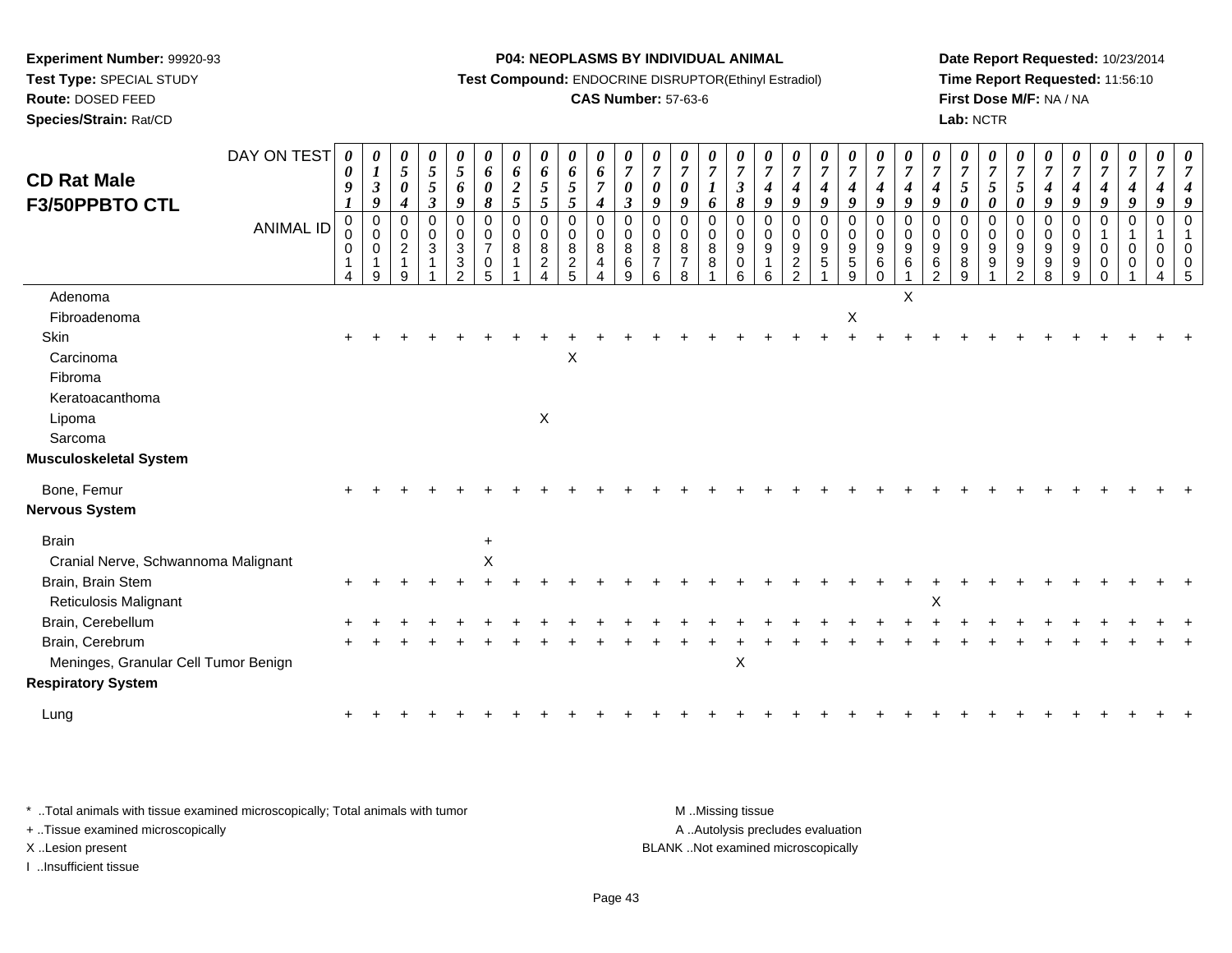**Test Type:** SPECIAL STUDY

## **Route:** DOSED FEED

**Species/Strain:** Rat/CD

#### **P04: NEOPLASMS BY INDIVIDUAL ANIMAL**

**Test Compound:** ENDOCRINE DISRUPTOR(Ethinyl Estradiol)

## **CAS Number:** 57-63-6

**Date Report Requested:** 10/23/2014**Time Report Requested:** 11:56:10**First Dose M/F:** NA / NA**Lab:** NCTR

| <b>CD Rat Male</b><br>F3/50PPBTO CTL                     | DAY ON TEST<br>ANIMAL ID | $\boldsymbol{\theta}$<br>0<br>9<br>$\pmb{0}$<br>$\mathbf 0$ | 0<br>$\boldsymbol{l}$<br>$\mathbf{3}$<br>9<br>$\mathbf 0$<br>$\mathbf 0$ | 0<br>5<br>$\pmb{\theta}$<br>4<br>$\mathbf 0$<br>$\mathbf 0$ | 0<br>$\mathfrak{z}$<br>5<br>$\boldsymbol{\beta}$<br>$\mathbf 0$<br>0 | 0<br>$\sqrt{5}$<br>6<br>9<br>0<br>$\pmb{0}$                 | 0<br>6<br>$\pmb{\theta}$<br>$\pmb{8}$<br>$\mathbf 0$<br>0 | 0<br>6<br>$\boldsymbol{2}$<br>5<br>$\mathbf 0$<br>0 | $\boldsymbol{\theta}$<br>6<br>$\sqrt{5}$<br>$\overline{5}$<br>$\mathbf 0$<br>0 | 0<br>6<br>$5\overline{)}$<br>5<br>0<br>0 | 0<br>6<br>$\boldsymbol{7}$<br>$\boldsymbol{4}$<br>$\mathbf 0$<br>0 | 0<br>$\overline{7}$<br>$\pmb{\theta}$<br>$\mathfrak{z}$<br>0<br>0 | 0<br>$\boldsymbol{7}$<br>$\pmb{\theta}$<br>9<br>$\mathbf 0$<br>0 | 0<br>$\overline{7}$<br>$\boldsymbol{\theta}$<br>9<br>$\Omega$<br>0 | 0<br>$\overline{7}$<br>$\boldsymbol{l}$<br>6<br>$\mathbf 0$<br>0 | 0<br>$\overline{7}$<br>$\mathfrak{z}$<br>$\pmb{8}$<br>$\mathbf 0$<br>0 | 0<br>$\overline{7}$<br>$\boldsymbol{4}$<br>9<br>$\mathbf 0$<br>$\mathbf 0$ | 0<br>$\overline{7}$<br>4<br>9<br>$\Omega$<br>$\mathbf 0$ | 0<br>$\overline{7}$<br>$\boldsymbol{4}$<br>9<br>$\mathbf 0$<br>0 | 0<br>$\overline{7}$<br>$\boldsymbol{4}$<br>9<br>$\pmb{0}$<br>$\pmb{0}$ | 0<br>$\overline{7}$<br>$\boldsymbol{4}$<br>$\boldsymbol{q}$<br>$\mathbf 0$<br>$\pmb{0}$ | $\boldsymbol{\theta}$<br>$\overline{7}$<br>$\boldsymbol{4}$<br>9<br>$\mathbf 0$<br>0 | $\boldsymbol{\theta}$<br>$\overline{7}$<br>$\boldsymbol{4}$<br>9<br>$\Omega$<br>0 | $\boldsymbol{\theta}$<br>$\overline{7}$<br>5<br>$\pmb{\theta}$<br>$\Omega$<br>0 | 0<br>$\overline{7}$<br>5<br>0<br>0<br>0 | $\frac{\boldsymbol{0}}{7}$<br>5<br>0<br>$\mathbf 0$<br>0 | $\boldsymbol{\theta}$<br>$\overline{7}$<br>$\boldsymbol{4}$<br>9<br>$\mathbf 0$<br>0 | $\pmb{\theta}$<br>$\overline{7}$<br>$\boldsymbol{4}$<br>9<br>$\mathbf 0$<br>0 | 0<br>$\overline{7}$<br>$\boldsymbol{4}$<br>9<br>0<br>$\overline{1}$ | 0<br>$\overline{7}$<br>$\boldsymbol{4}$<br>$\boldsymbol{9}$<br>$\pmb{0}$<br>$\mathbf{1}$ | $\boldsymbol{\theta}$<br>$\overline{7}$<br>9<br>0 | $\overline{7}$ |
|----------------------------------------------------------|--------------------------|-------------------------------------------------------------|--------------------------------------------------------------------------|-------------------------------------------------------------|----------------------------------------------------------------------|-------------------------------------------------------------|-----------------------------------------------------------|-----------------------------------------------------|--------------------------------------------------------------------------------|------------------------------------------|--------------------------------------------------------------------|-------------------------------------------------------------------|------------------------------------------------------------------|--------------------------------------------------------------------|------------------------------------------------------------------|------------------------------------------------------------------------|----------------------------------------------------------------------------|----------------------------------------------------------|------------------------------------------------------------------|------------------------------------------------------------------------|-----------------------------------------------------------------------------------------|--------------------------------------------------------------------------------------|-----------------------------------------------------------------------------------|---------------------------------------------------------------------------------|-----------------------------------------|----------------------------------------------------------|--------------------------------------------------------------------------------------|-------------------------------------------------------------------------------|---------------------------------------------------------------------|------------------------------------------------------------------------------------------|---------------------------------------------------|----------------|
|                                                          |                          | 0<br>$\mathbf{1}$<br>$\boldsymbol{\Lambda}$                 | 0<br>9                                                                   | $\boldsymbol{2}$<br>$\mathbf{1}$<br>9                       | 3                                                                    | $\ensuremath{\mathsf{3}}$<br>$\ensuremath{\mathsf{3}}$<br>2 | $\overline{7}$<br>$\pmb{0}$<br>5                          | 8                                                   | $\bf 8$<br>$\overline{c}$                                                      | $\bf 8$<br>$\overline{2}$<br>5           | 8<br>4                                                             | 8<br>6<br>9                                                       | 8<br>$\overline{7}$<br>6                                         | $\bf 8$<br>$\overline{7}$<br>8                                     | $\bf8$<br>8                                                      | 9<br>$\pmb{0}$<br>6                                                    | 9<br>6                                                                     | 9<br>$\overline{c}$<br>2                                 | 9<br>5                                                           | 9<br>$\overline{5}$<br>9                                               | $\boldsymbol{9}$<br>6<br>$\Omega$                                                       | $\boldsymbol{9}$<br>$\,6$                                                            | 9<br>$\,6$<br>ົ                                                                   | $\boldsymbol{9}$<br>8<br>9                                                      | $\boldsymbol{9}$<br>9                   | 9<br>9<br>$\mathcal{P}$                                  | 9<br>9<br>8                                                                          | 9<br>9<br>9                                                                   | 0<br>$\mathbf 0$<br>$\Omega$                                        | 0<br>0                                                                                   | 0<br>0                                            | $\Omega$       |
| Thymoma Malignant, Metastatic, Uncertain<br>Primary Site |                          |                                                             |                                                                          |                                                             | X                                                                    |                                                             |                                                           |                                                     |                                                                                |                                          |                                                                    |                                                                   |                                                                  |                                                                    |                                                                  |                                                                        |                                                                            |                                                          |                                                                  |                                                                        |                                                                                         |                                                                                      |                                                                                   |                                                                                 |                                         |                                                          |                                                                                      |                                                                               |                                                                     |                                                                                          |                                                   |                |
| Nose                                                     |                          |                                                             |                                                                          |                                                             |                                                                      |                                                             |                                                           |                                                     |                                                                                |                                          |                                                                    |                                                                   |                                                                  |                                                                    |                                                                  |                                                                        |                                                                            |                                                          |                                                                  |                                                                        |                                                                                         |                                                                                      |                                                                                   |                                                                                 |                                         |                                                          |                                                                                      |                                                                               |                                                                     |                                                                                          |                                                   |                |
| Osteosarcoma                                             |                          |                                                             |                                                                          |                                                             |                                                                      |                                                             |                                                           | X                                                   |                                                                                |                                          |                                                                    |                                                                   |                                                                  |                                                                    |                                                                  |                                                                        |                                                                            |                                                          |                                                                  |                                                                        |                                                                                         |                                                                                      |                                                                                   |                                                                                 |                                         |                                                          |                                                                                      |                                                                               |                                                                     |                                                                                          |                                                   |                |
| Trachea                                                  |                          |                                                             |                                                                          |                                                             |                                                                      |                                                             |                                                           |                                                     |                                                                                |                                          |                                                                    |                                                                   |                                                                  |                                                                    |                                                                  |                                                                        |                                                                            |                                                          |                                                                  |                                                                        |                                                                                         |                                                                                      |                                                                                   |                                                                                 |                                         |                                                          |                                                                                      |                                                                               |                                                                     |                                                                                          |                                                   |                |
| <b>Special Senses System</b>                             |                          |                                                             |                                                                          |                                                             |                                                                      |                                                             |                                                           |                                                     |                                                                                |                                          |                                                                    |                                                                   |                                                                  |                                                                    |                                                                  |                                                                        |                                                                            |                                                          |                                                                  |                                                                        |                                                                                         |                                                                                      |                                                                                   |                                                                                 |                                         |                                                          |                                                                                      |                                                                               |                                                                     |                                                                                          |                                                   |                |
| Ear<br><b>Neural Crest Tumor</b>                         |                          |                                                             |                                                                          |                                                             |                                                                      |                                                             |                                                           |                                                     |                                                                                |                                          |                                                                    |                                                                   |                                                                  |                                                                    |                                                                  |                                                                        |                                                                            |                                                          |                                                                  |                                                                        |                                                                                         |                                                                                      |                                                                                   |                                                                                 |                                         |                                                          |                                                                                      |                                                                               |                                                                     |                                                                                          |                                                   |                |
| Eye<br>Iris, Melanoma Benign                             |                          |                                                             |                                                                          |                                                             |                                                                      |                                                             |                                                           |                                                     |                                                                                |                                          |                                                                    |                                                                   |                                                                  |                                                                    |                                                                  |                                                                        |                                                                            |                                                          |                                                                  |                                                                        |                                                                                         |                                                                                      |                                                                                   |                                                                                 |                                         |                                                          |                                                                                      |                                                                               |                                                                     |                                                                                          |                                                   |                |
| Harderian Gland                                          |                          |                                                             |                                                                          |                                                             |                                                                      |                                                             |                                                           |                                                     |                                                                                |                                          |                                                                    |                                                                   |                                                                  |                                                                    |                                                                  |                                                                        |                                                                            |                                                          |                                                                  |                                                                        |                                                                                         |                                                                                      |                                                                                   |                                                                                 |                                         |                                                          |                                                                                      |                                                                               |                                                                     |                                                                                          |                                                   |                |
| <b>Lacrimal Gland</b>                                    |                          |                                                             |                                                                          |                                                             |                                                                      |                                                             |                                                           |                                                     | $\ddot{}$                                                                      |                                          |                                                                    |                                                                   |                                                                  |                                                                    |                                                                  |                                                                        |                                                                            |                                                          |                                                                  |                                                                        |                                                                                         |                                                                                      |                                                                                   |                                                                                 |                                         |                                                          |                                                                                      |                                                                               |                                                                     |                                                                                          |                                                   |                |
| <b>Urinary System</b>                                    |                          |                                                             |                                                                          |                                                             |                                                                      |                                                             |                                                           |                                                     |                                                                                |                                          |                                                                    |                                                                   |                                                                  |                                                                    |                                                                  |                                                                        |                                                                            |                                                          |                                                                  |                                                                        |                                                                                         |                                                                                      |                                                                                   |                                                                                 |                                         |                                                          |                                                                                      |                                                                               |                                                                     |                                                                                          |                                                   |                |
| Kidney<br>Liposarcoma                                    |                          |                                                             |                                                                          |                                                             |                                                                      |                                                             |                                                           |                                                     |                                                                                |                                          |                                                                    |                                                                   |                                                                  | X                                                                  |                                                                  |                                                                        |                                                                            |                                                          |                                                                  |                                                                        |                                                                                         |                                                                                      |                                                                                   |                                                                                 |                                         |                                                          |                                                                                      |                                                                               |                                                                     |                                                                                          |                                                   |                |
| Urinary Bladder<br><b>SYSTEMIC LESIONS</b>               |                          |                                                             |                                                                          |                                                             |                                                                      |                                                             |                                                           |                                                     |                                                                                |                                          |                                                                    |                                                                   |                                                                  |                                                                    |                                                                  |                                                                        |                                                                            |                                                          |                                                                  |                                                                        |                                                                                         |                                                                                      |                                                                                   |                                                                                 |                                         |                                                          |                                                                                      |                                                                               |                                                                     |                                                                                          |                                                   |                |
| Multiple Organ                                           |                          |                                                             |                                                                          |                                                             |                                                                      |                                                             |                                                           |                                                     |                                                                                |                                          |                                                                    |                                                                   |                                                                  |                                                                    |                                                                  |                                                                        |                                                                            |                                                          |                                                                  |                                                                        |                                                                                         |                                                                                      |                                                                                   |                                                                                 |                                         |                                                          |                                                                                      |                                                                               |                                                                     |                                                                                          |                                                   |                |

\* ..Total animals with tissue examined microscopically; Total animals with tumor **M** . Missing tissue M ..Missing tissue

+ ..Tissue examined microscopically

I ..Insufficient tissue

A ..Autolysis precludes evaluation X ..Lesion present BLANK ..Not examined microscopically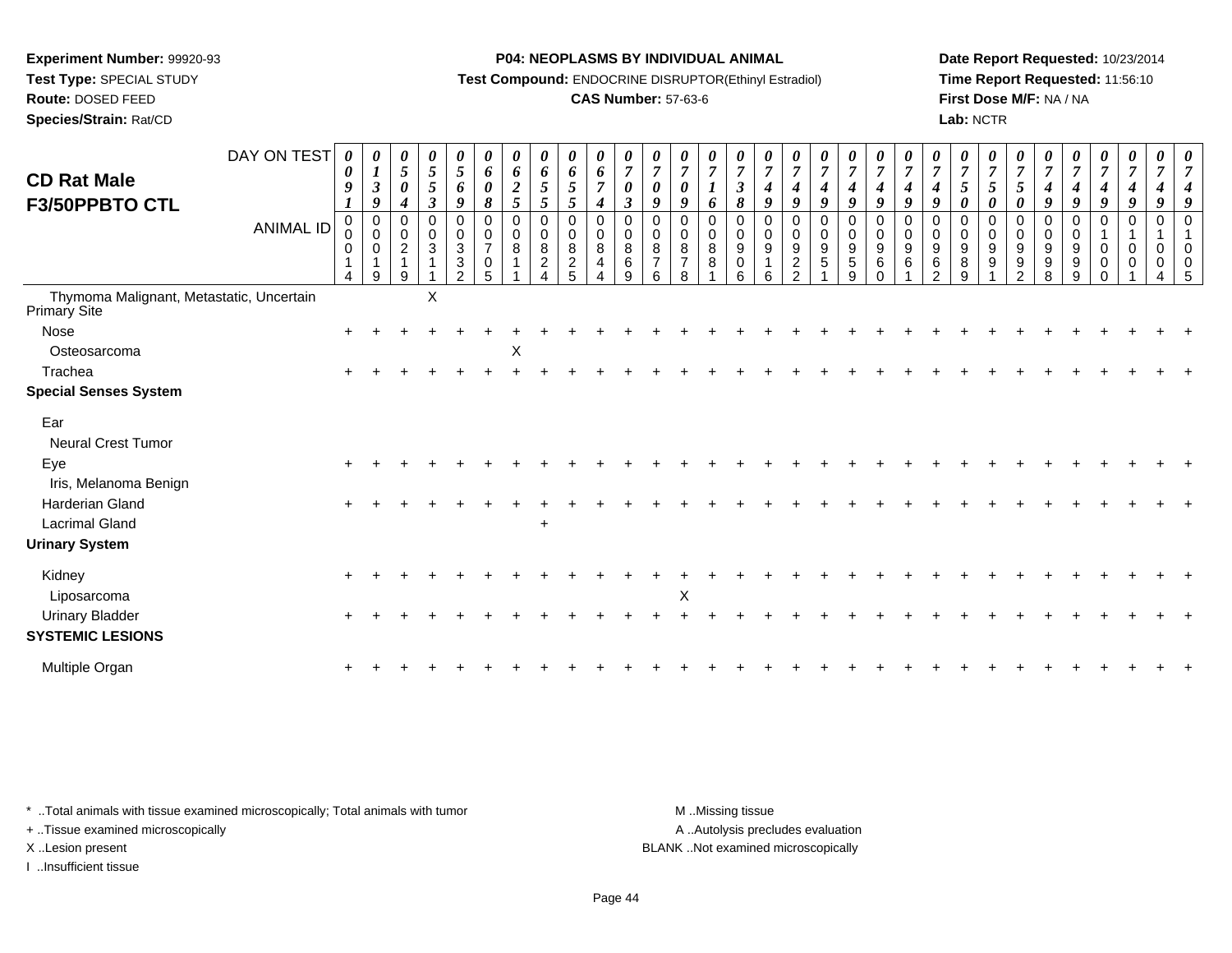**Route:** DOSED FEED

**Species/Strain:** Rat/CD

#### **P04: NEOPLASMS BY INDIVIDUAL ANIMAL**

**Test Compound:** ENDOCRINE DISRUPTOR(Ethinyl Estradiol)

## **CAS Number:** 57-63-6

**Date Report Requested:** 10/23/2014**Time Report Requested:** 11:56:10**First Dose M/F:** NA / NA**Lab:** NCTR

|                                      | DAY ON TEST      | $\boldsymbol{\theta}$ | 0                        | $\boldsymbol{\theta}$                     | 0                                         | 0                        | 0                                    | 0                                                                 | 0                                                                          | 0                                           | 0                                                       | 0                                       | 0                                                | 0                                       | 0                                     | 0                                                           | 0                                             | 0                             | 0                          | 0                            |                       |
|--------------------------------------|------------------|-----------------------|--------------------------|-------------------------------------------|-------------------------------------------|--------------------------|--------------------------------------|-------------------------------------------------------------------|----------------------------------------------------------------------------|---------------------------------------------|---------------------------------------------------------|-----------------------------------------|--------------------------------------------------|-----------------------------------------|---------------------------------------|-------------------------------------------------------------|-----------------------------------------------|-------------------------------|----------------------------|------------------------------|-----------------------|
| <b>CD Rat Male</b><br>F3/50PPBTO CTL |                  | 7<br>4<br>9           | $\overline{7}$<br>4<br>9 | $\overline{7}$<br>4<br>9                  | $\boldsymbol{7}$<br>$\boldsymbol{4}$<br>9 | $\overline{7}$<br>4<br>9 | $\boldsymbol{7}$<br>$\sqrt{5}$<br>4  | $\overline{7}$<br>$\mathfrak{s}$<br>$\boldsymbol{4}$              | $\overline{7}$<br>$\sqrt{5}$<br>$\boldsymbol{\beta}$                       | $\overline{7}$<br>5<br>$\boldsymbol{\beta}$ | $\overline{7}$<br>5<br>$\overline{\mathbf{c}}$          | $\overline{7}$<br>5<br>$\boldsymbol{2}$ | $\overline{7}$<br>$\sqrt{5}$<br>$\boldsymbol{2}$ | $\overline{7}$<br>5<br>$\boldsymbol{2}$ | $\overline{7}$<br>5<br>$\overline{c}$ | $\boldsymbol{7}$<br>$\overline{5}$<br>$\boldsymbol{4}$      | $\overline{7}$<br>5<br>4                      | $\boldsymbol{7}$<br>5<br>5    | $\boldsymbol{7}$<br>5<br>4 | $\overline{7}$<br>5<br>4     |                       |
|                                      | <b>ANIMAL ID</b> | 0<br>0<br>0<br>6      | 0<br>1<br>0<br>1         | $\Omega$<br>1<br>0<br>1<br>$\overline{2}$ | $\Omega$<br>1<br>0<br>3                   | $\Omega$<br>$\mathbf 0$  | $\mathbf 0$<br>1<br>$\mathbf 0$<br>3 | $\mathbf 0$<br>$\mathbf{1}$<br>$\mathbf 0$<br>3<br>$\mathfrak{p}$ | $\mathbf 0$<br>$\mathbf{1}$<br>$\pmb{0}$<br>$\ensuremath{\mathsf{3}}$<br>3 | 0<br>1<br>$\mathbf 0$<br>3<br>4             | $\pmb{0}$<br>$\mathbf{1}$<br>$\pmb{0}$<br>4<br>$\Omega$ | $\mathbf 0$<br>$\mathbf{1}$<br>0<br>4   | $\mathbf 0$<br>0<br>4<br>$\overline{2}$          | 0<br>1<br>$\mathbf 0$<br>4<br>5         | 0<br>1<br>0<br>4<br>6                 | $\mathbf 0$<br>$\mathbf{1}$<br>$\mathbf 0$<br>$\frac{5}{9}$ | $\Omega$<br>1<br>$\mathbf 0$<br>6<br>$\Omega$ | $\mathbf 0$<br>$\overline{2}$ | 0<br>1<br>1<br>1<br>3      | $\Omega$<br>1<br>1<br>1<br>4 | <i><b>*TOTALS</b></i> |
| <b>Alimentary System</b>             |                  |                       |                          |                                           |                                           |                          |                                      |                                                                   |                                                                            |                                             |                                                         |                                         |                                                  |                                         |                                       |                                                             |                                               |                               |                            |                              |                       |
| Esophagus                            |                  | +                     |                          |                                           |                                           |                          |                                      |                                                                   |                                                                            |                                             |                                                         |                                         |                                                  |                                         |                                       |                                                             |                                               |                               |                            |                              | 50                    |
| Intestine Large, Cecum               |                  |                       |                          |                                           |                                           |                          |                                      |                                                                   |                                                                            |                                             |                                                         |                                         |                                                  |                                         |                                       |                                                             |                                               |                               |                            |                              | 47                    |
| Intestine Large, Colon               |                  | ÷                     |                          |                                           |                                           |                          |                                      |                                                                   |                                                                            |                                             |                                                         |                                         |                                                  |                                         |                                       |                                                             |                                               |                               |                            |                              | 48                    |
| Intestine Large, Rectum              |                  | ÷                     |                          |                                           |                                           |                          |                                      |                                                                   |                                                                            |                                             |                                                         |                                         |                                                  |                                         |                                       |                                                             |                                               |                               |                            |                              | 48                    |
| Intestine Small, Duodenum            |                  | $\ddot{}$             |                          |                                           |                                           |                          |                                      |                                                                   |                                                                            |                                             |                                                         |                                         |                                                  |                                         |                                       |                                                             |                                               |                               |                            |                              | 47                    |
| Intestine Small, Ileum               |                  | $\ddot{}$             |                          |                                           |                                           |                          |                                      |                                                                   |                                                                            |                                             |                                                         |                                         |                                                  |                                         |                                       |                                                             |                                               |                               |                            |                              | 47                    |
| Intestine Small, Jejunum             |                  |                       |                          |                                           |                                           |                          |                                      |                                                                   |                                                                            |                                             |                                                         |                                         |                                                  |                                         |                                       |                                                             |                                               |                               |                            |                              | 46                    |
| Liver                                |                  |                       |                          |                                           |                                           |                          |                                      |                                                                   |                                                                            |                                             |                                                         |                                         |                                                  |                                         |                                       |                                                             |                                               |                               |                            |                              | 49                    |
| Hepatocellular Adenoma               |                  |                       |                          |                                           |                                           |                          |                                      |                                                                   |                                                                            |                                             |                                                         |                                         |                                                  |                                         |                                       |                                                             |                                               |                               |                            |                              | 1                     |
| Mesentery                            |                  |                       |                          |                                           |                                           |                          |                                      |                                                                   |                                                                            | $\ddot{}$                                   |                                                         |                                         |                                                  |                                         |                                       |                                                             |                                               |                               |                            |                              | 3                     |
| Oral Mucosa                          |                  |                       |                          |                                           |                                           |                          |                                      |                                                                   |                                                                            |                                             | +                                                       | $\ddot{}$                               |                                                  |                                         |                                       |                                                             |                                               |                               |                            |                              | $\,6$                 |
| Squamous Cell Carcinoma              |                  |                       |                          |                                           |                                           |                          |                                      |                                                                   |                                                                            |                                             | X                                                       |                                         |                                                  |                                         |                                       |                                                             |                                               |                               |                            |                              | 5                     |
| Pancreas                             |                  |                       |                          |                                           |                                           |                          |                                      |                                                                   |                                                                            |                                             |                                                         |                                         |                                                  |                                         |                                       |                                                             |                                               |                               |                            |                              | 49                    |
| Salivary Glands                      |                  |                       |                          |                                           |                                           |                          |                                      |                                                                   |                                                                            |                                             |                                                         |                                         |                                                  |                                         |                                       |                                                             |                                               |                               |                            |                              | 50                    |
| Stomach, Forestomach                 |                  |                       |                          |                                           |                                           |                          |                                      |                                                                   |                                                                            |                                             |                                                         |                                         |                                                  |                                         |                                       |                                                             |                                               |                               |                            |                              | 49                    |
| Stomach, Glandular                   |                  |                       |                          |                                           |                                           |                          |                                      |                                                                   |                                                                            |                                             |                                                         |                                         |                                                  |                                         |                                       |                                                             |                                               |                               |                            |                              | 47                    |
| <b>Cardiovascular System</b>         |                  |                       |                          |                                           |                                           |                          |                                      |                                                                   |                                                                            |                                             |                                                         |                                         |                                                  |                                         |                                       |                                                             |                                               |                               |                            |                              |                       |
| <b>Blood Vessel</b>                  |                  |                       |                          |                                           |                                           |                          |                                      |                                                                   |                                                                            |                                             |                                                         |                                         |                                                  |                                         |                                       |                                                             |                                               |                               |                            |                              | 50                    |
| Heart                                |                  |                       |                          |                                           |                                           |                          |                                      |                                                                   |                                                                            |                                             |                                                         |                                         |                                                  |                                         |                                       |                                                             |                                               |                               |                            |                              | 50                    |
| <b>Endocrine System</b>              |                  |                       |                          |                                           |                                           |                          |                                      |                                                                   |                                                                            |                                             |                                                         |                                         |                                                  |                                         |                                       |                                                             |                                               |                               |                            |                              |                       |

\* ..Total animals with tissue examined microscopically; Total animals with tumor **M** . Missing tissue M ..Missing tissue

+ ..Tissue examined microscopically

I ..Insufficient tissue

A ..Autolysis precludes evaluation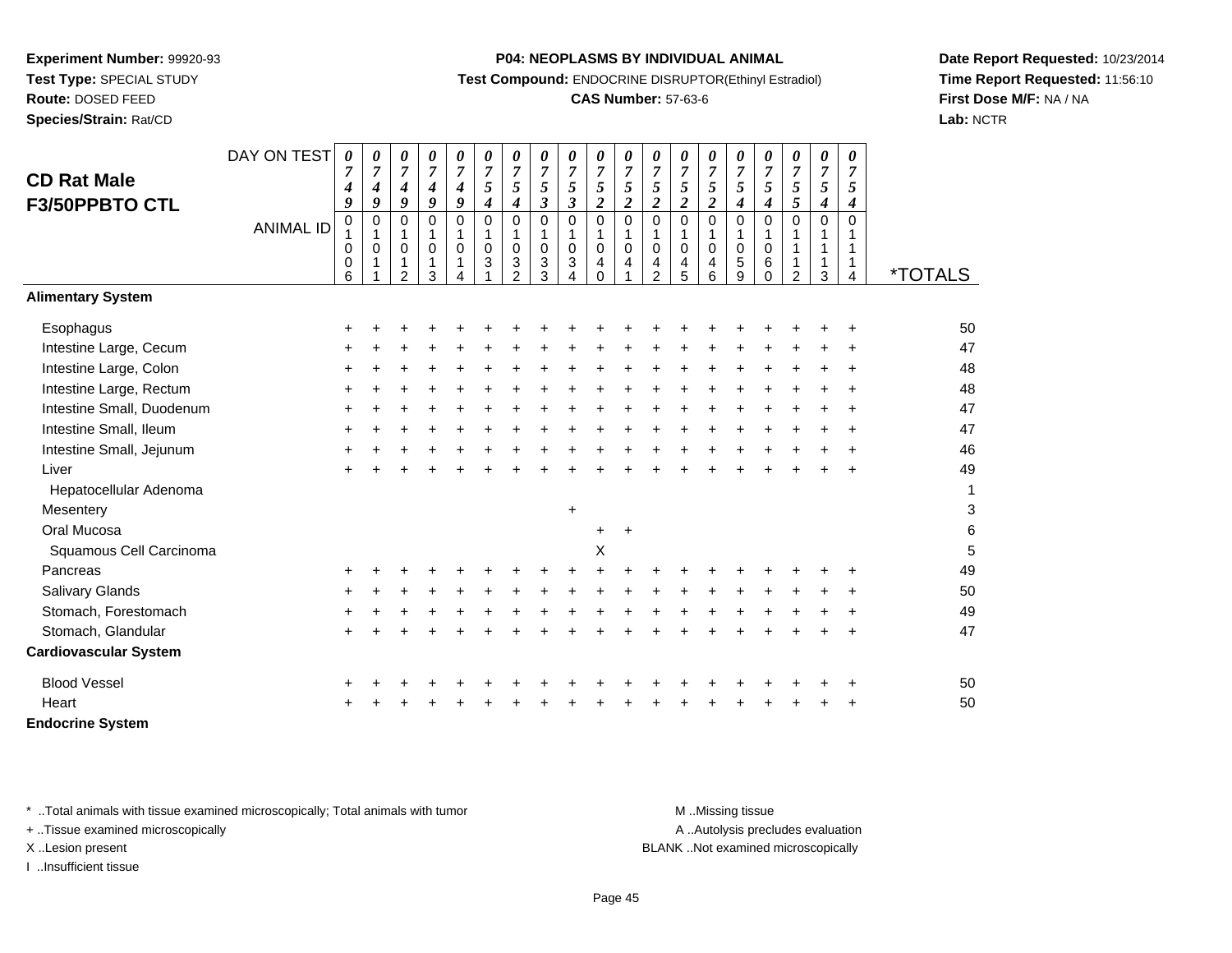**Route:** DOSED FEED

**Species/Strain:** Rat/CD

#### **P04: NEOPLASMS BY INDIVIDUAL ANIMAL**

**Test Compound:** ENDOCRINE DISRUPTOR(Ethinyl Estradiol)

## **CAS Number:** 57-63-6

**Date Report Requested:** 10/23/2014**Time Report Requested:** 11:56:11**First Dose M/F:** NA / NA**Lab:** NCTR

| DAY ON TEST<br><b>CD Rat Male</b><br><b>F3/50PPBTO CTL</b>                   | 0<br>4<br>9<br>$\mathbf 0$ | 0<br>$\overline{7}$<br>4<br>9<br>$\mathbf 0$ | 0<br>$\overline{7}$<br>4<br>$\boldsymbol{q}$<br>0 | 0<br>7<br>4<br>9<br>0 | 0<br>$\overline{7}$<br>$\boldsymbol{4}$<br>9<br>$\Omega$ | 0<br>$\overline{7}$<br>$\sqrt{5}$<br>$\boldsymbol{4}$<br>$\Omega$ | 0<br>$\overline{7}$<br>5<br>4<br>$\Omega$ | 0<br>$\overline{7}$<br>$\sqrt{5}$<br>$\boldsymbol{\beta}$<br>$\mathbf 0$ | 0<br>$\overline{7}$<br>5<br>$\overline{\mathbf{3}}$<br>0 | 0<br>$\overline{7}$<br>5<br>$\overline{2}$<br>0 | 0<br>7<br>$\mathfrak{s}$<br>$\overline{2}$<br>$\Omega$ | 0<br>$\overline{7}$<br>$\sqrt{5}$<br>$\boldsymbol{2}$<br>$\mathbf 0$ | 0<br>$\overline{7}$<br>5<br>$\boldsymbol{2}$<br>$\mathbf 0$ | 0<br>7<br>5<br>$\overline{\mathbf{c}}$<br>0 | 0<br>$\overline{7}$<br>$\mathfrak{s}$<br>$\boldsymbol{4}$<br>0 | 0<br>$\overline{7}$<br>$\mathfrak{s}$<br>$\boldsymbol{4}$<br>$\Omega$ | 0<br>$\overline{7}$<br>$\mathfrak{s}$<br>5<br>$\Omega$ | 0<br>$\overline{7}$<br>5<br>4<br>$\mathbf 0$ | 0<br>7<br>5<br>4<br>$\Omega$ |                       |
|------------------------------------------------------------------------------|----------------------------|----------------------------------------------|---------------------------------------------------|-----------------------|----------------------------------------------------------|-------------------------------------------------------------------|-------------------------------------------|--------------------------------------------------------------------------|----------------------------------------------------------|-------------------------------------------------|--------------------------------------------------------|----------------------------------------------------------------------|-------------------------------------------------------------|---------------------------------------------|----------------------------------------------------------------|-----------------------------------------------------------------------|--------------------------------------------------------|----------------------------------------------|------------------------------|-----------------------|
| <b>ANIMAL ID</b>                                                             | 1<br>0<br>0<br>6           | $\mathbf 1$<br>0                             | 1<br>0<br>1<br>$\overline{2}$                     | 0<br>1<br>3           | $\Omega$                                                 | 0<br>3                                                            | 0<br>3<br>$\overline{2}$                  | $\mathbf{1}$<br>$\mathbf 0$<br>$\ensuremath{\mathsf{3}}$<br>3            | 1<br>0<br>3                                              | 1<br>$\mathbf 0$<br>4<br>$\Omega$               | 1<br>0<br>4                                            | 0<br>4<br>2                                                          | 0<br>4<br>5                                                 | 0<br>4<br>6                                 | 1<br>$\mathbf 0$<br>$\sqrt{5}$<br>9                            | 0<br>6<br>0                                                           | $\overline{c}$                                         | $\mathbf 1$<br>1<br>$\mathbf{3}$             | 1<br>4                       | <i><b>*TOTALS</b></i> |
| <b>Adrenal Cortex</b>                                                        | $\ddot{}$                  |                                              |                                                   | $\ddot{}$             | ÷                                                        |                                                                   |                                           | $\ddot{}$                                                                | $\ddot{}$                                                |                                                 |                                                        |                                                                      |                                                             | $\ddot{}$                                   |                                                                |                                                                       |                                                        | $\ddot{}$                                    | $\ddot{}$                    | 50                    |
| Adrenal Medulla                                                              |                            |                                              |                                                   |                       |                                                          |                                                                   |                                           |                                                                          |                                                          |                                                 |                                                        |                                                                      |                                                             |                                             |                                                                |                                                                       |                                                        |                                              |                              | 50                    |
| Pheochromocytoma Benign<br>Pheochromocytoma Malignant                        |                            |                                              |                                                   |                       |                                                          |                                                                   |                                           |                                                                          |                                                          |                                                 |                                                        |                                                                      |                                                             |                                             |                                                                |                                                                       |                                                        |                                              |                              | 1<br>1                |
| Islets, Pancreatic<br>Adenoma                                                |                            |                                              |                                                   |                       |                                                          |                                                                   |                                           |                                                                          |                                                          |                                                 |                                                        |                                                                      |                                                             |                                             |                                                                |                                                                       |                                                        |                                              |                              | 50<br>1               |
| Parathyroid Gland                                                            | м                          |                                              |                                                   |                       |                                                          |                                                                   |                                           |                                                                          |                                                          |                                                 |                                                        |                                                                      |                                                             |                                             |                                                                |                                                                       |                                                        |                                              |                              | 46                    |
| <b>Pituitary Gland</b>                                                       | $\div$                     |                                              |                                                   |                       |                                                          |                                                                   |                                           |                                                                          |                                                          |                                                 |                                                        |                                                                      |                                                             |                                             |                                                                |                                                                       |                                                        |                                              |                              | 50                    |
| Pars Distalis, Adenoma                                                       |                            |                                              |                                                   |                       |                                                          | X                                                                 | X                                         | $\boldsymbol{\mathsf{X}}$                                                |                                                          | $\sf X$                                         |                                                        | $\mathsf X$                                                          |                                                             | $\boldsymbol{\mathsf{X}}$                   |                                                                |                                                                       | X                                                      |                                              |                              | 26                    |
| <b>Thyroid Gland</b>                                                         |                            |                                              |                                                   |                       |                                                          |                                                                   |                                           |                                                                          |                                                          |                                                 |                                                        |                                                                      |                                                             |                                             |                                                                |                                                                       |                                                        |                                              |                              | 50                    |
| C Cell, Carcinoma                                                            |                            |                                              |                                                   |                       |                                                          |                                                                   |                                           |                                                                          |                                                          |                                                 |                                                        |                                                                      |                                                             |                                             |                                                                |                                                                       |                                                        |                                              |                              | $\mathbf{1}$          |
| <b>General Body System</b>                                                   |                            |                                              |                                                   |                       |                                                          |                                                                   |                                           |                                                                          |                                                          |                                                 |                                                        |                                                                      |                                                             |                                             |                                                                |                                                                       |                                                        |                                              |                              |                       |
| <b>Tissue NOS</b><br>Sarcoma                                                 |                            |                                              |                                                   |                       |                                                          |                                                                   |                                           |                                                                          |                                                          |                                                 |                                                        |                                                                      |                                                             |                                             |                                                                |                                                                       |                                                        |                                              |                              | 1<br>$\mathbf{1}$     |
| <b>Genital System</b>                                                        |                            |                                              |                                                   |                       |                                                          |                                                                   |                                           |                                                                          |                                                          |                                                 |                                                        |                                                                      |                                                             |                                             |                                                                |                                                                       |                                                        |                                              |                              |                       |
| <b>Coagulating Gland</b><br>Carcinoma, Metastatic, Uncertain Primary<br>Site |                            |                                              |                                                   |                       |                                                          |                                                                   |                                           |                                                                          |                                                          |                                                 |                                                        |                                                                      |                                                             |                                             |                                                                |                                                                       |                                                        |                                              |                              | 50<br>$\mathbf 1$     |
| Schwannoma Malignant                                                         |                            |                                              |                                                   |                       |                                                          |                                                                   |                                           |                                                                          |                                                          |                                                 |                                                        |                                                                      |                                                             |                                             |                                                                |                                                                       |                                                        |                                              |                              | $\mathbf{1}$          |
| <b>Ductus Deferens</b>                                                       |                            |                                              |                                                   |                       |                                                          |                                                                   |                                           |                                                                          |                                                          |                                                 |                                                        |                                                                      |                                                             |                                             |                                                                |                                                                       |                                                        |                                              |                              | 1                     |
| Epididymis                                                                   |                            |                                              |                                                   |                       |                                                          |                                                                   |                                           |                                                                          |                                                          |                                                 |                                                        |                                                                      |                                                             |                                             |                                                                |                                                                       |                                                        |                                              |                              | 50                    |
| Penis                                                                        |                            |                                              |                                                   |                       |                                                          |                                                                   |                                           |                                                                          |                                                          |                                                 |                                                        |                                                                      |                                                             |                                             |                                                                |                                                                       |                                                        |                                              |                              | $\mathbf{1}$          |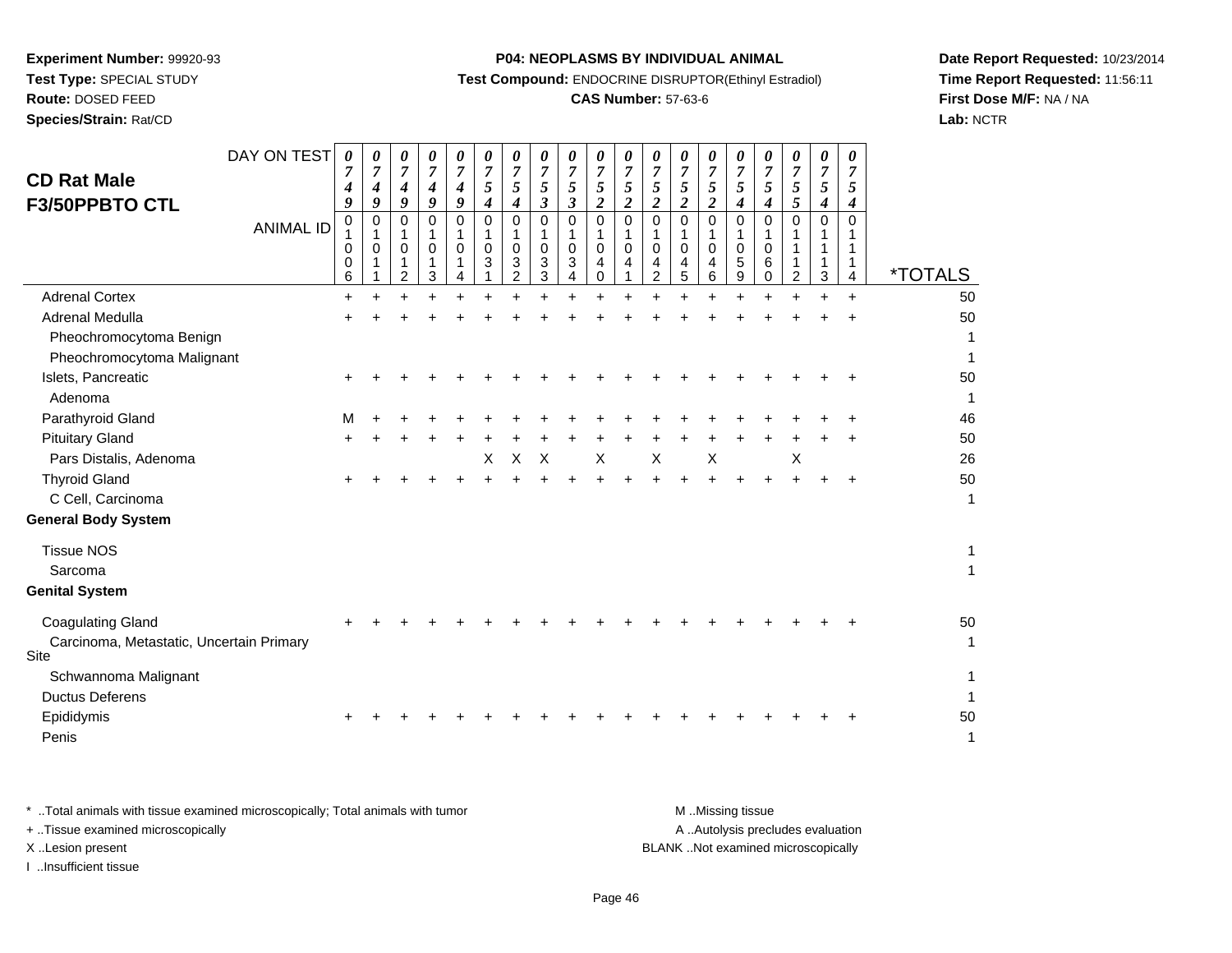**Route:** DOSED FEED

**Species/Strain:** Rat/CD

#### **P04: NEOPLASMS BY INDIVIDUAL ANIMAL**

**Test Compound:** ENDOCRINE DISRUPTOR(Ethinyl Estradiol)

## **CAS Number:** 57-63-6

**Date Report Requested:** 10/23/2014**Time Report Requested:** 11:56:11**First Dose M/F:** NA / NA**Lab:** NCTR

| <b>CD Rat Male</b><br>F3/50PPBTO CTL   | DAY ON TEST<br><b>ANIMAL ID</b> | $\boldsymbol{\theta}$<br>7<br>4<br>9<br>0<br>1<br>0<br>0<br>6 | 0<br>7<br>4<br>9<br>0<br>1<br>$\mathbf 0$ | 0<br>$\overline{7}$<br>4<br>9<br>0<br>$\mathbf 0$<br>1<br>$\overline{2}$ | 0<br>$\boldsymbol{7}$<br>4<br>9<br>0<br>$\mathbf 0$<br>1<br>3 | 0<br>$\boldsymbol{7}$<br>4<br>9<br>$\mathbf 0$<br>1<br>$\mathbf 0$<br>4 | 0<br>$\overline{7}$<br>5<br>$\boldsymbol{4}$<br>$\Omega$<br>1<br>$\mathbf 0$<br>3 | 0<br>$\overline{7}$<br>5<br>4<br>0<br>-1<br>$\mathbf 0$<br>3<br>$\overline{2}$ | 0<br>$\boldsymbol{7}$<br>5<br>$\mathfrak{z}$<br>0<br>1<br>$\mathbf 0$<br>3<br>3 | 0<br>$\overline{7}$<br>$\sqrt{5}$<br>$\mathfrak{z}$<br>$\mathsf 0$<br>1<br>$\mathbf 0$<br>3<br>4 | 0<br>$\overline{7}$<br>$\sqrt{5}$<br>$\overline{2}$<br>$\mathsf 0$<br>$\mathbf{1}$<br>$\mathbf 0$<br>4<br>$\mathbf 0$ | 0<br>7<br>$\sqrt{5}$<br>$\overline{2}$<br>$\Omega$<br>1<br>$\mathbf 0$<br>4 | 0<br>$\overline{7}$<br>$\sqrt{5}$<br>$\overline{2}$<br>$\mathbf 0$<br>0<br>4<br>$\overline{2}$ | 0<br>$\overline{7}$<br>5<br>$\overline{c}$<br>0<br>1<br>$\mathbf 0$<br>4<br>5 | 0<br>$\overline{7}$<br>5<br>$\overline{2}$<br>$\pmb{0}$<br>1<br>$\mathbf 0$<br>4<br>6 | 0<br>$\overline{7}$<br>5<br>$\boldsymbol{4}$<br>$\mathbf 0$<br>1<br>$\mathbf 0$<br>$\sqrt{5}$<br>9 | 0<br>7<br>5<br>$\boldsymbol{4}$<br>$\Omega$<br>1<br>$\mathbf 0$<br>6<br>$\mathbf 0$ | 0<br>7<br>5<br>5<br>$\Omega$<br>$\overline{a}$ | 0<br>$\overline{7}$<br>$\overline{5}$<br>$\boldsymbol{4}$<br>$\mathbf 0$<br>1<br>1<br>1<br>$\mathbf{3}$ | 0<br>7<br>5<br>4<br>$\Omega$<br>1<br>1<br>4 | <i><b>*TOTALS</b></i> |
|----------------------------------------|---------------------------------|---------------------------------------------------------------|-------------------------------------------|--------------------------------------------------------------------------|---------------------------------------------------------------|-------------------------------------------------------------------------|-----------------------------------------------------------------------------------|--------------------------------------------------------------------------------|---------------------------------------------------------------------------------|--------------------------------------------------------------------------------------------------|-----------------------------------------------------------------------------------------------------------------------|-----------------------------------------------------------------------------|------------------------------------------------------------------------------------------------|-------------------------------------------------------------------------------|---------------------------------------------------------------------------------------|----------------------------------------------------------------------------------------------------|-------------------------------------------------------------------------------------|------------------------------------------------|---------------------------------------------------------------------------------------------------------|---------------------------------------------|-----------------------|
| <b>Preputial Gland</b>                 |                                 | $+$                                                           |                                           | ÷                                                                        |                                                               | ÷                                                                       |                                                                                   |                                                                                |                                                                                 |                                                                                                  | $\ddot{}$                                                                                                             |                                                                             |                                                                                                |                                                                               |                                                                                       |                                                                                                    |                                                                                     |                                                | ÷                                                                                                       | $\ddot{}$                                   | 49                    |
| Carcinoma                              |                                 |                                                               |                                           |                                                                          |                                                               |                                                                         |                                                                                   | Χ                                                                              |                                                                                 |                                                                                                  |                                                                                                                       |                                                                             |                                                                                                |                                                                               |                                                                                       |                                                                                                    |                                                                                     |                                                |                                                                                                         |                                             | 1                     |
| Squamous Cell Carcinoma                |                                 |                                                               |                                           |                                                                          |                                                               |                                                                         |                                                                                   |                                                                                |                                                                                 |                                                                                                  |                                                                                                                       |                                                                             |                                                                                                |                                                                               |                                                                                       |                                                                                                    |                                                                                     |                                                |                                                                                                         |                                             | $\overline{7}$        |
| Prostate, Dorsal/Lateral Lobe          |                                 |                                                               |                                           |                                                                          |                                                               |                                                                         |                                                                                   |                                                                                |                                                                                 |                                                                                                  |                                                                                                                       |                                                                             | $\ddot{}$                                                                                      |                                                                               |                                                                                       |                                                                                                    |                                                                                     |                                                |                                                                                                         |                                             | 50                    |
| Schwannoma Malignant                   |                                 |                                                               |                                           |                                                                          |                                                               |                                                                         |                                                                                   |                                                                                |                                                                                 |                                                                                                  |                                                                                                                       |                                                                             |                                                                                                |                                                                               |                                                                                       |                                                                                                    |                                                                                     |                                                |                                                                                                         |                                             | 1                     |
| Prostate, Ventral Lobe                 |                                 |                                                               |                                           |                                                                          |                                                               |                                                                         |                                                                                   |                                                                                |                                                                                 |                                                                                                  |                                                                                                                       |                                                                             |                                                                                                |                                                                               |                                                                                       |                                                                                                    |                                                                                     |                                                |                                                                                                         |                                             | 50                    |
| Schwannoma Malignant                   |                                 |                                                               |                                           |                                                                          |                                                               |                                                                         |                                                                                   |                                                                                |                                                                                 |                                                                                                  |                                                                                                                       |                                                                             |                                                                                                |                                                                               |                                                                                       |                                                                                                    |                                                                                     |                                                |                                                                                                         |                                             | $\mathbf{1}$          |
| <b>Rete Testes</b>                     |                                 | м                                                             |                                           |                                                                          |                                                               |                                                                         |                                                                                   |                                                                                |                                                                                 |                                                                                                  |                                                                                                                       |                                                                             |                                                                                                |                                                                               |                                                                                       |                                                                                                    |                                                                                     |                                                |                                                                                                         |                                             | 44                    |
| <b>Seminal Vesicle</b>                 |                                 |                                                               |                                           |                                                                          |                                                               |                                                                         |                                                                                   |                                                                                |                                                                                 |                                                                                                  |                                                                                                                       |                                                                             |                                                                                                |                                                                               |                                                                                       |                                                                                                    |                                                                                     |                                                |                                                                                                         |                                             | 47                    |
| <b>Testes</b>                          |                                 |                                                               |                                           |                                                                          |                                                               |                                                                         |                                                                                   |                                                                                |                                                                                 |                                                                                                  |                                                                                                                       |                                                                             |                                                                                                |                                                                               |                                                                                       |                                                                                                    |                                                                                     |                                                |                                                                                                         |                                             | 50                    |
| Interstit Cell, Adenoma                |                                 |                                                               |                                           |                                                                          |                                                               |                                                                         |                                                                                   |                                                                                |                                                                                 |                                                                                                  |                                                                                                                       |                                                                             |                                                                                                | X                                                                             |                                                                                       |                                                                                                    |                                                                                     |                                                |                                                                                                         |                                             | $\mathbf{1}$          |
| <b>Hematopoietic System</b>            |                                 |                                                               |                                           |                                                                          |                                                               |                                                                         |                                                                                   |                                                                                |                                                                                 |                                                                                                  |                                                                                                                       |                                                                             |                                                                                                |                                                                               |                                                                                       |                                                                                                    |                                                                                     |                                                |                                                                                                         |                                             |                       |
| <b>Bone Marrow</b>                     |                                 |                                                               |                                           |                                                                          |                                                               |                                                                         |                                                                                   |                                                                                |                                                                                 |                                                                                                  |                                                                                                                       |                                                                             |                                                                                                |                                                                               |                                                                                       |                                                                                                    |                                                                                     |                                                |                                                                                                         |                                             | 50                    |
| Lymph Node                             |                                 |                                                               |                                           |                                                                          |                                                               |                                                                         |                                                                                   |                                                                                |                                                                                 |                                                                                                  |                                                                                                                       |                                                                             | +                                                                                              |                                                                               |                                                                                       |                                                                                                    |                                                                                     |                                                |                                                                                                         |                                             | 16                    |
| Lymph Node, Mandibular                 |                                 |                                                               |                                           |                                                                          |                                                               |                                                                         |                                                                                   |                                                                                |                                                                                 |                                                                                                  |                                                                                                                       |                                                                             |                                                                                                |                                                                               |                                                                                       |                                                                                                    |                                                                                     |                                                |                                                                                                         |                                             | 49                    |
| Lymph Node, Mesenteric                 |                                 |                                                               |                                           |                                                                          |                                                               |                                                                         |                                                                                   |                                                                                |                                                                                 |                                                                                                  |                                                                                                                       |                                                                             |                                                                                                |                                                                               |                                                                                       |                                                                                                    |                                                                                     |                                                |                                                                                                         |                                             | 48                    |
| Spleen                                 |                                 |                                                               |                                           |                                                                          |                                                               |                                                                         |                                                                                   |                                                                                |                                                                                 |                                                                                                  |                                                                                                                       |                                                                             |                                                                                                |                                                                               |                                                                                       |                                                                                                    |                                                                                     |                                                |                                                                                                         |                                             | 50                    |
| Sarcoma                                |                                 |                                                               |                                           |                                                                          |                                                               |                                                                         |                                                                                   |                                                                                |                                                                                 |                                                                                                  | X                                                                                                                     |                                                                             |                                                                                                |                                                                               |                                                                                       |                                                                                                    |                                                                                     |                                                |                                                                                                         |                                             | 1                     |
| Thymus                                 |                                 |                                                               |                                           |                                                                          |                                                               |                                                                         |                                                                                   |                                                                                |                                                                                 |                                                                                                  |                                                                                                                       |                                                                             |                                                                                                |                                                                               |                                                                                       |                                                                                                    |                                                                                     |                                                |                                                                                                         |                                             | 45                    |
| <b>Integumentary System</b>            |                                 |                                                               |                                           |                                                                          |                                                               |                                                                         |                                                                                   |                                                                                |                                                                                 |                                                                                                  |                                                                                                                       |                                                                             |                                                                                                |                                                                               |                                                                                       |                                                                                                    |                                                                                     |                                                |                                                                                                         |                                             |                       |
| <b>Mammary Gland</b><br>Adenocarcinoma |                                 |                                                               |                                           |                                                                          |                                                               |                                                                         |                                                                                   |                                                                                |                                                                                 |                                                                                                  |                                                                                                                       |                                                                             |                                                                                                |                                                                               |                                                                                       |                                                                                                    |                                                                                     |                                                |                                                                                                         |                                             | 45<br>$\overline{c}$  |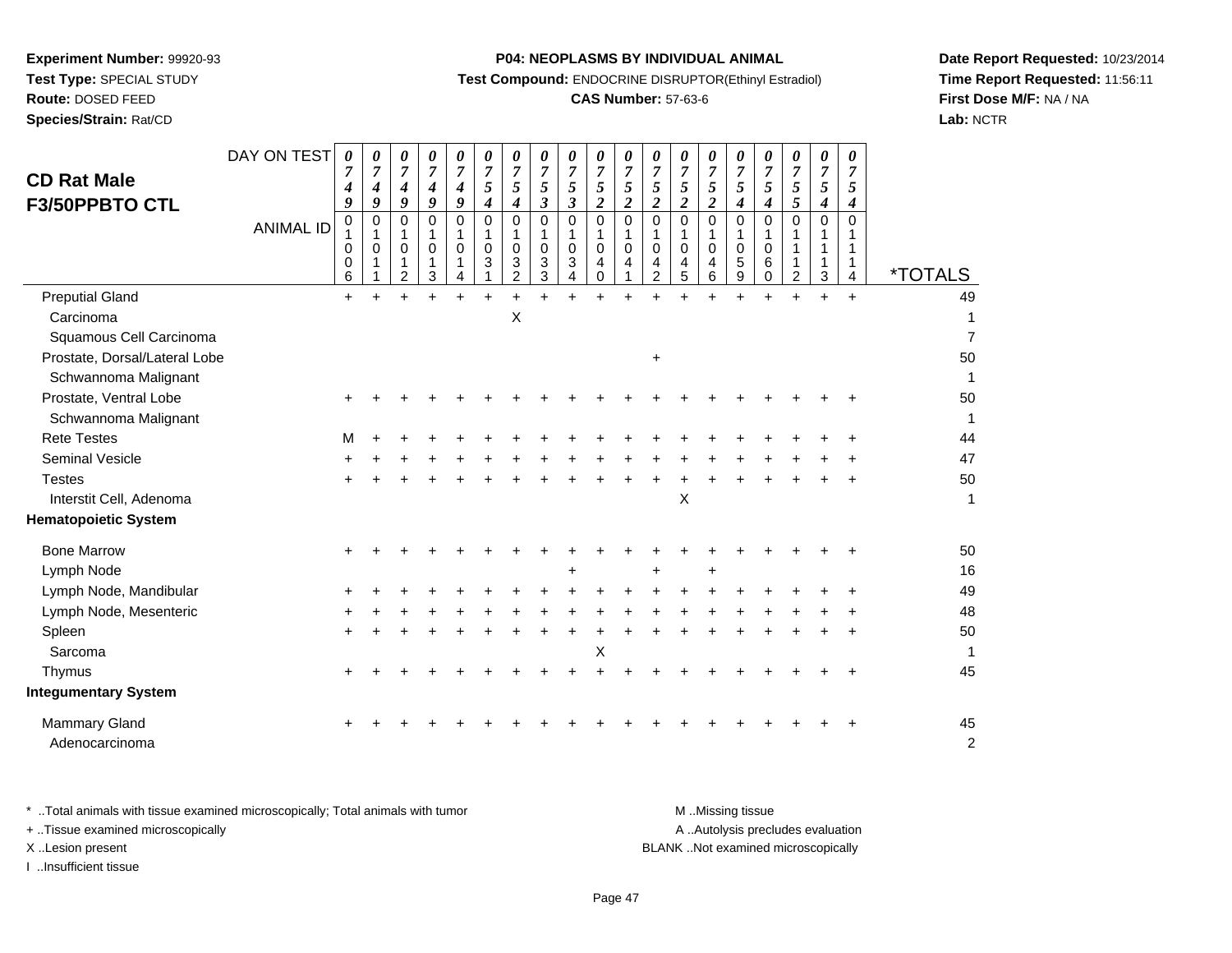**Test Type:** SPECIAL STUDY

**Route:** DOSED FEED

**Species/Strain:** Rat/CD

## **P04: NEOPLASMS BY INDIVIDUAL ANIMAL**

**Test Compound:** ENDOCRINE DISRUPTOR(Ethinyl Estradiol)

## **CAS Number:** 57-63-6

**Date Report Requested:** 10/23/2014**Time Report Requested:** 11:56:11**First Dose M/F:** NA / NA**Lab:** NCTR

| <b>CD Rat Male</b><br>F3/50PPBTO CTL | DAY ON TEST      | 0<br>7<br>4<br>9           | 0<br>$\overline{7}$<br>4<br>9 | 0<br>$\overline{7}$<br>$\boldsymbol{4}$<br>9 | 0<br>$\overline{7}$<br>4<br>9          | 0<br>$\overline{7}$<br>4<br>9 | 0<br>$\boldsymbol{7}$<br>5<br>$\boldsymbol{4}$ | 0<br>$\boldsymbol{7}$<br>$\mathfrak{s}$<br>$\boldsymbol{4}$             | 0<br>$\boldsymbol{7}$<br>5<br>3 | 0<br>$\overline{7}$<br>$\sqrt{5}$<br>$\boldsymbol{\beta}$ | 0<br>$\overline{7}$<br>$\mathfrak{s}$<br>$\boldsymbol{2}$ | 0<br>$\overline{7}$<br>5<br>$\boldsymbol{2}$ | 0<br>$\overline{7}$<br>$\sqrt{5}$<br>$\boldsymbol{2}$             | 0<br>$\overline{7}$<br>5<br>$\boldsymbol{2}$ | 0<br>$\boldsymbol{7}$<br>$\mathfrak{s}$<br>$\boldsymbol{2}$ | 0<br>$\overline{7}$<br>5<br>4       | 0<br>$\overline{7}$<br>5<br>4     | 0<br>$\overline{7}$<br>5<br>5        | $\boldsymbol{\theta}$<br>$\overline{7}$<br>5<br>4 | 0<br>$\overline{7}$<br>5<br>4 |                       |
|--------------------------------------|------------------|----------------------------|-------------------------------|----------------------------------------------|----------------------------------------|-------------------------------|------------------------------------------------|-------------------------------------------------------------------------|---------------------------------|-----------------------------------------------------------|-----------------------------------------------------------|----------------------------------------------|-------------------------------------------------------------------|----------------------------------------------|-------------------------------------------------------------|-------------------------------------|-----------------------------------|--------------------------------------|---------------------------------------------------|-------------------------------|-----------------------|
|                                      | <b>ANIMAL ID</b> | $\mathbf 0$<br>0<br>0<br>6 | 0<br>$\mathbf{1}$<br>0        | 0<br>1<br>0<br>1<br>$\mathfrak{p}$           | $\Omega$<br>1<br>$\mathbf 0$<br>1<br>3 | 0<br>$\mathbf 0$              | $\Omega$<br>$\mathbf 0$<br>3                   | $\Omega$<br>$\mathbf{1}$<br>$\mathbf 0$<br>$\sqrt{3}$<br>$\mathfrak{p}$ | $\Omega$<br>1<br>0<br>3<br>3    | 0<br>$\mathbf{1}$<br>$\mathbf 0$<br>3<br>4                | $\mathbf 0$<br>1<br>0<br>4<br>$\Omega$                    | $\Omega$<br>$\mathbf 0$<br>4                 | $\mathbf 0$<br>$\mathbf{1}$<br>$\mathbf 0$<br>$\overline{4}$<br>2 | $\mathbf 0$<br>1<br>$\mathbf 0$<br>4<br>5    | $\mathbf 0$<br>1<br>0<br>4<br>6                             | $\Omega$<br>1<br>$\Omega$<br>5<br>9 | 0<br>$\mathbf 0$<br>6<br>$\Omega$ | $\Omega$<br>1<br>1<br>$\overline{2}$ | $\Omega$<br>3                                     | $\Omega$<br>1<br>4            | <i><b>*TOTALS</b></i> |
| Adenoma                              |                  |                            |                               |                                              |                                        |                               |                                                |                                                                         |                                 |                                                           |                                                           |                                              |                                                                   |                                              |                                                             |                                     |                                   |                                      |                                                   |                               |                       |
| Fibroadenoma                         |                  |                            |                               |                                              |                                        |                               |                                                |                                                                         |                                 |                                                           |                                                           |                                              |                                                                   |                                              |                                                             |                                     |                                   |                                      |                                                   |                               |                       |
| Skin                                 |                  |                            |                               |                                              |                                        |                               |                                                |                                                                         |                                 |                                                           |                                                           |                                              |                                                                   |                                              |                                                             |                                     |                                   |                                      |                                                   |                               | 50                    |
| Carcinoma                            |                  |                            |                               |                                              |                                        |                               |                                                |                                                                         |                                 |                                                           |                                                           |                                              |                                                                   |                                              |                                                             |                                     |                                   |                                      |                                                   |                               |                       |
| Fibroma                              |                  |                            |                               |                                              |                                        |                               |                                                | $\mathsf X$                                                             |                                 |                                                           |                                                           |                                              |                                                                   | $\mathsf{X}$                                 |                                                             |                                     |                                   |                                      |                                                   |                               | $\overline{2}$        |
| Keratoacanthoma                      |                  |                            |                               |                                              |                                        |                               |                                                |                                                                         |                                 |                                                           |                                                           |                                              |                                                                   |                                              |                                                             |                                     |                                   |                                      |                                                   | Χ                             |                       |
| Lipoma                               |                  |                            |                               |                                              |                                        | $\boldsymbol{\mathsf{X}}$     |                                                |                                                                         |                                 |                                                           |                                                           |                                              |                                                                   |                                              |                                                             |                                     |                                   |                                      |                                                   |                               | $\overline{2}$        |
| Sarcoma                              |                  |                            |                               |                                              |                                        |                               |                                                |                                                                         |                                 |                                                           |                                                           |                                              |                                                                   |                                              |                                                             |                                     |                                   |                                      | X                                                 |                               |                       |
| <b>Musculoskeletal System</b>        |                  |                            |                               |                                              |                                        |                               |                                                |                                                                         |                                 |                                                           |                                                           |                                              |                                                                   |                                              |                                                             |                                     |                                   |                                      |                                                   |                               |                       |
| Bone, Femur                          |                  |                            |                               |                                              |                                        |                               |                                                |                                                                         |                                 |                                                           |                                                           |                                              |                                                                   |                                              |                                                             |                                     |                                   |                                      |                                                   |                               | 50                    |
| <b>Nervous System</b>                |                  |                            |                               |                                              |                                        |                               |                                                |                                                                         |                                 |                                                           |                                                           |                                              |                                                                   |                                              |                                                             |                                     |                                   |                                      |                                                   |                               |                       |
| <b>Brain</b>                         |                  |                            |                               |                                              |                                        |                               |                                                |                                                                         |                                 |                                                           |                                                           |                                              |                                                                   |                                              |                                                             |                                     |                                   |                                      |                                                   |                               |                       |
| Cranial Nerve, Schwannoma Malignant  |                  |                            |                               |                                              |                                        |                               |                                                |                                                                         |                                 |                                                           |                                                           |                                              |                                                                   |                                              |                                                             |                                     |                                   |                                      |                                                   |                               |                       |
| Brain, Brain Stem                    |                  |                            |                               |                                              |                                        |                               |                                                |                                                                         |                                 |                                                           |                                                           |                                              |                                                                   |                                              |                                                             |                                     |                                   |                                      |                                                   |                               | 50                    |
| <b>Reticulosis Malignant</b>         |                  |                            |                               |                                              |                                        |                               |                                                |                                                                         |                                 |                                                           |                                                           |                                              |                                                                   |                                              |                                                             |                                     |                                   |                                      |                                                   |                               |                       |
| Brain, Cerebellum                    |                  |                            |                               |                                              |                                        |                               |                                                |                                                                         |                                 |                                                           |                                                           |                                              |                                                                   |                                              |                                                             |                                     |                                   |                                      |                                                   |                               | 50                    |
| Brain, Cerebrum                      |                  |                            |                               |                                              |                                        |                               |                                                |                                                                         |                                 |                                                           |                                                           |                                              |                                                                   |                                              |                                                             |                                     |                                   |                                      |                                                   |                               | 50                    |
| Meninges, Granular Cell Tumor Benign |                  |                            |                               |                                              |                                        |                               |                                                |                                                                         |                                 |                                                           |                                                           |                                              |                                                                   |                                              |                                                             |                                     |                                   |                                      |                                                   |                               | 1                     |
| <b>Respiratory System</b>            |                  |                            |                               |                                              |                                        |                               |                                                |                                                                         |                                 |                                                           |                                                           |                                              |                                                                   |                                              |                                                             |                                     |                                   |                                      |                                                   |                               |                       |
| Lung                                 |                  |                            |                               |                                              |                                        |                               |                                                |                                                                         |                                 |                                                           |                                                           |                                              |                                                                   |                                              |                                                             |                                     |                                   |                                      |                                                   |                               | 50                    |

| * Total animals with tissue examined microscopically; Total animals with tumor | M Missing tissue                   |
|--------------------------------------------------------------------------------|------------------------------------|
| + Tissue examined microscopically                                              | A Autolysis precludes evaluation   |
| X Lesion present                                                               | BLANK Not examined microscopically |
| …Insufficient tissue                                                           |                                    |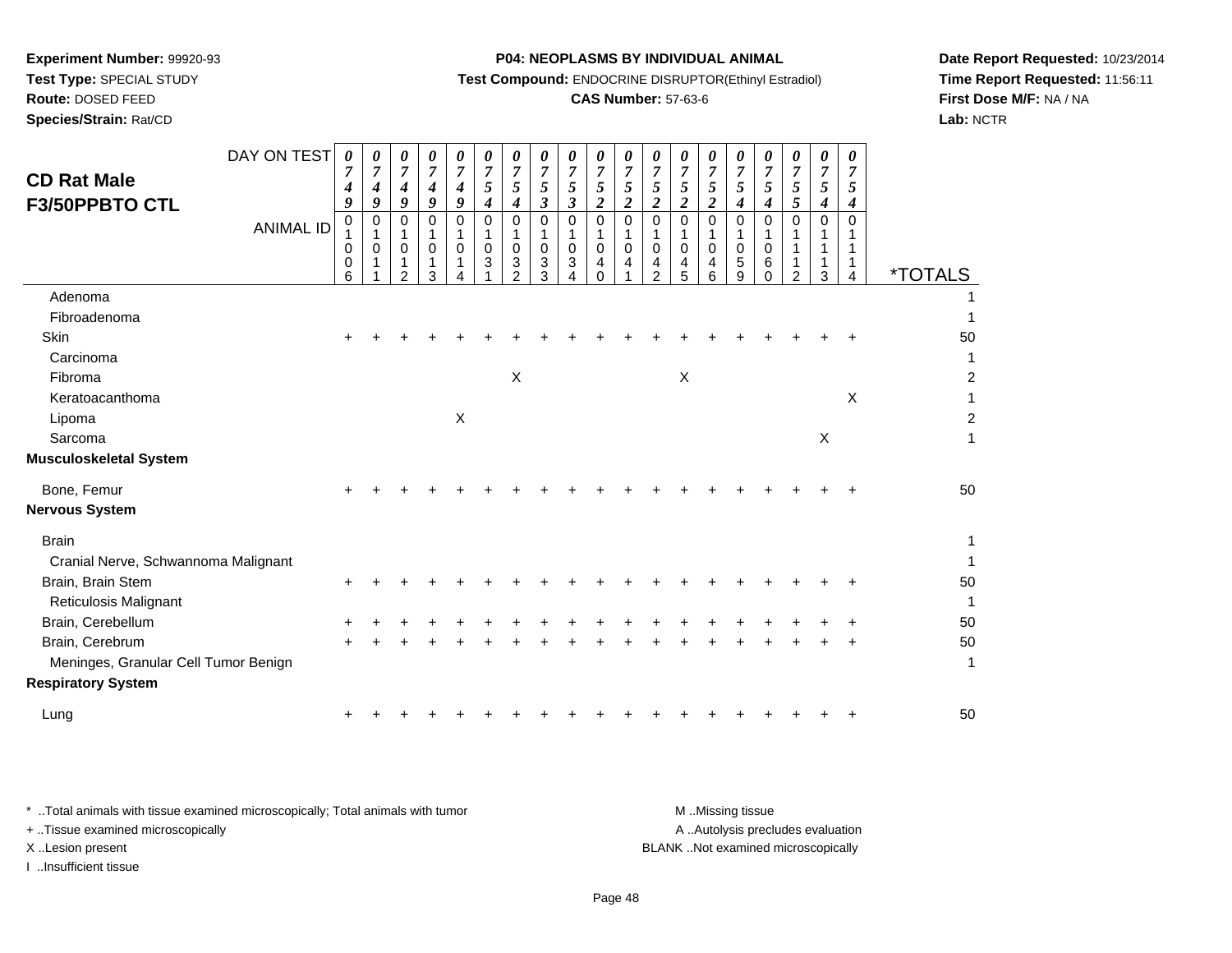**Test Type:** SPECIAL STUDY

# **Route:** DOSED FEED

**Species/Strain:** Rat/CD

#### **P04: NEOPLASMS BY INDIVIDUAL ANIMAL**

**Test Compound:** ENDOCRINE DISRUPTOR(Ethinyl Estradiol)

## **CAS Number:** 57-63-6

**Date Report Requested:** 10/23/2014**Time Report Requested:** 11:56:11**First Dose M/F:** NA / NA**Lab:** NCTR

| <b>CD Rat Male</b><br>F3/50PPBTO CTL                     | DAY ON TEST<br><b>ANIMAL ID</b> | 0<br>7<br>4<br>9<br>0<br>0<br>0<br>6 | 0<br>$\overline{7}$<br>4<br>9<br>0<br>1<br>0 | 0<br>7<br>4<br>9<br>0<br>$\Omega$<br>2 | 0<br>$\overline{7}$<br>$\boldsymbol{4}$<br>9<br>$\Omega$<br>$\Omega$<br>3 | 0<br>7<br>4<br>9<br>0<br>$\Omega$ | 0<br>$\overline{7}$<br>5<br>4<br>$\Omega$<br>$\mathbf 0$<br>3 | 0<br>$\overline{7}$<br>5<br>4<br>0<br>$\mathbf 0$<br>3<br>$\mathcal{P}$ | 0<br>$\overline{7}$<br>5<br>3<br>0<br>$\mathbf 0$<br>3<br>3 | 0<br>$\overline{7}$<br>5<br>$\mathfrak{z}$<br>$\Omega$<br>$\mathbf 0$<br>3<br>4 | 0<br>$\overline{7}$<br>5<br>$\boldsymbol{2}$<br>$\Omega$<br>1<br>$\mathbf 0$<br>4<br>$\Omega$ | 0<br>$\overline{7}$<br>5<br>$\boldsymbol{2}$<br>$\Omega$<br>$\Omega$<br>4 | 0<br>$\overline{7}$<br>5<br>$\boldsymbol{2}$<br>0<br>$\mathbf 0$<br>4<br>$\overline{2}$ | 0<br>7<br>5<br>$\boldsymbol{2}$<br>0<br>$\mathbf 0$<br>4<br>5 | 0<br>7<br>5<br>2<br>$\Omega$<br>$\mathbf 0$<br>4<br>6 | 0<br>7<br>5<br>4<br>$\Omega$<br>$\mathbf 0$<br>5<br>9 | 0<br>7<br>5<br>4<br>0<br>$\Omega$<br>6<br>0 | 0<br>$\overline{7}$<br>5<br>5<br>$\Omega$<br>2 | 0<br>$\overline{7}$<br>5<br>4<br>0<br>3 | 0<br>7<br>5<br>4<br>0<br>4 | <i><b>*TOTALS</b></i> |
|----------------------------------------------------------|---------------------------------|--------------------------------------|----------------------------------------------|----------------------------------------|---------------------------------------------------------------------------|-----------------------------------|---------------------------------------------------------------|-------------------------------------------------------------------------|-------------------------------------------------------------|---------------------------------------------------------------------------------|-----------------------------------------------------------------------------------------------|---------------------------------------------------------------------------|-----------------------------------------------------------------------------------------|---------------------------------------------------------------|-------------------------------------------------------|-------------------------------------------------------|---------------------------------------------|------------------------------------------------|-----------------------------------------|----------------------------|-----------------------|
| Thymoma Malignant, Metastatic, Uncertain<br>Primary Site |                                 |                                      |                                              |                                        |                                                                           |                                   |                                                               |                                                                         |                                                             |                                                                                 |                                                                                               |                                                                           |                                                                                         |                                                               |                                                       |                                                       |                                             |                                                |                                         |                            | 1                     |
| Nose                                                     |                                 | +                                    |                                              |                                        |                                                                           |                                   |                                                               |                                                                         |                                                             |                                                                                 |                                                                                               |                                                                           |                                                                                         |                                                               |                                                       |                                                       |                                             |                                                |                                         | ÷                          | 50                    |
| Osteosarcoma                                             |                                 |                                      |                                              |                                        |                                                                           |                                   |                                                               |                                                                         |                                                             |                                                                                 |                                                                                               |                                                                           |                                                                                         |                                                               |                                                       |                                                       |                                             |                                                |                                         |                            | 1                     |
| Trachea                                                  |                                 |                                      |                                              |                                        |                                                                           |                                   |                                                               |                                                                         |                                                             |                                                                                 |                                                                                               |                                                                           |                                                                                         |                                                               |                                                       |                                                       |                                             |                                                |                                         |                            | 50                    |
| <b>Special Senses System</b>                             |                                 |                                      |                                              |                                        |                                                                           |                                   |                                                               |                                                                         |                                                             |                                                                                 |                                                                                               |                                                                           |                                                                                         |                                                               |                                                       |                                                       |                                             |                                                |                                         |                            |                       |
| Ear                                                      |                                 |                                      |                                              |                                        |                                                                           |                                   |                                                               |                                                                         |                                                             | $\ddot{}$                                                                       |                                                                                               |                                                                           |                                                                                         |                                                               |                                                       |                                                       |                                             |                                                |                                         |                            | 1                     |
| <b>Neural Crest Tumor</b>                                |                                 |                                      |                                              |                                        |                                                                           |                                   |                                                               |                                                                         |                                                             | X                                                                               |                                                                                               |                                                                           |                                                                                         |                                                               |                                                       |                                                       |                                             |                                                |                                         |                            | 1                     |
| Eye                                                      |                                 | ٠                                    |                                              |                                        |                                                                           |                                   |                                                               |                                                                         |                                                             |                                                                                 |                                                                                               |                                                                           |                                                                                         |                                                               |                                                       |                                                       |                                             |                                                |                                         |                            | 50                    |
| Iris, Melanoma Benign                                    |                                 |                                      |                                              |                                        |                                                                           |                                   |                                                               |                                                                         |                                                             |                                                                                 |                                                                                               | X                                                                         |                                                                                         |                                                               |                                                       |                                                       |                                             |                                                |                                         |                            | 1                     |
| <b>Harderian Gland</b>                                   |                                 |                                      |                                              |                                        |                                                                           |                                   |                                                               |                                                                         |                                                             |                                                                                 |                                                                                               |                                                                           |                                                                                         |                                                               |                                                       |                                                       |                                             |                                                |                                         |                            | 50                    |
| <b>Lacrimal Gland</b>                                    |                                 |                                      |                                              |                                        |                                                                           |                                   |                                                               |                                                                         |                                                             |                                                                                 |                                                                                               |                                                                           |                                                                                         |                                                               |                                                       |                                                       |                                             |                                                |                                         |                            | 1                     |
| <b>Urinary System</b>                                    |                                 |                                      |                                              |                                        |                                                                           |                                   |                                                               |                                                                         |                                                             |                                                                                 |                                                                                               |                                                                           |                                                                                         |                                                               |                                                       |                                                       |                                             |                                                |                                         |                            |                       |
| Kidney                                                   |                                 | $\ddot{}$                            |                                              |                                        |                                                                           |                                   |                                                               |                                                                         |                                                             |                                                                                 |                                                                                               |                                                                           |                                                                                         |                                                               |                                                       |                                                       |                                             |                                                |                                         | ÷                          | 50                    |
| Liposarcoma                                              |                                 |                                      |                                              |                                        |                                                                           |                                   |                                                               |                                                                         |                                                             |                                                                                 |                                                                                               |                                                                           |                                                                                         |                                                               |                                                       |                                                       |                                             |                                                |                                         |                            |                       |
| <b>Urinary Bladder</b>                                   |                                 | $\pm$                                |                                              |                                        |                                                                           |                                   |                                                               |                                                                         |                                                             |                                                                                 |                                                                                               |                                                                           |                                                                                         |                                                               |                                                       |                                                       |                                             |                                                |                                         |                            | 50                    |
| <b>SYSTEMIC LESIONS</b>                                  |                                 |                                      |                                              |                                        |                                                                           |                                   |                                                               |                                                                         |                                                             |                                                                                 |                                                                                               |                                                                           |                                                                                         |                                                               |                                                       |                                                       |                                             |                                                |                                         |                            |                       |
| Multiple Organ                                           |                                 |                                      |                                              |                                        |                                                                           |                                   |                                                               |                                                                         |                                                             |                                                                                 |                                                                                               |                                                                           |                                                                                         |                                                               |                                                       |                                                       |                                             |                                                |                                         |                            | 50                    |
|                                                          |                                 |                                      |                                              |                                        |                                                                           |                                   |                                                               |                                                                         |                                                             |                                                                                 |                                                                                               |                                                                           |                                                                                         | *** END OF MALE DATA***                                       |                                                       |                                                       |                                             |                                                |                                         |                            |                       |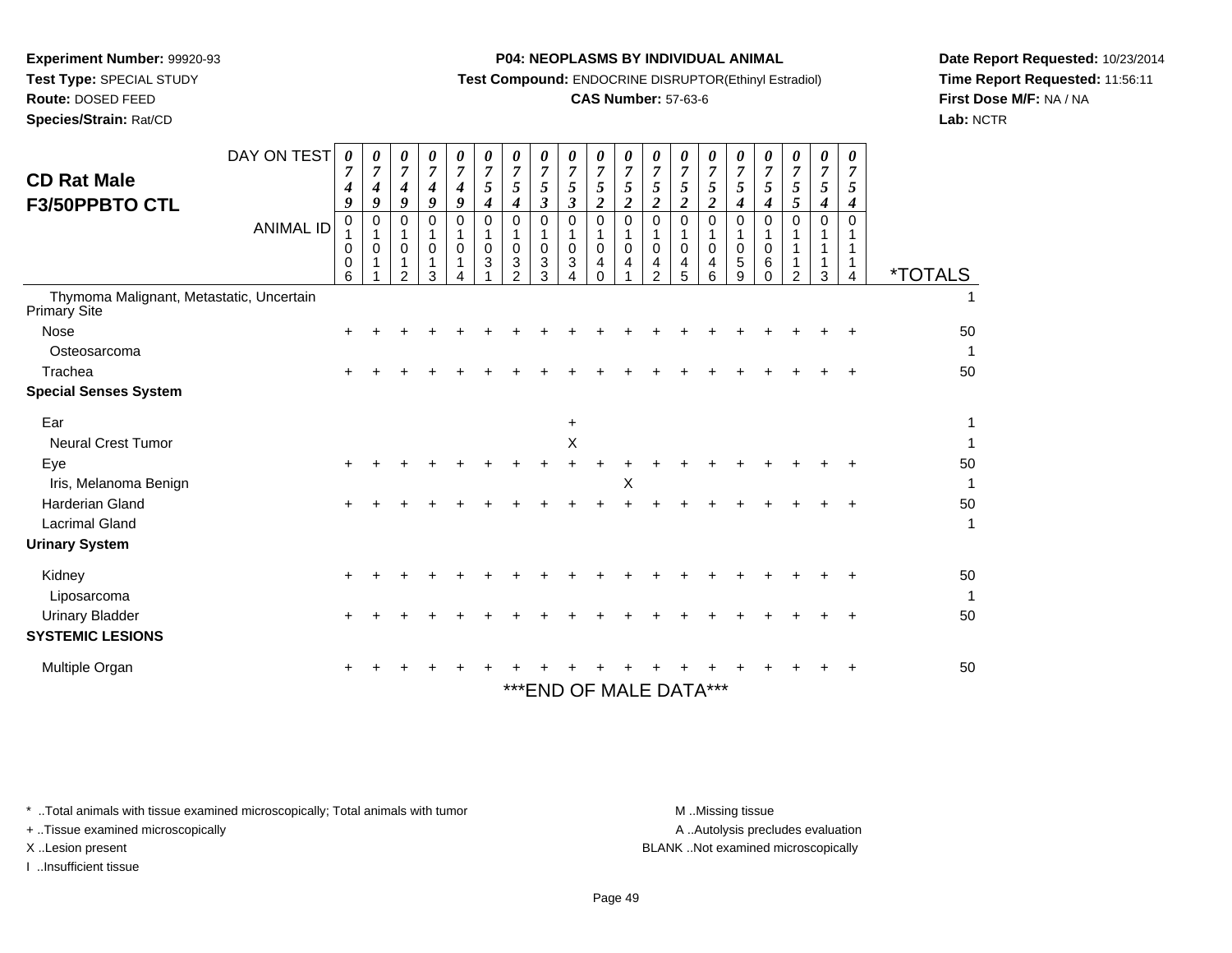**Test Type:** SPECIAL STUDY

**Route:** DOSED FEED**Species/Strain:** Rat/CD **P04: NEOPLASMS BY INDIVIDUAL ANIMAL**

**Test Compound:** ENDOCRINE DISRUPTOR(Ethinyl Estradiol)

## **CAS Number:** 57-63-6

**Date Report Requested:** 10/23/2014**Time Report Requested:** 11:56:11**First Dose M/F:** NA / NA**Lab:** NCTR

| <b>CD Rat Female</b><br>F <sub>3</sub><br>0PPB | DAY ON TEST<br><b>ANIMAL ID</b> | $\boldsymbol{\theta}$<br>$\boldsymbol{\theta}$<br>$\boldsymbol{4}$<br>$\overline{7}$<br>$\pmb{0}$ | 0<br>$\boldsymbol{4}$<br>$\overline{7}$<br>$\boldsymbol{4}$<br>$\mathbf 0$ | 0<br>$\mathfrak{z}$<br>$\pmb{\theta}$<br>4<br>$\mathsf 0$ | 0<br>$\mathfrak{H}$<br>$\boldsymbol{l}$<br>8<br>0      | 0<br>$\mathfrak{s}$<br>$\boldsymbol{4}$<br>8<br>$\mathsf 0$ | 0<br>5<br>$\boldsymbol{7}$<br>0 | $\boldsymbol{\theta}$<br>$\sqrt{5}$<br>$\overline{7}$<br>$\mathfrak{s}$<br>$\overline{0}$ | $\frac{\theta}{5}$<br>$\boldsymbol{7}$<br>$\boldsymbol{g}$<br>0 | 0<br>6<br>$\pmb{\theta}$<br>$\overline{\mathbf{c}}$<br>$\pmb{0}$ | 0<br>6<br>$\boldsymbol{\theta}$<br>$\mathfrak{z}$<br>$\mathbf 0$ | 0<br>6<br>$\boldsymbol{4}$<br>$\boldsymbol{4}$<br>$\mathbf 0$ | 0<br>6<br>4<br>$\mathsf 0$     | $\boldsymbol{\theta}$<br>$\pmb{6}$<br>$5\overline{)}$<br>$\mathbf 0$ | $\pmb{\theta}$<br>6<br>$\mathfrak{s}$<br>1<br>$\mathsf 0$ | 0<br>6<br>5<br>6<br>$\mathbf 0$                          | 0<br>6<br>$\mathfrak{s}$<br>6<br>$\mathbf 0$ | 0<br>6<br>$\overline{7}$<br>$\overline{0}$             | 0<br>6<br>8<br>0<br>$\mathsf 0$ | $\boldsymbol{\theta}$<br>6<br>$\pmb{8}$<br>$\boldsymbol{\theta}$<br>$\pmb{0}$ | $\boldsymbol{\theta}$<br>$\boldsymbol{\theta}$<br>$\boldsymbol{g}$<br>$\boldsymbol{2}$<br>$\mathbf 0$ | 0<br>$\boldsymbol{7}$<br>$\boldsymbol{\theta}$<br>8<br>$\mathbf 0$ | $\frac{\boldsymbol{\theta}}{\boldsymbol{7}}$<br>0<br>6<br>$\mathbf 0$ | $\frac{\theta}{7}$<br>$\boldsymbol{2}$<br>$\boldsymbol{2}$<br>$\mathbf 0$ | 0<br>$\overline{7}$<br>$\boldsymbol{2}$<br>6<br>$\mathbf 0$ | 0<br>$\overline{7}$<br>$\boldsymbol{2}$<br>$\boldsymbol{l}$<br>$\mathbf 0$ | $\overline{7}$<br>$\boldsymbol{4}$<br>$\boldsymbol{9}$<br>$\overline{0}$ | 0<br>$\overline{7}$<br>$\boldsymbol{4}$<br>9<br>$\pmb{0}$ | $\pmb{\theta}$<br>$\boldsymbol{7}$<br>$\boldsymbol{4}$<br>9<br>$\mathbf 0$ | $\boldsymbol{\theta}$<br>$\overline{7}$<br>$\boldsymbol{4}$<br>9<br>$\mathbf 0$ | $\boldsymbol{\theta}$<br>$\overline{7}$<br>$\sqrt{5}$<br>$\boldsymbol{\theta}$<br>$\mathbf 0$ | $\boldsymbol{\theta}$<br>$\overline{7}$<br>5<br>$\boldsymbol{\theta}$<br>$\mathbf 0$ |
|------------------------------------------------|---------------------------------|---------------------------------------------------------------------------------------------------|----------------------------------------------------------------------------|-----------------------------------------------------------|--------------------------------------------------------|-------------------------------------------------------------|---------------------------------|-------------------------------------------------------------------------------------------|-----------------------------------------------------------------|------------------------------------------------------------------|------------------------------------------------------------------|---------------------------------------------------------------|--------------------------------|----------------------------------------------------------------------|-----------------------------------------------------------|----------------------------------------------------------|----------------------------------------------|--------------------------------------------------------|---------------------------------|-------------------------------------------------------------------------------|-------------------------------------------------------------------------------------------------------|--------------------------------------------------------------------|-----------------------------------------------------------------------|---------------------------------------------------------------------------|-------------------------------------------------------------|----------------------------------------------------------------------------|--------------------------------------------------------------------------|-----------------------------------------------------------|----------------------------------------------------------------------------|---------------------------------------------------------------------------------|-----------------------------------------------------------------------------------------------|--------------------------------------------------------------------------------------|
|                                                |                                 | 0<br>$\pmb{0}$<br>$\pmb{0}$<br>6                                                                  | $\pmb{0}$<br>$\mathbf{1}$<br>$\overline{7}$                                | 0<br>$\overline{c}$<br>$\mathbf{1}$                       | $^{\rm 0}_{\rm 2}$<br>$\overline{4}$<br>$\mathfrak{p}$ | $\pmb{0}$<br>$\overline{c}$<br>9<br>8                       | $\pmb{0}$<br>$\mathbf{3}$<br>3  | $\pmb{0}$<br>$\sqrt{3}$<br>$\overline{4}$<br>6                                            | $\pmb{0}$<br>$\sqrt{3}$<br>6<br>$\overline{ }$                  | $\pmb{0}$<br>4<br>5                                              | $\pmb{0}$<br>$\sqrt{5}$<br>5<br>3                                | $\pmb{0}$<br>8<br>$\overline{1}$<br>8                         | $\pmb{0}$<br>$\,8\,$<br>1<br>9 | $\pmb{0}$<br>$\,8\,$<br>$\sqrt{2}$<br>2                              | $\mathbf 0$<br>8<br>$\sqrt{2}$<br>$\mathbf{3}$            | $\pmb{0}$<br>$\,8\,$<br>$\overline{c}$<br>$\overline{7}$ | 0<br>$\bf 8$<br>$\frac{2}{8}$                | $\pmb{0}$<br>$\bf 8$<br>$\ensuremath{\mathsf{3}}$<br>9 | $_{\rm 8}^{\rm 0}$<br>4         | $\boldsymbol{0}$<br>8<br>$\sqrt{5}$<br>2                                      | $\pmb{0}$<br>8<br>6                                                                                   | 0<br>8<br>$\overline{7}$<br>$\mathfrak{p}$                         | 0<br>8<br>$\overline{7}$<br>5                                         | $\pmb{0}$<br>8<br>$\boldsymbol{9}$<br>$\overline{2}$                      | $\pmb{0}$<br>$\,8\,$<br>$9\,$<br>8                          | 0<br>$\boldsymbol{9}$<br>0                                                 | $\pmb{0}$<br>$\boldsymbol{9}$<br>$\overline{c}$<br>3                     | $\pmb{0}$<br>$\boldsymbol{9}$<br>$\boldsymbol{2}$<br>9    | $_{9}^{\rm 0}$<br>$\ensuremath{\mathsf{3}}$<br>$\Omega$                    | $\pmb{0}$<br>$\boldsymbol{9}$<br>$\overline{4}$<br>$\mathfrak{p}$               | 0<br>9<br>$\,6\,$<br>3                                                                        | 0<br>9<br>6<br>.5                                                                    |
| <b>Alimentary System</b>                       |                                 |                                                                                                   |                                                                            |                                                           |                                                        |                                                             |                                 |                                                                                           |                                                                 |                                                                  |                                                                  |                                                               |                                |                                                                      |                                                           |                                                          |                                              |                                                        |                                 |                                                                               |                                                                                                       |                                                                    |                                                                       |                                                                           |                                                             |                                                                            |                                                                          |                                                           |                                                                            |                                                                                 |                                                                                               |                                                                                      |
| Esophagus                                      |                                 |                                                                                                   |                                                                            |                                                           |                                                        |                                                             |                                 |                                                                                           |                                                                 |                                                                  |                                                                  |                                                               |                                |                                                                      |                                                           |                                                          |                                              |                                                        |                                 |                                                                               |                                                                                                       |                                                                    |                                                                       |                                                                           |                                                             |                                                                            |                                                                          |                                                           |                                                                            |                                                                                 |                                                                                               |                                                                                      |
| Intestine Large, Cecum                         |                                 |                                                                                                   |                                                                            |                                                           |                                                        |                                                             |                                 |                                                                                           |                                                                 |                                                                  |                                                                  |                                                               |                                |                                                                      |                                                           |                                                          |                                              |                                                        |                                 |                                                                               |                                                                                                       |                                                                    |                                                                       |                                                                           |                                                             |                                                                            |                                                                          |                                                           |                                                                            |                                                                                 |                                                                                               |                                                                                      |
| Intestine Large, Colon                         |                                 |                                                                                                   |                                                                            |                                                           |                                                        |                                                             |                                 |                                                                                           |                                                                 |                                                                  |                                                                  |                                                               |                                |                                                                      |                                                           |                                                          |                                              |                                                        |                                 |                                                                               |                                                                                                       |                                                                    |                                                                       |                                                                           |                                                             |                                                                            |                                                                          |                                                           |                                                                            |                                                                                 |                                                                                               |                                                                                      |
| Intestine Large, Rectum                        |                                 | A                                                                                                 |                                                                            |                                                           |                                                        |                                                             |                                 |                                                                                           |                                                                 |                                                                  |                                                                  |                                                               |                                |                                                                      |                                                           |                                                          |                                              |                                                        |                                 |                                                                               |                                                                                                       |                                                                    |                                                                       |                                                                           |                                                             |                                                                            |                                                                          |                                                           |                                                                            |                                                                                 |                                                                                               |                                                                                      |
| Adenoma                                        |                                 |                                                                                                   |                                                                            |                                                           |                                                        |                                                             | X                               |                                                                                           |                                                                 |                                                                  |                                                                  |                                                               |                                |                                                                      |                                                           |                                                          |                                              |                                                        |                                 |                                                                               |                                                                                                       |                                                                    |                                                                       |                                                                           |                                                             |                                                                            |                                                                          |                                                           |                                                                            |                                                                                 |                                                                                               |                                                                                      |
| Intestine Small, Duodenum                      |                                 |                                                                                                   |                                                                            |                                                           |                                                        |                                                             |                                 |                                                                                           |                                                                 |                                                                  |                                                                  |                                                               |                                |                                                                      |                                                           |                                                          |                                              |                                                        |                                 |                                                                               |                                                                                                       |                                                                    |                                                                       |                                                                           |                                                             |                                                                            |                                                                          |                                                           |                                                                            |                                                                                 |                                                                                               |                                                                                      |
| Intestine Small, Ileum                         |                                 |                                                                                                   |                                                                            |                                                           |                                                        |                                                             |                                 |                                                                                           |                                                                 |                                                                  |                                                                  |                                                               |                                |                                                                      |                                                           |                                                          |                                              |                                                        |                                 |                                                                               |                                                                                                       |                                                                    |                                                                       |                                                                           |                                                             |                                                                            |                                                                          |                                                           |                                                                            |                                                                                 |                                                                                               |                                                                                      |
| Intestine Small, Jejunum                       |                                 |                                                                                                   |                                                                            |                                                           |                                                        |                                                             |                                 |                                                                                           |                                                                 |                                                                  |                                                                  |                                                               |                                |                                                                      |                                                           |                                                          |                                              |                                                        |                                 |                                                                               |                                                                                                       |                                                                    |                                                                       |                                                                           |                                                             |                                                                            |                                                                          |                                                           |                                                                            |                                                                                 |                                                                                               |                                                                                      |
| Liver                                          |                                 |                                                                                                   |                                                                            |                                                           |                                                        |                                                             |                                 |                                                                                           |                                                                 |                                                                  |                                                                  |                                                               |                                |                                                                      |                                                           |                                                          |                                              |                                                        |                                 |                                                                               |                                                                                                       |                                                                    |                                                                       |                                                                           |                                                             |                                                                            |                                                                          |                                                           |                                                                            |                                                                                 |                                                                                               |                                                                                      |
| Adenocarcinoma, Metastatic, Uterus             |                                 |                                                                                                   |                                                                            |                                                           |                                                        |                                                             |                                 |                                                                                           |                                                                 |                                                                  |                                                                  |                                                               |                                |                                                                      |                                                           |                                                          |                                              |                                                        |                                 | X                                                                             |                                                                                                       |                                                                    |                                                                       |                                                                           |                                                             |                                                                            |                                                                          |                                                           |                                                                            |                                                                                 |                                                                                               |                                                                                      |
| Cholangiocarcinoma                             |                                 |                                                                                                   |                                                                            |                                                           |                                                        |                                                             |                                 |                                                                                           |                                                                 |                                                                  |                                                                  |                                                               |                                |                                                                      |                                                           |                                                          |                                              |                                                        |                                 |                                                                               |                                                                                                       |                                                                    |                                                                       |                                                                           |                                                             |                                                                            |                                                                          |                                                           |                                                                            |                                                                                 |                                                                                               |                                                                                      |
| Hepatocellular Adenoma                         |                                 |                                                                                                   |                                                                            |                                                           |                                                        |                                                             |                                 |                                                                                           |                                                                 |                                                                  |                                                                  |                                                               |                                |                                                                      |                                                           |                                                          |                                              |                                                        |                                 |                                                                               |                                                                                                       |                                                                    |                                                                       |                                                                           |                                                             |                                                                            |                                                                          |                                                           |                                                                            | X                                                                               |                                                                                               |                                                                                      |
| Leukemia Mononuclear, Metastatic, Spleen       |                                 |                                                                                                   |                                                                            |                                                           |                                                        |                                                             |                                 |                                                                                           |                                                                 |                                                                  |                                                                  | $\mathsf X$                                                   |                                |                                                                      |                                                           |                                                          |                                              |                                                        |                                 |                                                                               |                                                                                                       |                                                                    |                                                                       |                                                                           |                                                             |                                                                            |                                                                          |                                                           |                                                                            |                                                                                 |                                                                                               |                                                                                      |
| Nephroblastoma, Metastatic, Kidney             |                                 |                                                                                                   |                                                                            |                                                           |                                                        |                                                             |                                 |                                                                                           | X                                                               |                                                                  |                                                                  |                                                               |                                |                                                                      |                                                           |                                                          |                                              |                                                        |                                 |                                                                               |                                                                                                       |                                                                    |                                                                       |                                                                           |                                                             |                                                                            |                                                                          |                                                           |                                                                            |                                                                                 |                                                                                               |                                                                                      |
| Mesentery                                      |                                 |                                                                                                   |                                                                            |                                                           |                                                        |                                                             |                                 |                                                                                           | $+$                                                             |                                                                  |                                                                  |                                                               |                                |                                                                      |                                                           |                                                          |                                              |                                                        |                                 | $\ddot{}$                                                                     |                                                                                                       |                                                                    |                                                                       |                                                                           |                                                             |                                                                            |                                                                          |                                                           |                                                                            |                                                                                 |                                                                                               |                                                                                      |
| Adenocarcinoma, Metastatic, Uterus             |                                 |                                                                                                   |                                                                            |                                                           |                                                        |                                                             |                                 |                                                                                           |                                                                 |                                                                  |                                                                  |                                                               |                                |                                                                      |                                                           |                                                          |                                              |                                                        |                                 | $\mathsf{X}$                                                                  |                                                                                                       |                                                                    |                                                                       |                                                                           |                                                             |                                                                            |                                                                          |                                                           |                                                                            |                                                                                 |                                                                                               |                                                                                      |
| Nephroblastoma, Metastatic, Kidney             |                                 |                                                                                                   |                                                                            |                                                           |                                                        |                                                             |                                 |                                                                                           | X                                                               |                                                                  |                                                                  |                                                               |                                |                                                                      |                                                           |                                                          |                                              |                                                        |                                 |                                                                               |                                                                                                       |                                                                    |                                                                       |                                                                           |                                                             |                                                                            |                                                                          |                                                           |                                                                            |                                                                                 |                                                                                               |                                                                                      |
| Oral Mucosa                                    |                                 |                                                                                                   |                                                                            |                                                           |                                                        |                                                             |                                 |                                                                                           |                                                                 |                                                                  |                                                                  |                                                               |                                |                                                                      |                                                           |                                                          |                                              |                                                        |                                 |                                                                               |                                                                                                       | $\ddot{}$                                                          |                                                                       |                                                                           |                                                             |                                                                            |                                                                          |                                                           |                                                                            |                                                                                 |                                                                                               |                                                                                      |
| Squamous Cell Carcinoma                        |                                 |                                                                                                   |                                                                            |                                                           |                                                        |                                                             |                                 | X                                                                                         |                                                                 |                                                                  |                                                                  |                                                               |                                |                                                                      |                                                           |                                                          |                                              |                                                        |                                 |                                                                               |                                                                                                       | X                                                                  |                                                                       |                                                                           |                                                             |                                                                            |                                                                          |                                                           |                                                                            |                                                                                 |                                                                                               |                                                                                      |
| Pancreas                                       |                                 |                                                                                                   |                                                                            |                                                           |                                                        |                                                             |                                 |                                                                                           |                                                                 |                                                                  |                                                                  |                                                               |                                |                                                                      |                                                           |                                                          |                                              |                                                        |                                 |                                                                               |                                                                                                       |                                                                    |                                                                       |                                                                           |                                                             |                                                                            |                                                                          |                                                           |                                                                            |                                                                                 |                                                                                               |                                                                                      |
| Adenocarcinoma, Metastatic, Uterus             |                                 |                                                                                                   |                                                                            |                                                           |                                                        |                                                             |                                 |                                                                                           |                                                                 |                                                                  |                                                                  |                                                               |                                |                                                                      |                                                           |                                                          |                                              |                                                        |                                 | X                                                                             |                                                                                                       |                                                                    |                                                                       |                                                                           |                                                             |                                                                            |                                                                          |                                                           |                                                                            |                                                                                 |                                                                                               |                                                                                      |

\* ..Total animals with tissue examined microscopically; Total animals with tumor **M** . Missing tissue M ..Missing tissue

+ ..Tissue examined microscopically

I ..Insufficient tissue

A ..Autolysis precludes evaluation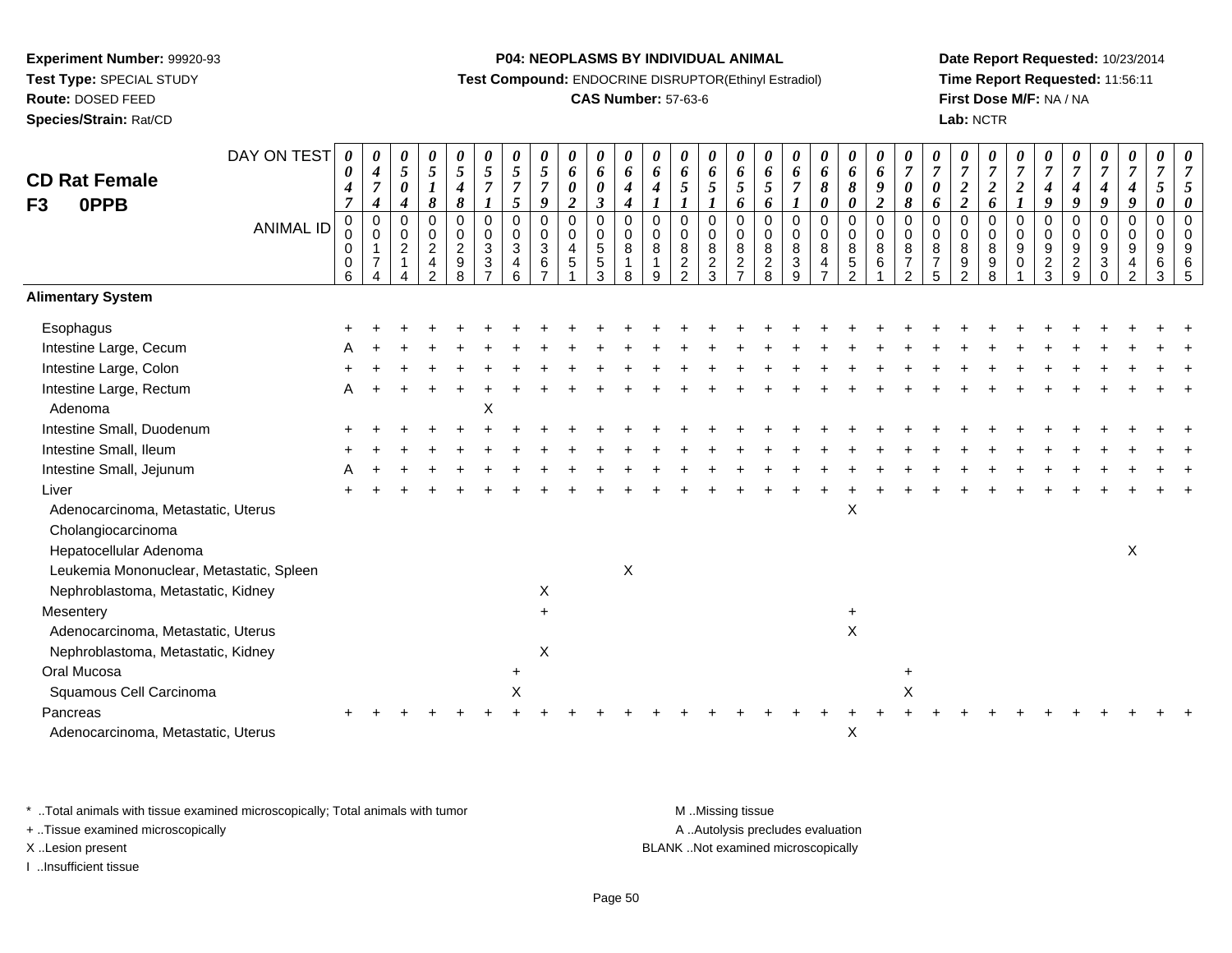**Test Type:** SPECIAL STUDY

**Route:** DOSED FEED

**Species/Strain:** Rat/CD

#### **P04: NEOPLASMS BY INDIVIDUAL ANIMAL**

**Test Compound:** ENDOCRINE DISRUPTOR(Ethinyl Estradiol)

## **CAS Number:** 57-63-6

**Date Report Requested:** 10/23/2014**Time Report Requested:** 11:56:12**First Dose M/F:** NA / NA**Lab:** NCTR

| <b>CD Rat Female</b><br><b>OPPB</b><br>F <sub>3</sub>                                                 | DAY ON TEST<br><b>ANIMAL ID</b> | 0<br>$\boldsymbol{\theta}$<br>$\boldsymbol{4}$<br>$\overline{7}$<br>$\mathbf 0$<br>$\pmb{0}$<br>$\mathbf 0$<br>$\mathbf 0$<br>6 | 0<br>$\boldsymbol{4}$<br>$\overline{7}$<br>$\boldsymbol{4}$<br>$\mathbf 0$<br>$\mathbf 0$<br>$\mathbf{1}$<br>$\overline{7}$<br>Δ | $\boldsymbol{\theta}$<br>$\mathfrak{s}$<br>$\boldsymbol{\theta}$<br>4<br>$\mathbf 0$<br>$\Omega$<br>$\overline{c}$ | 0<br>$5\overline{)}$<br>8<br>$\mathbf 0$<br>0<br>$\overline{a}$<br>4 | 0<br>$\mathfrak{s}$<br>$\boldsymbol{4}$<br>$\pmb{8}$<br>$\mathbf 0$<br>0<br>$\overline{2}$<br>9<br>8 | 0<br>$\mathfrak{s}$<br>$\overline{7}$<br>0<br>$\pmb{0}$<br>$\mathfrak{Z}$<br>$\mathbf{3}$ | 0<br>$5\overline{)}$<br>$\overline{7}$<br>$\mathfrak{s}$<br>$\mathbf 0$<br>$\mathbf 0$<br>3<br>$\overline{4}$<br>6 | $\boldsymbol{\theta}$<br>$\overline{5}$<br>$\overline{7}$<br>$\boldsymbol{9}$<br>$\pmb{0}$<br>$\mathbf 0$<br>$\sqrt{3}$<br>6 | $\boldsymbol{\theta}$<br>$\boldsymbol{6}$<br>$\pmb{\theta}$<br>$\overline{2}$<br>$\pmb{0}$<br>$\boldsymbol{0}$<br>$\overline{4}$<br>$\overline{5}$ | 0<br>6<br>$\pmb{\theta}$<br>$\boldsymbol{\beta}$<br>$\mathsf 0$<br>$\mathsf 0$<br>5<br>$5\phantom{.0}$<br>3 | 0<br>$\boldsymbol{\delta}$<br>$\boldsymbol{4}$<br>$\boldsymbol{4}$<br>$\mathsf{O}$<br>0<br>8<br>$\mathbf{1}$<br>8 | 0<br>6<br>$\boldsymbol{4}$<br>$\mathbf 0$<br>$\mathbf 0$<br>8<br>$\overline{1}$<br>9 | 0<br>6<br>$\mathfrak{s}$<br>$\mathbf 0$<br>$\mathbf 0$<br>$\,8\,$<br>$\overline{2}$<br>$\mathfrak{D}$ | 0<br>6<br>5<br>0<br>$\mathbf 0$<br>8<br>$\overline{c}$<br>3 | $\boldsymbol{\theta}$<br>6<br>$\overline{5}$<br>6<br>$\pmb{0}$<br>$\mathbf 0$<br>8<br>$\sqrt{2}$<br>$\overline{7}$ | $\boldsymbol{\theta}$<br>6<br>5<br>6<br>$\mathbf 0$<br>$\mathbf 0$<br>8<br>$\overline{2}$<br>8 | $\boldsymbol{\theta}$<br>6<br>$\overline{7}$<br>$\boldsymbol{l}$<br>$\pmb{0}$<br>$\mathbf 0$<br>8<br>$\mathbf{3}$<br>9 | 0<br>6<br>8<br>$\boldsymbol{\theta}$<br>$\pmb{0}$<br>$\mathbf 0$<br>8<br>4 | 0<br>6<br>$\pmb{8}$<br>0<br>0<br>$\mathbf 0$<br>8<br>$\overline{5}$<br>$\overline{2}$ | $\boldsymbol{\theta}$<br>$\boldsymbol{6}$<br>$\boldsymbol{9}$<br>$\overline{2}$<br>$\boldsymbol{0}$<br>$\mathbf 0$<br>$\,8\,$<br>6 | 0<br>$\overline{7}$<br>$\pmb{\theta}$<br>8<br>$\mathbf 0$<br>$\mathbf 0$<br>8<br>$\overline{7}$<br>$\overline{2}$ | $\boldsymbol{\theta}$<br>$\overline{7}$<br>6<br>$\Omega$<br>$\Omega$<br>8<br>$\overline{7}$ | 0<br>$\overline{7}$<br>$\overline{c}$<br>$\overline{2}$<br>0<br>$\Omega$<br>8<br>9 | 0<br>$\overline{7}$<br>$\boldsymbol{2}$<br>6<br>$\mathbf 0$<br>0<br>8<br>9<br>8 | $\boldsymbol{\theta}$<br>$\overline{7}$<br>$\boldsymbol{2}$<br>0<br>$\mathbf 0$<br>$\boldsymbol{9}$<br>$\mathbf 0$ | $\theta$<br>$\overline{7}$<br>$\boldsymbol{4}$<br>9<br>$\mathbf 0$<br>0<br>9<br>$\sqrt{2}$<br>3 | $\boldsymbol{\theta}$<br>$\overline{7}$<br>4<br>9<br>$\mathbf 0$<br>$\mathbf 0$<br>$\boldsymbol{9}$<br>$\overline{c}$<br>$\mathsf{Q}$ | 0<br>$\boldsymbol{7}$<br>$\boldsymbol{4}$<br>9<br>0<br>$\mathbf 0$<br>$\boldsymbol{9}$<br>3<br>$\Omega$ | 0<br>$\boldsymbol{7}$<br>$\boldsymbol{4}$<br>9<br>$\mathbf 0$<br>$\mathbf 0$<br>9<br>$\overline{4}$<br>$\mathfrak{p}$ | 0<br>$\overline{7}$<br>$5\overline{)}$<br>0<br>0<br>0<br>9<br>6<br>3 |   |
|-------------------------------------------------------------------------------------------------------|---------------------------------|---------------------------------------------------------------------------------------------------------------------------------|----------------------------------------------------------------------------------------------------------------------------------|--------------------------------------------------------------------------------------------------------------------|----------------------------------------------------------------------|------------------------------------------------------------------------------------------------------|-------------------------------------------------------------------------------------------|--------------------------------------------------------------------------------------------------------------------|------------------------------------------------------------------------------------------------------------------------------|----------------------------------------------------------------------------------------------------------------------------------------------------|-------------------------------------------------------------------------------------------------------------|-------------------------------------------------------------------------------------------------------------------|--------------------------------------------------------------------------------------|-------------------------------------------------------------------------------------------------------|-------------------------------------------------------------|--------------------------------------------------------------------------------------------------------------------|------------------------------------------------------------------------------------------------|------------------------------------------------------------------------------------------------------------------------|----------------------------------------------------------------------------|---------------------------------------------------------------------------------------|------------------------------------------------------------------------------------------------------------------------------------|-------------------------------------------------------------------------------------------------------------------|---------------------------------------------------------------------------------------------|------------------------------------------------------------------------------------|---------------------------------------------------------------------------------|--------------------------------------------------------------------------------------------------------------------|-------------------------------------------------------------------------------------------------|---------------------------------------------------------------------------------------------------------------------------------------|---------------------------------------------------------------------------------------------------------|-----------------------------------------------------------------------------------------------------------------------|----------------------------------------------------------------------|---|
| Salivary Glands                                                                                       |                                 | $\ddot{}$                                                                                                                       |                                                                                                                                  |                                                                                                                    |                                                                      |                                                                                                      |                                                                                           |                                                                                                                    |                                                                                                                              |                                                                                                                                                    |                                                                                                             |                                                                                                                   |                                                                                      |                                                                                                       |                                                             |                                                                                                                    |                                                                                                |                                                                                                                        |                                                                            |                                                                                       |                                                                                                                                    |                                                                                                                   |                                                                                             |                                                                                    |                                                                                 |                                                                                                                    |                                                                                                 |                                                                                                                                       |                                                                                                         |                                                                                                                       |                                                                      |   |
| Stomach, Forestomach                                                                                  |                                 |                                                                                                                                 |                                                                                                                                  |                                                                                                                    |                                                                      |                                                                                                      |                                                                                           |                                                                                                                    |                                                                                                                              |                                                                                                                                                    |                                                                                                             |                                                                                                                   |                                                                                      |                                                                                                       |                                                             |                                                                                                                    |                                                                                                |                                                                                                                        |                                                                            |                                                                                       |                                                                                                                                    |                                                                                                                   |                                                                                             |                                                                                    |                                                                                 |                                                                                                                    |                                                                                                 |                                                                                                                                       |                                                                                                         |                                                                                                                       |                                                                      |   |
| Adenocarcinoma, Metastatic, Uterus<br>Squamous Cell Papilloma<br>Stomach, Glandular<br>Leiomyosarcoma |                                 |                                                                                                                                 |                                                                                                                                  |                                                                                                                    |                                                                      |                                                                                                      |                                                                                           |                                                                                                                    |                                                                                                                              |                                                                                                                                                    |                                                                                                             |                                                                                                                   |                                                                                      |                                                                                                       |                                                             |                                                                                                                    |                                                                                                |                                                                                                                        |                                                                            | X                                                                                     |                                                                                                                                    | X<br>$\pmb{\times}$                                                                                               |                                                                                             |                                                                                    |                                                                                 |                                                                                                                    |                                                                                                 |                                                                                                                                       |                                                                                                         |                                                                                                                       |                                                                      |   |
| <b>Cardiovascular System</b>                                                                          |                                 |                                                                                                                                 |                                                                                                                                  |                                                                                                                    |                                                                      |                                                                                                      |                                                                                           |                                                                                                                    |                                                                                                                              |                                                                                                                                                    |                                                                                                             |                                                                                                                   |                                                                                      |                                                                                                       |                                                             |                                                                                                                    |                                                                                                |                                                                                                                        |                                                                            |                                                                                       |                                                                                                                                    |                                                                                                                   |                                                                                             |                                                                                    |                                                                                 |                                                                                                                    |                                                                                                 |                                                                                                                                       |                                                                                                         |                                                                                                                       |                                                                      |   |
| <b>Blood Vessel</b><br>Heart<br><b>Endocrine System</b>                                               |                                 |                                                                                                                                 |                                                                                                                                  |                                                                                                                    |                                                                      |                                                                                                      |                                                                                           |                                                                                                                    |                                                                                                                              |                                                                                                                                                    |                                                                                                             |                                                                                                                   |                                                                                      |                                                                                                       |                                                             |                                                                                                                    |                                                                                                |                                                                                                                        |                                                                            |                                                                                       |                                                                                                                                    |                                                                                                                   |                                                                                             |                                                                                    |                                                                                 |                                                                                                                    |                                                                                                 |                                                                                                                                       |                                                                                                         |                                                                                                                       |                                                                      |   |
| <b>Adrenal Cortex</b><br>Adenoma                                                                      |                                 |                                                                                                                                 |                                                                                                                                  |                                                                                                                    |                                                                      |                                                                                                      |                                                                                           |                                                                                                                    |                                                                                                                              |                                                                                                                                                    |                                                                                                             | X                                                                                                                 |                                                                                      |                                                                                                       |                                                             |                                                                                                                    |                                                                                                |                                                                                                                        |                                                                            |                                                                                       |                                                                                                                                    |                                                                                                                   |                                                                                             |                                                                                    |                                                                                 |                                                                                                                    |                                                                                                 | X                                                                                                                                     |                                                                                                         |                                                                                                                       |                                                                      |   |
| Adrenal Medulla                                                                                       |                                 |                                                                                                                                 |                                                                                                                                  |                                                                                                                    |                                                                      |                                                                                                      |                                                                                           |                                                                                                                    |                                                                                                                              |                                                                                                                                                    |                                                                                                             |                                                                                                                   |                                                                                      |                                                                                                       |                                                             |                                                                                                                    |                                                                                                |                                                                                                                        |                                                                            |                                                                                       |                                                                                                                                    |                                                                                                                   |                                                                                             |                                                                                    |                                                                                 |                                                                                                                    |                                                                                                 |                                                                                                                                       |                                                                                                         |                                                                                                                       |                                                                      |   |
| Islets, Pancreatic<br>Adenoma                                                                         |                                 |                                                                                                                                 |                                                                                                                                  |                                                                                                                    |                                                                      |                                                                                                      |                                                                                           |                                                                                                                    |                                                                                                                              |                                                                                                                                                    |                                                                                                             |                                                                                                                   |                                                                                      |                                                                                                       |                                                             |                                                                                                                    |                                                                                                |                                                                                                                        |                                                                            |                                                                                       |                                                                                                                                    |                                                                                                                   |                                                                                             |                                                                                    |                                                                                 |                                                                                                                    |                                                                                                 |                                                                                                                                       |                                                                                                         |                                                                                                                       |                                                                      |   |
| Parathyroid Gland                                                                                     |                                 |                                                                                                                                 |                                                                                                                                  |                                                                                                                    |                                                                      |                                                                                                      |                                                                                           |                                                                                                                    |                                                                                                                              |                                                                                                                                                    |                                                                                                             |                                                                                                                   |                                                                                      |                                                                                                       |                                                             |                                                                                                                    |                                                                                                |                                                                                                                        |                                                                            |                                                                                       |                                                                                                                                    |                                                                                                                   |                                                                                             |                                                                                    |                                                                                 |                                                                                                                    |                                                                                                 |                                                                                                                                       |                                                                                                         |                                                                                                                       |                                                                      |   |
| <b>Pituitary Gland</b>                                                                                |                                 |                                                                                                                                 |                                                                                                                                  |                                                                                                                    |                                                                      |                                                                                                      |                                                                                           |                                                                                                                    |                                                                                                                              |                                                                                                                                                    |                                                                                                             |                                                                                                                   |                                                                                      |                                                                                                       |                                                             |                                                                                                                    |                                                                                                |                                                                                                                        |                                                                            |                                                                                       |                                                                                                                                    |                                                                                                                   |                                                                                             |                                                                                    |                                                                                 |                                                                                                                    |                                                                                                 |                                                                                                                                       |                                                                                                         |                                                                                                                       |                                                                      |   |
| Pars Distalis, Adenoma                                                                                |                                 |                                                                                                                                 |                                                                                                                                  |                                                                                                                    |                                                                      | X                                                                                                    | $\mathsf{X}$                                                                              |                                                                                                                    |                                                                                                                              | X                                                                                                                                                  | $\boldsymbol{\mathsf{X}}$                                                                                   |                                                                                                                   | X                                                                                    |                                                                                                       |                                                             | X                                                                                                                  | X                                                                                              | X                                                                                                                      | $\boldsymbol{\mathsf{X}}$                                                  | X                                                                                     | X                                                                                                                                  | Χ                                                                                                                 | X                                                                                           | X                                                                                  |                                                                                 | Χ                                                                                                                  |                                                                                                 | X                                                                                                                                     |                                                                                                         | Χ                                                                                                                     |                                                                      | X |
| <b>Thyroid Gland</b><br>C Cell, Adenoma<br>C Cell, Carcinoma                                          |                                 |                                                                                                                                 |                                                                                                                                  |                                                                                                                    |                                                                      |                                                                                                      |                                                                                           |                                                                                                                    |                                                                                                                              |                                                                                                                                                    |                                                                                                             |                                                                                                                   |                                                                                      |                                                                                                       |                                                             |                                                                                                                    |                                                                                                |                                                                                                                        |                                                                            |                                                                                       |                                                                                                                                    |                                                                                                                   |                                                                                             |                                                                                    |                                                                                 |                                                                                                                    | $\mathsf X$                                                                                     |                                                                                                                                       |                                                                                                         |                                                                                                                       |                                                                      |   |

\* ..Total animals with tissue examined microscopically; Total animals with tumor **M** . Missing tissue M ..Missing tissue

+ ..Tissue examined microscopically

I ..Insufficient tissue

A ..Autolysis precludes evaluation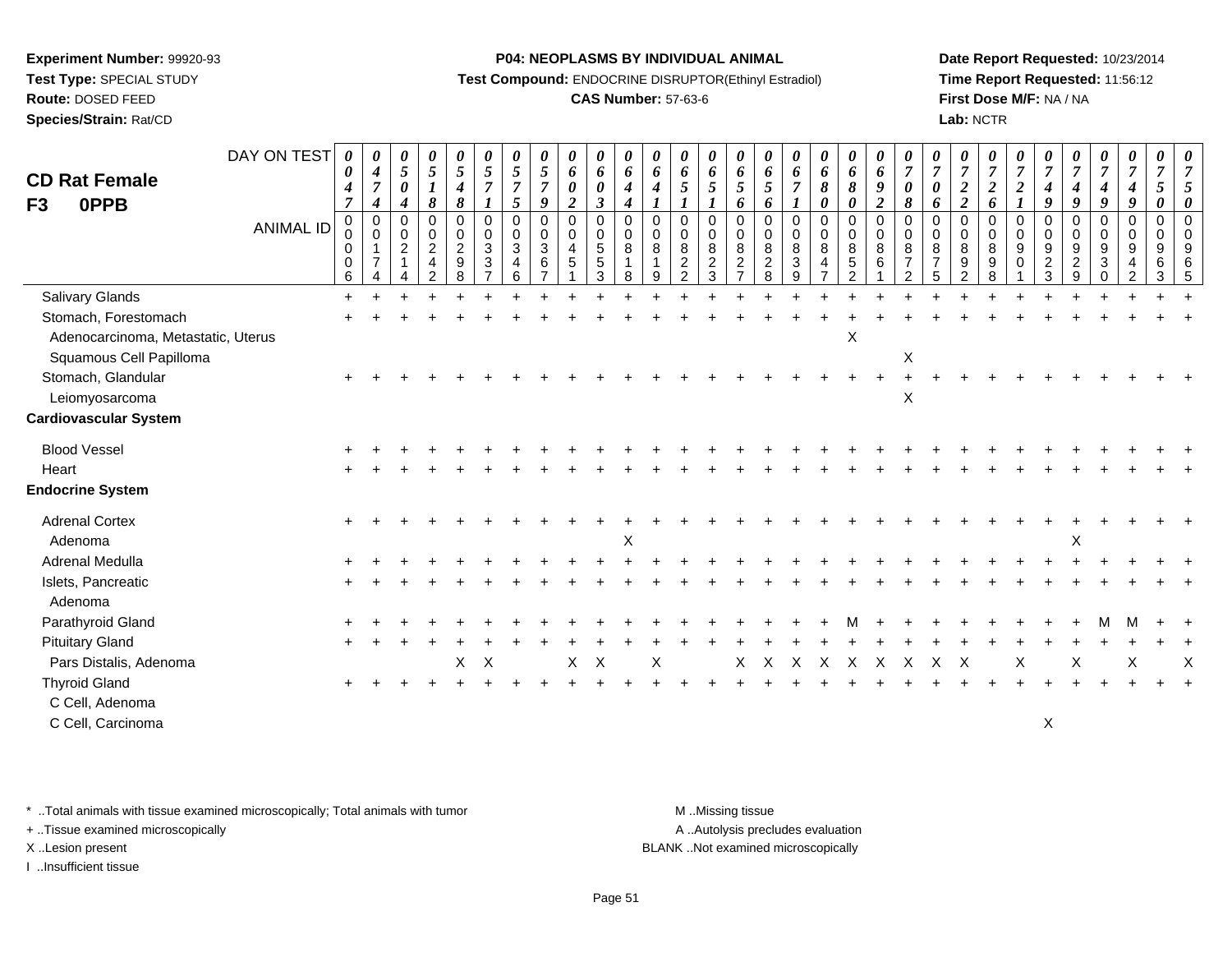**Test Type:** SPECIAL STUDY

**Route:** DOSED FEED

**Species/Strain:** Rat/CD

#### **P04: NEOPLASMS BY INDIVIDUAL ANIMAL**

**Test Compound:** ENDOCRINE DISRUPTOR(Ethinyl Estradiol)

## **CAS Number:** 57-63-6

**Date Report Requested:** 10/23/2014**Time Report Requested:** 11:56:12**First Dose M/F:** NA / NA**Lab:** NCTR

| <b>CD Rat Female</b>                   | DAY ON TEST      | $\boldsymbol{\theta}$<br>0<br>$\boldsymbol{4}$                    | 0<br>$\boldsymbol{4}$<br>$\overline{7}$ | 0<br>$\sqrt{5}$<br>$\pmb{\theta}$                                              | 0<br>$\mathfrak{s}$                                                                  | 0<br>$\sqrt{5}$<br>4                                           | 0<br>$\mathfrak{s}$<br>$\overline{7}$                                    | 0<br>$\mathfrak{s}$<br>$\overline{7}$ | 0<br>$\mathfrak{s}$<br>$\overline{7}$                                    | 0<br>6<br>$\pmb{\theta}$                    | 0<br>6<br>$\pmb{\theta}$                                                 | 0<br>$\pmb{6}$<br>$\boldsymbol{4}$                                            | 0<br>6<br>4                                  | 0<br>6<br>$\mathfrak{s}$                                                      | 0<br>6<br>$\sqrt{5}$                         | 0<br>6<br>5                                                                        | 0<br>6<br>$\mathfrak{H}$                       | 0<br>6<br>$\overline{7}$                                                          | 0<br>6<br>$\pmb{8}$                                                          | 0<br>6<br>$\boldsymbol{\delta}$                                   | 0<br>$\pmb{6}$<br>$\boldsymbol{g}$                               | 0<br>$\overline{7}$<br>$\boldsymbol{\theta}$                             | $\boldsymbol{\theta}$<br>$\overline{7}$<br>0   | 0<br>$\overline{7}$<br>$\boldsymbol{2}$                      | 0<br>$\boldsymbol{7}$<br>$\boldsymbol{2}$                          | 0<br>$\boldsymbol{7}$<br>$\boldsymbol{2}$         | 0<br>$\overline{7}$<br>$\boldsymbol{4}$                    | 0<br>$\overline{7}$<br>$\boldsymbol{4}$                                | $\boldsymbol{\theta}$<br>$\boldsymbol{7}$<br>$\boldsymbol{4}$                           | 0<br>$\boldsymbol{7}$<br>$\boldsymbol{4}$                               | 0<br>$\overline{7}$<br>5   | $\overline{7}$                      |
|----------------------------------------|------------------|-------------------------------------------------------------------|-----------------------------------------|--------------------------------------------------------------------------------|--------------------------------------------------------------------------------------|----------------------------------------------------------------|--------------------------------------------------------------------------|---------------------------------------|--------------------------------------------------------------------------|---------------------------------------------|--------------------------------------------------------------------------|-------------------------------------------------------------------------------|----------------------------------------------|-------------------------------------------------------------------------------|----------------------------------------------|------------------------------------------------------------------------------------|------------------------------------------------|-----------------------------------------------------------------------------------|------------------------------------------------------------------------------|-------------------------------------------------------------------|------------------------------------------------------------------|--------------------------------------------------------------------------|------------------------------------------------|--------------------------------------------------------------|--------------------------------------------------------------------|---------------------------------------------------|------------------------------------------------------------|------------------------------------------------------------------------|-----------------------------------------------------------------------------------------|-------------------------------------------------------------------------|----------------------------|-------------------------------------|
| <b>OPPB</b><br>F <sub>3</sub>          | <b>ANIMAL ID</b> | $\overline{7}$<br>$\mathbf 0$<br>$\pmb{0}$<br>$\pmb{0}$<br>0<br>6 | 4<br>0<br>0<br>1<br>7                   | $\boldsymbol{4}$<br>$\mathbf 0$<br>$\pmb{0}$<br>$\overline{c}$<br>$\mathbf{1}$ | 8<br>$\mathbf 0$<br>$\mathbf 0$<br>$\overline{c}$<br>$\overline{4}$<br>$\mathcal{L}$ | $\pmb{8}$<br>0<br>0<br>$\overline{c}$<br>$\boldsymbol{9}$<br>8 | $\mathbf 0$<br>$\pmb{0}$<br>$\mathbf{3}$<br>$\sqrt{3}$<br>$\overline{7}$ | 5<br>$\mathbf 0$<br>0<br>3<br>4<br>6  | 9<br>$\pmb{0}$<br>$\pmb{0}$<br>$\mathbf{3}$<br>$\,6\,$<br>$\overline{ }$ | $\overline{c}$<br>0<br>0<br>4<br>$\sqrt{5}$ | $\mathfrak{z}$<br>0<br>$\mathbf 0$<br>$\overline{5}$<br>$\,$ 5 $\,$<br>3 | $\boldsymbol{4}$<br>$\mathbf 0$<br>$\boldsymbol{0}$<br>8<br>$\mathbf{1}$<br>8 | $\mathbf 0$<br>0<br>8<br>$\overline{1}$<br>9 | $\mathbf 0$<br>$\boldsymbol{0}$<br>$\bf 8$<br>$\overline{c}$<br>$\mathcal{L}$ | 0<br>$\pmb{0}$<br>$\bf 8$<br>$\sqrt{2}$<br>3 | 6<br>$\mathbf 0$<br>$\overline{0}$<br>$\, 8$<br>$\boldsymbol{2}$<br>$\overline{7}$ | 6<br>$\Omega$<br>0<br>8<br>$\overline{c}$<br>8 | $\boldsymbol{l}$<br>$\mathbf 0$<br>0<br>$\bf 8$<br>$\ensuremath{\mathsf{3}}$<br>9 | $\boldsymbol{\theta}$<br>$\pmb{0}$<br>$\pmb{0}$<br>$\bf 8$<br>$\overline{4}$ | $\boldsymbol{\theta}$<br>0<br>$\mathbf 0$<br>8<br>$\sqrt{5}$<br>2 | $\boldsymbol{2}$<br>$\pmb{0}$<br>$\mathbf 0$<br>$\bf 8$<br>$\,6$ | 8<br>$\mathbf 0$<br>$\mathbf 0$<br>8<br>$\overline{7}$<br>$\overline{2}$ | 6<br>$\Omega$<br>0<br>8<br>$\overline{7}$<br>5 | $\overline{\mathbf{c}}$<br>0<br>0<br>8<br>9<br>$\mathcal{P}$ | 6<br>$\mathbf 0$<br>$\boldsymbol{0}$<br>8<br>$\boldsymbol{9}$<br>8 | $\mathbf 0$<br>$\pmb{0}$<br>$\boldsymbol{9}$<br>0 | 9<br>$\mathbf 0$<br>$\boldsymbol{0}$<br>9<br>$\frac{2}{3}$ | 9<br>$\mathbf 0$<br>$\mathbf 0$<br>9<br>$\overline{c}$<br>$\mathbf{q}$ | 9<br>0<br>$\boldsymbol{0}$<br>$\boldsymbol{9}$<br>$\ensuremath{\mathsf{3}}$<br>$\Omega$ | 9<br>$\pmb{0}$<br>$\mathbf 0$<br>$\boldsymbol{9}$<br>4<br>$\mathcal{P}$ | 0<br>0<br>0<br>9<br>6<br>3 | $\Omega$<br>$\Omega$<br>9<br>6<br>5 |
| <b>General Body System</b>             |                  |                                                                   |                                         |                                                                                |                                                                                      |                                                                |                                                                          |                                       |                                                                          |                                             |                                                                          |                                                                               |                                              |                                                                               |                                              |                                                                                    |                                                |                                                                                   |                                                                              |                                                                   |                                                                  |                                                                          |                                                |                                                              |                                                                    |                                                   |                                                            |                                                                        |                                                                                         |                                                                         |                            |                                     |
| <b>NONE</b>                            |                  |                                                                   |                                         |                                                                                |                                                                                      |                                                                |                                                                          |                                       |                                                                          |                                             |                                                                          |                                                                               |                                              |                                                                               |                                              |                                                                                    |                                                |                                                                                   |                                                                              |                                                                   |                                                                  |                                                                          |                                                |                                                              |                                                                    |                                                   |                                                            |                                                                        |                                                                                         |                                                                         |                            |                                     |
| <b>Genital System</b>                  |                  |                                                                   |                                         |                                                                                |                                                                                      |                                                                |                                                                          |                                       |                                                                          |                                             |                                                                          |                                                                               |                                              |                                                                               |                                              |                                                                                    |                                                |                                                                                   |                                                                              |                                                                   |                                                                  |                                                                          |                                                |                                                              |                                                                    |                                                   |                                                            |                                                                        |                                                                                         |                                                                         |                            |                                     |
| <b>Clitoral Gland</b>                  |                  |                                                                   |                                         |                                                                                |                                                                                      |                                                                |                                                                          |                                       |                                                                          |                                             |                                                                          |                                                                               |                                              |                                                                               |                                              |                                                                                    |                                                |                                                                                   |                                                                              |                                                                   |                                                                  |                                                                          |                                                |                                                              |                                                                    |                                                   |                                                            |                                                                        |                                                                                         |                                                                         |                            |                                     |
| Ovary                                  |                  | M                                                                 |                                         |                                                                                |                                                                                      |                                                                |                                                                          |                                       |                                                                          |                                             |                                                                          |                                                                               |                                              |                                                                               |                                              |                                                                                    |                                                |                                                                                   |                                                                              |                                                                   |                                                                  |                                                                          |                                                |                                                              |                                                                    |                                                   |                                                            |                                                                        |                                                                                         |                                                                         |                            |                                     |
| Oviduct                                |                  | M                                                                 |                                         |                                                                                |                                                                                      |                                                                |                                                                          |                                       |                                                                          |                                             |                                                                          |                                                                               |                                              |                                                                               |                                              |                                                                                    |                                                |                                                                                   |                                                                              |                                                                   |                                                                  |                                                                          |                                                |                                                              |                                                                    |                                                   |                                                            |                                                                        |                                                                                         |                                                                         |                            |                                     |
| Uterus                                 |                  |                                                                   |                                         |                                                                                |                                                                                      |                                                                |                                                                          |                                       |                                                                          |                                             |                                                                          |                                                                               |                                              |                                                                               |                                              |                                                                                    |                                                |                                                                                   |                                                                              |                                                                   |                                                                  |                                                                          |                                                |                                                              |                                                                    |                                                   |                                                            |                                                                        |                                                                                         |                                                                         |                            |                                     |
| Endometrium, Adenocarcinoma            |                  |                                                                   |                                         |                                                                                |                                                                                      |                                                                |                                                                          |                                       |                                                                          |                                             |                                                                          | X                                                                             |                                              |                                                                               |                                              |                                                                                    |                                                |                                                                                   |                                                                              | X                                                                 |                                                                  |                                                                          |                                                |                                                              |                                                                    |                                                   |                                                            |                                                                        |                                                                                         |                                                                         |                            |                                     |
| Endometrium, Adenoma                   |                  |                                                                   |                                         |                                                                                |                                                                                      |                                                                |                                                                          |                                       |                                                                          |                                             |                                                                          |                                                                               |                                              |                                                                               |                                              |                                                                                    |                                                |                                                                                   |                                                                              |                                                                   |                                                                  |                                                                          |                                                |                                                              |                                                                    | X                                                 |                                                            |                                                                        |                                                                                         |                                                                         |                            |                                     |
| Nephroblastoma, Metastatic, Kidney     |                  |                                                                   |                                         |                                                                                |                                                                                      |                                                                |                                                                          |                                       | $\mathsf X$                                                              |                                             |                                                                          |                                                                               |                                              |                                                                               |                                              |                                                                                    |                                                |                                                                                   |                                                                              |                                                                   |                                                                  |                                                                          |                                                |                                                              |                                                                    |                                                   |                                                            |                                                                        |                                                                                         |                                                                         |                            |                                     |
| Polyp Stromal                          |                  |                                                                   |                                         |                                                                                |                                                                                      | X                                                              |                                                                          |                                       |                                                                          |                                             |                                                                          |                                                                               |                                              |                                                                               |                                              |                                                                                    |                                                |                                                                                   |                                                                              |                                                                   |                                                                  |                                                                          |                                                |                                                              |                                                                    |                                                   |                                                            |                                                                        |                                                                                         |                                                                         |                            |                                     |
| Vagina                                 |                  | M                                                                 |                                         |                                                                                |                                                                                      |                                                                |                                                                          |                                       |                                                                          |                                             |                                                                          |                                                                               |                                              |                                                                               |                                              |                                                                                    |                                                |                                                                                   |                                                                              |                                                                   |                                                                  |                                                                          |                                                |                                                              |                                                                    |                                                   |                                                            |                                                                        |                                                                                         |                                                                         |                            |                                     |
| Nephroblastoma, Metastatic, Kidney     |                  |                                                                   |                                         |                                                                                |                                                                                      |                                                                |                                                                          |                                       | $\times$                                                                 |                                             |                                                                          |                                                                               |                                              |                                                                               |                                              |                                                                                    |                                                |                                                                                   |                                                                              |                                                                   |                                                                  |                                                                          |                                                |                                                              |                                                                    |                                                   |                                                            |                                                                        |                                                                                         |                                                                         |                            |                                     |
| <b>Hematopoietic System</b>            |                  |                                                                   |                                         |                                                                                |                                                                                      |                                                                |                                                                          |                                       |                                                                          |                                             |                                                                          |                                                                               |                                              |                                                                               |                                              |                                                                                    |                                                |                                                                                   |                                                                              |                                                                   |                                                                  |                                                                          |                                                |                                                              |                                                                    |                                                   |                                                            |                                                                        |                                                                                         |                                                                         |                            |                                     |
| <b>Bone Marrow</b>                     |                  |                                                                   |                                         |                                                                                |                                                                                      |                                                                |                                                                          |                                       |                                                                          |                                             |                                                                          |                                                                               |                                              |                                                                               |                                              |                                                                                    |                                                |                                                                                   |                                                                              |                                                                   |                                                                  |                                                                          |                                                |                                                              |                                                                    |                                                   |                                                            |                                                                        |                                                                                         |                                                                         |                            |                                     |
| Schwannoma Malignant, Metastatic, Skin |                  |                                                                   | X                                       |                                                                                |                                                                                      |                                                                |                                                                          |                                       |                                                                          |                                             |                                                                          |                                                                               |                                              |                                                                               |                                              |                                                                                    |                                                |                                                                                   |                                                                              |                                                                   |                                                                  |                                                                          |                                                |                                                              |                                                                    |                                                   |                                                            |                                                                        |                                                                                         |                                                                         |                            |                                     |
| Lymph Node                             |                  |                                                                   |                                         |                                                                                |                                                                                      |                                                                |                                                                          |                                       |                                                                          |                                             |                                                                          |                                                                               |                                              |                                                                               |                                              |                                                                                    |                                                |                                                                                   |                                                                              |                                                                   |                                                                  |                                                                          |                                                |                                                              |                                                                    |                                                   |                                                            |                                                                        |                                                                                         |                                                                         |                            |                                     |
| Lymph Node, Mandibular                 |                  |                                                                   |                                         |                                                                                |                                                                                      |                                                                |                                                                          |                                       |                                                                          |                                             |                                                                          |                                                                               |                                              |                                                                               |                                              |                                                                                    |                                                |                                                                                   |                                                                              |                                                                   |                                                                  |                                                                          |                                                |                                                              |                                                                    |                                                   |                                                            |                                                                        |                                                                                         |                                                                         |                            |                                     |
| Lymph Node, Mesenteric                 |                  |                                                                   |                                         |                                                                                |                                                                                      |                                                                |                                                                          |                                       |                                                                          |                                             |                                                                          |                                                                               |                                              |                                                                               |                                              |                                                                                    |                                                |                                                                                   |                                                                              |                                                                   |                                                                  |                                                                          |                                                |                                                              |                                                                    |                                                   |                                                            |                                                                        |                                                                                         |                                                                         |                            |                                     |
| Nephroblastoma, Metastatic, Kidney     |                  |                                                                   |                                         |                                                                                |                                                                                      |                                                                |                                                                          |                                       | X                                                                        |                                             |                                                                          |                                                                               |                                              |                                                                               |                                              |                                                                                    |                                                |                                                                                   |                                                                              |                                                                   |                                                                  |                                                                          |                                                |                                                              |                                                                    |                                                   |                                                            |                                                                        |                                                                                         |                                                                         |                            |                                     |
| Spleen                                 |                  |                                                                   |                                         |                                                                                |                                                                                      |                                                                |                                                                          |                                       |                                                                          |                                             |                                                                          |                                                                               |                                              |                                                                               |                                              |                                                                                    |                                                |                                                                                   |                                                                              |                                                                   |                                                                  |                                                                          |                                                |                                                              |                                                                    |                                                   |                                                            |                                                                        |                                                                                         |                                                                         |                            |                                     |

\* ..Total animals with tissue examined microscopically; Total animals with tumor **M** . Missing tissue M ..Missing tissue + ..Tissue examined microscopically

I ..Insufficient tissue

A ..Autolysis precludes evaluation X ..Lesion present BLANK ..Not examined microscopically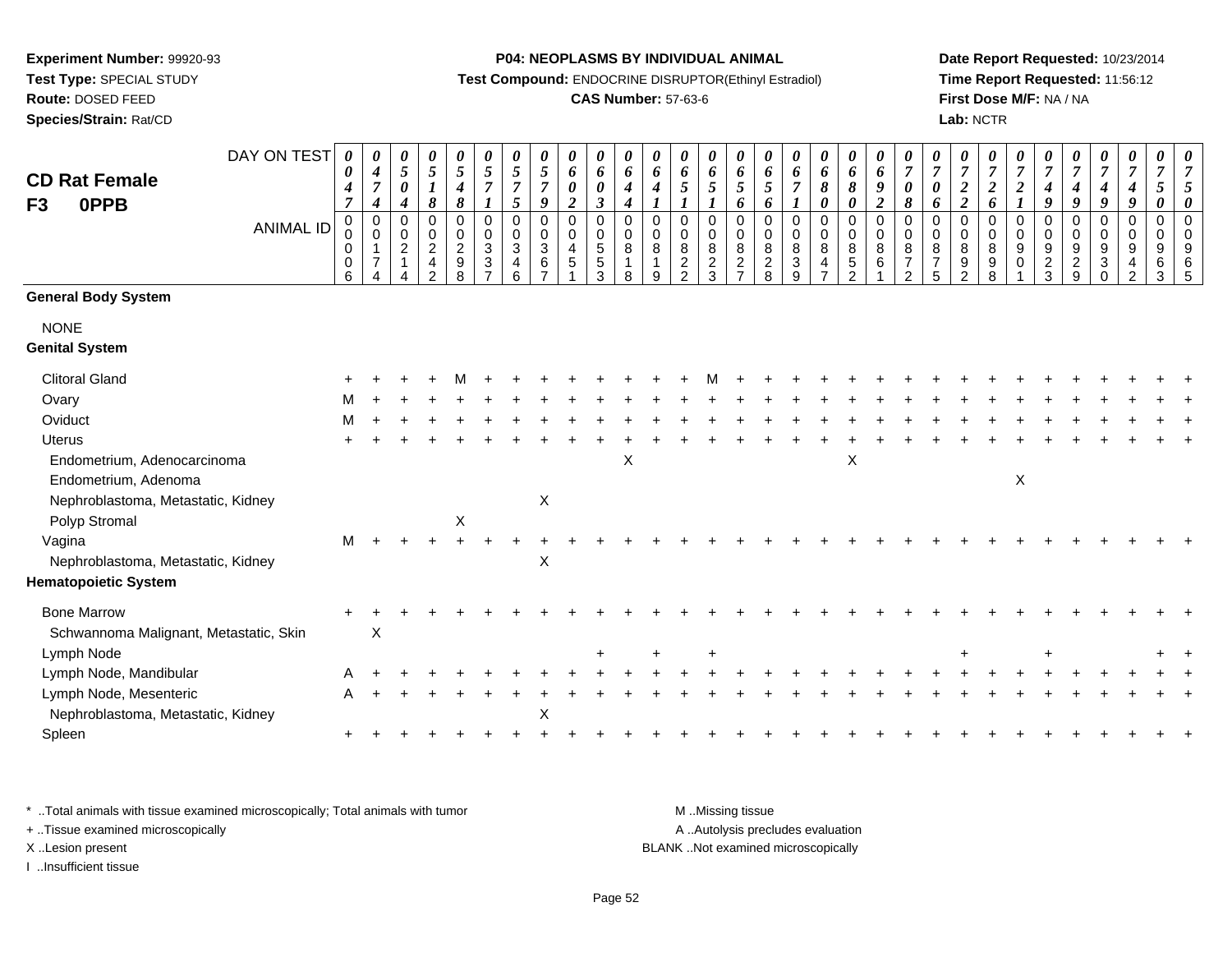**Test Type:** SPECIAL STUDY

# **Route:** DOSED FEED

**Species/Strain:** Rat/CD

## **P04: NEOPLASMS BY INDIVIDUAL ANIMAL**

**Test Compound:** ENDOCRINE DISRUPTOR(Ethinyl Estradiol)

## **CAS Number:** 57-63-6

**Date Report Requested:** 10/23/2014 **Time Report Requested:** 11:56:12**First Dose M/F:** NA / NA**Lab:** NCTR

| <b>CD Rat Female</b><br>0PPB<br>F <sub>3</sub>                                                                                                                         | DAY ON TEST<br><b>ANIMAL ID</b> | 0<br>0<br>$\boldsymbol{4}$<br>$\overline{7}$<br>0<br>0<br>0<br>$\mathbf 0$<br>6 | 0<br>$\boldsymbol{4}$<br>$\overline{7}$<br>4<br>$\mathbf 0$<br>$\mathbf 0$<br>$\mathbf 1$<br>$\overline{7}$<br>4 | 0<br>$5\overline{)}$<br>$\pmb{\theta}$<br>$\boldsymbol{4}$<br>$\mathbf 0$<br>$\mathbf 0$<br>$\overline{2}$<br>$\mathbf{1}$ | $\frac{\theta}{5}$<br>$\boldsymbol{l}$<br>8<br>0<br>0<br>$\overline{2}$<br>$\overline{\mathbf{4}}$<br>$\mathcal{P}$ | $\frac{\theta}{5}$<br>$\boldsymbol{4}$<br>8<br>$\pmb{0}$<br>$\mathbf 0$<br>$\frac{2}{9}$<br>8 | 0<br>$\sqrt{5}$<br>$\overline{7}$<br>$\pmb{0}$<br>$\pmb{0}$<br>$\overline{3}$<br>$\ensuremath{\mathsf{3}}$<br>$\overline{7}$ | $\boldsymbol{\theta}$<br>$\sqrt{5}$<br>$\overline{7}$<br>$\mathfrak{s}$<br>$\pmb{0}$<br>$\mathbf 0$<br>$\ensuremath{\mathsf{3}}$<br>$\overline{\mathbf{r}}$<br>6 | 0<br>$\sqrt{5}$<br>$\overline{7}$<br>$\boldsymbol{9}$<br>$\mathbf 0$<br>$\pmb{0}$<br>$\overline{3}$<br>$\,6$<br>$\overline{z}$ | 0<br>$\boldsymbol{6}$<br>$\pmb{\theta}$<br>$\boldsymbol{2}$<br>0<br>$\pmb{0}$<br>$\overline{\mathbf{4}}$<br>$\,$ 5 $\,$ | 0<br>6<br>$\boldsymbol{\theta}$<br>$\mathfrak{z}$<br>$\mathsf 0$<br>$\mathbf 0$<br>5<br>$\frac{5}{3}$ | 0<br>6<br>$\boldsymbol{4}$<br>$\boldsymbol{4}$<br>0<br>0<br>8<br>$\mathbf 1$<br>8 | 0<br>6<br>$\boldsymbol{4}$<br>$\boldsymbol{l}$<br>$\mathbf 0$<br>0<br>$\bf 8$<br>$\mathbf{1}$<br>9 | 0<br>6<br>5<br>$\mathbf 0$<br>$\mathbf 0$<br>$\bf 8$<br>$\sqrt{2}$<br>$\mathfrak{D}$ | 0<br>6<br>$\mathfrak{H}$<br>$\mathbf 0$<br>$\mathbf 0$<br>$\bf 8$<br>$\frac{2}{3}$ | 0<br>6<br>$\overline{5}$<br>6<br>$\mathbf 0$<br>$\mathbf 0$<br>$\,8\,$<br>$\sqrt{2}$<br>$\overline{7}$ | 0<br>6<br>$\mathfrak{s}$<br>6<br>$\mathbf 0$<br>0<br>$\bf 8$<br>$\frac{2}{8}$ | 0<br>6<br>$\boldsymbol{7}$<br>$\boldsymbol{l}$<br>$\mathbf 0$<br>$\mathbf 0$<br>$\bf 8$<br>$\ensuremath{\mathsf{3}}$<br>$\mathbf{Q}$ | 0<br>6<br>8<br>0<br>0<br>0<br>8<br>4<br>$\overline{ }$ | 0<br>6<br>$\pmb{8}$<br>$\pmb{\theta}$<br>$\pmb{0}$<br>$\mathbf 0$<br>$\overline{8}$<br>$\frac{5}{2}$ | $\boldsymbol{\theta}$<br>6<br>9<br>$\boldsymbol{2}$<br>$\mathsf 0$<br>$\mathsf 0$<br>$\bf 8$<br>$\,6\,$ | $\boldsymbol{\theta}$<br>$\overline{7}$<br>$\boldsymbol{\theta}$<br>$\pmb{8}$<br>$\mathbf 0$<br>$\mathbf 0$<br>$\bf 8$<br>$\overline{7}$<br>2 | 0<br>$\overline{7}$<br>$\boldsymbol{\theta}$<br>6<br>$\mathbf 0$<br>0<br>$\bf 8$<br>$\overline{7}$<br>$\overline{5}$ | $\frac{\theta}{7}$<br>$\boldsymbol{2}$<br>$\overline{\mathbf{c}}$<br>$\mathbf 0$<br>$\pmb{0}$<br>$\bf 8$<br>$\boldsymbol{9}$<br>$\mathcal{P}$ | 0<br>$\overline{7}$<br>$\boldsymbol{2}$<br>6<br>$\mathbf 0$<br>$\pmb{0}$<br>8<br>9<br>8 | 0<br>$\overline{7}$<br>$\boldsymbol{2}$<br>$\boldsymbol{l}$<br>0<br>0<br>9<br>0 | $\boldsymbol{\theta}$<br>$\overline{7}$<br>$\boldsymbol{4}$<br>9<br>$\pmb{0}$<br>0<br>$\boldsymbol{9}$<br>$\frac{2}{3}$ | 0<br>$\overline{7}$<br>$\boldsymbol{4}$<br>9<br>$\pmb{0}$<br>$\mathbf 0$<br>$\boldsymbol{9}$<br>$\boldsymbol{2}$<br>9 | $\boldsymbol{\theta}$<br>$\boldsymbol{7}$<br>$\boldsymbol{4}$<br>9<br>$\mathsf{O}\xspace$<br>$\mathbf 0$<br>$\overline{9}$<br>$\ensuremath{\mathsf{3}}$<br>$\Omega$ | 0<br>$\overline{7}$<br>$\boldsymbol{4}$<br>$\boldsymbol{9}$<br>$\pmb{0}$<br>0<br>$\boldsymbol{9}$<br>$\overline{\mathbf{r}}$<br>$\mathfrak{p}$ | $\boldsymbol{\theta}$<br>$\overline{7}$<br>$\mathfrak{s}$<br>0<br>$\mathbf 0$<br>0<br>$\boldsymbol{9}$<br>6<br>3 | $\overline{7}$<br>5<br>$\mathbf 0$<br>$\mathbf 0$<br>9<br>6<br>.5 |
|------------------------------------------------------------------------------------------------------------------------------------------------------------------------|---------------------------------|---------------------------------------------------------------------------------|------------------------------------------------------------------------------------------------------------------|----------------------------------------------------------------------------------------------------------------------------|---------------------------------------------------------------------------------------------------------------------|-----------------------------------------------------------------------------------------------|------------------------------------------------------------------------------------------------------------------------------|------------------------------------------------------------------------------------------------------------------------------------------------------------------|--------------------------------------------------------------------------------------------------------------------------------|-------------------------------------------------------------------------------------------------------------------------|-------------------------------------------------------------------------------------------------------|-----------------------------------------------------------------------------------|----------------------------------------------------------------------------------------------------|--------------------------------------------------------------------------------------|------------------------------------------------------------------------------------|--------------------------------------------------------------------------------------------------------|-------------------------------------------------------------------------------|--------------------------------------------------------------------------------------------------------------------------------------|--------------------------------------------------------|------------------------------------------------------------------------------------------------------|---------------------------------------------------------------------------------------------------------|-----------------------------------------------------------------------------------------------------------------------------------------------|----------------------------------------------------------------------------------------------------------------------|-----------------------------------------------------------------------------------------------------------------------------------------------|-----------------------------------------------------------------------------------------|---------------------------------------------------------------------------------|-------------------------------------------------------------------------------------------------------------------------|-----------------------------------------------------------------------------------------------------------------------|---------------------------------------------------------------------------------------------------------------------------------------------------------------------|------------------------------------------------------------------------------------------------------------------------------------------------|------------------------------------------------------------------------------------------------------------------|-------------------------------------------------------------------|
| Leukemia Mononuclear<br>Thymus<br><b>Integumentary System</b>                                                                                                          |                                 |                                                                                 |                                                                                                                  |                                                                                                                            |                                                                                                                     |                                                                                               |                                                                                                                              |                                                                                                                                                                  |                                                                                                                                |                                                                                                                         |                                                                                                       | X                                                                                 |                                                                                                    |                                                                                      |                                                                                    |                                                                                                        |                                                                               |                                                                                                                                      |                                                        |                                                                                                      |                                                                                                         |                                                                                                                                               |                                                                                                                      |                                                                                                                                               |                                                                                         |                                                                                 |                                                                                                                         |                                                                                                                       |                                                                                                                                                                     |                                                                                                                                                |                                                                                                                  |                                                                   |
| Mammary Gland<br>Adenocarcinoma<br>Fibroadenoma<br>Fibroadenoma, Multiple                                                                                              |                                 |                                                                                 |                                                                                                                  |                                                                                                                            | $X$ $X$                                                                                                             | X                                                                                             | $\mathsf{X}$                                                                                                                 |                                                                                                                                                                  |                                                                                                                                |                                                                                                                         | X                                                                                                     | X X                                                                               |                                                                                                    | $X$ $X$<br>X                                                                         | $\mathsf X$                                                                        | $\mathsf X$                                                                                            |                                                                               | X X X                                                                                                                                |                                                        | $\mathsf X$                                                                                          | $\mathsf X$                                                                                             | $\boldsymbol{\mathsf{X}}$<br>$\mathsf X$                                                                                                      | X                                                                                                                    | $\mathsf X$                                                                                                                                   |                                                                                         | $X$ $X$                                                                         |                                                                                                                         |                                                                                                                       | $X$ $X$                                                                                                                                                             |                                                                                                                                                | X                                                                                                                | $\times$                                                          |
| Skin<br>Lipoma<br>Sarcoma<br>Schwannoma Malignant<br><b>Musculoskeletal System</b>                                                                                     |                                 |                                                                                 | $\boldsymbol{\mathsf{X}}$                                                                                        |                                                                                                                            | $\mathsf X$                                                                                                         |                                                                                               |                                                                                                                              |                                                                                                                                                                  |                                                                                                                                |                                                                                                                         |                                                                                                       |                                                                                   |                                                                                                    |                                                                                      |                                                                                    |                                                                                                        |                                                                               |                                                                                                                                      |                                                        |                                                                                                      |                                                                                                         |                                                                                                                                               |                                                                                                                      |                                                                                                                                               |                                                                                         |                                                                                 |                                                                                                                         |                                                                                                                       |                                                                                                                                                                     |                                                                                                                                                |                                                                                                                  |                                                                   |
| Bone, Femur<br><b>Skeletal Muscle</b><br>Diaphragm, Adenocarcinoma, Metastatic,<br>Uterus<br>Diaphragm, Nephroblastoma, Metastatic,<br>Kidney<br><b>Nervous System</b> |                                 |                                                                                 |                                                                                                                  |                                                                                                                            |                                                                                                                     |                                                                                               |                                                                                                                              | +                                                                                                                                                                | $\boldsymbol{\mathsf{X}}$                                                                                                      |                                                                                                                         |                                                                                                       |                                                                                   |                                                                                                    |                                                                                      |                                                                                    |                                                                                                        |                                                                               |                                                                                                                                      |                                                        | $\ddot{}$<br>$\pmb{\times}$                                                                          |                                                                                                         |                                                                                                                                               |                                                                                                                      |                                                                                                                                               |                                                                                         |                                                                                 |                                                                                                                         |                                                                                                                       |                                                                                                                                                                     |                                                                                                                                                |                                                                                                                  |                                                                   |
| Brain, Brain Stem<br>Brain, Cerebellum<br>Brain, Cerebrum                                                                                                              |                                 |                                                                                 |                                                                                                                  |                                                                                                                            |                                                                                                                     |                                                                                               |                                                                                                                              |                                                                                                                                                                  |                                                                                                                                |                                                                                                                         |                                                                                                       |                                                                                   |                                                                                                    |                                                                                      |                                                                                    |                                                                                                        |                                                                               |                                                                                                                                      |                                                        |                                                                                                      |                                                                                                         |                                                                                                                                               |                                                                                                                      |                                                                                                                                               |                                                                                         |                                                                                 |                                                                                                                         |                                                                                                                       |                                                                                                                                                                     |                                                                                                                                                |                                                                                                                  |                                                                   |

| * Total animals with tissue examined microscopically; Total animals with tumor | M Missing tissue                   |
|--------------------------------------------------------------------------------|------------------------------------|
| + Tissue examined microscopically                                              | A Autolysis precludes evaluation   |
| X Lesion present                                                               | BLANK Not examined microscopically |
| …Insufficient tissue                                                           |                                    |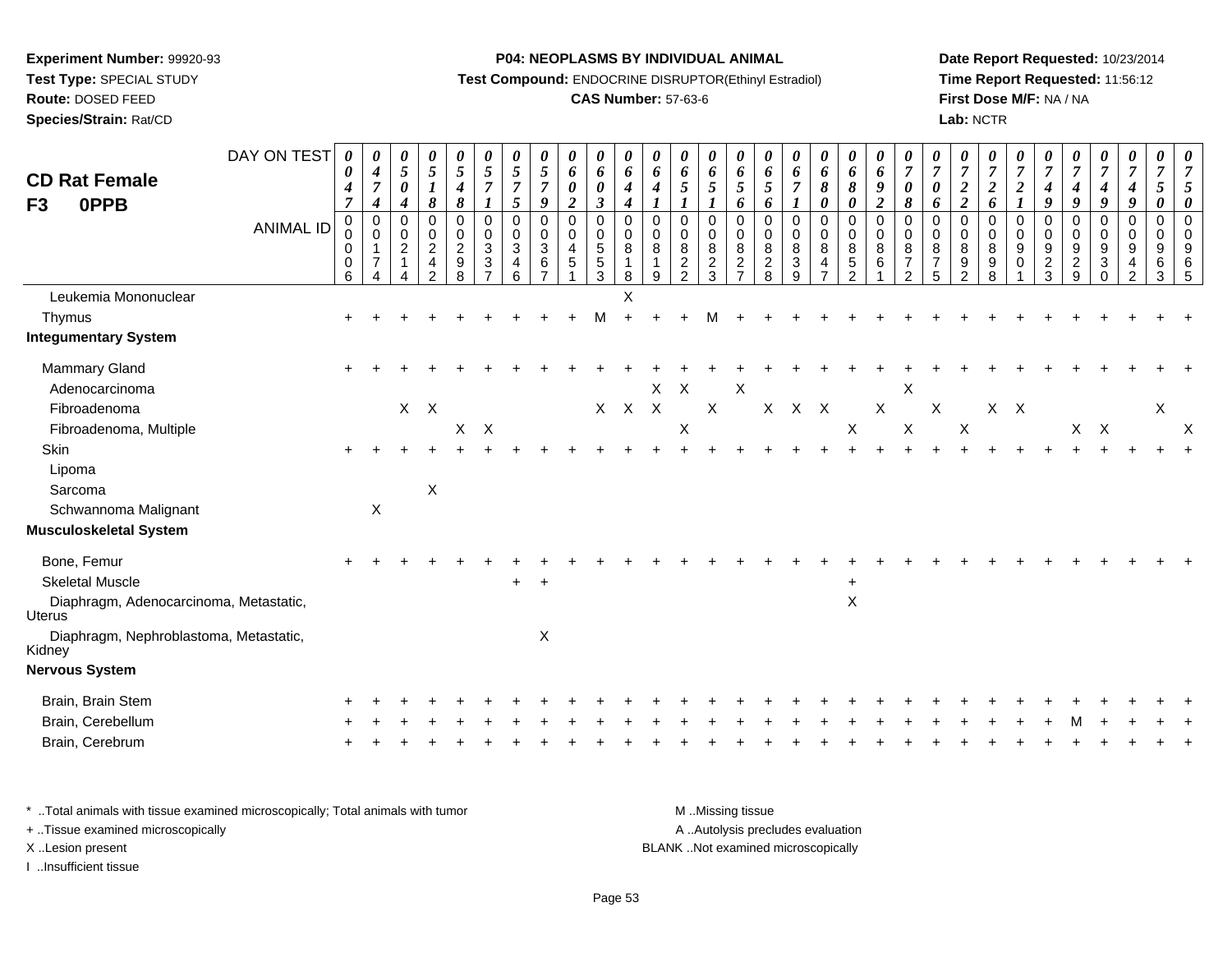**Test Type:** SPECIAL STUDY

# **Route:** DOSED FEED

**Species/Strain:** Rat/CD

#### **P04: NEOPLASMS BY INDIVIDUAL ANIMAL**

**Test Compound:** ENDOCRINE DISRUPTOR(Ethinyl Estradiol)

## **CAS Number:** 57-63-6

**Date Report Requested:** 10/23/2014**Time Report Requested:** 11:56:12**First Dose M/F:** NA / NA**Lab:** NCTR

| <b>CD Rat Female</b><br>0PPB<br>F3     | DAY ON TEST<br><b>ANIMAL ID</b> | 0<br>0<br>4<br>7<br>0<br>$\pmb{0}$<br>$\mathbf 0$<br>0 | 0<br>$\boldsymbol{4}$<br>$\overline{7}$<br>$\boldsymbol{4}$<br>$\pmb{0}$<br>$\Omega$<br>$\overline{7}$ | $\boldsymbol{\theta}$<br>$\mathfrak{s}$<br>0<br>$\boldsymbol{4}$<br>$\mathbf 0$<br>$\mathbf 0$<br>$\overline{c}$<br>-1 | 0<br>$\sqrt{5}$<br>8<br>0<br>$\pmb{0}$<br>$\overline{c}$<br>4 | $\boldsymbol{\theta}$<br>$\overline{5}$<br>$\boldsymbol{4}$<br>8<br>$\pmb{0}$<br>$\pmb{0}$<br>$\overline{c}$<br>$\boldsymbol{9}$ | 0<br>5<br>$\overline{7}$<br>0<br>$\mathbf 0$<br>3<br>3 | 0<br>$\mathfrak{s}$<br>$\overline{7}$<br>5<br>$\mathbf 0$<br>0<br>3<br>4 | 0<br>5<br>$\overline{7}$<br>$\boldsymbol{q}$<br>$\mathbf 0$<br>$\mathsf 0$<br>3<br>6 | $\boldsymbol{\theta}$<br>6<br>0<br>$\overline{\mathbf{c}}$<br>0<br>0<br>4<br>$\sqrt{5}$ | $\boldsymbol{\theta}$<br>$\pmb{6}$<br>$\boldsymbol{\theta}$<br>$\mathfrak{z}$<br>$\pmb{0}$<br>$\pmb{0}$<br>$\frac{5}{3}$ | 0<br>$\pmb{6}$<br>$\boldsymbol{4}$<br>$\boldsymbol{4}$<br>$\mathbf 0$<br>$\pmb{0}$<br>8<br>$\overline{1}$ | $\boldsymbol{\theta}$<br>6<br>4<br>$\mathbf 0$<br>$\mathbf 0$<br>8<br>1 | $\boldsymbol{\theta}$<br>6<br>5<br>$\mathbf 0$<br>$\mathbf 0$<br>8<br>$\boldsymbol{2}$ | 0<br>6<br>5<br>$\pmb{0}$<br>$\pmb{0}$<br>$\bf 8$ | 0<br>6<br>5<br>6<br>$\mathbf 0$<br>$\mathsf{O}\xspace$<br>8<br>$\frac{2}{7}$ | 0<br>6<br>5<br>6<br>$\mathbf 0$<br>$\mathbf 0$<br>8 | $\boldsymbol{\theta}$<br>6<br>$\overline{7}$<br>$\mathbf 0$<br>0<br>8<br>$\ensuremath{\mathsf{3}}$ | $\boldsymbol{\theta}$<br>6<br>8<br>0<br>0<br>$\mathbf 0$<br>8<br>$\overline{a}$ | 0<br>$\boldsymbol{6}$<br>$\pmb{8}$<br>$\boldsymbol{\theta}$<br>$\pmb{0}$<br>$\pmb{0}$<br>$\,8\,$ | $\boldsymbol{\theta}$<br>6<br>$\boldsymbol{g}$<br>$\overline{2}$<br>$\mathbf 0$<br>$\mathbf 0$<br>8<br>6 | $\overline{7}$<br>0<br>8<br>$\mathbf 0$<br>$\mathbf 0$<br>8<br>$\overline{7}$ | 0<br>$\overline{7}$<br>0<br>6<br>0<br>$\Omega$<br>8<br>$\overline{7}$ | $\frac{\theta}{7}$<br>$\boldsymbol{2}$<br>$\boldsymbol{2}$<br>$\mathbf 0$<br>$\pmb{0}$<br>8<br>9 | $\frac{\boldsymbol{0}}{7}$<br>$\boldsymbol{2}$<br>6<br>$\mathbf 0$<br>$\pmb{0}$<br>$\bf 8$<br>9 | $\overline{7}$<br>$\boldsymbol{2}$<br>0<br>9<br>$\mathbf 0$ | 0<br>$\overline{7}$<br>4<br>9<br>$\mathbf 0$<br>$\mathbf 0$<br>$\boldsymbol{9}$ | $\frac{\theta}{7}$<br>$\boldsymbol{4}$<br>9<br>$\pmb{0}$<br>$\mathsf{O}\xspace$<br>$\boldsymbol{9}$ | $\frac{\boldsymbol{0}}{7}$<br>$\boldsymbol{4}$<br>9<br>$\pmb{0}$<br>$\mathbf 0$<br>9<br>$\sqrt{3}$ | $\boldsymbol{\theta}$<br>$\overline{7}$<br>$\boldsymbol{4}$<br>9<br>$\mathbf 0$<br>$\mathbf 0$<br>9<br>4 | 0<br>$\overline{7}$<br>5<br>$\boldsymbol{\theta}$<br>$\mathbf 0$<br>$\Omega$<br>9<br>6 | $\boldsymbol{\theta}$<br>$\overline{7}$<br>5<br>$\boldsymbol{\theta}$<br>$\mathbf 0$<br>$\mathbf 0$<br>9 |
|----------------------------------------|---------------------------------|--------------------------------------------------------|--------------------------------------------------------------------------------------------------------|------------------------------------------------------------------------------------------------------------------------|---------------------------------------------------------------|----------------------------------------------------------------------------------------------------------------------------------|--------------------------------------------------------|--------------------------------------------------------------------------|--------------------------------------------------------------------------------------|-----------------------------------------------------------------------------------------|--------------------------------------------------------------------------------------------------------------------------|-----------------------------------------------------------------------------------------------------------|-------------------------------------------------------------------------|----------------------------------------------------------------------------------------|--------------------------------------------------|------------------------------------------------------------------------------|-----------------------------------------------------|----------------------------------------------------------------------------------------------------|---------------------------------------------------------------------------------|--------------------------------------------------------------------------------------------------|----------------------------------------------------------------------------------------------------------|-------------------------------------------------------------------------------|-----------------------------------------------------------------------|--------------------------------------------------------------------------------------------------|-------------------------------------------------------------------------------------------------|-------------------------------------------------------------|---------------------------------------------------------------------------------|-----------------------------------------------------------------------------------------------------|----------------------------------------------------------------------------------------------------|----------------------------------------------------------------------------------------------------------|----------------------------------------------------------------------------------------|----------------------------------------------------------------------------------------------------------|
|                                        |                                 | 6                                                      |                                                                                                        |                                                                                                                        | $\mathfrak{p}$                                                | 8                                                                                                                                | $\overline{\phantom{0}}$                               | 6                                                                        |                                                                                      |                                                                                         |                                                                                                                          | 8                                                                                                         | 9                                                                       | $\mathcal{P}$                                                                          | $\frac{2}{3}$                                    |                                                                              | $\frac{2}{8}$                                       | 9                                                                                                  | $\overline{ }$                                                                  | $\frac{5}{2}$                                                                                    |                                                                                                          | $\mathcal{P}$                                                                 | 5                                                                     | $\mathcal{P}$                                                                                    | 8                                                                                               |                                                             | $\frac{2}{3}$                                                                   | $\frac{2}{9}$                                                                                       | $\Omega$                                                                                           | $\overline{2}$                                                                                           | 3                                                                                      | $\begin{array}{c} 6 \\ 5 \end{array}$                                                                    |
| <b>Respiratory System</b>              |                                 |                                                        |                                                                                                        |                                                                                                                        |                                                               |                                                                                                                                  |                                                        |                                                                          |                                                                                      |                                                                                         |                                                                                                                          |                                                                                                           |                                                                         |                                                                                        |                                                  |                                                                              |                                                     |                                                                                                    |                                                                                 |                                                                                                  |                                                                                                          |                                                                               |                                                                       |                                                                                                  |                                                                                                 |                                                             |                                                                                 |                                                                                                     |                                                                                                    |                                                                                                          |                                                                                        |                                                                                                          |
| Lung<br>Alveolar/Bronchiolar Adenoma   |                                 |                                                        |                                                                                                        |                                                                                                                        |                                                               |                                                                                                                                  |                                                        |                                                                          |                                                                                      |                                                                                         |                                                                                                                          |                                                                                                           |                                                                         |                                                                                        |                                                  |                                                                              |                                                     |                                                                                                    |                                                                                 |                                                                                                  |                                                                                                          |                                                                               |                                                                       |                                                                                                  |                                                                                                 |                                                             |                                                                                 |                                                                                                     |                                                                                                    |                                                                                                          |                                                                                        |                                                                                                          |
| Carcinoma, Metastatic, Thyroid Gland   |                                 |                                                        |                                                                                                        |                                                                                                                        |                                                               |                                                                                                                                  |                                                        |                                                                          |                                                                                      |                                                                                         |                                                                                                                          |                                                                                                           |                                                                         |                                                                                        |                                                  |                                                                              |                                                     |                                                                                                    |                                                                                 |                                                                                                  |                                                                                                          |                                                                               |                                                                       |                                                                                                  |                                                                                                 |                                                             | X                                                                               |                                                                                                     |                                                                                                    |                                                                                                          |                                                                                        |                                                                                                          |
| Nose                                   |                                 |                                                        |                                                                                                        |                                                                                                                        |                                                               |                                                                                                                                  |                                                        |                                                                          |                                                                                      |                                                                                         |                                                                                                                          |                                                                                                           |                                                                         |                                                                                        |                                                  |                                                                              |                                                     |                                                                                                    |                                                                                 |                                                                                                  |                                                                                                          |                                                                               |                                                                       |                                                                                                  |                                                                                                 |                                                             |                                                                                 |                                                                                                     |                                                                                                    |                                                                                                          |                                                                                        |                                                                                                          |
| Trachea                                |                                 |                                                        |                                                                                                        |                                                                                                                        |                                                               |                                                                                                                                  |                                                        |                                                                          |                                                                                      |                                                                                         |                                                                                                                          |                                                                                                           |                                                                         |                                                                                        |                                                  |                                                                              |                                                     |                                                                                                    |                                                                                 |                                                                                                  |                                                                                                          |                                                                               |                                                                       |                                                                                                  |                                                                                                 |                                                             |                                                                                 |                                                                                                     |                                                                                                    |                                                                                                          |                                                                                        |                                                                                                          |
| <b>Special Senses System</b>           |                                 |                                                        |                                                                                                        |                                                                                                                        |                                                               |                                                                                                                                  |                                                        |                                                                          |                                                                                      |                                                                                         |                                                                                                                          |                                                                                                           |                                                                         |                                                                                        |                                                  |                                                                              |                                                     |                                                                                                    |                                                                                 |                                                                                                  |                                                                                                          |                                                                               |                                                                       |                                                                                                  |                                                                                                 |                                                             |                                                                                 |                                                                                                     |                                                                                                    |                                                                                                          |                                                                                        |                                                                                                          |
| Eye                                    |                                 |                                                        |                                                                                                        |                                                                                                                        |                                                               |                                                                                                                                  |                                                        |                                                                          |                                                                                      |                                                                                         |                                                                                                                          |                                                                                                           |                                                                         |                                                                                        |                                                  |                                                                              |                                                     |                                                                                                    |                                                                                 |                                                                                                  |                                                                                                          |                                                                               |                                                                       |                                                                                                  |                                                                                                 |                                                             |                                                                                 |                                                                                                     |                                                                                                    |                                                                                                          |                                                                                        |                                                                                                          |
| Harderian Gland                        |                                 |                                                        |                                                                                                        |                                                                                                                        |                                                               |                                                                                                                                  |                                                        |                                                                          |                                                                                      |                                                                                         |                                                                                                                          |                                                                                                           |                                                                         |                                                                                        |                                                  |                                                                              |                                                     |                                                                                                    |                                                                                 |                                                                                                  |                                                                                                          |                                                                               |                                                                       |                                                                                                  |                                                                                                 |                                                             |                                                                                 |                                                                                                     |                                                                                                    |                                                                                                          |                                                                                        |                                                                                                          |
| <b>Urinary System</b>                  |                                 |                                                        |                                                                                                        |                                                                                                                        |                                                               |                                                                                                                                  |                                                        |                                                                          |                                                                                      |                                                                                         |                                                                                                                          |                                                                                                           |                                                                         |                                                                                        |                                                  |                                                                              |                                                     |                                                                                                    |                                                                                 |                                                                                                  |                                                                                                          |                                                                               |                                                                       |                                                                                                  |                                                                                                 |                                                             |                                                                                 |                                                                                                     |                                                                                                    |                                                                                                          |                                                                                        |                                                                                                          |
| Kidney<br>Lipoma                       |                                 |                                                        |                                                                                                        |                                                                                                                        |                                                               |                                                                                                                                  |                                                        |                                                                          |                                                                                      |                                                                                         |                                                                                                                          |                                                                                                           |                                                                         |                                                                                        |                                                  |                                                                              |                                                     |                                                                                                    |                                                                                 |                                                                                                  |                                                                                                          |                                                                               |                                                                       |                                                                                                  |                                                                                                 |                                                             |                                                                                 |                                                                                                     |                                                                                                    |                                                                                                          |                                                                                        |                                                                                                          |
| Nephroblastoma                         |                                 |                                                        |                                                                                                        |                                                                                                                        |                                                               |                                                                                                                                  |                                                        |                                                                          | X                                                                                    |                                                                                         |                                                                                                                          |                                                                                                           |                                                                         |                                                                                        |                                                  |                                                                              |                                                     |                                                                                                    |                                                                                 |                                                                                                  |                                                                                                          |                                                                               |                                                                       |                                                                                                  |                                                                                                 |                                                             |                                                                                 |                                                                                                     |                                                                                                    |                                                                                                          |                                                                                        |                                                                                                          |
| <b>Urinary Bladder</b>                 |                                 |                                                        |                                                                                                        |                                                                                                                        |                                                               |                                                                                                                                  |                                                        |                                                                          |                                                                                      |                                                                                         |                                                                                                                          |                                                                                                           |                                                                         |                                                                                        |                                                  |                                                                              |                                                     |                                                                                                    |                                                                                 |                                                                                                  |                                                                                                          |                                                                               |                                                                       |                                                                                                  |                                                                                                 |                                                             |                                                                                 |                                                                                                     |                                                                                                    |                                                                                                          |                                                                                        |                                                                                                          |
| <b>SYSTEMIC LESIONS</b>                |                                 |                                                        |                                                                                                        |                                                                                                                        |                                                               |                                                                                                                                  |                                                        |                                                                          |                                                                                      |                                                                                         |                                                                                                                          |                                                                                                           |                                                                         |                                                                                        |                                                  |                                                                              |                                                     |                                                                                                    |                                                                                 |                                                                                                  |                                                                                                          |                                                                               |                                                                       |                                                                                                  |                                                                                                 |                                                             |                                                                                 |                                                                                                     |                                                                                                    |                                                                                                          |                                                                                        |                                                                                                          |
| Multiple Organ<br>Leukemia Mononuclear |                                 | $\pm$                                                  |                                                                                                        |                                                                                                                        |                                                               |                                                                                                                                  |                                                        |                                                                          |                                                                                      |                                                                                         |                                                                                                                          | X                                                                                                         |                                                                         |                                                                                        |                                                  |                                                                              |                                                     |                                                                                                    |                                                                                 |                                                                                                  |                                                                                                          |                                                                               |                                                                       |                                                                                                  |                                                                                                 |                                                             |                                                                                 |                                                                                                     |                                                                                                    |                                                                                                          |                                                                                        |                                                                                                          |

\* ..Total animals with tissue examined microscopically; Total animals with tumor **M** . Missing tissue M ..Missing tissue

+ ..Tissue examined microscopically

I ..Insufficient tissue

A ..Autolysis precludes evaluation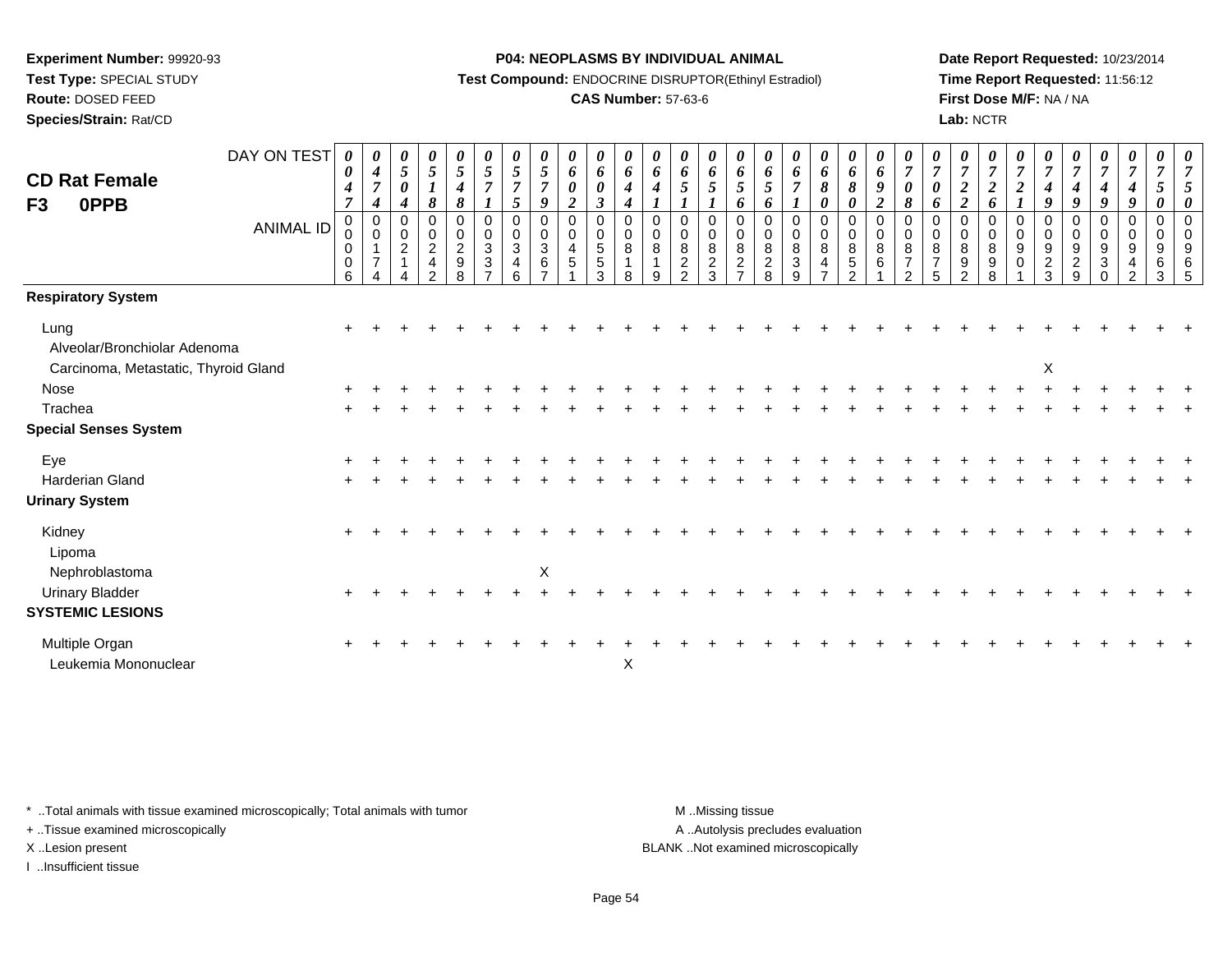**Test Type:** SPECIAL STUDY

**Route:** DOSED FEED

**Species/Strain:** Rat/CD

#### **P04: NEOPLASMS BY INDIVIDUAL ANIMAL**

**Test Compound:** ENDOCRINE DISRUPTOR(Ethinyl Estradiol)

## **CAS Number:** 57-63-6

**Date Report Requested:** 10/23/2014**Time Report Requested:** 11:56:12**First Dose M/F:** NA / NA**Lab:** NCTR

|                                          | DAY ON TEST      | $\boldsymbol{\theta}$<br>$\overline{7}$ | 0<br>$\overline{7}$ | 0<br>$\overline{7}$        | $\pmb{\theta}$<br>$\overline{7}$ | $\pmb{\theta}$<br>$\overline{7}$ | $\boldsymbol{\theta}$<br>$\overline{7}$ | 0<br>$\boldsymbol{7}$   | 0<br>$\boldsymbol{7}$ | $\pmb{\theta}$<br>$\overline{7}$ | 0<br>$\overline{7}$ | 0<br>$\overline{7}$              | 0<br>$\overline{7}$ | 0<br>$\overline{7}$ | 0<br>$\overline{7}$     | 0<br>$\overline{7}$  | $\frac{\boldsymbol{0}}{7}$       | 0<br>$\boldsymbol{7}$ | 0<br>$\boldsymbol{7}$              | 0<br>$\boldsymbol{7}$ | 0<br>$\boldsymbol{7}$     | 0<br>$\overline{7}$            |                       |
|------------------------------------------|------------------|-----------------------------------------|---------------------|----------------------------|----------------------------------|----------------------------------|-----------------------------------------|-------------------------|-----------------------|----------------------------------|---------------------|----------------------------------|---------------------|---------------------|-------------------------|----------------------|----------------------------------|-----------------------|------------------------------------|-----------------------|---------------------------|--------------------------------|-----------------------|
| <b>CD Rat Female</b>                     |                  | 5                                       | $\boldsymbol{4}$    | $\overline{5}$             | $\overline{5}$                   | 5                                | 5                                       | 5                       | 4                     | $\boldsymbol{4}$                 | 4                   | $\boldsymbol{4}$                 | 5                   | 5                   | 5                       | 5                    | $\sqrt{5}$                       | 5                     | 5                                  | $\sqrt{5}$            | $5\overline{)}$           | 5                              |                       |
| 0PPB<br>F <sub>3</sub>                   |                  | 0                                       | 9                   | $\pmb{\theta}$             | $\boldsymbol{\theta}$            | $\pmb{\theta}$                   | $\pmb{\theta}$                          | 0                       | 9                     | 9                                | 9                   | 9                                | 4                   | 4                   | 4                       | $\boldsymbol{\beta}$ | $\overline{5}$                   | $\overline{5}$        | $\boldsymbol{4}$                   | $\mathfrak{s}$        | $\mathfrak{H}$            | 3                              |                       |
|                                          | <b>ANIMAL ID</b> | 0<br>0                                  | 0<br>$\mathbf 0$    | $\Omega$<br>0              | $\mathbf 0$<br>$\mathbf 0$       | $\overline{0}$<br>$\mathbf 0$    | $\mathbf 0$<br>$\mathbf 0$              | $\mathbf 0$<br>$\Omega$ | $\mathbf 0$<br>0      | $\pmb{0}$<br>0                   | $\Omega$<br>1       | $\Omega$                         | $\Omega$            | $\Omega$<br>1       | $\Omega$<br>$\mathbf 1$ | $\Omega$             | $\mathbf 0$<br>1                 | $\overline{0}$        | $\overline{0}$<br>1                | $\overline{0}$<br>1   | $\mathbf 0$               | $\Omega$                       |                       |
|                                          |                  | $\boldsymbol{9}$                        | 9                   | $9\,$                      | $\boldsymbol{9}$                 | $\boldsymbol{9}$                 | $\boldsymbol{9}$                        | 9                       | 9                     | $\boldsymbol{9}$                 | $\mathbf 0$         | $\mathbf 0$                      | $\mathbf 0$         | $\mathbf 0$         | $\pmb{0}$               | $\mathbf 0$          | $\mathbf{1}$                     | $\mathbf{1}$          | $\mathbf{1}$                       | $\mathbf{1}$          | $\mathbf{1}$              |                                |                       |
|                                          |                  | 6<br>6                                  | 6<br>$\overline{7}$ | $\overline{7}$<br>$\Omega$ | $\overline{7}$                   | $\overline{7}$<br>$\mathfrak{p}$ | $\overline{7}$<br>$\overline{ }$        | $\overline{7}$<br>8     | $\overline{7}$<br>9   | 8<br>3                           | $\overline{c}$<br>6 | $\overline{c}$<br>$\overline{7}$ | 8                   | 8<br>$\mathcal{P}$  | 8<br>5                  | 9<br>6               | $\overline{c}$<br>$\overline{2}$ | $\frac{2}{3}$         | $\boldsymbol{2}$<br>$\overline{7}$ | 3<br>$\Omega$         | 3                         | $\ensuremath{\mathsf{3}}$<br>5 | <i><b>*TOTALS</b></i> |
| <b>Alimentary System</b>                 |                  |                                         |                     |                            |                                  |                                  |                                         |                         |                       |                                  |                     |                                  |                     |                     |                         |                      |                                  |                       |                                    |                       |                           |                                |                       |
| Esophagus                                |                  |                                         |                     |                            |                                  |                                  |                                         |                         |                       |                                  |                     |                                  |                     |                     |                         |                      |                                  |                       |                                    |                       |                           |                                | 52                    |
| Intestine Large, Cecum                   |                  |                                         |                     |                            |                                  |                                  |                                         |                         |                       |                                  |                     |                                  |                     |                     |                         |                      |                                  |                       |                                    |                       |                           |                                | 51                    |
| Intestine Large, Colon                   |                  |                                         |                     |                            |                                  |                                  |                                         |                         |                       |                                  |                     |                                  |                     |                     |                         |                      |                                  |                       |                                    |                       |                           |                                | 52                    |
| Intestine Large, Rectum                  |                  |                                         |                     |                            |                                  |                                  |                                         |                         |                       |                                  |                     |                                  |                     |                     |                         |                      |                                  |                       |                                    |                       |                           |                                | 51                    |
| Adenoma                                  |                  |                                         |                     |                            |                                  |                                  |                                         |                         |                       |                                  |                     |                                  |                     |                     |                         |                      |                                  |                       |                                    |                       |                           |                                | $\overline{1}$        |
| Intestine Small, Duodenum                |                  |                                         |                     |                            |                                  |                                  |                                         |                         |                       |                                  |                     |                                  |                     |                     |                         |                      |                                  |                       |                                    |                       |                           |                                | 52                    |
| Intestine Small, Ileum                   |                  |                                         |                     |                            |                                  |                                  |                                         |                         |                       |                                  |                     |                                  |                     |                     |                         |                      |                                  |                       |                                    |                       |                           |                                | 52                    |
| Intestine Small, Jejunum                 |                  |                                         |                     |                            |                                  |                                  |                                         |                         |                       |                                  |                     |                                  |                     |                     |                         |                      |                                  |                       |                                    |                       |                           |                                | 51                    |
| Liver                                    |                  |                                         |                     |                            |                                  |                                  |                                         |                         |                       |                                  |                     |                                  |                     |                     |                         |                      |                                  |                       |                                    |                       |                           |                                | 52                    |
| Adenocarcinoma, Metastatic, Uterus       |                  |                                         |                     |                            |                                  |                                  |                                         |                         |                       |                                  |                     |                                  |                     |                     |                         |                      |                                  |                       |                                    |                       |                           |                                | 1                     |
| Cholangiocarcinoma                       |                  |                                         |                     |                            |                                  |                                  |                                         |                         | X                     |                                  |                     |                                  |                     |                     |                         |                      |                                  |                       |                                    |                       |                           |                                | 1                     |
| Hepatocellular Adenoma                   |                  |                                         |                     |                            |                                  |                                  |                                         |                         |                       |                                  |                     |                                  |                     |                     |                         |                      |                                  |                       |                                    |                       | $\boldsymbol{\mathsf{X}}$ |                                | $\overline{2}$        |
| Leukemia Mononuclear, Metastatic, Spleen |                  |                                         |                     |                            |                                  |                                  |                                         |                         |                       |                                  |                     |                                  |                     |                     |                         |                      |                                  |                       |                                    |                       |                           |                                | 1                     |
| Nephroblastoma, Metastatic, Kidney       |                  |                                         |                     |                            |                                  |                                  |                                         |                         |                       |                                  |                     |                                  |                     |                     |                         |                      |                                  |                       |                                    |                       |                           |                                |                       |
| Mesentery                                |                  |                                         |                     |                            |                                  |                                  |                                         |                         |                       |                                  |                     |                                  |                     |                     |                         |                      |                                  | $\ddot{}$             |                                    |                       |                           |                                | 3                     |
| Adenocarcinoma, Metastatic, Uterus       |                  |                                         |                     |                            |                                  |                                  |                                         |                         |                       |                                  |                     |                                  |                     |                     |                         |                      |                                  |                       |                                    |                       |                           |                                |                       |
| Nephroblastoma, Metastatic, Kidney       |                  |                                         |                     |                            |                                  |                                  |                                         |                         |                       |                                  |                     |                                  |                     |                     |                         |                      |                                  |                       |                                    |                       |                           |                                | 1                     |
| Oral Mucosa                              |                  |                                         |                     |                            |                                  |                                  |                                         |                         |                       |                                  |                     |                                  |                     |                     |                         |                      |                                  |                       |                                    |                       |                           |                                | $\overline{2}$        |
| Squamous Cell Carcinoma                  |                  |                                         |                     |                            |                                  |                                  |                                         |                         |                       |                                  |                     |                                  |                     |                     |                         |                      |                                  |                       |                                    |                       |                           |                                | $\overline{2}$        |
| Pancreas                                 |                  |                                         |                     |                            |                                  |                                  |                                         |                         |                       |                                  |                     |                                  |                     |                     |                         |                      |                                  |                       |                                    |                       |                           |                                | 52                    |
| Adenocarcinoma, Metastatic, Uterus       |                  |                                         |                     |                            |                                  |                                  |                                         |                         |                       |                                  |                     |                                  |                     |                     |                         |                      |                                  |                       |                                    |                       |                           |                                | 1                     |

\* ..Total animals with tissue examined microscopically; Total animals with tumor **M** . Missing tissue M ..Missing tissue + ..Tissue examined microscopically

I ..Insufficient tissue

A ..Autolysis precludes evaluation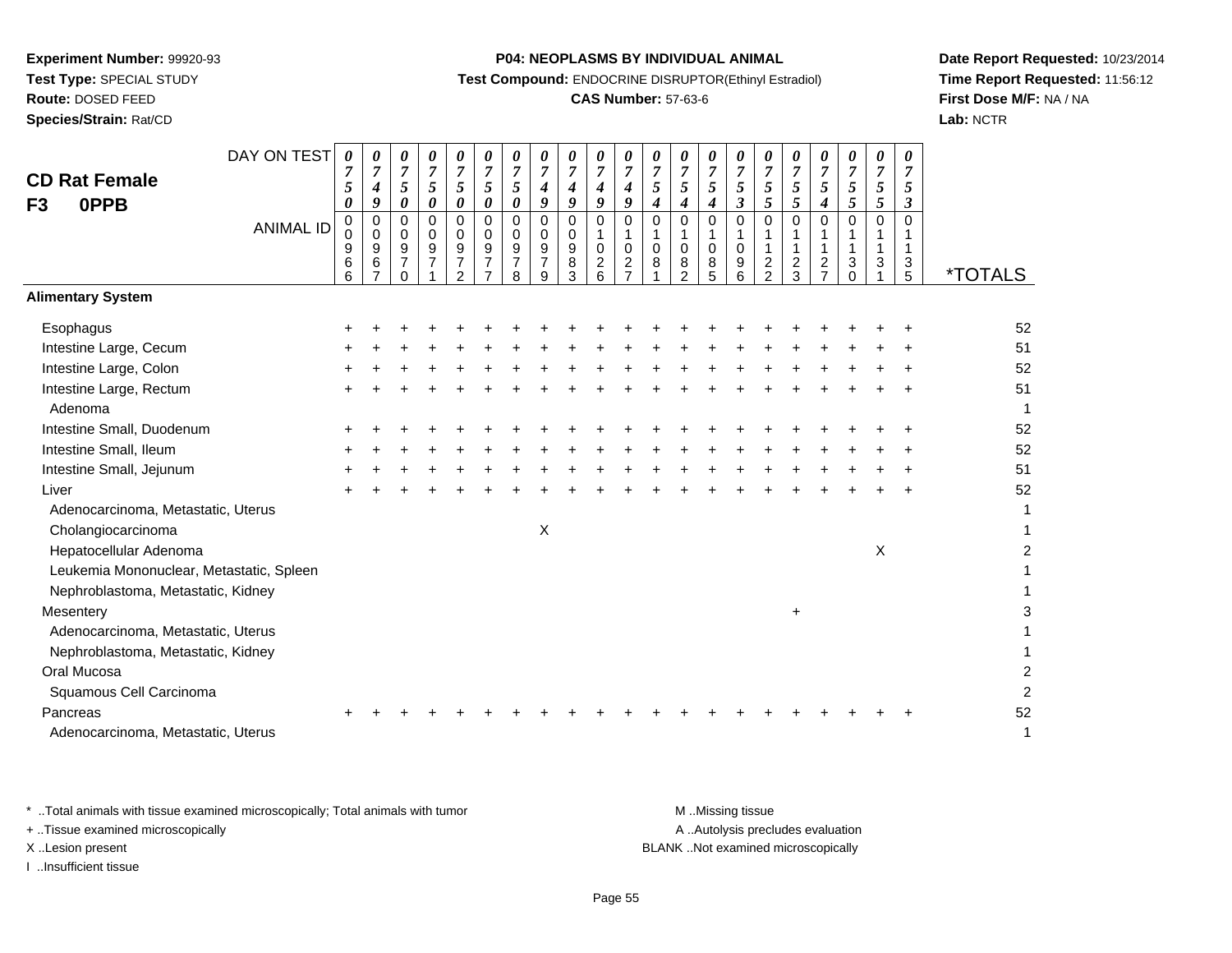**Route:** DOSED FEED**Species/Strain:** Rat/CD

#### **P04: NEOPLASMS BY INDIVIDUAL ANIMAL**

**Test Compound:** ENDOCRINE DISRUPTOR(Ethinyl Estradiol)

## **CAS Number:** 57-63-6

**Date Report Requested:** 10/23/2014**Time Report Requested:** 11:56:13**First Dose M/F:** NA / NA**Lab:** NCTR

| <b>CD Rat Female</b><br>F3<br>0PPB | DAY ON TEST<br><b>ANIMAL ID</b> | 0<br>$\overline{7}$<br>5<br>$\boldsymbol{\theta}$<br>0<br>$\mathbf 0$<br>9<br>$6\phantom{1}6$<br>6 | 0<br>7<br>4<br>9<br>$\mathbf 0$<br>0<br>9<br>6 | 0<br>$\overline{7}$<br>5<br>0<br>0<br>0<br>9<br>$\overline{7}$<br>0 | 0<br>$\boldsymbol{7}$<br>5<br>0<br>0<br>0<br>9<br>$\overline{7}$ | 0<br>$\boldsymbol{7}$<br>5<br>0<br>$\Omega$<br>$\Omega$<br>$\boldsymbol{9}$<br>$\overline{7}$<br>$\overline{2}$ | 0<br>$\overline{7}$<br>5<br>0<br>0<br>$\mathbf 0$<br>9<br>$\overline{7}$<br>$\overline{7}$ | $\boldsymbol{\theta}$<br>$\overline{7}$<br>5<br>0<br>$\Omega$<br>$\Omega$<br>9<br>$\overline{7}$<br>8 | 0<br>4<br>9<br>$\Omega$<br>0<br>9<br>$\overline{7}$<br>9 | 0<br>$\overline{7}$<br>4<br>9<br>$\Omega$<br>0<br>9<br>8<br>3 | 0<br>7<br>4<br>9<br>$\Omega$<br>-1<br>0<br>$\overline{2}$<br>6 | 0<br>$\overline{7}$<br>$\boldsymbol{4}$<br>9<br>$\mathbf 0$<br>$\mathbf{1}$<br>$\mathbf 0$<br>$\frac{2}{7}$ | 0<br>$\overline{7}$<br>5<br>$\boldsymbol{4}$<br>$\mathbf 0$<br>-1<br>$\mathbf 0$<br>8 | 0<br>7<br>5<br>4<br>$\Omega$<br>1<br>$\mathbf 0$<br>8<br>$\overline{2}$ | 0<br>$\overline{7}$<br>5<br>4<br>$\Omega$<br>1<br>$\mathbf 0$<br>$\,8\,$<br>5 | 0<br>$\overline{7}$<br>5<br>$\boldsymbol{\beta}$<br>$\Omega$<br>$\mathbf{1}$<br>$\mathbf 0$<br>9<br>6 | 0<br>$\overline{7}$<br>5<br>$\mathfrak{s}$<br>$\mathbf 0$<br>$\frac{2}{2}$ | 0<br>$\overline{7}$<br>5<br>5<br>0<br>1<br>$\mathbf{1}$<br>$\frac{2}{3}$ | 0<br>$\overline{7}$<br>5<br>4<br>$\Omega$<br>$\boldsymbol{2}$<br>$\overline{7}$ | 0<br>$\overline{7}$<br>5<br>5<br>$\Omega$<br>3<br>$\mathbf 0$ | 0<br>$\overline{7}$<br>5<br>5<br>$\Omega$<br>1<br>3 | 0<br>7<br>5<br>3<br>$\Omega$<br>3<br>5 | <i><b>*TOTALS</b></i> |
|------------------------------------|---------------------------------|----------------------------------------------------------------------------------------------------|------------------------------------------------|---------------------------------------------------------------------|------------------------------------------------------------------|-----------------------------------------------------------------------------------------------------------------|--------------------------------------------------------------------------------------------|-------------------------------------------------------------------------------------------------------|----------------------------------------------------------|---------------------------------------------------------------|----------------------------------------------------------------|-------------------------------------------------------------------------------------------------------------|---------------------------------------------------------------------------------------|-------------------------------------------------------------------------|-------------------------------------------------------------------------------|-------------------------------------------------------------------------------------------------------|----------------------------------------------------------------------------|--------------------------------------------------------------------------|---------------------------------------------------------------------------------|---------------------------------------------------------------|-----------------------------------------------------|----------------------------------------|-----------------------|
| Salivary Glands                    |                                 | $\ddot{}$                                                                                          |                                                | $\ddot{}$                                                           | $\ddot{}$                                                        |                                                                                                                 |                                                                                            |                                                                                                       |                                                          |                                                               | ÷.                                                             | ÷.                                                                                                          |                                                                                       |                                                                         |                                                                               | $\ddot{}$                                                                                             | $\ddot{}$                                                                  | $\ddot{}$                                                                | $\ddot{}$                                                                       |                                                               |                                                     | $\ddot{}$                              | 52                    |
| Stomach, Forestomach               |                                 |                                                                                                    |                                                |                                                                     |                                                                  |                                                                                                                 |                                                                                            |                                                                                                       |                                                          |                                                               |                                                                |                                                                                                             |                                                                                       |                                                                         |                                                                               |                                                                                                       |                                                                            |                                                                          |                                                                                 |                                                               |                                                     |                                        | 52                    |
| Adenocarcinoma, Metastatic, Uterus |                                 |                                                                                                    |                                                |                                                                     |                                                                  |                                                                                                                 |                                                                                            |                                                                                                       |                                                          |                                                               |                                                                |                                                                                                             |                                                                                       |                                                                         |                                                                               |                                                                                                       |                                                                            |                                                                          |                                                                                 |                                                               |                                                     |                                        |                       |
| Squamous Cell Papilloma            |                                 |                                                                                                    |                                                |                                                                     |                                                                  |                                                                                                                 |                                                                                            |                                                                                                       |                                                          |                                                               |                                                                |                                                                                                             |                                                                                       |                                                                         |                                                                               |                                                                                                       |                                                                            |                                                                          |                                                                                 |                                                               |                                                     |                                        |                       |
| Stomach, Glandular                 |                                 |                                                                                                    |                                                |                                                                     |                                                                  |                                                                                                                 |                                                                                            |                                                                                                       |                                                          |                                                               |                                                                |                                                                                                             |                                                                                       |                                                                         |                                                                               |                                                                                                       |                                                                            |                                                                          |                                                                                 |                                                               |                                                     |                                        | 52                    |
| Leiomyosarcoma                     |                                 |                                                                                                    |                                                |                                                                     |                                                                  |                                                                                                                 |                                                                                            |                                                                                                       |                                                          |                                                               |                                                                |                                                                                                             |                                                                                       |                                                                         |                                                                               |                                                                                                       |                                                                            |                                                                          |                                                                                 |                                                               |                                                     |                                        | 1                     |
| <b>Cardiovascular System</b>       |                                 |                                                                                                    |                                                |                                                                     |                                                                  |                                                                                                                 |                                                                                            |                                                                                                       |                                                          |                                                               |                                                                |                                                                                                             |                                                                                       |                                                                         |                                                                               |                                                                                                       |                                                                            |                                                                          |                                                                                 |                                                               |                                                     |                                        |                       |
| <b>Blood Vessel</b>                |                                 |                                                                                                    |                                                |                                                                     |                                                                  |                                                                                                                 |                                                                                            |                                                                                                       |                                                          |                                                               |                                                                |                                                                                                             |                                                                                       |                                                                         |                                                                               |                                                                                                       |                                                                            |                                                                          |                                                                                 |                                                               |                                                     |                                        | 52                    |
| Heart                              |                                 |                                                                                                    |                                                |                                                                     |                                                                  |                                                                                                                 |                                                                                            |                                                                                                       |                                                          |                                                               |                                                                |                                                                                                             |                                                                                       |                                                                         |                                                                               |                                                                                                       |                                                                            |                                                                          |                                                                                 |                                                               |                                                     |                                        | 52                    |
| <b>Endocrine System</b>            |                                 |                                                                                                    |                                                |                                                                     |                                                                  |                                                                                                                 |                                                                                            |                                                                                                       |                                                          |                                                               |                                                                |                                                                                                             |                                                                                       |                                                                         |                                                                               |                                                                                                       |                                                                            |                                                                          |                                                                                 |                                                               |                                                     |                                        |                       |
| <b>Adrenal Cortex</b>              |                                 |                                                                                                    |                                                |                                                                     |                                                                  |                                                                                                                 |                                                                                            |                                                                                                       |                                                          |                                                               |                                                                |                                                                                                             |                                                                                       |                                                                         |                                                                               |                                                                                                       |                                                                            |                                                                          |                                                                                 |                                                               |                                                     |                                        | 52                    |
| Adenoma                            |                                 |                                                                                                    |                                                |                                                                     |                                                                  |                                                                                                                 |                                                                                            |                                                                                                       |                                                          |                                                               |                                                                |                                                                                                             |                                                                                       |                                                                         |                                                                               |                                                                                                       |                                                                            |                                                                          |                                                                                 |                                                               |                                                     |                                        | $\overline{c}$        |
| Adrenal Medulla                    |                                 |                                                                                                    |                                                |                                                                     |                                                                  |                                                                                                                 |                                                                                            |                                                                                                       |                                                          |                                                               |                                                                |                                                                                                             |                                                                                       |                                                                         |                                                                               |                                                                                                       |                                                                            |                                                                          |                                                                                 |                                                               |                                                     |                                        | 52                    |
| Islets, Pancreatic                 |                                 |                                                                                                    |                                                |                                                                     |                                                                  |                                                                                                                 |                                                                                            |                                                                                                       |                                                          |                                                               |                                                                |                                                                                                             |                                                                                       |                                                                         |                                                                               |                                                                                                       |                                                                            |                                                                          |                                                                                 |                                                               |                                                     |                                        | 52                    |
| Adenoma                            |                                 |                                                                                                    |                                                |                                                                     |                                                                  |                                                                                                                 |                                                                                            |                                                                                                       |                                                          | Χ                                                             |                                                                |                                                                                                             |                                                                                       |                                                                         |                                                                               |                                                                                                       |                                                                            |                                                                          |                                                                                 |                                                               |                                                     |                                        | 1                     |
| Parathyroid Gland                  |                                 | M                                                                                                  |                                                |                                                                     |                                                                  |                                                                                                                 |                                                                                            |                                                                                                       |                                                          |                                                               |                                                                |                                                                                                             |                                                                                       |                                                                         |                                                                               |                                                                                                       |                                                                            |                                                                          |                                                                                 |                                                               |                                                     |                                        | 48                    |
| <b>Pituitary Gland</b>             |                                 |                                                                                                    |                                                |                                                                     |                                                                  |                                                                                                                 |                                                                                            |                                                                                                       |                                                          |                                                               |                                                                |                                                                                                             |                                                                                       |                                                                         |                                                                               |                                                                                                       |                                                                            |                                                                          |                                                                                 |                                                               |                                                     |                                        | 52                    |
| Pars Distalis, Adenoma             |                                 | X                                                                                                  |                                                | х                                                                   | X                                                                |                                                                                                                 | X                                                                                          |                                                                                                       | X                                                        |                                                               | $\mathsf X$                                                    |                                                                                                             | X                                                                                     | $\boldsymbol{\mathsf{X}}$                                               | $\sf X$                                                                       | $\boldsymbol{\mathsf{X}}$                                                                             | X                                                                          | X                                                                        |                                                                                 | X                                                             |                                                     | X                                      | 32                    |
| <b>Thyroid Gland</b>               |                                 | ÷                                                                                                  |                                                |                                                                     |                                                                  |                                                                                                                 |                                                                                            |                                                                                                       |                                                          |                                                               |                                                                | ÷                                                                                                           |                                                                                       |                                                                         |                                                                               |                                                                                                       |                                                                            |                                                                          |                                                                                 |                                                               | $\ddot{}$                                           | $\ddot{}$                              | 52                    |
| C Cell, Adenoma                    |                                 |                                                                                                    |                                                |                                                                     |                                                                  |                                                                                                                 |                                                                                            |                                                                                                       |                                                          |                                                               |                                                                |                                                                                                             |                                                                                       | X                                                                       |                                                                               |                                                                                                       |                                                                            |                                                                          |                                                                                 |                                                               |                                                     |                                        |                       |
| C Cell, Carcinoma                  |                                 |                                                                                                    |                                                |                                                                     |                                                                  |                                                                                                                 |                                                                                            |                                                                                                       |                                                          |                                                               |                                                                |                                                                                                             |                                                                                       |                                                                         |                                                                               |                                                                                                       |                                                                            |                                                                          |                                                                                 |                                                               |                                                     |                                        | 1                     |

\* ..Total animals with tissue examined microscopically; Total animals with tumor **M** . Missing tissue M ..Missing tissue

+ ..Tissue examined microscopically

I ..Insufficient tissue

A ..Autolysis precludes evaluation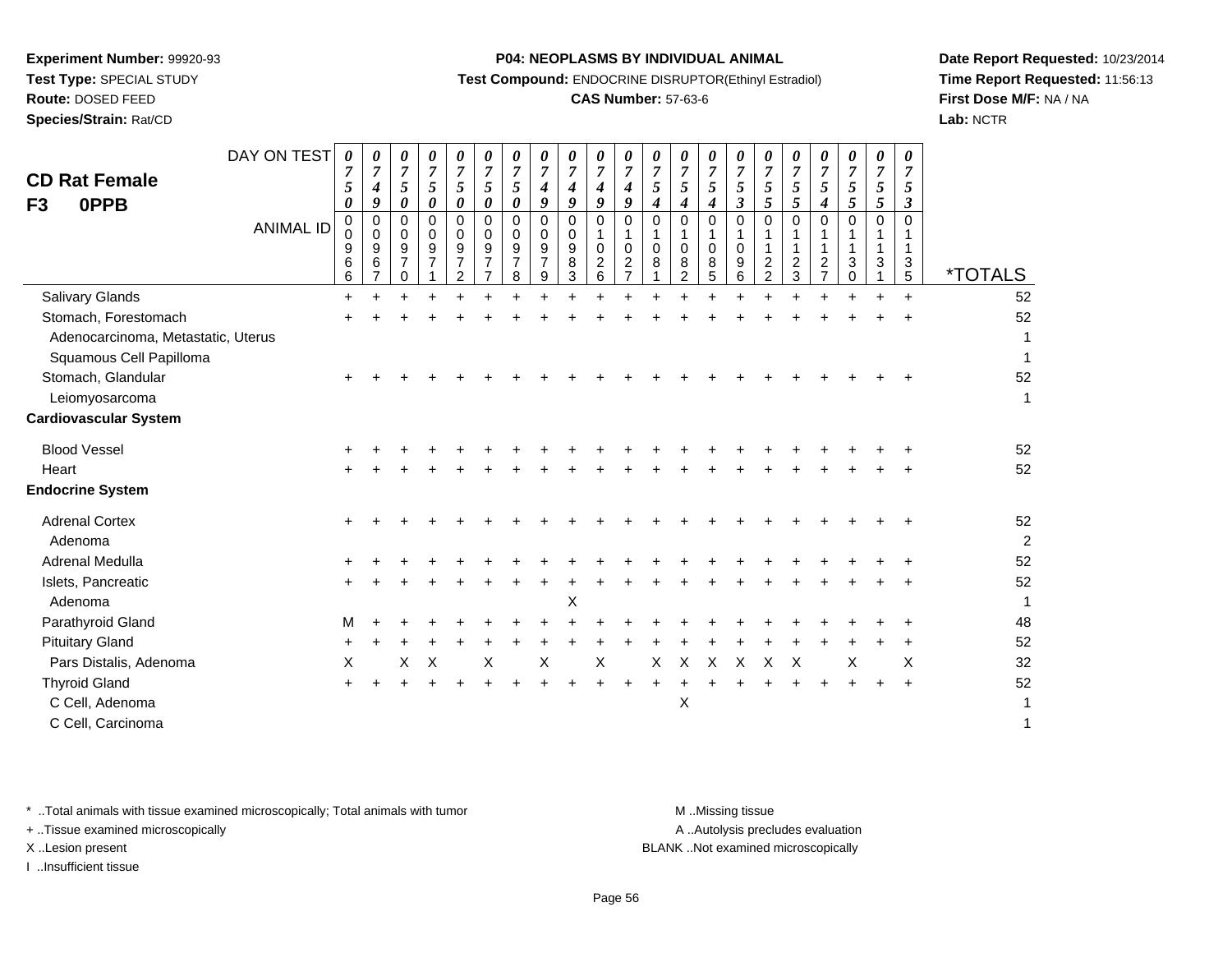**Test Type:** SPECIAL STUDY

**Route:** DOSED FEED

**Species/Strain:** Rat/CD

#### **P04: NEOPLASMS BY INDIVIDUAL ANIMAL**

**Test Compound:** ENDOCRINE DISRUPTOR(Ethinyl Estradiol)

## **CAS Number:** 57-63-6

**Date Report Requested:** 10/23/2014**Time Report Requested:** 11:56:13**First Dose M/F:** NA / NA**Lab:** NCTR

|                                        | DAY ON TEST      | 0<br>$\boldsymbol{7}$ | $\boldsymbol{\theta}$<br>$\overline{7}$ | 0<br>$\boldsymbol{7}$              | $\pmb{\theta}$<br>$\overline{7}$   | 0<br>$\overline{7}$                  | 0<br>$\overline{7}$ | 0<br>$\overline{7}$ | 0<br>$\boldsymbol{7}$              | 0<br>$\overline{7}$ | 0<br>$\overline{7}$           | 0<br>$\overline{7}$           | 0<br>$\overline{7}$ | 0<br>$\overline{7}$ | 0<br>$\overline{7}$ | 0<br>$\overline{7}$                  | 0<br>$\overline{7}$            | 0<br>$\overline{7}$ | 0<br>$\overline{7}$            | 0<br>$\overline{7}$ | 0<br>$\overline{7}$ | 0<br>7            |                       |
|----------------------------------------|------------------|-----------------------|-----------------------------------------|------------------------------------|------------------------------------|--------------------------------------|---------------------|---------------------|------------------------------------|---------------------|-------------------------------|-------------------------------|---------------------|---------------------|---------------------|--------------------------------------|--------------------------------|---------------------|--------------------------------|---------------------|---------------------|-------------------|-----------------------|
| <b>CD Rat Female</b>                   |                  | 5                     | $\boldsymbol{4}$                        | $\sqrt{5}$                         | $\sqrt{5}$                         | 5                                    | 5                   | 5                   | 4                                  | 4                   | 4                             | 4                             | 5                   | $\mathfrak{s}$      | $\mathfrak{s}$      | 5                                    | $\sqrt{5}$                     | $\sqrt{5}$          | 5                              | 5                   | $\mathfrak{s}$      | 5                 |                       |
| 0PPB<br>F <sub>3</sub>                 |                  | 0                     | 9<br>$\mathbf 0$                        | 0<br>0                             | 0<br>$\mathbf 0$                   | $\boldsymbol{\theta}$<br>$\mathbf 0$ | 0<br>$\mathbf 0$    | 0<br>$\mathbf 0$    | 9<br>0                             | 9<br>0              | 9<br>0                        | 9<br>0                        | 4<br>$\mathbf 0$    | 4<br>0              | 4<br>$\mathbf 0$    | $\boldsymbol{\beta}$<br>$\mathsf{O}$ | 5<br>0                         | 5<br>0              | $\boldsymbol{4}$<br>0          | 5<br>$\mathbf 0$    | 5<br>$\mathbf 0$    | 3<br>$\Omega$     |                       |
|                                        | <b>ANIMAL ID</b> | 0<br>$\mathbf 0$      | $\Omega$                                | 0                                  | $\mathbf 0$                        | $\Omega$                             | 0                   | 0                   | 0                                  | 0                   |                               | 1                             |                     | 1                   |                     |                                      |                                | 1                   | 1                              |                     |                     |                   |                       |
|                                        |                  | 9<br>6                | 9<br>6                                  | $\boldsymbol{9}$<br>$\overline{7}$ | $\boldsymbol{9}$<br>$\overline{7}$ | $\boldsymbol{9}$<br>$\overline{7}$   | 9<br>$\overline{7}$ | 9<br>$\overline{7}$ | $\boldsymbol{9}$<br>$\overline{7}$ | 9<br>8              | $\mathbf 0$<br>$\overline{c}$ | $\mathbf 0$<br>$\overline{c}$ | $\mathbf 0$<br>8    | $\mathbf 0$<br>8    | $\mathbf 0$<br>8    | $\mathbf 0$<br>9                     | $\mathbf{1}$<br>$\overline{c}$ | $\mathbf{1}$        | $\mathbf{1}$<br>$\overline{c}$ | $\mathbf{1}$<br>3   | 1<br>3              | $\mathbf{1}$<br>3 |                       |
|                                        |                  | 6                     | $\overline{7}$                          | $\Omega$                           |                                    | 2                                    | 7                   | 8                   | 9                                  | 3                   | 6                             | $\overline{7}$                |                     | $\overline{2}$      | 5                   | 6                                    | $\overline{2}$                 | $\frac{2}{3}$       | $\overline{7}$                 | $\Omega$            |                     | 5                 | <i><b>*TOTALS</b></i> |
| <b>General Body System</b>             |                  |                       |                                         |                                    |                                    |                                      |                     |                     |                                    |                     |                               |                               |                     |                     |                     |                                      |                                |                     |                                |                     |                     |                   |                       |
| <b>NONE</b>                            |                  |                       |                                         |                                    |                                    |                                      |                     |                     |                                    |                     |                               |                               |                     |                     |                     |                                      |                                |                     |                                |                     |                     |                   |                       |
| <b>Genital System</b>                  |                  |                       |                                         |                                    |                                    |                                      |                     |                     |                                    |                     |                               |                               |                     |                     |                     |                                      |                                |                     |                                |                     |                     |                   |                       |
| <b>Clitoral Gland</b>                  |                  |                       |                                         |                                    |                                    |                                      |                     |                     |                                    |                     |                               |                               |                     |                     |                     |                                      |                                |                     |                                |                     |                     |                   | 50                    |
| Ovary                                  |                  |                       |                                         |                                    |                                    |                                      |                     |                     |                                    |                     |                               |                               |                     |                     |                     |                                      |                                |                     |                                |                     |                     |                   | 51                    |
| Oviduct                                |                  |                       |                                         |                                    |                                    |                                      |                     |                     |                                    |                     |                               |                               |                     |                     |                     |                                      |                                |                     |                                |                     |                     |                   | 51                    |
| <b>Uterus</b>                          |                  |                       |                                         |                                    |                                    |                                      |                     |                     |                                    |                     |                               |                               |                     |                     |                     |                                      |                                |                     |                                |                     |                     |                   | 52                    |
| Endometrium, Adenocarcinoma            |                  |                       |                                         |                                    |                                    |                                      |                     |                     |                                    |                     | Χ                             |                               |                     |                     |                     |                                      |                                |                     |                                |                     |                     | X                 | 4                     |
| Endometrium, Adenoma                   |                  |                       |                                         |                                    |                                    |                                      |                     |                     |                                    |                     |                               |                               |                     |                     |                     |                                      |                                |                     |                                |                     |                     |                   |                       |
| Nephroblastoma, Metastatic, Kidney     |                  |                       |                                         |                                    |                                    |                                      |                     |                     |                                    |                     |                               |                               |                     |                     |                     |                                      |                                |                     |                                |                     |                     |                   |                       |
| Polyp Stromal                          |                  |                       |                                         |                                    |                                    |                                      |                     |                     |                                    |                     |                               |                               |                     |                     |                     |                                      |                                |                     |                                |                     |                     |                   |                       |
| Vagina                                 |                  |                       |                                         |                                    |                                    |                                      |                     |                     |                                    |                     |                               |                               |                     |                     |                     |                                      |                                |                     |                                |                     |                     |                   | 51                    |
| Nephroblastoma, Metastatic, Kidney     |                  |                       |                                         |                                    |                                    |                                      |                     |                     |                                    |                     |                               |                               |                     |                     |                     |                                      |                                |                     |                                |                     |                     |                   | $\mathbf{1}$          |
| <b>Hematopoietic System</b>            |                  |                       |                                         |                                    |                                    |                                      |                     |                     |                                    |                     |                               |                               |                     |                     |                     |                                      |                                |                     |                                |                     |                     |                   |                       |
| <b>Bone Marrow</b>                     |                  |                       |                                         |                                    |                                    |                                      |                     |                     |                                    |                     |                               |                               |                     |                     |                     |                                      |                                |                     |                                |                     |                     |                   | 52                    |
| Schwannoma Malignant, Metastatic, Skin |                  |                       |                                         |                                    |                                    |                                      |                     |                     |                                    |                     |                               |                               |                     |                     |                     |                                      |                                |                     |                                |                     |                     |                   | -1                    |
| Lymph Node                             |                  | +                     |                                         |                                    |                                    |                                      |                     |                     |                                    |                     |                               |                               |                     |                     | ÷                   |                                      | ÷                              |                     |                                |                     |                     |                   | 10                    |
| Lymph Node, Mandibular                 |                  |                       |                                         |                                    |                                    |                                      |                     |                     |                                    |                     |                               |                               |                     |                     |                     |                                      |                                |                     |                                |                     |                     |                   | 51                    |
| Lymph Node, Mesenteric                 |                  |                       |                                         |                                    |                                    |                                      |                     |                     |                                    |                     |                               |                               |                     |                     |                     |                                      |                                |                     |                                |                     |                     |                   | 51                    |
| Nephroblastoma, Metastatic, Kidney     |                  |                       |                                         |                                    |                                    |                                      |                     |                     |                                    |                     |                               |                               |                     |                     |                     |                                      |                                |                     |                                |                     |                     |                   | -1                    |
| Spleen                                 |                  |                       |                                         |                                    |                                    |                                      |                     |                     |                                    |                     |                               |                               |                     |                     |                     |                                      |                                |                     |                                |                     |                     |                   | 52                    |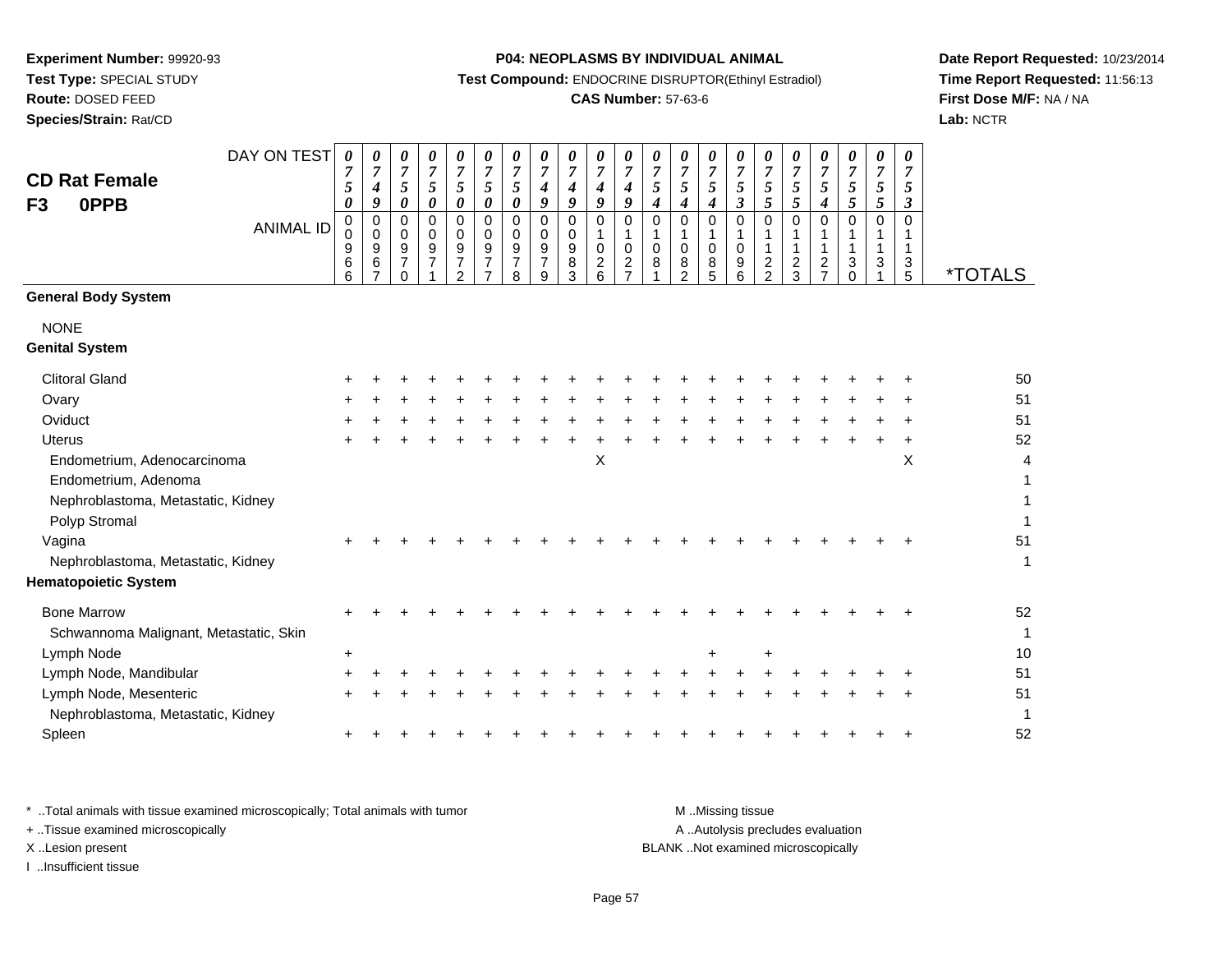**Test Type:** SPECIAL STUDY

**Route:** DOSED FEED

**Species/Strain:** Rat/CD

#### **P04: NEOPLASMS BY INDIVIDUAL ANIMAL**

**Test Compound:** ENDOCRINE DISRUPTOR(Ethinyl Estradiol)

## **CAS Number:** 57-63-6

**Date Report Requested:** 10/23/2014**Time Report Requested:** 11:56:13**First Dose M/F:** NA / NA**Lab:** NCTR

| <b>CD Rat Female</b><br>0PPB<br>F3               | DAY ON TEST      | 0<br>7<br>5<br>0                | 0<br>$\overline{7}$<br>4<br>9          | 0<br>$\overline{7}$<br>5<br>0                | 0<br>$\overline{7}$<br>5<br>0           | 0<br>$\overline{7}$<br>5<br>0                                            | 0<br>$\overline{7}$<br>$\mathfrak{s}$<br>0             | 0<br>$\overline{7}$<br>5<br>0                    | 0<br>$\overline{7}$<br>4<br>9 | 0<br>$\overline{7}$<br>4<br>9                  | 0<br>7<br>4<br>9                     | 0<br>7<br>4<br>9                                               | 0<br>$\overline{7}$<br>$\overline{5}$<br>4 | 0<br>$\overline{7}$<br>5<br>4                  | 0<br>$\overline{7}$<br>5<br>4        | 0<br>$\overline{7}$<br>5<br>3             | 0<br>$\overline{7}$<br>5<br>$\sqrt{5}$              | 0<br>$\overline{7}$<br>5<br>$\mathfrak{s}$ | 0<br>$\overline{7}$<br>5<br>4                              | 0<br>$\overline{7}$<br>5<br>5            | 0<br>$\overline{7}$<br>$\mathfrak{s}$<br>5 | 0<br>7<br>5<br>$\boldsymbol{\beta}$       |                       |
|--------------------------------------------------|------------------|---------------------------------|----------------------------------------|----------------------------------------------|-----------------------------------------|--------------------------------------------------------------------------|--------------------------------------------------------|--------------------------------------------------|-------------------------------|------------------------------------------------|--------------------------------------|----------------------------------------------------------------|--------------------------------------------|------------------------------------------------|--------------------------------------|-------------------------------------------|-----------------------------------------------------|--------------------------------------------|------------------------------------------------------------|------------------------------------------|--------------------------------------------|-------------------------------------------|-----------------------|
|                                                  | <b>ANIMAL ID</b> | 0<br>$\mathbf 0$<br>9<br>6<br>6 | $\mathbf 0$<br>$\Omega$<br>9<br>6<br>7 | $\mathbf 0$<br>0<br>9<br>$\overline{7}$<br>0 | $\mathbf 0$<br>0<br>9<br>$\overline{7}$ | $\mathbf 0$<br>0<br>$\boldsymbol{9}$<br>$\overline{7}$<br>$\mathfrak{p}$ | 0<br>$\mathbf 0$<br>$\boldsymbol{9}$<br>$\overline{7}$ | $\Omega$<br>$\Omega$<br>9<br>$\overline{7}$<br>8 | $\Omega$<br>0<br>9<br>7<br>9  | $\mathbf 0$<br>0<br>$\boldsymbol{9}$<br>8<br>3 | $\Omega$<br>0<br>$\overline{c}$<br>6 | $\mathbf 0$<br>$\mathbf 0$<br>$\overline{c}$<br>$\overline{7}$ | $\mathbf 0$<br>1<br>$\mathbf 0$<br>8       | $\Omega$<br>$\mathbf 0$<br>8<br>$\mathfrak{p}$ | $\mathbf 0$<br>$\mathbf 0$<br>8<br>5 | $\mathbf 0$<br>1<br>$\mathbf 0$<br>9<br>6 | 0<br>$\mathbf 1$<br>$\overline{c}$<br>$\mathcal{P}$ | $\pmb{0}$<br>$\mathbf 1$<br>$\frac{2}{3}$  | 0<br>1<br>$\mathbf{1}$<br>$\overline{c}$<br>$\overline{7}$ | $\Omega$<br>$\mathbf 1$<br>3<br>$\Omega$ | $\mathbf 0$<br>$\mathbf 1$<br>3            | $\Omega$<br>$\mathbf{1}$<br>$\frac{3}{5}$ | <i><b>*TOTALS</b></i> |
| Leukemia Mononuclear                             |                  |                                 |                                        |                                              |                                         |                                                                          |                                                        |                                                  |                               |                                                |                                      |                                                                |                                            |                                                |                                      |                                           |                                                     |                                            |                                                            |                                          |                                            |                                           | 1                     |
| Thymus                                           |                  |                                 |                                        |                                              |                                         |                                                                          |                                                        |                                                  |                               |                                                |                                      |                                                                |                                            |                                                |                                      |                                           |                                                     |                                            |                                                            |                                          |                                            |                                           | 50                    |
| <b>Integumentary System</b>                      |                  |                                 |                                        |                                              |                                         |                                                                          |                                                        |                                                  |                               |                                                |                                      |                                                                |                                            |                                                |                                      |                                           |                                                     |                                            |                                                            |                                          |                                            |                                           |                       |
| <b>Mammary Gland</b>                             |                  |                                 |                                        |                                              |                                         |                                                                          |                                                        |                                                  |                               |                                                |                                      |                                                                |                                            |                                                |                                      |                                           |                                                     |                                            |                                                            |                                          |                                            |                                           | 52                    |
| Adenocarcinoma                                   |                  |                                 |                                        |                                              |                                         |                                                                          |                                                        | X                                                |                               |                                                | X                                    |                                                                |                                            |                                                |                                      |                                           |                                                     |                                            |                                                            |                                          |                                            |                                           | 6                     |
| Fibroadenoma                                     |                  |                                 |                                        |                                              | X                                       |                                                                          | X                                                      |                                                  |                               |                                                |                                      |                                                                |                                            |                                                |                                      |                                           |                                                     |                                            |                                                            | X                                        |                                            |                                           | 17                    |
| Fibroadenoma, Multiple                           |                  | X                               |                                        |                                              |                                         | $\mathsf{X}$                                                             |                                                        | $\mathsf X$                                      |                               |                                                |                                      |                                                                | $X$ $X$                                    |                                                | X                                    |                                           |                                                     | X X X                                      |                                                            |                                          | $\mathsf{X}$                               |                                           | 19                    |
| Skin                                             |                  | $\ddot{}$                       |                                        |                                              |                                         |                                                                          |                                                        |                                                  |                               |                                                |                                      |                                                                |                                            |                                                | $+$                                  | $+$                                       | $+$                                                 | $\ddot{}$                                  | $\ddot{}$                                                  |                                          |                                            | $\ddot{}$                                 | 52                    |
| Lipoma                                           |                  |                                 |                                        |                                              |                                         |                                                                          |                                                        |                                                  |                               |                                                |                                      |                                                                |                                            |                                                |                                      |                                           |                                                     |                                            | Χ                                                          |                                          |                                            |                                           | $\mathbf{1}$          |
| Sarcoma                                          |                  |                                 |                                        |                                              |                                         |                                                                          |                                                        |                                                  |                               |                                                |                                      |                                                                |                                            |                                                |                                      |                                           |                                                     |                                            |                                                            |                                          |                                            |                                           | $\mathbf{1}$          |
| Schwannoma Malignant                             |                  |                                 |                                        |                                              |                                         |                                                                          |                                                        |                                                  |                               |                                                |                                      |                                                                |                                            |                                                |                                      |                                           |                                                     |                                            |                                                            |                                          |                                            |                                           | $\mathbf{1}$          |
| Musculoskeletal System                           |                  |                                 |                                        |                                              |                                         |                                                                          |                                                        |                                                  |                               |                                                |                                      |                                                                |                                            |                                                |                                      |                                           |                                                     |                                            |                                                            |                                          |                                            |                                           |                       |
| Bone, Femur                                      |                  |                                 |                                        |                                              |                                         |                                                                          |                                                        |                                                  |                               |                                                |                                      |                                                                |                                            |                                                |                                      |                                           |                                                     |                                            |                                                            |                                          |                                            |                                           | 52                    |
| <b>Skeletal Muscle</b>                           |                  |                                 |                                        |                                              |                                         |                                                                          |                                                        |                                                  |                               |                                                |                                      |                                                                |                                            |                                                |                                      |                                           |                                                     |                                            |                                                            |                                          |                                            |                                           | $\mathbf{3}$          |
| Diaphragm, Adenocarcinoma, Metastatic,<br>Uterus |                  |                                 |                                        |                                              |                                         |                                                                          |                                                        |                                                  |                               |                                                |                                      |                                                                |                                            |                                                |                                      |                                           |                                                     |                                            |                                                            |                                          |                                            |                                           | $\mathbf{1}$          |
| Diaphragm, Nephroblastoma, Metastatic,<br>Kidney |                  |                                 |                                        |                                              |                                         |                                                                          |                                                        |                                                  |                               |                                                |                                      |                                                                |                                            |                                                |                                      |                                           |                                                     |                                            |                                                            |                                          |                                            |                                           | $\mathbf{1}$          |
| Nervous System                                   |                  |                                 |                                        |                                              |                                         |                                                                          |                                                        |                                                  |                               |                                                |                                      |                                                                |                                            |                                                |                                      |                                           |                                                     |                                            |                                                            |                                          |                                            |                                           |                       |
| Brain, Brain Stem                                |                  |                                 |                                        |                                              |                                         |                                                                          |                                                        |                                                  |                               |                                                |                                      |                                                                |                                            |                                                |                                      |                                           |                                                     |                                            |                                                            |                                          |                                            |                                           | 52                    |
| Brain, Cerebellum                                |                  |                                 |                                        |                                              |                                         |                                                                          |                                                        |                                                  |                               |                                                |                                      |                                                                |                                            |                                                |                                      |                                           |                                                     |                                            |                                                            |                                          |                                            |                                           | 51                    |
| Brain, Cerebrum                                  |                  |                                 |                                        |                                              |                                         |                                                                          |                                                        |                                                  |                               |                                                |                                      |                                                                |                                            |                                                |                                      |                                           |                                                     |                                            |                                                            |                                          |                                            |                                           | 52                    |
|                                                  |                  |                                 |                                        |                                              |                                         |                                                                          |                                                        |                                                  |                               |                                                |                                      |                                                                |                                            |                                                |                                      |                                           |                                                     |                                            |                                                            |                                          |                                            |                                           |                       |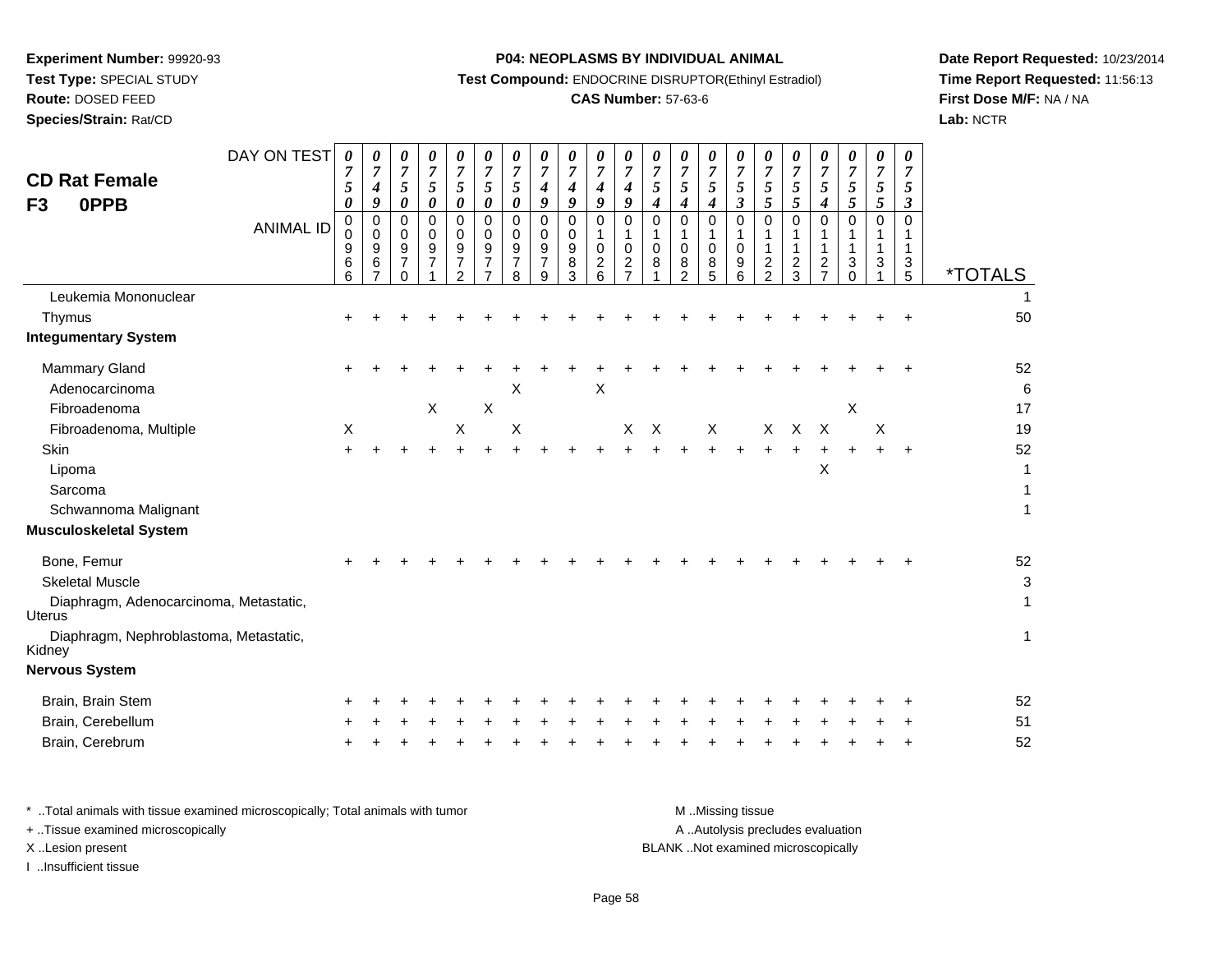**Test Type:** SPECIAL STUDY

## **Route:** DOSED FEED

**Species/Strain:** Rat/CD

#### **P04: NEOPLASMS BY INDIVIDUAL ANIMAL**

**Test Compound:** ENDOCRINE DISRUPTOR(Ethinyl Estradiol)

## **CAS Number:** 57-63-6

**Date Report Requested:** 10/23/2014**Time Report Requested:** 11:56:13**First Dose M/F:** NA / NA**Lab:** NCTR

| <b>CD Rat Female</b><br>0PPB<br>F <sub>3</sub>                               | DAY ON TEST<br><b>ANIMAL ID</b> | $\boldsymbol{\theta}$<br>$\overline{7}$<br>5<br>$\boldsymbol{\theta}$<br>0<br>$\overline{0}$<br>$\begin{array}{c} 9 \\ 6 \end{array}$<br>6 | 0<br>$\overline{7}$<br>$\boldsymbol{4}$<br>9<br>0<br>0<br>$\boldsymbol{9}$<br>$\,6\,$<br>$\overline{7}$ | 0<br>$\overline{7}$<br>5<br>$\boldsymbol{\theta}$<br>0<br>0<br>9<br>$\overline{7}$<br>$\Omega$ | 0<br>$\overline{7}$<br>5<br>0<br>$\Omega$<br>0<br>$\boldsymbol{9}$<br>$\overline{7}$ | 0<br>$\overline{7}$<br>5<br>$\boldsymbol{\theta}$<br>$\Omega$<br>0<br>9<br>$\overline{7}$<br>$\mathcal{P}$ | 0<br>$\overline{7}$<br>5<br>0<br>$\mathbf 0$<br>0<br>9<br>$\overline{7}$ | 0<br>$\overline{7}$<br>5<br>0<br>$\mathbf 0$<br>0<br>9<br>$\overline{7}$<br>8 | $\boldsymbol{\theta}$<br>$\overline{7}$<br>$\boldsymbol{4}$<br>9<br>0<br>0<br>9<br>$\overline{7}$<br>9 | 0<br>$\overline{7}$<br>4<br>9<br>$\mathbf 0$<br>0<br>9<br>8<br>3 | 0<br>$\overline{7}$<br>$\boldsymbol{4}$<br>9<br>$\mathbf 0$<br>1<br>0<br>$\overline{c}$<br>6 | 0<br>$\overline{7}$<br>$\boldsymbol{4}$<br>9<br>$\Omega$<br>0<br>2<br>$\overline{ }$ | 0<br>$\overline{7}$<br>5<br>4<br>$\Omega$<br>$\mathbf 0$<br>8 | $\boldsymbol{\theta}$<br>$\overline{7}$<br>5<br>4<br>$\Omega$<br>$\mathbf 0$<br>8<br>$\mathcal{P}$ | 0<br>$\overline{7}$<br>5<br>$\boldsymbol{4}$<br>$\mathbf 0$<br>1<br>0<br>8<br>5 | $\boldsymbol{\theta}$<br>$\overline{7}$<br>5<br>$\boldsymbol{\beta}$<br>$\mathbf 0$<br>$\mathbf{1}$<br>$\mathbf 0$<br>9<br>6 | 0<br>$\boldsymbol{7}$<br>5<br>5<br>$\Omega$<br>1<br>$\mathbf{1}$<br>$\overline{c}$<br>$\overline{2}$ | 0<br>$\overline{7}$<br>5<br>5<br>$\Omega$<br>$\boldsymbol{2}$<br>3 | $\boldsymbol{\theta}$<br>$\overline{7}$<br>5<br>4<br>$\Omega$<br>$\overline{c}$<br>$\overline{ }$ | 0<br>$\overline{7}$<br>5<br>5<br>$\Omega$<br>3 | 0<br>$\overline{7}$<br>5<br>5<br>$\Omega$<br>3 | 0<br>$\overline{7}$<br>5<br>3<br>$\Omega$<br>3<br>5 | <i><b>*TOTALS</b></i>              |
|------------------------------------------------------------------------------|---------------------------------|--------------------------------------------------------------------------------------------------------------------------------------------|---------------------------------------------------------------------------------------------------------|------------------------------------------------------------------------------------------------|--------------------------------------------------------------------------------------|------------------------------------------------------------------------------------------------------------|--------------------------------------------------------------------------|-------------------------------------------------------------------------------|--------------------------------------------------------------------------------------------------------|------------------------------------------------------------------|----------------------------------------------------------------------------------------------|--------------------------------------------------------------------------------------|---------------------------------------------------------------|----------------------------------------------------------------------------------------------------|---------------------------------------------------------------------------------|------------------------------------------------------------------------------------------------------------------------------|------------------------------------------------------------------------------------------------------|--------------------------------------------------------------------|---------------------------------------------------------------------------------------------------|------------------------------------------------|------------------------------------------------|-----------------------------------------------------|------------------------------------|
| <b>Respiratory System</b>                                                    |                                 |                                                                                                                                            |                                                                                                         |                                                                                                |                                                                                      |                                                                                                            |                                                                          |                                                                               |                                                                                                        |                                                                  |                                                                                              |                                                                                      |                                                               |                                                                                                    |                                                                                 |                                                                                                                              |                                                                                                      |                                                                    |                                                                                                   |                                                |                                                |                                                     |                                    |
| Lung<br>Alveolar/Bronchiolar Adenoma<br>Carcinoma, Metastatic, Thyroid Gland |                                 |                                                                                                                                            |                                                                                                         |                                                                                                | X                                                                                    |                                                                                                            |                                                                          |                                                                               |                                                                                                        |                                                                  |                                                                                              |                                                                                      |                                                               |                                                                                                    |                                                                                 |                                                                                                                              |                                                                                                      |                                                                    |                                                                                                   |                                                |                                                |                                                     | 52<br>1<br>1                       |
| Nose                                                                         |                                 |                                                                                                                                            |                                                                                                         |                                                                                                |                                                                                      |                                                                                                            |                                                                          |                                                                               |                                                                                                        |                                                                  |                                                                                              |                                                                                      |                                                               |                                                                                                    |                                                                                 |                                                                                                                              |                                                                                                      |                                                                    |                                                                                                   |                                                |                                                |                                                     | 52                                 |
| Trachea                                                                      |                                 |                                                                                                                                            |                                                                                                         |                                                                                                |                                                                                      |                                                                                                            |                                                                          |                                                                               |                                                                                                        |                                                                  |                                                                                              |                                                                                      |                                                               |                                                                                                    |                                                                                 |                                                                                                                              |                                                                                                      |                                                                    |                                                                                                   |                                                |                                                |                                                     | 52                                 |
| <b>Special Senses System</b>                                                 |                                 |                                                                                                                                            |                                                                                                         |                                                                                                |                                                                                      |                                                                                                            |                                                                          |                                                                               |                                                                                                        |                                                                  |                                                                                              |                                                                                      |                                                               |                                                                                                    |                                                                                 |                                                                                                                              |                                                                                                      |                                                                    |                                                                                                   |                                                |                                                |                                                     |                                    |
| Eye                                                                          |                                 |                                                                                                                                            |                                                                                                         |                                                                                                |                                                                                      |                                                                                                            |                                                                          |                                                                               |                                                                                                        |                                                                  |                                                                                              |                                                                                      |                                                               |                                                                                                    |                                                                                 |                                                                                                                              |                                                                                                      |                                                                    |                                                                                                   |                                                |                                                |                                                     | 52                                 |
| Harderian Gland                                                              |                                 |                                                                                                                                            |                                                                                                         |                                                                                                |                                                                                      |                                                                                                            |                                                                          |                                                                               |                                                                                                        |                                                                  |                                                                                              |                                                                                      |                                                               |                                                                                                    |                                                                                 |                                                                                                                              |                                                                                                      |                                                                    |                                                                                                   |                                                |                                                |                                                     | 52                                 |
| <b>Urinary System</b>                                                        |                                 |                                                                                                                                            |                                                                                                         |                                                                                                |                                                                                      |                                                                                                            |                                                                          |                                                                               |                                                                                                        |                                                                  |                                                                                              |                                                                                      |                                                               |                                                                                                    |                                                                                 |                                                                                                                              |                                                                                                      |                                                                    |                                                                                                   |                                                |                                                |                                                     |                                    |
| Kidney<br>Lipoma<br>Nephroblastoma                                           |                                 |                                                                                                                                            |                                                                                                         |                                                                                                | $\mathsf X$                                                                          |                                                                                                            |                                                                          |                                                                               |                                                                                                        |                                                                  |                                                                                              |                                                                                      |                                                               |                                                                                                    |                                                                                 |                                                                                                                              |                                                                                                      |                                                                    |                                                                                                   |                                                |                                                |                                                     | 52<br>$\mathbf{1}$<br>$\mathbf{1}$ |
| <b>Urinary Bladder</b>                                                       |                                 |                                                                                                                                            |                                                                                                         |                                                                                                |                                                                                      |                                                                                                            |                                                                          |                                                                               |                                                                                                        |                                                                  |                                                                                              |                                                                                      |                                                               |                                                                                                    |                                                                                 |                                                                                                                              |                                                                                                      |                                                                    |                                                                                                   |                                                |                                                |                                                     | 52                                 |
| <b>SYSTEMIC LESIONS</b>                                                      |                                 |                                                                                                                                            |                                                                                                         |                                                                                                |                                                                                      |                                                                                                            |                                                                          |                                                                               |                                                                                                        |                                                                  |                                                                                              |                                                                                      |                                                               |                                                                                                    |                                                                                 |                                                                                                                              |                                                                                                      |                                                                    |                                                                                                   |                                                |                                                |                                                     |                                    |
| Multiple Organ<br>Leukemia Mononuclear                                       |                                 |                                                                                                                                            |                                                                                                         |                                                                                                |                                                                                      |                                                                                                            |                                                                          |                                                                               |                                                                                                        |                                                                  |                                                                                              |                                                                                      |                                                               |                                                                                                    |                                                                                 |                                                                                                                              |                                                                                                      |                                                                    |                                                                                                   |                                                |                                                |                                                     | 52<br>$\mathbf{1}$                 |

\* ..Total animals with tissue examined microscopically; Total animals with tumor **M** . Missing tissue M ..Missing tissue

+ ..Tissue examined microscopically

I ..Insufficient tissue

A ..Autolysis precludes evaluation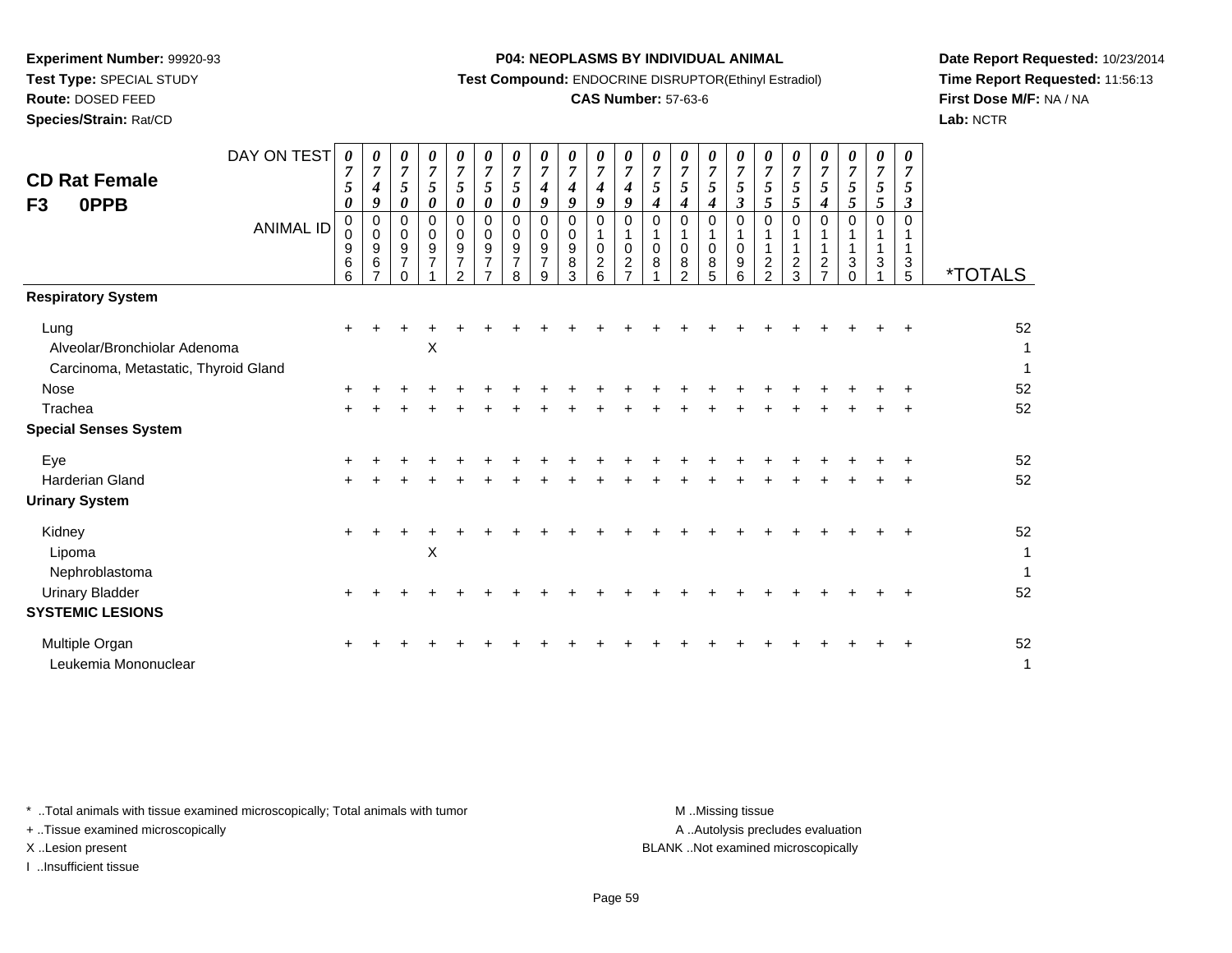# **Route:** DOSED FEED

**Species/Strain:** Rat/CD

#### **P04: NEOPLASMS BY INDIVIDUAL ANIMAL**

**Test Compound:** ENDOCRINE DISRUPTOR(Ethinyl Estradiol)

## **CAS Number:** 57-63-6

**Date Report Requested:** 10/23/2014**Time Report Requested:** 11:56:13**First Dose M/F:** NA / NA**Lab:** NCTR

| <b>CD Rat Female</b><br>F3/2PPB TO CTL             | DAY ON TEST<br><b>ANIMAL ID</b> | 0<br>4<br>$\boldsymbol{l}$<br>$\pmb{8}$<br>0<br>0 | 0<br>$\boldsymbol{4}$<br>9<br>5<br>$\pmb{0}$<br>0 | 0<br>$\sqrt{5}$<br>$\boldsymbol{2}$<br>$\overline{2}$<br>$\mathbf 0$<br>$\mathbf 0$ | 0<br>$\mathfrak{s}$<br>4<br>$\mathbf 0$<br>$\pmb{0}$ | $\boldsymbol{\theta}$<br>$\sqrt{5}$<br>$\boldsymbol{4}$<br>$\pmb{8}$<br>$\mathbf 0$<br>$\pmb{0}$ | 0<br>$\overline{5}$<br>$\sqrt{5}$<br>$\overline{7}$<br>$\pmb{0}$<br>$\mathbf 0$ | 0<br>$\mathfrak{s}$<br>$\boldsymbol{9}$<br>$\overline{7}$<br>$\mathbf 0$<br>$\mathbf 0$ | 0<br>6<br>0<br>9<br>$\mathbf 0$<br>$\mathbf 0$ | 0<br>5<br>9<br>9<br>$\mathsf 0$<br>0 | 0<br>6<br>$\boldsymbol{2}$<br>$\boldsymbol{4}$<br>$\mathsf 0$<br>$\pmb{0}$ | 0<br>6<br>$\boldsymbol{2}$<br>$\pmb{0}$<br>$\pmb{0}$ | 0<br>6<br>$\overline{7}$<br>$\boldsymbol{\beta}$<br>$\mathbf 0$<br>$\mathbf 0$ | 0<br>6<br>8<br>0<br>0<br>$\mathbf 0$ | 0<br>6<br>$\pmb{8}$<br>$\boldsymbol{\mathfrak{z}}$<br>$\mathbf 0$<br>$\pmb{0}$ | $\pmb{\theta}$<br>6<br>9<br>6<br>$\mathbf 0$<br>$\pmb{0}$ | 0<br>$\overline{7}$<br>0<br>0<br>$\mathsf 0$<br>0 | $\boldsymbol{\theta}$<br>$\boldsymbol{7}$<br>$\pmb{\theta}$<br>8<br>$\mathbf 0$<br>$\mathbf 0$ | 0<br>$\overline{7}$<br>$\pmb{8}$<br>$\mathsf 0$<br>$\pmb{0}$ | $\boldsymbol{\theta}$<br>$\boldsymbol{7}$<br>$\boldsymbol{2}$<br>$\boldsymbol{2}$<br>$\pmb{0}$<br>$\pmb{0}$ | 0<br>$\overline{7}$<br>$\sqrt{2}$<br>6<br>$\pmb{0}$<br>$\mathbf 0$ | 0<br>$\overline{7}$<br>$\boldsymbol{\beta}$<br>6<br>$\mathbf 0$<br>$\mathbf 0$ | $\boldsymbol{\theta}$<br>$\boldsymbol{7}$<br>4<br>9<br>$\mathbf 0$<br>$\Omega$ | 0<br>$\overline{7}$<br>9<br>0<br>$\mathbf 0$ | $\frac{\boldsymbol{\theta}}{\boldsymbol{7}}$<br>$\boldsymbol{4}$<br>9<br>0<br>$\pmb{0}$ | 0<br>$\overline{7}$<br>$\boldsymbol{4}$<br>9<br>$\pmb{0}$<br>$\pmb{0}$ | $\boldsymbol{\theta}$<br>$\overline{7}$<br>$\boldsymbol{4}$<br>9<br>$\pmb{0}$<br>$\mathbf 0$ | 0<br>$\overline{7}$<br>$\boldsymbol{4}$<br>9<br>0<br>$\mathbf 0$ | $\boldsymbol{\theta}$<br>$\boldsymbol{7}$<br>$\boldsymbol{4}$<br>9<br>$\mathbf 0$<br>$\pmb{0}$ | $\pmb{\theta}$<br>$\boldsymbol{7}$<br>5<br>$\boldsymbol{\theta}$<br>$\pmb{0}$<br>$\pmb{0}$ | 0<br>$\overline{7}$<br>$5\overline{)}$<br>0<br>0<br>0 | $\overline{7}$ |
|----------------------------------------------------|---------------------------------|---------------------------------------------------|---------------------------------------------------|-------------------------------------------------------------------------------------|------------------------------------------------------|--------------------------------------------------------------------------------------------------|---------------------------------------------------------------------------------|-----------------------------------------------------------------------------------------|------------------------------------------------|--------------------------------------|----------------------------------------------------------------------------|------------------------------------------------------|--------------------------------------------------------------------------------|--------------------------------------|--------------------------------------------------------------------------------|-----------------------------------------------------------|---------------------------------------------------|------------------------------------------------------------------------------------------------|--------------------------------------------------------------|-------------------------------------------------------------------------------------------------------------|--------------------------------------------------------------------|--------------------------------------------------------------------------------|--------------------------------------------------------------------------------|----------------------------------------------|-----------------------------------------------------------------------------------------|------------------------------------------------------------------------|----------------------------------------------------------------------------------------------|------------------------------------------------------------------|------------------------------------------------------------------------------------------------|--------------------------------------------------------------------------------------------|-------------------------------------------------------|----------------|
|                                                    |                                 | $\mathbf{1}$<br>$\mathbf 0$<br>8                  | $\overline{c}$<br>0<br>5                          | $\overline{c}$<br>$\overline{4}$<br>9                                               | $\sqrt{2}$<br>$\,8\,$                                | $\sqrt{2}$<br>$\boldsymbol{9}$<br>9                                                              | $\mathbf{3}$<br>$\mathbf{1}$<br>$\mathcal{P}$                                   | 3<br>$\boldsymbol{9}$<br>9                                                              | $\overline{7}$<br>0<br>6                       | 8<br>0<br>3                          | $\, 8$<br>$\pmb{0}$<br>8                                                   | $\,8\,$<br>$\mathbf{1}$<br>$\Omega$                  | $\bf8$<br>$\overline{a}$<br>$\Omega$                                           | 8<br>$\sqrt{5}$                      | $\,8\,$<br>$\mathbf 5$<br>$\overline{ }$                                       | 8<br>6<br>Δ                                               | 8<br>6<br>8                                       | 8<br>$\boldsymbol{7}$<br>3                                                                     | $\,8\,$<br>$\,8\,$<br>5                                      | $\, 8$<br>$\,8\,$<br>9                                                                                      | 8<br>9<br>9                                                        | 9<br>$\mathbf 0$<br>3                                                          | 9<br>$\boldsymbol{2}$<br>8                                                     | 9<br>3                                       | $\boldsymbol{9}$<br>$\ensuremath{\mathsf{3}}$<br>$\mathcal{P}$                          | $\boldsymbol{9}$<br>$\ensuremath{\mathsf{3}}$<br>4                     | 9<br>$\ensuremath{\mathsf{3}}$<br>5                                                          | 9<br>$\overline{4}$<br>3                                         | $\boldsymbol{9}$<br>$\,6$<br>8                                                                 | $\boldsymbol{9}$<br>$\overline{7}$<br>3                                                    | 9<br>$\overline{7}$                                   | 9<br>8         |
| <b>Alimentary System</b>                           |                                 |                                                   |                                                   |                                                                                     |                                                      |                                                                                                  |                                                                                 |                                                                                         |                                                |                                      |                                                                            |                                                      |                                                                                |                                      |                                                                                |                                                           |                                                   |                                                                                                |                                                              |                                                                                                             |                                                                    |                                                                                |                                                                                |                                              |                                                                                         |                                                                        |                                                                                              |                                                                  |                                                                                                |                                                                                            |                                                       |                |
| Esophagus                                          |                                 |                                                   |                                                   |                                                                                     |                                                      |                                                                                                  |                                                                                 |                                                                                         |                                                |                                      |                                                                            |                                                      |                                                                                |                                      |                                                                                |                                                           |                                                   |                                                                                                |                                                              |                                                                                                             |                                                                    |                                                                                |                                                                                |                                              |                                                                                         |                                                                        |                                                                                              |                                                                  |                                                                                                |                                                                                            |                                                       |                |
| Intestine Large, Cecum                             |                                 |                                                   |                                                   |                                                                                     |                                                      |                                                                                                  |                                                                                 |                                                                                         |                                                |                                      |                                                                            |                                                      |                                                                                |                                      |                                                                                |                                                           |                                                   |                                                                                                |                                                              |                                                                                                             |                                                                    |                                                                                |                                                                                |                                              |                                                                                         |                                                                        |                                                                                              |                                                                  |                                                                                                |                                                                                            |                                                       |                |
| Intestine Large, Colon                             |                                 |                                                   |                                                   |                                                                                     |                                                      |                                                                                                  |                                                                                 |                                                                                         |                                                |                                      |                                                                            |                                                      |                                                                                |                                      |                                                                                |                                                           |                                                   |                                                                                                |                                                              |                                                                                                             |                                                                    |                                                                                |                                                                                |                                              |                                                                                         |                                                                        |                                                                                              |                                                                  |                                                                                                |                                                                                            |                                                       |                |
| Intestine Large, Rectum                            |                                 |                                                   |                                                   |                                                                                     |                                                      |                                                                                                  |                                                                                 |                                                                                         |                                                |                                      |                                                                            |                                                      |                                                                                |                                      |                                                                                |                                                           |                                                   |                                                                                                |                                                              |                                                                                                             |                                                                    |                                                                                |                                                                                |                                              |                                                                                         |                                                                        |                                                                                              |                                                                  |                                                                                                |                                                                                            |                                                       |                |
| Intestine Small, Duodenum                          |                                 |                                                   |                                                   |                                                                                     |                                                      |                                                                                                  |                                                                                 |                                                                                         |                                                |                                      |                                                                            |                                                      |                                                                                |                                      |                                                                                |                                                           |                                                   |                                                                                                |                                                              |                                                                                                             |                                                                    |                                                                                |                                                                                |                                              |                                                                                         |                                                                        |                                                                                              |                                                                  |                                                                                                |                                                                                            |                                                       |                |
| Intestine Small, Ileum                             |                                 |                                                   |                                                   |                                                                                     |                                                      |                                                                                                  |                                                                                 |                                                                                         |                                                |                                      |                                                                            |                                                      |                                                                                |                                      |                                                                                |                                                           |                                                   |                                                                                                |                                                              |                                                                                                             |                                                                    |                                                                                |                                                                                |                                              |                                                                                         |                                                                        |                                                                                              |                                                                  |                                                                                                |                                                                                            |                                                       |                |
| Intestine Small, Jejunum                           |                                 |                                                   |                                                   |                                                                                     |                                                      |                                                                                                  |                                                                                 |                                                                                         |                                                |                                      |                                                                            |                                                      |                                                                                |                                      |                                                                                |                                                           |                                                   |                                                                                                |                                                              |                                                                                                             |                                                                    |                                                                                |                                                                                |                                              |                                                                                         |                                                                        |                                                                                              |                                                                  |                                                                                                |                                                                                            |                                                       |                |
| Carcinoma                                          |                                 |                                                   |                                                   |                                                                                     |                                                      |                                                                                                  |                                                                                 |                                                                                         |                                                |                                      |                                                                            |                                                      |                                                                                |                                      |                                                                                |                                                           |                                                   |                                                                                                |                                                              |                                                                                                             |                                                                    |                                                                                |                                                                                |                                              |                                                                                         |                                                                        |                                                                                              | X                                                                |                                                                                                |                                                                                            |                                                       |                |
| Leiomyoma                                          |                                 |                                                   |                                                   |                                                                                     |                                                      |                                                                                                  |                                                                                 |                                                                                         |                                                |                                      |                                                                            |                                                      |                                                                                |                                      |                                                                                |                                                           |                                                   |                                                                                                |                                                              |                                                                                                             |                                                                    |                                                                                |                                                                                |                                              |                                                                                         |                                                                        |                                                                                              |                                                                  |                                                                                                |                                                                                            | X                                                     |                |
| Liver                                              |                                 |                                                   |                                                   |                                                                                     |                                                      |                                                                                                  |                                                                                 |                                                                                         |                                                |                                      |                                                                            |                                                      |                                                                                |                                      |                                                                                |                                                           |                                                   |                                                                                                |                                                              |                                                                                                             |                                                                    |                                                                                |                                                                                |                                              |                                                                                         |                                                                        |                                                                                              |                                                                  |                                                                                                |                                                                                            |                                                       |                |
| Carcinoma, Metastatic, Intestine Small,<br>Jejunum |                                 |                                                   |                                                   |                                                                                     |                                                      |                                                                                                  |                                                                                 |                                                                                         |                                                |                                      |                                                                            |                                                      |                                                                                |                                      |                                                                                |                                                           |                                                   |                                                                                                |                                                              |                                                                                                             |                                                                    |                                                                                |                                                                                |                                              |                                                                                         |                                                                        |                                                                                              | $\mathsf X$                                                      |                                                                                                |                                                                                            |                                                       |                |
| Cholangiocarcinoma                                 |                                 |                                                   |                                                   |                                                                                     |                                                      |                                                                                                  |                                                                                 |                                                                                         |                                                |                                      |                                                                            |                                                      |                                                                                |                                      |                                                                                |                                                           |                                                   |                                                                                                |                                                              |                                                                                                             |                                                                    |                                                                                |                                                                                |                                              |                                                                                         |                                                                        |                                                                                              |                                                                  |                                                                                                |                                                                                            |                                                       |                |
| Hepatocellular Carcinoma                           |                                 |                                                   |                                                   |                                                                                     |                                                      |                                                                                                  |                                                                                 |                                                                                         |                                                |                                      |                                                                            |                                                      |                                                                                |                                      |                                                                                |                                                           |                                                   |                                                                                                |                                                              |                                                                                                             |                                                                    |                                                                                |                                                                                |                                              |                                                                                         |                                                                        |                                                                                              |                                                                  |                                                                                                |                                                                                            |                                                       |                |
| Mesentery                                          |                                 |                                                   |                                                   |                                                                                     |                                                      |                                                                                                  |                                                                                 |                                                                                         |                                                |                                      |                                                                            |                                                      | $\ddot{}$                                                                      |                                      |                                                                                |                                                           |                                                   |                                                                                                |                                                              |                                                                                                             |                                                                    |                                                                                |                                                                                | +                                            |                                                                                         |                                                                        |                                                                                              |                                                                  | ÷                                                                                              |                                                                                            |                                                       |                |
| Mesothelioma Malignant                             |                                 |                                                   |                                                   |                                                                                     |                                                      |                                                                                                  |                                                                                 |                                                                                         |                                                |                                      |                                                                            |                                                      |                                                                                |                                      |                                                                                |                                                           |                                                   |                                                                                                |                                                              |                                                                                                             |                                                                    |                                                                                |                                                                                | $\mathsf X$                                  |                                                                                         |                                                                        |                                                                                              |                                                                  |                                                                                                |                                                                                            |                                                       |                |
| Oral Mucosa                                        |                                 |                                                   |                                                   |                                                                                     | $\ddot{}$                                            |                                                                                                  |                                                                                 |                                                                                         |                                                |                                      |                                                                            |                                                      |                                                                                |                                      |                                                                                |                                                           |                                                   |                                                                                                | $\ddot{}$                                                    |                                                                                                             |                                                                    |                                                                                |                                                                                |                                              |                                                                                         |                                                                        |                                                                                              |                                                                  |                                                                                                |                                                                                            |                                                       | $\ddot{}$      |
| Squamous Cell Carcinoma                            |                                 |                                                   |                                                   |                                                                                     |                                                      |                                                                                                  |                                                                                 |                                                                                         |                                                |                                      |                                                                            |                                                      |                                                                                |                                      |                                                                                |                                                           |                                                   |                                                                                                |                                                              |                                                                                                             |                                                                    |                                                                                |                                                                                |                                              |                                                                                         |                                                                        |                                                                                              |                                                                  |                                                                                                |                                                                                            |                                                       |                |
| Pancreas                                           |                                 |                                                   |                                                   |                                                                                     |                                                      |                                                                                                  |                                                                                 |                                                                                         |                                                |                                      |                                                                            |                                                      |                                                                                |                                      |                                                                                |                                                           |                                                   |                                                                                                |                                                              |                                                                                                             |                                                                    |                                                                                |                                                                                |                                              |                                                                                         |                                                                        |                                                                                              |                                                                  |                                                                                                |                                                                                            |                                                       |                |
| Salivary Glands                                    |                                 |                                                   |                                                   |                                                                                     |                                                      |                                                                                                  |                                                                                 |                                                                                         |                                                |                                      |                                                                            |                                                      |                                                                                |                                      |                                                                                |                                                           |                                                   |                                                                                                |                                                              |                                                                                                             |                                                                    |                                                                                |                                                                                |                                              |                                                                                         |                                                                        |                                                                                              |                                                                  |                                                                                                |                                                                                            |                                                       |                |
| Stomach, Forestomach                               |                                 |                                                   |                                                   |                                                                                     |                                                      |                                                                                                  |                                                                                 |                                                                                         |                                                |                                      |                                                                            |                                                      |                                                                                |                                      |                                                                                |                                                           |                                                   |                                                                                                |                                                              |                                                                                                             |                                                                    |                                                                                |                                                                                |                                              |                                                                                         |                                                                        |                                                                                              |                                                                  |                                                                                                |                                                                                            |                                                       |                |
|                                                    |                                 |                                                   |                                                   |                                                                                     |                                                      |                                                                                                  |                                                                                 |                                                                                         |                                                |                                      |                                                                            |                                                      |                                                                                |                                      |                                                                                |                                                           |                                                   |                                                                                                |                                                              |                                                                                                             |                                                                    |                                                                                |                                                                                |                                              |                                                                                         |                                                                        |                                                                                              |                                                                  |                                                                                                |                                                                                            |                                                       |                |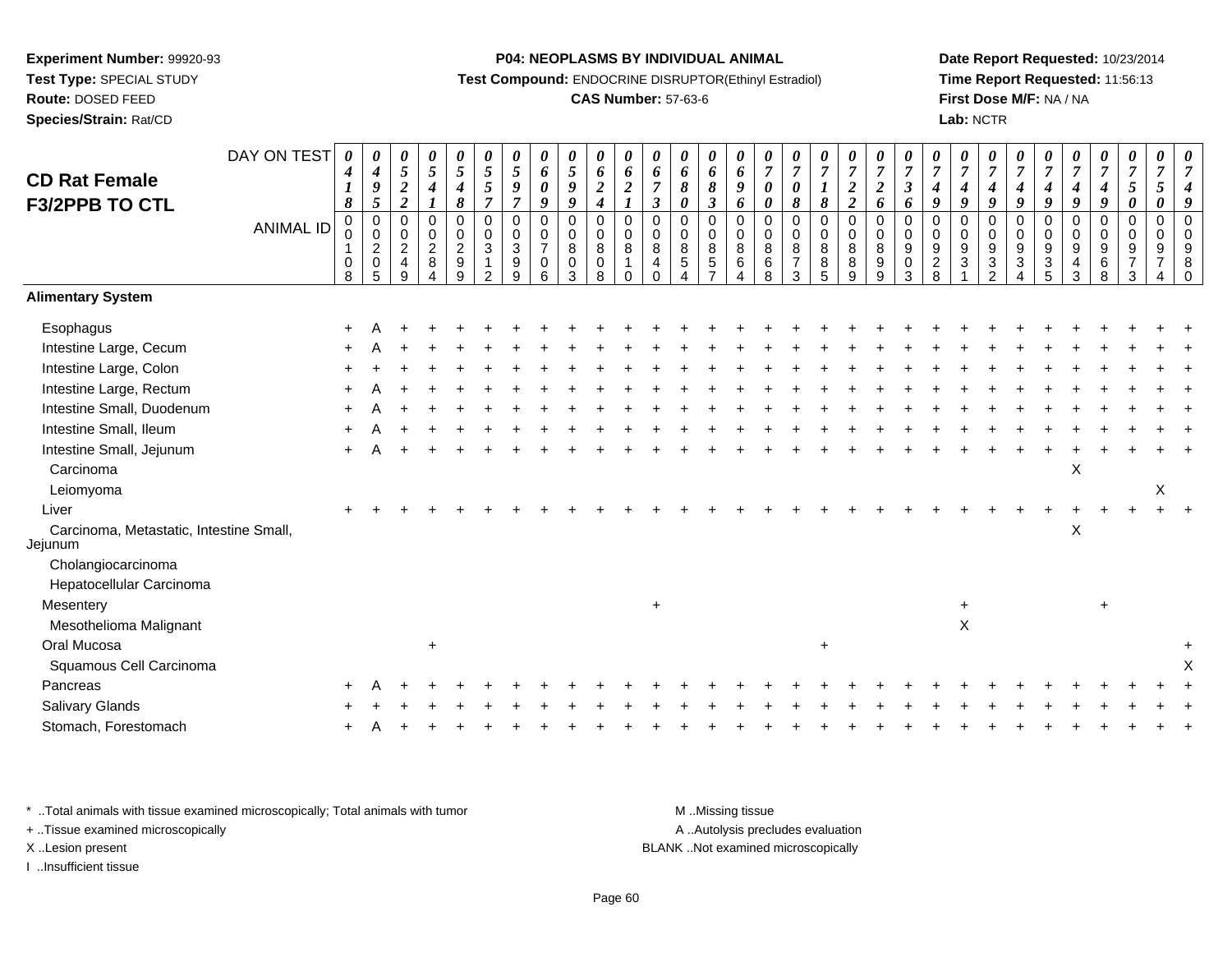**Route:** DOSED FEED

**Species/Strain:** Rat/CD

#### **P04: NEOPLASMS BY INDIVIDUAL ANIMAL**

**Test Compound:** ENDOCRINE DISRUPTOR(Ethinyl Estradiol)

## **CAS Number:** 57-63-6

**Date Report Requested:** 10/23/2014**Time Report Requested:** 11:56:14**First Dose M/F:** NA / NA**Lab:** NCTR

| <b>CD Rat Female</b><br><b>F3/2PPB TO CTL</b> | DAY ON TEST<br><b>ANIMAL ID</b> | 0<br>$\boldsymbol{4}$<br>1<br>$\boldsymbol{s}$<br>$\mathbf 0$<br>0<br>$\mathbf{1}$<br>0 | 0<br>$\boldsymbol{4}$<br>$\boldsymbol{9}$<br>5<br>$\mathbf 0$<br>$\mathbf 0$<br>$\overline{2}$<br>$\pmb{0}$ | 0<br>$\sqrt{5}$<br>$\boldsymbol{2}$<br>$\overline{\mathbf{c}}$<br>$\mathbf 0$<br>$\mathbf 0$<br>$\overline{2}$<br>4 | 0<br>5<br>$\boldsymbol{4}$<br>$\pmb{0}$<br>$\mathbf 0$<br>$\overline{c}$<br>8 | 0<br>$\mathfrak{s}$<br>$\boldsymbol{4}$<br>$\pmb{8}$<br>0<br>0<br>$\overline{c}$<br>$\boldsymbol{9}$ | 0<br>$\mathfrak{s}$<br>$\sqrt{5}$<br>$\overline{7}$<br>$\mathsf 0$<br>$\pmb{0}$<br>$\mathbf{3}$<br>1 | 0<br>5<br>9<br>$\overline{7}$<br>$\mathbf 0$<br>0<br>$\sqrt{3}$<br>9 | 0<br>$\boldsymbol{6}$<br>$\boldsymbol{\theta}$<br>9<br>$\mathbf 0$<br>$\ddot{\mathbf{0}}$<br>$\overline{7}$<br>$\pmb{0}$ | $\frac{\theta}{5}$<br>$\pmb{9}$<br>$\boldsymbol{g}$<br>$\pmb{0}$<br>$\mathsf{O}\xspace$<br>$\bf8$<br>$\pmb{0}$ | 0<br>6<br>$\boldsymbol{2}$<br>$\boldsymbol{4}$<br>$\pmb{0}$<br>$\mathbf 0$<br>$\,8\,$<br>0 | $\boldsymbol{\theta}$<br>6<br>$\boldsymbol{2}$<br>1<br>$\pmb{0}$<br>$\overline{0}$<br>8<br>1 | 0<br>6<br>$\overline{7}$<br>$\mathfrak{z}$<br>$\pmb{0}$<br>$\mathbf 0$<br>8<br>4 | 0<br>6<br>8<br>0<br>$\mathbf 0$<br>$\mathbf 0$<br>8<br>5 | 0<br>6<br>$\pmb{8}$<br>$\boldsymbol{\beta}$<br>$\mathsf 0$<br>$\mathsf 0$<br>8<br>$\sqrt{5}$<br>$\overline{7}$ | 0<br>6<br>9<br>6<br>$\pmb{0}$<br>$\pmb{0}$<br>$\bf8$<br>$\,6\,$ | 0<br>$\overline{7}$<br>0<br>0<br>$\mathbf 0$<br>$\mathbf 0$<br>8<br>$\,6$ | 0<br>$\overline{7}$<br>$\boldsymbol{\theta}$<br>$\pmb{8}$<br>$\pmb{0}$<br>$\pmb{0}$<br>$\bf 8$<br>$\overline{7}$ | 0<br>$\overline{7}$<br>$\boldsymbol{\mathit{1}}$<br>$\pmb{8}$<br>0<br>$\mathbf 0$<br>8<br>$\begin{array}{c} 8 \\ 5 \end{array}$ | 0<br>$\overline{7}$<br>$\boldsymbol{2}$<br>$\boldsymbol{2}$<br>$\pmb{0}$<br>$\mathsf{O}\xspace$<br>8<br>$\bf 8$ | 0<br>$\overline{7}$<br>$\boldsymbol{2}$<br>6<br>$\pmb{0}$<br>$\mathbf 0$<br>8<br>$9\,$ | 0<br>$\overline{7}$<br>$\boldsymbol{\beta}$<br>6<br>$\mathbf 0$<br>$\mathbf 0$<br>9<br>0 | 0<br>$\overline{7}$<br>4<br>9<br>$\mathbf 0$<br>0<br>9<br>$\overline{c}$ | 0<br>$\overline{7}$<br>$\boldsymbol{4}$<br>9<br>$\mathsf 0$<br>0<br>$9\,$<br>$\mathfrak{S}$ | $\boldsymbol{\theta}$<br>$\overline{7}$<br>$\boldsymbol{4}$<br>9<br>$\pmb{0}$<br>$\pmb{0}$<br>$\frac{9}{3}$ | 0<br>$\overline{7}$<br>4<br>9<br>$\pmb{0}$<br>$\mathbf 0$<br>$9\,$<br>$\ensuremath{\mathsf{3}}$ | 0<br>$\overline{7}$<br>$\boldsymbol{4}$<br>9<br>$\mathsf{O}\xspace$<br>$\pmb{0}$<br>$\boldsymbol{9}$<br>$\overline{3}$ | 0<br>$\overline{7}$<br>4<br>9<br>0<br>0<br>9<br>$\overline{4}$ | 0<br>$\overline{7}$<br>$\boldsymbol{4}$<br>$\boldsymbol{9}$<br>$\mathbf 0$<br>$\mathbf 0$<br>9<br>$\,6\,$ | 0<br>$\overline{7}$<br>5<br>0<br>$\mathbf 0$<br>$\mathbf 0$<br>9<br>$\overline{7}$ | 0<br>$\overline{7}$<br>5<br>0<br>$\mathsf 0$<br>$\mathbf 0$<br>9<br>$\overline{7}$ | 0<br>$\overline{7}$<br>4<br>9<br>$\mathbf 0$<br>$\mathbf 0$<br>9<br>8 |
|-----------------------------------------------|---------------------------------|-----------------------------------------------------------------------------------------|-------------------------------------------------------------------------------------------------------------|---------------------------------------------------------------------------------------------------------------------|-------------------------------------------------------------------------------|------------------------------------------------------------------------------------------------------|------------------------------------------------------------------------------------------------------|----------------------------------------------------------------------|--------------------------------------------------------------------------------------------------------------------------|----------------------------------------------------------------------------------------------------------------|--------------------------------------------------------------------------------------------|----------------------------------------------------------------------------------------------|----------------------------------------------------------------------------------|----------------------------------------------------------|----------------------------------------------------------------------------------------------------------------|-----------------------------------------------------------------|---------------------------------------------------------------------------|------------------------------------------------------------------------------------------------------------------|---------------------------------------------------------------------------------------------------------------------------------|-----------------------------------------------------------------------------------------------------------------|----------------------------------------------------------------------------------------|------------------------------------------------------------------------------------------|--------------------------------------------------------------------------|---------------------------------------------------------------------------------------------|-------------------------------------------------------------------------------------------------------------|-------------------------------------------------------------------------------------------------|------------------------------------------------------------------------------------------------------------------------|----------------------------------------------------------------|-----------------------------------------------------------------------------------------------------------|------------------------------------------------------------------------------------|------------------------------------------------------------------------------------|-----------------------------------------------------------------------|
| Stomach, Glandular                            |                                 | 8<br>$\ddot{+}$                                                                         | $\sqrt{5}$<br>A                                                                                             | 9                                                                                                                   | $\boldsymbol{\Lambda}$<br>$\div$                                              | $9\,$<br>$+$                                                                                         | $\overline{2}$<br>$\ddot{}$                                                                          | 9<br>÷                                                               | $6\phantom{1}$<br>$\overline{ }$                                                                                         | $\mathbf{3}$<br>$\ddot{}$                                                                                      | 8<br>$+$                                                                                   | $\mathbf 0$<br>$\ddot{}$                                                                     | $\Omega$                                                                         | $\boldsymbol{\Lambda}$<br>÷                              | $+$                                                                                                            | 4<br>$\ddot{}$                                                  | 8<br>÷.                                                                   | 3                                                                                                                | $+$                                                                                                                             | 9<br>$+$                                                                                                        | $9\,$<br>$\ddot{}$                                                                     | 3                                                                                        | 8<br>÷                                                                   | $+$                                                                                         | $\overline{2}$<br>$\ddot{}$                                                                                 | $\overline{4}$<br>÷                                                                             | 5                                                                                                                      | 3<br>$+$                                                       | 8<br>$+$                                                                                                  | 3<br>$+$                                                                           | 4                                                                                  | $\mathbf 0$<br>$\ddot{}$                                              |
| Tongue                                        |                                 |                                                                                         | $\ddot{}$                                                                                                   |                                                                                                                     |                                                                               |                                                                                                      |                                                                                                      |                                                                      |                                                                                                                          |                                                                                                                |                                                                                            |                                                                                              |                                                                                  |                                                          |                                                                                                                |                                                                 |                                                                           |                                                                                                                  |                                                                                                                                 |                                                                                                                 |                                                                                        |                                                                                          |                                                                          |                                                                                             |                                                                                                             |                                                                                                 |                                                                                                                        |                                                                |                                                                                                           |                                                                                    |                                                                                    |                                                                       |
| <b>Cardiovascular System</b>                  |                                 |                                                                                         |                                                                                                             |                                                                                                                     |                                                                               |                                                                                                      |                                                                                                      |                                                                      |                                                                                                                          |                                                                                                                |                                                                                            |                                                                                              |                                                                                  |                                                          |                                                                                                                |                                                                 |                                                                           |                                                                                                                  |                                                                                                                                 |                                                                                                                 |                                                                                        |                                                                                          |                                                                          |                                                                                             |                                                                                                             |                                                                                                 |                                                                                                                        |                                                                |                                                                                                           |                                                                                    |                                                                                    |                                                                       |
| <b>Blood Vessel</b>                           |                                 |                                                                                         |                                                                                                             |                                                                                                                     |                                                                               |                                                                                                      |                                                                                                      |                                                                      |                                                                                                                          |                                                                                                                |                                                                                            |                                                                                              |                                                                                  |                                                          |                                                                                                                |                                                                 |                                                                           |                                                                                                                  |                                                                                                                                 |                                                                                                                 |                                                                                        |                                                                                          |                                                                          |                                                                                             |                                                                                                             |                                                                                                 |                                                                                                                        |                                                                |                                                                                                           |                                                                                    |                                                                                    |                                                                       |
| Heart                                         |                                 |                                                                                         |                                                                                                             |                                                                                                                     |                                                                               |                                                                                                      |                                                                                                      |                                                                      |                                                                                                                          |                                                                                                                |                                                                                            |                                                                                              |                                                                                  |                                                          |                                                                                                                |                                                                 |                                                                           |                                                                                                                  |                                                                                                                                 |                                                                                                                 |                                                                                        |                                                                                          |                                                                          |                                                                                             |                                                                                                             |                                                                                                 |                                                                                                                        |                                                                |                                                                                                           |                                                                                    |                                                                                    |                                                                       |
| <b>Endocrine System</b>                       |                                 |                                                                                         |                                                                                                             |                                                                                                                     |                                                                               |                                                                                                      |                                                                                                      |                                                                      |                                                                                                                          |                                                                                                                |                                                                                            |                                                                                              |                                                                                  |                                                          |                                                                                                                |                                                                 |                                                                           |                                                                                                                  |                                                                                                                                 |                                                                                                                 |                                                                                        |                                                                                          |                                                                          |                                                                                             |                                                                                                             |                                                                                                 |                                                                                                                        |                                                                |                                                                                                           |                                                                                    |                                                                                    |                                                                       |
| <b>Adrenal Cortex</b><br>Adenoma              |                                 |                                                                                         |                                                                                                             |                                                                                                                     |                                                                               |                                                                                                      |                                                                                                      |                                                                      |                                                                                                                          |                                                                                                                |                                                                                            |                                                                                              |                                                                                  |                                                          |                                                                                                                |                                                                 |                                                                           |                                                                                                                  |                                                                                                                                 |                                                                                                                 |                                                                                        |                                                                                          |                                                                          |                                                                                             |                                                                                                             |                                                                                                 |                                                                                                                        |                                                                |                                                                                                           |                                                                                    |                                                                                    |                                                                       |
| <b>Adrenal Medulla</b>                        |                                 |                                                                                         |                                                                                                             |                                                                                                                     |                                                                               |                                                                                                      |                                                                                                      |                                                                      |                                                                                                                          |                                                                                                                |                                                                                            |                                                                                              |                                                                                  |                                                          |                                                                                                                |                                                                 |                                                                           |                                                                                                                  |                                                                                                                                 |                                                                                                                 |                                                                                        |                                                                                          |                                                                          |                                                                                             |                                                                                                             |                                                                                                 |                                                                                                                        |                                                                |                                                                                                           |                                                                                    |                                                                                    |                                                                       |
| Islets, Pancreatic                            |                                 |                                                                                         |                                                                                                             |                                                                                                                     |                                                                               |                                                                                                      |                                                                                                      |                                                                      |                                                                                                                          |                                                                                                                |                                                                                            |                                                                                              |                                                                                  |                                                          |                                                                                                                |                                                                 |                                                                           |                                                                                                                  |                                                                                                                                 |                                                                                                                 |                                                                                        |                                                                                          |                                                                          |                                                                                             |                                                                                                             |                                                                                                 |                                                                                                                        |                                                                |                                                                                                           |                                                                                    |                                                                                    |                                                                       |
| Parathyroid Gland                             |                                 |                                                                                         |                                                                                                             |                                                                                                                     |                                                                               |                                                                                                      |                                                                                                      |                                                                      |                                                                                                                          |                                                                                                                |                                                                                            |                                                                                              |                                                                                  |                                                          |                                                                                                                |                                                                 |                                                                           |                                                                                                                  |                                                                                                                                 |                                                                                                                 |                                                                                        |                                                                                          |                                                                          |                                                                                             |                                                                                                             |                                                                                                 |                                                                                                                        |                                                                |                                                                                                           |                                                                                    |                                                                                    |                                                                       |
| <b>Pituitary Gland</b>                        |                                 |                                                                                         |                                                                                                             |                                                                                                                     |                                                                               |                                                                                                      |                                                                                                      |                                                                      |                                                                                                                          |                                                                                                                |                                                                                            |                                                                                              |                                                                                  |                                                          |                                                                                                                |                                                                 |                                                                           |                                                                                                                  |                                                                                                                                 |                                                                                                                 |                                                                                        |                                                                                          |                                                                          |                                                                                             |                                                                                                             |                                                                                                 |                                                                                                                        |                                                                |                                                                                                           |                                                                                    |                                                                                    |                                                                       |
| Pars Distalis, Adenoma                        |                                 |                                                                                         |                                                                                                             | X                                                                                                                   |                                                                               | X                                                                                                    |                                                                                                      | X                                                                    | $\pmb{\times}$                                                                                                           | $\mathsf X$                                                                                                    | $\boldsymbol{\mathsf{X}}$                                                                  |                                                                                              |                                                                                  |                                                          | X                                                                                                              | $\boldsymbol{\mathsf{X}}$                                       |                                                                           |                                                                                                                  | $\mathsf X$                                                                                                                     |                                                                                                                 |                                                                                        |                                                                                          | $\mathsf X$                                                              | $\mathsf{X}$                                                                                | $\mathsf X$                                                                                                 | X                                                                                               | X                                                                                                                      |                                                                |                                                                                                           |                                                                                    | X.                                                                                 | $\mathsf{X}$                                                          |
| <b>Thyroid Gland</b>                          |                                 | $+$                                                                                     | А                                                                                                           |                                                                                                                     |                                                                               |                                                                                                      |                                                                                                      |                                                                      |                                                                                                                          |                                                                                                                |                                                                                            |                                                                                              |                                                                                  |                                                          |                                                                                                                |                                                                 |                                                                           |                                                                                                                  |                                                                                                                                 |                                                                                                                 |                                                                                        |                                                                                          |                                                                          |                                                                                             |                                                                                                             |                                                                                                 |                                                                                                                        |                                                                |                                                                                                           |                                                                                    |                                                                                    | $\ddot{}$                                                             |
| C Cell, Adenoma                               |                                 |                                                                                         |                                                                                                             |                                                                                                                     |                                                                               |                                                                                                      |                                                                                                      |                                                                      |                                                                                                                          |                                                                                                                |                                                                                            |                                                                                              |                                                                                  |                                                          |                                                                                                                |                                                                 |                                                                           |                                                                                                                  |                                                                                                                                 |                                                                                                                 |                                                                                        |                                                                                          |                                                                          |                                                                                             |                                                                                                             |                                                                                                 |                                                                                                                        |                                                                |                                                                                                           |                                                                                    |                                                                                    |                                                                       |
| <b>General Body System</b>                    |                                 |                                                                                         |                                                                                                             |                                                                                                                     |                                                                               |                                                                                                      |                                                                                                      |                                                                      |                                                                                                                          |                                                                                                                |                                                                                            |                                                                                              |                                                                                  |                                                          |                                                                                                                |                                                                 |                                                                           |                                                                                                                  |                                                                                                                                 |                                                                                                                 |                                                                                        |                                                                                          |                                                                          |                                                                                             |                                                                                                             |                                                                                                 |                                                                                                                        |                                                                |                                                                                                           |                                                                                    |                                                                                    |                                                                       |
| <b>NONE</b><br><b>Genital System</b>          |                                 |                                                                                         |                                                                                                             |                                                                                                                     |                                                                               |                                                                                                      |                                                                                                      |                                                                      |                                                                                                                          |                                                                                                                |                                                                                            |                                                                                              |                                                                                  |                                                          |                                                                                                                |                                                                 |                                                                           |                                                                                                                  |                                                                                                                                 |                                                                                                                 |                                                                                        |                                                                                          |                                                                          |                                                                                             |                                                                                                             |                                                                                                 |                                                                                                                        |                                                                |                                                                                                           |                                                                                    |                                                                                    |                                                                       |
| <b>Clitoral Gland</b><br>Adenoma              |                                 |                                                                                         |                                                                                                             |                                                                                                                     |                                                                               |                                                                                                      |                                                                                                      |                                                                      |                                                                                                                          |                                                                                                                |                                                                                            |                                                                                              |                                                                                  |                                                          |                                                                                                                |                                                                 |                                                                           |                                                                                                                  |                                                                                                                                 |                                                                                                                 |                                                                                        |                                                                                          | X                                                                        |                                                                                             |                                                                                                             |                                                                                                 |                                                                                                                        |                                                                |                                                                                                           |                                                                                    |                                                                                    |                                                                       |
| Ovary                                         |                                 |                                                                                         |                                                                                                             |                                                                                                                     |                                                                               |                                                                                                      |                                                                                                      |                                                                      |                                                                                                                          |                                                                                                                |                                                                                            |                                                                                              |                                                                                  |                                                          |                                                                                                                |                                                                 |                                                                           |                                                                                                                  |                                                                                                                                 |                                                                                                                 |                                                                                        |                                                                                          |                                                                          |                                                                                             |                                                                                                             |                                                                                                 |                                                                                                                        |                                                                |                                                                                                           |                                                                                    |                                                                                    |                                                                       |
|                                               |                                 |                                                                                         |                                                                                                             |                                                                                                                     |                                                                               |                                                                                                      |                                                                                                      |                                                                      |                                                                                                                          |                                                                                                                |                                                                                            |                                                                                              |                                                                                  |                                                          |                                                                                                                |                                                                 |                                                                           |                                                                                                                  |                                                                                                                                 |                                                                                                                 |                                                                                        |                                                                                          |                                                                          |                                                                                             |                                                                                                             |                                                                                                 |                                                                                                                        |                                                                |                                                                                                           |                                                                                    |                                                                                    |                                                                       |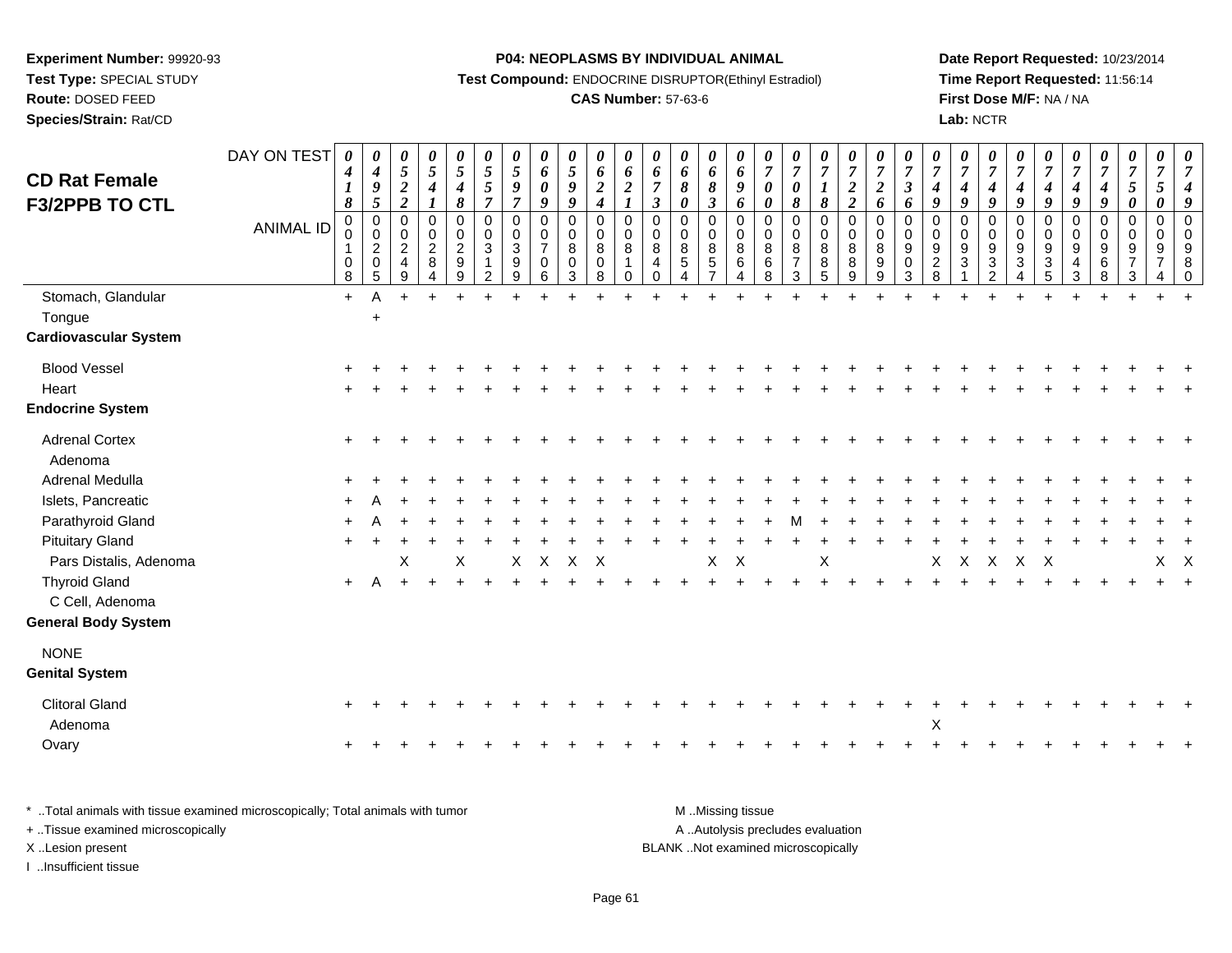**Route:** DOSED FEED

**Species/Strain:** Rat/CD

#### **P04: NEOPLASMS BY INDIVIDUAL ANIMAL**

**Test Compound:** ENDOCRINE DISRUPTOR(Ethinyl Estradiol)

## **CAS Number:** 57-63-6

**Date Report Requested:** 10/23/2014**Time Report Requested:** 11:56:14**First Dose M/F:** NA / NA**Lab:** NCTR

| <b>CD Rat Female</b><br><b>F3/2PPB TO CTL</b> | DAY ON TEST<br><b>ANIMAL ID</b> | 0<br>$\boldsymbol{4}$<br>$\boldsymbol{l}$<br>8<br>$\mathbf 0$<br>0<br>1<br>$\mathbf 0$<br>8 | 0<br>$\boldsymbol{4}$<br>$\boldsymbol{9}$<br>$\mathfrak{s}$<br>$\overline{0}$<br>$\mathbf 0$<br>$\overline{c}$<br>$\mathbf 0$<br>5 | 0<br>$\sqrt{5}$<br>$\overline{\mathbf{c}}$<br>$\overline{2}$<br>$\Omega$<br>0<br>$\overline{2}$<br>4<br>9 | 0<br>5<br>$\boldsymbol{4}$<br>$\boldsymbol{I}$<br>$\Omega$<br>0<br>$\overline{c}$<br>8<br>4 | 0<br>$\sqrt{5}$<br>$\boldsymbol{4}$<br>8<br>$\mathbf 0$<br>$\pmb{0}$<br>$\sqrt{2}$<br>$\boldsymbol{9}$<br>$\boldsymbol{9}$ | 0<br>5<br>$\sqrt{5}$<br>$\overline{7}$<br>$\Omega$<br>$\pmb{0}$<br>$\sqrt{3}$<br>2 | 0<br>$\mathfrak{s}$<br>$\boldsymbol{g}$<br>$\overline{7}$<br>$\mathbf 0$<br>0<br>$\ensuremath{\mathsf{3}}$<br>9<br>9 | 0<br>6<br>$\boldsymbol{\theta}$<br>$\boldsymbol{g}$<br>$\mathbf 0$<br>$\mathbf 0$<br>$\overline{7}$<br>$\mathbf 0$<br>6 | 0<br>5<br>9<br>9<br>$\mathbf 0$<br>$\mathbf 0$<br>8<br>$\mathbf 0$<br>3 | 0<br>6<br>$\boldsymbol{2}$<br>$\boldsymbol{4}$<br>$\mathbf 0$<br>$\mathbf 0$<br>8<br>0<br>8 | 0<br>6<br>$\overline{2}$<br>$\mathbf{I}$<br>$\mathbf 0$<br>0<br>8<br>$\mathbf{1}$<br>$\Omega$ | $\boldsymbol{\theta}$<br>6<br>$\overline{7}$<br>$\boldsymbol{\beta}$<br>$\Omega$<br>0<br>8<br>$\overline{4}$<br>0 | 0<br>6<br>8<br>$\boldsymbol{\theta}$<br>$\Omega$<br>$\mathbf 0$<br>8<br>$\sqrt{5}$<br>$\boldsymbol{\Lambda}$ | 0<br>6<br>$\pmb{8}$<br>$\boldsymbol{\beta}$<br>$\Omega$<br>0<br>8<br>$\,$ 5 $\,$<br>$\overline{7}$ | 0<br>6<br>9<br>6<br>$\Omega$<br>$\mathbf 0$<br>8<br>6<br>4 | 0<br>$\overline{7}$<br>0<br>0<br>$\Omega$<br>0<br>8<br>6<br>8 | $\boldsymbol{\theta}$<br>$\overline{7}$<br>$\boldsymbol{\theta}$<br>$\pmb{8}$<br>$\Omega$<br>0<br>8<br>$\overline{7}$<br>3 | $\overline{7}$<br>8<br>$\mathbf 0$<br>0<br>8<br>8<br>$\overline{5}$ | 0<br>$\overline{7}$<br>$\overline{2}$<br>$\overline{2}$<br>$\Omega$<br>$\mathbf 0$<br>8<br>8<br>$9\,$ | 0<br>$\boldsymbol{7}$<br>$\boldsymbol{2}$<br>6<br>$\Omega$<br>$\mathbf 0$<br>$\bf8$<br>9<br>$\overline{9}$ | $\boldsymbol{\theta}$<br>$\overline{7}$<br>$\boldsymbol{\beta}$<br>6<br>$\Omega$<br>0<br>9<br>$\mathbf 0$<br>$\mathbf{3}$ | $\overline{7}$<br>4<br>9<br>$\Omega$<br>0<br>9<br>$\overline{c}$<br>8 | 0<br>$\overline{7}$<br>4<br>9<br>$\Omega$<br>$\Omega$<br>9<br>3 | 0<br>$\overline{7}$<br>$\boldsymbol{4}$<br>$\boldsymbol{q}$<br>$\Omega$<br>0<br>$9\,$<br>3<br>$\overline{2}$ | $\boldsymbol{\theta}$<br>$\overline{7}$<br>$\boldsymbol{4}$<br>$\boldsymbol{q}$<br>$\Omega$<br>$\mathbf 0$<br>$\boldsymbol{9}$<br>$\mathbf{3}$<br>4 | 0<br>$\overline{7}$<br>$\boldsymbol{4}$<br>9<br>$\Omega$<br>0<br>9<br>$\sqrt{3}$<br>$\overline{5}$ | $\overline{7}$<br>$\boldsymbol{4}$<br>9<br>$\Omega$<br>$\mathbf 0$<br>9<br>$\overline{4}$<br>$\mathbf{3}$ | $\boldsymbol{\theta}$<br>$\overline{7}$<br>$\boldsymbol{4}$<br>$\boldsymbol{g}$<br>$\mathbf 0$<br>$\mathbf 0$<br>$9\,$<br>$\,6$<br>8 | 0<br>$\boldsymbol{7}$<br>5<br>$\boldsymbol{\theta}$<br>$\mathbf 0$<br>0<br>9<br>$\overline{7}$<br>3 | 0<br>$\overline{7}$<br>5<br>0<br>$\mathbf 0$<br>$\mathbf 0$<br>9<br>$\overline{7}$ | $\Omega$ |
|-----------------------------------------------|---------------------------------|---------------------------------------------------------------------------------------------|------------------------------------------------------------------------------------------------------------------------------------|-----------------------------------------------------------------------------------------------------------|---------------------------------------------------------------------------------------------|----------------------------------------------------------------------------------------------------------------------------|------------------------------------------------------------------------------------|----------------------------------------------------------------------------------------------------------------------|-------------------------------------------------------------------------------------------------------------------------|-------------------------------------------------------------------------|---------------------------------------------------------------------------------------------|-----------------------------------------------------------------------------------------------|-------------------------------------------------------------------------------------------------------------------|--------------------------------------------------------------------------------------------------------------|----------------------------------------------------------------------------------------------------|------------------------------------------------------------|---------------------------------------------------------------|----------------------------------------------------------------------------------------------------------------------------|---------------------------------------------------------------------|-------------------------------------------------------------------------------------------------------|------------------------------------------------------------------------------------------------------------|---------------------------------------------------------------------------------------------------------------------------|-----------------------------------------------------------------------|-----------------------------------------------------------------|--------------------------------------------------------------------------------------------------------------|-----------------------------------------------------------------------------------------------------------------------------------------------------|----------------------------------------------------------------------------------------------------|-----------------------------------------------------------------------------------------------------------|--------------------------------------------------------------------------------------------------------------------------------------|-----------------------------------------------------------------------------------------------------|------------------------------------------------------------------------------------|----------|
| Ovary                                         |                                 | $+$                                                                                         | ÷                                                                                                                                  |                                                                                                           |                                                                                             |                                                                                                                            |                                                                                    |                                                                                                                      |                                                                                                                         | ÷                                                                       |                                                                                             | $\ddot{}$                                                                                     | $+$                                                                                                               |                                                                                                              | $+$                                                                                                |                                                            | $\overline{1}$                                                |                                                                                                                            |                                                                     | ÷                                                                                                     |                                                                                                            |                                                                                                                           |                                                                       |                                                                 |                                                                                                              |                                                                                                                                                     |                                                                                                    |                                                                                                           |                                                                                                                                      |                                                                                                     |                                                                                    |          |
| Granulosa Cell Tumor Benign                   |                                 |                                                                                             |                                                                                                                                    |                                                                                                           |                                                                                             |                                                                                                                            |                                                                                    |                                                                                                                      |                                                                                                                         |                                                                         |                                                                                             |                                                                                               |                                                                                                                   |                                                                                                              | X                                                                                                  |                                                            |                                                               |                                                                                                                            |                                                                     |                                                                                                       |                                                                                                            |                                                                                                                           |                                                                       |                                                                 |                                                                                                              |                                                                                                                                                     |                                                                                                    |                                                                                                           |                                                                                                                                      |                                                                                                     |                                                                                    |          |
| Granulosa Cell Tumor Malignant                |                                 |                                                                                             |                                                                                                                                    |                                                                                                           |                                                                                             |                                                                                                                            |                                                                                    |                                                                                                                      |                                                                                                                         |                                                                         |                                                                                             |                                                                                               |                                                                                                                   |                                                                                                              |                                                                                                    |                                                            |                                                               |                                                                                                                            |                                                                     |                                                                                                       |                                                                                                            |                                                                                                                           |                                                                       |                                                                 |                                                                                                              |                                                                                                                                                     |                                                                                                    |                                                                                                           | X                                                                                                                                    |                                                                                                     |                                                                                    |          |
| Sertoli Cell Tumor Benign                     |                                 |                                                                                             |                                                                                                                                    |                                                                                                           |                                                                                             |                                                                                                                            |                                                                                    |                                                                                                                      |                                                                                                                         |                                                                         |                                                                                             |                                                                                               |                                                                                                                   |                                                                                                              |                                                                                                    |                                                            |                                                               |                                                                                                                            |                                                                     |                                                                                                       |                                                                                                            |                                                                                                                           |                                                                       |                                                                 |                                                                                                              |                                                                                                                                                     |                                                                                                    |                                                                                                           |                                                                                                                                      | X                                                                                                   |                                                                                    |          |
| Oviduct                                       |                                 |                                                                                             |                                                                                                                                    |                                                                                                           |                                                                                             |                                                                                                                            |                                                                                    |                                                                                                                      |                                                                                                                         |                                                                         |                                                                                             |                                                                                               |                                                                                                                   |                                                                                                              |                                                                                                    |                                                            |                                                               |                                                                                                                            |                                                                     |                                                                                                       |                                                                                                            |                                                                                                                           |                                                                       |                                                                 |                                                                                                              |                                                                                                                                                     |                                                                                                    |                                                                                                           |                                                                                                                                      |                                                                                                     |                                                                                    |          |
| <b>Uterus</b>                                 |                                 |                                                                                             |                                                                                                                                    |                                                                                                           |                                                                                             |                                                                                                                            |                                                                                    |                                                                                                                      |                                                                                                                         |                                                                         |                                                                                             |                                                                                               |                                                                                                                   |                                                                                                              |                                                                                                    |                                                            |                                                               |                                                                                                                            |                                                                     |                                                                                                       |                                                                                                            |                                                                                                                           |                                                                       |                                                                 |                                                                                                              |                                                                                                                                                     |                                                                                                    |                                                                                                           |                                                                                                                                      |                                                                                                     |                                                                                    |          |
| Endometrium, Adenocarcinoma                   |                                 |                                                                                             |                                                                                                                                    | X                                                                                                         |                                                                                             |                                                                                                                            |                                                                                    |                                                                                                                      |                                                                                                                         |                                                                         |                                                                                             |                                                                                               |                                                                                                                   |                                                                                                              |                                                                                                    |                                                            |                                                               |                                                                                                                            |                                                                     |                                                                                                       |                                                                                                            |                                                                                                                           |                                                                       |                                                                 |                                                                                                              |                                                                                                                                                     |                                                                                                    |                                                                                                           |                                                                                                                                      |                                                                                                     |                                                                                    |          |
| Endometrium, Adenoma                          |                                 |                                                                                             |                                                                                                                                    |                                                                                                           |                                                                                             |                                                                                                                            |                                                                                    |                                                                                                                      |                                                                                                                         |                                                                         |                                                                                             |                                                                                               |                                                                                                                   |                                                                                                              |                                                                                                    |                                                            |                                                               |                                                                                                                            |                                                                     |                                                                                                       |                                                                                                            |                                                                                                                           |                                                                       |                                                                 | X                                                                                                            |                                                                                                                                                     |                                                                                                    |                                                                                                           |                                                                                                                                      |                                                                                                     |                                                                                    |          |
| Polyp Stromal                                 |                                 |                                                                                             |                                                                                                                                    |                                                                                                           |                                                                                             |                                                                                                                            |                                                                                    |                                                                                                                      |                                                                                                                         |                                                                         |                                                                                             |                                                                                               |                                                                                                                   |                                                                                                              |                                                                                                    |                                                            |                                                               |                                                                                                                            |                                                                     |                                                                                                       |                                                                                                            |                                                                                                                           | X                                                                     |                                                                 |                                                                                                              |                                                                                                                                                     | X                                                                                                  |                                                                                                           |                                                                                                                                      | $\boldsymbol{X}$                                                                                    |                                                                                    |          |
| Vagina                                        |                                 |                                                                                             |                                                                                                                                    |                                                                                                           |                                                                                             |                                                                                                                            |                                                                                    |                                                                                                                      |                                                                                                                         |                                                                         |                                                                                             |                                                                                               |                                                                                                                   |                                                                                                              |                                                                                                    |                                                            |                                                               |                                                                                                                            |                                                                     |                                                                                                       |                                                                                                            |                                                                                                                           |                                                                       |                                                                 |                                                                                                              |                                                                                                                                                     |                                                                                                    |                                                                                                           |                                                                                                                                      |                                                                                                     |                                                                                    |          |
| <b>Hematopoietic System</b>                   |                                 |                                                                                             |                                                                                                                                    |                                                                                                           |                                                                                             |                                                                                                                            |                                                                                    |                                                                                                                      |                                                                                                                         |                                                                         |                                                                                             |                                                                                               |                                                                                                                   |                                                                                                              |                                                                                                    |                                                            |                                                               |                                                                                                                            |                                                                     |                                                                                                       |                                                                                                            |                                                                                                                           |                                                                       |                                                                 |                                                                                                              |                                                                                                                                                     |                                                                                                    |                                                                                                           |                                                                                                                                      |                                                                                                     |                                                                                    |          |
| <b>Bone Marrow</b>                            |                                 |                                                                                             |                                                                                                                                    |                                                                                                           |                                                                                             |                                                                                                                            |                                                                                    |                                                                                                                      |                                                                                                                         |                                                                         |                                                                                             |                                                                                               |                                                                                                                   |                                                                                                              |                                                                                                    |                                                            |                                                               |                                                                                                                            |                                                                     |                                                                                                       |                                                                                                            |                                                                                                                           |                                                                       |                                                                 |                                                                                                              |                                                                                                                                                     |                                                                                                    |                                                                                                           |                                                                                                                                      |                                                                                                     |                                                                                    |          |
| Lymph Node                                    |                                 |                                                                                             |                                                                                                                                    |                                                                                                           |                                                                                             |                                                                                                                            |                                                                                    |                                                                                                                      |                                                                                                                         |                                                                         |                                                                                             |                                                                                               |                                                                                                                   |                                                                                                              |                                                                                                    |                                                            |                                                               |                                                                                                                            |                                                                     |                                                                                                       |                                                                                                            |                                                                                                                           |                                                                       |                                                                 |                                                                                                              |                                                                                                                                                     |                                                                                                    |                                                                                                           |                                                                                                                                      |                                                                                                     |                                                                                    |          |
| Lymph Node, Mandibular                        |                                 |                                                                                             |                                                                                                                                    |                                                                                                           |                                                                                             |                                                                                                                            |                                                                                    |                                                                                                                      |                                                                                                                         |                                                                         |                                                                                             |                                                                                               |                                                                                                                   |                                                                                                              |                                                                                                    |                                                            |                                                               |                                                                                                                            |                                                                     |                                                                                                       |                                                                                                            |                                                                                                                           |                                                                       |                                                                 |                                                                                                              |                                                                                                                                                     |                                                                                                    |                                                                                                           |                                                                                                                                      |                                                                                                     |                                                                                    |          |
| Lymph Node, Mesenteric                        |                                 |                                                                                             |                                                                                                                                    |                                                                                                           |                                                                                             |                                                                                                                            |                                                                                    |                                                                                                                      |                                                                                                                         |                                                                         |                                                                                             |                                                                                               |                                                                                                                   |                                                                                                              |                                                                                                    |                                                            |                                                               |                                                                                                                            |                                                                     |                                                                                                       |                                                                                                            |                                                                                                                           |                                                                       |                                                                 |                                                                                                              |                                                                                                                                                     |                                                                                                    |                                                                                                           |                                                                                                                                      |                                                                                                     |                                                                                    |          |
| Spleen                                        |                                 |                                                                                             |                                                                                                                                    |                                                                                                           |                                                                                             |                                                                                                                            |                                                                                    |                                                                                                                      |                                                                                                                         |                                                                         |                                                                                             |                                                                                               |                                                                                                                   |                                                                                                              |                                                                                                    |                                                            |                                                               |                                                                                                                            |                                                                     |                                                                                                       |                                                                                                            |                                                                                                                           |                                                                       |                                                                 |                                                                                                              |                                                                                                                                                     |                                                                                                    |                                                                                                           |                                                                                                                                      |                                                                                                     |                                                                                    |          |
| Thymus                                        |                                 |                                                                                             |                                                                                                                                    |                                                                                                           |                                                                                             |                                                                                                                            |                                                                                    |                                                                                                                      |                                                                                                                         |                                                                         |                                                                                             |                                                                                               |                                                                                                                   |                                                                                                              |                                                                                                    |                                                            |                                                               |                                                                                                                            |                                                                     |                                                                                                       |                                                                                                            |                                                                                                                           |                                                                       |                                                                 |                                                                                                              |                                                                                                                                                     |                                                                                                    |                                                                                                           |                                                                                                                                      |                                                                                                     |                                                                                    |          |
| <b>Integumentary System</b>                   |                                 |                                                                                             |                                                                                                                                    |                                                                                                           |                                                                                             |                                                                                                                            |                                                                                    |                                                                                                                      |                                                                                                                         |                                                                         |                                                                                             |                                                                                               |                                                                                                                   |                                                                                                              |                                                                                                    |                                                            |                                                               |                                                                                                                            |                                                                     |                                                                                                       |                                                                                                            |                                                                                                                           |                                                                       |                                                                 |                                                                                                              |                                                                                                                                                     |                                                                                                    |                                                                                                           |                                                                                                                                      |                                                                                                     |                                                                                    |          |
| Mammary Gland                                 |                                 |                                                                                             |                                                                                                                                    |                                                                                                           |                                                                                             |                                                                                                                            |                                                                                    |                                                                                                                      |                                                                                                                         |                                                                         |                                                                                             |                                                                                               |                                                                                                                   |                                                                                                              |                                                                                                    |                                                            |                                                               |                                                                                                                            |                                                                     |                                                                                                       |                                                                                                            |                                                                                                                           |                                                                       |                                                                 |                                                                                                              |                                                                                                                                                     |                                                                                                    |                                                                                                           |                                                                                                                                      |                                                                                                     |                                                                                    |          |
| Adenocarcinoma                                |                                 |                                                                                             |                                                                                                                                    |                                                                                                           |                                                                                             |                                                                                                                            |                                                                                    |                                                                                                                      |                                                                                                                         |                                                                         |                                                                                             |                                                                                               |                                                                                                                   |                                                                                                              |                                                                                                    |                                                            |                                                               |                                                                                                                            |                                                                     |                                                                                                       |                                                                                                            |                                                                                                                           |                                                                       |                                                                 |                                                                                                              |                                                                                                                                                     |                                                                                                    |                                                                                                           |                                                                                                                                      |                                                                                                     | X                                                                                  |          |
| Adenocarcinoma, Multiple                      |                                 |                                                                                             |                                                                                                                                    |                                                                                                           |                                                                                             |                                                                                                                            |                                                                                    |                                                                                                                      |                                                                                                                         | $\sf X$                                                                 |                                                                                             |                                                                                               |                                                                                                                   |                                                                                                              |                                                                                                    | X                                                          |                                                               |                                                                                                                            |                                                                     |                                                                                                       |                                                                                                            |                                                                                                                           |                                                                       |                                                                 |                                                                                                              |                                                                                                                                                     |                                                                                                    |                                                                                                           |                                                                                                                                      |                                                                                                     |                                                                                    |          |
| Fibroadenoma                                  |                                 |                                                                                             |                                                                                                                                    |                                                                                                           |                                                                                             |                                                                                                                            |                                                                                    | $X$ $X$ $X$                                                                                                          |                                                                                                                         |                                                                         |                                                                                             | X                                                                                             |                                                                                                                   |                                                                                                              |                                                                                                    |                                                            |                                                               | x x x x x                                                                                                                  |                                                                     |                                                                                                       |                                                                                                            |                                                                                                                           |                                                                       |                                                                 |                                                                                                              |                                                                                                                                                     |                                                                                                    | X                                                                                                         |                                                                                                                                      |                                                                                                     |                                                                                    |          |
|                                               |                                 |                                                                                             |                                                                                                                                    |                                                                                                           |                                                                                             |                                                                                                                            |                                                                                    |                                                                                                                      |                                                                                                                         |                                                                         |                                                                                             |                                                                                               |                                                                                                                   |                                                                                                              |                                                                                                    |                                                            |                                                               |                                                                                                                            |                                                                     |                                                                                                       |                                                                                                            |                                                                                                                           |                                                                       |                                                                 |                                                                                                              |                                                                                                                                                     |                                                                                                    |                                                                                                           |                                                                                                                                      |                                                                                                     |                                                                                    |          |

\* ..Total animals with tissue examined microscopically; Total animals with tumor **M** . Missing tissue M ..Missing tissue A ..Autolysis precludes evaluation + ..Tissue examined microscopically X ..Lesion present BLANK ..Not examined microscopically

I ..Insufficient tissue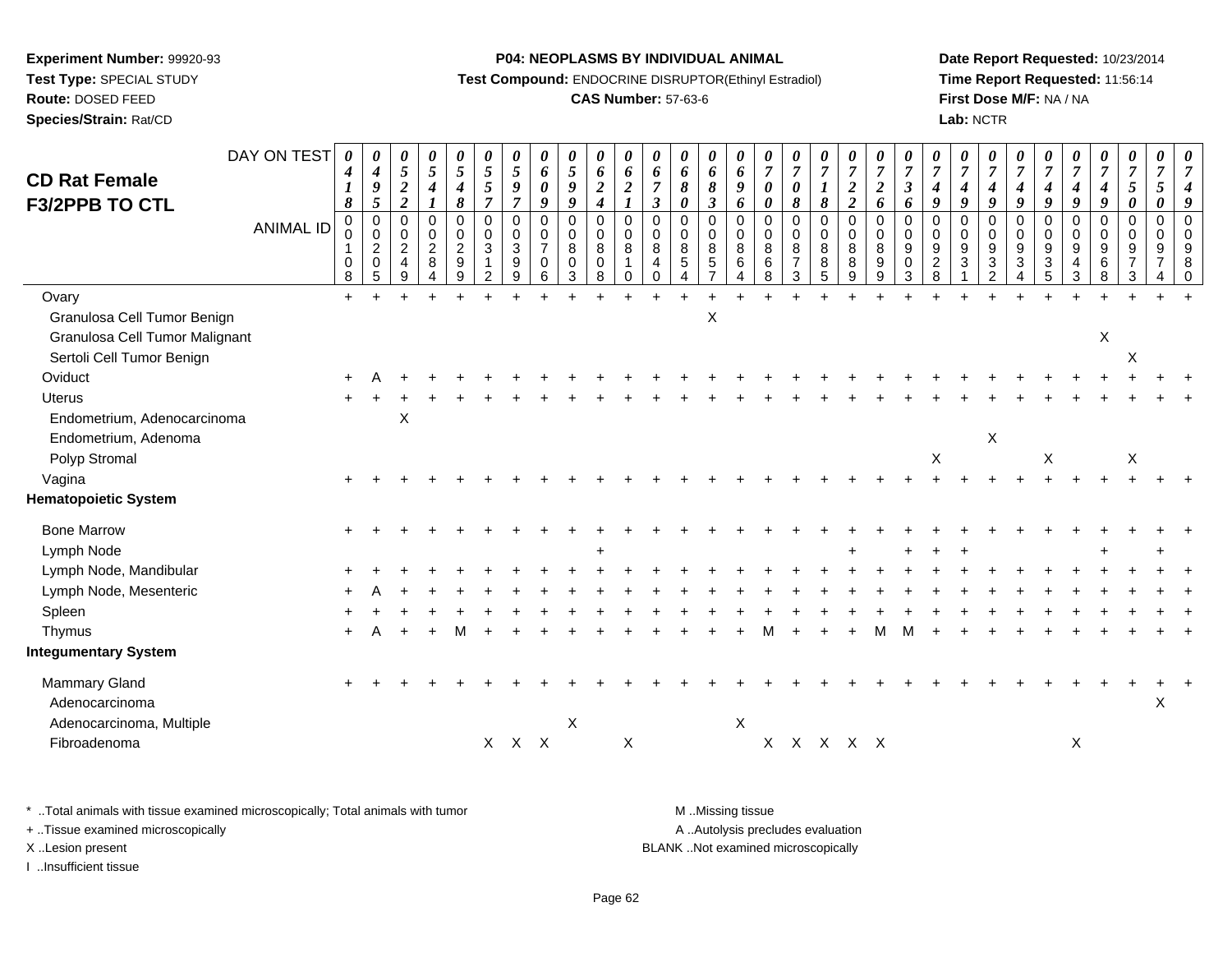**Test Type:** SPECIAL STUDY**Route:** DOSED FEED

**Species/Strain:** Rat/CD

#### **P04: NEOPLASMS BY INDIVIDUAL ANIMAL**

**Test Compound:** ENDOCRINE DISRUPTOR(Ethinyl Estradiol)

## **CAS Number:** 57-63-6

**Date Report Requested:** 10/23/2014**Time Report Requested:** 11:56:14**First Dose M/F:** NA / NA**Lab:** NCTR

| <b>CD Rat Female</b><br><b>F3/2PPB TO CTL</b>                   | DAY ON TEST<br><b>ANIMAL ID</b> | 0<br>$\boldsymbol{4}$<br>8<br>0<br>0<br>$\mathbf{1}$<br>$\mathbf 0$<br>8 | $\boldsymbol{\theta}$<br>4<br>9<br>$\sqrt{5}$<br>$\mathbf 0$<br>0<br>$\overline{2}$<br>0<br>5 | $\boldsymbol{\theta}$<br>5<br>$\boldsymbol{2}$<br>$\boldsymbol{2}$<br>$\mathbf 0$<br>$\mathbf 0$<br>$\overline{c}$<br>$\overline{4}$<br>9 | 0<br>$\mathfrak{s}$<br>$\boldsymbol{4}$<br>1<br>$\mathbf 0$<br>$\mathbf 0$<br>$\sqrt{2}$<br>8<br>4 | 0<br>5<br>$\boldsymbol{4}$<br>8<br>$\mathbf 0$<br>$\mathbf 0$<br>$\overline{c}$<br>9<br>9 | 0<br>5<br>5<br>$\overline{7}$<br>$\mathbf 0$<br>0<br>$\mathbf{3}$<br>$\mathbf{1}$<br>2 | $\boldsymbol{\theta}$<br>5<br>9<br>$\overline{7}$<br>$\Omega$<br>0<br>$\mathbf{3}$<br>9<br>9 | 0<br>6<br>$\boldsymbol{\theta}$<br>9<br>$\mathbf 0$<br>$\mathbf 0$<br>$\overline{7}$<br>$\mathbf 0$<br>6 | 0<br>$5\overline{)}$<br>9<br>9<br>0<br>$\pmb{0}$<br>8<br>$\mathbf 0$<br>3 | 0<br>6<br>$\boldsymbol{2}$<br>$\boldsymbol{4}$<br>$\mathbf 0$<br>$\mathbf 0$<br>$\,8\,$<br>$\mathbf 0$<br>8 | 0<br>6<br>$\overline{2}$<br>$\mathbf 0$<br>$\mathbf 0$<br>8<br>$\mathbf{1}$<br>$\Omega$ | $\boldsymbol{\theta}$<br>6<br>$\overline{7}$<br>$\boldsymbol{\beta}$<br>$\mathbf 0$<br>$\mathbf 0$<br>8<br>$\overline{a}$<br>$\mathbf 0$ | 0<br>6<br>8<br>0<br>$\mathbf 0$<br>$\mathbf 0$<br>8<br>5<br>4 | 0<br>6<br>$\boldsymbol{\delta}$<br>$\boldsymbol{\beta}$<br>$\mathbf 0$<br>0<br>$\bf 8$<br>$\sqrt{5}$<br>$\overline{7}$ | $\boldsymbol{\theta}$<br>6<br>9<br>6<br>$\mathbf 0$<br>$\mathbf 0$<br>8<br>6<br>4 | 0<br>$\overline{7}$<br>0<br>$\pmb{\theta}$<br>$\Omega$<br>$\mathbf 0$<br>8<br>6<br>8 | $\boldsymbol{\theta}$<br>$\overline{7}$<br>$\boldsymbol{\theta}$<br>$\pmb{8}$<br>$\mathbf 0$<br>$\mathbf 0$<br>8<br>$\overline{7}$<br>3 | $\boldsymbol{\theta}$<br>$\overline{7}$<br>$\pmb{8}$<br>$\mathbf 0$<br>$\mathbf 0$<br>8<br>8<br>5 | 0<br>$\overline{7}$<br>$\boldsymbol{2}$<br>$\boldsymbol{2}$<br>$\mathbf 0$<br>$\mathbf 0$<br>8<br>8<br>9 | 0<br>$\overline{7}$<br>$\boldsymbol{2}$<br>6<br>$\mathbf 0$<br>$\mathbf 0$<br>$\bf8$<br>9<br>9 | $\boldsymbol{\theta}$<br>$\overline{7}$<br>$\mathbf{3}$<br>6<br>$\mathbf 0$<br>0<br>9<br>$\mathbf 0$<br>3 | U<br>$\overline{7}$<br>$\boldsymbol{4}$<br>9<br>$\Omega$<br>$\Omega$<br>$\boldsymbol{9}$<br>$\overline{c}$<br>8 | 0<br>$\overline{7}$<br>4<br>9<br>$\Omega$<br>$\Omega$<br>9<br>3 | 0<br>$\overline{7}$<br>$\boldsymbol{4}$<br>9<br>0<br>0<br>9<br>3<br>2 | 0<br>$\overline{7}$<br>$\boldsymbol{4}$<br>9<br>$\mathbf 0$<br>$\mathbf 0$<br>9<br>3 | $\boldsymbol{\theta}$<br>$\overline{7}$<br>$\boldsymbol{4}$<br>9<br>$\mathbf 0$<br>0<br>9<br>$\mathbf{3}$<br>5 | $\overline{7}$<br>4<br>9<br>$\mathbf{0}$<br>0<br>9<br>4<br>3 | $\boldsymbol{\theta}$<br>$\overline{7}$<br>$\boldsymbol{4}$<br>$\boldsymbol{q}$<br>0<br>$\mathbf 0$<br>9<br>6<br>8 | 0<br>$\overline{7}$<br>5<br>0<br>0<br>$\mathbf 0$<br>9<br>$\overline{7}$<br>3 | $\overline{7}$<br>5<br>$\mathbf 0$<br>$\mathbf 0$<br>9<br>$\overline{7}$<br>4 | 8<br>∩ |
|-----------------------------------------------------------------|---------------------------------|--------------------------------------------------------------------------|-----------------------------------------------------------------------------------------------|-------------------------------------------------------------------------------------------------------------------------------------------|----------------------------------------------------------------------------------------------------|-------------------------------------------------------------------------------------------|----------------------------------------------------------------------------------------|----------------------------------------------------------------------------------------------|----------------------------------------------------------------------------------------------------------|---------------------------------------------------------------------------|-------------------------------------------------------------------------------------------------------------|-----------------------------------------------------------------------------------------|------------------------------------------------------------------------------------------------------------------------------------------|---------------------------------------------------------------|------------------------------------------------------------------------------------------------------------------------|-----------------------------------------------------------------------------------|--------------------------------------------------------------------------------------|-----------------------------------------------------------------------------------------------------------------------------------------|---------------------------------------------------------------------------------------------------|----------------------------------------------------------------------------------------------------------|------------------------------------------------------------------------------------------------|-----------------------------------------------------------------------------------------------------------|-----------------------------------------------------------------------------------------------------------------|-----------------------------------------------------------------|-----------------------------------------------------------------------|--------------------------------------------------------------------------------------|----------------------------------------------------------------------------------------------------------------|--------------------------------------------------------------|--------------------------------------------------------------------------------------------------------------------|-------------------------------------------------------------------------------|-------------------------------------------------------------------------------|--------|
| Fibroadenoma, Multiple                                          |                                 |                                                                          |                                                                                               |                                                                                                                                           | Χ                                                                                                  |                                                                                           |                                                                                        |                                                                                              |                                                                                                          |                                                                           | $\sf X$                                                                                                     |                                                                                         | X                                                                                                                                        | $\sf X$                                                       | $\sf X$                                                                                                                |                                                                                   |                                                                                      |                                                                                                                                         |                                                                                                   |                                                                                                          |                                                                                                | X                                                                                                         | $\mathsf X$                                                                                                     | X                                                               | $\sf X$                                                               |                                                                                      |                                                                                                                |                                                              |                                                                                                                    |                                                                               | $\mathsf X$                                                                   |        |
| Skin                                                            |                                 |                                                                          |                                                                                               |                                                                                                                                           |                                                                                                    |                                                                                           |                                                                                        |                                                                                              |                                                                                                          |                                                                           |                                                                                                             |                                                                                         |                                                                                                                                          |                                                               |                                                                                                                        |                                                                                   |                                                                                      |                                                                                                                                         |                                                                                                   |                                                                                                          |                                                                                                |                                                                                                           |                                                                                                                 |                                                                 |                                                                       |                                                                                      |                                                                                                                |                                                              |                                                                                                                    |                                                                               |                                                                               |        |
| Ear, Basal Cell Adenoma                                         |                                 |                                                                          |                                                                                               |                                                                                                                                           |                                                                                                    |                                                                                           |                                                                                        |                                                                                              |                                                                                                          |                                                                           |                                                                                                             |                                                                                         |                                                                                                                                          |                                                               |                                                                                                                        |                                                                                   |                                                                                      |                                                                                                                                         |                                                                                                   |                                                                                                          |                                                                                                |                                                                                                           |                                                                                                                 |                                                                 |                                                                       |                                                                                      |                                                                                                                |                                                              |                                                                                                                    |                                                                               |                                                                               |        |
| Fibroma                                                         |                                 |                                                                          |                                                                                               |                                                                                                                                           |                                                                                                    |                                                                                           |                                                                                        |                                                                                              |                                                                                                          |                                                                           |                                                                                                             |                                                                                         |                                                                                                                                          |                                                               | $\boldsymbol{\mathsf{X}}$                                                                                              |                                                                                   |                                                                                      |                                                                                                                                         | X                                                                                                 |                                                                                                          |                                                                                                |                                                                                                           |                                                                                                                 |                                                                 |                                                                       |                                                                                      |                                                                                                                |                                                              |                                                                                                                    |                                                                               |                                                                               |        |
| <b>Musculoskeletal System</b>                                   |                                 |                                                                          |                                                                                               |                                                                                                                                           |                                                                                                    |                                                                                           |                                                                                        |                                                                                              |                                                                                                          |                                                                           |                                                                                                             |                                                                                         |                                                                                                                                          |                                                               |                                                                                                                        |                                                                                   |                                                                                      |                                                                                                                                         |                                                                                                   |                                                                                                          |                                                                                                |                                                                                                           |                                                                                                                 |                                                                 |                                                                       |                                                                                      |                                                                                                                |                                                              |                                                                                                                    |                                                                               |                                                                               |        |
| <b>Bone</b>                                                     |                                 |                                                                          |                                                                                               |                                                                                                                                           |                                                                                                    |                                                                                           |                                                                                        |                                                                                              |                                                                                                          |                                                                           |                                                                                                             |                                                                                         |                                                                                                                                          |                                                               |                                                                                                                        |                                                                                   |                                                                                      |                                                                                                                                         |                                                                                                   |                                                                                                          |                                                                                                |                                                                                                           |                                                                                                                 |                                                                 |                                                                       |                                                                                      |                                                                                                                |                                                              |                                                                                                                    |                                                                               |                                                                               |        |
| Bone, Femur                                                     |                                 |                                                                          |                                                                                               |                                                                                                                                           |                                                                                                    |                                                                                           |                                                                                        |                                                                                              |                                                                                                          |                                                                           |                                                                                                             |                                                                                         |                                                                                                                                          |                                                               |                                                                                                                        |                                                                                   |                                                                                      |                                                                                                                                         |                                                                                                   |                                                                                                          |                                                                                                |                                                                                                           |                                                                                                                 |                                                                 |                                                                       |                                                                                      |                                                                                                                |                                                              |                                                                                                                    |                                                                               |                                                                               |        |
| <b>Skeletal Muscle</b>                                          |                                 |                                                                          |                                                                                               |                                                                                                                                           |                                                                                                    |                                                                                           |                                                                                        | ÷                                                                                            |                                                                                                          |                                                                           |                                                                                                             |                                                                                         |                                                                                                                                          |                                                               |                                                                                                                        |                                                                                   |                                                                                      |                                                                                                                                         |                                                                                                   |                                                                                                          |                                                                                                |                                                                                                           |                                                                                                                 | $\div$                                                          |                                                                       |                                                                                      |                                                                                                                |                                                              |                                                                                                                    |                                                                               |                                                                               |        |
| Diaphragm, Granulosa Cell Tumor<br>Malignant, Metastatic, Ovary |                                 |                                                                          |                                                                                               |                                                                                                                                           |                                                                                                    |                                                                                           |                                                                                        |                                                                                              |                                                                                                          |                                                                           |                                                                                                             |                                                                                         |                                                                                                                                          |                                                               |                                                                                                                        |                                                                                   |                                                                                      |                                                                                                                                         |                                                                                                   |                                                                                                          |                                                                                                |                                                                                                           |                                                                                                                 |                                                                 |                                                                       |                                                                                      |                                                                                                                |                                                              | $\mathsf X$                                                                                                        |                                                                               |                                                                               |        |
| Diaphragm, Mesothelioma Malignant,<br>Metastatic, Mesentery     |                                 |                                                                          |                                                                                               |                                                                                                                                           |                                                                                                    |                                                                                           |                                                                                        |                                                                                              |                                                                                                          |                                                                           |                                                                                                             |                                                                                         |                                                                                                                                          |                                                               |                                                                                                                        |                                                                                   |                                                                                      |                                                                                                                                         |                                                                                                   |                                                                                                          |                                                                                                |                                                                                                           |                                                                                                                 | $\boldsymbol{\mathsf{X}}$                                       |                                                                       |                                                                                      |                                                                                                                |                                                              |                                                                                                                    |                                                                               |                                                                               |        |
| <b>Nervous System</b>                                           |                                 |                                                                          |                                                                                               |                                                                                                                                           |                                                                                                    |                                                                                           |                                                                                        |                                                                                              |                                                                                                          |                                                                           |                                                                                                             |                                                                                         |                                                                                                                                          |                                                               |                                                                                                                        |                                                                                   |                                                                                      |                                                                                                                                         |                                                                                                   |                                                                                                          |                                                                                                |                                                                                                           |                                                                                                                 |                                                                 |                                                                       |                                                                                      |                                                                                                                |                                                              |                                                                                                                    |                                                                               |                                                                               |        |
| Brain, Brain Stem                                               |                                 |                                                                          |                                                                                               |                                                                                                                                           |                                                                                                    |                                                                                           |                                                                                        |                                                                                              |                                                                                                          |                                                                           |                                                                                                             |                                                                                         |                                                                                                                                          |                                                               |                                                                                                                        |                                                                                   |                                                                                      |                                                                                                                                         |                                                                                                   |                                                                                                          |                                                                                                |                                                                                                           |                                                                                                                 |                                                                 |                                                                       |                                                                                      |                                                                                                                |                                                              |                                                                                                                    |                                                                               |                                                                               |        |
| Brain, Cerebellum                                               |                                 |                                                                          |                                                                                               |                                                                                                                                           |                                                                                                    |                                                                                           |                                                                                        |                                                                                              |                                                                                                          |                                                                           |                                                                                                             |                                                                                         |                                                                                                                                          |                                                               |                                                                                                                        |                                                                                   |                                                                                      |                                                                                                                                         |                                                                                                   |                                                                                                          |                                                                                                |                                                                                                           |                                                                                                                 |                                                                 |                                                                       |                                                                                      |                                                                                                                |                                                              |                                                                                                                    |                                                                               |                                                                               |        |
| Brain, Cerebrum                                                 |                                 |                                                                          |                                                                                               |                                                                                                                                           |                                                                                                    |                                                                                           |                                                                                        |                                                                                              |                                                                                                          |                                                                           |                                                                                                             |                                                                                         |                                                                                                                                          |                                                               |                                                                                                                        |                                                                                   |                                                                                      |                                                                                                                                         |                                                                                                   |                                                                                                          |                                                                                                |                                                                                                           |                                                                                                                 |                                                                 |                                                                       |                                                                                      |                                                                                                                |                                                              |                                                                                                                    |                                                                               |                                                                               |        |
| Peripheral Nerve                                                |                                 | $\ddot{}$                                                                |                                                                                               |                                                                                                                                           |                                                                                                    |                                                                                           |                                                                                        |                                                                                              |                                                                                                          |                                                                           |                                                                                                             |                                                                                         |                                                                                                                                          |                                                               |                                                                                                                        |                                                                                   |                                                                                      |                                                                                                                                         |                                                                                                   |                                                                                                          |                                                                                                |                                                                                                           |                                                                                                                 |                                                                 |                                                                       |                                                                                      |                                                                                                                |                                                              |                                                                                                                    |                                                                               |                                                                               |        |
| Spinal Cord                                                     |                                 | $\ddot{}$                                                                |                                                                                               |                                                                                                                                           |                                                                                                    |                                                                                           |                                                                                        |                                                                                              |                                                                                                          |                                                                           |                                                                                                             |                                                                                         |                                                                                                                                          |                                                               |                                                                                                                        |                                                                                   |                                                                                      |                                                                                                                                         |                                                                                                   |                                                                                                          |                                                                                                |                                                                                                           |                                                                                                                 |                                                                 |                                                                       |                                                                                      |                                                                                                                |                                                              |                                                                                                                    |                                                                               |                                                                               |        |
| <b>Respiratory System</b>                                       |                                 |                                                                          |                                                                                               |                                                                                                                                           |                                                                                                    |                                                                                           |                                                                                        |                                                                                              |                                                                                                          |                                                                           |                                                                                                             |                                                                                         |                                                                                                                                          |                                                               |                                                                                                                        |                                                                                   |                                                                                      |                                                                                                                                         |                                                                                                   |                                                                                                          |                                                                                                |                                                                                                           |                                                                                                                 |                                                                 |                                                                       |                                                                                      |                                                                                                                |                                                              |                                                                                                                    |                                                                               |                                                                               |        |
| Lung<br>Mesothelioma Malignant, Metastatic,<br>Mesentery        |                                 |                                                                          |                                                                                               |                                                                                                                                           |                                                                                                    |                                                                                           |                                                                                        |                                                                                              |                                                                                                          |                                                                           |                                                                                                             |                                                                                         |                                                                                                                                          |                                                               |                                                                                                                        |                                                                                   |                                                                                      |                                                                                                                                         |                                                                                                   |                                                                                                          |                                                                                                |                                                                                                           |                                                                                                                 | X                                                               |                                                                       |                                                                                      |                                                                                                                |                                                              |                                                                                                                    |                                                                               |                                                                               |        |

\* ..Total animals with tissue examined microscopically; Total animals with tumor **M** . Missing tissue M ..Missing tissue + ..Tissue examined microscopically

I ..Insufficient tissue

A ..Autolysis precludes evaluation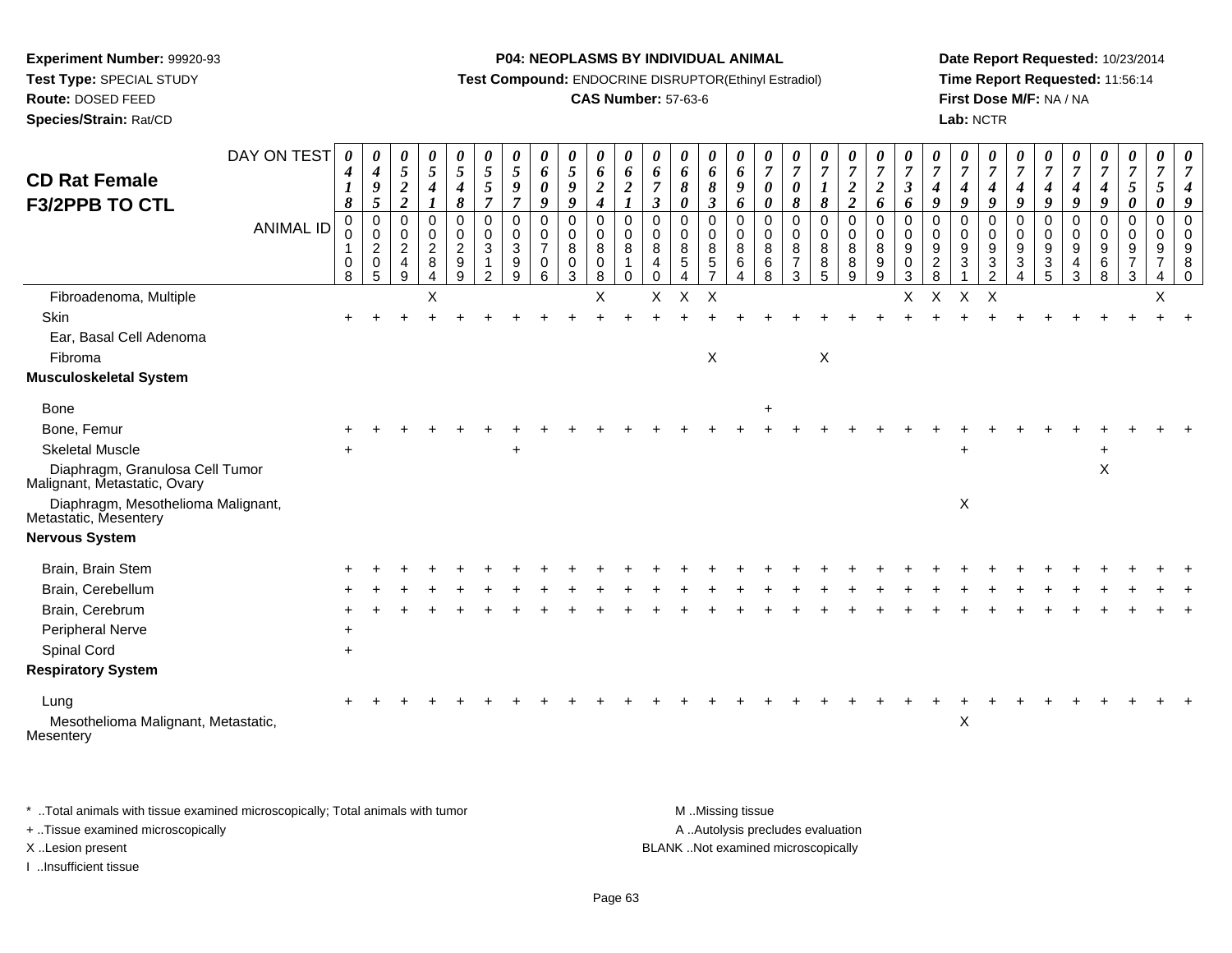**Test Type:** SPECIAL STUDY

**Route:** DOSED FEED**Species/Strain:** Rat/CD **P04: NEOPLASMS BY INDIVIDUAL ANIMAL**

**Test Compound:** ENDOCRINE DISRUPTOR(Ethinyl Estradiol)

## **CAS Number:** 57-63-6

**Date Report Requested:** 10/23/2014**Time Report Requested:** 11:56:14**First Dose M/F:** NA / NA**Lab:** NCTR

| <b>CD Rat Female</b><br><b>F3/2PPB TO CTL</b> | DAY ON TEST<br>ANIMAL ID | 0<br>$\boldsymbol{4}$<br>$\boldsymbol{l}$<br>8<br>0<br>$\mathbf 0$<br>$\mathbf 0$<br>8 | $\boldsymbol{\theta}$<br>4<br>Q<br>5<br>0<br>$\Omega$<br>$\overline{c}$<br>$\mathbf 0$<br>5 | $5\overline{)}$<br>$\overline{\mathbf{c}}$<br>$\overline{2}$<br>$\mathbf 0$<br>$\overline{c}$<br>$\overline{4}$ | 0<br>5<br>0<br>0<br>$\overline{2}$<br>8 | 0<br>$5\overline{)}$<br>4<br>8<br>0<br>$\overline{c}$<br>$\boldsymbol{9}$<br>9 | 0<br>$5\overline{)}$<br>5<br>$\overline{ }$<br>0<br>$\pmb{0}$<br>$\mathbf{3}$<br>າ | 0<br>$5\overline{)}$<br>9<br>$\overline{7}$<br>$\mathbf 0$<br>$\pmb{0}$<br>$\mathbf{3}$<br>$\boldsymbol{9}$<br>g | 6<br>$\boldsymbol{\theta}$<br>9<br>$\mathbf 0$<br>$\mathbf 0$<br>$\overline{z}$<br>0<br>ี | 0<br>$5\overline{)}$<br>9<br>9<br>0<br>$\mathbf 0$<br>8<br>0<br>З | 0<br>6<br>$\boldsymbol{2}$<br>$\boldsymbol{4}$<br>0<br>$\pmb{0}$<br>8<br>$\mathbf 0$<br>8 | 0<br>6<br>$\boldsymbol{2}$<br>0<br>0<br>8 | 6<br>$\overline{ }$<br>$\boldsymbol{\beta}$<br>$\pmb{0}$<br>8<br>$\overline{4}$ | 0<br>6<br>8<br>0<br>$\Omega$<br>0<br>8<br>5 | $\boldsymbol{\theta}$<br>6<br>8<br>$\boldsymbol{\beta}$<br>$\mathbf 0$<br>$\pmb{0}$<br>8<br>$\,$ 5 $\,$ | 0<br>6<br>9<br>6<br>0<br>$\pmb{0}$<br>$\, 8$<br>6 | 0<br>$\overline{ }$<br>$\boldsymbol{\theta}$<br>$\boldsymbol{\theta}$<br>0<br>$\pmb{0}$<br>$\bf 8$<br>$\,6$<br>8 | 7<br>0<br>8<br>0<br>8<br>$\overline{7}$ | 0<br>$\overline{7}$<br>8<br>0<br>0<br>8<br>8 | 0<br>$\overline{7}$<br>$\boldsymbol{2}$<br>$\overline{2}$<br>0<br>0<br>8<br>8 | 0<br>$\overline{7}$<br>$\boldsymbol{2}$<br>6<br>$\boldsymbol{0}$<br>$\pmb{0}$<br>$\bf 8$<br>$\boldsymbol{9}$<br>9 | 6<br>0<br>9<br>0<br>3 | 0<br>$\overline{7}$<br>4<br>9<br>0<br>0<br>9<br>$\sqrt{2}$<br>8 | $\boldsymbol{\theta}$<br>4<br>9<br>0<br>0<br>9<br>3 | 0<br>$\overline{7}$<br>$\boldsymbol{4}$<br>9<br>$\mathbf 0$<br>$\pmb{0}$<br>$\boldsymbol{9}$<br>$\mathbf{3}$<br>ົ | $\overline{7}$<br>9<br>$\mathbf 0$<br>9<br>3 | 4<br>9<br>9<br>3 | 0<br>$\overline{7}$<br>4<br>$\boldsymbol{Q}$<br>0<br>0<br>9<br>4 | $\boldsymbol{\theta}$<br>$\overline{7}$<br>4<br>9<br>0<br>9<br>6<br>8 | 0<br>$\overline{7}$<br>5<br>0<br>0<br>$\pmb{0}$<br>9<br>$\overline{ }$<br>3 | 0<br>$\overline{7}$<br>0<br>0<br>$\boldsymbol{0}$<br>9<br>$\overline{ }$ | 0<br>$\overline{7}$<br>$\overline{4}$<br>9<br>$\mathbf 0$<br>9<br>8 |
|-----------------------------------------------|--------------------------|----------------------------------------------------------------------------------------|---------------------------------------------------------------------------------------------|-----------------------------------------------------------------------------------------------------------------|-----------------------------------------|--------------------------------------------------------------------------------|------------------------------------------------------------------------------------|------------------------------------------------------------------------------------------------------------------|-------------------------------------------------------------------------------------------|-------------------------------------------------------------------|-------------------------------------------------------------------------------------------|-------------------------------------------|---------------------------------------------------------------------------------|---------------------------------------------|---------------------------------------------------------------------------------------------------------|---------------------------------------------------|------------------------------------------------------------------------------------------------------------------|-----------------------------------------|----------------------------------------------|-------------------------------------------------------------------------------|-------------------------------------------------------------------------------------------------------------------|-----------------------|-----------------------------------------------------------------|-----------------------------------------------------|-------------------------------------------------------------------------------------------------------------------|----------------------------------------------|------------------|------------------------------------------------------------------|-----------------------------------------------------------------------|-----------------------------------------------------------------------------|--------------------------------------------------------------------------|---------------------------------------------------------------------|
| Nose                                          |                          | $+$                                                                                    |                                                                                             |                                                                                                                 |                                         |                                                                                |                                                                                    |                                                                                                                  |                                                                                           |                                                                   |                                                                                           |                                           |                                                                                 |                                             |                                                                                                         |                                                   |                                                                                                                  |                                         |                                              |                                                                               |                                                                                                                   |                       |                                                                 |                                                     |                                                                                                                   |                                              |                  |                                                                  |                                                                       |                                                                             |                                                                          |                                                                     |
| Trachea                                       |                          | $+$                                                                                    |                                                                                             |                                                                                                                 |                                         |                                                                                |                                                                                    |                                                                                                                  |                                                                                           |                                                                   |                                                                                           |                                           |                                                                                 |                                             |                                                                                                         |                                                   |                                                                                                                  |                                         |                                              |                                                                               |                                                                                                                   |                       |                                                                 |                                                     |                                                                                                                   |                                              |                  |                                                                  |                                                                       |                                                                             |                                                                          |                                                                     |
| <b>Special Senses System</b>                  |                          |                                                                                        |                                                                                             |                                                                                                                 |                                         |                                                                                |                                                                                    |                                                                                                                  |                                                                                           |                                                                   |                                                                                           |                                           |                                                                                 |                                             |                                                                                                         |                                                   |                                                                                                                  |                                         |                                              |                                                                               |                                                                                                                   |                       |                                                                 |                                                     |                                                                                                                   |                                              |                  |                                                                  |                                                                       |                                                                             |                                                                          |                                                                     |
| Eye                                           |                          |                                                                                        |                                                                                             |                                                                                                                 |                                         |                                                                                |                                                                                    |                                                                                                                  |                                                                                           |                                                                   |                                                                                           |                                           |                                                                                 |                                             |                                                                                                         |                                                   |                                                                                                                  |                                         |                                              |                                                                               |                                                                                                                   |                       |                                                                 |                                                     |                                                                                                                   |                                              |                  |                                                                  |                                                                       |                                                                             |                                                                          |                                                                     |
| Harderian Gland                               |                          |                                                                                        |                                                                                             |                                                                                                                 |                                         |                                                                                |                                                                                    |                                                                                                                  |                                                                                           |                                                                   |                                                                                           |                                           |                                                                                 |                                             |                                                                                                         |                                                   |                                                                                                                  |                                         |                                              |                                                                               |                                                                                                                   |                       |                                                                 |                                                     |                                                                                                                   |                                              |                  |                                                                  |                                                                       |                                                                             |                                                                          |                                                                     |
| <b>Urinary System</b>                         |                          |                                                                                        |                                                                                             |                                                                                                                 |                                         |                                                                                |                                                                                    |                                                                                                                  |                                                                                           |                                                                   |                                                                                           |                                           |                                                                                 |                                             |                                                                                                         |                                                   |                                                                                                                  |                                         |                                              |                                                                               |                                                                                                                   |                       |                                                                 |                                                     |                                                                                                                   |                                              |                  |                                                                  |                                                                       |                                                                             |                                                                          |                                                                     |
| Kidney                                        |                          |                                                                                        |                                                                                             |                                                                                                                 |                                         |                                                                                |                                                                                    |                                                                                                                  |                                                                                           |                                                                   |                                                                                           |                                           |                                                                                 |                                             |                                                                                                         |                                                   |                                                                                                                  |                                         |                                              |                                                                               |                                                                                                                   |                       |                                                                 |                                                     |                                                                                                                   |                                              |                  |                                                                  |                                                                       |                                                                             |                                                                          |                                                                     |
| <b>Urinary Bladder</b>                        |                          | $+$                                                                                    |                                                                                             |                                                                                                                 |                                         |                                                                                |                                                                                    |                                                                                                                  |                                                                                           |                                                                   |                                                                                           |                                           |                                                                                 |                                             |                                                                                                         |                                                   |                                                                                                                  |                                         |                                              |                                                                               |                                                                                                                   |                       |                                                                 |                                                     |                                                                                                                   |                                              |                  |                                                                  |                                                                       |                                                                             |                                                                          |                                                                     |
| <b>SYSTEMIC LESIONS</b>                       |                          |                                                                                        |                                                                                             |                                                                                                                 |                                         |                                                                                |                                                                                    |                                                                                                                  |                                                                                           |                                                                   |                                                                                           |                                           |                                                                                 |                                             |                                                                                                         |                                                   |                                                                                                                  |                                         |                                              |                                                                               |                                                                                                                   |                       |                                                                 |                                                     |                                                                                                                   |                                              |                  |                                                                  |                                                                       |                                                                             |                                                                          |                                                                     |
| Multiple Organ<br>Mesothelioma Malignant      |                          |                                                                                        |                                                                                             |                                                                                                                 |                                         |                                                                                |                                                                                    |                                                                                                                  |                                                                                           |                                                                   |                                                                                           |                                           |                                                                                 |                                             |                                                                                                         |                                                   |                                                                                                                  |                                         |                                              |                                                                               |                                                                                                                   |                       |                                                                 | X                                                   |                                                                                                                   |                                              |                  |                                                                  |                                                                       |                                                                             |                                                                          |                                                                     |

\* ..Total animals with tissue examined microscopically; Total animals with tumor **M** . Missing tissue M ..Missing tissue

+ ..Tissue examined microscopically

I ..Insufficient tissue

A ..Autolysis precludes evaluation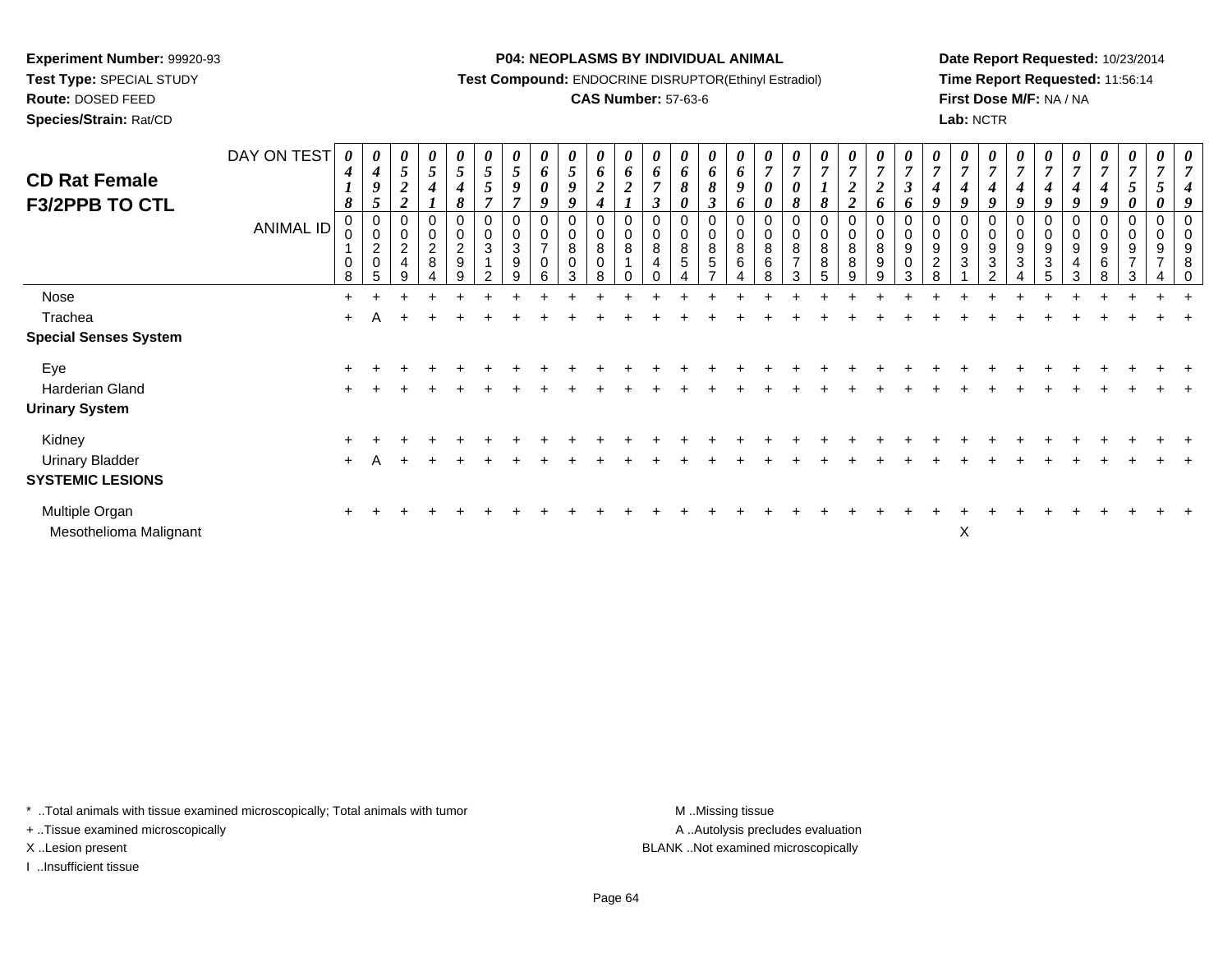# **Route:** DOSED FEED

**Species/Strain:** Rat/CD

#### **P04: NEOPLASMS BY INDIVIDUAL ANIMAL**

**Test Compound:** ENDOCRINE DISRUPTOR(Ethinyl Estradiol)

## **CAS Number:** 57-63-6

**Date Report Requested:** 10/23/2014**Time Report Requested:** 11:56:14**First Dose M/F:** NA / NA**Lab:** NCTR

| <b>CD Rat Female</b><br><b>F3/2PPB TO CTL</b>                                                                                                                                                                                                             | DAY ON TEST<br><b>ANIMAL ID</b> | 0<br>$\overline{7}$<br>4<br>9<br>0<br>0<br>9<br>8 | 0<br>$\boldsymbol{7}$<br>$\sqrt{5}$<br>$\pmb{\theta}$<br>0<br>1<br>0<br>1 | 0<br>$\overline{7}$<br>5<br>0<br>$\Omega$<br>1<br>$\mathbf 0$<br>$\overline{c}$<br>$\mathfrak{p}$ | 0<br>$\overline{7}$<br>$\boldsymbol{4}$<br>9<br>$\Omega$<br>$\mathbf 1$<br>0<br>$\overline{c}$<br>3 | 0<br>$\overline{7}$<br>5<br>$\overline{c}$<br>$\Omega$<br>1<br>$\mathbf 0$<br>5<br>$\Omega$ | 0<br>$\overline{7}$<br>5<br>5<br>0<br>1<br>0<br>$\overline{7}$ | 0<br>$\overline{7}$<br>$\sqrt{5}$<br>5<br>$\mathbf 0$<br>$\mathbf{1}$<br>0<br>7<br>5 | 0<br>$\overline{7}$<br>5<br>4<br>$\mathbf 0$<br>$\mathbf{1}$<br>$\mathbf 0$<br>7<br>6 | 0<br>$\overline{7}$<br>5<br>$\boldsymbol{4}$<br>0<br>$\mathbf{1}$<br>$\mathbf 0$<br>8<br>3 | 0<br>$\overline{7}$<br>5<br>4<br>0<br>1<br>0<br>8<br>$\overline{A}$ | 0<br>$\boldsymbol{7}$<br>$\sqrt{5}$<br>$\boldsymbol{4}$<br>$\mathbf 0$<br>1<br>$\mathbf 0$<br>8<br>$\overline{ }$ | 0<br>$\overline{7}$<br>$\sqrt{5}$<br>$\boldsymbol{4}$<br>$\mathbf 0$<br>$\mathbf{1}$<br>0<br>8<br>8 | 0<br>$\overline{7}$<br>$\sqrt{5}$<br>4<br>$\Omega$<br>1<br>0<br>9<br>$\mathfrak{p}$ | 0<br>$\overline{7}$<br>5<br>$\boldsymbol{4}$<br>$\Omega$<br>0<br>9<br>3 | 0<br>$\boldsymbol{7}$<br>5<br>$\boldsymbol{4}$<br>$\mathbf 0$<br>$\mathbf{1}$<br>$\mathbf 0$<br>9<br>4 | 0<br>$\boldsymbol{7}$<br>5<br>5<br>$\mathbf 0$<br>1<br>1<br>$\overline{c}$<br>$\boldsymbol{\Lambda}$ | 0<br>$\overline{7}$<br>5<br>5<br>$\mathbf 0$<br>1<br>1<br>3<br>2 | 0<br>$\overline{7}$<br>4<br>9<br>0<br>1<br>$\mathbf{1}$<br>$\frac{3}{3}$ | 0<br>$\overline{7}$<br>4<br>$\overline{7}$<br>$\Omega$<br>1<br>1<br>3<br>4 | <i><b>*TOTALS</b></i>                                                             |
|-----------------------------------------------------------------------------------------------------------------------------------------------------------------------------------------------------------------------------------------------------------|---------------------------------|---------------------------------------------------|---------------------------------------------------------------------------|---------------------------------------------------------------------------------------------------|-----------------------------------------------------------------------------------------------------|---------------------------------------------------------------------------------------------|----------------------------------------------------------------|--------------------------------------------------------------------------------------|---------------------------------------------------------------------------------------|--------------------------------------------------------------------------------------------|---------------------------------------------------------------------|-------------------------------------------------------------------------------------------------------------------|-----------------------------------------------------------------------------------------------------|-------------------------------------------------------------------------------------|-------------------------------------------------------------------------|--------------------------------------------------------------------------------------------------------|------------------------------------------------------------------------------------------------------|------------------------------------------------------------------|--------------------------------------------------------------------------|----------------------------------------------------------------------------|-----------------------------------------------------------------------------------|
| <b>Alimentary System</b>                                                                                                                                                                                                                                  |                                 |                                                   |                                                                           |                                                                                                   |                                                                                                     |                                                                                             |                                                                |                                                                                      |                                                                                       |                                                                                            |                                                                     |                                                                                                                   |                                                                                                     |                                                                                     |                                                                         |                                                                                                        |                                                                                                      |                                                                  |                                                                          |                                                                            |                                                                                   |
| Esophagus<br>Intestine Large, Cecum<br>Intestine Large, Colon<br>Intestine Large, Rectum<br>Intestine Small, Duodenum<br>Intestine Small, Ileum<br>Intestine Small, Jejunum<br>Carcinoma<br>Leiomyoma<br>Liver<br>Carcinoma, Metastatic, Intestine Small, |                                 |                                                   |                                                                           |                                                                                                   |                                                                                                     |                                                                                             |                                                                |                                                                                      |                                                                                       |                                                                                            |                                                                     |                                                                                                                   |                                                                                                     |                                                                                     |                                                                         |                                                                                                        |                                                                                                      |                                                                  |                                                                          |                                                                            | 49<br>49<br>50<br>49<br>49<br>49<br>49<br>1<br>$\mathbf{1}$<br>50<br>$\mathbf{1}$ |
| Jejunum<br>Cholangiocarcinoma<br>Hepatocellular Carcinoma<br>Mesentery<br>Mesothelioma Malignant<br>Oral Mucosa<br>Squamous Cell Carcinoma<br>Pancreas<br>Salivary Glands<br>Stomach, Forestomach                                                         |                                 |                                                   |                                                                           |                                                                                                   |                                                                                                     | X<br>+                                                                                      |                                                                |                                                                                      |                                                                                       |                                                                                            |                                                                     |                                                                                                                   |                                                                                                     |                                                                                     |                                                                         |                                                                                                        |                                                                                                      | $\times$                                                         |                                                                          |                                                                            | 1<br>1<br>3<br>$\mathbf{1}$<br>4<br>1<br>49<br>50<br>49                           |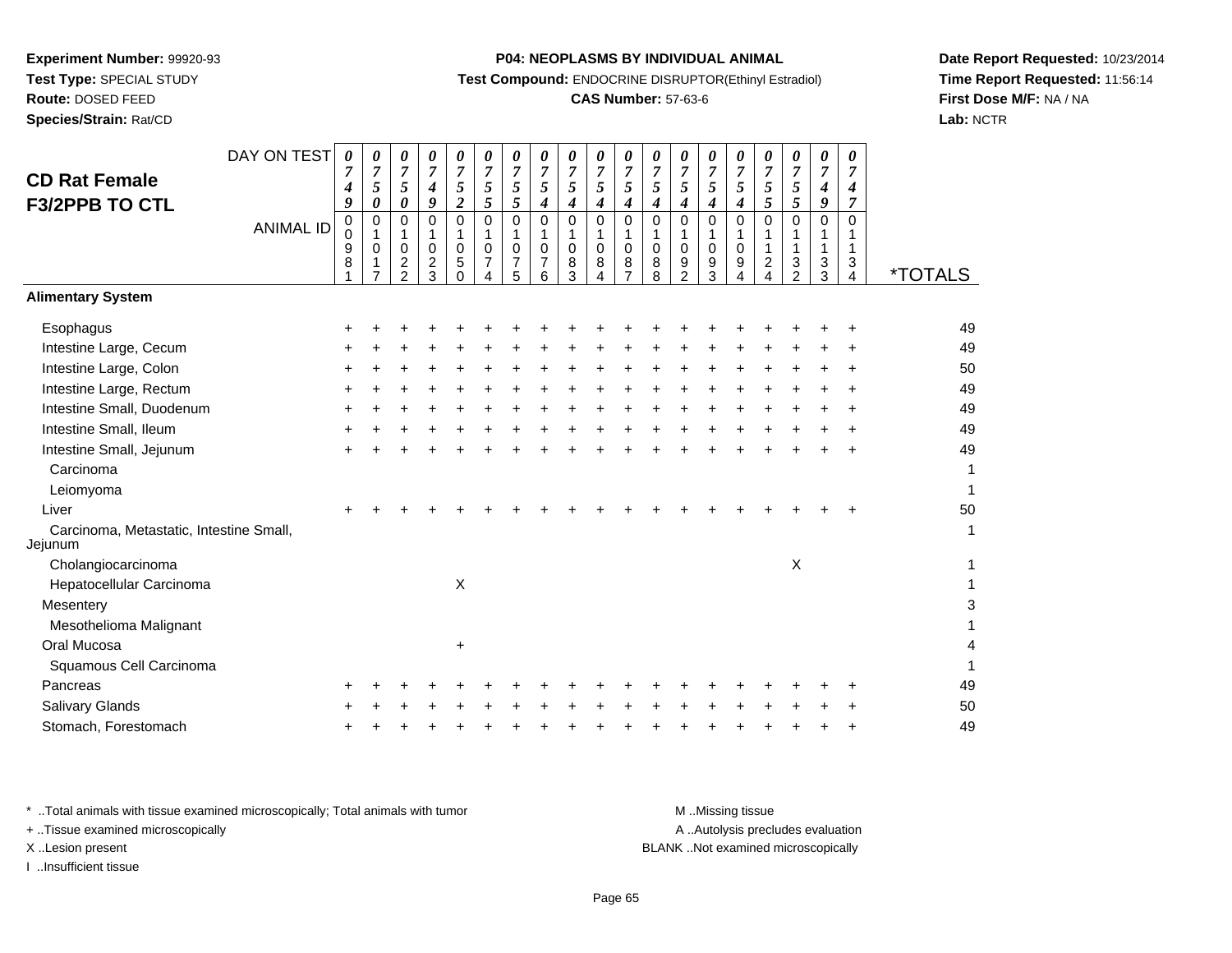**Route:** DOSED FEED

**Species/Strain:** Rat/CD

#### **P04: NEOPLASMS BY INDIVIDUAL ANIMAL**

**Test Compound:** ENDOCRINE DISRUPTOR(Ethinyl Estradiol)

### **CAS Number:** 57-63-6

**Date Report Requested:** 10/23/2014**Time Report Requested:** 11:56:15**First Dose M/F:** NA / NA**Lab:** NCTR

| <b>CD Rat Female</b><br><b>F3/2PPB TO CTL</b> | DAY ON TEST<br><b>ANIMAL ID</b> | 0<br>7<br>$\boldsymbol{4}$<br>9<br>0<br>0<br>9<br>8 | 0<br>$\overline{7}$<br>5<br>$\pmb{\theta}$<br>0<br>1<br>$\pmb{0}$<br>1<br>$\overline{7}$ | 0<br>$\overline{7}$<br>5<br>0<br>0<br>1<br>0<br>$\overline{c}$<br>$\overline{a}$ | 0<br>7<br>$\boldsymbol{4}$<br>9<br>$\Omega$<br>1<br>$\mathbf 0$<br>$\overline{c}$<br>$\mathbf{3}$ | 0<br>$\overline{7}$<br>$\mathfrak{s}$<br>$\overline{2}$<br>$\Omega$<br>1<br>$\mathbf 0$<br>5<br>$\Omega$ | 0<br>$\overline{7}$<br>5<br>5<br>$\Omega$<br>1<br>$\mathbf 0$<br>7<br>4 | 0<br>$\overline{7}$<br>5<br>5<br>$\mathbf 0$<br>$\mathbf 1$<br>$\mathbf 0$<br>$\overline{7}$<br>5 | 0<br>$\overline{7}$<br>5<br>$\boldsymbol{4}$<br>$\Omega$<br>1<br>$\mathbf 0$<br>$\overline{7}$<br>6 | 0<br>$\overline{7}$<br>5<br>$\boldsymbol{4}$<br>$\mathbf 0$<br>1<br>0<br>8<br>3 | 0<br>$\overline{7}$<br>5<br>4<br>$\Omega$<br>1<br>$\pmb{0}$<br>8<br>$\overline{4}$ | 0<br>$\overline{7}$<br>5<br>$\boldsymbol{4}$<br>$\Omega$<br>1<br>$\Omega$<br>8<br>$\overline{7}$ | 0<br>$\overline{7}$<br>5<br>$\boldsymbol{4}$<br>$\Omega$<br>1<br>$\mathbf 0$<br>8<br>8 | 0<br>$\overline{7}$<br>5<br>$\boldsymbol{4}$<br>$\Omega$<br>1<br>$\mathbf 0$<br>9<br>$\overline{2}$ | 0<br>7<br>5<br>4<br>$\overline{0}$<br>1<br>0<br>9<br>3 | 0<br>7<br>5<br>4<br>$\Omega$<br>1<br>$\pmb{0}$<br>9<br>4 | 0<br>$\overline{7}$<br>$\sqrt{5}$<br>$\mathfrak{s}$<br>$\Omega$<br>1<br>$\mathbf{1}$<br>$\overline{c}$<br>$\overline{4}$ | 0<br>$\overline{7}$<br>5<br>5<br>$\Omega$<br>1<br>$\mathbf{1}$<br>$\mathbf{3}$<br>$\overline{2}$ | 0<br>$\overline{7}$<br>$\boldsymbol{4}$<br>9<br>$\Omega$<br>1<br>$\mathbf 1$<br>3<br>$\mathbf{3}$ | 0<br>$\overline{7}$<br>$\boldsymbol{4}$<br>$\overline{7}$<br>$\Omega$<br>1<br>1<br>3<br>4 | <i><b>*TOTALS</b></i> |
|-----------------------------------------------|---------------------------------|-----------------------------------------------------|------------------------------------------------------------------------------------------|----------------------------------------------------------------------------------|---------------------------------------------------------------------------------------------------|----------------------------------------------------------------------------------------------------------|-------------------------------------------------------------------------|---------------------------------------------------------------------------------------------------|-----------------------------------------------------------------------------------------------------|---------------------------------------------------------------------------------|------------------------------------------------------------------------------------|--------------------------------------------------------------------------------------------------|----------------------------------------------------------------------------------------|-----------------------------------------------------------------------------------------------------|--------------------------------------------------------|----------------------------------------------------------|--------------------------------------------------------------------------------------------------------------------------|--------------------------------------------------------------------------------------------------|---------------------------------------------------------------------------------------------------|-------------------------------------------------------------------------------------------|-----------------------|
| Stomach, Glandular                            |                                 | $\ddot{}$                                           | $\ddot{}$                                                                                |                                                                                  |                                                                                                   |                                                                                                          | ÷                                                                       | $\ddot{}$                                                                                         | $+$                                                                                                 | $\ddot{}$                                                                       |                                                                                    |                                                                                                  |                                                                                        |                                                                                                     |                                                        |                                                          | $\ddot{}$                                                                                                                | $+$                                                                                              | $\ddot{}$                                                                                         | $\ddot{}$                                                                                 | 49                    |
| Tongue<br><b>Cardiovascular System</b>        |                                 |                                                     |                                                                                          |                                                                                  |                                                                                                   |                                                                                                          |                                                                         |                                                                                                   |                                                                                                     |                                                                                 |                                                                                    |                                                                                                  |                                                                                        |                                                                                                     |                                                        |                                                          |                                                                                                                          |                                                                                                  |                                                                                                   |                                                                                           | 1                     |
|                                               |                                 |                                                     |                                                                                          |                                                                                  |                                                                                                   |                                                                                                          |                                                                         |                                                                                                   |                                                                                                     |                                                                                 |                                                                                    |                                                                                                  |                                                                                        |                                                                                                     |                                                        |                                                          |                                                                                                                          |                                                                                                  |                                                                                                   |                                                                                           |                       |
| <b>Blood Vessel</b>                           |                                 |                                                     |                                                                                          |                                                                                  |                                                                                                   |                                                                                                          |                                                                         |                                                                                                   |                                                                                                     |                                                                                 |                                                                                    |                                                                                                  |                                                                                        |                                                                                                     |                                                        |                                                          |                                                                                                                          |                                                                                                  |                                                                                                   | ÷                                                                                         | 50                    |
| Heart                                         |                                 |                                                     |                                                                                          |                                                                                  |                                                                                                   |                                                                                                          |                                                                         |                                                                                                   |                                                                                                     |                                                                                 |                                                                                    |                                                                                                  |                                                                                        |                                                                                                     |                                                        |                                                          |                                                                                                                          |                                                                                                  |                                                                                                   |                                                                                           | 50                    |
| <b>Endocrine System</b>                       |                                 |                                                     |                                                                                          |                                                                                  |                                                                                                   |                                                                                                          |                                                                         |                                                                                                   |                                                                                                     |                                                                                 |                                                                                    |                                                                                                  |                                                                                        |                                                                                                     |                                                        |                                                          |                                                                                                                          |                                                                                                  |                                                                                                   |                                                                                           |                       |
| <b>Adrenal Cortex</b>                         |                                 | $\ddot{}$                                           |                                                                                          |                                                                                  |                                                                                                   |                                                                                                          |                                                                         |                                                                                                   |                                                                                                     |                                                                                 |                                                                                    |                                                                                                  |                                                                                        |                                                                                                     |                                                        |                                                          |                                                                                                                          |                                                                                                  |                                                                                                   | ÷                                                                                         | 50                    |
| Adenoma                                       |                                 |                                                     |                                                                                          |                                                                                  |                                                                                                   |                                                                                                          |                                                                         |                                                                                                   |                                                                                                     |                                                                                 |                                                                                    |                                                                                                  |                                                                                        |                                                                                                     | X                                                      | $\boldsymbol{\mathsf{X}}$                                |                                                                                                                          |                                                                                                  |                                                                                                   |                                                                                           | 2                     |
| Adrenal Medulla                               |                                 |                                                     |                                                                                          |                                                                                  |                                                                                                   |                                                                                                          |                                                                         |                                                                                                   |                                                                                                     |                                                                                 |                                                                                    |                                                                                                  |                                                                                        |                                                                                                     | +                                                      |                                                          |                                                                                                                          |                                                                                                  | +                                                                                                 | $\ddot{}$                                                                                 | 50                    |
| Islets, Pancreatic                            |                                 |                                                     |                                                                                          |                                                                                  |                                                                                                   |                                                                                                          |                                                                         |                                                                                                   |                                                                                                     |                                                                                 |                                                                                    |                                                                                                  |                                                                                        |                                                                                                     |                                                        |                                                          |                                                                                                                          |                                                                                                  |                                                                                                   | +                                                                                         | 49                    |
| Parathyroid Gland                             |                                 | +                                                   |                                                                                          |                                                                                  | M                                                                                                 | M                                                                                                        | M                                                                       |                                                                                                   |                                                                                                     |                                                                                 |                                                                                    |                                                                                                  |                                                                                        |                                                                                                     |                                                        |                                                          |                                                                                                                          |                                                                                                  |                                                                                                   | $\ddot{}$                                                                                 | 45                    |
| <b>Pituitary Gland</b>                        |                                 | $\ddot{}$                                           |                                                                                          | $\ddot{}$                                                                        | $\ddot{}$                                                                                         | $\ddot{}$                                                                                                | Ŧ.                                                                      | $\ddot{}$                                                                                         | +                                                                                                   | $\ddot{}$                                                                       |                                                                                    | +                                                                                                |                                                                                        | $\ddot{}$                                                                                           | $\ddot{}$                                              |                                                          |                                                                                                                          | $\ddot{}$                                                                                        | $\ddot{}$                                                                                         | $\ddot{}$                                                                                 | 50                    |
| Pars Distalis, Adenoma                        |                                 | X                                                   | X                                                                                        | X                                                                                | X                                                                                                 |                                                                                                          |                                                                         |                                                                                                   | X                                                                                                   | Χ                                                                               | $\sf X$                                                                            | $\pmb{\times}$                                                                                   | X                                                                                      | $\boldsymbol{\mathsf{X}}$                                                                           |                                                        | X                                                        | $\times$                                                                                                                 | $\pmb{\times}$                                                                                   | X                                                                                                 |                                                                                           | 30                    |
| <b>Thyroid Gland</b>                          |                                 | $\ddot{}$                                           |                                                                                          |                                                                                  |                                                                                                   |                                                                                                          |                                                                         | +                                                                                                 |                                                                                                     |                                                                                 |                                                                                    |                                                                                                  |                                                                                        |                                                                                                     | $\ddot{}$                                              |                                                          |                                                                                                                          |                                                                                                  | $\ddot{}$                                                                                         | $\ddot{}$                                                                                 | 49                    |
| C Cell, Adenoma                               |                                 |                                                     | X                                                                                        |                                                                                  |                                                                                                   |                                                                                                          |                                                                         |                                                                                                   |                                                                                                     |                                                                                 |                                                                                    |                                                                                                  |                                                                                        |                                                                                                     |                                                        |                                                          |                                                                                                                          |                                                                                                  |                                                                                                   |                                                                                           | 1                     |
| <b>General Body System</b>                    |                                 |                                                     |                                                                                          |                                                                                  |                                                                                                   |                                                                                                          |                                                                         |                                                                                                   |                                                                                                     |                                                                                 |                                                                                    |                                                                                                  |                                                                                        |                                                                                                     |                                                        |                                                          |                                                                                                                          |                                                                                                  |                                                                                                   |                                                                                           |                       |
| <b>NONE</b>                                   |                                 |                                                     |                                                                                          |                                                                                  |                                                                                                   |                                                                                                          |                                                                         |                                                                                                   |                                                                                                     |                                                                                 |                                                                                    |                                                                                                  |                                                                                        |                                                                                                     |                                                        |                                                          |                                                                                                                          |                                                                                                  |                                                                                                   |                                                                                           |                       |
| <b>Genital System</b>                         |                                 |                                                     |                                                                                          |                                                                                  |                                                                                                   |                                                                                                          |                                                                         |                                                                                                   |                                                                                                     |                                                                                 |                                                                                    |                                                                                                  |                                                                                        |                                                                                                     |                                                        |                                                          |                                                                                                                          |                                                                                                  |                                                                                                   |                                                                                           |                       |
| <b>Clitoral Gland</b><br>Adenoma              |                                 | ÷                                                   |                                                                                          |                                                                                  |                                                                                                   |                                                                                                          |                                                                         |                                                                                                   |                                                                                                     |                                                                                 |                                                                                    |                                                                                                  |                                                                                        |                                                                                                     |                                                        |                                                          |                                                                                                                          |                                                                                                  |                                                                                                   | ÷                                                                                         | 50<br>1               |
| Ovary                                         |                                 |                                                     |                                                                                          |                                                                                  |                                                                                                   |                                                                                                          |                                                                         |                                                                                                   |                                                                                                     |                                                                                 |                                                                                    |                                                                                                  |                                                                                        |                                                                                                     |                                                        |                                                          |                                                                                                                          |                                                                                                  |                                                                                                   |                                                                                           | 50                    |
|                                               |                                 |                                                     |                                                                                          |                                                                                  |                                                                                                   |                                                                                                          |                                                                         |                                                                                                   |                                                                                                     |                                                                                 |                                                                                    |                                                                                                  |                                                                                        |                                                                                                     |                                                        |                                                          |                                                                                                                          |                                                                                                  |                                                                                                   |                                                                                           |                       |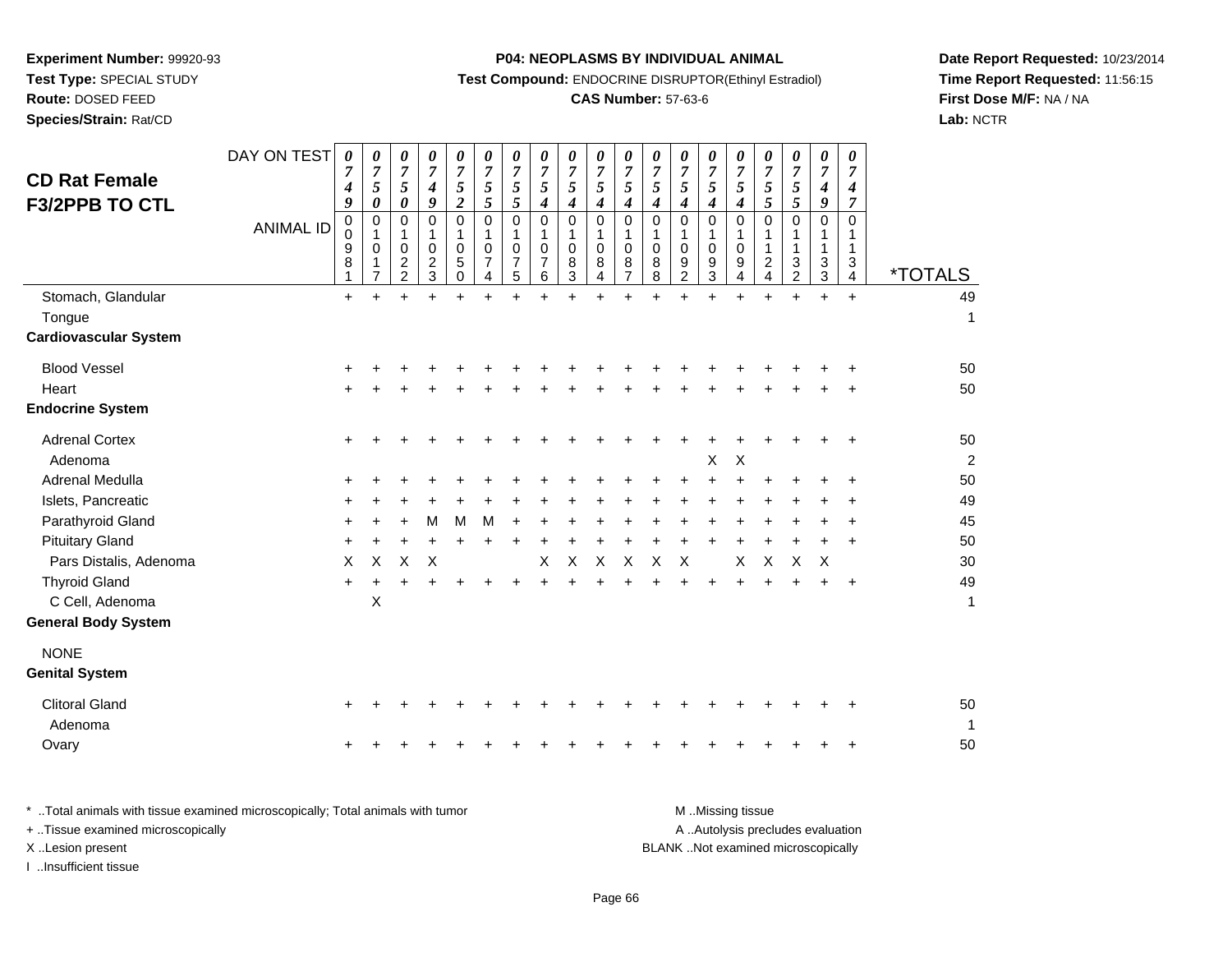# **Route:** DOSED FEED

**Species/Strain:** Rat/CD

#### **P04: NEOPLASMS BY INDIVIDUAL ANIMAL**

**Test Compound:** ENDOCRINE DISRUPTOR(Ethinyl Estradiol)

## **CAS Number:** 57-63-6

**Date Report Requested:** 10/23/2014**Time Report Requested:** 11:56:15**First Dose M/F:** NA / NA**Lab:** NCTR

| <b>CD Rat Female</b><br><b>F3/2PPB TO CTL</b> | DAY ON TEST<br><b>ANIMAL ID</b> | 0<br>7<br>4<br>9<br>0<br>0<br>9<br>8 | 0<br>$\overline{7}$<br>5<br>$\pmb{\theta}$<br>0<br>1<br>0<br>1<br>$\overline{7}$ | 0<br>7<br>5<br>0<br>0<br>1<br>0<br>$\overline{c}$<br>$\overline{2}$ | 0<br>7<br>$\boldsymbol{4}$<br>9<br>0<br>1<br>0<br>$\boldsymbol{2}$<br>$\mathbf{3}$ | 0<br>$\overline{7}$<br>5<br>$\overline{2}$<br>$\mathbf 0$<br>1<br>0<br>5<br>$\Omega$ | 0<br>$\overline{7}$<br>5<br>$5\overline{)}$<br>$\mathbf 0$<br>1<br>$\Omega$<br>7<br>4 | 0<br>$\overline{7}$<br>$\sqrt{5}$<br>5<br>$\mathbf 0$<br>1<br>0<br>7<br>5 | 0<br>$\overline{7}$<br>5<br>$\boldsymbol{4}$<br>$\mathbf 0$<br>$\mathbf 0$<br>6 | 0<br>$\overline{7}$<br>5<br>4<br>0<br>1<br>0<br>8<br>3 | 0<br>$\overline{7}$<br>5<br>$\boldsymbol{4}$<br>$\mathbf 0$<br>1<br>$\mathbf 0$<br>8<br>4 | 0<br>7<br>5<br>$\boldsymbol{4}$<br>$\Omega$<br>$\Omega$<br>8<br>$\overline{7}$ | 0<br>$\overline{7}$<br>5<br>4<br>$\Omega$<br>-1<br>$\mathbf 0$<br>8<br>8 | 0<br>$\overline{7}$<br>5<br>4<br>$\Omega$<br>1<br>0<br>9<br>$\overline{a}$ | 0<br>5<br>4<br>0<br>1<br>0<br>9<br>3 | 0<br>7<br>5<br>4<br>$\Omega$<br>0<br>9<br>4 | 0<br>$\overline{7}$<br>$\overline{5}$<br>5<br>$\mathbf 0$<br>$\mathbf{1}$<br>$\mathbf{1}$<br>$\overline{c}$<br>$\overline{4}$ | 0<br>$\overline{7}$<br>5<br>5<br>$\Omega$<br>1<br>1<br>3<br>$\overline{2}$ | 0<br>$\overline{7}$<br>$\boldsymbol{4}$<br>9<br>$\Omega$<br>$\mathbf{1}$<br>3<br>3 | 0<br>4<br>$\overline{7}$<br>$\Omega$<br>1<br>3<br>4 | <i><b>*TOTALS</b></i>    |
|-----------------------------------------------|---------------------------------|--------------------------------------|----------------------------------------------------------------------------------|---------------------------------------------------------------------|------------------------------------------------------------------------------------|--------------------------------------------------------------------------------------|---------------------------------------------------------------------------------------|---------------------------------------------------------------------------|---------------------------------------------------------------------------------|--------------------------------------------------------|-------------------------------------------------------------------------------------------|--------------------------------------------------------------------------------|--------------------------------------------------------------------------|----------------------------------------------------------------------------|--------------------------------------|---------------------------------------------|-------------------------------------------------------------------------------------------------------------------------------|----------------------------------------------------------------------------|------------------------------------------------------------------------------------|-----------------------------------------------------|--------------------------|
| Ovary                                         |                                 | $\ddot{}$                            | $\ddot{}$                                                                        | $+$                                                                 | $\ddot{}$                                                                          |                                                                                      | $\ddot{}$                                                                             | $\ddot{}$                                                                 | $\ddot{}$                                                                       | $\ddot{}$                                              |                                                                                           | ÷.                                                                             | $\ddot{}$                                                                | $\ddot{}$                                                                  | $\ddot{}$                            | $\ddot{}$                                   | $\ddot{}$                                                                                                                     | $\ddot{}$                                                                  | $\ddot{}$                                                                          | $\ddot{}$                                           | 50                       |
| Granulosa Cell Tumor Benign                   |                                 |                                      |                                                                                  |                                                                     |                                                                                    |                                                                                      |                                                                                       |                                                                           |                                                                                 |                                                        |                                                                                           |                                                                                |                                                                          |                                                                            |                                      |                                             |                                                                                                                               |                                                                            |                                                                                    |                                                     |                          |
| Granulosa Cell Tumor Malignant                |                                 |                                      |                                                                                  |                                                                     |                                                                                    |                                                                                      |                                                                                       |                                                                           |                                                                                 |                                                        |                                                                                           |                                                                                |                                                                          |                                                                            |                                      |                                             |                                                                                                                               |                                                                            |                                                                                    |                                                     |                          |
| Sertoli Cell Tumor Benign                     |                                 |                                      |                                                                                  |                                                                     |                                                                                    |                                                                                      |                                                                                       |                                                                           |                                                                                 |                                                        |                                                                                           |                                                                                |                                                                          |                                                                            |                                      | $\boldsymbol{\mathsf{X}}$                   |                                                                                                                               |                                                                            |                                                                                    |                                                     | $\overline{c}$           |
| Oviduct                                       |                                 |                                      |                                                                                  |                                                                     |                                                                                    |                                                                                      |                                                                                       |                                                                           |                                                                                 |                                                        |                                                                                           |                                                                                |                                                                          |                                                                            |                                      |                                             |                                                                                                                               |                                                                            |                                                                                    |                                                     | 49                       |
| <b>Uterus</b>                                 |                                 |                                      |                                                                                  |                                                                     |                                                                                    |                                                                                      |                                                                                       |                                                                           |                                                                                 |                                                        |                                                                                           |                                                                                |                                                                          |                                                                            |                                      |                                             |                                                                                                                               |                                                                            |                                                                                    |                                                     | 50                       |
| Endometrium, Adenocarcinoma                   |                                 |                                      |                                                                                  |                                                                     |                                                                                    |                                                                                      |                                                                                       |                                                                           |                                                                                 |                                                        |                                                                                           |                                                                                |                                                                          |                                                                            |                                      |                                             |                                                                                                                               |                                                                            |                                                                                    |                                                     | 1                        |
| Endometrium, Adenoma                          |                                 |                                      |                                                                                  |                                                                     |                                                                                    |                                                                                      |                                                                                       |                                                                           |                                                                                 |                                                        |                                                                                           |                                                                                |                                                                          |                                                                            |                                      |                                             |                                                                                                                               |                                                                            |                                                                                    |                                                     | 1                        |
| Polyp Stromal                                 |                                 |                                      |                                                                                  |                                                                     |                                                                                    |                                                                                      | Χ                                                                                     |                                                                           |                                                                                 |                                                        |                                                                                           | X                                                                              |                                                                          |                                                                            |                                      |                                             | X                                                                                                                             |                                                                            |                                                                                    | X                                                   | $\overline{7}$           |
| Vagina                                        |                                 |                                      |                                                                                  |                                                                     |                                                                                    |                                                                                      |                                                                                       |                                                                           |                                                                                 |                                                        |                                                                                           |                                                                                |                                                                          |                                                                            |                                      |                                             |                                                                                                                               |                                                                            |                                                                                    | $\ddot{}$                                           | 50                       |
| <b>Hematopoietic System</b>                   |                                 |                                      |                                                                                  |                                                                     |                                                                                    |                                                                                      |                                                                                       |                                                                           |                                                                                 |                                                        |                                                                                           |                                                                                |                                                                          |                                                                            |                                      |                                             |                                                                                                                               |                                                                            |                                                                                    |                                                     |                          |
| <b>Bone Marrow</b>                            |                                 |                                      |                                                                                  |                                                                     |                                                                                    |                                                                                      |                                                                                       |                                                                           |                                                                                 |                                                        |                                                                                           |                                                                                |                                                                          |                                                                            |                                      |                                             |                                                                                                                               |                                                                            |                                                                                    | ÷                                                   | 50                       |
| Lymph Node                                    |                                 | ٠                                    |                                                                                  |                                                                     |                                                                                    |                                                                                      |                                                                                       |                                                                           | +                                                                               | +                                                      |                                                                                           |                                                                                |                                                                          |                                                                            | +                                    |                                             |                                                                                                                               |                                                                            |                                                                                    |                                                     | 17                       |
| Lymph Node, Mandibular                        |                                 |                                      |                                                                                  |                                                                     |                                                                                    |                                                                                      |                                                                                       |                                                                           |                                                                                 |                                                        |                                                                                           |                                                                                |                                                                          |                                                                            |                                      |                                             |                                                                                                                               |                                                                            |                                                                                    | ÷                                                   | 50                       |
| Lymph Node, Mesenteric                        |                                 |                                      |                                                                                  |                                                                     |                                                                                    |                                                                                      |                                                                                       |                                                                           |                                                                                 |                                                        |                                                                                           |                                                                                |                                                                          |                                                                            |                                      |                                             |                                                                                                                               |                                                                            |                                                                                    | $\ddot{}$                                           | 49                       |
| Spleen                                        |                                 |                                      |                                                                                  |                                                                     |                                                                                    |                                                                                      |                                                                                       |                                                                           |                                                                                 |                                                        |                                                                                           |                                                                                |                                                                          |                                                                            |                                      |                                             |                                                                                                                               |                                                                            |                                                                                    |                                                     | 50                       |
| Thymus                                        |                                 | +                                    |                                                                                  |                                                                     |                                                                                    |                                                                                      |                                                                                       |                                                                           |                                                                                 |                                                        |                                                                                           |                                                                                |                                                                          |                                                                            |                                      |                                             |                                                                                                                               |                                                                            |                                                                                    |                                                     | 45                       |
| <b>Integumentary System</b>                   |                                 |                                      |                                                                                  |                                                                     |                                                                                    |                                                                                      |                                                                                       |                                                                           |                                                                                 |                                                        |                                                                                           |                                                                                |                                                                          |                                                                            |                                      |                                             |                                                                                                                               |                                                                            |                                                                                    |                                                     |                          |
| Mammary Gland                                 |                                 | +                                    |                                                                                  |                                                                     |                                                                                    |                                                                                      |                                                                                       |                                                                           |                                                                                 |                                                        |                                                                                           |                                                                                |                                                                          |                                                                            |                                      |                                             |                                                                                                                               |                                                                            |                                                                                    | $\ddot{}$                                           | 50                       |
| Adenocarcinoma                                |                                 |                                      |                                                                                  |                                                                     | X                                                                                  |                                                                                      |                                                                                       |                                                                           | X                                                                               |                                                        |                                                                                           |                                                                                |                                                                          |                                                                            |                                      |                                             |                                                                                                                               | $\pmb{\times}$                                                             |                                                                                    |                                                     | $\overline{\mathcal{A}}$ |
| Adenocarcinoma, Multiple                      |                                 |                                      |                                                                                  |                                                                     |                                                                                    |                                                                                      |                                                                                       |                                                                           |                                                                                 |                                                        |                                                                                           |                                                                                |                                                                          |                                                                            |                                      |                                             |                                                                                                                               |                                                                            |                                                                                    |                                                     | $\overline{c}$           |
| Fibroadenoma                                  |                                 |                                      |                                                                                  |                                                                     | X                                                                                  | $\mathsf{X}$                                                                         |                                                                                       |                                                                           |                                                                                 |                                                        |                                                                                           | $\pmb{\times}$                                                                 |                                                                          |                                                                            |                                      |                                             |                                                                                                                               |                                                                            |                                                                                    |                                                     | 13                       |
|                                               |                                 |                                      |                                                                                  |                                                                     |                                                                                    |                                                                                      |                                                                                       |                                                                           |                                                                                 |                                                        |                                                                                           |                                                                                |                                                                          |                                                                            |                                      |                                             |                                                                                                                               |                                                                            |                                                                                    |                                                     |                          |

\* ..Total animals with tissue examined microscopically; Total animals with tumor **M** . Missing tissue M ..Missing tissue A ..Autolysis precludes evaluation + ..Tissue examined microscopically X ..Lesion present BLANK ..Not examined microscopicallyI ..Insufficient tissue

Page 67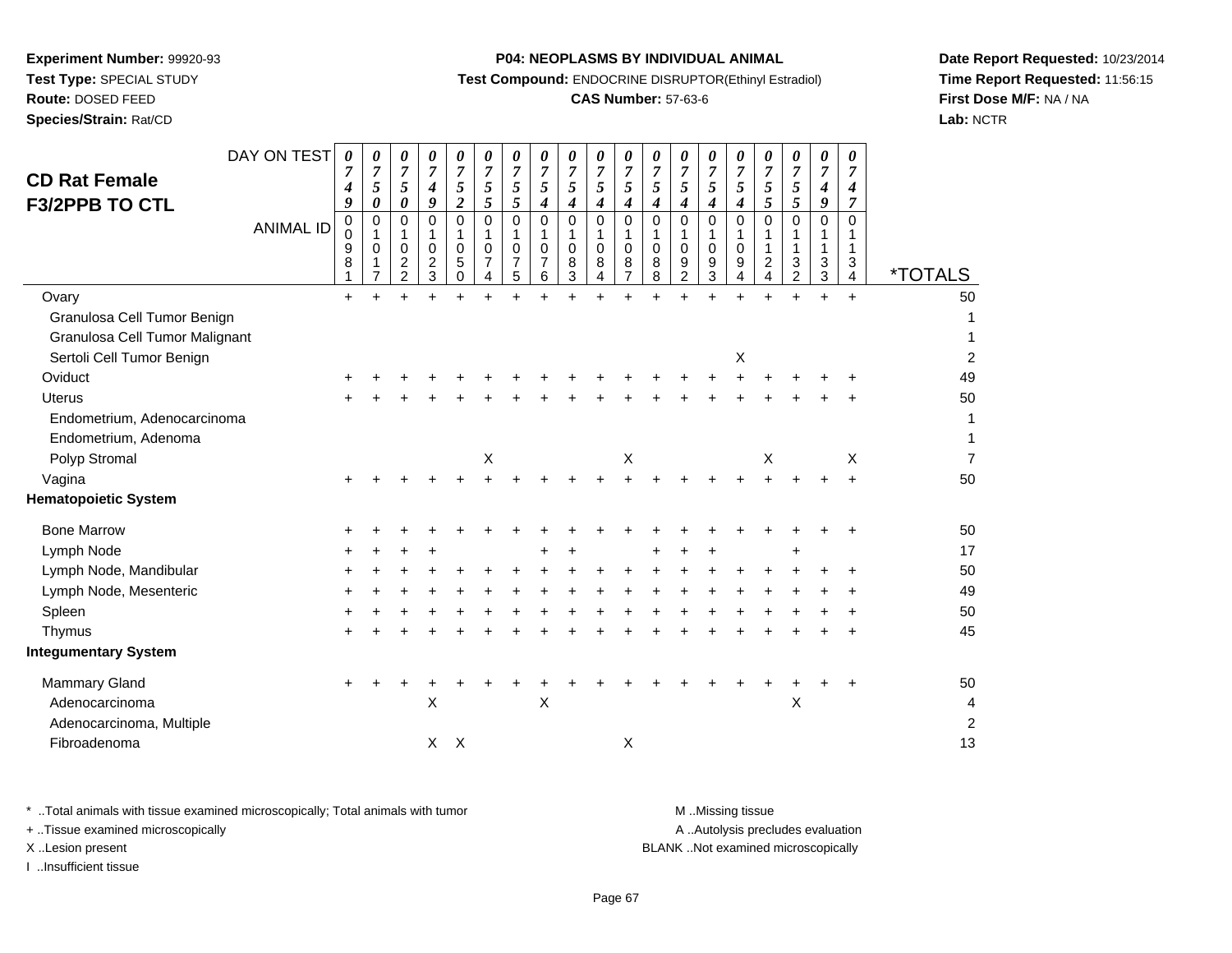**Route:** DOSED FEED

**Species/Strain:** Rat/CD

#### **P04: NEOPLASMS BY INDIVIDUAL ANIMAL**

**Test Compound:** ENDOCRINE DISRUPTOR(Ethinyl Estradiol)

## **CAS Number:** 57-63-6

**Date Report Requested:** 10/23/2014**Time Report Requested:** 11:56:15**First Dose M/F:** NA / NA**Lab:** NCTR

| <b>CD Rat Female</b><br><b>F3/2PPB TO CTL</b>                   | DAY ON TEST      | 0<br>$\overline{7}$<br>$\boldsymbol{4}$<br>9 | 0<br>$\overline{7}$<br>5<br>0 | 0<br>$\boldsymbol{7}$<br>5<br>0        | 0<br>$\overline{7}$<br>$\boldsymbol{4}$<br>9        | 0<br>$\overline{7}$<br>5<br>$\overline{2}$    | 0<br>$\overline{7}$<br>5<br>5       | 0<br>$\boldsymbol{7}$<br>5<br>5 | 0<br>$\boldsymbol{7}$<br>5<br>4 | 0<br>$\boldsymbol{7}$<br>5<br>4           | 0<br>$\overline{7}$<br>5<br>$\boldsymbol{4}$        | 0<br>$\overline{7}$<br>5<br>$\boldsymbol{4}$        | 0<br>$\boldsymbol{7}$<br>5<br>$\boldsymbol{4}$ | 0<br>$\overline{7}$<br>5<br>4                | 0<br>$\overline{7}$<br>5<br>4          | 0<br>$\boldsymbol{7}$<br>5<br>$\boldsymbol{4}$ | 0<br>$\overline{7}$<br>5<br>5             | 0<br>$\boldsymbol{7}$<br>5<br>5   | 0<br>$\overline{7}$<br>$\boldsymbol{4}$<br>9 | 0<br>7<br>4<br>7 |                       |
|-----------------------------------------------------------------|------------------|----------------------------------------------|-------------------------------|----------------------------------------|-----------------------------------------------------|-----------------------------------------------|-------------------------------------|---------------------------------|---------------------------------|-------------------------------------------|-----------------------------------------------------|-----------------------------------------------------|------------------------------------------------|----------------------------------------------|----------------------------------------|------------------------------------------------|-------------------------------------------|-----------------------------------|----------------------------------------------|------------------|-----------------------|
|                                                                 | <b>ANIMAL ID</b> | 0<br>0<br>9<br>8                             | 0<br>1<br>0<br>$\overline{7}$ | $\mathbf 0$<br>1<br>0<br>$\frac{2}{2}$ | $\Omega$<br>1<br>$\mathbf 0$<br>$\overline{c}$<br>3 | $\Omega$<br>1<br>$\mathbf 0$<br>5<br>$\Omega$ | $\Omega$<br>1<br>$\Omega$<br>7<br>4 | $\Omega$<br>1<br>0<br>7<br>5    | 0<br>1<br>0<br>7<br>6           | $\mathbf 0$<br>1<br>$\mathbf 0$<br>8<br>3 | $\Omega$<br>1<br>$\mathbf 0$<br>8<br>$\overline{4}$ | $\Omega$<br>1<br>$\mathbf 0$<br>8<br>$\overline{7}$ | $\Omega$<br>$\mathbf{1}$<br>0<br>8<br>8        | 0<br>1<br>$\mathbf 0$<br>9<br>$\overline{2}$ | $\Omega$<br>1<br>$\mathbf 0$<br>9<br>3 | $\Omega$<br>1<br>$\mathbf 0$<br>9<br>4         | $\Omega$<br>1<br>1<br>$\overline{c}$<br>4 | $\Omega$<br>$\mathbf 1$<br>3<br>2 | 0<br>1<br>1<br>3<br>3                        | 0<br>1<br>3<br>4 | <i><b>*TOTALS</b></i> |
| Fibroadenoma, Multiple                                          |                  | X                                            |                               |                                        |                                                     |                                               | X                                   | Χ                               | Χ                               |                                           | X                                                   |                                                     |                                                | Χ                                            | X                                      | X                                              | Χ                                         | Χ                                 | X                                            |                  | 21                    |
| Skin                                                            |                  |                                              |                               |                                        |                                                     |                                               |                                     |                                 |                                 |                                           |                                                     |                                                     |                                                |                                              |                                        |                                                |                                           |                                   |                                              |                  | 50                    |
| Ear, Basal Cell Adenoma<br>Fibroma                              |                  |                                              | X                             |                                        |                                                     |                                               |                                     |                                 |                                 |                                           |                                                     |                                                     |                                                |                                              |                                        |                                                |                                           |                                   |                                              |                  | -1<br>$\overline{c}$  |
| <b>Musculoskeletal System</b>                                   |                  |                                              |                               |                                        |                                                     |                                               |                                     |                                 |                                 |                                           |                                                     |                                                     |                                                |                                              |                                        |                                                |                                           |                                   |                                              |                  |                       |
| Bone                                                            |                  |                                              |                               |                                        |                                                     |                                               |                                     |                                 |                                 |                                           |                                                     |                                                     |                                                |                                              |                                        |                                                |                                           |                                   |                                              |                  | $\mathbf{1}$          |
| Bone, Femur                                                     |                  |                                              |                               |                                        |                                                     |                                               |                                     |                                 |                                 |                                           |                                                     |                                                     |                                                |                                              |                                        |                                                |                                           |                                   |                                              |                  | 50                    |
| <b>Skeletal Muscle</b>                                          |                  |                                              |                               |                                        |                                                     |                                               |                                     |                                 |                                 |                                           |                                                     |                                                     |                                                |                                              |                                        |                                                |                                           |                                   |                                              |                  | 4                     |
| Diaphragm, Granulosa Cell Tumor<br>Malignant, Metastatic, Ovary |                  |                                              |                               |                                        |                                                     |                                               |                                     |                                 |                                 |                                           |                                                     |                                                     |                                                |                                              |                                        |                                                |                                           |                                   |                                              |                  | 1                     |
| Diaphragm, Mesothelioma Malignant,<br>Metastatic, Mesentery     |                  |                                              |                               |                                        |                                                     |                                               |                                     |                                 |                                 |                                           |                                                     |                                                     |                                                |                                              |                                        |                                                |                                           |                                   |                                              |                  | 1                     |
| <b>Nervous System</b>                                           |                  |                                              |                               |                                        |                                                     |                                               |                                     |                                 |                                 |                                           |                                                     |                                                     |                                                |                                              |                                        |                                                |                                           |                                   |                                              |                  |                       |
| Brain, Brain Stem                                               |                  |                                              |                               |                                        |                                                     |                                               |                                     |                                 |                                 |                                           |                                                     |                                                     |                                                |                                              |                                        |                                                |                                           |                                   |                                              |                  | 50                    |
| Brain, Cerebellum                                               |                  |                                              |                               |                                        |                                                     |                                               |                                     |                                 |                                 |                                           |                                                     |                                                     |                                                |                                              |                                        |                                                |                                           |                                   |                                              |                  | 50                    |
| Brain, Cerebrum                                                 |                  |                                              |                               |                                        |                                                     |                                               |                                     |                                 |                                 |                                           |                                                     |                                                     |                                                |                                              |                                        |                                                |                                           |                                   |                                              | +                | 50                    |
| Peripheral Nerve                                                |                  |                                              |                               |                                        |                                                     |                                               |                                     |                                 |                                 |                                           |                                                     |                                                     |                                                |                                              |                                        |                                                |                                           |                                   |                                              |                  | 1                     |
| Spinal Cord                                                     |                  |                                              |                               |                                        |                                                     |                                               |                                     |                                 |                                 |                                           |                                                     |                                                     |                                                |                                              |                                        |                                                |                                           |                                   |                                              |                  | 1                     |
| <b>Respiratory System</b>                                       |                  |                                              |                               |                                        |                                                     |                                               |                                     |                                 |                                 |                                           |                                                     |                                                     |                                                |                                              |                                        |                                                |                                           |                                   |                                              |                  |                       |
| Lung<br>Mesothelioma Malignant, Metastatic,<br>Mesentery        |                  |                                              |                               |                                        |                                                     |                                               |                                     |                                 |                                 |                                           |                                                     |                                                     |                                                |                                              |                                        |                                                |                                           |                                   |                                              |                  | 50<br>-1              |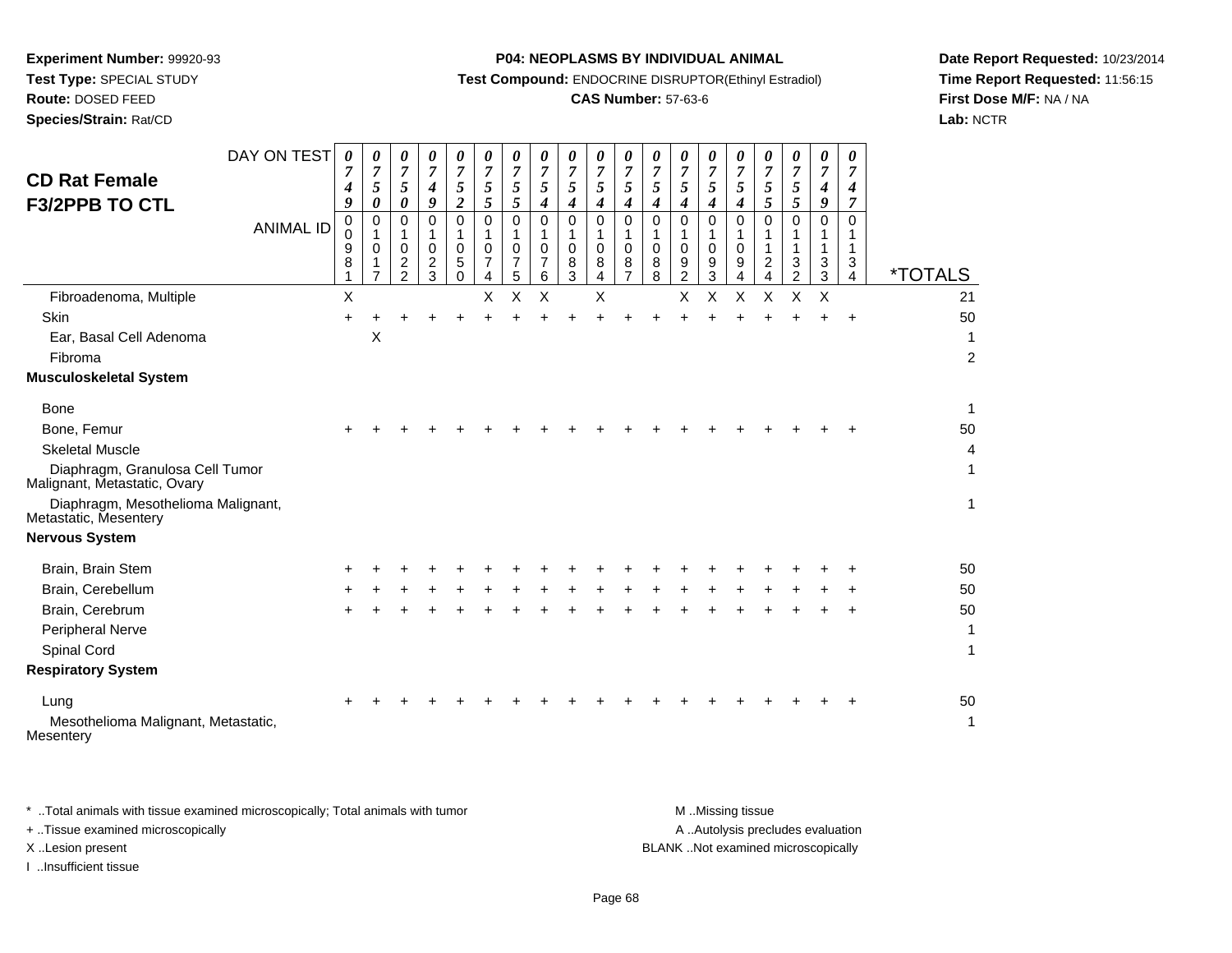**Test Type:** SPECIAL STUDY

**Route:** DOSED FEED**Species/Strain:** Rat/CD

#### **P04: NEOPLASMS BY INDIVIDUAL ANIMAL**

**Test Compound:** ENDOCRINE DISRUPTOR(Ethinyl Estradiol)

## **CAS Number:** 57-63-6

**Date Report Requested:** 10/23/2014**Time Report Requested:** 11:56:15**First Dose M/F:** NA / NA**Lab:** NCTR

| <b>CD Rat Female</b><br><b>F3/2PPB TO CTL</b> | DAY ON TEST<br><b>ANIMAL ID</b> | 0<br>$\overline{7}$<br>4<br>9<br>0<br>0<br>9<br>8 | 0<br>$\overline{7}$<br>5<br>0<br>0<br>$\mathbf 0$ | 0<br>$\overline{7}$<br>5<br>0<br>$\overline{\mathbf{c}}$<br>$\mathcal{P}$ | 0<br>$\overline{7}$<br>4<br>9<br>0<br>0<br>$\overline{\mathbf{c}}$<br>3 | $\boldsymbol{\theta}$<br>$\overline{7}$<br>5<br>$\boldsymbol{2}$<br>0<br>$\mathbf 0$<br>5<br>$\Omega$ | 0<br>$\overline{7}$<br>5<br>5<br>$\Omega$<br>$\Omega$<br>7 | 0<br>$\overline{7}$<br>5<br>C<br>0<br>0<br>$\overline{7}$<br>5 | 0<br>$\overline{7}$<br>5<br>0<br>0<br>$\rightarrow$<br>6 | 0<br>$\overline{7}$<br>5<br>4<br>0<br>0<br>8<br>3 | 0<br>$\overline{7}$<br>5<br>4<br>0<br>$\mathbf 0$<br>8 | 0<br>7<br>5<br>0<br>$\Omega$<br>8 | 0<br>$\overline{7}$<br>5<br>$\mathbf 0$<br>8<br>8 | 0<br>$\overline{7}$<br>$\mathfrak{I}$<br>$\mathbf 0$<br>9<br>$\overline{2}$ | 0<br>$\overline{7}$<br>4<br>0<br>0<br>9<br>3 | 0<br>$\overline{7}$<br>Ć<br>4<br>0<br>0<br>9 | $\boldsymbol{\theta}$<br>$\overline{7}$<br>5<br>$\mathfrak{p}$<br>$\Omega$<br>$\overline{c}$ | 0<br>$\overline{7}$<br>5<br>5<br>3<br>ົ | 0<br>$\overline{7}$<br>4<br>9<br>3<br>3 | 0<br>7<br>4<br>3<br>$\overline{4}$ | <i><b>*TOTALS</b></i> |
|-----------------------------------------------|---------------------------------|---------------------------------------------------|---------------------------------------------------|---------------------------------------------------------------------------|-------------------------------------------------------------------------|-------------------------------------------------------------------------------------------------------|------------------------------------------------------------|----------------------------------------------------------------|----------------------------------------------------------|---------------------------------------------------|--------------------------------------------------------|-----------------------------------|---------------------------------------------------|-----------------------------------------------------------------------------|----------------------------------------------|----------------------------------------------|----------------------------------------------------------------------------------------------|-----------------------------------------|-----------------------------------------|------------------------------------|-----------------------|
| Nose                                          |                                 | $\ddot{}$                                         |                                                   |                                                                           |                                                                         |                                                                                                       |                                                            |                                                                |                                                          |                                                   |                                                        |                                   |                                                   |                                                                             |                                              |                                              |                                                                                              |                                         | $\ddot{}$                               | $\ddot{}$                          | 50                    |
| Trachea                                       |                                 | +                                                 |                                                   |                                                                           |                                                                         |                                                                                                       |                                                            |                                                                |                                                          |                                                   |                                                        |                                   |                                                   |                                                                             |                                              |                                              |                                                                                              |                                         |                                         | ÷                                  | 49                    |
| <b>Special Senses System</b>                  |                                 |                                                   |                                                   |                                                                           |                                                                         |                                                                                                       |                                                            |                                                                |                                                          |                                                   |                                                        |                                   |                                                   |                                                                             |                                              |                                              |                                                                                              |                                         |                                         |                                    |                       |
| Eye                                           |                                 | $\ddot{}$                                         |                                                   |                                                                           |                                                                         |                                                                                                       |                                                            |                                                                |                                                          |                                                   |                                                        |                                   |                                                   |                                                                             |                                              |                                              |                                                                                              |                                         |                                         |                                    | 50                    |
| <b>Harderian Gland</b>                        |                                 | ÷                                                 |                                                   |                                                                           |                                                                         |                                                                                                       |                                                            |                                                                |                                                          |                                                   |                                                        |                                   |                                                   |                                                                             |                                              |                                              |                                                                                              |                                         | +                                       | ÷                                  | 50                    |
| <b>Urinary System</b>                         |                                 |                                                   |                                                   |                                                                           |                                                                         |                                                                                                       |                                                            |                                                                |                                                          |                                                   |                                                        |                                   |                                                   |                                                                             |                                              |                                              |                                                                                              |                                         |                                         |                                    |                       |
| Kidney                                        |                                 | $\ddot{}$                                         |                                                   |                                                                           |                                                                         |                                                                                                       |                                                            |                                                                |                                                          |                                                   |                                                        |                                   |                                                   |                                                                             |                                              |                                              |                                                                                              |                                         |                                         | ÷                                  | 50                    |
| <b>Urinary Bladder</b>                        |                                 | $\ddot{}$                                         |                                                   |                                                                           |                                                                         |                                                                                                       |                                                            |                                                                |                                                          |                                                   |                                                        |                                   |                                                   |                                                                             |                                              |                                              |                                                                                              |                                         |                                         | $\ddot{}$                          | 49                    |
| <b>SYSTEMIC LESIONS</b>                       |                                 |                                                   |                                                   |                                                                           |                                                                         |                                                                                                       |                                                            |                                                                |                                                          |                                                   |                                                        |                                   |                                                   |                                                                             |                                              |                                              |                                                                                              |                                         |                                         |                                    |                       |
| Multiple Organ<br>Mesothelioma Malignant      |                                 | $\pm$                                             |                                                   |                                                                           |                                                                         |                                                                                                       |                                                            |                                                                |                                                          |                                                   |                                                        |                                   |                                                   |                                                                             |                                              |                                              |                                                                                              |                                         |                                         | $\pm$                              | 50<br>1               |

\* ..Total animals with tissue examined microscopically; Total animals with tumor **M** . Missing tissue M ..Missing tissue

+ ..Tissue examined microscopically

I ..Insufficient tissue

A ..Autolysis precludes evaluation X ..Lesion present BLANK ..Not examined microscopically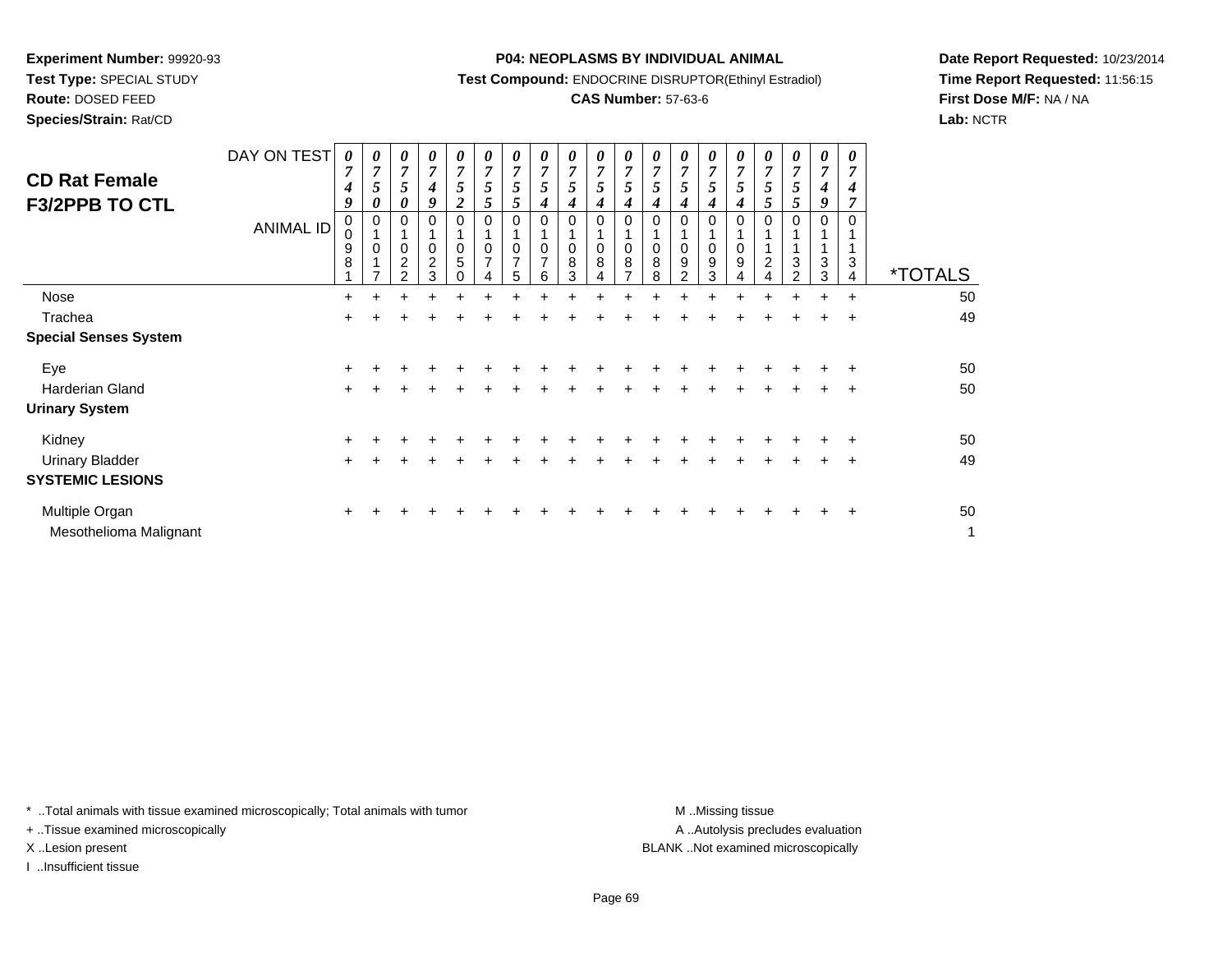# **Route:** DOSED FEED

**Species/Strain:** Rat/CD

#### **P04: NEOPLASMS BY INDIVIDUAL ANIMAL**

**Test Compound:** ENDOCRINE DISRUPTOR(Ethinyl Estradiol)

## **CAS Number:** 57-63-6

**Date Report Requested:** 10/23/2014**Time Report Requested:** 11:56:15**First Dose M/F:** NA / NA**Lab:** NCTR

| <b>CD Rat Female</b>                                                         | DAY ON TEST      | 0<br>1<br>$\boldsymbol{\beta}$                                     | 0<br>$\boldsymbol{l}$<br>8                                       | 0<br>$\boldsymbol{4}$<br>9                                                 | 0<br>$\sqrt{5}$<br>$\mathfrak{z}$                                                   | 0<br>$\sqrt{5}$<br>$\boldsymbol{4}$                                 | $\boldsymbol{\theta}$<br>$\mathfrak{s}$<br>$\mathfrak{s}$                   | 0<br>6<br>$\boldsymbol{\theta}$                                       | 0<br>6<br>$\boldsymbol{\theta}$                                             | 0<br>6<br>$\boldsymbol{2}$                                            | 0<br>6<br>$\sqrt{2}$                                          | $\pmb{\theta}$<br>$\pmb{6}$<br>$\boldsymbol{\mathfrak{z}}$   | 0<br>6<br>$5\overline{)}$                                  | $\boldsymbol{\theta}$<br>6<br>6                                                      | 0<br>6<br>$\overline{7}$                                                     | $\boldsymbol{\theta}$<br>6<br>$\pmb{8}$                                                    | 0<br>6<br>8                                                             | 0<br>6<br>$\pmb{8}$                                                    | 0<br>6<br>8                                                        | 0<br>6<br>$\pmb{9}$                                           | $\boldsymbol{\theta}$<br>$\pmb{6}$<br>9                       | $\boldsymbol{\theta}$<br>$\overline{7}$<br>$\pmb{\theta}$ | 0<br>$\overline{7}$<br>$\boldsymbol{l}$                         | 0<br>$\overline{7}$                                                    | 0<br>$\boldsymbol{7}$<br>$\boldsymbol{l}$                      | $\frac{\boldsymbol{0}}{7}$<br>$\boldsymbol{2}$           | 0<br>$\overline{7}$                                                          | $\boldsymbol{\theta}$<br>$\overline{7}$<br>$\mathfrak{z}$                                    | $\boldsymbol{\theta}$<br>$\boldsymbol{7}$<br>$\boldsymbol{\beta}$                | $\pmb{\theta}$<br>$\overline{7}$<br>$\boldsymbol{4}$                                | 0<br>$\overline{7}$<br>4                     | 7                   |
|------------------------------------------------------------------------------|------------------|--------------------------------------------------------------------|------------------------------------------------------------------|----------------------------------------------------------------------------|-------------------------------------------------------------------------------------|---------------------------------------------------------------------|-----------------------------------------------------------------------------|-----------------------------------------------------------------------|-----------------------------------------------------------------------------|-----------------------------------------------------------------------|---------------------------------------------------------------|--------------------------------------------------------------|------------------------------------------------------------|--------------------------------------------------------------------------------------|------------------------------------------------------------------------------|--------------------------------------------------------------------------------------------|-------------------------------------------------------------------------|------------------------------------------------------------------------|--------------------------------------------------------------------|---------------------------------------------------------------|---------------------------------------------------------------|-----------------------------------------------------------|-----------------------------------------------------------------|------------------------------------------------------------------------|----------------------------------------------------------------|----------------------------------------------------------|------------------------------------------------------------------------------|----------------------------------------------------------------------------------------------|----------------------------------------------------------------------------------|-------------------------------------------------------------------------------------|----------------------------------------------|---------------------|
| F3/10PPBTO CTL                                                               | <b>ANIMAL ID</b> | 9<br>$\mathbf 0$<br>0<br>$\mathbf 0$<br>$\overline{c}$<br>$\Omega$ | $\boldsymbol{2}$<br>$\pmb{0}$<br>$\pmb{0}$<br>0<br>$\frac{2}{2}$ | $\boldsymbol{\theta}$<br>$\mathbf 0$<br>$\Omega$<br>$\mathbf{1}$<br>9<br>3 | $\overline{2}$<br>$\mathbf 0$<br>0<br>$\boldsymbol{2}$<br>$\,6\,$<br>$\mathfrak{D}$ | 0<br>$\mathbf 0$<br>$\mathbf 0$<br>$\overline{c}$<br>$\overline{7}$ | $\boldsymbol{6}$<br>$\boldsymbol{0}$<br>$\pmb{0}$<br>$\mathbf{3}$<br>0<br>9 | $\boldsymbol{\beta}$<br>$\pmb{0}$<br>$\mathbf 0$<br>$\,6\,$<br>0<br>5 | 8<br>$\overline{0}$<br>$\mathbf 0$<br>$\overline{7}$<br>0<br>$\overline{ }$ | $\boldsymbol{\theta}$<br>0<br>$\mathbf 0$<br>8<br>0<br>$\overline{ }$ | $\boldsymbol{\theta}$<br>0<br>$\boldsymbol{0}$<br>8<br>0<br>9 | 6<br>$\overline{0}$<br>$\pmb{0}$<br>8<br>1<br>$\overline{7}$ | $\mathfrak{s}$<br>$\mathbf 0$<br>0<br>8<br>$\sqrt{2}$<br>9 | 6<br>$\mathbf 0$<br>$\mathsf{O}\xspace$<br>$\bf 8$<br>$\mathbf{3}$<br>$\overline{ }$ | $\boldsymbol{\theta}$<br>0<br>0<br>$\bf 8$<br>$\ensuremath{\mathsf{3}}$<br>8 | $\boldsymbol{\theta}$<br>$\boldsymbol{0}$<br>$\mathbf 0$<br>$\bf 8$<br>$\overline{5}$<br>3 | $\boldsymbol{2}$<br>$\mathbf 0$<br>$\mathbf 0$<br>8<br>$\mathbf 5$<br>5 | $\overline{7}$<br>$\pmb{0}$<br>$\pmb{0}$<br>$\bf 8$<br>$\sqrt{5}$<br>8 | $\overline{7}$<br>$\pmb{0}$<br>$\mathbf 0$<br>8<br>$\sqrt{5}$<br>9 | $\overline{2}$<br>0<br>$\mathsf 0$<br>$\bf 8$<br>$\,6\,$<br>2 | $\pmb{8}$<br>$\pmb{0}$<br>$\pmb{0}$<br>$\, 8$<br>$\,6\,$<br>5 | 6<br>$\pmb{0}$<br>0<br>$\bf 8$<br>$\overline{7}$          | 6<br>$\pmb{0}$<br>$\mathbf 0$<br>$\bf 8$<br>$\bf 8$<br>$\Omega$ | $\boldsymbol{\beta}$<br>$\pmb{0}$<br>0<br>8<br>$\, 8$<br>$\mathcal{P}$ | $\overline{7}$<br>$\pmb{0}$<br>$\pmb{0}$<br>8<br>8<br>$\Delta$ | $\boldsymbol{l}$<br>$\mathsf 0$<br>$\mathbf 0$<br>8<br>9 | $\frac{2}{8}$<br>$\pmb{0}$<br>0<br>$\boldsymbol{9}$<br>$\pmb{0}$<br>$\Omega$ | $\boldsymbol{4}$<br>$\mathsf 0$<br>$\mathsf{O}\xspace$<br>$\boldsymbol{9}$<br>$\pmb{0}$<br>5 | $\boldsymbol{g}$<br>$\pmb{0}$<br>$\pmb{0}$<br>$\boldsymbol{9}$<br>$\pmb{0}$<br>8 | $\boldsymbol{g}$<br>$\pmb{0}$<br>$\mathbf 0$<br>$9\,$<br>$\overline{c}$<br>$\Delta$ | 9<br>$\pmb{0}$<br>$\mathbf 0$<br>9<br>3<br>6 | $\Omega$<br>$\circ$ |
| <b>Alimentary System</b>                                                     |                  |                                                                    |                                                                  |                                                                            |                                                                                     | 8                                                                   |                                                                             |                                                                       |                                                                             |                                                                       |                                                               |                                                              |                                                            |                                                                                      |                                                                              |                                                                                            |                                                                         |                                                                        |                                                                    |                                                               |                                                               |                                                           |                                                                 |                                                                        |                                                                |                                                          |                                                                              |                                                                                              |                                                                                  |                                                                                     |                                              |                     |
| Esophagus                                                                    |                  |                                                                    |                                                                  |                                                                            |                                                                                     |                                                                     |                                                                             |                                                                       |                                                                             |                                                                       |                                                               |                                                              |                                                            |                                                                                      |                                                                              |                                                                                            |                                                                         |                                                                        |                                                                    |                                                               |                                                               |                                                           |                                                                 |                                                                        |                                                                |                                                          |                                                                              |                                                                                              |                                                                                  |                                                                                     |                                              |                     |
| Intestine Large, Cecum<br>Lymphoma Malignant                                 |                  |                                                                    |                                                                  |                                                                            | X                                                                                   |                                                                     |                                                                             |                                                                       |                                                                             |                                                                       |                                                               |                                                              |                                                            |                                                                                      |                                                                              |                                                                                            |                                                                         |                                                                        |                                                                    |                                                               |                                                               |                                                           |                                                                 |                                                                        |                                                                |                                                          |                                                                              |                                                                                              |                                                                                  |                                                                                     |                                              |                     |
| Intestine Large, Colon                                                       |                  |                                                                    |                                                                  |                                                                            |                                                                                     |                                                                     |                                                                             |                                                                       |                                                                             |                                                                       |                                                               |                                                              |                                                            |                                                                                      |                                                                              |                                                                                            |                                                                         |                                                                        |                                                                    |                                                               |                                                               |                                                           |                                                                 |                                                                        |                                                                |                                                          |                                                                              |                                                                                              |                                                                                  |                                                                                     |                                              |                     |
| Intestine Large, Rectum                                                      |                  |                                                                    |                                                                  |                                                                            |                                                                                     |                                                                     |                                                                             |                                                                       |                                                                             |                                                                       |                                                               |                                                              |                                                            |                                                                                      |                                                                              |                                                                                            |                                                                         |                                                                        |                                                                    |                                                               |                                                               |                                                           |                                                                 |                                                                        |                                                                |                                                          |                                                                              |                                                                                              |                                                                                  |                                                                                     |                                              |                     |
| Intestine Small, Duodenum                                                    |                  |                                                                    |                                                                  |                                                                            |                                                                                     |                                                                     |                                                                             |                                                                       |                                                                             |                                                                       |                                                               |                                                              |                                                            |                                                                                      |                                                                              |                                                                                            |                                                                         |                                                                        |                                                                    |                                                               |                                                               |                                                           |                                                                 |                                                                        |                                                                |                                                          |                                                                              |                                                                                              |                                                                                  |                                                                                     |                                              |                     |
| Intestine Small, Ileum                                                       |                  |                                                                    |                                                                  |                                                                            |                                                                                     |                                                                     |                                                                             |                                                                       |                                                                             |                                                                       |                                                               |                                                              |                                                            |                                                                                      |                                                                              |                                                                                            |                                                                         |                                                                        |                                                                    |                                                               |                                                               |                                                           |                                                                 |                                                                        |                                                                |                                                          |                                                                              |                                                                                              |                                                                                  |                                                                                     |                                              |                     |
| Intestine Small, Jejunum<br>Carcinoma                                        |                  |                                                                    |                                                                  |                                                                            |                                                                                     |                                                                     |                                                                             |                                                                       |                                                                             |                                                                       |                                                               |                                                              |                                                            |                                                                                      |                                                                              |                                                                                            |                                                                         |                                                                        |                                                                    |                                                               |                                                               |                                                           |                                                                 |                                                                        |                                                                |                                                          |                                                                              |                                                                                              |                                                                                  |                                                                                     |                                              |                     |
| Liver<br>Histiocytic Sarcoma<br>Lymphoma Malignant<br>Mesothelioma Malignant |                  |                                                                    |                                                                  |                                                                            | $\pmb{\times}$<br>X                                                                 |                                                                     |                                                                             |                                                                       |                                                                             |                                                                       |                                                               |                                                              |                                                            |                                                                                      |                                                                              |                                                                                            |                                                                         |                                                                        |                                                                    |                                                               |                                                               |                                                           |                                                                 |                                                                        | $\mathsf{X}$                                                   |                                                          |                                                                              |                                                                                              |                                                                                  |                                                                                     |                                              |                     |
| Mesentery                                                                    |                  |                                                                    |                                                                  |                                                                            | $+$                                                                                 |                                                                     |                                                                             |                                                                       |                                                                             |                                                                       |                                                               |                                                              |                                                            |                                                                                      |                                                                              |                                                                                            |                                                                         |                                                                        | $+$                                                                |                                                               |                                                               |                                                           |                                                                 |                                                                        |                                                                |                                                          |                                                                              |                                                                                              |                                                                                  |                                                                                     |                                              |                     |
| Lymphoma Malignant<br>Mesothelioma Malignant                                 |                  |                                                                    |                                                                  |                                                                            | X<br>$\mathsf X$                                                                    |                                                                     |                                                                             |                                                                       |                                                                             |                                                                       |                                                               |                                                              |                                                            |                                                                                      |                                                                              |                                                                                            |                                                                         |                                                                        |                                                                    |                                                               |                                                               |                                                           |                                                                 |                                                                        |                                                                |                                                          |                                                                              |                                                                                              |                                                                                  |                                                                                     |                                              |                     |
| Oral Mucosa                                                                  |                  |                                                                    |                                                                  |                                                                            |                                                                                     |                                                                     |                                                                             |                                                                       |                                                                             |                                                                       |                                                               |                                                              |                                                            |                                                                                      |                                                                              |                                                                                            |                                                                         |                                                                        | $\ddot{}$                                                          |                                                               |                                                               | $\ddot{}$                                                 |                                                                 |                                                                        |                                                                |                                                          |                                                                              |                                                                                              |                                                                                  |                                                                                     |                                              |                     |
| Fibrous Histiocytoma                                                         |                  |                                                                    |                                                                  |                                                                            |                                                                                     |                                                                     |                                                                             |                                                                       |                                                                             |                                                                       |                                                               |                                                              |                                                            |                                                                                      |                                                                              |                                                                                            |                                                                         |                                                                        | $\mathsf X$                                                        |                                                               |                                                               |                                                           |                                                                 |                                                                        |                                                                |                                                          |                                                                              |                                                                                              |                                                                                  |                                                                                     |                                              |                     |
| Squamous Cell Carcinoma                                                      |                  |                                                                    |                                                                  |                                                                            |                                                                                     |                                                                     |                                                                             |                                                                       |                                                                             |                                                                       |                                                               |                                                              |                                                            |                                                                                      |                                                                              |                                                                                            |                                                                         |                                                                        |                                                                    |                                                               |                                                               | X                                                         |                                                                 |                                                                        |                                                                |                                                          |                                                                              |                                                                                              |                                                                                  |                                                                                     |                                              |                     |
| Pancreas                                                                     |                  |                                                                    |                                                                  |                                                                            |                                                                                     |                                                                     |                                                                             |                                                                       |                                                                             |                                                                       |                                                               |                                                              |                                                            |                                                                                      |                                                                              |                                                                                            |                                                                         |                                                                        |                                                                    |                                                               |                                                               |                                                           |                                                                 |                                                                        |                                                                |                                                          |                                                                              |                                                                                              |                                                                                  |                                                                                     |                                              |                     |
| Salivary Glands                                                              |                  |                                                                    |                                                                  |                                                                            |                                                                                     |                                                                     |                                                                             |                                                                       |                                                                             |                                                                       |                                                               |                                                              |                                                            |                                                                                      |                                                                              |                                                                                            |                                                                         |                                                                        |                                                                    |                                                               |                                                               |                                                           |                                                                 |                                                                        |                                                                |                                                          |                                                                              |                                                                                              |                                                                                  |                                                                                     |                                              |                     |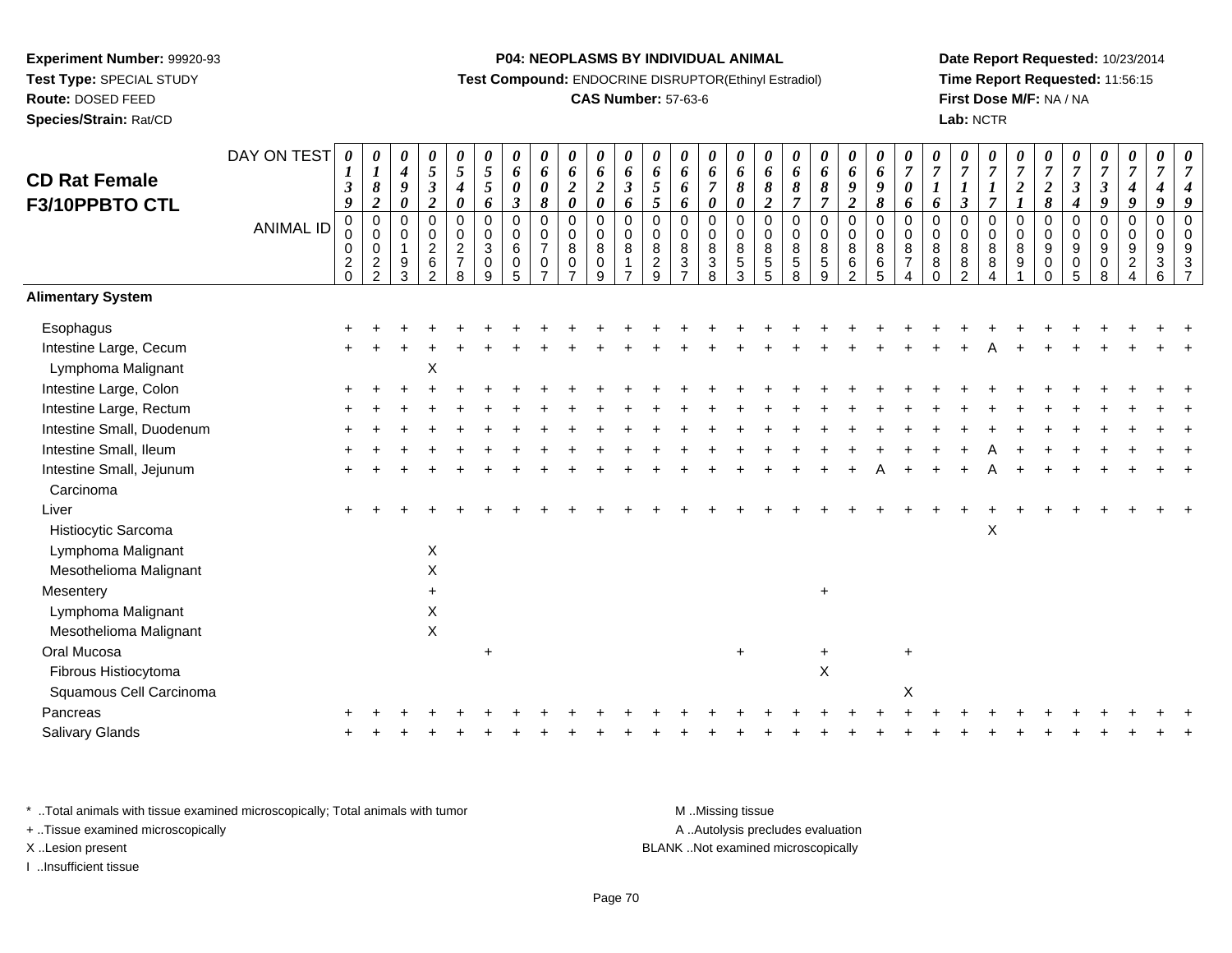**Route:** DOSED FEED

**Species/Strain:** Rat/CD

#### **P04: NEOPLASMS BY INDIVIDUAL ANIMAL**

**Test Compound:** ENDOCRINE DISRUPTOR(Ethinyl Estradiol)

## **CAS Number:** 57-63-6

**Date Report Requested:** 10/23/2014**Time Report Requested:** 11:56:16**First Dose M/F:** NA / NA**Lab:** NCTR

|                              | DAY ON TEST      | 0                                                                | 0                                      | 0                                                  | 0                                                       | 0                                                           | 0                                          | 0                               | 0                                                 | $\boldsymbol{\theta}$                        | $\pmb{\theta}$                                          | 0                               | 0                                         | 0                       | $\boldsymbol{\theta}$                                 | $\boldsymbol{\theta}$                                 | $\boldsymbol{\theta}$                    | 0                                                        | 0                               | 0                                                                  | 0                                         | 0                                       | 0                                                | 0                                  | $\boldsymbol{\theta}$                | 0                                  |                                    | 0                                         | 0                                | $\pmb{\theta}$                                            | 0                               |                      |
|------------------------------|------------------|------------------------------------------------------------------|----------------------------------------|----------------------------------------------------|---------------------------------------------------------|-------------------------------------------------------------|--------------------------------------------|---------------------------------|---------------------------------------------------|----------------------------------------------|---------------------------------------------------------|---------------------------------|-------------------------------------------|-------------------------|-------------------------------------------------------|-------------------------------------------------------|------------------------------------------|----------------------------------------------------------|---------------------------------|--------------------------------------------------------------------|-------------------------------------------|-----------------------------------------|--------------------------------------------------|------------------------------------|--------------------------------------|------------------------------------|------------------------------------|-------------------------------------------|----------------------------------|-----------------------------------------------------------|---------------------------------|----------------------|
| <b>CD Rat Female</b>         |                  | $\boldsymbol{\beta}$                                             | $\boldsymbol{l}$<br>$\pmb{8}$          | $\boldsymbol{4}$<br>9                              | 5<br>$\boldsymbol{\beta}$                               | 5<br>$\boldsymbol{4}$                                       | 5<br>5                                     | 6<br>$\boldsymbol{\theta}$      | 6<br>$\boldsymbol{\theta}$                        | 6<br>$\boldsymbol{2}$                        | 6<br>$\boldsymbol{2}$                                   | 6<br>$\mathfrak{z}$             | 6<br>$\mathfrak{H}$                       | 6<br>6                  | 6<br>$\overline{7}$                                   | 6<br>$\pmb{8}$                                        | 6<br>$\pmb{8}$                           | 6<br>$\boldsymbol{\delta}$                               | 6<br>8                          | 6<br>$\boldsymbol{g}$                                              | 6<br>9                                    | $\overline{7}$<br>0                     | $\overline{7}$                                   | $\overline{7}$                     | $\boldsymbol{7}$                     | $\overline{7}$<br>$\boldsymbol{2}$ | $\overline{7}$<br>$\boldsymbol{2}$ | $\overline{7}$<br>$\boldsymbol{\beta}$    | $\overline{7}$<br>$\mathfrak{z}$ | $\overline{7}$<br>$\boldsymbol{4}$                        | $\overline{7}$                  |                      |
| F3/10PPBTO CTL               |                  | 9                                                                | $\boldsymbol{2}$                       | $\boldsymbol{\theta}$                              | $\overline{\mathbf{c}}$                                 | $\boldsymbol{\theta}$                                       | 6                                          | $\mathfrak{z}$                  | 8                                                 | $\boldsymbol{\theta}$                        | $\boldsymbol{\theta}$                                   | 6                               | $5\overline{)}$                           | 6                       | 0                                                     | $\boldsymbol{\theta}$                                 | $\boldsymbol{2}$                         | $\overline{7}$                                           | $\overline{7}$                  | $\boldsymbol{2}$                                                   | 8                                         | 6                                       | 6                                                | $\mathfrak{z}$                     | $\overline{7}$                       |                                    | $\pmb{8}$                          | 4                                         | 9                                | 9                                                         | 9                               |                      |
|                              | <b>ANIMAL ID</b> | 0<br>$\pmb{0}$<br>$\mathbf 0$<br>$\boldsymbol{2}$<br>$\mathbf 0$ | 0<br>$\mathbf 0$<br>0<br>$\frac{2}{2}$ | $\mathbf 0$<br>$\Omega$<br>$9\,$<br>$\overline{3}$ | 0<br>0<br>$\boldsymbol{2}$<br>$\,6\,$<br>$\overline{2}$ | 0<br>$\mathbf 0$<br>$\boldsymbol{2}$<br>$\overline{7}$<br>8 | 0<br>$\mathbf 0$<br>$\mathbf{3}$<br>0<br>9 | $\mathbf 0$<br>0<br>6<br>0<br>5 | $\mathbf 0$<br>$\mathbf 0$<br>$\overline{7}$<br>0 | $\pmb{0}$<br>$\mathbf 0$<br>8<br>$\mathbf 0$ | $\pmb{0}$<br>$\mathbf 0$<br>$\,8\,$<br>$\mathbf 0$<br>9 | $\mathbf 0$<br>$\mathbf 0$<br>8 | 0<br>$\Omega$<br>8<br>$\overline{c}$<br>9 | $\Omega$<br>0<br>8<br>3 | 0<br>$\pmb{0}$<br>8<br>$\ensuremath{\mathsf{3}}$<br>8 | $\mathbf 0$<br>$\mathbf 0$<br>$\bf8$<br>$\frac{5}{3}$ | 0<br>$\mathbf 0$<br>8<br>$\sqrt{5}$<br>5 | $\mathbf 0$<br>$\mathbf 0$<br>$\,8\,$<br>$\sqrt{5}$<br>8 | 0<br>$\mathbf 0$<br>8<br>5<br>9 | $\pmb{0}$<br>$\mathsf{O}\xspace$<br>8<br>$\,6\,$<br>$\overline{2}$ | $\pmb{0}$<br>$\pmb{0}$<br>8<br>$\,6$<br>5 | 0<br>$\mathbf 0$<br>8<br>$\overline{7}$ | $\mathbf 0$<br>$\mathbf 0$<br>8<br>8<br>$\Omega$ | 0<br>0<br>8<br>8<br>$\overline{2}$ | $\mathbf 0$<br>$\mathbf 0$<br>8<br>8 | 0<br>$\mathbf 0$<br>8<br>9         | $\mathbf 0$<br>0<br>9<br>0         | $\mathbf 0$<br>$\mathbf 0$<br>9<br>0<br>5 | 0<br>$\mathbf 0$<br>9<br>0<br>8  | 0<br>$\mathbf 0$<br>9<br>$\overline{c}$<br>$\overline{4}$ | 0<br>$\mathbf 0$<br>9<br>3<br>6 | $\Omega$<br>$\Omega$ |
| Lymphoma Malignant           |                  |                                                                  |                                        |                                                    | Χ                                                       |                                                             |                                            |                                 |                                                   |                                              |                                                         |                                 |                                           |                         |                                                       |                                                       |                                          |                                                          |                                 |                                                                    |                                           |                                         |                                                  |                                    |                                      |                                    |                                    |                                           |                                  |                                                           |                                 |                      |
| Stomach, Forestomach         |                  |                                                                  |                                        |                                                    |                                                         |                                                             |                                            |                                 |                                                   |                                              |                                                         |                                 |                                           |                         |                                                       |                                                       |                                          |                                                          |                                 |                                                                    |                                           |                                         |                                                  |                                    |                                      |                                    |                                    |                                           |                                  |                                                           |                                 |                      |
| Squamous Cell Papilloma      |                  |                                                                  |                                        |                                                    |                                                         |                                                             | Χ                                          |                                 |                                                   |                                              |                                                         |                                 |                                           |                         |                                                       |                                                       |                                          |                                                          |                                 |                                                                    |                                           |                                         |                                                  |                                    |                                      |                                    |                                    |                                           |                                  |                                                           |                                 |                      |
| Stomach, Glandular           |                  |                                                                  |                                        |                                                    |                                                         |                                                             |                                            |                                 |                                                   |                                              |                                                         |                                 |                                           |                         |                                                       |                                                       |                                          |                                                          |                                 |                                                                    |                                           |                                         |                                                  |                                    |                                      |                                    |                                    |                                           |                                  |                                                           |                                 |                      |
| <b>Cardiovascular System</b> |                  |                                                                  |                                        |                                                    |                                                         |                                                             |                                            |                                 |                                                   |                                              |                                                         |                                 |                                           |                         |                                                       |                                                       |                                          |                                                          |                                 |                                                                    |                                           |                                         |                                                  |                                    |                                      |                                    |                                    |                                           |                                  |                                                           |                                 |                      |
| <b>Blood Vessel</b>          |                  |                                                                  |                                        |                                                    |                                                         |                                                             |                                            |                                 |                                                   |                                              |                                                         |                                 |                                           |                         |                                                       |                                                       |                                          |                                                          |                                 |                                                                    |                                           |                                         |                                                  |                                    |                                      |                                    |                                    |                                           |                                  |                                                           |                                 |                      |
| Heart                        |                  |                                                                  |                                        |                                                    |                                                         |                                                             |                                            |                                 |                                                   |                                              |                                                         |                                 |                                           |                         |                                                       |                                                       |                                          |                                                          |                                 |                                                                    |                                           |                                         |                                                  |                                    |                                      |                                    |                                    |                                           |                                  |                                                           |                                 |                      |
| <b>Endocrine System</b>      |                  |                                                                  |                                        |                                                    |                                                         |                                                             |                                            |                                 |                                                   |                                              |                                                         |                                 |                                           |                         |                                                       |                                                       |                                          |                                                          |                                 |                                                                    |                                           |                                         |                                                  |                                    |                                      |                                    |                                    |                                           |                                  |                                                           |                                 |                      |
| <b>Adrenal Cortex</b>        |                  |                                                                  |                                        |                                                    |                                                         |                                                             |                                            |                                 |                                                   |                                              |                                                         |                                 |                                           |                         |                                                       |                                                       |                                          |                                                          |                                 |                                                                    |                                           |                                         |                                                  |                                    |                                      |                                    |                                    |                                           |                                  |                                                           |                                 |                      |
| Adenoma                      |                  |                                                                  |                                        |                                                    |                                                         |                                                             |                                            |                                 |                                                   |                                              |                                                         |                                 |                                           | X                       |                                                       |                                                       |                                          |                                                          |                                 |                                                                    |                                           |                                         |                                                  |                                    |                                      |                                    |                                    |                                           |                                  |                                                           |                                 |                      |
| Adrenal Medulla              |                  |                                                                  |                                        |                                                    |                                                         |                                                             |                                            |                                 |                                                   |                                              |                                                         |                                 |                                           |                         |                                                       |                                                       |                                          |                                                          |                                 |                                                                    |                                           |                                         |                                                  |                                    |                                      |                                    |                                    |                                           |                                  |                                                           |                                 |                      |
| Islets, Pancreatic           |                  |                                                                  |                                        |                                                    |                                                         |                                                             |                                            |                                 |                                                   |                                              |                                                         |                                 |                                           |                         |                                                       |                                                       |                                          |                                                          |                                 |                                                                    |                                           |                                         |                                                  |                                    |                                      |                                    |                                    |                                           |                                  |                                                           |                                 |                      |
| Parathyroid Gland            |                  |                                                                  |                                        |                                                    |                                                         |                                                             |                                            |                                 |                                                   |                                              |                                                         |                                 |                                           |                         |                                                       |                                                       |                                          |                                                          |                                 |                                                                    |                                           |                                         |                                                  |                                    |                                      |                                    |                                    |                                           |                                  |                                                           |                                 |                      |
| <b>Pituitary Gland</b>       |                  |                                                                  |                                        |                                                    |                                                         |                                                             |                                            |                                 |                                                   |                                              |                                                         |                                 |                                           |                         |                                                       |                                                       |                                          |                                                          |                                 |                                                                    |                                           |                                         |                                                  |                                    |                                      |                                    |                                    |                                           |                                  |                                                           |                                 |                      |
| Pars Distalis, Adenoma       |                  |                                                                  |                                        | X                                                  |                                                         | X                                                           |                                            |                                 |                                                   | X                                            |                                                         |                                 | X                                         | X                       | X                                                     | $\mathsf{X}$                                          |                                          | X                                                        | X                               | X                                                                  | X                                         | х                                       | X                                                | X                                  | X                                    | X                                  | X                                  |                                           | X                                | X                                                         | X                               | $\mathsf{X}$         |
| <b>Thyroid Gland</b>         |                  |                                                                  |                                        |                                                    |                                                         |                                                             |                                            |                                 |                                                   |                                              |                                                         |                                 |                                           |                         |                                                       |                                                       |                                          |                                                          |                                 |                                                                    |                                           |                                         |                                                  |                                    |                                      |                                    |                                    |                                           |                                  |                                                           |                                 |                      |
| C Cell, Adenoma              |                  |                                                                  |                                        |                                                    |                                                         |                                                             |                                            |                                 |                                                   |                                              |                                                         |                                 |                                           |                         |                                                       |                                                       |                                          |                                                          |                                 |                                                                    |                                           |                                         |                                                  |                                    |                                      |                                    |                                    |                                           |                                  |                                                           | Χ                               |                      |
| C Cell, Carcinoma            |                  |                                                                  |                                        |                                                    |                                                         |                                                             |                                            |                                 |                                                   |                                              |                                                         |                                 |                                           |                         |                                                       |                                                       |                                          | X                                                        |                                 |                                                                    |                                           |                                         |                                                  |                                    |                                      |                                    |                                    |                                           |                                  |                                                           |                                 |                      |
| <b>General Body System</b>   |                  |                                                                  |                                        |                                                    |                                                         |                                                             |                                            |                                 |                                                   |                                              |                                                         |                                 |                                           |                         |                                                       |                                                       |                                          |                                                          |                                 |                                                                    |                                           |                                         |                                                  |                                    |                                      |                                    |                                    |                                           |                                  |                                                           |                                 |                      |
|                              |                  |                                                                  |                                        |                                                    |                                                         |                                                             |                                            |                                 |                                                   |                                              |                                                         |                                 |                                           |                         |                                                       |                                                       |                                          |                                                          |                                 |                                                                    |                                           |                                         |                                                  |                                    |                                      |                                    |                                    |                                           |                                  |                                                           |                                 |                      |

Tissue NOSSquamous Cell Carcinoma, Deep Invasion

\* ..Total animals with tissue examined microscopically; Total animals with tumor **M** . Missing tissue M ..Missing tissue

+ ..Tissue examined microscopically

I ..Insufficient tissue

A ..Autolysis precludes evaluation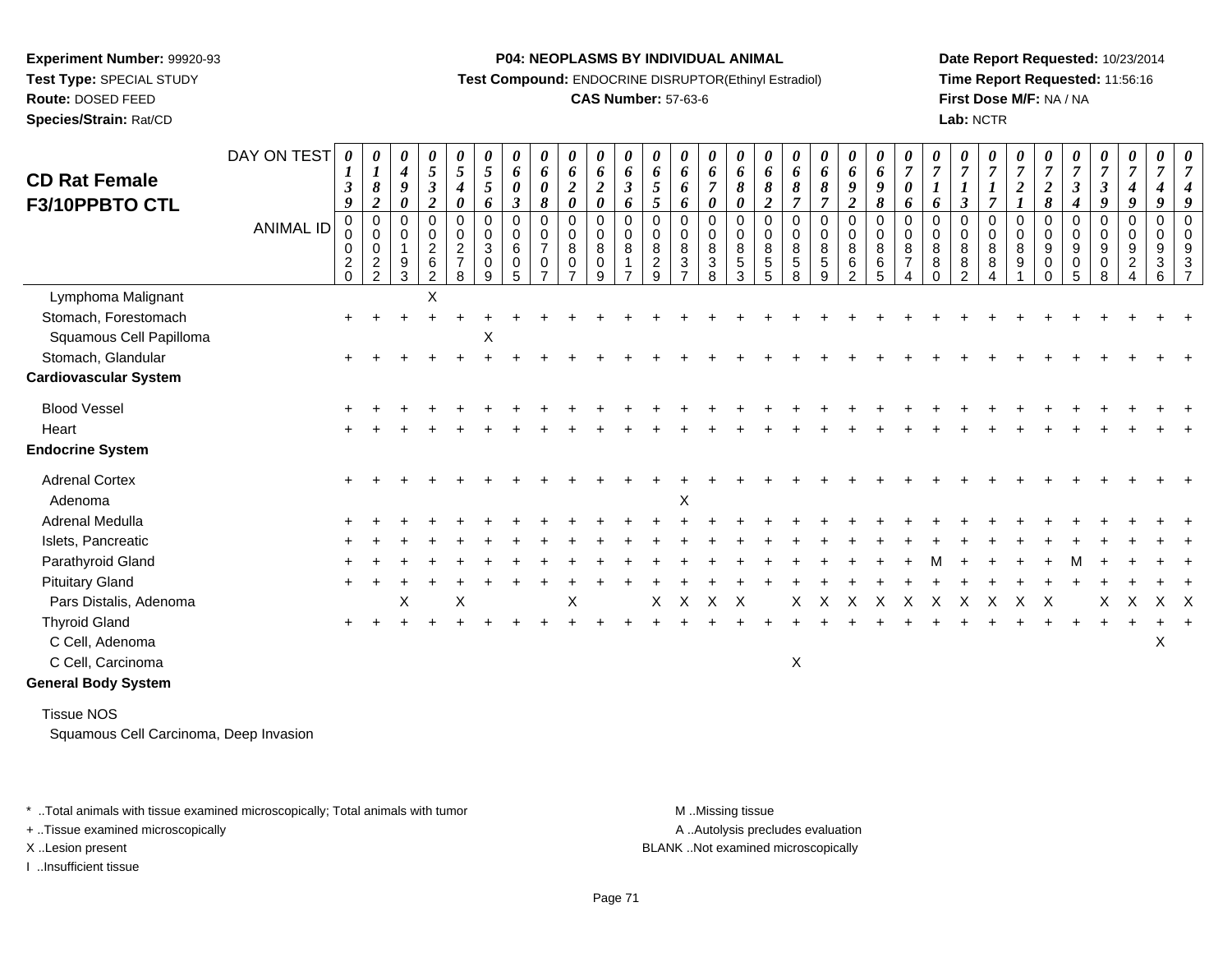**Route:** DOSED FEED

**Species/Strain:** Rat/CD

#### **P04: NEOPLASMS BY INDIVIDUAL ANIMAL**

**Test Compound:** ENDOCRINE DISRUPTOR(Ethinyl Estradiol)

## **CAS Number:** 57-63-6

**Date Report Requested:** 10/23/2014**Time Report Requested:** 11:56:16**First Dose M/F:** NA / NA**Lab:** NCTR

| <b>CD Rat Female</b><br>F3/10PPBTO CTL                                               | DAY ON TEST      | 0<br>1<br>$\boldsymbol{\beta}$<br>9                 | 0<br>$\boldsymbol{l}$<br>8<br>$\boldsymbol{2}$             | $\boldsymbol{\theta}$<br>4<br>9<br>0       | 0<br>$\mathfrak{s}$<br>$\mathfrak{z}$<br>$\boldsymbol{2}$ | 0<br>$\sqrt{5}$<br>$\boldsymbol{4}$<br>0                  | $\boldsymbol{\theta}$<br>$\mathfrak{s}$<br>5<br>6      | 0<br>6<br>0<br>$\boldsymbol{\beta}$ | 0<br>6<br>$\boldsymbol{\theta}$<br>$\pmb{8}$      | 0<br>6<br>$\boldsymbol{2}$<br>$\boldsymbol{\theta}$ | 0<br>$\pmb{6}$<br>$\boldsymbol{2}$<br>$\pmb{\theta}$          | 0<br>6<br>$\boldsymbol{\beta}$<br>6 | 0<br>6<br>$\mathfrak{H}$<br>$\mathfrak{H}$ | 0<br>6<br>6<br>6 | 0<br>6<br>$\overline{7}$<br>0                          | 0<br>6<br>8<br>$\boldsymbol{\theta}$                     | 0<br>6<br>8<br>$\boldsymbol{2}$          | 0<br>6<br>8<br>$\overline{7}$                      | 0<br>6<br>$\boldsymbol{\delta}$<br>$\overline{7}$ | 0<br>6<br>$\boldsymbol{9}$<br>$\boldsymbol{2}$                     | 0<br>6<br>9<br>8      | 0<br>$\boldsymbol{7}$<br>$\boldsymbol{\theta}$<br>6 | 0<br>$\overline{7}$<br>6   | 0<br>$\overline{7}$<br>$\boldsymbol{\beta}$ | 0<br>$\overline{7}$<br>$\overline{7}$    | 0<br>$\overline{7}$<br>$\boldsymbol{2}$<br>$\boldsymbol{l}$ | $\boldsymbol{\theta}$<br>$\overline{7}$<br>$\boldsymbol{2}$<br>$\pmb{8}$ | $\boldsymbol{\theta}$<br>$\boldsymbol{7}$<br>$\boldsymbol{\beta}$<br>$\boldsymbol{4}$ | 0<br>$\boldsymbol{7}$<br>$\boldsymbol{\beta}$<br>9                 | 0<br>$\overline{7}$<br>4<br>9 | 0<br>$\boldsymbol{7}$<br>4<br>9 | 7<br>4<br>9                          |
|--------------------------------------------------------------------------------------|------------------|-----------------------------------------------------|------------------------------------------------------------|--------------------------------------------|-----------------------------------------------------------|-----------------------------------------------------------|--------------------------------------------------------|-------------------------------------|---------------------------------------------------|-----------------------------------------------------|---------------------------------------------------------------|-------------------------------------|--------------------------------------------|------------------|--------------------------------------------------------|----------------------------------------------------------|------------------------------------------|----------------------------------------------------|---------------------------------------------------|--------------------------------------------------------------------|-----------------------|-----------------------------------------------------|----------------------------|---------------------------------------------|------------------------------------------|-------------------------------------------------------------|--------------------------------------------------------------------------|---------------------------------------------------------------------------------------|--------------------------------------------------------------------|-------------------------------|---------------------------------|--------------------------------------|
|                                                                                      | <b>ANIMAL ID</b> | 0<br>$\mathbf 0$<br>0<br>$\overline{2}$<br>$\Omega$ | $\mathbf 0$<br>$\mathbf 0$<br>$\mathbf 0$<br>$\frac{2}{2}$ | $\mathbf 0$<br>0<br>$\mathbf{1}$<br>9<br>3 | 0<br>0<br>$\overline{c}$<br>6<br>$\mathcal{P}$            | 0<br>$\mathbf 0$<br>$\overline{c}$<br>$\overline{7}$<br>8 | $\mathbf 0$<br>$\,0\,$<br>$\sqrt{3}$<br>$\pmb{0}$<br>9 | 0<br>0<br>6<br>0<br>5               | $\mathbf 0$<br>$\mathbf 0$<br>$\overline{7}$<br>0 | 0<br>0<br>8<br>$\mathbf 0$                          | $\boldsymbol{0}$<br>$\mathbf 0$<br>$\bf8$<br>$\mathbf 0$<br>9 | 0<br>0<br>8<br>1                    | 0<br>$\mathbf 0$<br>8<br>$\frac{2}{9}$     | 0<br>0<br>8<br>3 | $\mathbf 0$<br>$\pmb{0}$<br>$\bf 8$<br>$\sqrt{3}$<br>8 | $\mathbf 0$<br>$_{\rm 8}^{\rm 0}$<br>$\overline{5}$<br>3 | $\mathbf 0$<br>0<br>8<br>$\sqrt{5}$<br>5 | $\mathbf 0$<br>$\mathbf 0$<br>8<br>$\sqrt{5}$<br>8 | 0<br>0<br>8<br>$\sqrt{5}$<br>9                    | $\boldsymbol{0}$<br>$\pmb{0}$<br>$\, 8$<br>$\,6$<br>$\overline{2}$ | 0<br>0<br>8<br>6<br>5 | 0<br>$\mathbf 0$<br>8<br>$\overline{7}$             | 0<br>$\mathbf 0$<br>8<br>8 | 0<br>$\pmb{0}$<br>$_{8}^8$<br>$\mathcal{P}$ | $\mathbf 0$<br>$\pmb{0}$<br>$\,8\,$<br>8 | $\mathbf 0$<br>$\mathbf 0$<br>$\bf 8$<br>9                  | $\mathbf 0$<br>$\mathbf 0$<br>9<br>$\mathbf 0$                           | $\mathbf 0$<br>$\mathbf 0$<br>$\boldsymbol{9}$<br>$\pmb{0}$<br>5                      | $\mathbf 0$<br>$\mathbf 0$<br>$\boldsymbol{9}$<br>$\mathbf 0$<br>8 | 0<br>0<br>9<br>$\overline{c}$ | 0<br>0<br>9<br>3<br>6           | $\mathbf 0$<br>$\mathbf 0$<br>9<br>3 |
| <b>Genital System</b>                                                                |                  |                                                     |                                                            |                                            |                                                           |                                                           |                                                        |                                     |                                                   |                                                     |                                                               |                                     |                                            |                  |                                                        |                                                          |                                          |                                                    |                                                   |                                                                    |                       |                                                     |                            |                                             |                                          |                                                             |                                                                          |                                                                                       |                                                                    |                               |                                 |                                      |
| <b>Clitoral Gland</b><br>Adenoma<br>Lymphoma Malignant                               |                  |                                                     |                                                            |                                            | $\mathsf X$                                               |                                                           |                                                        |                                     |                                                   |                                                     |                                                               |                                     |                                            | X                |                                                        |                                                          |                                          |                                                    |                                                   |                                                                    |                       |                                                     |                            |                                             |                                          |                                                             |                                                                          |                                                                                       |                                                                    |                               |                                 |                                      |
| Ovary<br>Granulosa Cell Tumor Benign<br>Lymphoma Malignant<br>Mesothelioma Malignant |                  | $+$                                                 |                                                            |                                            | X<br>$\sf X$                                              |                                                           |                                                        |                                     |                                                   |                                                     |                                                               |                                     |                                            |                  |                                                        |                                                          |                                          |                                                    |                                                   |                                                                    | $\mathsf X$           |                                                     |                            |                                             |                                          |                                                             |                                                                          |                                                                                       |                                                                    |                               |                                 |                                      |
| Sertoli Cell Tumor Benign                                                            |                  |                                                     |                                                            |                                            |                                                           |                                                           |                                                        |                                     |                                                   |                                                     |                                                               |                                     |                                            |                  |                                                        |                                                          |                                          |                                                    |                                                   |                                                                    |                       |                                                     |                            |                                             |                                          |                                                             |                                                                          |                                                                                       |                                                                    |                               |                                 |                                      |
| Oviduct                                                                              |                  |                                                     |                                                            |                                            |                                                           |                                                           |                                                        |                                     |                                                   |                                                     |                                                               |                                     |                                            |                  |                                                        |                                                          |                                          |                                                    |                                                   |                                                                    |                       |                                                     |                            |                                             |                                          |                                                             |                                                                          |                                                                                       |                                                                    |                               |                                 |                                      |
| <b>Uterus</b>                                                                        |                  |                                                     |                                                            |                                            |                                                           |                                                           |                                                        |                                     |                                                   |                                                     |                                                               |                                     |                                            |                  |                                                        |                                                          |                                          |                                                    |                                                   |                                                                    |                       |                                                     |                            |                                             |                                          |                                                             |                                                                          |                                                                                       |                                                                    |                               |                                 |                                      |
| Endometrium, Adenoma<br>Lymphoma Malignant<br>Polyp Stromal                          |                  |                                                     |                                                            |                                            | X                                                         |                                                           |                                                        |                                     | $\pmb{\times}$                                    |                                                     |                                                               |                                     |                                            | $\mathsf X$      |                                                        |                                                          |                                          |                                                    |                                                   |                                                                    |                       |                                                     |                            |                                             |                                          |                                                             |                                                                          |                                                                                       |                                                                    | X                             |                                 |                                      |
| Vagina<br>Lymphoma Malignant                                                         |                  |                                                     |                                                            |                                            | X                                                         |                                                           |                                                        |                                     |                                                   |                                                     |                                                               |                                     |                                            |                  |                                                        |                                                          |                                          |                                                    |                                                   |                                                                    |                       |                                                     |                            |                                             |                                          |                                                             |                                                                          |                                                                                       |                                                                    |                               |                                 |                                      |
| <b>Hematopoietic System</b>                                                          |                  |                                                     |                                                            |                                            |                                                           |                                                           |                                                        |                                     |                                                   |                                                     |                                                               |                                     |                                            |                  |                                                        |                                                          |                                          |                                                    |                                                   |                                                                    |                       |                                                     |                            |                                             |                                          |                                                             |                                                                          |                                                                                       |                                                                    |                               |                                 |                                      |
| <b>Bone Marrow</b><br>Lymphoma Malignant                                             |                  |                                                     |                                                            |                                            | X                                                         |                                                           |                                                        |                                     |                                                   |                                                     |                                                               |                                     |                                            |                  |                                                        |                                                          |                                          |                                                    |                                                   |                                                                    |                       |                                                     |                            |                                             |                                          |                                                             |                                                                          |                                                                                       |                                                                    |                               |                                 |                                      |
| Lymph Node<br>Axillary, Lymphoma Malignant<br>Deep Cervical, Lymphoma Malignant      |                  |                                                     |                                                            |                                            | X<br>X                                                    |                                                           |                                                        |                                     |                                                   |                                                     |                                                               |                                     |                                            |                  |                                                        | $\pm$                                                    |                                          |                                                    | $+$                                               |                                                                    |                       |                                                     |                            |                                             |                                          |                                                             |                                                                          |                                                                                       |                                                                    |                               | $+$                             |                                      |
|                                                                                      |                  |                                                     |                                                            |                                            |                                                           |                                                           |                                                        |                                     |                                                   |                                                     |                                                               |                                     |                                            |                  |                                                        |                                                          |                                          |                                                    |                                                   |                                                                    |                       |                                                     |                            |                                             |                                          |                                                             |                                                                          |                                                                                       |                                                                    |                               |                                 |                                      |

\* ..Total animals with tissue examined microscopically; Total animals with tumor **M** . Missing tissue M ..Missing tissue

+ ..Tissue examined microscopically

I ..Insufficient tissue

A ..Autolysis precludes evaluation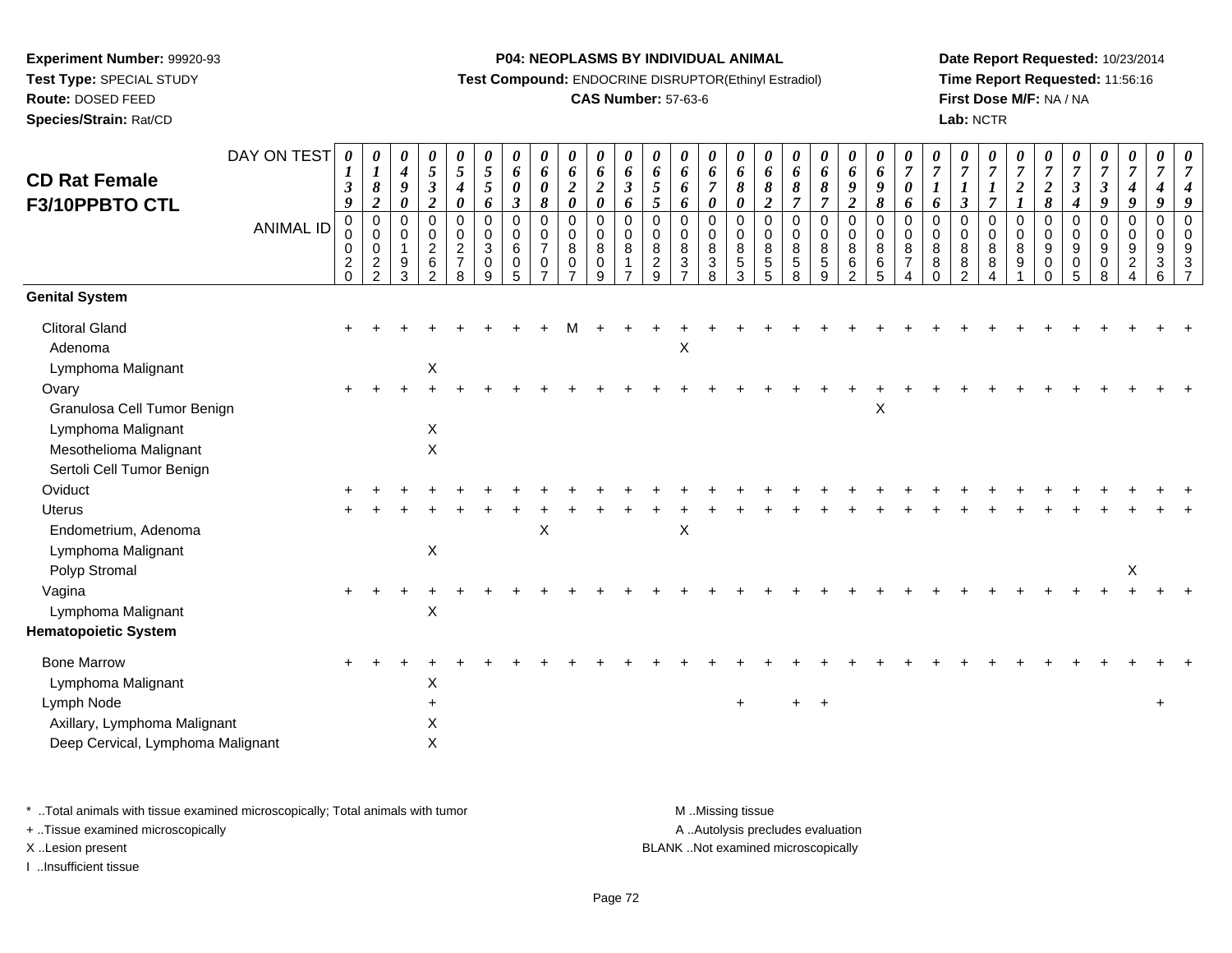**Route:** DOSED FEED

**Species/Strain:** Rat/CD

#### **P04: NEOPLASMS BY INDIVIDUAL ANIMAL**

**Test Compound:** ENDOCRINE DISRUPTOR(Ethinyl Estradiol)

## **CAS Number:** 57-63-6

**Date Report Requested:** 10/23/2014**Time Report Requested:** 11:56:16**First Dose M/F:** NA / NA**Lab:** NCTR

| <b>CD Rat Female</b><br>F3/10PPBTO CTL                                                     | DAY ON TEST<br><b>ANIMAL ID</b> | $\boldsymbol{\theta}$<br>3<br>9<br>$\mathbf 0$<br>0<br>0<br>$\overline{c}$<br>$\Omega$ | 0<br>$\boldsymbol{I}$<br>8<br>$\boldsymbol{2}$<br>$\mathbf 0$<br>$\mathbf 0$<br>$\mathbf 0$<br>$\frac{2}{2}$ | 0<br>$\boldsymbol{4}$<br>$\boldsymbol{9}$<br>$\pmb{\theta}$<br>$\mathbf 0$<br>$\mathbf 0$<br>$\mathbf{1}$<br>$9\,$<br>3 | 0<br>5<br>$\boldsymbol{\beta}$<br>$\boldsymbol{2}$<br>0<br>0<br>$\overline{c}$<br>6<br>$\overline{2}$ | 0<br>$\mathfrak{S}$<br>$\boldsymbol{4}$<br>0<br>$\mathbf 0$<br>0<br>$\overline{2}$<br>$\overline{7}$<br>8 | 0<br>$\sqrt{5}$<br>5<br>6<br>$\mathsf 0$<br>$\pmb{0}$<br>$\mathbf{3}$<br>0<br>9 | 0<br>6<br>0<br>$\boldsymbol{\beta}$<br>$\mathbf 0$<br>0<br>6<br>0<br>5 | 0<br>6<br>$\boldsymbol{\theta}$<br>$\pmb{8}$<br>$\mathbf 0$<br>$\mathbf 0$<br>$\overline{7}$<br>$\mathbf 0$<br>$\overline{7}$ | 0<br>6<br>$\boldsymbol{2}$<br>0<br>0<br>$\mathbf 0$<br>8<br>$\mathbf 0$<br>$\overline{7}$ | 0<br>6<br>$\boldsymbol{2}$<br>$\pmb{\theta}$<br>$\mathbf 0$<br>$\mathbf 0$<br>8<br>$\mathbf 0$<br>9 | 0<br>6<br>$\boldsymbol{\beta}$<br>6<br>$\mathbf 0$<br>$\mathbf 0$<br>8 | 0<br>6<br>$\mathfrak{s}$<br>$\mathfrak{s}$<br>$\mathbf 0$<br>0<br>8<br>$\overline{c}$<br>9 | 0<br>6<br>6<br>6<br>$\Omega$<br>$\Omega$<br>8<br>3 | $\boldsymbol{\theta}$<br>6<br>$\overline{7}$<br>0<br>$\mathbf 0$<br>0<br>8<br>3<br>8 | 0<br>6<br>8<br>$\boldsymbol{\theta}$<br>$\mathbf 0$<br>$\mathbf 0$<br>8<br>5<br>3 | 0<br>6<br>8<br>$\boldsymbol{2}$<br>$\mathbf 0$<br>$\mathbf 0$<br>8<br>5<br>5 | 0<br>6<br>8<br>$\overline{7}$<br>$\mathbf 0$<br>0<br>8<br>5<br>8 | 0<br>6<br>8<br>$\overline{\tau}$<br>$\mathbf 0$<br>0<br>8<br>5<br>9 | $\boldsymbol{\theta}$<br>6<br>9<br>$\overline{2}$<br>0<br>0<br>8<br>6<br>$\overline{2}$ | 0<br>6<br>9<br>$\pmb{8}$<br>$\mathbf 0$<br>$\pmb{0}$<br>$\,8\,$<br>6<br>5 | 0<br>$\overline{7}$<br>$\boldsymbol{\theta}$<br>6<br>$\mathbf 0$<br>$\mathbf 0$<br>8<br>$\overline{7}$ | $\overline{7}$<br>6<br>$\overline{0}$<br>$\mathbf 0$<br>8<br>8<br>$\Omega$ | 0<br>$\overline{7}$<br>3<br>$\Omega$<br>$\Omega$<br>8<br>8<br>າ | 0<br>$\overline{7}$<br>$\boldsymbol{l}$<br>$\overline{7}$<br>$\mathbf 0$<br>0<br>8<br>8 | 0<br>$\overline{7}$<br>$\boldsymbol{2}$<br>$\mathbf 0$<br>$\mathbf 0$<br>8<br>9 | 0<br>$\overline{7}$<br>$\boldsymbol{2}$<br>$\pmb{8}$<br>$\mathbf 0$<br>$\mathbf 0$<br>9<br>0<br>0 | $\theta$<br>$\overline{7}$<br>$\boldsymbol{\beta}$<br>$\boldsymbol{4}$<br>$\mathbf 0$<br>$\mathbf 0$<br>9<br>0<br>$\overline{5}$ | $\boldsymbol{\theta}$<br>$\overline{7}$<br>$\boldsymbol{\beta}$<br>9<br>$\mathbf 0$<br>0<br>$9\,$<br>0<br>8 | 0<br>$\overline{7}$<br>$\boldsymbol{4}$<br>$\boldsymbol{q}$<br>$\mathbf 0$<br>$\mathbf 0$<br>9<br>$\overline{2}$ | 0<br>$\overline{7}$<br>4<br>9<br>0<br>0<br>9<br>3<br>6 |   |
|--------------------------------------------------------------------------------------------|---------------------------------|----------------------------------------------------------------------------------------|--------------------------------------------------------------------------------------------------------------|-------------------------------------------------------------------------------------------------------------------------|-------------------------------------------------------------------------------------------------------|-----------------------------------------------------------------------------------------------------------|---------------------------------------------------------------------------------|------------------------------------------------------------------------|-------------------------------------------------------------------------------------------------------------------------------|-------------------------------------------------------------------------------------------|-----------------------------------------------------------------------------------------------------|------------------------------------------------------------------------|--------------------------------------------------------------------------------------------|----------------------------------------------------|--------------------------------------------------------------------------------------|-----------------------------------------------------------------------------------|------------------------------------------------------------------------------|------------------------------------------------------------------|---------------------------------------------------------------------|-----------------------------------------------------------------------------------------|---------------------------------------------------------------------------|--------------------------------------------------------------------------------------------------------|----------------------------------------------------------------------------|-----------------------------------------------------------------|-----------------------------------------------------------------------------------------|---------------------------------------------------------------------------------|---------------------------------------------------------------------------------------------------|----------------------------------------------------------------------------------------------------------------------------------|-------------------------------------------------------------------------------------------------------------|------------------------------------------------------------------------------------------------------------------|--------------------------------------------------------|---|
| Lumbar, Lymphoma Malignant<br>Mediastinal, Lymphoma Malignant<br>Renal, Lymphoma Malignant |                                 |                                                                                        |                                                                                                              |                                                                                                                         | Χ<br>X<br>X                                                                                           |                                                                                                           |                                                                                 |                                                                        |                                                                                                                               |                                                                                           |                                                                                                     |                                                                        |                                                                                            |                                                    |                                                                                      |                                                                                   |                                                                              |                                                                  |                                                                     |                                                                                         |                                                                           |                                                                                                        |                                                                            |                                                                 |                                                                                         |                                                                                 |                                                                                                   |                                                                                                                                  |                                                                                                             |                                                                                                                  |                                                        |   |
| Lymph Node, Mandibular<br>Carcinoma, Metastatic, Zymbal'S Gland<br>Lymphoma Malignant      |                                 |                                                                                        |                                                                                                              |                                                                                                                         | X                                                                                                     |                                                                                                           |                                                                                 |                                                                        | X                                                                                                                             |                                                                                           |                                                                                                     |                                                                        |                                                                                            |                                                    |                                                                                      |                                                                                   |                                                                              |                                                                  |                                                                     |                                                                                         |                                                                           |                                                                                                        |                                                                            |                                                                 |                                                                                         |                                                                                 |                                                                                                   |                                                                                                                                  |                                                                                                             |                                                                                                                  |                                                        |   |
| Lymph Node, Mesenteric<br>Spleen<br>Lymphoma Malignant<br>Mesothelioma Malignant           |                                 |                                                                                        |                                                                                                              |                                                                                                                         | X<br>X                                                                                                |                                                                                                           |                                                                                 |                                                                        |                                                                                                                               |                                                                                           |                                                                                                     |                                                                        |                                                                                            |                                                    |                                                                                      |                                                                                   |                                                                              |                                                                  |                                                                     |                                                                                         |                                                                           |                                                                                                        |                                                                            |                                                                 |                                                                                         |                                                                                 |                                                                                                   |                                                                                                                                  |                                                                                                             |                                                                                                                  |                                                        |   |
| Thymus<br>Histiocytic Sarcoma<br>Lymphoma Malignant<br><b>Integumentary System</b>         |                                 |                                                                                        |                                                                                                              |                                                                                                                         | $\mathsf X$                                                                                           |                                                                                                           |                                                                                 |                                                                        |                                                                                                                               |                                                                                           |                                                                                                     |                                                                        |                                                                                            |                                                    |                                                                                      |                                                                                   |                                                                              |                                                                  |                                                                     |                                                                                         |                                                                           |                                                                                                        |                                                                            |                                                                 | X                                                                                       |                                                                                 |                                                                                                   |                                                                                                                                  |                                                                                                             |                                                                                                                  |                                                        |   |
| Mammary Gland<br>Adenocarcinoma<br>Adenocarcinoma, Multiple                                |                                 |                                                                                        |                                                                                                              |                                                                                                                         |                                                                                                       |                                                                                                           |                                                                                 |                                                                        |                                                                                                                               |                                                                                           |                                                                                                     |                                                                        |                                                                                            |                                                    |                                                                                      | X                                                                                 |                                                                              |                                                                  | $\mathsf X$                                                         |                                                                                         |                                                                           |                                                                                                        |                                                                            | $\times$                                                        |                                                                                         |                                                                                 |                                                                                                   |                                                                                                                                  |                                                                                                             | $\mathsf{X}$                                                                                                     | $\boldsymbol{\mathsf{X}}$                              | X |
| Fibroadenoma<br>Fibroadenoma, Multiple<br>Lymphoma Malignant                               |                                 |                                                                                        |                                                                                                              | $\sf X$                                                                                                                 | X                                                                                                     |                                                                                                           | $X$ $X$ $X$                                                                     |                                                                        |                                                                                                                               |                                                                                           | $X$ $X$ $X$                                                                                         |                                                                        |                                                                                            | $X$ $X$                                            | X                                                                                    |                                                                                   | $X$ $X$                                                                      |                                                                  |                                                                     | $X$ $X$ $X$                                                                             |                                                                           |                                                                                                        | $\sf X$                                                                    |                                                                 | $X$ $X$                                                                                 |                                                                                 | $X$ $X$                                                                                           | Χ                                                                                                                                | $\boldsymbol{\mathsf{X}}$                                                                                   | X                                                                                                                | $\boldsymbol{\mathsf{X}}$                              | X |
| Skin<br>Fibrous Histiocytoma                                                               |                                 |                                                                                        |                                                                                                              |                                                                                                                         |                                                                                                       |                                                                                                           |                                                                                 |                                                                        |                                                                                                                               |                                                                                           |                                                                                                     |                                                                        |                                                                                            |                                                    |                                                                                      |                                                                                   |                                                                              | X                                                                |                                                                     |                                                                                         |                                                                           |                                                                                                        |                                                                            |                                                                 |                                                                                         |                                                                                 |                                                                                                   |                                                                                                                                  |                                                                                                             |                                                                                                                  |                                                        |   |

\* ..Total animals with tissue examined microscopically; Total animals with tumor **M** . Missing tissue M ..Missing tissue + ..Tissue examined microscopically

I ..Insufficient tissue

A ..Autolysis precludes evaluation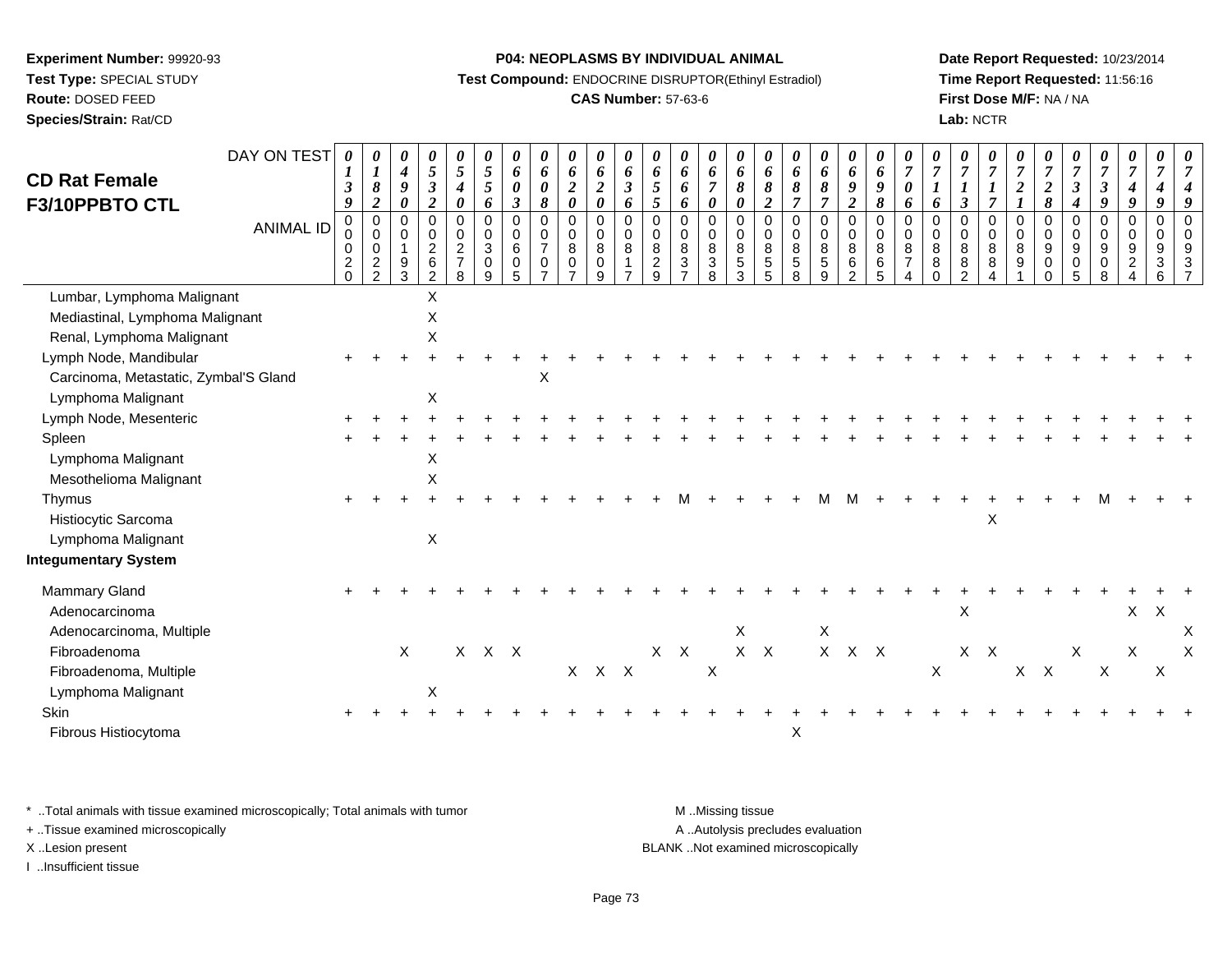**Route:** DOSED FEED

**Species/Strain:** Rat/CD

#### **P04: NEOPLASMS BY INDIVIDUAL ANIMAL**

**Test Compound:** ENDOCRINE DISRUPTOR(Ethinyl Estradiol)

## **CAS Number:** 57-63-6

**Date Report Requested:** 10/23/2014**Time Report Requested:** 11:56:16**First Dose M/F:** NA / NA**Lab:** NCTR

| <b>CD Rat Female</b><br>F3/10PPBTO CTL               | DAY ON TEST      | 0<br>1<br>$\boldsymbol{\beta}$<br>9                 | 0<br>$\boldsymbol{l}$<br>8<br>$\boldsymbol{2}$               | 0<br>$\boldsymbol{4}$<br>9<br>0 | 0<br>$\sqrt{5}$<br>$\boldsymbol{\beta}$<br>$\overline{2}$                       | 0<br>$\mathfrak{s}$<br>4<br>$\pmb{\theta}$  | 0<br>5<br>5<br>6                                                 | 0<br>6<br>0<br>$\boldsymbol{\beta}$ | 0<br>6<br>$\pmb{\theta}$<br>$\pmb{8}$             | 0<br>6<br>$\boldsymbol{2}$<br>$\pmb{\theta}$        | 0<br>6<br>$\boldsymbol{2}$<br>$\pmb{\theta}$ | 0<br>6<br>$\mathfrak{z}$<br>6                       | $\boldsymbol{\theta}$<br>6<br>$\mathfrak{s}$<br>$\sqrt{5}$ | 0<br>6<br>6<br>6                                          | 0<br>6<br>$\overline{7}$<br>$\boldsymbol{\theta}$ | 0<br>6<br>8<br>$\boldsymbol{\theta}$              | 0<br>6<br>$\pmb{8}$<br>$\boldsymbol{2}$ | $\boldsymbol{\theta}$<br>6<br>8<br>$\overline{7}$  | 0<br>6<br>$\pmb{8}$<br>$\overline{7}$                  | $\boldsymbol{\theta}$<br>6<br>$\pmb{9}$<br>$\boldsymbol{2}$ | $\boldsymbol{\theta}$<br>6<br>$\pmb{9}$<br>$\pmb{8}$               | $\boldsymbol{\theta}$<br>$\overline{7}$<br>$\boldsymbol{\theta}$<br>6 | $\boldsymbol{7}$<br>$\boldsymbol{l}$<br>6 | 0<br>$\overline{7}$<br>$\boldsymbol{\beta}$  | 0<br>$\boldsymbol{7}$<br>$\boldsymbol{l}$<br>$\overline{7}$ | 0<br>$\boldsymbol{7}$<br>$\boldsymbol{2}$                      | $\boldsymbol{\theta}$<br>$\overline{7}$<br>$\frac{2}{8}$        | $\overline{7}$<br>$\boldsymbol{\beta}$<br>$\boldsymbol{4}$ | 0<br>$\boldsymbol{7}$<br>$\mathbf{3}$<br>9     | 0<br>$\overline{7}$<br>$\boldsymbol{4}$<br>9                  | 0<br>$\overline{7}$<br>4<br>9 |          |
|------------------------------------------------------|------------------|-----------------------------------------------------|--------------------------------------------------------------|---------------------------------|---------------------------------------------------------------------------------|---------------------------------------------|------------------------------------------------------------------|-------------------------------------|---------------------------------------------------|-----------------------------------------------------|----------------------------------------------|-----------------------------------------------------|------------------------------------------------------------|-----------------------------------------------------------|---------------------------------------------------|---------------------------------------------------|-----------------------------------------|----------------------------------------------------|--------------------------------------------------------|-------------------------------------------------------------|--------------------------------------------------------------------|-----------------------------------------------------------------------|-------------------------------------------|----------------------------------------------|-------------------------------------------------------------|----------------------------------------------------------------|-----------------------------------------------------------------|------------------------------------------------------------|------------------------------------------------|---------------------------------------------------------------|-------------------------------|----------|
|                                                      | <b>ANIMAL ID</b> | 0<br>0<br>$\mathbf 0$<br>$\overline{2}$<br>$\Omega$ | $\pmb{0}$<br>$\pmb{0}$<br>$\mathbf 0$<br>$\overline{c}$<br>2 | 0<br>0<br>9<br>3                | $\mathbf 0$<br>$\boldsymbol{0}$<br>$\boldsymbol{2}$<br>$\,6\,$<br>$\mathcal{P}$ | 0<br>0<br>$\sqrt{2}$<br>$\overline{7}$<br>8 | $\mathbf 0$<br>$\mathbf 0$<br>$\overline{3}$<br>$\mathbf 0$<br>9 | $\mathbf 0$<br>0<br>6<br>0<br>5     | $\mathbf 0$<br>0<br>$\overline{7}$<br>$\mathbf 0$ | $\mathsf 0$<br>$\boldsymbol{0}$<br>8<br>$\mathbf 0$ | 0<br>$\overline{0}$<br>8<br>0<br>9           | $\mathbf 0$<br>$_{\rm 8}^{\rm 0}$<br>$\overline{1}$ | $\mathbf 0$<br>0<br>8<br>$\overline{2}$<br>9               | $\Omega$<br>0<br>$\bf8$<br>$\mathbf{3}$<br>$\overline{ }$ | 0<br>0<br>$\,8\,$<br>$\mathbf{3}$<br>8            | 0<br>$\boldsymbol{0}$<br>$\overline{8}$<br>5<br>3 | $\pmb{0}$<br>$\mathbf 0$<br>8<br>5<br>5 | $\mathbf 0$<br>0<br>$\bf 8$<br>$\overline{5}$<br>8 | $\pmb{0}$<br>$_{\rm 8}^{\rm 0}$<br>$\overline{5}$<br>9 | 0<br>$\mathbf 0$<br>$\overline{8}$<br>$6\phantom{a}$<br>2   | $\pmb{0}$<br>$\mathbf 0$<br>$\overline{8}$<br>$6\phantom{1}6$<br>5 | $\mathbf 0$<br>$\mathbf 0$<br>8<br>$\overline{7}$                     | $\Omega$<br>0<br>8<br>8                   | $\mathbf 0$<br>0<br>8<br>8<br>$\mathfrak{D}$ | 0<br>0<br>$\bf 8$<br>$\bf 8$<br>$\overline{4}$              | $\mathbf 0$<br>$\pmb{0}$<br>$\overline{8}$<br>$\boldsymbol{9}$ | $\mathbf 0$<br>$\boldsymbol{0}$<br>9<br>$\mathbf 0$<br>$\Omega$ | $\mathbf 0$<br>0<br>9<br>$\mathbf 0$<br>5                  | $\mathbf 0$<br>0<br>$\boldsymbol{9}$<br>0<br>8 | $\mathbf 0$<br>$\overline{0}$<br>$\overline{9}$<br>$\sqrt{2}$ | 0<br>0<br>9<br>3<br>6         | $\Omega$ |
| Histiocytic Sarcoma<br>Lymphoma Malignant<br>Sarcoma |                  |                                                     |                                                              |                                 | $\mathsf X$                                                                     |                                             |                                                                  |                                     |                                                   |                                                     |                                              |                                                     |                                                            |                                                           |                                                   |                                                   |                                         |                                                    |                                                        |                                                             |                                                                    |                                                                       |                                           |                                              | $\pmb{\times}$                                              |                                                                |                                                                 |                                                            |                                                |                                                               | X                             |          |
| <b>Musculoskeletal System</b>                        |                  |                                                     |                                                              |                                 |                                                                                 |                                             |                                                                  |                                     |                                                   |                                                     |                                              |                                                     |                                                            |                                                           |                                                   |                                                   |                                         |                                                    |                                                        |                                                             |                                                                    |                                                                       |                                           |                                              |                                                             |                                                                |                                                                 |                                                            |                                                |                                                               |                               |          |
| Bone, Femur<br><b>Nervous System</b>                 |                  |                                                     |                                                              |                                 |                                                                                 |                                             |                                                                  |                                     |                                                   |                                                     |                                              |                                                     |                                                            |                                                           |                                                   |                                                   |                                         |                                                    |                                                        |                                                             |                                                                    |                                                                       |                                           |                                              |                                                             |                                                                |                                                                 |                                                            |                                                |                                                               |                               |          |
| Brain, Brain Stem                                    |                  |                                                     |                                                              |                                 |                                                                                 |                                             |                                                                  |                                     |                                                   |                                                     |                                              |                                                     |                                                            |                                                           |                                                   |                                                   |                                         |                                                    |                                                        |                                                             |                                                                    |                                                                       |                                           |                                              |                                                             |                                                                |                                                                 |                                                            |                                                |                                                               |                               |          |
| Brain, Cerebellum                                    |                  |                                                     |                                                              |                                 |                                                                                 |                                             |                                                                  |                                     |                                                   |                                                     |                                              |                                                     |                                                            |                                                           |                                                   |                                                   |                                         |                                                    |                                                        |                                                             |                                                                    |                                                                       |                                           |                                              |                                                             |                                                                |                                                                 |                                                            |                                                |                                                               |                               |          |
| Brain, Cerebrum                                      |                  |                                                     |                                                              |                                 |                                                                                 |                                             |                                                                  |                                     |                                                   |                                                     |                                              |                                                     |                                                            |                                                           |                                                   |                                                   |                                         |                                                    |                                                        |                                                             |                                                                    |                                                                       |                                           |                                              |                                                             |                                                                |                                                                 |                                                            |                                                |                                                               |                               |          |
| Meninges, Lymphoma Malignant                         |                  |                                                     |                                                              |                                 | X                                                                               |                                             |                                                                  |                                     |                                                   |                                                     |                                              |                                                     |                                                            |                                                           |                                                   |                                                   |                                         |                                                    |                                                        |                                                             |                                                                    |                                                                       |                                           |                                              |                                                             |                                                                |                                                                 |                                                            |                                                |                                                               |                               |          |
| <b>Respiratory System</b>                            |                  |                                                     |                                                              |                                 |                                                                                 |                                             |                                                                  |                                     |                                                   |                                                     |                                              |                                                     |                                                            |                                                           |                                                   |                                                   |                                         |                                                    |                                                        |                                                             |                                                                    |                                                                       |                                           |                                              |                                                             |                                                                |                                                                 |                                                            |                                                |                                                               |                               |          |
| Lung<br>Adenocarcinoma, Metastatic, Mammary<br>Gland |                  |                                                     |                                                              |                                 |                                                                                 |                                             |                                                                  |                                     |                                                   |                                                     |                                              |                                                     |                                                            |                                                           |                                                   |                                                   |                                         |                                                    |                                                        |                                                             |                                                                    |                                                                       |                                           | X                                            |                                                             |                                                                |                                                                 |                                                            |                                                |                                                               |                               |          |
| Carcinoma, Metastatic, Thyroid Gland                 |                  |                                                     |                                                              |                                 |                                                                                 |                                             |                                                                  |                                     |                                                   |                                                     |                                              |                                                     |                                                            |                                                           |                                                   |                                                   |                                         | X                                                  |                                                        |                                                             |                                                                    |                                                                       |                                           |                                              |                                                             |                                                                |                                                                 |                                                            |                                                |                                                               |                               |          |
| Carcinoma, Metastatic, Zymbal'S Gland                |                  |                                                     |                                                              |                                 |                                                                                 |                                             |                                                                  |                                     | X                                                 |                                                     |                                              |                                                     |                                                            |                                                           |                                                   |                                                   |                                         |                                                    |                                                        |                                                             |                                                                    |                                                                       |                                           |                                              |                                                             |                                                                |                                                                 |                                                            |                                                |                                                               |                               |          |
| Histiocytic Sarcoma                                  |                  |                                                     |                                                              |                                 |                                                                                 |                                             |                                                                  |                                     |                                                   |                                                     |                                              |                                                     |                                                            |                                                           |                                                   |                                                   |                                         |                                                    |                                                        |                                                             |                                                                    |                                                                       |                                           |                                              | X                                                           |                                                                |                                                                 |                                                            |                                                |                                                               |                               |          |
| Lymphoma Malignant                                   |                  |                                                     |                                                              |                                 | $\mathsf X$                                                                     |                                             |                                                                  |                                     |                                                   |                                                     |                                              |                                                     |                                                            |                                                           |                                                   |                                                   |                                         |                                                    |                                                        |                                                             |                                                                    |                                                                       |                                           |                                              |                                                             |                                                                |                                                                 |                                                            |                                                |                                                               |                               |          |
| Nose                                                 |                  |                                                     |                                                              |                                 |                                                                                 |                                             |                                                                  |                                     |                                                   |                                                     |                                              |                                                     |                                                            |                                                           |                                                   |                                                   |                                         |                                                    |                                                        |                                                             |                                                                    |                                                                       |                                           |                                              |                                                             |                                                                |                                                                 |                                                            |                                                |                                                               |                               |          |
| Lymphoma Malignant                                   |                  |                                                     |                                                              |                                 | X                                                                               |                                             |                                                                  |                                     |                                                   |                                                     |                                              |                                                     |                                                            |                                                           |                                                   |                                                   |                                         |                                                    |                                                        |                                                             |                                                                    |                                                                       |                                           |                                              |                                                             |                                                                |                                                                 |                                                            |                                                |                                                               |                               |          |
| Trachea                                              |                  |                                                     |                                                              |                                 |                                                                                 |                                             |                                                                  |                                     |                                                   |                                                     |                                              |                                                     |                                                            |                                                           |                                                   |                                                   |                                         |                                                    |                                                        |                                                             |                                                                    |                                                                       |                                           |                                              |                                                             |                                                                |                                                                 |                                                            |                                                |                                                               |                               |          |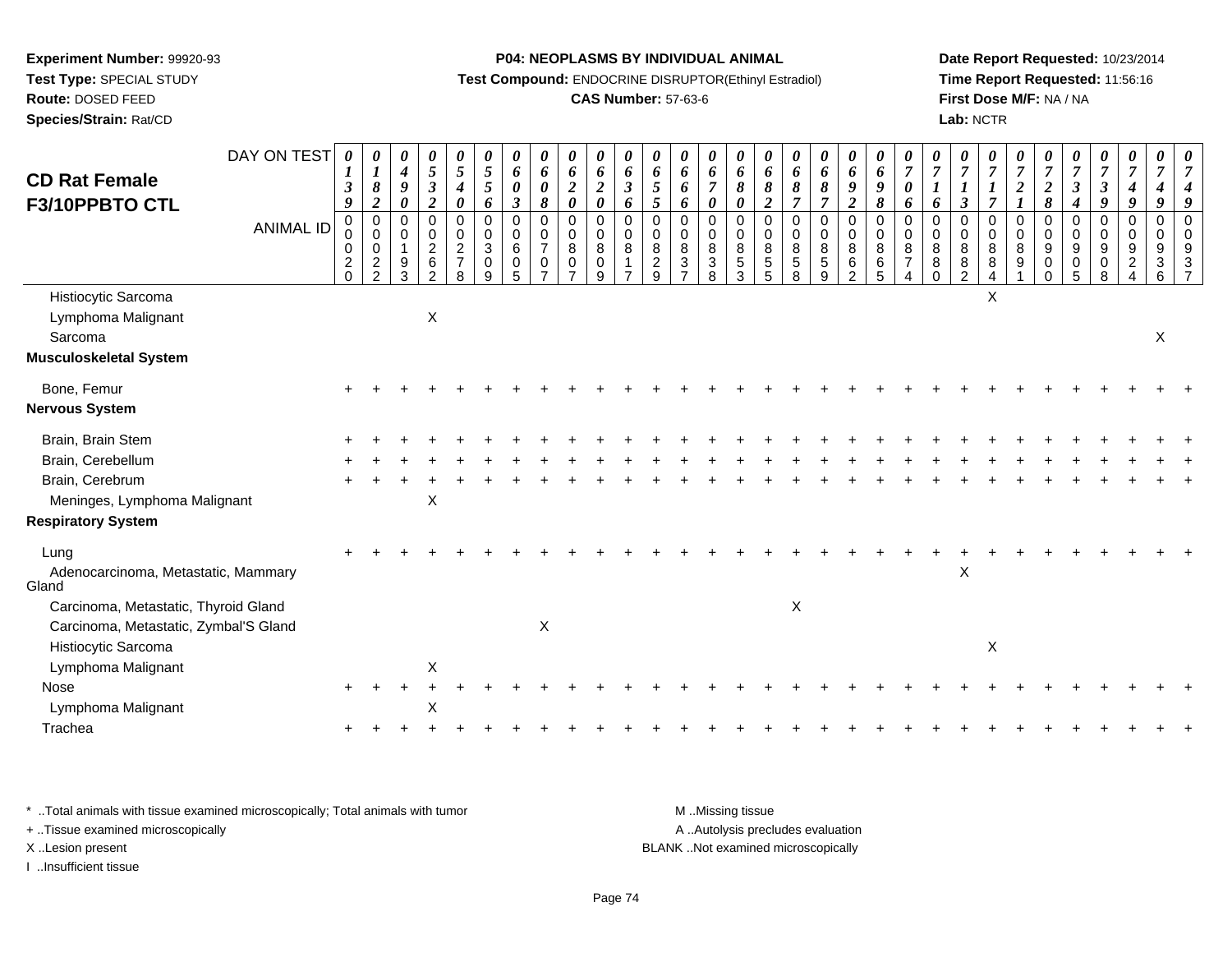**Route:** DOSED FEED

**Species/Strain:** Rat/CD

#### **P04: NEOPLASMS BY INDIVIDUAL ANIMAL**

**Test Compound:** ENDOCRINE DISRUPTOR(Ethinyl Estradiol)

## **CAS Number:** 57-63-6

**Date Report Requested:** 10/23/2014**Time Report Requested:** 11:56:17**First Dose M/F:** NA / NA**Lab:** NCTR

| <b>CD Rat Female</b><br>F3/10PPBTO CTL                                                | DAY ON TEST<br><b>ANIMAL ID</b> | $\boldsymbol{\theta}$<br>$\bm{l}$<br>$\boldsymbol{\beta}$<br>9<br>0<br>$\pmb{0}$ | 0<br>$\boldsymbol{l}$<br>$\pmb{8}$<br>$\boldsymbol{2}$<br>$\mathbf 0$<br>$\mathbf 0$ | $\boldsymbol{\theta}$<br>$\boldsymbol{4}$<br>$\boldsymbol{9}$<br>$\boldsymbol{\theta}$<br>$\mathbf 0$<br>$\mathbf 0$ | 0<br>5<br>$\boldsymbol{\beta}$<br>$\overline{a}$<br>0<br>0 | 0<br>$\mathfrak{H}$<br>$\boldsymbol{4}$<br>$\pmb{\theta}$<br>0<br>$\mathbf 0$ | 0<br>5<br>5<br>6<br>$\mathbf 0$<br>$\mathbf 0$ | $\theta$<br>6<br>$\boldsymbol{\theta}$<br>$\boldsymbol{\beta}$<br>$\mathbf 0$<br>$\pmb{0}$ | 0<br>6<br>$\pmb{\theta}$<br>$\pmb{8}$<br>$\mathbf 0$<br>$\pmb{0}$ | 0<br>$\pmb{6}$<br>$\frac{2}{\theta}$<br>$\mathbf 0$<br>$\pmb{0}$ | 0<br>6<br>$\boldsymbol{2}$<br>$\pmb{\theta}$<br>$\mathbf 0$<br>$\mathbf 0$ | $\boldsymbol{\theta}$<br>6<br>$\mathfrak{z}$<br>6<br>$\mathbf 0$<br>$\mathbf 0$ | 0<br>6<br>$5\overline{)}$<br>5<br>$\mathbf 0$<br>$\mathbf 0$ | 0<br>6<br>6<br>6<br>0<br>$\mathbf 0$ | 0<br>6<br>$\overline{7}$<br>0<br>$\mathbf 0$<br>$\mathbf 0$ | 0<br>6<br>8<br>$\pmb{\theta}$<br>$\mathbf 0$<br>$\pmb{0}$ | $\boldsymbol{\theta}$<br>6<br>8<br>$\boldsymbol{2}$<br>$\mathbf 0$<br>$\mathbf 0$ | 0<br>6<br>$\pmb{8}$<br>$\overline{7}$<br>$\mathbf 0$<br>$\mathbf 0$ | 0<br>6<br>$\pmb{8}$<br>$\overline{7}$<br>0<br>0 | 0<br>6<br>$\boldsymbol{9}$<br>$\boldsymbol{2}$<br>$\mathbf 0$<br>$\pmb{0}$ | $\boldsymbol{\theta}$<br>6<br>9<br>8<br>$\mathbf 0$<br>$\mathbf 0$ | $\boldsymbol{\theta}$<br>$\overline{7}$<br>$\pmb{\theta}$<br>6<br>0<br>$\mathbf 0$ | 0<br>$\overline{7}$<br>6<br>$\mathbf 0$<br>0 | 0<br>$\overline{7}$<br>$\boldsymbol{\beta}$<br>0<br>0 | 0<br>$\overline{7}$<br>$\overline{7}$<br>$\mathbf 0$<br>$\mathbf 0$ | 0<br>$\overline{7}$<br>$\boldsymbol{2}$<br>$\boldsymbol{l}$<br>$\mathbf 0$<br>$\pmb{0}$ | $\overline{7}$<br>$\frac{2}{8}$<br>$\mathbf 0$<br>$\pmb{0}$ | 0<br>$\overline{7}$<br>$\mathbf{3}$<br>$\boldsymbol{4}$<br>$\mathbf 0$<br>$\mathbf 0$ | 0<br>$\boldsymbol{7}$<br>$\mathfrak{z}$<br>$\boldsymbol{g}$<br>$\mathbf 0$<br>$\mathbf 0$ | 0<br>$\overline{7}$<br>$\boldsymbol{4}$<br>9<br>0<br>0 | 0<br>$\overline{7}$<br>$\boldsymbol{4}$<br>9<br>$\mathbf 0$<br>0 | 0<br>$\overline{7}$<br>$\overline{4}$<br>9<br>$\mathbf 0$<br>$\mathbf 0$ |
|---------------------------------------------------------------------------------------|---------------------------------|----------------------------------------------------------------------------------|--------------------------------------------------------------------------------------|----------------------------------------------------------------------------------------------------------------------|------------------------------------------------------------|-------------------------------------------------------------------------------|------------------------------------------------|--------------------------------------------------------------------------------------------|-------------------------------------------------------------------|------------------------------------------------------------------|----------------------------------------------------------------------------|---------------------------------------------------------------------------------|--------------------------------------------------------------|--------------------------------------|-------------------------------------------------------------|-----------------------------------------------------------|-----------------------------------------------------------------------------------|---------------------------------------------------------------------|-------------------------------------------------|----------------------------------------------------------------------------|--------------------------------------------------------------------|------------------------------------------------------------------------------------|----------------------------------------------|-------------------------------------------------------|---------------------------------------------------------------------|-----------------------------------------------------------------------------------------|-------------------------------------------------------------|---------------------------------------------------------------------------------------|-------------------------------------------------------------------------------------------|--------------------------------------------------------|------------------------------------------------------------------|--------------------------------------------------------------------------|
|                                                                                       |                                 | 0<br>$\sqrt{2}$<br>$\Omega$                                                      | 0<br>$\overline{2}$<br>$\overline{2}$                                                | $\overline{1}$<br>$9\,$<br>3                                                                                         | $\boldsymbol{2}$<br>$\,6$<br>$\mathfrak{p}$                | $\overline{c}$<br>$\overline{7}$<br>8                                         | $\mathbf{3}$<br>$\mathbf 0$<br>9               | $\,6\,$<br>$\pmb{0}$<br>5                                                                  | $\overline{7}$<br>$\pmb{0}$                                       | $\bf8$<br>$\pmb{0}$<br>$\overline{z}$                            | $\,8\,$<br>0<br>9                                                          | $\,8\,$<br>$\overline{ }$                                                       | 8<br>$\overline{c}$<br>$\mathsf{o}$                          | 8<br>3                               | 8<br>$\ensuremath{\mathsf{3}}$<br>8                         | $\,8\,$<br>$\sqrt{5}$<br>3                                | 8<br>$\sqrt{5}$<br>$\overline{5}$                                                 | $\,8\,$<br>$\overline{5}$<br>8                                      | $\, 8$<br>$\sqrt{5}$<br>9                       | 8<br>$\,6\,$<br>$\mathcal{P}$                                              | 8<br>6<br>5                                                        | 8<br>$\overline{7}$                                                                | 8<br>8<br>$\Omega$                           | 8<br>$\bf 8$<br>$\mathfrak{p}$                        | $\bf8$<br>8                                                         | 8<br>$\boldsymbol{9}$                                                                   | $\boldsymbol{9}$<br>$\pmb{0}$<br>$\Omega$                   | $\boldsymbol{9}$<br>$\pmb{0}$<br>5                                                    | $\boldsymbol{9}$<br>$\pmb{0}$<br>8                                                        | 9<br>$\overline{a}$                                    | 9<br>$\ensuremath{\mathsf{3}}$<br>6                              | 9<br>3<br>$\overline{7}$                                                 |
| <b>Special Senses System</b>                                                          |                                 |                                                                                  |                                                                                      |                                                                                                                      |                                                            |                                                                               |                                                |                                                                                            |                                                                   |                                                                  |                                                                            |                                                                                 |                                                              |                                      |                                                             |                                                           |                                                                                   |                                                                     |                                                 |                                                                            |                                                                    |                                                                                    |                                              |                                                       |                                                                     |                                                                                         |                                                             |                                                                                       |                                                                                           |                                                        |                                                                  |                                                                          |
| Ear                                                                                   |                                 |                                                                                  |                                                                                      |                                                                                                                      |                                                            |                                                                               |                                                |                                                                                            |                                                                   |                                                                  |                                                                            | $\ddot{}$                                                                       |                                                              |                                      |                                                             |                                                           |                                                                                   |                                                                     |                                                 |                                                                            |                                                                    |                                                                                    |                                              |                                                       |                                                                     |                                                                                         |                                                             |                                                                                       |                                                                                           |                                                        |                                                                  |                                                                          |
| <b>Neural Crest Tumor</b><br>Eye                                                      |                                 |                                                                                  |                                                                                      |                                                                                                                      |                                                            |                                                                               |                                                |                                                                                            |                                                                   |                                                                  |                                                                            | $\pmb{\times}$                                                                  |                                                              |                                      |                                                             |                                                           |                                                                                   |                                                                     |                                                 |                                                                            |                                                                    |                                                                                    |                                              |                                                       |                                                                     |                                                                                         |                                                             |                                                                                       |                                                                                           |                                                        |                                                                  |                                                                          |
| Harderian Gland<br>Lymphoma Malignant<br>Squamous Cell Carcinoma, Deep Invasion       |                                 |                                                                                  |                                                                                      |                                                                                                                      | $\sf X$                                                    |                                                                               |                                                |                                                                                            |                                                                   |                                                                  |                                                                            |                                                                                 |                                                              |                                      |                                                             |                                                           |                                                                                   |                                                                     |                                                 |                                                                            |                                                                    |                                                                                    |                                              |                                                       |                                                                     |                                                                                         |                                                             |                                                                                       |                                                                                           |                                                        |                                                                  |                                                                          |
| Zymbal's Gland<br>Carcinoma                                                           |                                 |                                                                                  |                                                                                      |                                                                                                                      |                                                            |                                                                               |                                                |                                                                                            | X                                                                 |                                                                  |                                                                            |                                                                                 |                                                              |                                      |                                                             |                                                           |                                                                                   |                                                                     |                                                 |                                                                            |                                                                    |                                                                                    |                                              |                                                       |                                                                     |                                                                                         |                                                             |                                                                                       |                                                                                           |                                                        |                                                                  |                                                                          |
| <b>Urinary System</b>                                                                 |                                 |                                                                                  |                                                                                      |                                                                                                                      |                                                            |                                                                               |                                                |                                                                                            |                                                                   |                                                                  |                                                                            |                                                                                 |                                                              |                                      |                                                             |                                                           |                                                                                   |                                                                     |                                                 |                                                                            |                                                                    |                                                                                    |                                              |                                                       |                                                                     |                                                                                         |                                                             |                                                                                       |                                                                                           |                                                        |                                                                  |                                                                          |
| Kidney<br>Lymphoma Malignant<br>Renal Tubule, Adenoma                                 |                                 |                                                                                  |                                                                                      |                                                                                                                      | Χ                                                          |                                                                               |                                                |                                                                                            |                                                                   |                                                                  |                                                                            |                                                                                 |                                                              |                                      |                                                             |                                                           |                                                                                   |                                                                     |                                                 |                                                                            |                                                                    |                                                                                    |                                              |                                                       |                                                                     |                                                                                         |                                                             |                                                                                       |                                                                                           |                                                        |                                                                  |                                                                          |
| <b>Urinary Bladder</b><br>Lymphoma Malignant<br><b>SYSTEMIC LESIONS</b>               |                                 |                                                                                  |                                                                                      |                                                                                                                      | Χ                                                          |                                                                               |                                                |                                                                                            |                                                                   |                                                                  |                                                                            |                                                                                 |                                                              |                                      |                                                             |                                                           |                                                                                   |                                                                     |                                                 |                                                                            |                                                                    |                                                                                    |                                              |                                                       |                                                                     |                                                                                         |                                                             |                                                                                       |                                                                                           |                                                        |                                                                  |                                                                          |
| Multiple Organ<br>Histiocytic Sarcoma<br>Lymphoma Malignant<br>Mesothelioma Malignant |                                 |                                                                                  |                                                                                      |                                                                                                                      | X<br>X                                                     |                                                                               |                                                |                                                                                            |                                                                   |                                                                  |                                                                            |                                                                                 |                                                              |                                      |                                                             |                                                           |                                                                                   |                                                                     |                                                 |                                                                            |                                                                    |                                                                                    |                                              |                                                       | $\mathsf X$                                                         |                                                                                         |                                                             |                                                                                       |                                                                                           |                                                        |                                                                  |                                                                          |

\* ..Total animals with tissue examined microscopically; Total animals with tumor **M** . Missing tissue M ..Missing tissue

+ ..Tissue examined microscopically

I ..Insufficient tissue

A ..Autolysis precludes evaluation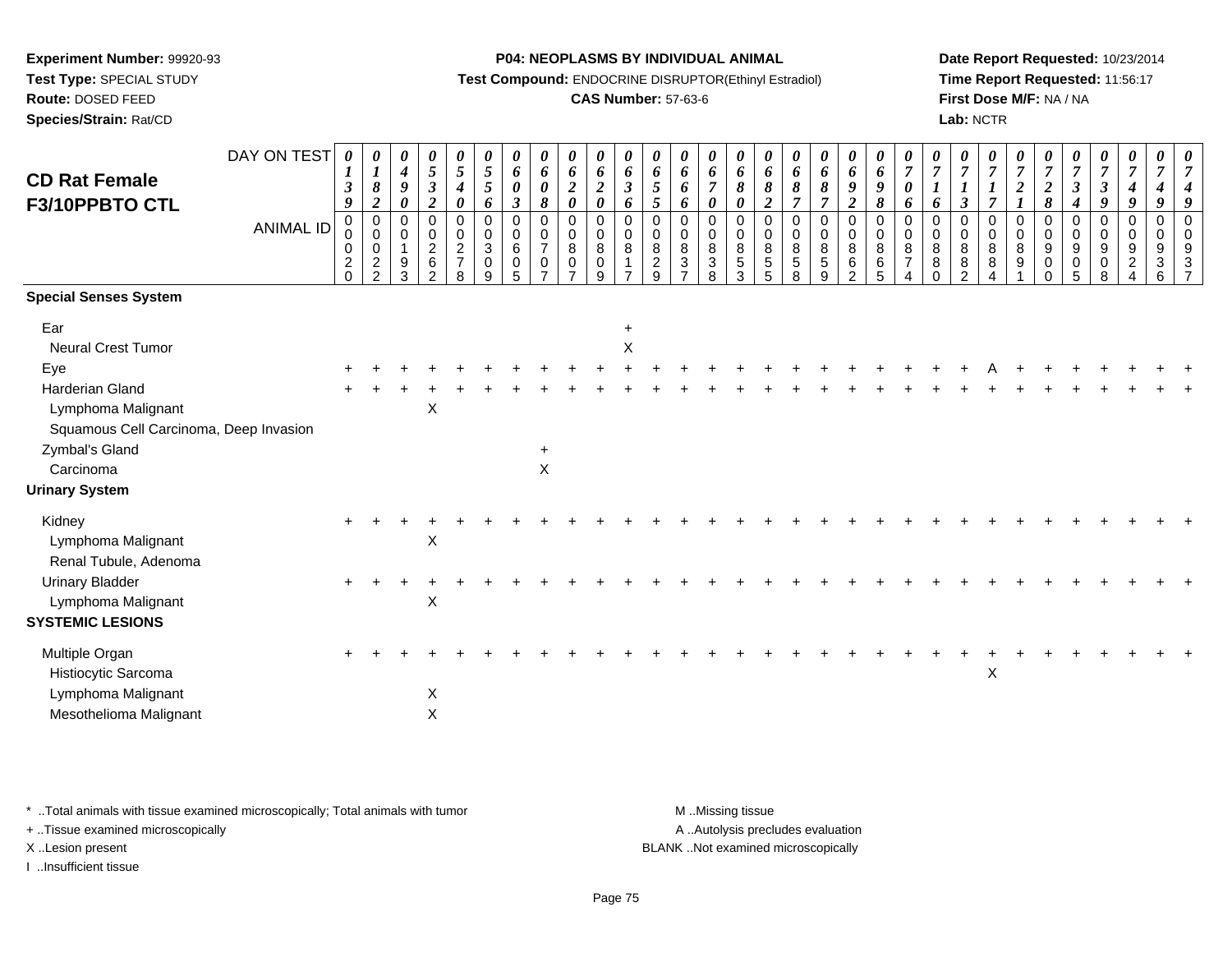**Route:** DOSED FEED

**Species/Strain:** Rat/CD

#### **P04: NEOPLASMS BY INDIVIDUAL ANIMAL**

**Test Compound:** ENDOCRINE DISRUPTOR(Ethinyl Estradiol)

## **CAS Number:** 57-63-6

**Date Report Requested:** 10/23/2014**Time Report Requested:** 11:56:17**First Dose M/F:** NA / NA**Lab:** NCTR

| <b>CD Rat Female</b><br>F3/10PPBTO CTL       | DAY ON TEST<br><b>ANIMAL ID</b> | $\pmb{\theta}$<br>7<br>5<br>0<br>$\pmb{0}$ | $\boldsymbol{\theta}$<br>7<br>5<br>0<br>$\mathbf 0$ | 0<br>$\overline{7}$<br>4<br>8<br>$\mathbf 0$ | 0<br>$\overline{7}$<br>4<br>9<br>0 | 0<br>7<br>$\boldsymbol{4}$<br>9<br>$\mathbf 0$ | 0<br>$\overline{7}$<br>5<br>$\boldsymbol{\theta}$<br>$\mathbf 0$ | $\pmb{\theta}$<br>$\overline{7}$<br>$\boldsymbol{4}$<br>9<br>$\mathbf 0$ | $\boldsymbol{\theta}$<br>$\overline{7}$<br>4<br>8<br>$\mathbf 0$ | 0<br>$\overline{7}$<br>5<br>$\boldsymbol{l}$<br>0 | $\pmb{\theta}$<br>$\overline{7}$<br>5<br>5<br>$\pmb{0}$ | $\boldsymbol{\theta}$<br>$\overline{7}$<br>5<br>$\boldsymbol{4}$<br>$\mathbf 0$ | 0<br>$\overline{7}$<br>5<br>4<br>$\mathbf 0$                    | 0<br>7<br>5<br>4<br>$\mathbf 0$ | 0<br>$\overline{7}$<br>5<br>4<br>$\mathbf 0$ | $\pmb{\theta}$<br>$\overline{7}$<br>5<br>5<br>$\mathbf 0$ | 0<br>$\overline{7}$<br>5<br>5<br>$\Omega$  | 0<br>$\overline{7}$<br>5<br>5<br>0 | $\pmb{\theta}$<br>$\overline{7}$<br>5<br>4<br>$\mathbf 0$ | 0<br>7<br>$\boldsymbol{4}$<br>5<br>$\mathbf 0$ |                       |
|----------------------------------------------|---------------------------------|--------------------------------------------|-----------------------------------------------------|----------------------------------------------|------------------------------------|------------------------------------------------|------------------------------------------------------------------|--------------------------------------------------------------------------|------------------------------------------------------------------|---------------------------------------------------|---------------------------------------------------------|---------------------------------------------------------------------------------|-----------------------------------------------------------------|---------------------------------|----------------------------------------------|-----------------------------------------------------------|--------------------------------------------|------------------------------------|-----------------------------------------------------------|------------------------------------------------|-----------------------|
|                                              |                                 | $\mathbf 0$<br>9<br>6<br>4                 | $\mathbf 0$<br>9<br>$\overline{7}$<br>5             | 0<br>9<br>8<br>$\overline{2}$                | 1<br>0<br>1<br>5                   | 1<br>$\mathbf 0$<br>1<br>6                     | 1<br>$\Omega$<br>1<br>9                                          | $\mathbf{1}$<br>$\mathbf 0$<br>$\overline{c}$                            | $\mathbf{1}$<br>$\pmb{0}$<br>$\overline{\mathbf{c}}$<br>9        | 1<br>0<br>5<br>$\overline{2}$                     | $\mathbf{1}$<br>$\mathbf 0$<br>$\overline{7}$           | 1<br>$\mathbf 0$<br>$\overline{7}$<br>$\overline{2}$                            | $\mathbf{1}$<br>$\mathbf 0$<br>$\overline{7}$<br>$\overline{7}$ | 1<br>0<br>8<br>6                | 1<br>$\mathbf 0$<br>9<br>5                   | $\mathbf{1}$<br>1<br>$\frac{2}{5}$                        | 1<br>$\mathbf{1}$<br>$\boldsymbol{2}$<br>6 | $\overline{\mathbf{c}}$<br>8       | 1<br>1<br>3<br>$\overline{7}$                             | 1<br>$\mathbf{1}$<br>$\mathbf{3}$<br>8         | <i><b>*TOTALS</b></i> |
| <b>Alimentary System</b>                     |                                 |                                            |                                                     |                                              |                                    |                                                |                                                                  |                                                                          |                                                                  |                                                   |                                                         |                                                                                 |                                                                 |                                 |                                              |                                                           |                                            |                                    |                                                           |                                                |                       |
| Esophagus                                    |                                 |                                            |                                                     |                                              |                                    |                                                |                                                                  |                                                                          |                                                                  |                                                   |                                                         |                                                                                 |                                                                 |                                 |                                              |                                                           |                                            |                                    |                                                           |                                                | 50                    |
| Intestine Large, Cecum<br>Lymphoma Malignant |                                 |                                            |                                                     |                                              |                                    |                                                |                                                                  |                                                                          |                                                                  |                                                   |                                                         |                                                                                 |                                                                 |                                 |                                              |                                                           |                                            |                                    |                                                           |                                                | 49<br>1               |
| Intestine Large, Colon                       |                                 |                                            |                                                     |                                              |                                    |                                                |                                                                  |                                                                          |                                                                  |                                                   |                                                         |                                                                                 |                                                                 |                                 |                                              |                                                           |                                            |                                    |                                                           |                                                | 50                    |
| Intestine Large, Rectum                      |                                 |                                            |                                                     |                                              |                                    |                                                |                                                                  |                                                                          |                                                                  |                                                   |                                                         |                                                                                 |                                                                 |                                 |                                              |                                                           |                                            |                                    |                                                           |                                                | 50                    |
| Intestine Small, Duodenum                    |                                 |                                            |                                                     |                                              |                                    |                                                |                                                                  |                                                                          |                                                                  |                                                   |                                                         |                                                                                 |                                                                 |                                 |                                              |                                                           |                                            |                                    |                                                           |                                                | 50                    |
| Intestine Small, Ileum                       |                                 |                                            |                                                     |                                              |                                    |                                                |                                                                  |                                                                          |                                                                  |                                                   |                                                         |                                                                                 |                                                                 |                                 |                                              |                                                           |                                            |                                    |                                                           |                                                | 49                    |
| Intestine Small, Jejunum                     |                                 |                                            |                                                     |                                              |                                    |                                                |                                                                  |                                                                          |                                                                  |                                                   |                                                         |                                                                                 |                                                                 |                                 |                                              |                                                           |                                            |                                    |                                                           |                                                | 48                    |
| Carcinoma                                    |                                 |                                            |                                                     |                                              |                                    |                                                |                                                                  |                                                                          |                                                                  |                                                   |                                                         |                                                                                 |                                                                 |                                 |                                              |                                                           |                                            |                                    | X                                                         |                                                | 1                     |
| Liver                                        |                                 |                                            |                                                     |                                              |                                    |                                                |                                                                  |                                                                          |                                                                  |                                                   |                                                         |                                                                                 |                                                                 |                                 |                                              |                                                           |                                            |                                    |                                                           |                                                | 50                    |
| Histiocytic Sarcoma                          |                                 |                                            |                                                     |                                              |                                    |                                                |                                                                  |                                                                          |                                                                  |                                                   |                                                         |                                                                                 |                                                                 |                                 |                                              |                                                           |                                            |                                    |                                                           |                                                | 1                     |
| Lymphoma Malignant                           |                                 |                                            |                                                     |                                              |                                    |                                                |                                                                  |                                                                          |                                                                  |                                                   |                                                         |                                                                                 |                                                                 |                                 |                                              |                                                           |                                            |                                    |                                                           |                                                |                       |
| Mesothelioma Malignant                       |                                 |                                            |                                                     |                                              |                                    |                                                |                                                                  |                                                                          |                                                                  |                                                   |                                                         |                                                                                 |                                                                 |                                 |                                              |                                                           |                                            |                                    |                                                           |                                                |                       |
| Mesentery                                    |                                 |                                            |                                                     |                                              |                                    |                                                |                                                                  |                                                                          |                                                                  |                                                   |                                                         |                                                                                 |                                                                 |                                 |                                              |                                                           | $\ddot{}$                                  |                                    |                                                           | $\ddot{}$                                      | 4                     |
| Lymphoma Malignant                           |                                 |                                            |                                                     |                                              |                                    |                                                |                                                                  |                                                                          |                                                                  |                                                   |                                                         |                                                                                 |                                                                 |                                 |                                              |                                                           |                                            |                                    |                                                           |                                                |                       |
| Mesothelioma Malignant                       |                                 |                                            |                                                     |                                              |                                    |                                                |                                                                  |                                                                          |                                                                  |                                                   |                                                         |                                                                                 |                                                                 |                                 |                                              |                                                           |                                            |                                    |                                                           |                                                |                       |
| Oral Mucosa                                  |                                 |                                            |                                                     |                                              |                                    |                                                |                                                                  |                                                                          |                                                                  |                                                   | $\ddot{}$                                               |                                                                                 |                                                                 |                                 |                                              |                                                           |                                            |                                    |                                                           |                                                | 7                     |
| Fibrous Histiocytoma                         |                                 |                                            |                                                     |                                              |                                    |                                                |                                                                  |                                                                          |                                                                  |                                                   |                                                         |                                                                                 |                                                                 |                                 |                                              |                                                           |                                            |                                    |                                                           |                                                | $\mathbf{1}$          |
| Squamous Cell Carcinoma                      |                                 |                                            |                                                     |                                              |                                    |                                                |                                                                  |                                                                          |                                                                  |                                                   | X                                                       |                                                                                 |                                                                 |                                 |                                              |                                                           |                                            |                                    |                                                           |                                                | $\overline{2}$        |
| Pancreas                                     |                                 |                                            |                                                     |                                              |                                    |                                                |                                                                  |                                                                          |                                                                  |                                                   |                                                         |                                                                                 |                                                                 |                                 |                                              |                                                           |                                            |                                    |                                                           |                                                | 50                    |
| <b>Salivary Glands</b>                       |                                 |                                            |                                                     |                                              |                                    |                                                |                                                                  |                                                                          |                                                                  |                                                   |                                                         |                                                                                 |                                                                 |                                 |                                              |                                                           |                                            |                                    |                                                           |                                                | 50                    |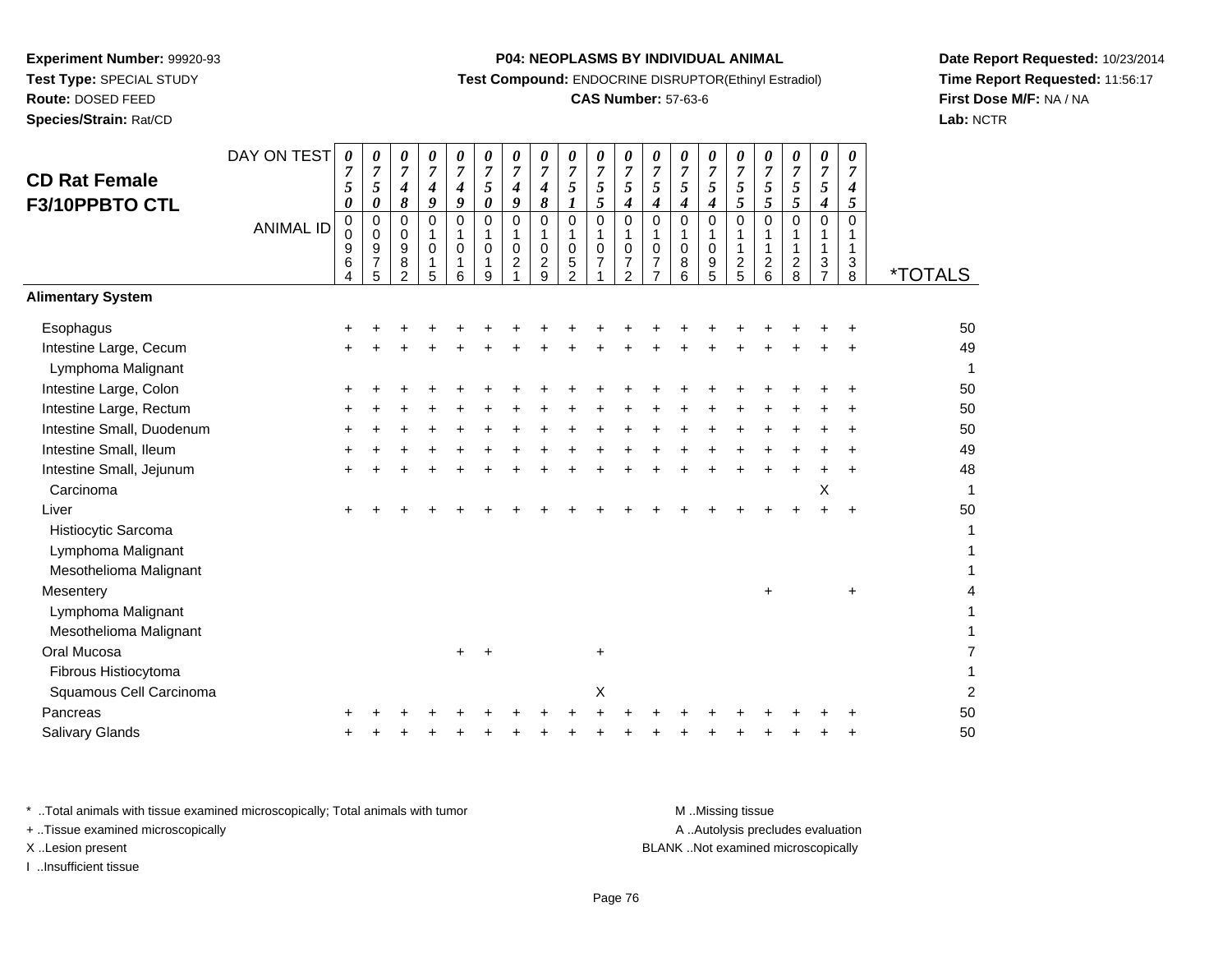**Route:** DOSED FEED

**Species/Strain:** Rat/CD

#### **P04: NEOPLASMS BY INDIVIDUAL ANIMAL**

**Test Compound:** ENDOCRINE DISRUPTOR(Ethinyl Estradiol)

## **CAS Number:** 57-63-6

**Date Report Requested:** 10/23/2014**Time Report Requested:** 11:56:17**First Dose M/F:** NA / NA**Lab:** NCTR

| <b>CD Rat Female</b><br>F3/10PPBTO CTL                                                                                                                                                                                                           | DAY ON TEST<br><b>ANIMAL ID</b> | $\pmb{\theta}$<br>7<br>5<br>0<br>0<br>0<br>9<br>6<br>4 | 0<br>$\overline{7}$<br>5<br>0<br>0<br>0<br>9<br>$\overline{7}$<br>5 | 0<br>$\overline{7}$<br>4<br>8<br>0<br>0<br>9<br>8<br>$\overline{2}$ | $\boldsymbol{\theta}$<br>$\overline{7}$<br>$\boldsymbol{4}$<br>$\boldsymbol{g}$<br>$\Omega$<br>$\mathbf 0$<br>1<br>5 | 0<br>$\overline{7}$<br>4<br>9<br>$\Omega$<br>$\Omega$<br>1<br>6 | $\boldsymbol{\theta}$<br>$\overline{7}$<br>5<br>0<br>$\Omega$<br>$\mathbf 0$<br>$\mathbf{1}$<br>9 | 0<br>$\overline{7}$<br>4<br>9<br>$\mathbf 0$<br>1<br>$\pmb{0}$<br>$\boldsymbol{2}$ | 0<br>$\overline{7}$<br>4<br>8<br>$\Omega$<br>$\mathbf 0$<br>$\overline{c}$<br>9 | 0<br>$\overline{7}$<br>5<br>1<br>$\mathbf 0$<br>$\pmb{0}$<br>$\mathbf 5$<br>$\overline{2}$ | 0<br>$\overline{7}$<br>$\mathfrak{s}$<br>5<br>$\mathbf 0$<br>1<br>$\pmb{0}$<br>$\overline{7}$ | 0<br>$\overline{7}$<br>5<br>4<br>$\Omega$<br>$\mathbf 0$<br>$\overline{7}$<br>2 | 0<br>$\overline{7}$<br>5<br>4<br>$\Omega$<br>$\mathbf 0$<br>7 | 0<br>$\overline{7}$<br>5<br>4<br>$\Omega$<br>$\mathbf 0$<br>8<br>6 | 0<br>$\overline{7}$<br>5<br>4<br>$\Omega$<br>0<br>9<br>5 | 0<br>$\overline{7}$<br>5<br>5<br>$\Omega$<br>$\mathbf{1}$<br>$\boldsymbol{2}$<br>5 | 0<br>$\overline{7}$<br>5<br>5<br>$\Omega$<br>$\mathbf{1}$<br>$\overline{c}$<br>6 | 0<br>$\overline{7}$<br>5<br>5<br>$\Omega$<br>1<br>$\boldsymbol{2}$<br>8 | 0<br>$\overline{7}$<br>5<br>4<br>$\Omega$<br>1<br>3<br>$\overline{7}$ | 0<br>7<br>4<br>5<br>$\Omega$<br>1<br>3<br>8 | <i><b>*TOTALS</b></i>                                 |
|--------------------------------------------------------------------------------------------------------------------------------------------------------------------------------------------------------------------------------------------------|---------------------------------|--------------------------------------------------------|---------------------------------------------------------------------|---------------------------------------------------------------------|----------------------------------------------------------------------------------------------------------------------|-----------------------------------------------------------------|---------------------------------------------------------------------------------------------------|------------------------------------------------------------------------------------|---------------------------------------------------------------------------------|--------------------------------------------------------------------------------------------|-----------------------------------------------------------------------------------------------|---------------------------------------------------------------------------------|---------------------------------------------------------------|--------------------------------------------------------------------|----------------------------------------------------------|------------------------------------------------------------------------------------|----------------------------------------------------------------------------------|-------------------------------------------------------------------------|-----------------------------------------------------------------------|---------------------------------------------|-------------------------------------------------------|
| Lymphoma Malignant<br>Stomach, Forestomach<br>Squamous Cell Papilloma<br>Stomach, Glandular<br><b>Cardiovascular System</b>                                                                                                                      |                                 | +                                                      |                                                                     |                                                                     |                                                                                                                      |                                                                 |                                                                                                   |                                                                                    |                                                                                 |                                                                                            | X                                                                                             |                                                                                 |                                                               |                                                                    |                                                          |                                                                                    |                                                                                  |                                                                         |                                                                       |                                             | 50<br>2<br>50                                         |
| <b>Blood Vessel</b><br>Heart<br><b>Endocrine System</b>                                                                                                                                                                                          |                                 | $\ddot{}$                                              |                                                                     |                                                                     |                                                                                                                      |                                                                 |                                                                                                   |                                                                                    |                                                                                 |                                                                                            |                                                                                               |                                                                                 |                                                               |                                                                    |                                                          |                                                                                    |                                                                                  |                                                                         |                                                                       |                                             | 50<br>50                                              |
| <b>Adrenal Cortex</b><br>Adenoma<br>Adrenal Medulla<br>Islets, Pancreatic<br>Parathyroid Gland<br><b>Pituitary Gland</b><br>Pars Distalis, Adenoma<br><b>Thyroid Gland</b><br>C Cell, Adenoma<br>C Cell, Carcinoma<br><b>General Body System</b> |                                 | ÷<br>÷<br>Χ<br>÷                                       | х                                                                   | X                                                                   | X                                                                                                                    | X                                                               | X                                                                                                 | X                                                                                  | X                                                                               | X                                                                                          | X                                                                                             | X                                                                               |                                                               | X                                                                  | X                                                        | X                                                                                  | X                                                                                |                                                                         |                                                                       | M<br>$\div$                                 | 50<br>1<br>50<br>50<br>47<br>50<br>36<br>50<br>1<br>1 |
| <b>Tissue NOS</b><br>Squamous Cell Carcinoma, Deep Invasion                                                                                                                                                                                      |                                 |                                                        |                                                                     |                                                                     |                                                                                                                      |                                                                 |                                                                                                   |                                                                                    |                                                                                 |                                                                                            | +<br>$\times$                                                                                 |                                                                                 |                                                               |                                                                    |                                                          |                                                                                    |                                                                                  |                                                                         |                                                                       |                                             | 1                                                     |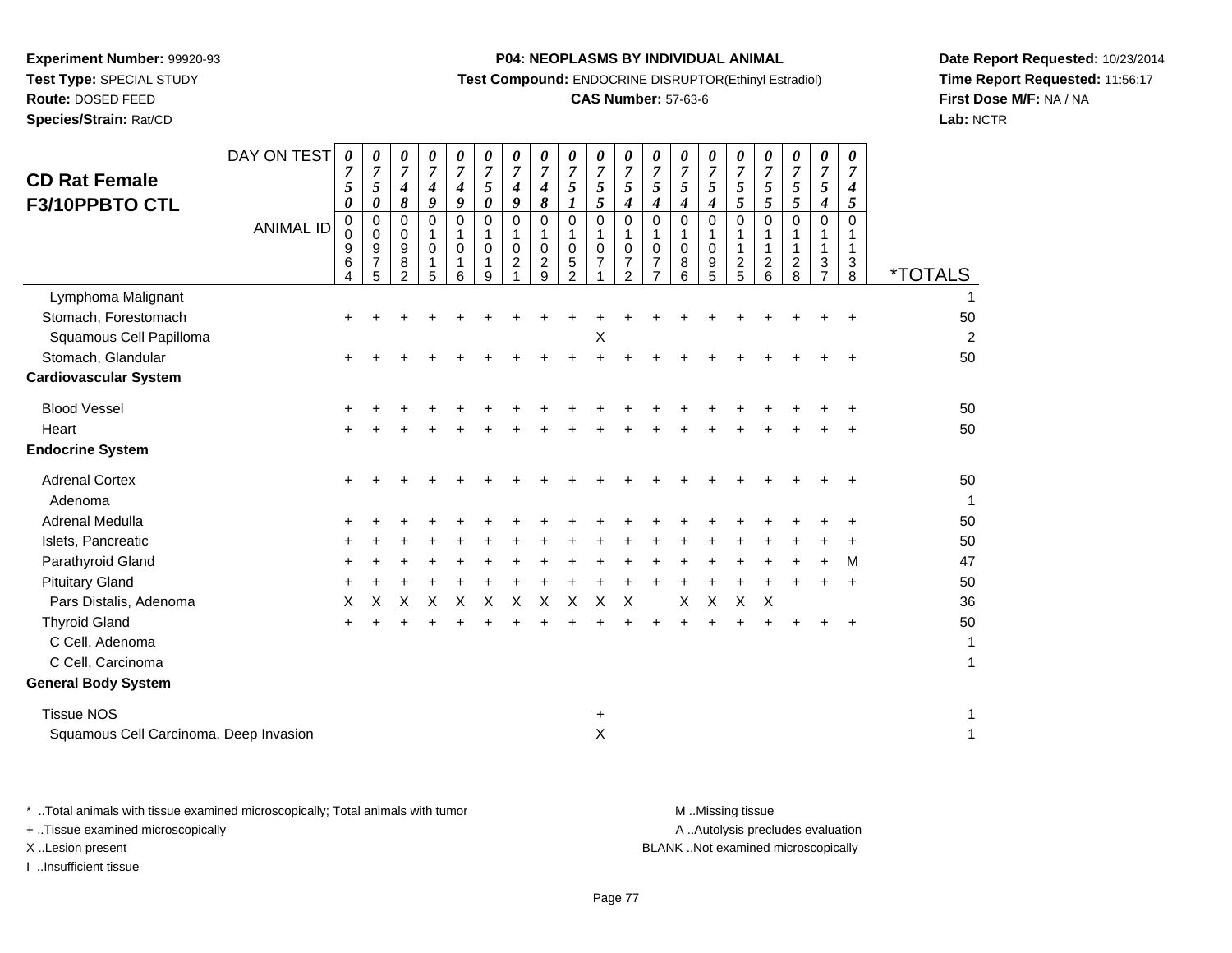**Route:** DOSED FEED

**Species/Strain:** Rat/CD

#### **P04: NEOPLASMS BY INDIVIDUAL ANIMAL**

**Test Compound:** ENDOCRINE DISRUPTOR(Ethinyl Estradiol)

## **CAS Number:** 57-63-6

**Date Report Requested:** 10/23/2014**Time Report Requested:** 11:56:17**First Dose M/F:** NA / NA**Lab:** NCTR

| <b>CD Rat Female</b><br>F3/10PPBTO CTL                                                                            | DAY ON TEST<br><b>ANIMAL ID</b> | 0<br>7<br>5<br>0<br>$\pmb{0}$<br>$\mathbf 0$<br>9<br>6<br>4 | 0<br>$\overline{7}$<br>5<br>0<br>$\pmb{0}$<br>0<br>9<br>$\boldsymbol{7}$<br>5 | 0<br>$\overline{7}$<br>$\boldsymbol{4}$<br>8<br>$\mathbf 0$<br>$\mathbf 0$<br>$\boldsymbol{9}$<br>$\bf 8$<br>$\overline{2}$ | 0<br>$\overline{7}$<br>$\boldsymbol{4}$<br>9<br>$\Omega$<br>1<br>$\mathbf 0$<br>5 | 0<br>$\overline{7}$<br>$\boldsymbol{4}$<br>9<br>0<br>1<br>$\mathbf 0$<br>1<br>6 | 0<br>$\boldsymbol{7}$<br>5<br>$\boldsymbol{\theta}$<br>$\Omega$<br>1<br>$\Omega$<br>1<br>9 | 0<br>$\overline{7}$<br>4<br>9<br>$\Omega$<br>$\mathbf 1$<br>0<br>$\overline{c}$ | 0<br>$\overline{7}$<br>4<br>$\pmb{8}$<br>$\mathbf 0$<br>1<br>$\pmb{0}$<br>$\overline{c}$<br>9 | 0<br>$\overline{7}$<br>5<br>$\boldsymbol{l}$<br>0<br>1<br>$\mathbf 0$<br>5<br>$\overline{2}$ | $\boldsymbol{\theta}$<br>$\boldsymbol{7}$<br>$\sqrt{5}$<br>5<br>$\mathbf 0$<br>$\mathbf{1}$<br>$\pmb{0}$<br>$\overline{7}$ | 0<br>$\overline{7}$<br>5<br>$\boldsymbol{4}$<br>$\Omega$<br>1<br>$\mathbf 0$<br>$\overline{\mathbf{7}}$<br>$\overline{2}$ | 0<br>$\overline{7}$<br>5<br>$\boldsymbol{4}$<br>$\mathbf 0$<br>$\mathbf 0$<br>$\overline{7}$ | 0<br>$\boldsymbol{7}$<br>5<br>4<br>$\mathbf 0$<br>1<br>0<br>8<br>6 | 0<br>$\boldsymbol{7}$<br>5<br>$\boldsymbol{4}$<br>$\mathbf 0$<br>1<br>$\mathbf 0$<br>9<br>5 | 0<br>$\boldsymbol{7}$<br>5<br>5<br>$\Omega$<br>1<br>$\mathbf{1}$<br>$\frac{2}{5}$ | 0<br>$\overline{7}$<br>$\sqrt{5}$<br>5<br>$\Omega$<br>1<br>$\boldsymbol{2}$<br>$6\phantom{1}$ | 0<br>$\overline{7}$<br>5<br>5<br>$\Omega$<br>$\overline{c}$<br>8 | 0<br>$\overline{7}$<br>$\mathfrak{s}$<br>4<br>$\mathbf 0$<br>1<br>1<br>3<br>$\overline{7}$ | 0<br>7<br>$\boldsymbol{4}$<br>5<br>$\Omega$<br>1<br>$\mathbf{1}$<br>3<br>8 | <i><b>*TOTALS</b></i>                |
|-------------------------------------------------------------------------------------------------------------------|---------------------------------|-------------------------------------------------------------|-------------------------------------------------------------------------------|-----------------------------------------------------------------------------------------------------------------------------|-----------------------------------------------------------------------------------|---------------------------------------------------------------------------------|--------------------------------------------------------------------------------------------|---------------------------------------------------------------------------------|-----------------------------------------------------------------------------------------------|----------------------------------------------------------------------------------------------|----------------------------------------------------------------------------------------------------------------------------|---------------------------------------------------------------------------------------------------------------------------|----------------------------------------------------------------------------------------------|--------------------------------------------------------------------|---------------------------------------------------------------------------------------------|-----------------------------------------------------------------------------------|-----------------------------------------------------------------------------------------------|------------------------------------------------------------------|--------------------------------------------------------------------------------------------|----------------------------------------------------------------------------|--------------------------------------|
| <b>Genital System</b>                                                                                             |                                 |                                                             |                                                                               |                                                                                                                             |                                                                                   |                                                                                 |                                                                                            |                                                                                 |                                                                                               |                                                                                              |                                                                                                                            |                                                                                                                           |                                                                                              |                                                                    |                                                                                             |                                                                                   |                                                                                               |                                                                  |                                                                                            |                                                                            |                                      |
| <b>Clitoral Gland</b><br>Adenoma<br>Lymphoma Malignant                                                            |                                 |                                                             |                                                                               |                                                                                                                             |                                                                                   |                                                                                 |                                                                                            |                                                                                 |                                                                                               |                                                                                              |                                                                                                                            |                                                                                                                           |                                                                                              |                                                                    |                                                                                             |                                                                                   |                                                                                               |                                                                  |                                                                                            |                                                                            | 49<br>1                              |
| Ovary<br>Granulosa Cell Tumor Benign<br>Lymphoma Malignant<br>Mesothelioma Malignant<br>Sertoli Cell Tumor Benign |                                 |                                                             |                                                                               |                                                                                                                             |                                                                                   |                                                                                 |                                                                                            |                                                                                 | Χ                                                                                             |                                                                                              |                                                                                                                            |                                                                                                                           |                                                                                              |                                                                    |                                                                                             |                                                                                   |                                                                                               |                                                                  |                                                                                            |                                                                            | 50<br>1<br>1<br>1<br>$\mathbf{1}$    |
| Oviduct                                                                                                           |                                 |                                                             |                                                                               |                                                                                                                             |                                                                                   |                                                                                 |                                                                                            |                                                                                 |                                                                                               |                                                                                              |                                                                                                                            |                                                                                                                           |                                                                                              |                                                                    |                                                                                             |                                                                                   |                                                                                               |                                                                  |                                                                                            |                                                                            | 50                                   |
| <b>Uterus</b><br>Endometrium, Adenoma<br>Lymphoma Malignant                                                       |                                 |                                                             |                                                                               |                                                                                                                             |                                                                                   |                                                                                 |                                                                                            |                                                                                 |                                                                                               |                                                                                              |                                                                                                                            |                                                                                                                           |                                                                                              |                                                                    |                                                                                             |                                                                                   |                                                                                               |                                                                  |                                                                                            |                                                                            | 50<br>$\overline{c}$<br>$\mathbf{1}$ |
| Polyp Stromal                                                                                                     |                                 |                                                             |                                                                               |                                                                                                                             |                                                                                   |                                                                                 |                                                                                            |                                                                                 |                                                                                               |                                                                                              |                                                                                                                            |                                                                                                                           |                                                                                              | X                                                                  |                                                                                             |                                                                                   |                                                                                               |                                                                  |                                                                                            |                                                                            | $\overline{2}$                       |
| Vagina<br>Lymphoma Malignant<br><b>Hematopoietic System</b>                                                       |                                 |                                                             |                                                                               |                                                                                                                             |                                                                                   |                                                                                 |                                                                                            |                                                                                 |                                                                                               |                                                                                              |                                                                                                                            |                                                                                                                           |                                                                                              |                                                                    |                                                                                             |                                                                                   |                                                                                               |                                                                  |                                                                                            |                                                                            | 50<br>1                              |
|                                                                                                                   |                                 |                                                             |                                                                               |                                                                                                                             |                                                                                   |                                                                                 |                                                                                            |                                                                                 |                                                                                               |                                                                                              |                                                                                                                            |                                                                                                                           |                                                                                              |                                                                    |                                                                                             |                                                                                   |                                                                                               |                                                                  |                                                                                            |                                                                            |                                      |
| <b>Bone Marrow</b><br>Lymphoma Malignant                                                                          |                                 |                                                             |                                                                               |                                                                                                                             |                                                                                   |                                                                                 |                                                                                            |                                                                                 |                                                                                               |                                                                                              |                                                                                                                            |                                                                                                                           |                                                                                              |                                                                    |                                                                                             |                                                                                   |                                                                                               |                                                                  |                                                                                            |                                                                            | 50<br>$\mathbf{1}$<br>10             |
| Lymph Node<br>Axillary, Lymphoma Malignant<br>Deep Cervical, Lymphoma Malignant                                   |                                 |                                                             |                                                                               |                                                                                                                             |                                                                                   |                                                                                 |                                                                                            | $\ddot{}$                                                                       |                                                                                               |                                                                                              |                                                                                                                            |                                                                                                                           | $\ddot{}$                                                                                    |                                                                    |                                                                                             |                                                                                   | +                                                                                             |                                                                  |                                                                                            | +                                                                          | $\mathbf{1}$<br>1                    |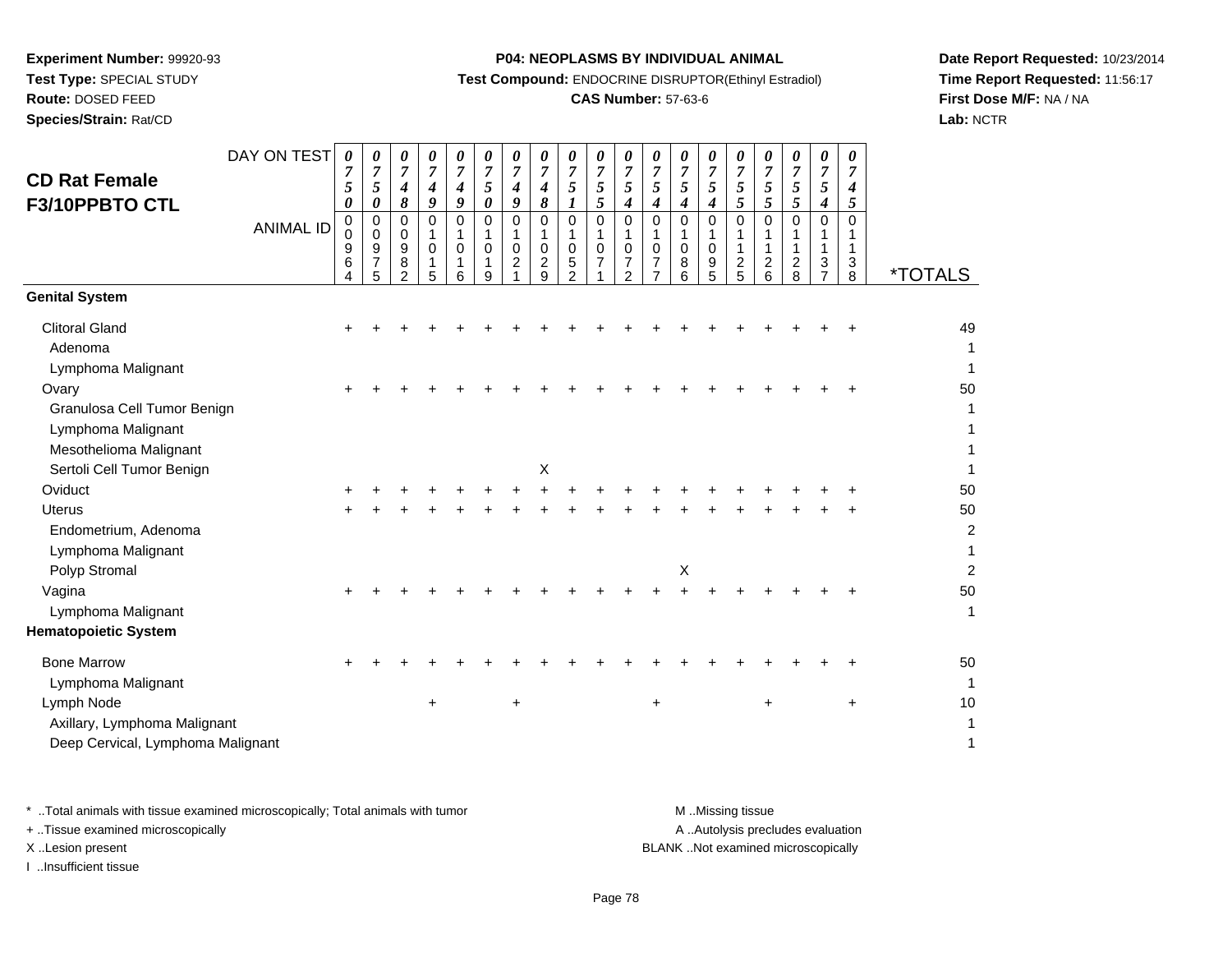**Experiment Number:** 99920-93**Test Type:** SPECIAL STUDY**Route:** DOSED FEED

# **Species/Strain:** Rat/CD

#### **P04: NEOPLASMS BY INDIVIDUAL ANIMAL**

**Test Compound:** ENDOCRINE DISRUPTOR(Ethinyl Estradiol)

## **CAS Number:** 57-63-6

**Date Report Requested:** 10/23/2014**Time Report Requested:** 11:56:17**First Dose M/F:** NA / NA**Lab:** NCTR

| <b>CD Rat Female</b><br>F3/10PPBTO CTL       | DAY ON TEST<br><b>ANIMAL ID</b> | 0<br>7<br>5<br>0<br>$\pmb{0}$<br>$\mathbf 0$<br>9<br>6 | 0<br>7<br>5<br>0<br>$\pmb{0}$<br>0<br>$\boldsymbol{9}$<br>$\overline{7}$ | 0<br>7<br>4<br>8<br>$\mathbf 0$<br>0<br>9<br>8 | 0<br>$\overline{7}$<br>4<br>9<br>$\Omega$<br>$\mathbf 0$<br>1 | 0<br>$\overline{7}$<br>$\boldsymbol{4}$<br>9<br>$\Omega$<br>$\mathbf 0$<br>1 | 0<br>$\overline{7}$<br>5<br>$\boldsymbol{\theta}$<br>$\Omega$<br>$\mathbf 0$<br>1 | 0<br>7<br>$\boldsymbol{4}$<br>9<br>$\Omega$<br>0<br>$\overline{2}$ | 0<br>$\overline{7}$<br>$\boldsymbol{4}$<br>8<br>$\Omega$<br>$\mathbf 0$<br>$\overline{2}$ | 0<br>$\overline{7}$<br>5<br>1<br>$\Omega$<br>$\mathbf 0$<br>5 | 0<br>$\overline{7}$<br>5<br>5<br>$\Omega$<br>$\mathbf 0$<br>$\overline{7}$ | 0<br>7<br>5<br>4<br>$\Omega$<br>$\mathbf 0$<br>7 | 0<br>$\overline{7}$<br>5<br>4<br>$\Omega$<br>0<br>7 | 0<br>$\overline{7}$<br>5<br>4<br>$\Omega$<br>$\mathbf 0$<br>8 | 0<br>$\overline{7}$<br>5<br>4<br>$\Omega$<br>$\mathbf 0$<br>9 | 0<br>7<br>5<br>5<br>$\overline{0}$<br>1<br>$\boldsymbol{2}$ | 0<br>$\overline{7}$<br>5<br>5<br>$\Omega$<br>$\mathbf{1}$<br>$\overline{c}$ | 0<br>7<br>5<br>$\mathfrak{F}$<br>$\Omega$<br>$\mathbf{1}$<br>$\overline{2}$ | 0<br>$\overline{7}$<br>5<br>$\boldsymbol{4}$<br>$\Omega$<br>1<br>3 | 0<br>$\overline{7}$<br>$\boldsymbol{4}$<br>5<br>$\Omega$<br>$\mathbf{1}$<br>3 |                       |
|----------------------------------------------|---------------------------------|--------------------------------------------------------|--------------------------------------------------------------------------|------------------------------------------------|---------------------------------------------------------------|------------------------------------------------------------------------------|-----------------------------------------------------------------------------------|--------------------------------------------------------------------|-------------------------------------------------------------------------------------------|---------------------------------------------------------------|----------------------------------------------------------------------------|--------------------------------------------------|-----------------------------------------------------|---------------------------------------------------------------|---------------------------------------------------------------|-------------------------------------------------------------|-----------------------------------------------------------------------------|-----------------------------------------------------------------------------|--------------------------------------------------------------------|-------------------------------------------------------------------------------|-----------------------|
|                                              |                                 | Δ                                                      | 5                                                                        | $\overline{2}$                                 | 5                                                             | 6                                                                            | 9                                                                                 |                                                                    | 9                                                                                         | $\overline{a}$                                                |                                                                            | 2                                                |                                                     | 6                                                             | 5                                                             | 5                                                           | 6                                                                           | 8                                                                           | $\overline{7}$                                                     | 8                                                                             | <i><b>*TOTALS</b></i> |
| Lumbar, Lymphoma Malignant                   |                                 |                                                        |                                                                          |                                                |                                                               |                                                                              |                                                                                   |                                                                    |                                                                                           |                                                               |                                                                            |                                                  |                                                     |                                                               |                                                               |                                                             |                                                                             |                                                                             |                                                                    |                                                                               |                       |
| Mediastinal, Lymphoma Malignant              |                                 |                                                        |                                                                          |                                                |                                                               |                                                                              |                                                                                   |                                                                    |                                                                                           |                                                               |                                                                            |                                                  |                                                     |                                                               |                                                               |                                                             |                                                                             |                                                                             |                                                                    |                                                                               |                       |
| Renal, Lymphoma Malignant                    |                                 |                                                        |                                                                          |                                                |                                                               |                                                                              |                                                                                   |                                                                    |                                                                                           |                                                               |                                                                            |                                                  |                                                     |                                                               |                                                               |                                                             |                                                                             |                                                                             |                                                                    |                                                                               |                       |
| Lymph Node, Mandibular                       |                                 |                                                        |                                                                          |                                                |                                                               |                                                                              |                                                                                   |                                                                    |                                                                                           |                                                               |                                                                            |                                                  |                                                     |                                                               |                                                               |                                                             |                                                                             |                                                                             |                                                                    |                                                                               | 50                    |
| Carcinoma, Metastatic, Zymbal'S Gland        |                                 |                                                        |                                                                          |                                                |                                                               |                                                                              |                                                                                   |                                                                    |                                                                                           |                                                               |                                                                            |                                                  |                                                     |                                                               |                                                               |                                                             |                                                                             |                                                                             |                                                                    |                                                                               |                       |
| Lymphoma Malignant<br>Lymph Node, Mesenteric |                                 |                                                        |                                                                          |                                                |                                                               |                                                                              |                                                                                   |                                                                    |                                                                                           |                                                               |                                                                            |                                                  |                                                     |                                                               |                                                               |                                                             |                                                                             |                                                                             |                                                                    |                                                                               | 50                    |
| Spleen                                       |                                 |                                                        |                                                                          |                                                |                                                               |                                                                              |                                                                                   |                                                                    |                                                                                           |                                                               |                                                                            |                                                  |                                                     |                                                               |                                                               |                                                             |                                                                             |                                                                             |                                                                    |                                                                               | 50                    |
| Lymphoma Malignant                           |                                 |                                                        |                                                                          |                                                |                                                               |                                                                              |                                                                                   |                                                                    |                                                                                           |                                                               |                                                                            |                                                  |                                                     |                                                               |                                                               |                                                             |                                                                             |                                                                             |                                                                    |                                                                               |                       |
| Mesothelioma Malignant                       |                                 |                                                        |                                                                          |                                                |                                                               |                                                                              |                                                                                   |                                                                    |                                                                                           |                                                               |                                                                            |                                                  |                                                     |                                                               |                                                               |                                                             |                                                                             |                                                                             |                                                                    |                                                                               |                       |
| Thymus                                       |                                 |                                                        |                                                                          |                                                |                                                               |                                                                              |                                                                                   |                                                                    |                                                                                           |                                                               |                                                                            |                                                  |                                                     |                                                               |                                                               |                                                             |                                                                             |                                                                             |                                                                    |                                                                               | 46                    |
| Histiocytic Sarcoma                          |                                 |                                                        |                                                                          |                                                |                                                               |                                                                              |                                                                                   |                                                                    |                                                                                           |                                                               |                                                                            |                                                  |                                                     |                                                               |                                                               |                                                             |                                                                             |                                                                             |                                                                    |                                                                               |                       |
| Lymphoma Malignant                           |                                 |                                                        |                                                                          |                                                |                                                               |                                                                              |                                                                                   |                                                                    |                                                                                           |                                                               |                                                                            |                                                  |                                                     |                                                               |                                                               |                                                             |                                                                             |                                                                             |                                                                    |                                                                               | 1                     |
| <b>Integumentary System</b>                  |                                 |                                                        |                                                                          |                                                |                                                               |                                                                              |                                                                                   |                                                                    |                                                                                           |                                                               |                                                                            |                                                  |                                                     |                                                               |                                                               |                                                             |                                                                             |                                                                             |                                                                    |                                                                               |                       |
| <b>Mammary Gland</b>                         |                                 |                                                        |                                                                          |                                                |                                                               |                                                                              |                                                                                   |                                                                    |                                                                                           |                                                               |                                                                            |                                                  |                                                     |                                                               |                                                               |                                                             |                                                                             |                                                                             |                                                                    |                                                                               | 50                    |
| Adenocarcinoma                               |                                 |                                                        |                                                                          |                                                |                                                               |                                                                              | X                                                                                 |                                                                    |                                                                                           |                                                               |                                                                            | $\times$                                         |                                                     | $\boldsymbol{\mathsf{X}}$                                     |                                                               |                                                             |                                                                             |                                                                             |                                                                    |                                                                               | 6                     |
| Adenocarcinoma, Multiple                     |                                 |                                                        |                                                                          |                                                |                                                               |                                                                              |                                                                                   |                                                                    |                                                                                           |                                                               |                                                                            |                                                  |                                                     |                                                               |                                                               |                                                             |                                                                             |                                                                             |                                                                    |                                                                               | 3                     |
| Fibroadenoma                                 |                                 |                                                        | X                                                                        |                                                |                                                               | $\times$                                                                     |                                                                                   |                                                                    | $\sf X$                                                                                   |                                                               |                                                                            |                                                  |                                                     |                                                               |                                                               | X                                                           |                                                                             |                                                                             | X                                                                  |                                                                               | 21                    |
| Fibroadenoma, Multiple                       |                                 | $\mathsf{X}$                                           |                                                                          | X                                              | $\mathsf{X}$                                                  |                                                                              | X                                                                                 | $\mathsf{X}$                                                       |                                                                                           |                                                               | $\times$                                                                   | $\mathsf{X}$                                     | $\mathsf{X}$                                        |                                                               | X                                                             |                                                             |                                                                             | $\boldsymbol{\mathsf{X}}$                                                   |                                                                    |                                                                               | 19                    |
| Lymphoma Malignant                           |                                 |                                                        |                                                                          |                                                |                                                               |                                                                              |                                                                                   |                                                                    |                                                                                           |                                                               |                                                                            |                                                  |                                                     |                                                               |                                                               |                                                             |                                                                             |                                                                             |                                                                    |                                                                               | 1                     |
| Skin                                         |                                 |                                                        |                                                                          |                                                |                                                               |                                                                              |                                                                                   |                                                                    |                                                                                           |                                                               |                                                                            |                                                  |                                                     |                                                               |                                                               |                                                             |                                                                             |                                                                             |                                                                    |                                                                               | 50                    |
| Fibrous Histiocytoma                         |                                 |                                                        |                                                                          |                                                |                                                               |                                                                              |                                                                                   |                                                                    |                                                                                           |                                                               |                                                                            |                                                  |                                                     |                                                               |                                                               |                                                             |                                                                             |                                                                             |                                                                    |                                                                               | 1                     |
|                                              |                                 |                                                        |                                                                          |                                                |                                                               |                                                                              |                                                                                   |                                                                    |                                                                                           |                                                               |                                                                            |                                                  |                                                     |                                                               |                                                               |                                                             |                                                                             |                                                                             |                                                                    |                                                                               |                       |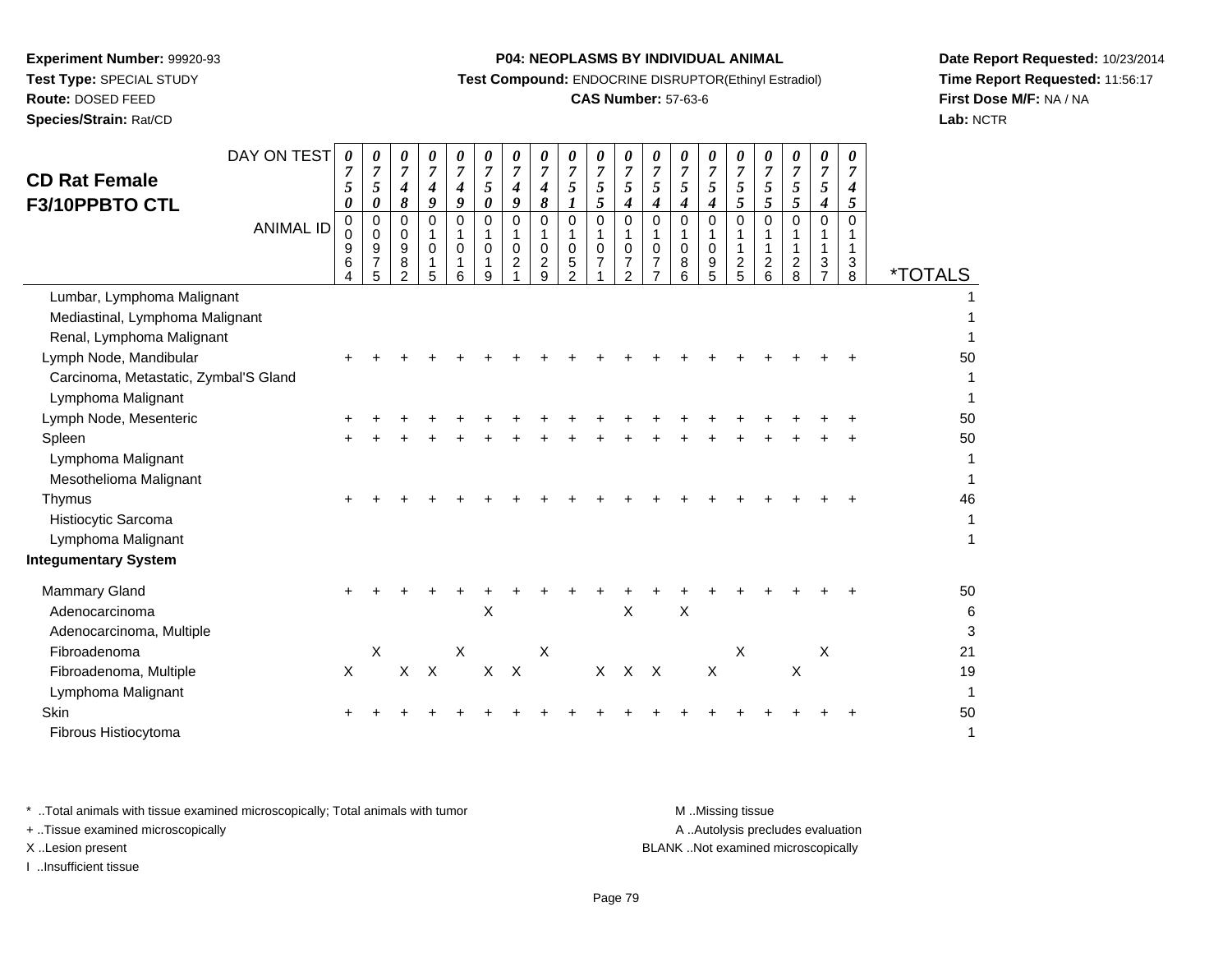# **Route:** DOSED FEED

**Species/Strain:** Rat/CD

#### **P04: NEOPLASMS BY INDIVIDUAL ANIMAL**

**Test Compound:** ENDOCRINE DISRUPTOR(Ethinyl Estradiol)

## **CAS Number:** 57-63-6

**Date Report Requested:** 10/23/2014**Time Report Requested:** 11:56:18**First Dose M/F:** NA / NA**Lab:** NCTR

| <b>CD Rat Female</b><br>F3/10PPBTO CTL                                                                                                                                             | DAY ON TEST<br><b>ANIMAL ID</b> | 0<br>7<br>5<br>0<br>$\mathbf 0$<br>0<br>9<br>6 | $\boldsymbol{\theta}$<br>$\overline{7}$<br>5<br>0<br>$\mathbf 0$<br>$\mathbf 0$<br>9<br>$\overline{7}$<br>5 | $\theta$<br>$\overline{7}$<br>4<br>8<br>$\Omega$<br>0<br>9<br>8<br>$\overline{2}$ | 0<br>$\overline{7}$<br>$\boldsymbol{4}$<br>9<br>$\Omega$<br>$\Omega$<br>5 | $\theta$<br>$\boldsymbol{7}$<br>4<br>9<br>$\Omega$<br>$\Omega$<br>6 | 0<br>$\boldsymbol{7}$<br>5<br>$\pmb{\theta}$<br>$\Omega$<br>$\Omega$<br>9 | $\boldsymbol{\theta}$<br>$\overline{7}$<br>$\boldsymbol{4}$<br>9<br>$\mathbf 0$<br>$\mathbf{1}$<br>$\mathbf 0$<br>$\overline{c}$ | 0<br>$\overline{7}$<br>$\boldsymbol{4}$<br>8<br>$\mathbf 0$<br>1<br>$\mathbf 0$<br>$\overline{\mathbf{c}}$<br>9 | 0<br>$\boldsymbol{7}$<br>5<br>$\boldsymbol{l}$<br>$\mathbf 0$<br>$\mathbf{1}$<br>$\mathbf 0$<br>5<br>$\overline{2}$ | 0<br>$\overline{7}$<br>5<br>5<br>0<br>1<br>$\mathbf 0$ | 0<br>$\overline{7}$<br>$\overline{5}$<br>$\boldsymbol{4}$<br>$\mathbf 0$<br>1<br>$\mathbf 0$<br>7<br>$\mathcal{P}$ | $\theta$<br>$\overline{7}$<br>5<br>4<br>$\Omega$<br>-1<br>0<br>$\overline{7}$<br>$\overline{7}$ | 0<br>$\overline{7}$<br>5<br>4<br>$\Omega$<br>0<br>8<br>6 | 0<br>$\overline{7}$<br>5<br>4<br>$\Omega$<br>$\mathbf 0$<br>$\frac{9}{5}$ | $\boldsymbol{\theta}$<br>$\overline{7}$<br>5<br>5<br>$\Omega$<br>1<br>$\frac{2}{5}$ | 0<br>$\overline{7}$<br>$\mathfrak{s}$<br>$\mathfrak{s}$<br>$\Omega$<br>1<br>$\boldsymbol{2}$<br>$6\phantom{a}$ | 0<br>$\overline{7}$<br>5<br>$\sqrt{5}$<br>$\Omega$<br>$\mathbf{1}$<br>$\overline{\mathbf{c}}$<br>8 | 0<br>$\overline{7}$<br>5<br>4<br>$\mathbf 0$<br>1<br>1<br>$\boldsymbol{3}$<br>$\overline{7}$ | $\theta$<br>$\overline{\mathcal{I}}$<br>4<br>5<br>$\Omega$<br>1<br>3<br>8 | <i><b>*TOTALS</b></i>          |
|------------------------------------------------------------------------------------------------------------------------------------------------------------------------------------|---------------------------------|------------------------------------------------|-------------------------------------------------------------------------------------------------------------|-----------------------------------------------------------------------------------|---------------------------------------------------------------------------|---------------------------------------------------------------------|---------------------------------------------------------------------------|----------------------------------------------------------------------------------------------------------------------------------|-----------------------------------------------------------------------------------------------------------------|---------------------------------------------------------------------------------------------------------------------|--------------------------------------------------------|--------------------------------------------------------------------------------------------------------------------|-------------------------------------------------------------------------------------------------|----------------------------------------------------------|---------------------------------------------------------------------------|-------------------------------------------------------------------------------------|----------------------------------------------------------------------------------------------------------------|----------------------------------------------------------------------------------------------------|----------------------------------------------------------------------------------------------|---------------------------------------------------------------------------|--------------------------------|
| Histiocytic Sarcoma<br>Lymphoma Malignant<br>Sarcoma<br><b>Musculoskeletal System</b>                                                                                              |                                 |                                                |                                                                                                             |                                                                                   |                                                                           |                                                                     |                                                                           |                                                                                                                                  |                                                                                                                 |                                                                                                                     |                                                        |                                                                                                                    |                                                                                                 |                                                          |                                                                           |                                                                                     |                                                                                                                |                                                                                                    |                                                                                              |                                                                           | 1<br>1                         |
| Bone, Femur<br><b>Nervous System</b>                                                                                                                                               |                                 |                                                |                                                                                                             |                                                                                   |                                                                           |                                                                     |                                                                           |                                                                                                                                  |                                                                                                                 |                                                                                                                     |                                                        |                                                                                                                    |                                                                                                 |                                                          |                                                                           |                                                                                     |                                                                                                                |                                                                                                    |                                                                                              |                                                                           | 50                             |
| Brain, Brain Stem<br>Brain, Cerebellum<br>Brain, Cerebrum<br>Meninges, Lymphoma Malignant<br><b>Respiratory System</b>                                                             |                                 |                                                |                                                                                                             |                                                                                   |                                                                           |                                                                     |                                                                           |                                                                                                                                  |                                                                                                                 |                                                                                                                     |                                                        |                                                                                                                    |                                                                                                 |                                                          |                                                                           |                                                                                     |                                                                                                                |                                                                                                    |                                                                                              |                                                                           | 50<br>50<br>50<br>$\mathbf{1}$ |
| Lung<br>Adenocarcinoma, Metastatic, Mammary<br>Gland<br>Carcinoma, Metastatic, Thyroid Gland<br>Carcinoma, Metastatic, Zymbal'S Gland<br>Histiocytic Sarcoma<br>Lymphoma Malignant |                                 |                                                |                                                                                                             |                                                                                   |                                                                           |                                                                     |                                                                           |                                                                                                                                  |                                                                                                                 |                                                                                                                     |                                                        |                                                                                                                    |                                                                                                 |                                                          |                                                                           |                                                                                     |                                                                                                                |                                                                                                    |                                                                                              |                                                                           | 50<br>$\mathbf{1}$             |
| <b>Nose</b><br>Lymphoma Malignant<br>Trachea                                                                                                                                       |                                 |                                                |                                                                                                             |                                                                                   |                                                                           |                                                                     |                                                                           |                                                                                                                                  |                                                                                                                 |                                                                                                                     |                                                        |                                                                                                                    |                                                                                                 |                                                          |                                                                           |                                                                                     |                                                                                                                |                                                                                                    |                                                                                              |                                                                           | 50<br>$\mathbf 1$<br>50        |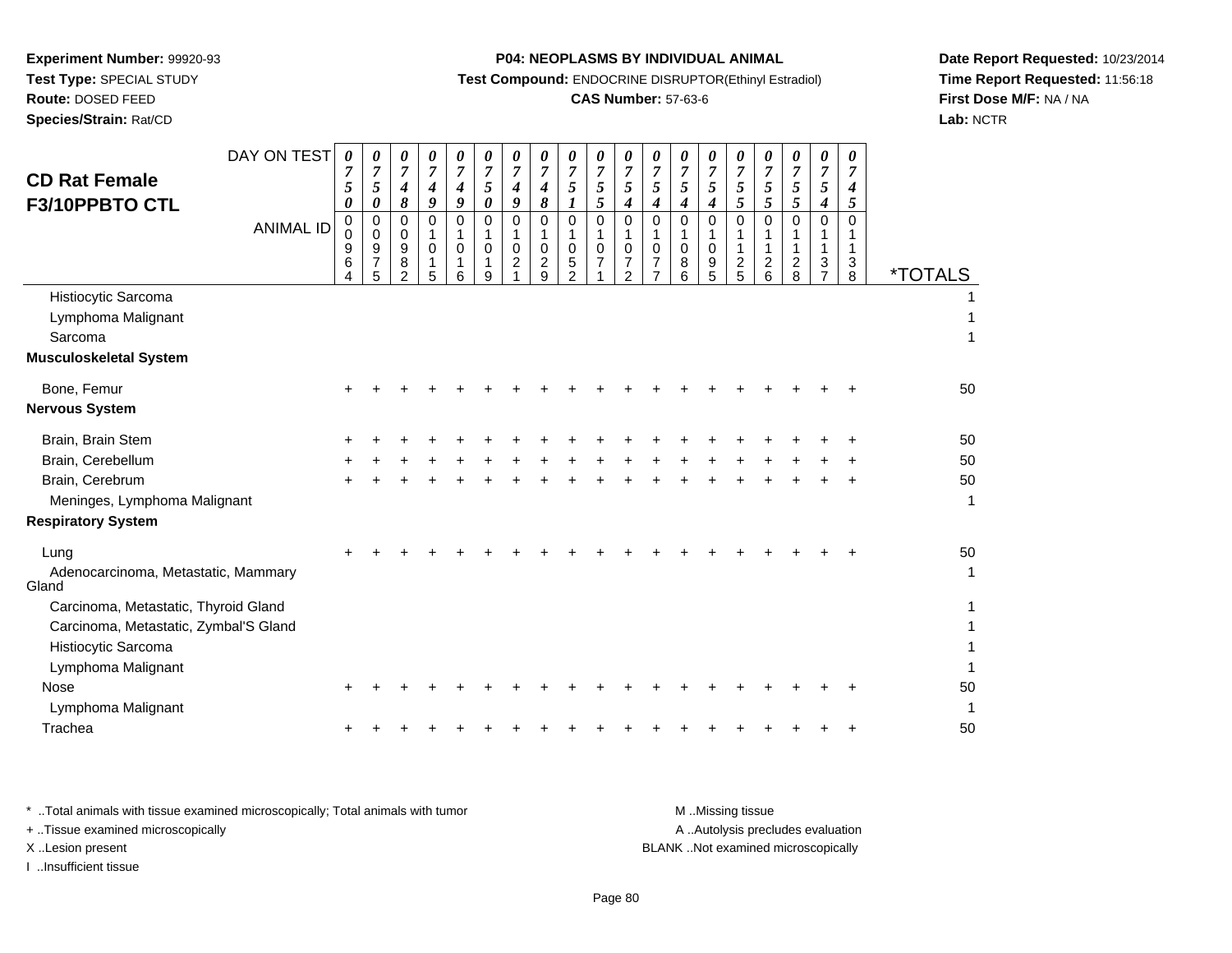**Route:** DOSED FEED

**Species/Strain:** Rat/CD

#### **P04: NEOPLASMS BY INDIVIDUAL ANIMAL**

**Test Compound:** ENDOCRINE DISRUPTOR(Ethinyl Estradiol)

## **CAS Number:** 57-63-6

**Date Report Requested:** 10/23/2014**Time Report Requested:** 11:56:18**First Dose M/F:** NA / NA**Lab:** NCTR

| <b>CD Rat Female</b><br>F3/10PPBTO CTL                                                                                                                                                    | DAY ON TEST<br><b>ANIMAL ID</b> | 0<br>7<br>5<br>0<br>$\pmb{0}$<br>0<br>9<br>6<br>Δ | 0<br>$\overline{7}$<br>5<br>0<br>0<br>0<br>9<br>$\overline{7}$<br>5 | 0<br>$\boldsymbol{7}$<br>4<br>8<br>$\Omega$<br>0<br>9<br>8<br>$\mathcal{P}$ | 0<br>$\overline{7}$<br>$\boldsymbol{4}$<br>9<br>$\Omega$<br>1<br>$\mathbf 0$<br>1<br>5 | 0<br>$\overline{7}$<br>4<br>9<br>$\Omega$<br>1<br>$\Omega$<br>1<br>6 | 0<br>$\boldsymbol{7}$<br>$\mathfrak{s}$<br>$\boldsymbol{\theta}$<br>$\Omega$<br>$\mathbf 0$<br>9 | 0<br>$\overline{7}$<br>4<br>9<br>0<br>1<br>0<br>$\overline{c}$ | 0<br>$\overline{7}$<br>4<br>$\pmb{8}$<br>$\mathbf 0$<br>1<br>$\mathbf 0$<br>$\overline{c}$<br>9 | 0<br>$\overline{7}$<br>5<br>$\boldsymbol{l}$<br>$\mathbf 0$<br>$\mathbf{1}$<br>$\mathbf 0$<br>5<br>$\mathcal{P}$ | 0<br>$\boldsymbol{7}$<br>5<br>5<br>$\mathbf 0$<br>1<br>$\mathbf 0$<br>$\overline{7}$ | 0<br>$\overline{7}$<br>5<br>4<br>$\Omega$<br>1<br>0<br>7<br>$\mathcal{P}$ | 0<br>$\overline{7}$<br>$\mathfrak{s}$<br>4<br>0<br>1<br>0<br>7<br>$\overline{7}$ | 0<br>$\overline{7}$<br>5<br>4<br>$\Omega$<br>0<br>8<br>6 | 0<br>$\overline{7}$<br>5<br>4<br>$\Omega$<br>1<br>0<br>9<br>5 | 0<br>$\overline{7}$<br>5<br>5<br>$\Omega$<br>1<br>1<br>$\boldsymbol{2}$<br>5 | 0<br>$\overline{7}$<br>5<br>$5\overline{)}$<br>$\Omega$<br>1<br>$\overline{c}$<br>6 | 0<br>$\overline{7}$<br>$\mathfrak{s}$<br>$\mathfrak{s}$<br>$\Omega$<br>1<br>$\overline{c}$<br>8 | 0<br>$\overline{7}$<br>5<br>$\boldsymbol{4}$<br>$\Omega$<br>1<br>3<br>$\overline{7}$ | 0<br>$\overline{7}$<br>$\boldsymbol{4}$<br>5<br>$\Omega$<br>1<br>3<br>8 | <i><b>*TOTALS</b></i>                                       |
|-------------------------------------------------------------------------------------------------------------------------------------------------------------------------------------------|---------------------------------|---------------------------------------------------|---------------------------------------------------------------------|-----------------------------------------------------------------------------|----------------------------------------------------------------------------------------|----------------------------------------------------------------------|--------------------------------------------------------------------------------------------------|----------------------------------------------------------------|-------------------------------------------------------------------------------------------------|------------------------------------------------------------------------------------------------------------------|--------------------------------------------------------------------------------------|---------------------------------------------------------------------------|----------------------------------------------------------------------------------|----------------------------------------------------------|---------------------------------------------------------------|------------------------------------------------------------------------------|-------------------------------------------------------------------------------------|-------------------------------------------------------------------------------------------------|--------------------------------------------------------------------------------------|-------------------------------------------------------------------------|-------------------------------------------------------------|
| <b>Special Senses System</b>                                                                                                                                                              |                                 |                                                   |                                                                     |                                                                             |                                                                                        |                                                                      |                                                                                                  |                                                                |                                                                                                 |                                                                                                                  |                                                                                      |                                                                           |                                                                                  |                                                          |                                                               |                                                                              |                                                                                     |                                                                                                 |                                                                                      |                                                                         |                                                             |
| Ear<br><b>Neural Crest Tumor</b><br>Eye<br><b>Harderian Gland</b><br>Lymphoma Malignant<br>Squamous Cell Carcinoma, Deep Invasion<br>Zymbal's Gland<br>Carcinoma<br><b>Urinary System</b> |                                 |                                                   |                                                                     |                                                                             |                                                                                        |                                                                      |                                                                                                  |                                                                |                                                                                                 |                                                                                                                  | $\mathsf X$                                                                          |                                                                           |                                                                                  |                                                          |                                                               |                                                                              |                                                                                     |                                                                                                 |                                                                                      | $\ddot{}$<br>X                                                          | $\overline{c}$<br>$\overline{2}$<br>49<br>50<br>1<br>1<br>1 |
| Kidney<br>Lymphoma Malignant<br>Renal Tubule, Adenoma<br><b>Urinary Bladder</b><br>Lymphoma Malignant<br><b>SYSTEMIC LESIONS</b>                                                          |                                 |                                                   |                                                                     |                                                                             |                                                                                        |                                                                      | м                                                                                                |                                                                | X                                                                                               |                                                                                                                  |                                                                                      |                                                                           |                                                                                  |                                                          |                                                               |                                                                              |                                                                                     |                                                                                                 |                                                                                      |                                                                         | 50<br>1<br>$\mathbf{1}$<br>49<br>$\mathbf{1}$               |
| Multiple Organ<br>Histiocytic Sarcoma<br>Lymphoma Malignant<br>Mesothelioma Malignant                                                                                                     |                                 |                                                   |                                                                     |                                                                             |                                                                                        |                                                                      |                                                                                                  |                                                                |                                                                                                 |                                                                                                                  |                                                                                      |                                                                           |                                                                                  |                                                          |                                                               |                                                                              |                                                                                     |                                                                                                 |                                                                                      |                                                                         | 50<br>1<br>1<br>1                                           |

\* ..Total animals with tissue examined microscopically; Total animals with tumor **M** . Missing tissue M ..Missing tissue

+ ..Tissue examined microscopically

I ..Insufficient tissue

A ..Autolysis precludes evaluation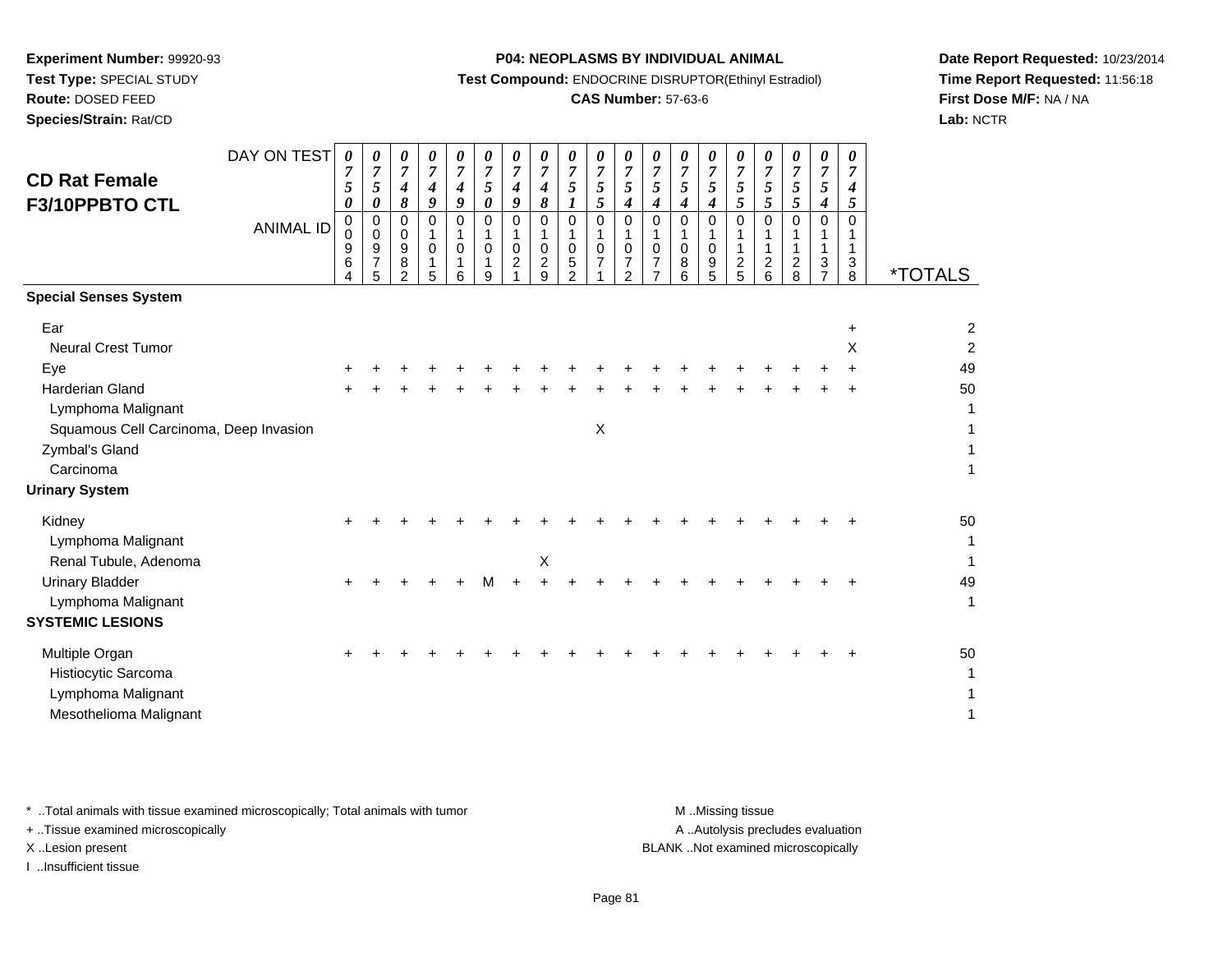**Route:** DOSED FEED

**Species/Strain:** Rat/CD

#### **P04: NEOPLASMS BY INDIVIDUAL ANIMAL**

**Test Compound:** ENDOCRINE DISRUPTOR(Ethinyl Estradiol)

## **CAS Number:** 57-63-6

**Date Report Requested:** 10/23/2014**Time Report Requested:** 11:56:18**First Dose M/F:** NA / NA**Lab:** NCTR

| <b>CD Rat Female</b>      | DAY ON TEST      | $\boldsymbol{\theta}$<br>$\boldsymbol{2}$ | 0<br>$\boldsymbol{\beta}$                                   | 0<br>4                       | 0<br>$\boldsymbol{4}$                 | 0<br>$\boldsymbol{4}$                           | 0<br>$\boldsymbol{4}$         | 0<br>$\mathfrak{s}$                             | 0<br>$\overline{5}$                                      | 0<br>$5\overline{)}$  | $\pmb{\theta}$<br>$\mathfrak{I}$         | 0<br>$\mathfrak{H}$                           | 0<br>6                                                          | 0<br>6                               | 0<br>6                            | 0<br>6                                             | 0<br>6                        | 0<br>6                                           | 0<br>6                               | $\boldsymbol{\theta}$<br>6               | $\boldsymbol{\theta}$<br>$\boldsymbol{6}$ | 0<br>$\boldsymbol{7}$            | 0<br>$\overline{7}$                           | 0<br>$\overline{7}$                              | 0<br>$\boldsymbol{7}$      | 0<br>$\overline{7}$        | 0<br>$\overline{7}$               | $\boldsymbol{\theta}$<br>$\overline{7}$                    | 0<br>$\overline{7}$   | 0<br>$\boldsymbol{7}$                    | 0<br>$\overline{7}$                                                       |  |
|---------------------------|------------------|-------------------------------------------|-------------------------------------------------------------|------------------------------|---------------------------------------|-------------------------------------------------|-------------------------------|-------------------------------------------------|----------------------------------------------------------|-----------------------|------------------------------------------|-----------------------------------------------|-----------------------------------------------------------------|--------------------------------------|-----------------------------------|----------------------------------------------------|-------------------------------|--------------------------------------------------|--------------------------------------|------------------------------------------|-------------------------------------------|----------------------------------|-----------------------------------------------|--------------------------------------------------|----------------------------|----------------------------|-----------------------------------|------------------------------------------------------------|-----------------------|------------------------------------------|---------------------------------------------------------------------------|--|
|                           |                  | 8<br>$\overline{7}$                       | $\sqrt{2}$                                                  | $\boldsymbol{\theta}$        | $\boldsymbol{2}$<br>$\overline{\tau}$ | $\boldsymbol{\beta}$                            | 9                             | $\boldsymbol{4}$                                | 6                                                        | $\boldsymbol{7}$      | $\boldsymbol{g}$                         | $\boldsymbol{g}$<br>$\overline{7}$            | 0                                                               |                                      | $\mathfrak{z}$                    | 6                                                  | 8                             | $\overline{7}$                                   | $\overline{7}$                       | $\pmb{8}$                                | $\boldsymbol{9}$                          | $\pmb{\theta}$<br>$\overline{7}$ | 1                                             | $\boldsymbol{2}$                                 | $\boldsymbol{2}$           | $\boldsymbol{4}$           | 4                                 | 4                                                          | 4<br>$\boldsymbol{q}$ | $\boldsymbol{4}$<br>$\boldsymbol{q}$     | 4                                                                         |  |
| F3/50PPBTO CTL            |                  | $\mathbf 0$                               | $\boldsymbol{l}$<br>$\pmb{0}$                               | 0<br>$\Omega$                | $\Omega$                              | 0<br>$\mathbf 0$                                | $\mathfrak{z}$<br>$\mathbf 0$ | $\boldsymbol{\delta}$<br>$\pmb{0}$              | $\boldsymbol{l}$<br>$\mathsf 0$                          | 8<br>$\pmb{0}$        | 6<br>$\mbox{O}$                          | $\mathsf 0$                                   | 3<br>$\Omega$                                                   | 6<br>$\Omega$                        | $\overline{\mathbf{3}}$<br>0      | 9<br>$\mathbf 0$                                   | $\pmb{\theta}$<br>$\mathbf 0$ | $\overline{7}$<br>$\mathsf 0$                    | 9<br>$\pmb{0}$                       | $\overline{2}$<br>$\pmb{0}$              | $\boldsymbol{4}$<br>$\pmb{0}$             | $\mathbf 0$                      | 5<br>$\Omega$                                 | $\overline{\mathbf{3}}$<br>$\mathbf 0$           | $\boldsymbol{l}$<br>0      | 9<br>$\mathbf 0$           | 9<br>$\mathbf 0$                  | $\boldsymbol{g}$<br>$\Omega$                               | $\mathbf 0$           | $\pmb{0}$                                | 9<br>$\pmb{0}$                                                            |  |
|                           | <b>ANIMAL ID</b> | 0<br>$\pmb{0}$<br>4<br>3                  | $\mathbf 0$<br>$\mathbf 0$<br>$\mathbf 5$<br>$\mathfrak{p}$ | $\Omega$<br>$\mathbf 0$<br>9 | $\Omega$<br>R                         | $\mathbf 0$<br>$\mathbf{1}$<br>$\boldsymbol{2}$ | $\mathbf 0$<br>9<br>9         | $\pmb{0}$<br>$\overline{c}$<br>$\boldsymbol{9}$ | $\mathbf 0$<br>$\sqrt{3}$<br>$\sqrt{2}$<br>$\mathcal{L}$ | $\mathbf 0$<br>3<br>5 | $\bar{0}$<br>$\sqrt{3}$<br>$\frac{9}{7}$ | $\mathsf{O}\xspace$<br>$\mathbf{3}$<br>9<br>8 | $\mathbf 0$<br>$5\phantom{.0}$<br>$\,$ 5 $\,$<br>$\mathfrak{p}$ | $\mathbf 0$<br>$\, 8$<br>$\mathbf 0$ | 0<br>$\,8\,$<br>$\mathbf{1}$<br>5 | $\mathbf 0$<br>8<br>$\ensuremath{\mathsf{3}}$<br>6 | 0<br>8<br>4<br>8              | $\mathbf 0$<br>$\bf 8$<br>$\sqrt{5}$<br>$\Omega$ | $\mathbf 0$<br>$\bf 8$<br>$\sqrt{5}$ | $\pmb{0}$<br>$\,8\,$<br>$\,$ 5 $\,$<br>6 | $\pmb{0}$<br>8<br>$\,6\,$<br>3            | $\mathbf 0$<br>$\,8\,$<br>7      | $\Omega$<br>8<br>$\,$ 8 $\,$<br>$\mathcal{R}$ | $\mathbf 0$<br>8<br>$\boldsymbol{9}$<br>$\Omega$ | 0<br>8<br>$\boldsymbol{9}$ | $\pmb{0}$<br>$\frac{9}{2}$ | $\mathbf 0$<br>9<br>$\frac{2}{6}$ | $\Omega$<br>9<br>$\overline{\mathbf{c}}$<br>$\overline{ }$ | 0<br>9<br>3<br>3      | 0<br>$\boldsymbol{9}$<br>$\sqrt{3}$<br>8 | $\mathsf{O}\xspace$<br>$\boldsymbol{9}$<br>$\ensuremath{\mathsf{3}}$<br>9 |  |
| <b>Alimentary System</b>  |                  |                                           |                                                             |                              |                                       |                                                 |                               |                                                 |                                                          |                       |                                          |                                               |                                                                 |                                      |                                   |                                                    |                               |                                                  |                                      |                                          |                                           |                                  |                                               |                                                  |                            |                            |                                   |                                                            |                       |                                          |                                                                           |  |
| Esophagus                 |                  |                                           |                                                             |                              |                                       |                                                 |                               |                                                 |                                                          |                       |                                          |                                               |                                                                 |                                      |                                   |                                                    |                               |                                                  |                                      |                                          |                                           |                                  |                                               |                                                  |                            |                            |                                   |                                                            |                       |                                          |                                                                           |  |
| Intestine Large, Cecum    |                  |                                           |                                                             |                              |                                       |                                                 |                               |                                                 |                                                          |                       |                                          |                                               |                                                                 |                                      |                                   |                                                    |                               |                                                  |                                      |                                          |                                           |                                  |                                               |                                                  |                            |                            |                                   |                                                            |                       |                                          |                                                                           |  |
| Lymphoma Malignant        |                  |                                           | X                                                           |                              |                                       |                                                 |                               |                                                 |                                                          |                       |                                          |                                               |                                                                 |                                      |                                   |                                                    |                               |                                                  |                                      |                                          |                                           |                                  |                                               |                                                  |                            |                            |                                   |                                                            |                       |                                          |                                                                           |  |
| Intestine Large, Colon    |                  |                                           |                                                             |                              |                                       |                                                 |                               |                                                 |                                                          |                       |                                          |                                               |                                                                 |                                      |                                   |                                                    |                               |                                                  |                                      |                                          |                                           |                                  |                                               |                                                  |                            |                            |                                   |                                                            |                       |                                          |                                                                           |  |
| Lymphoma Malignant        |                  |                                           | X                                                           |                              |                                       |                                                 |                               |                                                 |                                                          |                       |                                          |                                               |                                                                 |                                      |                                   |                                                    |                               |                                                  |                                      |                                          |                                           |                                  |                                               |                                                  |                            |                            |                                   |                                                            |                       |                                          |                                                                           |  |
| Intestine Large, Rectum   |                  |                                           |                                                             |                              |                                       |                                                 |                               |                                                 |                                                          |                       |                                          |                                               |                                                                 |                                      |                                   |                                                    |                               |                                                  |                                      |                                          |                                           |                                  |                                               |                                                  |                            |                            |                                   |                                                            |                       |                                          |                                                                           |  |
| Intestine Small, Duodenum |                  |                                           |                                                             |                              |                                       |                                                 |                               |                                                 |                                                          |                       |                                          |                                               |                                                                 |                                      |                                   |                                                    |                               |                                                  |                                      |                                          |                                           |                                  |                                               |                                                  |                            |                            |                                   |                                                            |                       |                                          |                                                                           |  |
| Intestine Small, Ileum    |                  |                                           |                                                             |                              |                                       |                                                 |                               |                                                 |                                                          |                       |                                          |                                               |                                                                 |                                      |                                   |                                                    |                               |                                                  |                                      |                                          |                                           |                                  |                                               |                                                  |                            |                            |                                   |                                                            |                       |                                          |                                                                           |  |
| Intestine Small, Jejunum  |                  |                                           |                                                             |                              |                                       |                                                 |                               |                                                 |                                                          |                       |                                          |                                               |                                                                 |                                      |                                   |                                                    |                               |                                                  |                                      |                                          |                                           |                                  |                                               |                                                  |                            |                            |                                   |                                                            |                       |                                          |                                                                           |  |
| Liver                     |                  |                                           |                                                             |                              |                                       |                                                 |                               |                                                 |                                                          |                       |                                          |                                               |                                                                 |                                      |                                   |                                                    |                               |                                                  |                                      |                                          |                                           |                                  |                                               |                                                  |                            |                            |                                   |                                                            |                       |                                          |                                                                           |  |
| Cholangioma               |                  |                                           |                                                             |                              |                                       |                                                 |                               |                                                 |                                                          |                       |                                          |                                               |                                                                 |                                      |                                   |                                                    |                               | X                                                |                                      |                                          |                                           |                                  |                                               |                                                  |                            |                            |                                   |                                                            |                       |                                          |                                                                           |  |
| Lymphoma Malignant        |                  |                                           | X                                                           |                              |                                       |                                                 |                               |                                                 |                                                          |                       |                                          |                                               |                                                                 |                                      |                                   |                                                    |                               |                                                  |                                      |                                          |                                           |                                  |                                               |                                                  |                            |                            |                                   |                                                            |                       |                                          |                                                                           |  |
| Mesentery                 |                  |                                           | $\ddot{}$                                                   |                              |                                       |                                                 | $\pm$                         |                                                 |                                                          |                       |                                          |                                               | $\ddot{}$                                                       |                                      |                                   |                                                    |                               |                                                  |                                      |                                          | $\ddot{}$                                 |                                  |                                               |                                                  |                            |                            |                                   |                                                            |                       |                                          |                                                                           |  |
| Lymphoma Malignant        |                  |                                           | X                                                           |                              |                                       |                                                 |                               |                                                 |                                                          |                       |                                          |                                               |                                                                 |                                      |                                   |                                                    |                               |                                                  |                                      |                                          |                                           |                                  |                                               |                                                  |                            |                            |                                   |                                                            |                       |                                          |                                                                           |  |
| Oral Mucosa               |                  |                                           |                                                             |                              |                                       |                                                 |                               |                                                 |                                                          |                       |                                          |                                               |                                                                 |                                      |                                   |                                                    |                               |                                                  |                                      |                                          |                                           |                                  |                                               |                                                  |                            | $\pm$                      |                                   |                                                            |                       |                                          |                                                                           |  |
| Squamous Cell Carcinoma   |                  |                                           |                                                             |                              |                                       |                                                 |                               |                                                 |                                                          |                       | X                                        |                                               |                                                                 |                                      |                                   |                                                    |                               |                                                  |                                      |                                          |                                           |                                  |                                               |                                                  |                            |                            |                                   |                                                            |                       |                                          |                                                                           |  |
| Pancreas                  |                  |                                           |                                                             |                              |                                       |                                                 |                               |                                                 |                                                          |                       |                                          |                                               |                                                                 |                                      |                                   |                                                    |                               |                                                  |                                      |                                          |                                           |                                  |                                               |                                                  |                            |                            |                                   |                                                            |                       |                                          |                                                                           |  |
| Salivary Glands           |                  |                                           |                                                             |                              |                                       |                                                 |                               |                                                 |                                                          |                       |                                          |                                               |                                                                 |                                      |                                   |                                                    |                               |                                                  |                                      |                                          |                                           |                                  |                                               |                                                  |                            |                            |                                   |                                                            |                       |                                          |                                                                           |  |
| Stomach, Forestomach      |                  |                                           |                                                             |                              |                                       |                                                 |                               |                                                 |                                                          |                       |                                          |                                               |                                                                 |                                      |                                   |                                                    |                               |                                                  |                                      |                                          |                                           |                                  |                                               |                                                  |                            |                            |                                   |                                                            |                       |                                          |                                                                           |  |
| Squamous Cell Carcinoma   |                  |                                           |                                                             |                              |                                       |                                                 |                               |                                                 |                                                          |                       |                                          |                                               |                                                                 |                                      |                                   |                                                    |                               |                                                  |                                      |                                          |                                           |                                  |                                               |                                                  |                            |                            |                                   |                                                            |                       |                                          |                                                                           |  |
| Stomach, Glandular        |                  |                                           |                                                             |                              |                                       |                                                 |                               |                                                 |                                                          |                       |                                          |                                               |                                                                 |                                      |                                   |                                                    |                               |                                                  |                                      |                                          |                                           |                                  |                                               |                                                  |                            |                            |                                   |                                                            |                       |                                          |                                                                           |  |

\* ..Total animals with tissue examined microscopically; Total animals with tumor **M** . Missing tissue M ..Missing tissue

+ ..Tissue examined microscopically

I ..Insufficient tissue

A ..Autolysis precludes evaluation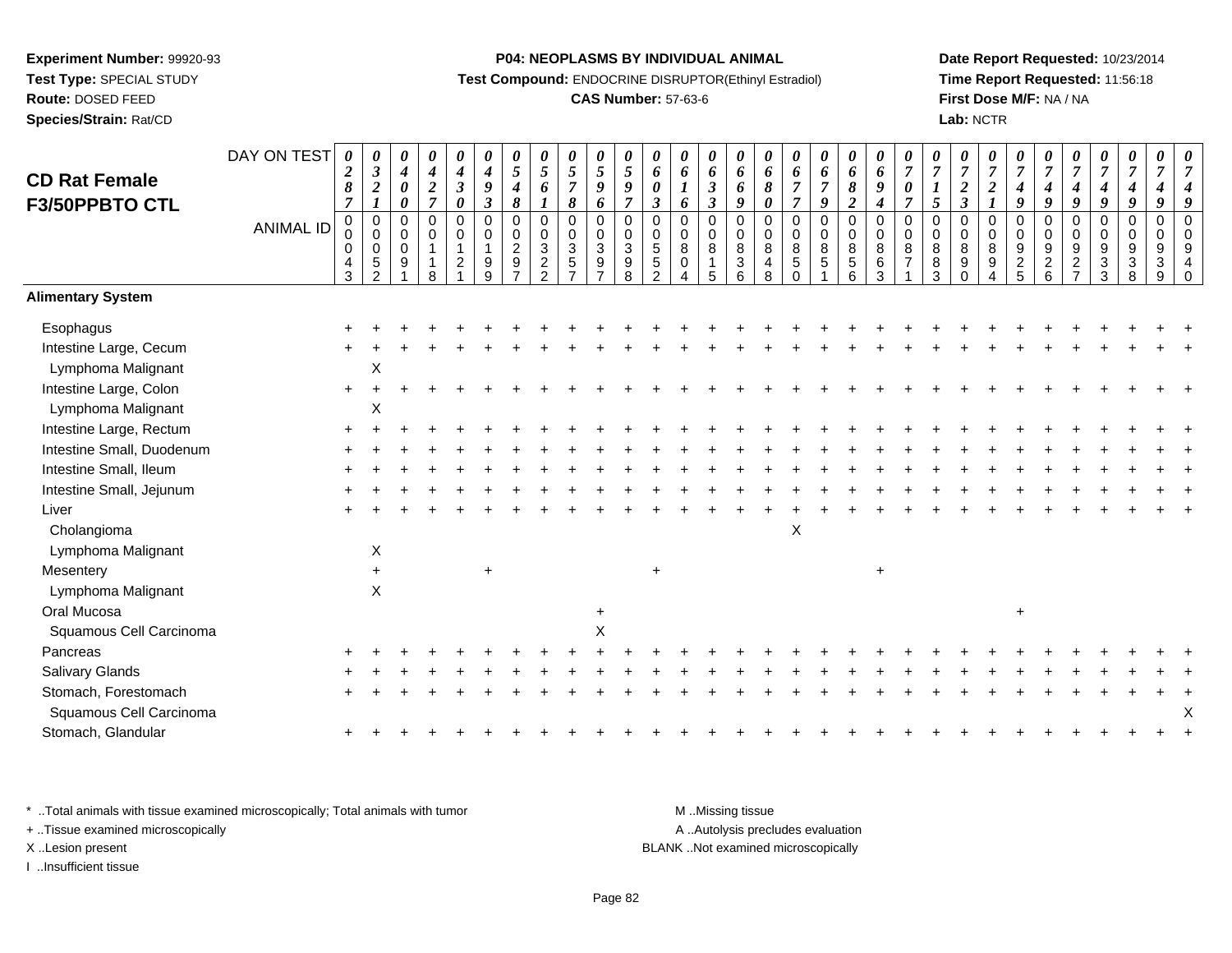**Test Type:** SPECIAL STUDY

**Route:** DOSED FEED**Species/Strain:** Rat/CD

#### **P04: NEOPLASMS BY INDIVIDUAL ANIMAL**

**Test Compound:** ENDOCRINE DISRUPTOR(Ethinyl Estradiol)

## **CAS Number:** 57-63-6

**Date Report Requested:** 10/23/2014**Time Report Requested:** 11:56:18**First Dose M/F:** NA / NA**Lab:** NCTR

| <b>CD Rat Female</b>                                                                              | DAY ON TEST      | $\boldsymbol{\theta}$<br>$\boldsymbol{2}$<br>8<br>$\overline{7}$ | 0<br>$\boldsymbol{\beta}$<br>$\boldsymbol{2}$<br>$\boldsymbol{l}$ | 0<br>$\boldsymbol{4}$<br>$\boldsymbol{\theta}$<br>$\boldsymbol{\theta}$ | 0<br>$\boldsymbol{4}$<br>$\boldsymbol{2}$<br>$\overline{7}$ | 0<br>$\boldsymbol{4}$<br>$\mathfrak{z}$<br>$\pmb{\theta}$ | 0<br>$\boldsymbol{4}$<br>$\boldsymbol{g}$<br>$\mathfrak{z}$                           | $\boldsymbol{\theta}$<br>$\sqrt{5}$<br>$\boldsymbol{4}$<br>$\pmb{8}$   | 0<br>$\sqrt{5}$<br>$\boldsymbol{6}$<br>$\boldsymbol{l}$             | 0<br>$\mathfrak{s}$<br>$\overline{7}$<br>8                             | $\pmb{\theta}$<br>$\mathfrak{H}$<br>$\boldsymbol{g}$<br>6 | $\frac{\theta}{5}$<br>$\boldsymbol{g}$<br>$\overline{7}$ | 0<br>6<br>$\boldsymbol{\theta}$<br>$\mathbf{3}$           | 0<br>6<br>6                                          | $\boldsymbol{\theta}$<br>6<br>$\mathbf{3}$<br>$\mathbf{3}$ | 0<br>6<br>6<br>$\boldsymbol{g}$                  | 0<br>6<br>$\boldsymbol{\delta}$<br>$\pmb{\theta}$ | 0<br>6<br>$\overline{7}$<br>$\overline{7}$                    | 0<br>6<br>$\overline{7}$<br>9        | 0<br>6<br>$\pmb{8}$<br>$\overline{2}$                       | 0<br>$\boldsymbol{\delta}$<br>$\boldsymbol{g}$<br>$\boldsymbol{4}$ | 0<br>$\boldsymbol{7}$<br>$\boldsymbol{\theta}$<br>$\overline{7}$ | 0<br>$\overline{7}$<br>$\sqrt{5}$                      | 0<br>$\overline{7}$<br>$\sqrt{2}$<br>$\mathfrak{z}$   | 0<br>$\boldsymbol{7}$<br>$\boldsymbol{2}$<br>$\boldsymbol{l}$  | 0<br>$\overline{7}$<br>$\boldsymbol{4}$<br>$\boldsymbol{g}$     | 0<br>$\overline{7}$<br>$\boldsymbol{4}$<br>9                 | 0<br>$\overline{7}$<br>4<br>9                                   | 0<br>$\boldsymbol{7}$<br>$\boldsymbol{4}$<br>9                      | $\boldsymbol{\theta}$<br>$\boldsymbol{7}$<br>$\boldsymbol{4}$<br>9 | 0<br>$\overline{7}$<br>$\boldsymbol{4}$<br>9 | 0<br>$\overline{7}$<br>$\boldsymbol{4}$<br>9                            |
|---------------------------------------------------------------------------------------------------|------------------|------------------------------------------------------------------|-------------------------------------------------------------------|-------------------------------------------------------------------------|-------------------------------------------------------------|-----------------------------------------------------------|---------------------------------------------------------------------------------------|------------------------------------------------------------------------|---------------------------------------------------------------------|------------------------------------------------------------------------|-----------------------------------------------------------|----------------------------------------------------------|-----------------------------------------------------------|------------------------------------------------------|------------------------------------------------------------|--------------------------------------------------|---------------------------------------------------|---------------------------------------------------------------|--------------------------------------|-------------------------------------------------------------|--------------------------------------------------------------------|------------------------------------------------------------------|--------------------------------------------------------|-------------------------------------------------------|----------------------------------------------------------------|-----------------------------------------------------------------|--------------------------------------------------------------|-----------------------------------------------------------------|---------------------------------------------------------------------|--------------------------------------------------------------------|----------------------------------------------|-------------------------------------------------------------------------|
| F3/50PPBTO CTL                                                                                    | <b>ANIMAL ID</b> | 0<br>$\Omega$<br>$\mathbf 0$<br>4<br>3                           | 0<br>$\mathbf 0$<br>$\mathbf 0$<br>$\,$ 5 $\,$<br>$\overline{2}$  | 0<br>$\Omega$<br>$\mathbf 0$<br>9                                       | $\mathbf 0$<br>$\mathbf 0$<br>$\mathbf{1}$<br>8             | 0<br>$\mathbf 0$<br>$\mathbf{1}$<br>$\overline{2}$        | $\mathbf 0$<br>$\mathbf 0$<br>$\overline{1}$<br>$\begin{array}{c} 9 \\ 9 \end{array}$ | 0<br>$\begin{smallmatrix} 0\\2\\9 \end{smallmatrix}$<br>$\overline{7}$ | $\mathbf 0$<br>$\mathsf{O}\xspace$<br>$\mathbf{3}$<br>$\frac{2}{2}$ | $\pmb{0}$<br>$\mathbf 0$<br>$\ensuremath{\mathsf{3}}$<br>$\frac{5}{7}$ | 0<br>$_{3}^{\rm 0}$<br>$\frac{9}{7}$                      | 0<br>0<br>3<br>9<br>$\overline{8}$                       | $\mathbf 0$<br>$\mathbf 0$<br>$\sqrt{5}$<br>$\frac{5}{2}$ | $\mathbf 0$<br>$\Omega$<br>$\bf 8$<br>0<br>$\Lambda$ | $\mathbf 0$<br>$\mathbf 0$<br>8<br>-1<br>5                 | $\mathbf 0$<br>$\mathbf 0$<br>8<br>$\frac{3}{6}$ | $\mathbf 0$<br>$\mathbf 0$<br>8<br>4<br>8         | $\mathbf 0$<br>$\Omega$<br>$\bf 8$<br>$\mathbf 5$<br>$\Omega$ | $\mathbf 0$<br>$\mathbf 0$<br>8<br>5 | $\pmb{0}$<br>$\mathbf 0$<br>$\overline{8}$<br>$\frac{5}{6}$ | $\pmb{0}$<br>$\mathbf 0$<br>8<br>6<br>$\overline{3}$               | $\mathbf 0$<br>$\Omega$<br>$\bf 8$<br>$\overline{7}$             | $\mathbf 0$<br>$\mathbf 0$<br>$\bf 8$<br>$\frac{8}{3}$ | $\pmb{0}$<br>$\mathbf 0$<br>$\,8\,$<br>$\overline{9}$ | $\mathbf 0$<br>$\mathbf 0$<br>$\,8\,$<br>$\boldsymbol{9}$<br>4 | $\mathbf 0$<br>$\mathbf 0$<br>$\boldsymbol{9}$<br>$\frac{2}{5}$ | $\mathbf 0$<br>$\Omega$<br>$\boldsymbol{9}$<br>$\frac{2}{6}$ | $\mathbf 0$<br>$\mathbf 0$<br>$\boldsymbol{9}$<br>$\frac{2}{7}$ | $\mathbf 0$<br>$\mathbf 0$<br>$9\,$<br>$\sqrt{3}$<br>$\overline{3}$ | $\pmb{0}$<br>$\mathbf 0$<br>$\boldsymbol{9}$<br>$\frac{3}{8}$      | 0<br>$\mathbf 0$<br>$9\,$<br>$\frac{3}{9}$   | $\mathbf 0$<br>$\mathbf 0$<br>$9\,$<br>$\overline{4}$<br>$\overline{0}$ |
| <b>Cardiovascular System</b>                                                                      |                  |                                                                  |                                                                   |                                                                         |                                                             |                                                           |                                                                                       |                                                                        |                                                                     |                                                                        |                                                           |                                                          |                                                           |                                                      |                                                            |                                                  |                                                   |                                                               |                                      |                                                             |                                                                    |                                                                  |                                                        |                                                       |                                                                |                                                                 |                                                              |                                                                 |                                                                     |                                                                    |                                              |                                                                         |
| <b>Blood Vessel</b><br>Heart<br><b>Endocrine System</b>                                           |                  |                                                                  |                                                                   |                                                                         |                                                             |                                                           |                                                                                       |                                                                        |                                                                     |                                                                        |                                                           |                                                          |                                                           |                                                      |                                                            |                                                  |                                                   |                                                               |                                      |                                                             |                                                                    |                                                                  |                                                        |                                                       |                                                                |                                                                 |                                                              |                                                                 |                                                                     |                                                                    |                                              |                                                                         |
| <b>Adrenal Cortex</b><br><b>Adrenal Medulla</b><br>Pheochromocytoma Benign                        |                  |                                                                  |                                                                   |                                                                         |                                                             |                                                           |                                                                                       |                                                                        |                                                                     |                                                                        |                                                           |                                                          |                                                           |                                                      |                                                            |                                                  |                                                   |                                                               |                                      |                                                             |                                                                    |                                                                  |                                                        |                                                       |                                                                |                                                                 |                                                              |                                                                 |                                                                     |                                                                    | X                                            |                                                                         |
| Islets, Pancreatic<br>Adenoma                                                                     |                  |                                                                  |                                                                   |                                                                         |                                                             |                                                           |                                                                                       |                                                                        |                                                                     |                                                                        |                                                           |                                                          |                                                           |                                                      |                                                            |                                                  |                                                   |                                                               |                                      |                                                             |                                                                    |                                                                  |                                                        |                                                       |                                                                |                                                                 |                                                              |                                                                 |                                                                     |                                                                    |                                              |                                                                         |
| Parathyroid Gland<br><b>Pituitary Gland</b><br>Pars Distalis, Adenoma                             |                  |                                                                  |                                                                   |                                                                         |                                                             | X                                                         | $\times$                                                                              |                                                                        |                                                                     | X                                                                      |                                                           |                                                          |                                                           | X                                                    |                                                            | X                                                | X                                                 | X                                                             | X                                    | X                                                           | Χ                                                                  | Χ                                                                | X                                                      | X                                                     | Χ                                                              | Х                                                               | X                                                            | Х                                                               |                                                                     | Χ                                                                  | Х                                            |                                                                         |
| <b>Thyroid Gland</b><br>Bilateral, C Cell, Adenoma<br>C Cell, Adenoma                             |                  |                                                                  |                                                                   |                                                                         |                                                             |                                                           |                                                                                       |                                                                        |                                                                     |                                                                        |                                                           |                                                          |                                                           |                                                      |                                                            | X                                                |                                                   |                                                               |                                      |                                                             |                                                                    |                                                                  |                                                        |                                                       |                                                                |                                                                 |                                                              |                                                                 | $\mathsf X$                                                         |                                                                    |                                              |                                                                         |
| <b>General Body System</b>                                                                        |                  |                                                                  |                                                                   |                                                                         |                                                             |                                                           |                                                                                       |                                                                        |                                                                     |                                                                        |                                                           |                                                          |                                                           |                                                      |                                                            |                                                  |                                                   |                                                               |                                      |                                                             |                                                                    |                                                                  |                                                        |                                                       |                                                                |                                                                 |                                                              |                                                                 |                                                                     |                                                                    |                                              |                                                                         |
| <b>Tissue NOS</b><br>Alveolar/Bronchiolar Carcinoma, Metastatic,<br>Lung<br><b>Genital System</b> |                  |                                                                  |                                                                   |                                                                         |                                                             |                                                           |                                                                                       |                                                                        |                                                                     |                                                                        |                                                           |                                                          |                                                           |                                                      |                                                            |                                                  |                                                   |                                                               |                                      |                                                             |                                                                    |                                                                  |                                                        |                                                       |                                                                |                                                                 |                                                              |                                                                 |                                                                     |                                                                    |                                              |                                                                         |
| <b>Clitoral Gland</b>                                                                             |                  |                                                                  |                                                                   |                                                                         |                                                             |                                                           |                                                                                       |                                                                        |                                                                     |                                                                        |                                                           |                                                          |                                                           |                                                      |                                                            |                                                  |                                                   |                                                               |                                      |                                                             |                                                                    |                                                                  |                                                        |                                                       |                                                                |                                                                 |                                                              |                                                                 |                                                                     |                                                                    |                                              |                                                                         |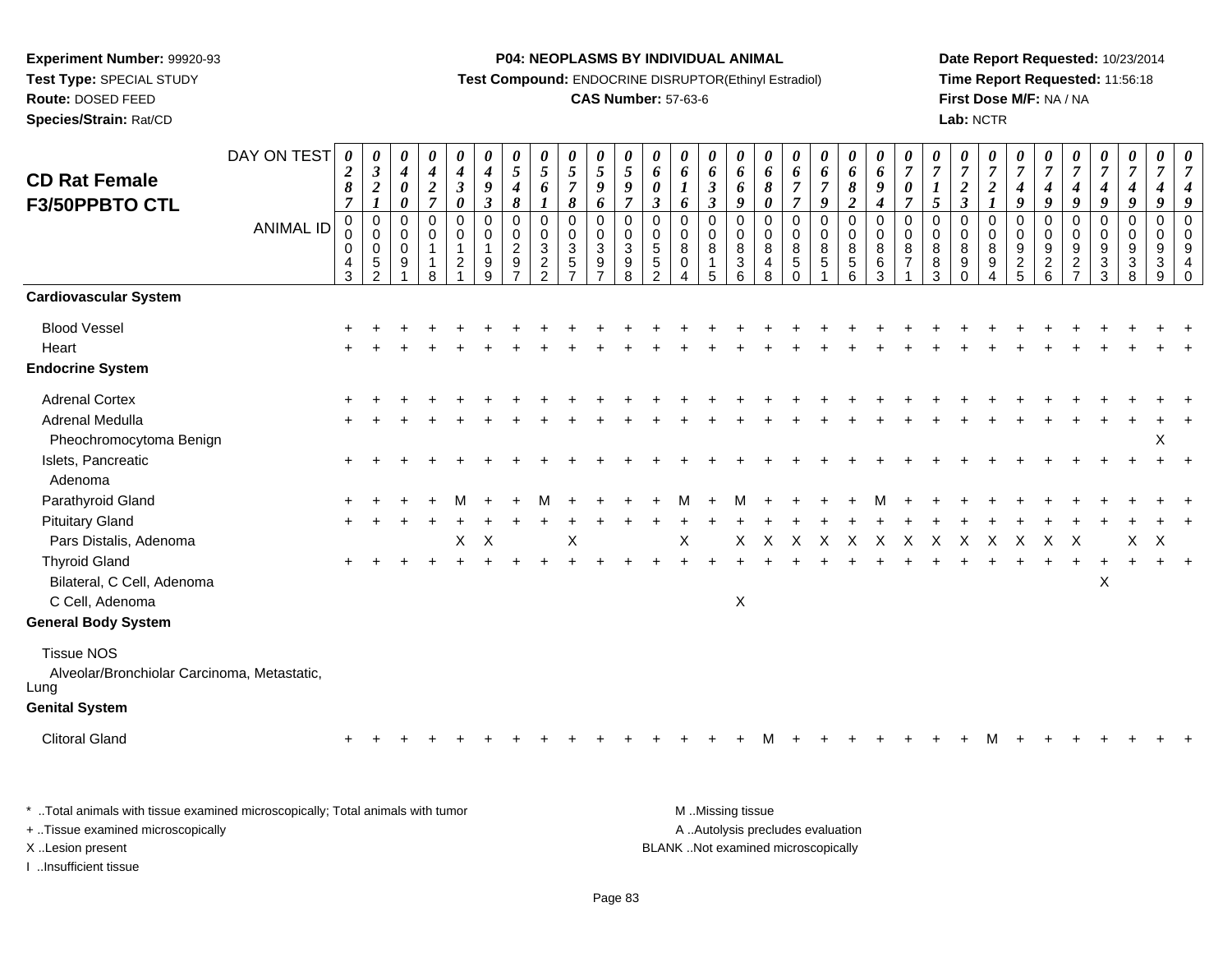**Test Type:** SPECIAL STUDY

**Route:** DOSED FEED

**Species/Strain:** Rat/CD

## **P04: NEOPLASMS BY INDIVIDUAL ANIMAL**

**Test Compound:** ENDOCRINE DISRUPTOR(Ethinyl Estradiol)

# **CAS Number:** 57-63-6

**Date Report Requested:** 10/23/2014**Time Report Requested:** 11:56:19**First Dose M/F:** NA / NA**Lab:** NCTR

| <b>CD Rat Female</b>                         | DAY ON TEST      | 0<br>$\boldsymbol{2}$<br>8                                            | $\boldsymbol{\theta}$<br>$\boldsymbol{\beta}$<br>$\boldsymbol{2}$            | 0<br>$\boldsymbol{4}$<br>$\boldsymbol{\theta}$                       | 0<br>$\boldsymbol{4}$<br>$\boldsymbol{2}$                      | 0<br>$\boldsymbol{4}$<br>$\mathfrak{z}$                                                                          | 0<br>$\boldsymbol{4}$<br>9                                | 0<br>$\sqrt{5}$<br>$\boldsymbol{4}$                   | $\boldsymbol{\theta}$<br>$\mathfrak{s}$<br>6                             | $\frac{\theta}{5}$<br>$\overline{7}$                                                | $\frac{\theta}{5}$<br>$\boldsymbol{g}$                                | 0<br>$\mathfrak{z}$<br>9                                 | 0<br>6<br>$\boldsymbol{\theta}$                                                | 0<br>6                                                | 0<br>6<br>$\boldsymbol{\beta}$                      | 0<br>6<br>6                                               | 0<br>6<br>8                                                     | 0<br>6<br>$\overline{7}$                                                 | 0<br>6<br>$\overline{7}$     | 0<br>6<br>$\boldsymbol{\delta}$                                                    | 0<br>6<br>$\boldsymbol{g}$                                | 0<br>$\overline{7}$<br>0                                         | $\boldsymbol{\theta}$<br>$\overline{7}$          | $\boldsymbol{\theta}$<br>$\boldsymbol{7}$<br>$\boldsymbol{2}$       | 0<br>$\boldsymbol{7}$<br>$\boldsymbol{2}$                        | 0<br>$\overline{7}$<br>$\boldsymbol{4}$  | 0<br>$\overline{7}$<br>$\boldsymbol{4}$            | $\boldsymbol{\theta}$<br>$\overline{7}$<br>4                                                 | $\boldsymbol{\theta}$<br>$\overline{7}$<br>$\boldsymbol{4}$            | $\boldsymbol{\theta}$<br>$\boldsymbol{7}$<br>$\boldsymbol{4}$ | 0<br>7                            |                      |
|----------------------------------------------|------------------|-----------------------------------------------------------------------|------------------------------------------------------------------------------|----------------------------------------------------------------------|----------------------------------------------------------------|------------------------------------------------------------------------------------------------------------------|-----------------------------------------------------------|-------------------------------------------------------|--------------------------------------------------------------------------|-------------------------------------------------------------------------------------|-----------------------------------------------------------------------|----------------------------------------------------------|--------------------------------------------------------------------------------|-------------------------------------------------------|-----------------------------------------------------|-----------------------------------------------------------|-----------------------------------------------------------------|--------------------------------------------------------------------------|------------------------------|------------------------------------------------------------------------------------|-----------------------------------------------------------|------------------------------------------------------------------|--------------------------------------------------|---------------------------------------------------------------------|------------------------------------------------------------------|------------------------------------------|----------------------------------------------------|----------------------------------------------------------------------------------------------|------------------------------------------------------------------------|---------------------------------------------------------------|-----------------------------------|----------------------|
| F3/50PPBTO CTL                               | <b>ANIMAL ID</b> | $\overline{7}$<br>$\Omega$<br>$\mathbf 0$<br>0<br>$\overline{4}$<br>3 | $\boldsymbol{l}$<br>$\mathbf 0$<br>$\pmb{0}$<br>$\mathbf 0$<br>$\frac{5}{2}$ | $\boldsymbol{\theta}$<br>$\Omega$<br>$\mathbf 0$<br>$\mathbf 0$<br>9 | $\overline{7}$<br>$\Omega$<br>$\mathbf 0$<br>$\mathbf{1}$<br>8 | $\boldsymbol{\theta}$<br>$\mathbf 0$<br>$\mathbf 0$<br>$\mathbf{1}$<br>$\overline{\mathbf{c}}$<br>$\overline{1}$ | $\mathfrak{z}$<br>$\Omega$<br>0<br>$\mathbf{1}$<br>9<br>9 | 8<br>$\Omega$<br>0<br>$\overline{c}$<br>$\frac{9}{7}$ | $\mathbf 0$<br>$\mathbf 0$<br>$\ensuremath{\mathsf{3}}$<br>$\frac{2}{2}$ | $\pmb{8}$<br>0<br>$\mathsf{O}\xspace$<br>$\ensuremath{\mathsf{3}}$<br>$\frac{5}{7}$ | 6<br>$\mathbf 0$<br>$\boldsymbol{0}$<br>$\mathbf{3}$<br>$\frac{9}{7}$ | $\overline{7}$<br>$\Omega$<br>$\mathbf 0$<br>3<br>9<br>8 | $\boldsymbol{\beta}$<br>$\Omega$<br>$\mathbf 0$<br>$\sqrt{5}$<br>$\frac{5}{2}$ | 6<br>$\Omega$<br>$\mathbf 0$<br>8<br>$\mathbf 0$<br>4 | $\mathfrak{z}$<br>$\Omega$<br>$\mathbf 0$<br>8<br>5 | 9<br>$\Omega$<br>$\mathbf 0$<br>$\bf8$<br>$\sqrt{3}$<br>6 | $\boldsymbol{\theta}$<br>$\Omega$<br>$\mathbf 0$<br>8<br>4<br>8 | $\overline{7}$<br>$\Omega$<br>$\mathbf 0$<br>8<br>$\sqrt{5}$<br>$\Omega$ | 9<br>$\Omega$<br>0<br>8<br>5 | $\boldsymbol{2}$<br>$\mathbf 0$<br>$\mathsf{O}\xspace$<br>$\bf 8$<br>$\frac{5}{6}$ | $\boldsymbol{4}$<br>$\mathbf 0$<br>$\,0\,$<br>8<br>$^6_3$ | $\overline{7}$<br>$\Omega$<br>$\mathbf 0$<br>8<br>$\overline{7}$ | 5<br>$\Omega$<br>$\mathbf 0$<br>$\, 8$<br>8<br>3 | $\mathfrak{z}$<br>$\Omega$<br>$\mathbf 0$<br>8<br>$9\,$<br>$\Omega$ | $\boldsymbol{l}$<br>$\Omega$<br>$\mathbf 0$<br>$\bf 8$<br>9<br>4 | 9<br>$\Omega$<br>0<br>9<br>$\frac{2}{5}$ | 9<br>$\Omega$<br>$\mathbf 0$<br>9<br>$\frac{2}{6}$ | $\boldsymbol{q}$<br>$\mathbf 0$<br>0<br>$\boldsymbol{9}$<br>$\overline{c}$<br>$\overline{ }$ | 9<br>$\mathbf 0$<br>$\mathbf 0$<br>$\boldsymbol{9}$<br>$\sqrt{3}$<br>3 | 9<br>$\Omega$<br>0<br>9<br>3<br>8                             | 9<br>$\Omega$<br>0<br>9<br>3<br>9 | $\Omega$<br>$\Omega$ |
| Adenoma                                      |                  |                                                                       |                                                                              |                                                                      |                                                                |                                                                                                                  |                                                           |                                                       |                                                                          |                                                                                     |                                                                       |                                                          |                                                                                |                                                       |                                                     |                                                           |                                                                 |                                                                          |                              | X                                                                                  |                                                           | X                                                                |                                                  |                                                                     |                                                                  |                                          |                                                    |                                                                                              |                                                                        |                                                               |                                   |                      |
| Ovary<br>Granulosa Cell Tumor Benign         |                  |                                                                       |                                                                              |                                                                      |                                                                |                                                                                                                  |                                                           |                                                       |                                                                          |                                                                                     |                                                                       |                                                          |                                                                                |                                                       |                                                     |                                                           |                                                                 |                                                                          |                              |                                                                                    |                                                           |                                                                  |                                                  |                                                                     |                                                                  |                                          |                                                    | X                                                                                            |                                                                        |                                                               |                                   |                      |
| Oviduct                                      |                  |                                                                       |                                                                              |                                                                      |                                                                |                                                                                                                  |                                                           |                                                       |                                                                          |                                                                                     |                                                                       |                                                          |                                                                                |                                                       |                                                     |                                                           |                                                                 |                                                                          |                              |                                                                                    |                                                           |                                                                  |                                                  |                                                                     |                                                                  |                                          |                                                    |                                                                                              |                                                                        |                                                               |                                   |                      |
| <b>Uterus</b>                                |                  |                                                                       |                                                                              |                                                                      |                                                                |                                                                                                                  |                                                           |                                                       |                                                                          |                                                                                     |                                                                       |                                                          |                                                                                |                                                       |                                                     |                                                           |                                                                 |                                                                          |                              |                                                                                    |                                                           |                                                                  |                                                  |                                                                     |                                                                  |                                          |                                                    |                                                                                              |                                                                        |                                                               |                                   |                      |
| Leiomyoma                                    |                  |                                                                       |                                                                              |                                                                      |                                                                |                                                                                                                  |                                                           |                                                       | Х                                                                        |                                                                                     |                                                                       |                                                          |                                                                                |                                                       |                                                     |                                                           |                                                                 |                                                                          |                              |                                                                                    |                                                           |                                                                  |                                                  |                                                                     |                                                                  |                                          |                                                    |                                                                                              |                                                                        |                                                               |                                   |                      |
| Polyp Stromal                                |                  |                                                                       |                                                                              |                                                                      |                                                                |                                                                                                                  |                                                           |                                                       | $\sf X$                                                                  |                                                                                     |                                                                       | X                                                        |                                                                                |                                                       |                                                     |                                                           |                                                                 |                                                                          |                              | X                                                                                  |                                                           |                                                                  |                                                  |                                                                     |                                                                  |                                          |                                                    | X                                                                                            |                                                                        |                                                               |                                   |                      |
| Vagina                                       |                  |                                                                       |                                                                              |                                                                      |                                                                |                                                                                                                  |                                                           |                                                       |                                                                          |                                                                                     |                                                                       |                                                          |                                                                                |                                                       |                                                     |                                                           |                                                                 |                                                                          |                              |                                                                                    |                                                           |                                                                  |                                                  |                                                                     |                                                                  |                                          |                                                    |                                                                                              |                                                                        |                                                               |                                   |                      |
| <b>Hematopoietic System</b>                  |                  |                                                                       |                                                                              |                                                                      |                                                                |                                                                                                                  |                                                           |                                                       |                                                                          |                                                                                     |                                                                       |                                                          |                                                                                |                                                       |                                                     |                                                           |                                                                 |                                                                          |                              |                                                                                    |                                                           |                                                                  |                                                  |                                                                     |                                                                  |                                          |                                                    |                                                                                              |                                                                        |                                                               |                                   |                      |
| <b>Bone Marrow</b><br>Lymph Node             |                  | $\pm$                                                                 |                                                                              |                                                                      |                                                                |                                                                                                                  |                                                           |                                                       |                                                                          |                                                                                     |                                                                       |                                                          |                                                                                |                                                       |                                                     |                                                           |                                                                 |                                                                          |                              |                                                                                    |                                                           |                                                                  |                                                  |                                                                     |                                                                  |                                          |                                                    |                                                                                              |                                                                        |                                                               |                                   |                      |
| Lymph Node, Mandibular                       |                  |                                                                       |                                                                              |                                                                      |                                                                |                                                                                                                  |                                                           |                                                       |                                                                          |                                                                                     |                                                                       |                                                          |                                                                                |                                                       |                                                     |                                                           |                                                                 |                                                                          |                              |                                                                                    |                                                           |                                                                  |                                                  |                                                                     |                                                                  |                                          |                                                    |                                                                                              |                                                                        |                                                               |                                   |                      |
| Lymphoma Malignant                           |                  |                                                                       | Χ                                                                            |                                                                      |                                                                |                                                                                                                  |                                                           |                                                       |                                                                          |                                                                                     |                                                                       |                                                          |                                                                                |                                                       |                                                     |                                                           |                                                                 |                                                                          |                              |                                                                                    |                                                           |                                                                  |                                                  |                                                                     |                                                                  |                                          |                                                    |                                                                                              |                                                                        |                                                               |                                   |                      |
| Lymph Node, Mesenteric<br>Lymphoma Malignant |                  |                                                                       | $\pmb{\times}$                                                               |                                                                      |                                                                |                                                                                                                  |                                                           |                                                       |                                                                          |                                                                                     |                                                                       |                                                          |                                                                                |                                                       |                                                     |                                                           |                                                                 |                                                                          |                              |                                                                                    |                                                           |                                                                  |                                                  |                                                                     |                                                                  |                                          |                                                    |                                                                                              |                                                                        |                                                               |                                   |                      |
| Spleen                                       |                  | $\ddot{}$                                                             |                                                                              |                                                                      |                                                                |                                                                                                                  |                                                           |                                                       |                                                                          |                                                                                     |                                                                       |                                                          |                                                                                |                                                       |                                                     |                                                           |                                                                 |                                                                          |                              |                                                                                    |                                                           |                                                                  |                                                  |                                                                     |                                                                  |                                          |                                                    |                                                                                              |                                                                        |                                                               |                                   |                      |
| Lymphoma Malignant                           |                  |                                                                       | X                                                                            |                                                                      |                                                                |                                                                                                                  |                                                           |                                                       |                                                                          |                                                                                     |                                                                       |                                                          |                                                                                |                                                       |                                                     |                                                           |                                                                 |                                                                          |                              |                                                                                    |                                                           |                                                                  |                                                  |                                                                     |                                                                  |                                          |                                                    |                                                                                              |                                                                        |                                                               |                                   |                      |
| Thymus                                       |                  |                                                                       |                                                                              |                                                                      |                                                                |                                                                                                                  |                                                           |                                                       |                                                                          |                                                                                     |                                                                       |                                                          |                                                                                |                                                       |                                                     |                                                           |                                                                 |                                                                          |                              |                                                                                    |                                                           |                                                                  |                                                  |                                                                     |                                                                  |                                          |                                                    |                                                                                              |                                                                        |                                                               |                                   |                      |
| Lymphoma Malignant                           |                  |                                                                       | $\pmb{\times}$                                                               |                                                                      |                                                                |                                                                                                                  |                                                           |                                                       |                                                                          |                                                                                     |                                                                       |                                                          |                                                                                |                                                       |                                                     |                                                           |                                                                 |                                                                          |                              |                                                                                    |                                                           |                                                                  |                                                  |                                                                     |                                                                  |                                          |                                                    |                                                                                              |                                                                        |                                                               |                                   |                      |
| <b>Integumentary System</b>                  |                  |                                                                       |                                                                              |                                                                      |                                                                |                                                                                                                  |                                                           |                                                       |                                                                          |                                                                                     |                                                                       |                                                          |                                                                                |                                                       |                                                     |                                                           |                                                                 |                                                                          |                              |                                                                                    |                                                           |                                                                  |                                                  |                                                                     |                                                                  |                                          |                                                    |                                                                                              |                                                                        |                                                               |                                   |                      |
| Mammary Gland<br>Adenocarcinoma              |                  |                                                                       |                                                                              |                                                                      |                                                                |                                                                                                                  |                                                           |                                                       |                                                                          | X                                                                                   |                                                                       |                                                          |                                                                                |                                                       | X                                                   |                                                           | X                                                               |                                                                          | $X$ $X$                      |                                                                                    |                                                           | X                                                                |                                                  | X                                                                   |                                                                  |                                          |                                                    | Χ                                                                                            |                                                                        |                                                               |                                   |                      |

| * Total animals with tissue examined microscopically; Total animals with tumor | M Missing tissue                   |
|--------------------------------------------------------------------------------|------------------------------------|
| + Tissue examined microscopically                                              | A Autolysis precludes evaluation   |
| X Lesion present                                                               | BLANK Not examined microscopically |
| Insufficient tissue                                                            |                                    |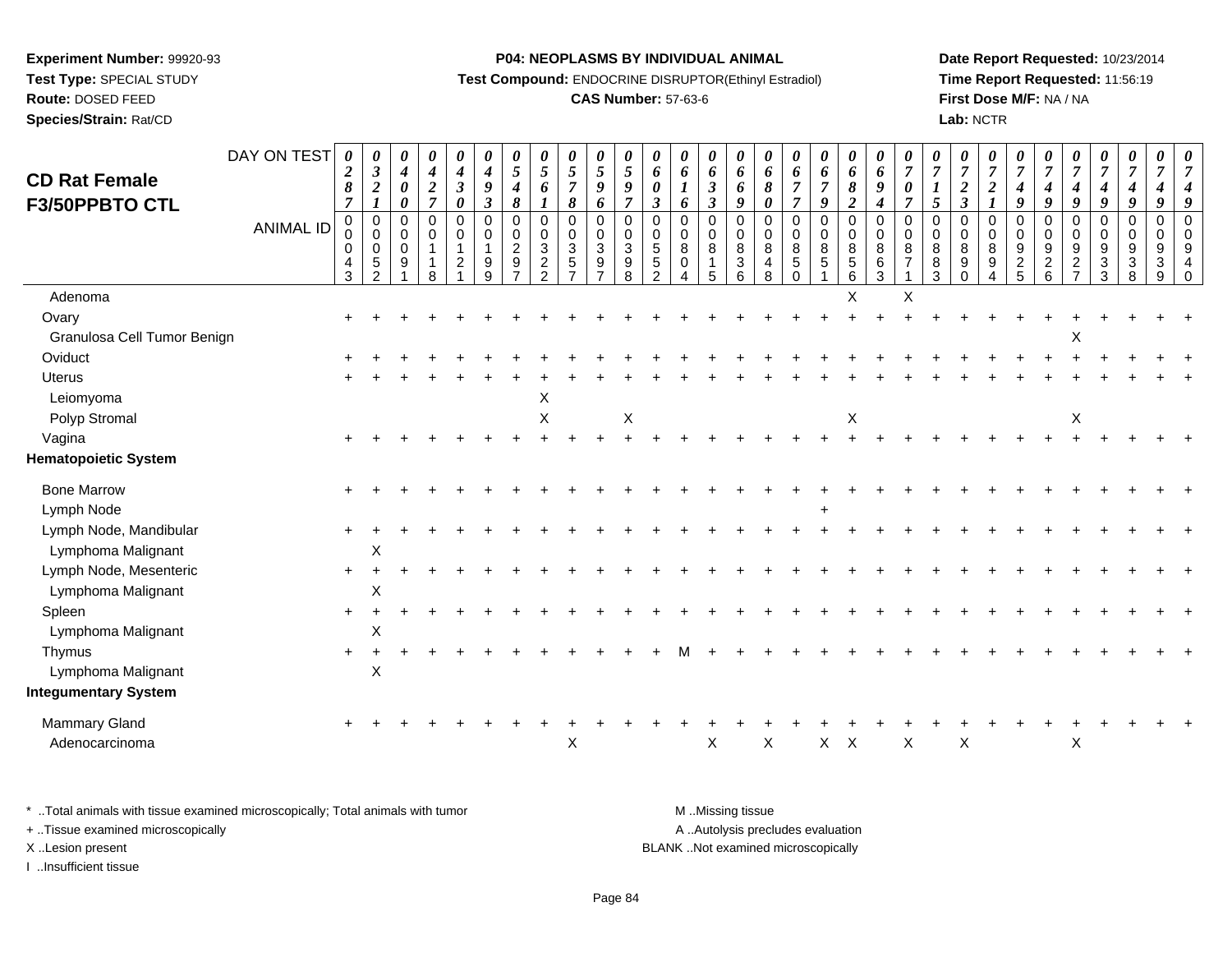**Test Type:** SPECIAL STUDY

**Route:** DOSED FEED

**Species/Strain:** Rat/CD

#### **P04: NEOPLASMS BY INDIVIDUAL ANIMAL**

**Test Compound:** ENDOCRINE DISRUPTOR(Ethinyl Estradiol)

## **CAS Number:** 57-63-6

**Date Report Requested:** 10/23/2014**Time Report Requested:** 11:56:19**First Dose M/F:** NA / NA**Lab:** NCTR

| <b>CD Rat Female</b><br>F3/50PPBTO CTL               | DAY ON TEST<br><b>ANIMAL ID</b> | 0<br>$\boldsymbol{2}$<br>$\pmb{8}$<br>$\overline{7}$<br>0 | 0<br>$\mathfrak{z}$<br>$\boldsymbol{2}$<br>$\boldsymbol{l}$<br>$\mathsf 0$ | $\boldsymbol{\theta}$<br>$\boldsymbol{4}$<br>0<br>0<br>$\pmb{0}$ | 0<br>$\boldsymbol{4}$<br>$\boldsymbol{2}$<br>$\overline{7}$<br>$\mathbf 0$ | $\boldsymbol{\theta}$<br>$\boldsymbol{4}$<br>$\boldsymbol{\beta}$<br>$\boldsymbol{\theta}$<br>$\mathbf 0$ | 0<br>$\boldsymbol{4}$<br>$\boldsymbol{9}$<br>$\boldsymbol{\beta}$<br>$\pmb{0}$ | $\boldsymbol{\theta}$<br>$\mathfrak{s}$<br>$\boldsymbol{4}$<br>8<br>$\mathbf 0$ | $\boldsymbol{\theta}$<br>$\sqrt{5}$<br>6<br>$\boldsymbol{l}$<br>$\mathbf 0$ | 0<br>5<br>$\overline{7}$<br>8<br>$\pmb{0}$ | 0<br>$\overline{5}$<br>$\boldsymbol{g}$<br>6<br>$\pmb{0}$ | $\boldsymbol{\theta}$<br>$\sqrt{5}$<br>9<br>$\overline{7}$<br>$\pmb{0}$ | $\boldsymbol{\theta}$<br>6<br>$\boldsymbol{\theta}$<br>$\mathfrak{z}$<br>$\mathbf 0$ | $\boldsymbol{\theta}$<br>6<br>6<br>$\mathbf 0$ | 0<br>6<br>$\boldsymbol{\beta}$<br>$\boldsymbol{\beta}$<br>$\mathbf 0$ | 0<br>6<br>6<br>9<br>$\mathbf 0$                    | $\boldsymbol{\theta}$<br>6<br>8<br>0<br>$\pmb{0}$ | $\boldsymbol{\theta}$<br>6<br>$\boldsymbol{7}$<br>$\overline{7}$<br>$\pmb{0}$ | 0<br>$\boldsymbol{6}$<br>$\overline{7}$<br>9<br>$\mathsf 0$ | $\boldsymbol{\theta}$<br>6<br>$\pmb{8}$<br>$\boldsymbol{2}$<br>$\pmb{0}$ | 0<br>6<br>$\boldsymbol{9}$<br>$\boldsymbol{4}$<br>$\pmb{0}$ | $\boldsymbol{\theta}$<br>$\overline{7}$<br>0<br>$\overline{7}$<br>$\mathbf 0$ | $\boldsymbol{\theta}$<br>$\boldsymbol{7}$<br>$\boldsymbol{l}$<br>5<br>$\mathbf 0$ | 0<br>$\overline{7}$<br>$\overline{2}$<br>$\overline{\mathbf{3}}$<br>0 | $\pmb{\theta}$<br>$\boldsymbol{7}$<br>$\boldsymbol{2}$<br>$\boldsymbol{I}$<br>0 | $\boldsymbol{\theta}$<br>$\overline{7}$<br>$\boldsymbol{4}$<br>9<br>$\mathbf 0$ | $\boldsymbol{\theta}$<br>$\overline{7}$<br>$\boldsymbol{4}$<br>9<br>$\mathbf 0$ | $\overline{7}$<br>$\boldsymbol{4}$<br>9<br>$\mathbf 0$ | $\boldsymbol{\theta}$<br>$\overline{7}$<br>$\boldsymbol{4}$<br>9<br>$\mathbf 0$ | 0<br>$\overline{7}$<br>$\boldsymbol{4}$<br>9<br>$\pmb{0}$                        | $\boldsymbol{\theta}$<br>$\overline{7}$<br>4<br>9<br>0 | $\overline{7}$                |
|------------------------------------------------------|---------------------------------|-----------------------------------------------------------|----------------------------------------------------------------------------|------------------------------------------------------------------|----------------------------------------------------------------------------|-----------------------------------------------------------------------------------------------------------|--------------------------------------------------------------------------------|---------------------------------------------------------------------------------|-----------------------------------------------------------------------------|--------------------------------------------|-----------------------------------------------------------|-------------------------------------------------------------------------|--------------------------------------------------------------------------------------|------------------------------------------------|-----------------------------------------------------------------------|----------------------------------------------------|---------------------------------------------------|-------------------------------------------------------------------------------|-------------------------------------------------------------|--------------------------------------------------------------------------|-------------------------------------------------------------|-------------------------------------------------------------------------------|-----------------------------------------------------------------------------------|-----------------------------------------------------------------------|---------------------------------------------------------------------------------|---------------------------------------------------------------------------------|---------------------------------------------------------------------------------|--------------------------------------------------------|---------------------------------------------------------------------------------|----------------------------------------------------------------------------------|--------------------------------------------------------|-------------------------------|
|                                                      |                                 | 0<br>$\pmb{0}$<br>$\frac{4}{3}$                           | 0<br>0<br>$\frac{5}{2}$                                                    | $\mathbf 0$<br>$\mathbf 0$<br>9                                  | $\mathbf 0$<br>$\mathbf{1}$<br>8                                           | $\mathbf 0$<br>$\overline{1}$<br>$\overline{2}$                                                           | $\mathbf 0$<br>$\mathbf{1}$<br>9<br>9                                          | $\mathbf 0$<br>$\boldsymbol{2}$<br>$\frac{9}{7}$                                | $\mathbf 0$<br>$\ensuremath{\mathsf{3}}$<br>$\frac{2}{2}$                   | $\mathbf 0$<br>3<br>$\frac{5}{7}$          | 0<br>$\ensuremath{\mathsf{3}}$<br>$\frac{9}{7}$           | $\mathbf 0$<br>$\sqrt{3}$<br>$_{8}^9$                                   | $\mathbf 0$<br>$\sqrt{5}$<br>$\frac{5}{2}$                                           | $\mathbf 0$<br>8<br>0<br>4                     | $\mathbf 0$<br>$\bf8$<br>1<br>5                                       | $\mathbf 0$<br>8<br>$\ensuremath{\mathsf{3}}$<br>6 | $\mathbf 0$<br>8<br>4<br>8                        | 0<br>8<br>$\,$ 5 $\,$<br>$\Omega$                                             | $\mathbf 0$<br>$\bf 8$<br>$\sqrt{5}$                        | $\mathbf 0$<br>$\bf 8$<br>$\,$ 5 $\,$<br>6                               | $\mathbf 0$<br>$\, 8$<br>6<br>$\overline{3}$                | $\mathbf 0$<br>8<br>$\overline{7}$                                            | $\mathbf 0$<br>8<br>8<br>3                                                        | $\mathbf 0$<br>8<br>9<br>$\Omega$                                     | 0<br>$\bf 8$<br>$\boldsymbol{9}$<br>$\overline{4}$                              | $\mathbf 0$<br>$\boldsymbol{9}$<br>$\frac{2}{5}$                                | $\mathbf 0$<br>9<br>$\begin{array}{c} 2 \\ 6 \end{array}$                       | $\mathbf 0$<br>9<br>$\frac{2}{7}$                      | $\mathbf 0$<br>$\boldsymbol{9}$<br>$\frac{3}{3}$                                | $\mathsf{O}\xspace$<br>$\boldsymbol{9}$<br>$\begin{array}{c} 3 \\ 8 \end{array}$ | $\mathbf 0$<br>9<br>$\frac{3}{9}$                      | $\mathbf{Q}$<br>4<br>$\Omega$ |
| Fibroadenoma                                         |                                 |                                                           |                                                                            |                                                                  |                                                                            |                                                                                                           |                                                                                |                                                                                 |                                                                             |                                            |                                                           | $X -$                                                                   | $\mathsf{X}$                                                                         | $\times$                                       |                                                                       | X                                                  |                                                   |                                                                               | X                                                           |                                                                          | $X -$                                                       | $\times$                                                                      |                                                                                   |                                                                       | X                                                                               |                                                                                 |                                                                                 |                                                        |                                                                                 |                                                                                  |                                                        | X                             |
| Fibroadenoma, Multiple                               |                                 |                                                           |                                                                            |                                                                  | X                                                                          |                                                                                                           |                                                                                | $\mathsf X$                                                                     |                                                                             |                                            |                                                           |                                                                         |                                                                                      |                                                |                                                                       |                                                    | $\mathsf X$                                       | $\pmb{\times}$                                                                |                                                             | $\mathsf X$                                                              |                                                             |                                                                               |                                                                                   | $X$ $X$                                                               |                                                                                 | $\mathsf{X}$                                                                    | X                                                                               | $\times$                                               |                                                                                 |                                                                                  | $\boldsymbol{\mathsf{X}}$                              |                               |
| Skin<br><b>Basal Cell Adenoma</b>                    |                                 |                                                           |                                                                            |                                                                  |                                                                            |                                                                                                           |                                                                                |                                                                                 |                                                                             |                                            |                                                           |                                                                         |                                                                                      |                                                |                                                                       |                                                    |                                                   |                                                                               |                                                             |                                                                          |                                                             |                                                                               |                                                                                   |                                                                       |                                                                                 |                                                                                 |                                                                                 |                                                        |                                                                                 |                                                                                  |                                                        |                               |
| Fibroma                                              |                                 |                                                           |                                                                            |                                                                  |                                                                            |                                                                                                           |                                                                                |                                                                                 |                                                                             |                                            |                                                           |                                                                         |                                                                                      |                                                |                                                                       |                                                    |                                                   |                                                                               |                                                             |                                                                          |                                                             |                                                                               |                                                                                   | $\boldsymbol{\mathsf{X}}$                                             |                                                                                 |                                                                                 |                                                                                 |                                                        |                                                                                 |                                                                                  |                                                        |                               |
| Sarcoma                                              |                                 |                                                           |                                                                            |                                                                  |                                                                            |                                                                                                           |                                                                                |                                                                                 |                                                                             |                                            |                                                           | X                                                                       |                                                                                      |                                                |                                                                       |                                                    |                                                   |                                                                               |                                                             |                                                                          |                                                             |                                                                               |                                                                                   |                                                                       |                                                                                 |                                                                                 |                                                                                 |                                                        |                                                                                 |                                                                                  |                                                        |                               |
| <b>Musculoskeletal System</b>                        |                                 |                                                           |                                                                            |                                                                  |                                                                            |                                                                                                           |                                                                                |                                                                                 |                                                                             |                                            |                                                           |                                                                         |                                                                                      |                                                |                                                                       |                                                    |                                                   |                                                                               |                                                             |                                                                          |                                                             |                                                                               |                                                                                   |                                                                       |                                                                                 |                                                                                 |                                                                                 |                                                        |                                                                                 |                                                                                  |                                                        |                               |
| Bone, Femur                                          |                                 |                                                           |                                                                            |                                                                  |                                                                            |                                                                                                           |                                                                                |                                                                                 |                                                                             |                                            |                                                           |                                                                         |                                                                                      |                                                |                                                                       |                                                    |                                                   |                                                                               |                                                             |                                                                          |                                                             |                                                                               |                                                                                   |                                                                       |                                                                                 |                                                                                 |                                                                                 |                                                        |                                                                                 |                                                                                  |                                                        |                               |
| <b>Skeletal Muscle</b>                               |                                 |                                                           |                                                                            | $\ddot{}$                                                        |                                                                            |                                                                                                           |                                                                                |                                                                                 |                                                                             |                                            |                                                           |                                                                         |                                                                                      |                                                |                                                                       |                                                    |                                                   |                                                                               |                                                             |                                                                          |                                                             |                                                                               |                                                                                   |                                                                       |                                                                                 |                                                                                 |                                                                                 |                                                        |                                                                                 |                                                                                  |                                                        |                               |
| <b>Nervous System</b>                                |                                 |                                                           |                                                                            |                                                                  |                                                                            |                                                                                                           |                                                                                |                                                                                 |                                                                             |                                            |                                                           |                                                                         |                                                                                      |                                                |                                                                       |                                                    |                                                   |                                                                               |                                                             |                                                                          |                                                             |                                                                               |                                                                                   |                                                                       |                                                                                 |                                                                                 |                                                                                 |                                                        |                                                                                 |                                                                                  |                                                        |                               |
| Brain, Brain Stem                                    |                                 |                                                           |                                                                            |                                                                  |                                                                            |                                                                                                           |                                                                                |                                                                                 |                                                                             |                                            |                                                           |                                                                         |                                                                                      |                                                |                                                                       |                                                    |                                                   |                                                                               |                                                             |                                                                          |                                                             |                                                                               |                                                                                   |                                                                       |                                                                                 |                                                                                 |                                                                                 |                                                        |                                                                                 |                                                                                  |                                                        |                               |
| Brain, Cerebellum<br>Astrocytoma Malignant           |                                 |                                                           |                                                                            |                                                                  |                                                                            |                                                                                                           |                                                                                |                                                                                 |                                                                             |                                            |                                                           |                                                                         |                                                                                      |                                                |                                                                       |                                                    |                                                   |                                                                               |                                                             |                                                                          |                                                             |                                                                               |                                                                                   |                                                                       |                                                                                 |                                                                                 |                                                                                 |                                                        |                                                                                 |                                                                                  |                                                        |                               |
| Brain, Cerebrum                                      |                                 |                                                           |                                                                            |                                                                  |                                                                            |                                                                                                           |                                                                                |                                                                                 |                                                                             |                                            |                                                           |                                                                         |                                                                                      |                                                |                                                                       |                                                    |                                                   |                                                                               |                                                             |                                                                          |                                                             |                                                                               |                                                                                   |                                                                       |                                                                                 |                                                                                 |                                                                                 |                                                        |                                                                                 |                                                                                  |                                                        |                               |
| Peripheral Nerve                                     |                                 |                                                           |                                                                            |                                                                  |                                                                            |                                                                                                           |                                                                                |                                                                                 |                                                                             |                                            |                                                           |                                                                         |                                                                                      |                                                |                                                                       |                                                    |                                                   |                                                                               |                                                             |                                                                          |                                                             |                                                                               |                                                                                   |                                                                       |                                                                                 |                                                                                 |                                                                                 |                                                        |                                                                                 |                                                                                  |                                                        |                               |
| Spinal Cord                                          |                                 |                                                           |                                                                            |                                                                  |                                                                            |                                                                                                           |                                                                                |                                                                                 |                                                                             |                                            |                                                           |                                                                         |                                                                                      |                                                |                                                                       |                                                    |                                                   |                                                                               |                                                             |                                                                          |                                                             |                                                                               |                                                                                   |                                                                       |                                                                                 |                                                                                 |                                                                                 |                                                        |                                                                                 |                                                                                  |                                                        |                               |
| <b>Respiratory System</b>                            |                                 |                                                           |                                                                            |                                                                  |                                                                            |                                                                                                           |                                                                                |                                                                                 |                                                                             |                                            |                                                           |                                                                         |                                                                                      |                                                |                                                                       |                                                    |                                                   |                                                                               |                                                             |                                                                          |                                                             |                                                                               |                                                                                   |                                                                       |                                                                                 |                                                                                 |                                                                                 |                                                        |                                                                                 |                                                                                  |                                                        |                               |
| Lung<br>Adenocarcinoma, Metastatic, Mammary<br>Gland |                                 |                                                           |                                                                            |                                                                  |                                                                            |                                                                                                           |                                                                                |                                                                                 |                                                                             |                                            |                                                           |                                                                         |                                                                                      |                                                |                                                                       |                                                    |                                                   |                                                                               |                                                             | $\sf X$                                                                  |                                                             |                                                                               |                                                                                   |                                                                       |                                                                                 |                                                                                 |                                                                                 |                                                        |                                                                                 |                                                                                  |                                                        |                               |
| Alveolar/Bronchiolar Adenoma                         |                                 |                                                           |                                                                            |                                                                  |                                                                            |                                                                                                           |                                                                                |                                                                                 |                                                                             |                                            |                                                           |                                                                         |                                                                                      |                                                |                                                                       |                                                    |                                                   |                                                                               |                                                             |                                                                          | X                                                           |                                                                               |                                                                                   |                                                                       |                                                                                 |                                                                                 |                                                                                 |                                                        |                                                                                 |                                                                                  |                                                        |                               |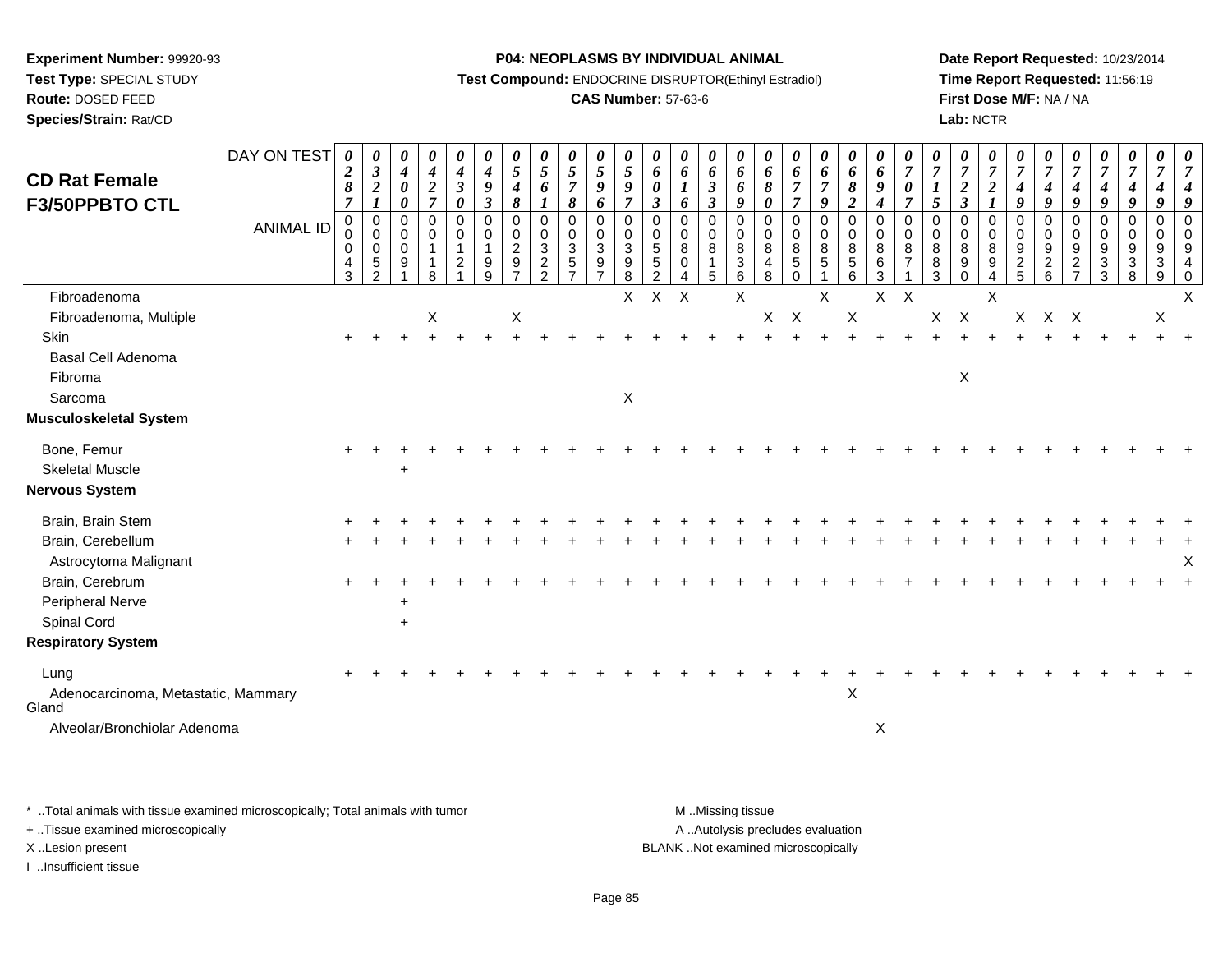**Test Type:** SPECIAL STUDY

# **Route:** DOSED FEED

**Species/Strain:** Rat/CD

#### **P04: NEOPLASMS BY INDIVIDUAL ANIMAL**

**Test Compound:** ENDOCRINE DISRUPTOR(Ethinyl Estradiol)

## **CAS Number:** 57-63-6

**Date Report Requested:** 10/23/2014**Time Report Requested:** 11:56:19**First Dose M/F:** NA / NA**Lab:** NCTR

| <b>CD Rat Female</b><br>F3/50PPBTO CTL                                         | DAY ON TEST<br>ANIMAL ID | $\boldsymbol{\theta}$<br>$\boldsymbol{2}$<br>$\boldsymbol{\delta}$<br>$\overline{7}$<br>$\pmb{0}$<br>$\pmb{0}$<br>$\pmb{0}$<br>$\overline{4}$<br>3 | 0<br>$\mathbf{3}$<br>$\boldsymbol{2}$<br>$\boldsymbol{l}$<br>$\mathbf 0$<br>$\pmb{0}$<br>$\pmb{0}$<br>5 | $\boldsymbol{\theta}$<br>$\boldsymbol{4}$<br>$\boldsymbol{\theta}$<br>0<br>$\mathbf 0$<br>$\mathbf 0$<br>$\mathbf 0$<br>9 | 0<br>$\boldsymbol{4}$<br>$\boldsymbol{2}$<br>$\overline{7}$<br>0<br>$\mathbf 0$ | 0<br>$\boldsymbol{4}$<br>$\boldsymbol{\beta}$<br>0<br>0<br>$\mathbf 0$<br>$\overline{c}$ | $\boldsymbol{\theta}$<br>$\boldsymbol{4}$<br>9<br>$\boldsymbol{\beta}$<br>0<br>$\mathbf 0$<br>9<br>q | $\boldsymbol{\theta}$<br>$\overline{5}$<br>4<br>8<br>0<br>$\pmb{0}$<br>$\overline{c}$<br>$9\,$ | $\boldsymbol{\theta}$<br>$\sqrt{5}$<br>6<br>$\mathbf 0$<br>$\mathbf 0$<br>$\mathbf{3}$<br>$\overline{c}$<br>$\Omega$ | $\boldsymbol{\theta}$<br>$5\overline{)}$<br>7<br>8<br>0<br>0<br>$\mathbf{3}$<br>$\sqrt{5}$<br>$\rightarrow$ | $\boldsymbol{\theta}$<br>$\mathfrak{s}$<br>9<br>6<br>$\overline{0}$<br>$\boldsymbol{0}$<br>$\sqrt{3}$<br>$\boldsymbol{9}$<br>$\overline{ }$ | 0<br>5<br>9<br>$\overline{7}$<br>$\mathbf 0$<br>$\mathbf 0$<br>3<br>$\boldsymbol{9}$<br>8 | $\boldsymbol{\theta}$<br>6<br>$\boldsymbol{\beta}$<br>$\mathbf 0$<br>0<br>5<br>5<br>$\mathcal{P}$ | $\theta$<br>6<br>6<br>$\mathbf 0$<br>0<br>8<br>0 | $\theta$<br>6<br>$\boldsymbol{\beta}$<br>$\boldsymbol{\beta}$<br>0<br>0<br>$\bf 8$<br>5 | $\boldsymbol{\theta}$<br>6<br>6<br>9<br>$\mathbf 0$<br>$\pmb{0}$<br>$\bf 8$<br>$\sqrt{3}$<br>6 | $\boldsymbol{\theta}$<br>6<br>8<br>$\boldsymbol{\theta}$<br>0<br>$\mathbf 0$<br>$\bf8$<br>$\overline{\mathbf{4}}$<br>8 | 6<br>7<br>$\overline{7}$<br>0<br>$\mathbf 0$<br>$\,8\,$<br>5 | $\boldsymbol{\theta}$<br>6<br>$\overline{7}$<br>9<br>0<br>$\mathbf 0$<br>$\, 8$<br>$\sqrt{5}$ | 0<br>6<br>8<br>$\boldsymbol{2}$<br>0<br>$\mathbf 0$<br>8<br>$\sqrt{5}$<br>6 | $\boldsymbol{\theta}$<br>$\boldsymbol{6}$<br>9<br>$\boldsymbol{4}$<br>$\mathbf 0$<br>$\pmb{0}$<br>$\bf 8$<br>$\,6\,$<br>3 | 0<br>$\pmb{0}$<br>8<br>$\overline{7}$ | $\overline{7}$<br>5<br>0<br>$\pmb{0}$<br>$\bf 8$<br>$\bf 8$<br>$\mathcal{R}$ | 0<br>$\overline{7}$<br>$\overline{\mathbf{c}}$<br>$\boldsymbol{\beta}$<br>0<br>$\pmb{0}$<br>8<br>$\boldsymbol{9}$ | $\boldsymbol{\theta}$<br>$\overline{7}$<br>$\boldsymbol{2}$<br>$\mathbf 0$<br>$\mathbf 0$<br>$\,8\,$<br>$\boldsymbol{9}$ | $\overline{7}$<br>9<br>0<br>$\mathbf 0$<br>9<br>$\sqrt{2}$<br>5 | $\overline{7}$<br>9<br>$\mathbf 0$<br>$\mathbf 0$<br>9<br>$\overline{c}$<br>6 | $\boldsymbol{\theta}$<br>$\overline{7}$<br>9<br>0<br>$\mathbf 0$<br>9<br>$\overline{c}$ | $\frac{\boldsymbol{\theta}}{\boldsymbol{7}}$<br>$\boldsymbol{4}$<br>9<br>$\pmb{0}$<br>$\pmb{0}$<br>9<br>$\ensuremath{\mathsf{3}}$<br>3 | $\frac{\boldsymbol{0}}{7}$<br>4<br>9<br>0<br>$\pmb{0}$<br>9<br>$\mathbf{3}$<br>8 | 0<br>$\overline{7}$<br>9<br>0<br>$\pmb{0}$<br>9<br>$\ensuremath{\mathsf{3}}$<br>9 | 0<br>g<br>$\mathbf 0$<br>$\mathbf 0$<br>9<br>4<br>$\Omega$ |
|--------------------------------------------------------------------------------|--------------------------|----------------------------------------------------------------------------------------------------------------------------------------------------|---------------------------------------------------------------------------------------------------------|---------------------------------------------------------------------------------------------------------------------------|---------------------------------------------------------------------------------|------------------------------------------------------------------------------------------|------------------------------------------------------------------------------------------------------|------------------------------------------------------------------------------------------------|----------------------------------------------------------------------------------------------------------------------|-------------------------------------------------------------------------------------------------------------|---------------------------------------------------------------------------------------------------------------------------------------------|-------------------------------------------------------------------------------------------|---------------------------------------------------------------------------------------------------|--------------------------------------------------|-----------------------------------------------------------------------------------------|------------------------------------------------------------------------------------------------|------------------------------------------------------------------------------------------------------------------------|--------------------------------------------------------------|-----------------------------------------------------------------------------------------------|-----------------------------------------------------------------------------|---------------------------------------------------------------------------------------------------------------------------|---------------------------------------|------------------------------------------------------------------------------|-------------------------------------------------------------------------------------------------------------------|--------------------------------------------------------------------------------------------------------------------------|-----------------------------------------------------------------|-------------------------------------------------------------------------------|-----------------------------------------------------------------------------------------|----------------------------------------------------------------------------------------------------------------------------------------|----------------------------------------------------------------------------------|-----------------------------------------------------------------------------------|------------------------------------------------------------|
| Alveolar/Bronchiolar Carcinoma                                                 |                          |                                                                                                                                                    |                                                                                                         |                                                                                                                           |                                                                                 |                                                                                          |                                                                                                      |                                                                                                |                                                                                                                      |                                                                                                             |                                                                                                                                             |                                                                                           |                                                                                                   |                                                  |                                                                                         |                                                                                                |                                                                                                                        |                                                              |                                                                                               |                                                                             |                                                                                                                           |                                       |                                                                              |                                                                                                                   |                                                                                                                          |                                                                 |                                                                               |                                                                                         |                                                                                                                                        |                                                                                  |                                                                                   |                                                            |
| Lymphoma Malignant                                                             |                          |                                                                                                                                                    | $\mathsf X$                                                                                             |                                                                                                                           |                                                                                 |                                                                                          |                                                                                                      |                                                                                                |                                                                                                                      |                                                                                                             |                                                                                                                                             |                                                                                           |                                                                                                   |                                                  |                                                                                         |                                                                                                |                                                                                                                        |                                                              |                                                                                               |                                                                             |                                                                                                                           |                                       |                                                                              |                                                                                                                   |                                                                                                                          |                                                                 |                                                                               |                                                                                         |                                                                                                                                        |                                                                                  |                                                                                   |                                                            |
| Nose                                                                           |                          |                                                                                                                                                    |                                                                                                         |                                                                                                                           |                                                                                 |                                                                                          |                                                                                                      |                                                                                                |                                                                                                                      |                                                                                                             |                                                                                                                                             |                                                                                           |                                                                                                   |                                                  |                                                                                         |                                                                                                |                                                                                                                        |                                                              |                                                                                               |                                                                             |                                                                                                                           |                                       |                                                                              |                                                                                                                   |                                                                                                                          |                                                                 |                                                                               |                                                                                         |                                                                                                                                        |                                                                                  |                                                                                   |                                                            |
| Trachea                                                                        |                          |                                                                                                                                                    |                                                                                                         |                                                                                                                           |                                                                                 |                                                                                          |                                                                                                      |                                                                                                |                                                                                                                      |                                                                                                             |                                                                                                                                             |                                                                                           |                                                                                                   |                                                  |                                                                                         |                                                                                                |                                                                                                                        |                                                              |                                                                                               |                                                                             |                                                                                                                           |                                       |                                                                              |                                                                                                                   |                                                                                                                          |                                                                 |                                                                               |                                                                                         |                                                                                                                                        |                                                                                  |                                                                                   |                                                            |
| <b>Special Senses System</b>                                                   |                          |                                                                                                                                                    |                                                                                                         |                                                                                                                           |                                                                                 |                                                                                          |                                                                                                      |                                                                                                |                                                                                                                      |                                                                                                             |                                                                                                                                             |                                                                                           |                                                                                                   |                                                  |                                                                                         |                                                                                                |                                                                                                                        |                                                              |                                                                                               |                                                                             |                                                                                                                           |                                       |                                                                              |                                                                                                                   |                                                                                                                          |                                                                 |                                                                               |                                                                                         |                                                                                                                                        |                                                                                  |                                                                                   |                                                            |
| Eye                                                                            |                          |                                                                                                                                                    |                                                                                                         |                                                                                                                           |                                                                                 |                                                                                          |                                                                                                      |                                                                                                |                                                                                                                      |                                                                                                             |                                                                                                                                             |                                                                                           |                                                                                                   |                                                  |                                                                                         |                                                                                                |                                                                                                                        |                                                              |                                                                                               |                                                                             |                                                                                                                           |                                       |                                                                              |                                                                                                                   |                                                                                                                          |                                                                 |                                                                               |                                                                                         |                                                                                                                                        |                                                                                  |                                                                                   |                                                            |
| <b>Harderian Gland</b>                                                         |                          |                                                                                                                                                    |                                                                                                         |                                                                                                                           |                                                                                 |                                                                                          |                                                                                                      |                                                                                                |                                                                                                                      |                                                                                                             |                                                                                                                                             |                                                                                           |                                                                                                   |                                                  |                                                                                         |                                                                                                |                                                                                                                        |                                                              |                                                                                               |                                                                             |                                                                                                                           |                                       |                                                                              |                                                                                                                   |                                                                                                                          |                                                                 |                                                                               |                                                                                         |                                                                                                                                        |                                                                                  |                                                                                   |                                                            |
| <b>Urinary System</b>                                                          |                          |                                                                                                                                                    |                                                                                                         |                                                                                                                           |                                                                                 |                                                                                          |                                                                                                      |                                                                                                |                                                                                                                      |                                                                                                             |                                                                                                                                             |                                                                                           |                                                                                                   |                                                  |                                                                                         |                                                                                                |                                                                                                                        |                                                              |                                                                                               |                                                                             |                                                                                                                           |                                       |                                                                              |                                                                                                                   |                                                                                                                          |                                                                 |                                                                               |                                                                                         |                                                                                                                                        |                                                                                  |                                                                                   |                                                            |
| Kidney<br>Liposarcoma                                                          |                          |                                                                                                                                                    |                                                                                                         |                                                                                                                           |                                                                                 |                                                                                          |                                                                                                      |                                                                                                |                                                                                                                      |                                                                                                             |                                                                                                                                             |                                                                                           |                                                                                                   |                                                  |                                                                                         |                                                                                                |                                                                                                                        |                                                              |                                                                                               |                                                                             |                                                                                                                           |                                       |                                                                              |                                                                                                                   |                                                                                                                          |                                                                 |                                                                               |                                                                                         |                                                                                                                                        |                                                                                  |                                                                                   |                                                            |
| Nephroblastoma<br>Renal Tubule, Adenoma                                        |                          | $\mathsf{X}$                                                                                                                                       |                                                                                                         |                                                                                                                           |                                                                                 |                                                                                          |                                                                                                      |                                                                                                |                                                                                                                      |                                                                                                             |                                                                                                                                             |                                                                                           |                                                                                                   |                                                  |                                                                                         |                                                                                                |                                                                                                                        |                                                              |                                                                                               |                                                                             |                                                                                                                           |                                       |                                                                              |                                                                                                                   |                                                                                                                          |                                                                 |                                                                               |                                                                                         |                                                                                                                                        |                                                                                  |                                                                                   |                                                            |
| <b>Urinary Bladder</b><br>Transit Epithe, Papilloma<br><b>SYSTEMIC LESIONS</b> |                          |                                                                                                                                                    |                                                                                                         |                                                                                                                           |                                                                                 |                                                                                          |                                                                                                      |                                                                                                |                                                                                                                      |                                                                                                             |                                                                                                                                             |                                                                                           |                                                                                                   |                                                  |                                                                                         |                                                                                                |                                                                                                                        |                                                              |                                                                                               |                                                                             |                                                                                                                           |                                       |                                                                              |                                                                                                                   |                                                                                                                          |                                                                 |                                                                               |                                                                                         |                                                                                                                                        |                                                                                  |                                                                                   |                                                            |
|                                                                                |                          |                                                                                                                                                    |                                                                                                         |                                                                                                                           |                                                                                 |                                                                                          |                                                                                                      |                                                                                                |                                                                                                                      |                                                                                                             |                                                                                                                                             |                                                                                           |                                                                                                   |                                                  |                                                                                         |                                                                                                |                                                                                                                        |                                                              |                                                                                               |                                                                             |                                                                                                                           |                                       |                                                                              |                                                                                                                   |                                                                                                                          |                                                                 |                                                                               |                                                                                         |                                                                                                                                        |                                                                                  |                                                                                   |                                                            |
| Multiple Organ<br>Lymphoma Malignant                                           |                          |                                                                                                                                                    | X                                                                                                       |                                                                                                                           |                                                                                 |                                                                                          |                                                                                                      |                                                                                                |                                                                                                                      |                                                                                                             |                                                                                                                                             |                                                                                           |                                                                                                   |                                                  |                                                                                         |                                                                                                |                                                                                                                        |                                                              |                                                                                               |                                                                             |                                                                                                                           |                                       |                                                                              |                                                                                                                   |                                                                                                                          |                                                                 |                                                                               |                                                                                         |                                                                                                                                        |                                                                                  |                                                                                   |                                                            |

\* ..Total animals with tissue examined microscopically; Total animals with tumor **M** . Missing tissue M ..Missing tissue

+ ..Tissue examined microscopically

X ..Lesion present BLANK ..Not examined microscopically

I ..Insufficient tissue

A ..Autolysis precludes evaluation

Page 86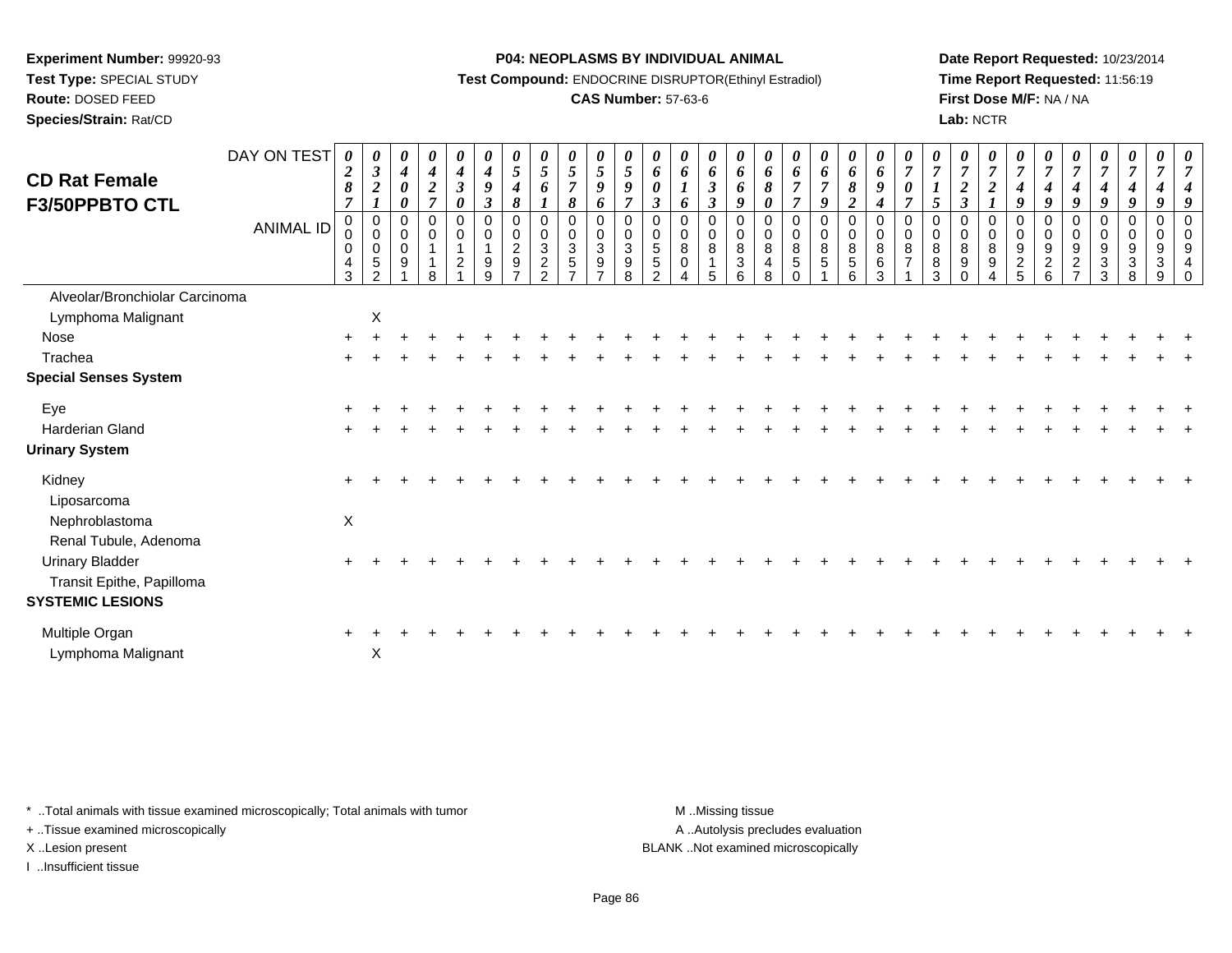**Route:** DOSED FEED

**Species/Strain:** Rat/CD

#### **P04: NEOPLASMS BY INDIVIDUAL ANIMAL**

**Test Compound:** ENDOCRINE DISRUPTOR(Ethinyl Estradiol)

## **CAS Number:** 57-63-6

**Date Report Requested:** 10/23/2014**Time Report Requested:** 11:56:19**First Dose M/F:** NA / NA**Lab:** NCTR

| <b>CD Rat Female</b><br>F3/50PPBTO CTL          | DAY ON TEST      | $\boldsymbol{\theta}$<br>7<br>4<br>9 | 0<br>$\overline{7}$<br>4<br>9 | 0<br>7<br>4<br>9                                  | 0<br>7<br>4<br>8      | 0<br>$\boldsymbol{7}$<br>5<br>$\pmb{\theta}$                  | 0<br>$\overline{7}$<br>5<br>$\boldsymbol{\theta}$             | 0<br>$\overline{7}$<br>$\boldsymbol{4}$<br>9                                   | 0<br>$\boldsymbol{7}$<br>4<br>9        | 0<br>$\boldsymbol{7}$<br>$\boldsymbol{4}$<br>9   | 0<br>$\overline{7}$<br>5<br>$\overline{2}$                  | 0<br>$\overline{7}$<br>$\sqrt{5}$<br>5                            | 0<br>$\overline{7}$<br>5<br>4                | 0<br>$\overline{7}$<br>5<br>4      | 0<br>$\overline{7}$<br>5<br>$\boldsymbol{4}$                | 0<br>$\overline{7}$<br>5<br>$\boldsymbol{4}$       | 0<br>$\boldsymbol{7}$<br>5<br>$\boldsymbol{4}$                  | 0<br>$\overline{7}$<br>5<br>4 | 0<br>$\overline{7}$<br>$\mathfrak{s}$<br>5 | 0<br>$\overline{7}$<br>5<br>$\mathfrak{z}$ |                       |
|-------------------------------------------------|------------------|--------------------------------------|-------------------------------|---------------------------------------------------|-----------------------|---------------------------------------------------------------|---------------------------------------------------------------|--------------------------------------------------------------------------------|----------------------------------------|--------------------------------------------------|-------------------------------------------------------------|-------------------------------------------------------------------|----------------------------------------------|------------------------------------|-------------------------------------------------------------|----------------------------------------------------|-----------------------------------------------------------------|-------------------------------|--------------------------------------------|--------------------------------------------|-----------------------|
|                                                 | <b>ANIMAL ID</b> | $\mathbf 0$<br>0<br>9<br>4           | 0<br>0<br>9<br>6<br>9         | 0<br>0<br>$\boldsymbol{9}$<br>$\overline{7}$<br>6 | 0<br>0<br>9<br>8<br>4 | $\mathbf 0$<br>$\mathbf{1}$<br>$\pmb{0}$<br>$\mathbf{1}$<br>8 | $\mathbf 0$<br>1<br>$\mathbf 0$<br>$\overline{c}$<br>$\Omega$ | $\mathbf 0$<br>$\mathbf{1}$<br>$\mathbf 0$<br>$\overline{c}$<br>$\overline{A}$ | 0<br>1<br>$\mathbf 0$<br>$\frac{2}{5}$ | $\mathbf 0$<br>1<br>$\pmb{0}$<br>$\sqrt{2}$<br>8 | $\mathbf 0$<br>$\mathbf{1}$<br>$\pmb{0}$<br>$\sqrt{5}$<br>1 | $\mathbf 0$<br>$\mathbf{1}$<br>$\mathbf 0$<br>$\overline{7}$<br>3 | $\mathbf 0$<br>1<br>0<br>$\overline{7}$<br>8 | 0<br>1<br>0<br>$\overline{7}$<br>9 | $\mathbf 0$<br>$\mathbf{1}$<br>$\mathbf 0$<br>8<br>$\Omega$ | $\mathbf 0$<br>$\mathbf{1}$<br>$\pmb{0}$<br>8<br>9 | $\mathbf 0$<br>1<br>$\mathbf 0$<br>$\boldsymbol{9}$<br>$\Omega$ | 0<br>1<br>0<br>9              | $\mathbf 0$<br>1<br>1<br>$\frac{2}{9}$     | $\mathbf 0$<br>1<br>1<br>3<br>6            | <i><b>*TOTALS</b></i> |
| <b>Alimentary System</b>                        |                  |                                      |                               |                                                   |                       |                                                               |                                                               |                                                                                |                                        |                                                  |                                                             |                                                                   |                                              |                                    |                                                             |                                                    |                                                                 |                               |                                            |                                            |                       |
| Esophagus                                       |                  |                                      |                               |                                                   |                       |                                                               |                                                               |                                                                                |                                        |                                                  |                                                             |                                                                   |                                              |                                    |                                                             |                                                    |                                                                 |                               |                                            |                                            | 50                    |
| Intestine Large, Cecum<br>Lymphoma Malignant    |                  |                                      |                               |                                                   |                       |                                                               |                                                               |                                                                                |                                        |                                                  |                                                             |                                                                   |                                              |                                    |                                                             |                                                    |                                                                 |                               |                                            |                                            | 50<br>1               |
| Intestine Large, Colon<br>Lymphoma Malignant    |                  |                                      |                               |                                                   |                       |                                                               |                                                               |                                                                                |                                        |                                                  |                                                             |                                                                   |                                              |                                    |                                                             |                                                    |                                                                 |                               |                                            |                                            | 50<br>1               |
| Intestine Large, Rectum                         |                  |                                      |                               |                                                   |                       |                                                               |                                                               |                                                                                |                                        |                                                  |                                                             |                                                                   |                                              |                                    |                                                             |                                                    |                                                                 |                               |                                            |                                            | 50                    |
| Intestine Small, Duodenum                       |                  |                                      |                               |                                                   |                       |                                                               |                                                               |                                                                                |                                        |                                                  |                                                             |                                                                   |                                              |                                    |                                                             |                                                    |                                                                 |                               |                                            |                                            | 50                    |
| Intestine Small, Ileum                          |                  |                                      |                               |                                                   |                       |                                                               |                                                               |                                                                                |                                        |                                                  |                                                             |                                                                   |                                              |                                    |                                                             |                                                    |                                                                 |                               |                                            |                                            | 50                    |
| Intestine Small, Jejunum                        |                  |                                      |                               |                                                   |                       |                                                               |                                                               |                                                                                |                                        |                                                  |                                                             |                                                                   |                                              |                                    |                                                             |                                                    |                                                                 |                               |                                            |                                            | 50                    |
| Liver                                           |                  |                                      |                               |                                                   |                       |                                                               |                                                               |                                                                                |                                        |                                                  |                                                             |                                                                   |                                              |                                    |                                                             |                                                    |                                                                 |                               |                                            |                                            | 50                    |
| Cholangioma                                     |                  |                                      |                               |                                                   |                       |                                                               |                                                               |                                                                                |                                        |                                                  |                                                             |                                                                   |                                              |                                    |                                                             |                                                    |                                                                 |                               |                                            |                                            | 1                     |
| Lymphoma Malignant                              |                  |                                      |                               |                                                   |                       |                                                               |                                                               |                                                                                |                                        |                                                  |                                                             |                                                                   |                                              |                                    |                                                             |                                                    |                                                                 |                               |                                            |                                            | 1                     |
| Mesentery                                       |                  |                                      |                               |                                                   |                       |                                                               |                                                               |                                                                                |                                        |                                                  |                                                             |                                                                   |                                              |                                    |                                                             |                                                    |                                                                 |                               |                                            |                                            | 4                     |
| Lymphoma Malignant                              |                  |                                      |                               |                                                   |                       |                                                               |                                                               |                                                                                |                                        |                                                  |                                                             |                                                                   |                                              |                                    |                                                             |                                                    |                                                                 |                               |                                            |                                            | $\mathbf{1}$          |
| Oral Mucosa                                     |                  |                                      |                               |                                                   |                       |                                                               |                                                               |                                                                                |                                        |                                                  |                                                             |                                                                   |                                              |                                    |                                                             |                                                    |                                                                 |                               |                                            |                                            | $\overline{c}$        |
| Squamous Cell Carcinoma                         |                  |                                      |                               |                                                   |                       |                                                               |                                                               |                                                                                |                                        |                                                  |                                                             |                                                                   |                                              |                                    |                                                             |                                                    |                                                                 |                               |                                            |                                            | $\mathbf{1}$          |
| Pancreas                                        |                  |                                      |                               |                                                   |                       |                                                               |                                                               |                                                                                |                                        |                                                  |                                                             |                                                                   |                                              |                                    |                                                             |                                                    |                                                                 |                               |                                            |                                            | 50                    |
| <b>Salivary Glands</b>                          |                  |                                      |                               |                                                   |                       |                                                               |                                                               |                                                                                |                                        |                                                  |                                                             |                                                                   |                                              |                                    |                                                             |                                                    |                                                                 |                               |                                            |                                            | 50                    |
| Stomach, Forestomach<br>Squamous Cell Carcinoma |                  |                                      |                               |                                                   |                       |                                                               |                                                               |                                                                                |                                        |                                                  |                                                             |                                                                   |                                              |                                    |                                                             |                                                    |                                                                 |                               |                                            |                                            | 50<br>1               |
| Stomach, Glandular                              |                  |                                      |                               |                                                   |                       |                                                               |                                                               |                                                                                |                                        |                                                  |                                                             |                                                                   |                                              |                                    |                                                             |                                                    |                                                                 |                               |                                            |                                            | 50                    |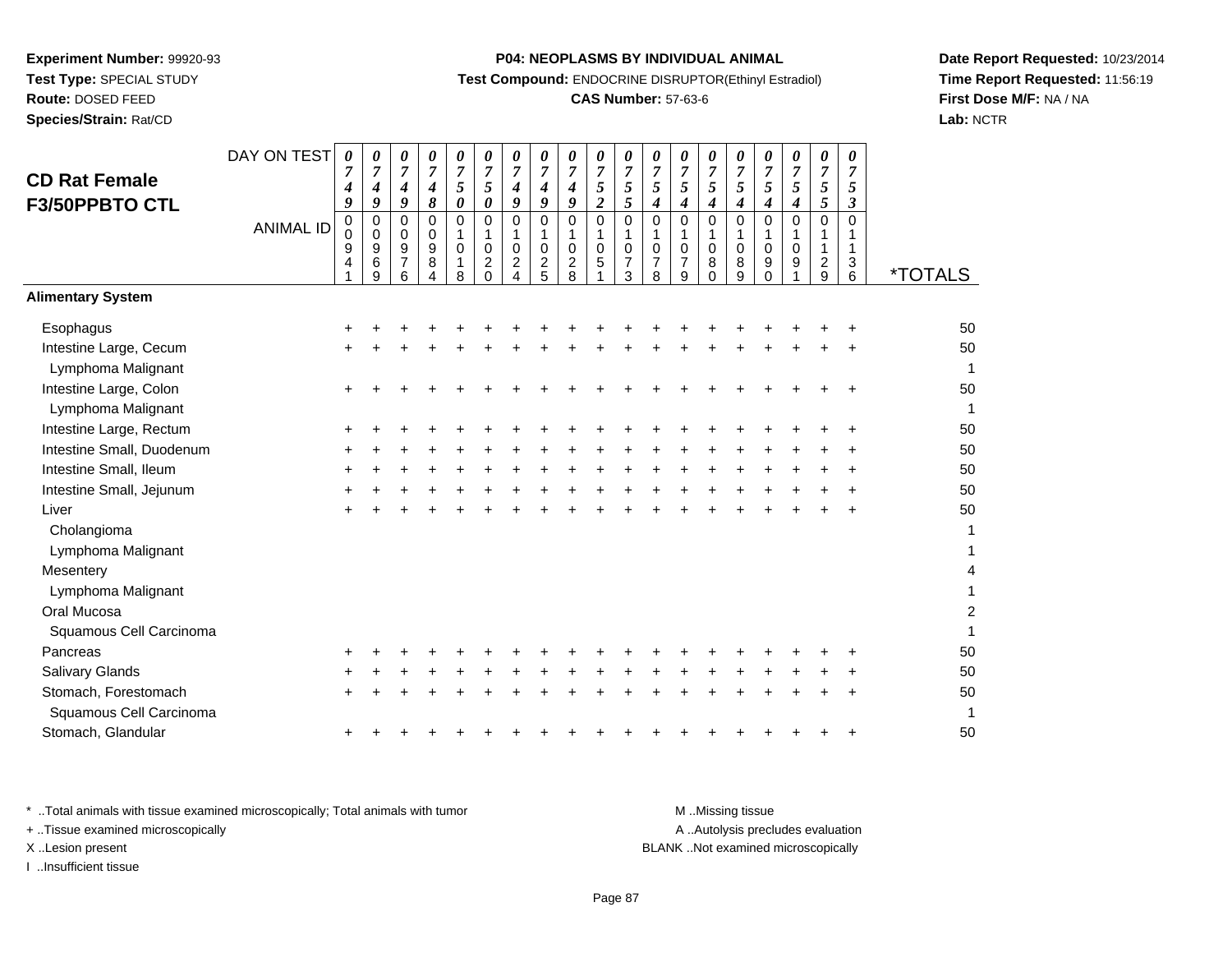**Route:** DOSED FEED

**Species/Strain:** Rat/CD

#### **P04: NEOPLASMS BY INDIVIDUAL ANIMAL**

**Test Compound:** ENDOCRINE DISRUPTOR(Ethinyl Estradiol)

## **CAS Number:** 57-63-6

**Date Report Requested:** 10/23/2014**Time Report Requested:** 11:56:19**First Dose M/F:** NA / NA**Lab:** NCTR

| <b>CD Rat Female</b>                                | DAY ON TEST      | $\pmb{\theta}$<br>7<br>4 | 0<br>$\overline{7}$<br>4 | 0<br>$\overline{7}$<br>4                            | 0<br>$\boldsymbol{7}$<br>4                     | 0<br>$\boldsymbol{7}$<br>5      | 0<br>$\boldsymbol{7}$<br>5                         | 0<br>$\overline{7}$<br>4                                                       | 0<br>$\overline{7}$<br>4                                | 0<br>$\overline{7}$<br>$\boldsymbol{4}$                           | 0<br>$\overline{7}$<br>$\sqrt{5}$   | 0<br>$\overline{7}$<br>$\sqrt{5}$                                   | 0<br>$\overline{7}$<br>5           | 0<br>$\overline{7}$<br>5                     | 0<br>$\overline{7}$<br>5         | 0<br>$\boldsymbol{7}$<br>5         | 0<br>$\overline{7}$<br>$\mathfrak{s}$         | 0<br>$\overline{7}$<br>5   | 0<br>$\boldsymbol{7}$<br>5                  | 0<br>$\overline{7}$<br>5        |                       |
|-----------------------------------------------------|------------------|--------------------------|--------------------------|-----------------------------------------------------|------------------------------------------------|---------------------------------|----------------------------------------------------|--------------------------------------------------------------------------------|---------------------------------------------------------|-------------------------------------------------------------------|-------------------------------------|---------------------------------------------------------------------|------------------------------------|----------------------------------------------|----------------------------------|------------------------------------|-----------------------------------------------|----------------------------|---------------------------------------------|---------------------------------|-----------------------|
| F3/50PPBTO CTL                                      |                  | 9                        | 9                        | 9                                                   | 8                                              | $\boldsymbol{\theta}$           | 0                                                  | 9                                                                              | 9                                                       | 9                                                                 | $\overline{c}$                      | 5                                                                   | $\boldsymbol{4}$                   | $\boldsymbol{4}$                             | 4                                | $\boldsymbol{4}$                   | $\boldsymbol{4}$                              | 4                          | 5                                           | $\boldsymbol{\beta}$            |                       |
|                                                     | <b>ANIMAL ID</b> | $\pmb{0}$<br>0<br>9<br>4 | 0<br>0<br>9<br>6<br>9    | $\Omega$<br>$\mathbf 0$<br>9<br>$\overline{7}$<br>6 | $\mathbf 0$<br>0<br>$\boldsymbol{9}$<br>8<br>4 | 0<br>1<br>$\mathbf 0$<br>1<br>8 | 0<br>1<br>0<br>$\overline{\mathbf{c}}$<br>$\Omega$ | $\mathbf 0$<br>$\mathbf{1}$<br>$\mathbf 0$<br>$\overline{c}$<br>$\overline{4}$ | 0<br>$\mathbf{1}$<br>$\mathbf 0$<br>$\overline{c}$<br>5 | $\mathbf 0$<br>$\mathbf{1}$<br>$\pmb{0}$<br>$\boldsymbol{2}$<br>8 | 0<br>$\mathbf{1}$<br>$\pmb{0}$<br>5 | $\mathbf 0$<br>$\mathbf{1}$<br>$\mathbf 0$<br>$\boldsymbol{7}$<br>3 | 0<br>1<br>0<br>$\overline{7}$<br>8 | 0<br>1<br>$\mathbf 0$<br>$\overline{7}$<br>9 | 0<br>$\mathbf{1}$<br>0<br>8<br>0 | 0<br>1<br>$\pmb{0}$<br>$\bf8$<br>9 | $\Omega$<br>1<br>$\mathbf 0$<br>9<br>$\Omega$ | $\mathbf 0$<br>1<br>0<br>9 | 0<br>1<br>1<br>$\overline{\mathbf{c}}$<br>9 | $\mathbf 0$<br>1<br>1<br>3<br>6 | <i><b>*TOTALS</b></i> |
| <b>Cardiovascular System</b>                        |                  |                          |                          |                                                     |                                                |                                 |                                                    |                                                                                |                                                         |                                                                   |                                     |                                                                     |                                    |                                              |                                  |                                    |                                               |                            |                                             |                                 |                       |
| <b>Blood Vessel</b>                                 |                  | +                        |                          |                                                     |                                                |                                 |                                                    |                                                                                |                                                         |                                                                   |                                     |                                                                     |                                    |                                              |                                  |                                    |                                               |                            |                                             |                                 | 50                    |
| Heart                                               |                  |                          |                          |                                                     |                                                |                                 |                                                    |                                                                                |                                                         |                                                                   |                                     |                                                                     |                                    |                                              |                                  |                                    |                                               |                            |                                             |                                 | 50                    |
| <b>Endocrine System</b>                             |                  |                          |                          |                                                     |                                                |                                 |                                                    |                                                                                |                                                         |                                                                   |                                     |                                                                     |                                    |                                              |                                  |                                    |                                               |                            |                                             |                                 |                       |
| <b>Adrenal Cortex</b>                               |                  |                          |                          |                                                     |                                                |                                 |                                                    |                                                                                |                                                         |                                                                   |                                     |                                                                     |                                    |                                              |                                  |                                    |                                               |                            |                                             |                                 | 50                    |
| Adrenal Medulla                                     |                  | ÷                        |                          |                                                     |                                                |                                 |                                                    |                                                                                |                                                         |                                                                   |                                     |                                                                     |                                    |                                              |                                  |                                    |                                               |                            |                                             |                                 | 50                    |
| Pheochromocytoma Benign                             |                  |                          |                          |                                                     |                                                |                                 |                                                    |                                                                                |                                                         |                                                                   |                                     |                                                                     |                                    |                                              |                                  |                                    |                                               |                            |                                             |                                 | $\mathbf{1}$          |
| Islets, Pancreatic                                  |                  | +                        |                          |                                                     |                                                |                                 |                                                    |                                                                                |                                                         |                                                                   |                                     |                                                                     |                                    |                                              |                                  |                                    |                                               |                            |                                             |                                 | 50                    |
| Adenoma                                             |                  |                          |                          |                                                     |                                                |                                 |                                                    |                                                                                |                                                         |                                                                   |                                     |                                                                     |                                    |                                              |                                  |                                    |                                               |                            | Χ                                           |                                 | $\mathbf{1}$          |
| Parathyroid Gland                                   |                  | +                        |                          |                                                     |                                                |                                 |                                                    |                                                                                |                                                         |                                                                   |                                     |                                                                     |                                    |                                              |                                  |                                    |                                               |                            |                                             |                                 | 44                    |
| <b>Pituitary Gland</b>                              |                  | ٠                        |                          |                                                     |                                                |                                 |                                                    |                                                                                |                                                         |                                                                   |                                     |                                                                     |                                    |                                              |                                  |                                    |                                               |                            |                                             |                                 | 50                    |
| Pars Distalis, Adenoma                              |                  | X                        |                          | X                                                   | X                                              | X                               | $\times$                                           | X                                                                              | X                                                       |                                                                   |                                     | X                                                                   | X                                  |                                              | X                                |                                    |                                               | X                          | X                                           | X                               | 32                    |
| <b>Thyroid Gland</b>                                |                  | $\ddot{}$                |                          |                                                     |                                                |                                 |                                                    |                                                                                |                                                         |                                                                   |                                     |                                                                     |                                    |                                              |                                  |                                    |                                               |                            |                                             |                                 | 50                    |
| Bilateral, C Cell, Adenoma                          |                  |                          |                          |                                                     |                                                |                                 |                                                    |                                                                                |                                                         |                                                                   |                                     |                                                                     |                                    |                                              |                                  |                                    |                                               |                            |                                             |                                 | 1                     |
| C Cell, Adenoma                                     |                  |                          |                          |                                                     |                                                |                                 |                                                    |                                                                                |                                                         |                                                                   |                                     |                                                                     |                                    |                                              |                                  |                                    |                                               |                            |                                             |                                 | $\mathbf{1}$          |
| <b>General Body System</b>                          |                  |                          |                          |                                                     |                                                |                                 |                                                    |                                                                                |                                                         |                                                                   |                                     |                                                                     |                                    |                                              |                                  |                                    |                                               |                            |                                             |                                 |                       |
| <b>Tissue NOS</b>                                   |                  |                          |                          |                                                     |                                                |                                 |                                                    |                                                                                | $\ddot{}$                                               |                                                                   |                                     |                                                                     |                                    |                                              |                                  |                                    |                                               |                            |                                             |                                 | 1                     |
| Alveolar/Bronchiolar Carcinoma, Metastatic,<br>Lung |                  |                          |                          |                                                     |                                                |                                 |                                                    |                                                                                | X                                                       |                                                                   |                                     |                                                                     |                                    |                                              |                                  |                                    |                                               |                            |                                             |                                 | $\mathbf{1}$          |
| <b>Genital System</b>                               |                  |                          |                          |                                                     |                                                |                                 |                                                    |                                                                                |                                                         |                                                                   |                                     |                                                                     |                                    |                                              |                                  |                                    |                                               |                            |                                             |                                 |                       |
| <b>Clitoral Gland</b>                               |                  | ÷                        |                          |                                                     |                                                |                                 |                                                    |                                                                                |                                                         |                                                                   |                                     |                                                                     |                                    |                                              |                                  |                                    |                                               |                            |                                             |                                 | 48                    |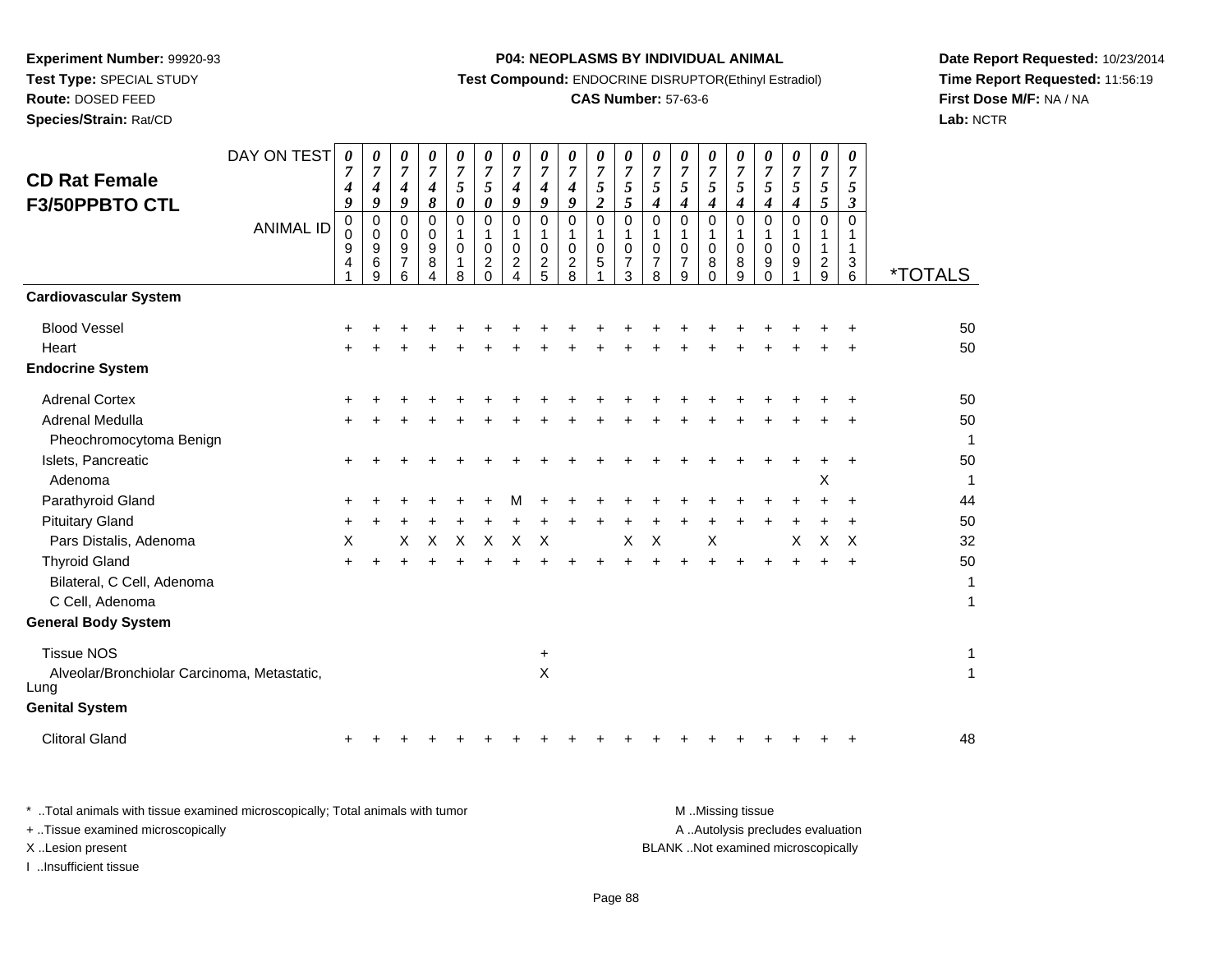**Test Type:** SPECIAL STUDY

**Route:** DOSED FEED

**Species/Strain:** Rat/CD

## **P04: NEOPLASMS BY INDIVIDUAL ANIMAL**

**Test Compound:** ENDOCRINE DISRUPTOR(Ethinyl Estradiol)

# **CAS Number:** 57-63-6

**Date Report Requested:** 10/23/2014**Time Report Requested:** 11:56:19**First Dose M/F:** NA / NA**Lab:** NCTR

| <b>CD Rat Female</b><br>F3/50PPBTO CTL | DAY ON TEST<br><b>ANIMAL ID</b> | 0<br>7<br>4<br>9<br>0<br>0<br>9<br>4 | 0<br>$\overline{7}$<br>4<br>9<br>0<br>0<br>9<br>6<br>9 | $\pmb{\theta}$<br>$\overline{7}$<br>4<br>9<br>$\mathbf 0$<br>0<br>9<br>$\overline{7}$<br>6 | 0<br>$\overline{7}$<br>$\boldsymbol{4}$<br>8<br>0<br>$\mathbf 0$<br>9<br>8<br>Δ | 0<br>$\overline{7}$<br>5<br>0<br>$\Omega$<br>$\Omega$<br>8 | 0<br>$\overline{7}$<br>5<br>0<br>0<br>0<br>$\overline{c}$<br>$\Omega$ | 0<br>$\overline{7}$<br>4<br>9<br>0<br>1<br>0<br>$\overline{c}$<br>Δ | 0<br>$\overline{7}$<br>$\boldsymbol{4}$<br>9<br>$\pmb{0}$<br>1<br>$\mathbf 0$<br>$\overline{c}$<br>5 | $\pmb{\theta}$<br>$\overline{7}$<br>$\boldsymbol{4}$<br>9<br>$\pmb{0}$<br>$\mathbf{1}$<br>$\mathbf 0$<br>$\overline{c}$<br>8 | 0<br>$\overline{7}$<br>5<br>$\overline{2}$<br>$\mathbf 0$<br>1<br>$\mathbf 0$<br>5 | 0<br>$\overline{7}$<br>5<br>5<br>0<br>1<br>0<br>$\overline{7}$<br>3 | 0<br>$\overline{7}$<br>5<br>4<br>0<br>0<br>7<br>8 | 0<br>$\overline{7}$<br>5<br>4<br>0<br>0<br>7<br>9 | 0<br>$\overline{7}$<br>$\mathfrak{s}$<br>$\boldsymbol{4}$<br>$\pmb{0}$<br>$\mathbf{1}$<br>$\mathbf 0$<br>8<br>$\Omega$ | $\boldsymbol{\theta}$<br>$\overline{7}$<br>5<br>$\boldsymbol{4}$<br>$\mathbf 0$<br>1<br>$\mathbf 0$<br>8<br>9 | 0<br>7<br>5<br>4<br>$\mathbf 0$<br>0<br>9<br>$\Omega$ | $\boldsymbol{\theta}$<br>$\overline{7}$<br>5<br>4<br>$\mathbf 0$<br>$\mathbf 0$<br>9 | 0<br>7<br>5<br>5<br>0<br>1<br>$\overline{c}$<br>9 | 0<br>7<br>5<br>3<br>$\Omega$<br>1<br>1<br>$\sqrt{3}$<br>6 | <i><b>*TOTALS</b></i> |
|----------------------------------------|---------------------------------|--------------------------------------|--------------------------------------------------------|--------------------------------------------------------------------------------------------|---------------------------------------------------------------------------------|------------------------------------------------------------|-----------------------------------------------------------------------|---------------------------------------------------------------------|------------------------------------------------------------------------------------------------------|------------------------------------------------------------------------------------------------------------------------------|------------------------------------------------------------------------------------|---------------------------------------------------------------------|---------------------------------------------------|---------------------------------------------------|------------------------------------------------------------------------------------------------------------------------|---------------------------------------------------------------------------------------------------------------|-------------------------------------------------------|--------------------------------------------------------------------------------------|---------------------------------------------------|-----------------------------------------------------------|-----------------------|
| Adenoma                                |                                 |                                      |                                                        |                                                                                            |                                                                                 |                                                            |                                                                       |                                                                     |                                                                                                      |                                                                                                                              |                                                                                    |                                                                     |                                                   |                                                   |                                                                                                                        |                                                                                                               |                                                       |                                                                                      |                                                   |                                                           | $\overline{2}$        |
| Ovary                                  |                                 | ÷                                    |                                                        |                                                                                            |                                                                                 |                                                            |                                                                       |                                                                     |                                                                                                      |                                                                                                                              |                                                                                    |                                                                     |                                                   |                                                   |                                                                                                                        |                                                                                                               |                                                       |                                                                                      |                                                   |                                                           | 50                    |
| Granulosa Cell Tumor Benign            |                                 |                                      |                                                        |                                                                                            |                                                                                 |                                                            | Χ                                                                     |                                                                     |                                                                                                      |                                                                                                                              |                                                                                    |                                                                     |                                                   |                                                   |                                                                                                                        |                                                                                                               |                                                       |                                                                                      |                                                   |                                                           | $\overline{2}$        |
| Oviduct                                |                                 |                                      |                                                        |                                                                                            |                                                                                 |                                                            |                                                                       |                                                                     |                                                                                                      |                                                                                                                              |                                                                                    |                                                                     |                                                   |                                                   |                                                                                                                        |                                                                                                               |                                                       |                                                                                      |                                                   |                                                           | 50                    |
| <b>Uterus</b>                          |                                 | +                                    |                                                        |                                                                                            |                                                                                 |                                                            |                                                                       |                                                                     |                                                                                                      |                                                                                                                              |                                                                                    |                                                                     |                                                   |                                                   |                                                                                                                        |                                                                                                               |                                                       |                                                                                      |                                                   |                                                           | 50                    |
| Leiomyoma                              |                                 |                                      |                                                        |                                                                                            |                                                                                 |                                                            |                                                                       |                                                                     |                                                                                                      |                                                                                                                              |                                                                                    |                                                                     |                                                   |                                                   |                                                                                                                        |                                                                                                               |                                                       |                                                                                      |                                                   |                                                           | 1                     |
| Polyp Stromal                          |                                 |                                      |                                                        |                                                                                            |                                                                                 |                                                            |                                                                       |                                                                     |                                                                                                      |                                                                                                                              | х                                                                                  |                                                                     |                                                   |                                                   |                                                                                                                        |                                                                                                               |                                                       |                                                                                      |                                                   |                                                           | 5                     |
| Vagina                                 |                                 |                                      |                                                        |                                                                                            |                                                                                 |                                                            |                                                                       |                                                                     |                                                                                                      |                                                                                                                              |                                                                                    |                                                                     |                                                   |                                                   |                                                                                                                        |                                                                                                               |                                                       |                                                                                      |                                                   |                                                           | 50                    |
| <b>Hematopoietic System</b>            |                                 |                                      |                                                        |                                                                                            |                                                                                 |                                                            |                                                                       |                                                                     |                                                                                                      |                                                                                                                              |                                                                                    |                                                                     |                                                   |                                                   |                                                                                                                        |                                                                                                               |                                                       |                                                                                      |                                                   |                                                           |                       |
| <b>Bone Marrow</b>                     |                                 | $\ddot{}$                            |                                                        |                                                                                            |                                                                                 |                                                            |                                                                       |                                                                     |                                                                                                      |                                                                                                                              |                                                                                    |                                                                     |                                                   |                                                   |                                                                                                                        |                                                                                                               |                                                       |                                                                                      |                                                   |                                                           | 50                    |
| Lymph Node                             |                                 |                                      |                                                        |                                                                                            |                                                                                 | $\ddot{}$                                                  |                                                                       |                                                                     |                                                                                                      |                                                                                                                              |                                                                                    |                                                                     |                                                   |                                                   | +                                                                                                                      |                                                                                                               |                                                       |                                                                                      | ÷                                                 |                                                           | 5                     |
| Lymph Node, Mandibular                 |                                 | ÷                                    |                                                        |                                                                                            |                                                                                 |                                                            |                                                                       |                                                                     |                                                                                                      |                                                                                                                              |                                                                                    |                                                                     |                                                   |                                                   |                                                                                                                        |                                                                                                               |                                                       |                                                                                      |                                                   |                                                           | 50                    |
| Lymphoma Malignant                     |                                 |                                      |                                                        |                                                                                            |                                                                                 |                                                            |                                                                       |                                                                     |                                                                                                      |                                                                                                                              |                                                                                    |                                                                     |                                                   |                                                   |                                                                                                                        |                                                                                                               |                                                       |                                                                                      |                                                   |                                                           | 1                     |
| Lymph Node, Mesenteric                 |                                 | M                                    |                                                        |                                                                                            |                                                                                 |                                                            |                                                                       |                                                                     |                                                                                                      |                                                                                                                              |                                                                                    |                                                                     |                                                   |                                                   |                                                                                                                        |                                                                                                               |                                                       |                                                                                      |                                                   |                                                           | 49                    |
| Lymphoma Malignant                     |                                 |                                      |                                                        |                                                                                            |                                                                                 |                                                            |                                                                       |                                                                     |                                                                                                      |                                                                                                                              |                                                                                    |                                                                     |                                                   |                                                   |                                                                                                                        |                                                                                                               |                                                       |                                                                                      |                                                   |                                                           | 1                     |
| Spleen                                 |                                 | +                                    |                                                        |                                                                                            |                                                                                 |                                                            |                                                                       |                                                                     |                                                                                                      |                                                                                                                              |                                                                                    |                                                                     |                                                   |                                                   |                                                                                                                        |                                                                                                               |                                                       |                                                                                      |                                                   |                                                           | 50                    |
| Lymphoma Malignant                     |                                 |                                      |                                                        |                                                                                            |                                                                                 |                                                            |                                                                       |                                                                     |                                                                                                      |                                                                                                                              |                                                                                    |                                                                     |                                                   |                                                   |                                                                                                                        |                                                                                                               |                                                       |                                                                                      |                                                   |                                                           | 1                     |
| Thymus                                 |                                 |                                      |                                                        |                                                                                            |                                                                                 |                                                            |                                                                       |                                                                     |                                                                                                      |                                                                                                                              |                                                                                    |                                                                     |                                                   |                                                   |                                                                                                                        |                                                                                                               |                                                       |                                                                                      |                                                   |                                                           | 49                    |
| Lymphoma Malignant                     |                                 |                                      |                                                        |                                                                                            |                                                                                 |                                                            |                                                                       |                                                                     |                                                                                                      |                                                                                                                              |                                                                                    |                                                                     |                                                   |                                                   |                                                                                                                        |                                                                                                               |                                                       |                                                                                      |                                                   |                                                           | $\mathbf{1}$          |
| <b>Integumentary System</b>            |                                 |                                      |                                                        |                                                                                            |                                                                                 |                                                            |                                                                       |                                                                     |                                                                                                      |                                                                                                                              |                                                                                    |                                                                     |                                                   |                                                   |                                                                                                                        |                                                                                                               |                                                       |                                                                                      |                                                   |                                                           |                       |
| Mammary Gland                          |                                 |                                      |                                                        |                                                                                            |                                                                                 |                                                            |                                                                       |                                                                     |                                                                                                      |                                                                                                                              |                                                                                    |                                                                     |                                                   |                                                   |                                                                                                                        |                                                                                                               |                                                       |                                                                                      |                                                   |                                                           | 50                    |
| Adenocarcinoma                         |                                 | X                                    |                                                        | $\boldsymbol{\mathsf{X}}$                                                                  |                                                                                 |                                                            |                                                                       |                                                                     |                                                                                                      |                                                                                                                              |                                                                                    |                                                                     |                                                   |                                                   |                                                                                                                        |                                                                                                               |                                                       |                                                                                      |                                                   |                                                           | 10                    |
|                                        |                                 |                                      |                                                        |                                                                                            |                                                                                 |                                                            |                                                                       |                                                                     |                                                                                                      |                                                                                                                              |                                                                                    |                                                                     |                                                   |                                                   |                                                                                                                        |                                                                                                               |                                                       |                                                                                      |                                                   |                                                           |                       |

| * Total animals with tissue examined microscopically; Total animals with tumor | M Missing tissue                   |
|--------------------------------------------------------------------------------|------------------------------------|
| + Tissue examined microscopically                                              | A Autolysis precludes evaluation   |
| X Lesion present                                                               | BLANK Not examined microscopically |
| …Insufficient tissue                                                           |                                    |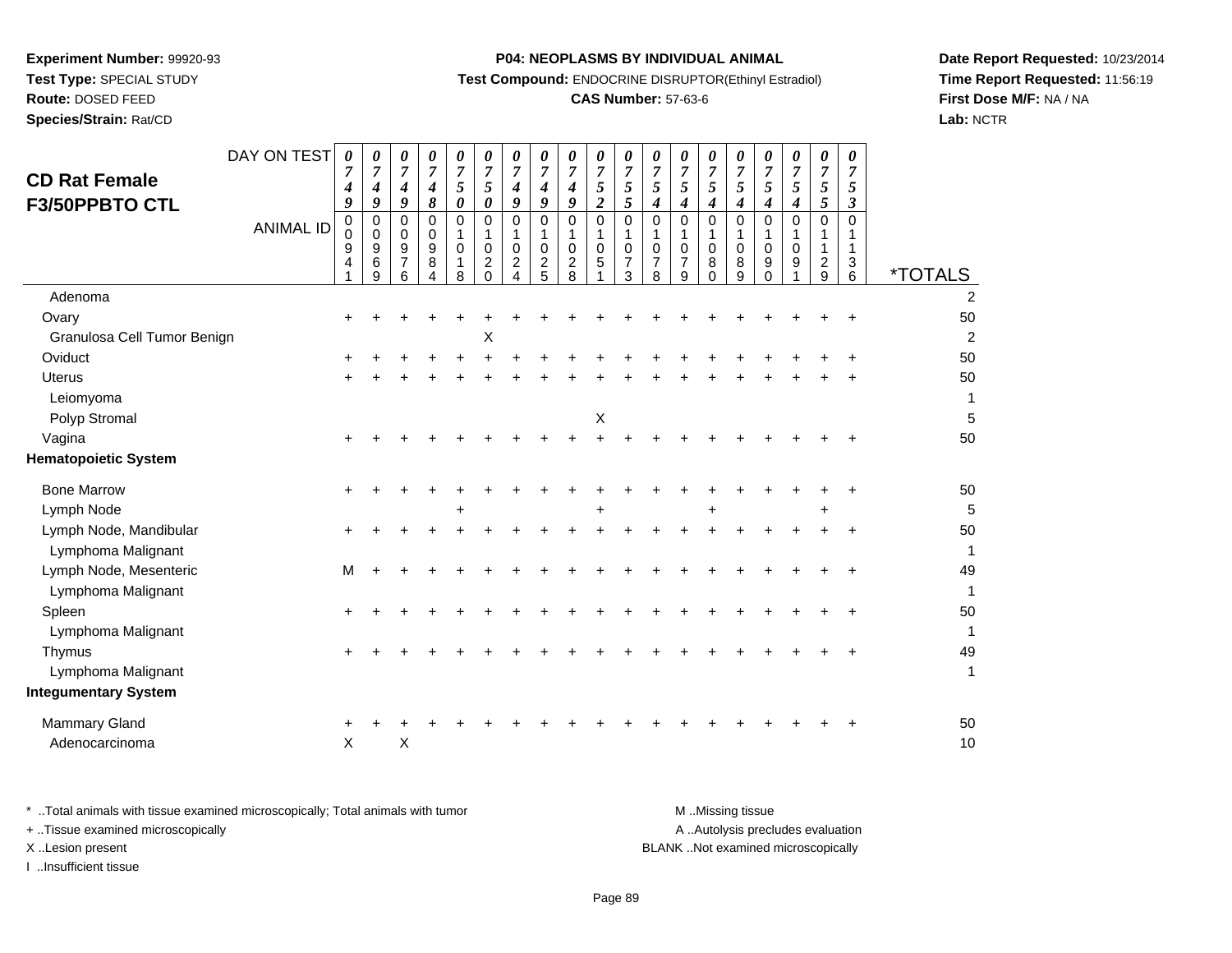**Test Type:** SPECIAL STUDY

**Route:** DOSED FEED**Species/Strain:** Rat/CD

#### **P04: NEOPLASMS BY INDIVIDUAL ANIMAL**

**Test Compound:** ENDOCRINE DISRUPTOR(Ethinyl Estradiol)

## **CAS Number:** 57-63-6

**Date Report Requested:** 10/23/2014**Time Report Requested:** 11:56:20**First Dose M/F:** NA / NA**Lab:** NCTR

| <b>CD Rat Female</b>                                                              | DAY ON TEST      | 0<br>$\overline{7}$        | 0<br>$\overline{7}$   | 0<br>$\overline{7}$   | $\theta$<br>7         | 0<br>$\overline{7}$ | 0<br>$\overline{7}$                    | 0<br>$\boldsymbol{7}$ | $\boldsymbol{\theta}$<br>$\overline{7}$          | $\theta$<br>$\overline{7}$                   | 0<br>$\overline{7}$                             | $\boldsymbol{\theta}$<br>$\overline{7}$      | 0<br>$\overline{7}$        | $\boldsymbol{\theta}$<br>$\overline{7}$ | 0<br>$\overline{7}$     | 0<br>$\overline{7}$       | $\boldsymbol{\theta}$<br>$\overline{7}$ | 0<br>$\overline{7}$ | 0<br>$\overline{7}$                | 0<br>7                    |                              |
|-----------------------------------------------------------------------------------|------------------|----------------------------|-----------------------|-----------------------|-----------------------|---------------------|----------------------------------------|-----------------------|--------------------------------------------------|----------------------------------------------|-------------------------------------------------|----------------------------------------------|----------------------------|-----------------------------------------|-------------------------|---------------------------|-----------------------------------------|---------------------|------------------------------------|---------------------------|------------------------------|
| F3/50PPBTO CTL                                                                    |                  | 4<br>9                     | 4<br>9                | 4<br>9                | 4<br>8                | $\mathfrak{s}$<br>0 | 5<br>0                                 | 4<br>9                | $\boldsymbol{4}$<br>9                            | 4<br>9                                       | $\mathfrak{s}$<br>$\boldsymbol{2}$              | 5<br>5                                       | 5<br>4                     | 5<br>4                                  | 5<br>4                  | $\mathfrak{s}$<br>4       | 5<br>$\boldsymbol{4}$                   | 5<br>4              | $\mathfrak{s}$<br>5                | 5<br>$\boldsymbol{\beta}$ |                              |
|                                                                                   | <b>ANIMAL ID</b> | $\mathbf 0$<br>0<br>9<br>4 | 0<br>0<br>9<br>6<br>9 | 0<br>0<br>9<br>7<br>6 | 0<br>0<br>9<br>8<br>4 | 0<br>1<br>0<br>8    | $\mathbf 0$<br>1<br>0<br>$\frac{2}{0}$ | 0<br>0<br>2<br>4      | $\mathbf 0$<br>1<br>$\mathbf 0$<br>$\frac{2}{5}$ | 0<br>1<br>$\mathbf 0$<br>$\overline{c}$<br>8 | $\mathbf 0$<br>$\mathbf{1}$<br>$\mathbf 0$<br>5 | $\mathbf 0$<br>1<br>0<br>$\overline{7}$<br>3 | $\mathbf 0$<br>0<br>7<br>8 | 0<br>0<br>7<br>9                        | $\Omega$<br>0<br>8<br>0 | 0<br>0<br>8<br>9          | 0<br>0<br>9<br>$\mathbf 0$              | 0<br>0<br>9         | 0<br>1<br>1<br>$\overline{c}$<br>9 | $\Omega$<br>1<br>3<br>6   | <i><b>*TOTALS</b></i>        |
| Fibroadenoma                                                                      |                  |                            |                       |                       |                       |                     |                                        |                       |                                                  |                                              |                                                 |                                              |                            |                                         | X                       |                           |                                         | X                   | $\pmb{\times}$                     | $\pmb{\times}$            | 13                           |
| Fibroadenoma, Multiple                                                            |                  | Χ                          | X                     | X                     | X                     | X                   |                                        | X                     | X                                                | $\times$                                     | X                                               | X                                            | X                          | $\times$                                |                         | $\boldsymbol{\mathsf{X}}$ |                                         |                     |                                    |                           | 24                           |
| Skin<br>Basal Cell Adenoma<br>Fibroma<br>Sarcoma<br><b>Musculoskeletal System</b> |                  | $\ddot{}$                  |                       |                       |                       |                     |                                        |                       |                                                  |                                              |                                                 | Χ                                            |                            |                                         |                         |                           |                                         |                     |                                    |                           | 50<br>1<br>1<br>$\mathbf{1}$ |
|                                                                                   |                  |                            |                       |                       |                       |                     |                                        |                       |                                                  |                                              |                                                 |                                              |                            |                                         |                         |                           |                                         |                     |                                    |                           |                              |
| Bone, Femur<br><b>Skeletal Muscle</b><br><b>Nervous System</b>                    |                  |                            |                       |                       |                       |                     |                                        |                       |                                                  |                                              |                                                 |                                              |                            |                                         |                         |                           |                                         |                     |                                    |                           | 50<br>1                      |
| Brain, Brain Stem                                                                 |                  |                            |                       |                       |                       |                     |                                        |                       |                                                  |                                              |                                                 |                                              |                            |                                         |                         |                           |                                         |                     |                                    |                           | 50                           |
| Brain, Cerebellum<br>Astrocytoma Malignant                                        |                  |                            |                       |                       |                       |                     |                                        |                       |                                                  |                                              |                                                 |                                              |                            |                                         |                         |                           |                                         |                     |                                    |                           | 50<br>$\mathbf{1}$           |
| Brain, Cerebrum<br>Peripheral Nerve<br>Spinal Cord<br><b>Respiratory System</b>   |                  |                            |                       |                       |                       |                     |                                        |                       |                                                  |                                              |                                                 |                                              |                            |                                         |                         |                           |                                         |                     |                                    |                           | 50<br>1<br>$\mathbf{1}$      |
|                                                                                   |                  |                            |                       |                       |                       |                     |                                        |                       |                                                  |                                              |                                                 |                                              |                            |                                         |                         |                           |                                         |                     |                                    |                           |                              |
| Lung<br>Adenocarcinoma, Metastatic, Mammary<br>Gland                              |                  |                            |                       |                       |                       |                     |                                        |                       |                                                  |                                              |                                                 |                                              |                            |                                         |                         |                           |                                         |                     |                                    |                           | 50<br>1                      |
| Alveolar/Bronchiolar Adenoma                                                      |                  |                            |                       |                       |                       |                     |                                        |                       |                                                  |                                              |                                                 |                                              |                            |                                         |                         |                           |                                         |                     |                                    |                           | 1                            |